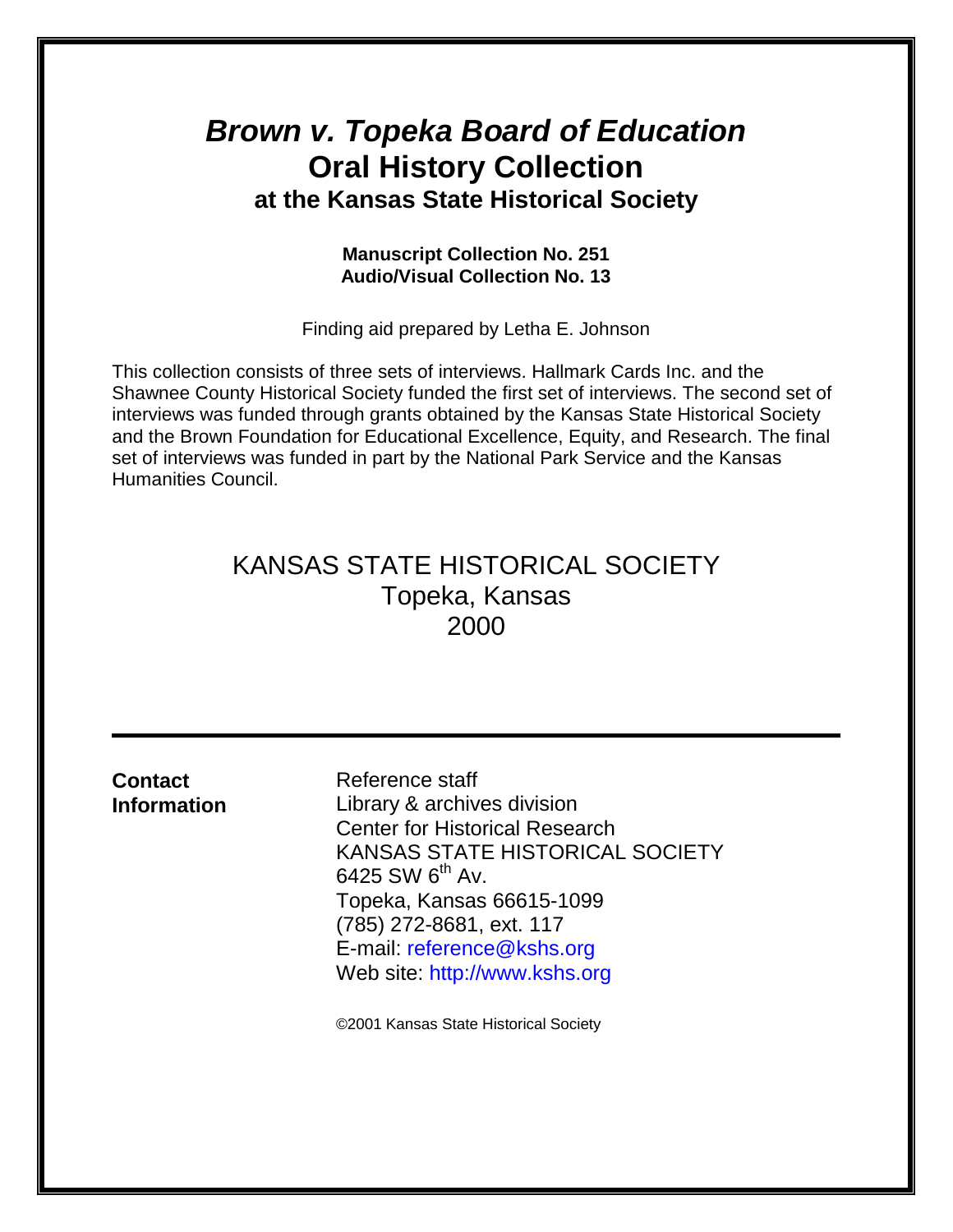Brown Vs. Topeka Board of Education at the Kansas State Historical Society

# **CONTENTS OF THIS FINDING AID**

| 1            |                                                                       | 1<br>$\mathbf 1$<br>$\mathbf 1$<br>$\mathbf 1$<br>$\mathbf{1}$<br>$\mathbf 1$<br>$\mathbf{1}$ |
|--------------|-----------------------------------------------------------------------|-----------------------------------------------------------------------------------------------|
| $\mathbf{2}$ |                                                                       | $\overline{1}$                                                                                |
| 3            | 3.5 Davis, et. al., v. Prince Edward County Board of Supervisors Page | $\overline{2}$<br>$\overline{2}$<br>3<br>$\overline{4}$<br>5<br>6                             |
| 4            |                                                                       |                                                                                               |
| 5            |                                                                       | 8<br>8<br>9<br>9<br>9                                                                         |
| 6            |                                                                       |                                                                                               |
|              |                                                                       |                                                                                               |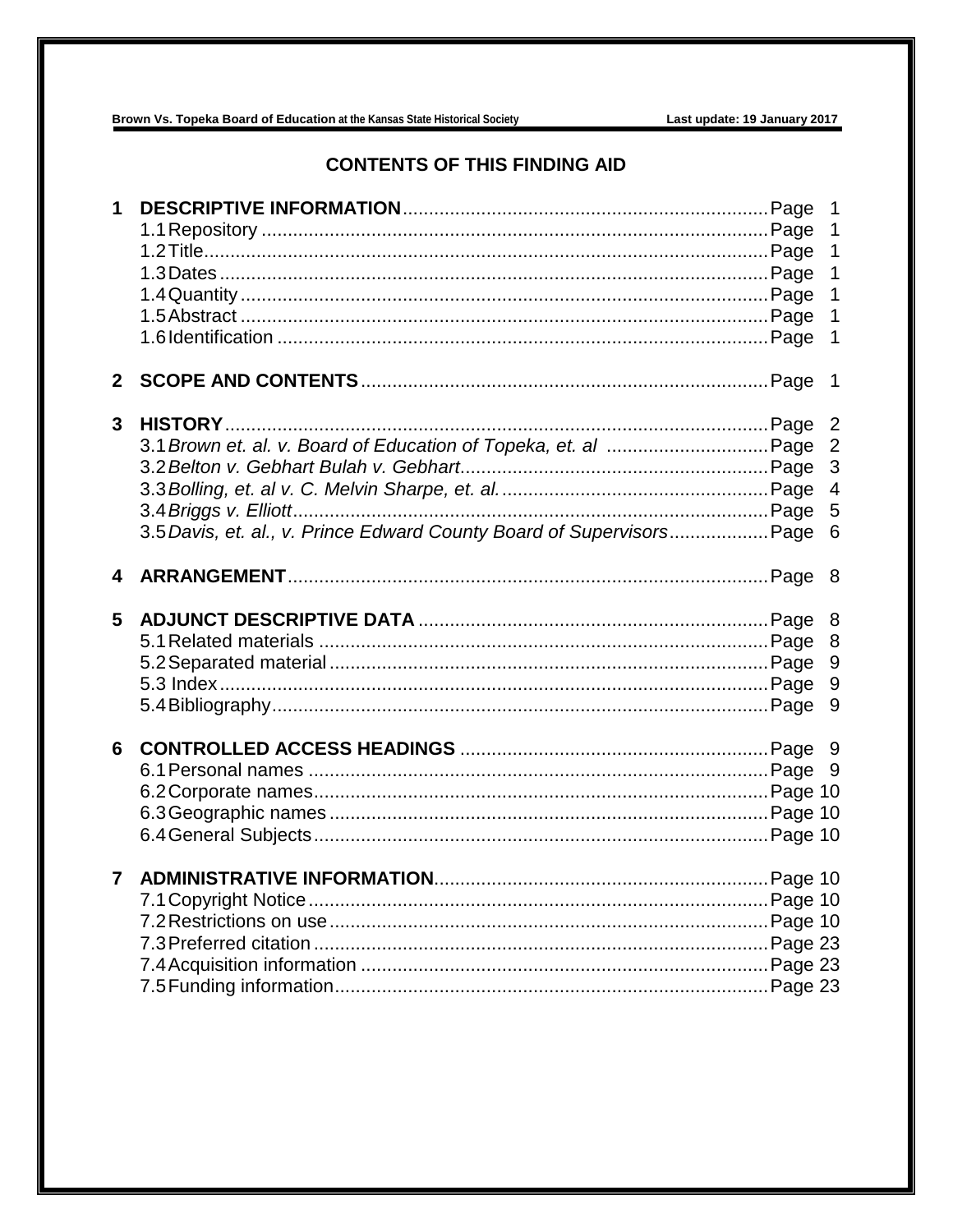| 8.4 Appendix D: Court Cases in Prelude to Brown, 1849–1949 Page 136 |  |
|---------------------------------------------------------------------|--|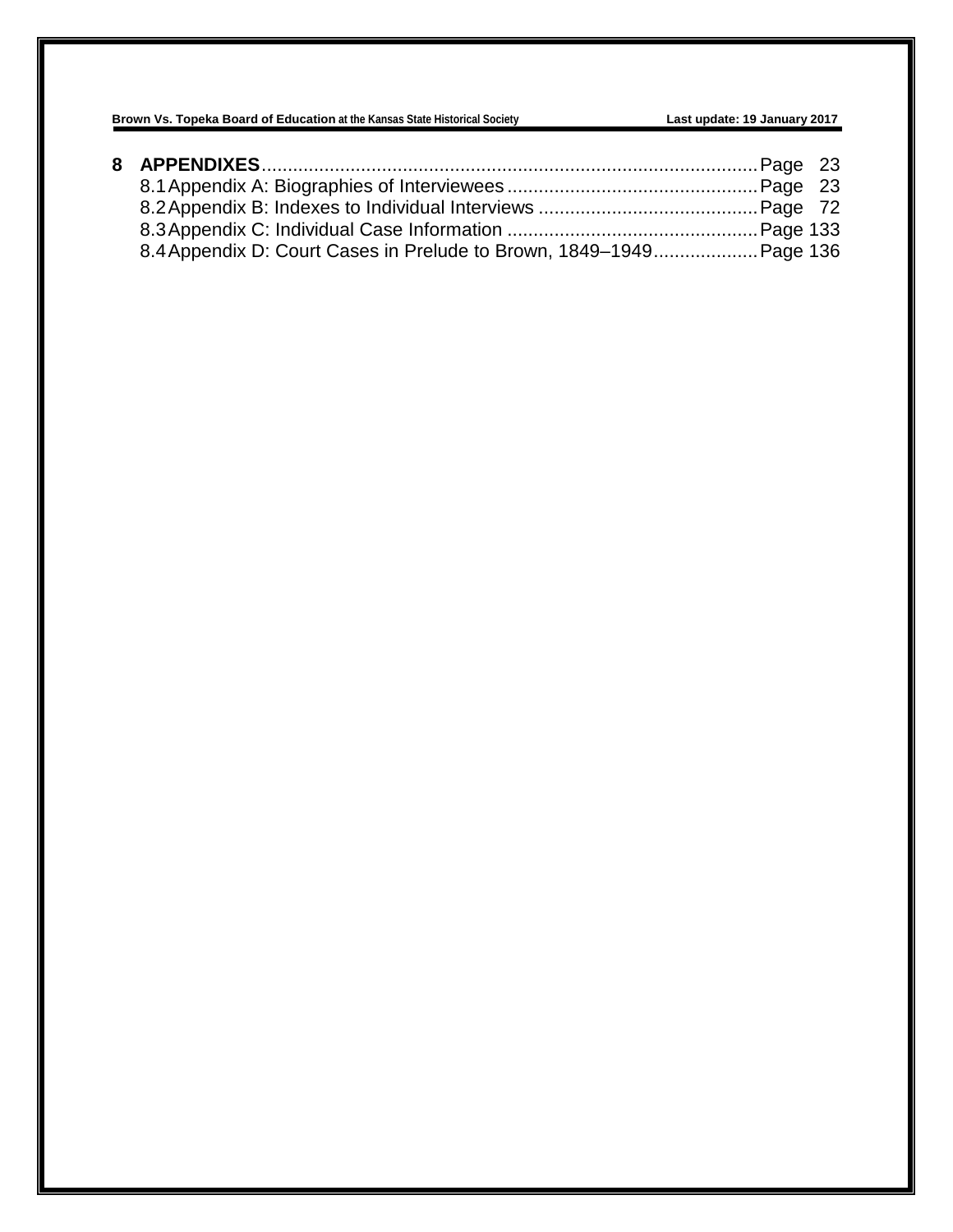# **1 DESCRIPTIVE INFORMATION**

1.1 Repositories:

Kansas State Historical Society (Topeka) Brown Foundation for Educational Excellence, Equity, & Research (collection is located at Kansas Collection at University of Kansas, Lawrence) Washburn University Law Library (Topeka)

1.2 Title: Brown Vs. Topeka Board of Education Oral History Collection

1.3 Dates: 1991-1996

1.4 Quantity: 2 cubic feet (3-5" document cases and 1 cubic foot box) and 115 audiotapes.

1.5 Abstract: Individuals involved with or affected by the school desegregation cases.

Transcripts and audio tapes of 80 interviews, conducted by Jean Van Delinder, Ralph Crowder, and Cheryl Brown Henderson between 1991 and 1996 (the bulk of which where conducted between 1991 and 1992) of individuals involved with *Belton v. Gebhart* (Delaware); *Bolling, et. al. v. Sharpe* (District of Columbia); Brown, et. al. v. Board of Education of Topeka, et. al. (Kansas); Briggs v. Elliott (South Carolina); and Davis, et. al. v. Prince Edward County Board of Supervisors (Virginia).

1.6 Identification: Manuscript Collection No. 251; Audiotapes: 35-10-05-05 to 35-10-05-06.

# **2 SCOPE AND CONTENTS**

This collection provides a look at the background surrounding the landmark Supreme Court case *Brown v. Board of Education of Topeka* from those who, in one way or another, were involved with the cases before they reached the Supreme Court, or who were involved in or affected by the ruling in some way (*i.e.,* victims, plaintiff, and beneficiaries). Those interviewed included: former students, community leaders and activists, attorneys, judges, and others affected by the outcome of the case.

This collection also contains information on the following topics: segregation, discrimination, the Topeka school system, history of Topeka's African American community, Atchison Topeka Santa Fe Railroad, U.S. military, and World War II.

# **3 HISTORY**

#### 3.1 *Brown et. al. v. Board of Education of Topeka, et. al.*

In Kansas there were eleven school integration cases, dating from 1881 to 1949, prior to *Brown* in 1954. In many instances the schools for African American children were

Page 1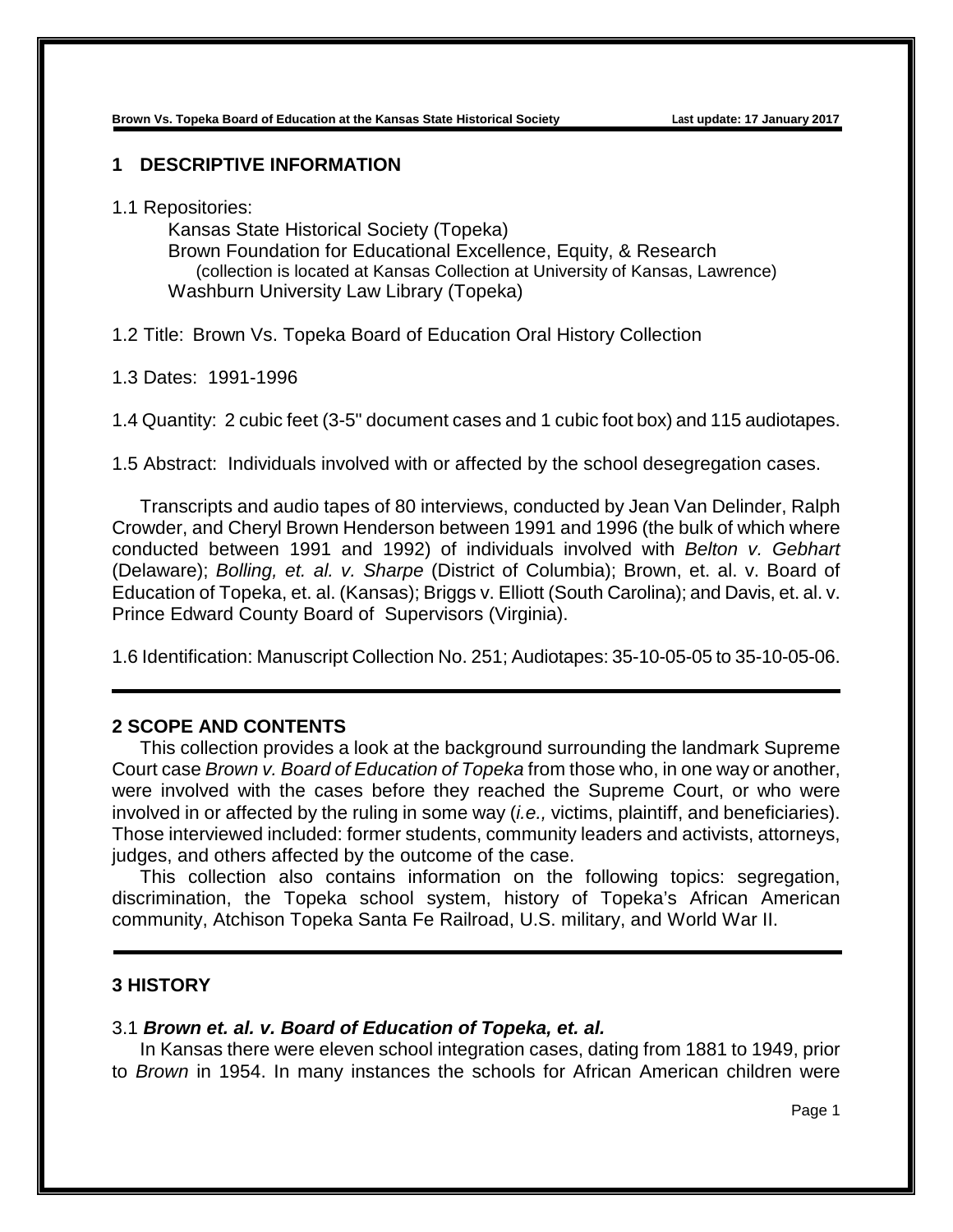substandard facilities with out-of-date textbooks and often no basic school supplies. What was not in question was the dedication and qualifications of the African American teachers and principals assigned to these schools.

In response to numerous unsuccessful attempts to ensure equal opportunities for all children, African American community leaders and organizations stepped up efforts to change the dual education system. In the fall of 1950 members of the Topeka, Kansas, Chapter of the National Association for the Advancement of Colored People (NAACP) agreed to again challenge the "separate but equal" doctrine governing public education.

The strategy was conceived by the chapter president, McKinley Burnett; the secretary Lucinda Todd; and attorneys Charles Scott, John Scott, and Charles Bledsoe. For a period of two years, Mr. Burnett had attempted to move Topeka public school officials to simply choose to integrate schools because the Kansas law did not require segregated public schools. The law permitted segregated schools only at the elementary level in first class cities (cities with populations of 15,000 or more). Filing suit against the District was a final attempt to secure integrated public schools.

Their plan involved enlisting the support of fellow NAACP members and personal friends as plaintiffs in what would be a class action suit filed against the Board of Education of Topeka Public Schools. A group of thirteen parents agreed to participate on behalf of their twenty children.

Each plaintiff was instructed to watch the paper for enrollment dates and take their child or children to the school for whites only nearest to their home. Once they attempted enrollment and faced denial, they were to report back to the NAACP. This would provide the attorneys with the documentation needed to file a lawsuit against the Topeka School Board. The African American schools appeared equal in facilities and teacher salaries, but some programs were not offered and some textbooks were not available. In addition, there were only four elementary schools for African American children as compared to eighteen for white children. This made attending neighborhood schools impossible for African American children. Junior and Senior high schools were integrated.

Oliver Brown was assigned as lead plaintiff, principally because he was the only man among the plaintiffs. On February 28, 1951, the NAACP filed their case as *Oliver L. Brown, et .al., v. The Board of Education of Topeka (KS)*. The District Court ruled in favor of the school board and the case was appealed to the U.S. Supreme Court. At the Supreme Court level, their case was combined with other NAACP cases from Delaware, South Carolina, Virginia, and Washington, D.C. The combined cases became known as *Oliver L. Brown, et. al., v. The Board of Education of Topeka, et. al*.

On May 17, 1954, at 12:52 p.m., the U.S. Supreme Court issued a unanimous decision that it was unconstitutional, violating the  $14<sup>th</sup>$  Amendment, to separate children in public schools for no other reason than their race. *Brown v. The Board of Education* helped change America forever.

In 1979 a group of young attorneys were concerned about a policy in Topeka Public Schools, which allowed open enrollment. Their fear was that this would lead to desegregation. They believed that with this type of choice, white parents would shift their children to other schools creating predominately African American or predominately white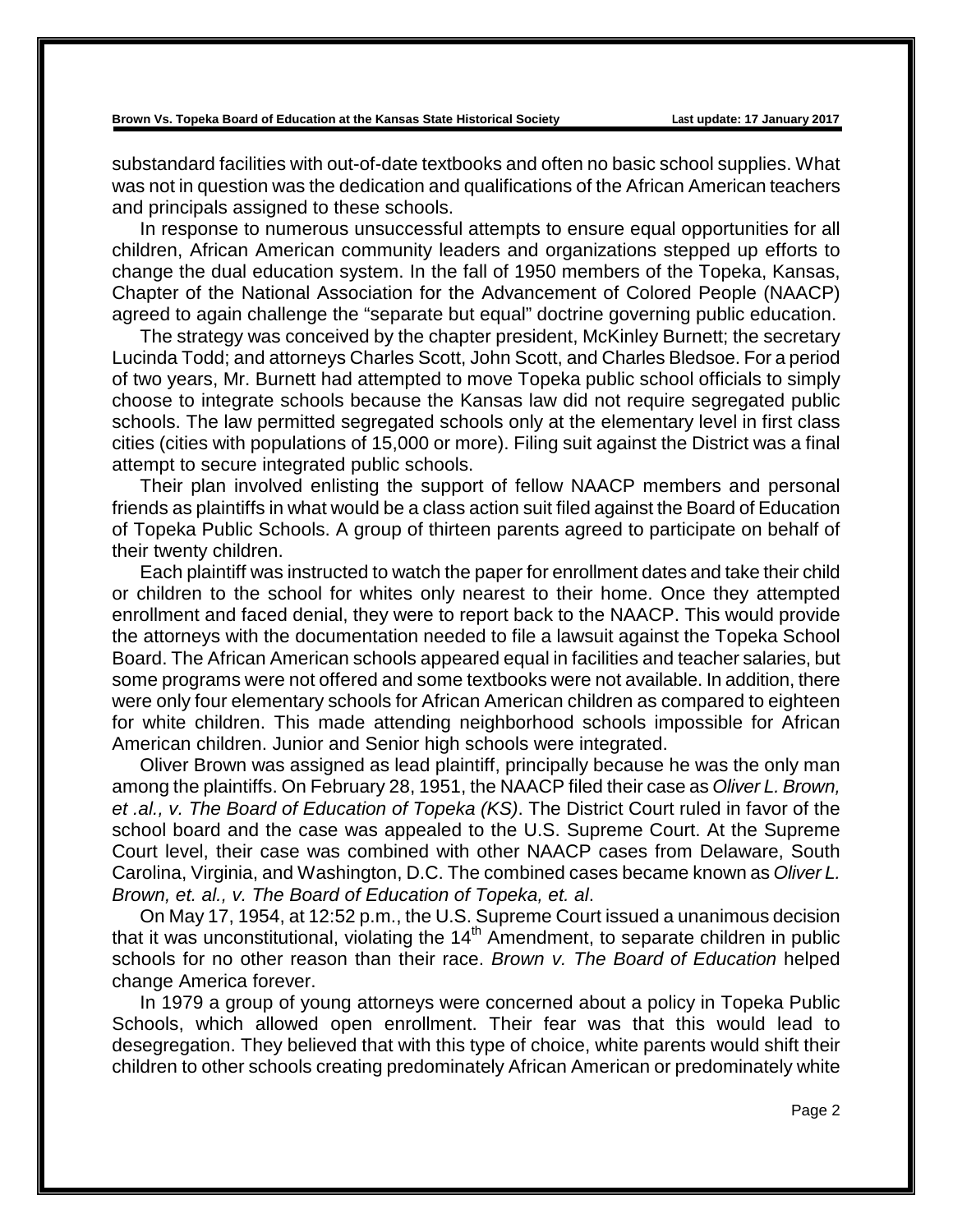schools. As a result, these attorneys petitioned the federal court to reopen the original *Brown* case to determine if Topeka Public Schools had in fact ever complied with the court's ruling of 1954.

This 1979 case is commonly known as *Brown III*. These young attorneys were Richard Jones, Joseph Johnson, and Charles Scott, Jr. (son of one of the attorneys in the original case), in association with Chris Hansen from the American Civil Liberties Union (ACLU) in New York. In the late 1980's Topeka Public Schools were found to be out of compliance. On October 28, 1992, after several appeals, the U.S. Supreme Court denied Topeka Public Schools' petition to once again hear an appeal in the *Brown* case. In June of 1993 the U.S. Supreme Court again declined to review the case, and it was remanded back to the U.S. District Court in Topeka. A court-ordered desegregation plan to remove any remaining vestiges of school segregation was issued on July 25, 1994.

As a result, the school district was directed to develop plans for compliance and have since built three magnet schools. These schools are excellent facilities and make every effort to be racially balanced. Ironically, one of the new schools is named for the Scott family attorneys for their role in the *Brown* case and civil rights. It is the Scott Computer and Mathematics Magnet School. United status was at last granted to Topeka Unified School District # 501 on July 27, 1999.

# 3.2 *Belton v. Gebhart Bulah v. Gebhart*

The final challenge to segregated schools in Delaware came by way of two separate cases with identical issues. One case developed in the suburb of Claymont and another in the rural community of Hockessin.

Segregated Howard High School was a continual source of frustration for African American parents in suburban Claymont. Although their community had a well-maintained school in a picturesque setting with spacious facilities, African American children could not, by law, attend the Claymont school. Instead they were transported daily on a twenty mile round trip to Howard High School located in an undesirable section of Wilmington. Not only was the distance an adverse factor, class size, teacher qualifications in terms of advanced degrees, and the incomplete curriculum also angered African American parents. Students interested in vocational training courses had to walk several blocks to the run-down Carver annex, regardless of the weather.

In March of 1951, eight African American parents sought legal counsel from attorney Louis Redding. At his urging these parents asked state education officials to admit their children to the local Claymont School; they were denied. Consequently, Redding agreed to take their case.

In the rural community of Hockessin, Mrs. Sarah Bulah only wanted equal opportunity for their adopted daughter, Shirley Barbara. While a bus carrying white children passed her home daily, she had to drive Shirley two miles to an old one-room schoolhouse designated for African American children. Sarah Bulah decided to share her concern with state officials, so she wrote to the Department of Public Instruction and to the Governor. Their replies reaffirmed that no bus transportation would be provided because "colored" children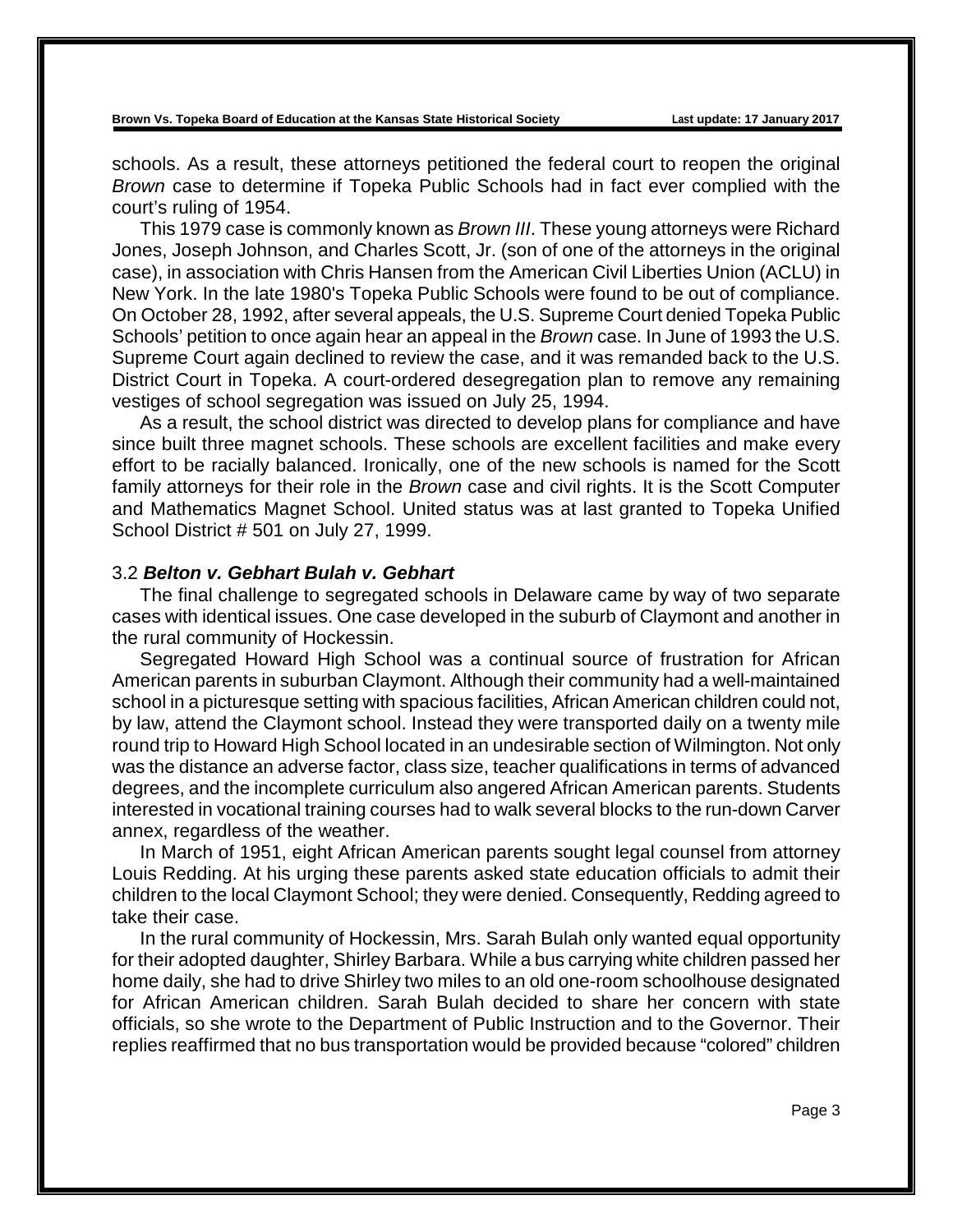could not ride on a bus serving white children. Undaunted Mrs. Bulah made an appointment with attorney Louise Redding.

In both cases, attorney Redding was ready to challenge the notion of not permitting integrated schools. Both Sarah Bulah and the parents from Claymont, including Ethel Belton, were prepared to sue in order to change state law. Their case would name the State Board of Education as the principal defendant. The Board members were specifically charged. The first name among the members was Francis B. Gebhart. The resulting cases were called *Belton v. Gebhart* and *Bulah v. Gebhart*.

Judge Collin Seitz, in this case ruled that the "separate but equal" doctrine had been violated and that the plaintiffs were entitled to immediate admission to the white school in their communities. Although a victory for the named plaintiffs, his decision had dealt the sweeping blow to segregation they had hoped for. The decision did not apply broadly throughout Delaware.

The *Belton* and *Bulah* cases would ultimately join four other NAACP cases in the Supreme Court ruling in *Brown*.

### 3.3 *Bolling, et. al v. C. Melvin Sharpe, et. al.*

Since its inception, Washington, D.C. has been home to a significant population of African Americans. Yet as the nations capital, the District of Columbia did not set a positive example regarding race relations, it merely followed custom. Washington, D.C., was firmly rooted in racial segregation.

After World War II, the country moved to integrate the military, Washington, D.C., seemed uninterested in challenging racial custom. By 1951 the traditional African American community leadership (*i.e.,* churches, sororities, lodges) had failed to organize any protest against the run-down facilities that served as schools for their children. Even most parents with "good" wages from government jobs remained silent in the matter of substandard segregated schools. That same year, the owner of a local African American barbershop stepped forward and filled the leadership void in the matter of better schools for their children. His name was Gardner Bishop, a man who simply knew civil rights from social wrong.

It has been reported that on September 11, 1950, Bishop led a group of eleven African American children to the city's new high school for white students. The school, named for John Phillip Sousa, was a large modern building, boasting of multiple basketball courts and spacious classrooms. At that moment Gardner Bishop asked for admittance for the African American students that had accompanied him to see Sousa High School. It seemed clear that the building could accommodate a higher enrollment. His request was denied, ensuring the African American students a continued unequal educational experience.

Bishop had been organizing parents to take action regarding the poor school their children were assigned to, after his trip to Sousa High, it was time for action. He approached attorney Charles Hamilton Houston on their behalf. The idea was to request a facility, equal to that of Sousa High, be constructed for their children. Houston worked on the case independently; it was not an NAACP case.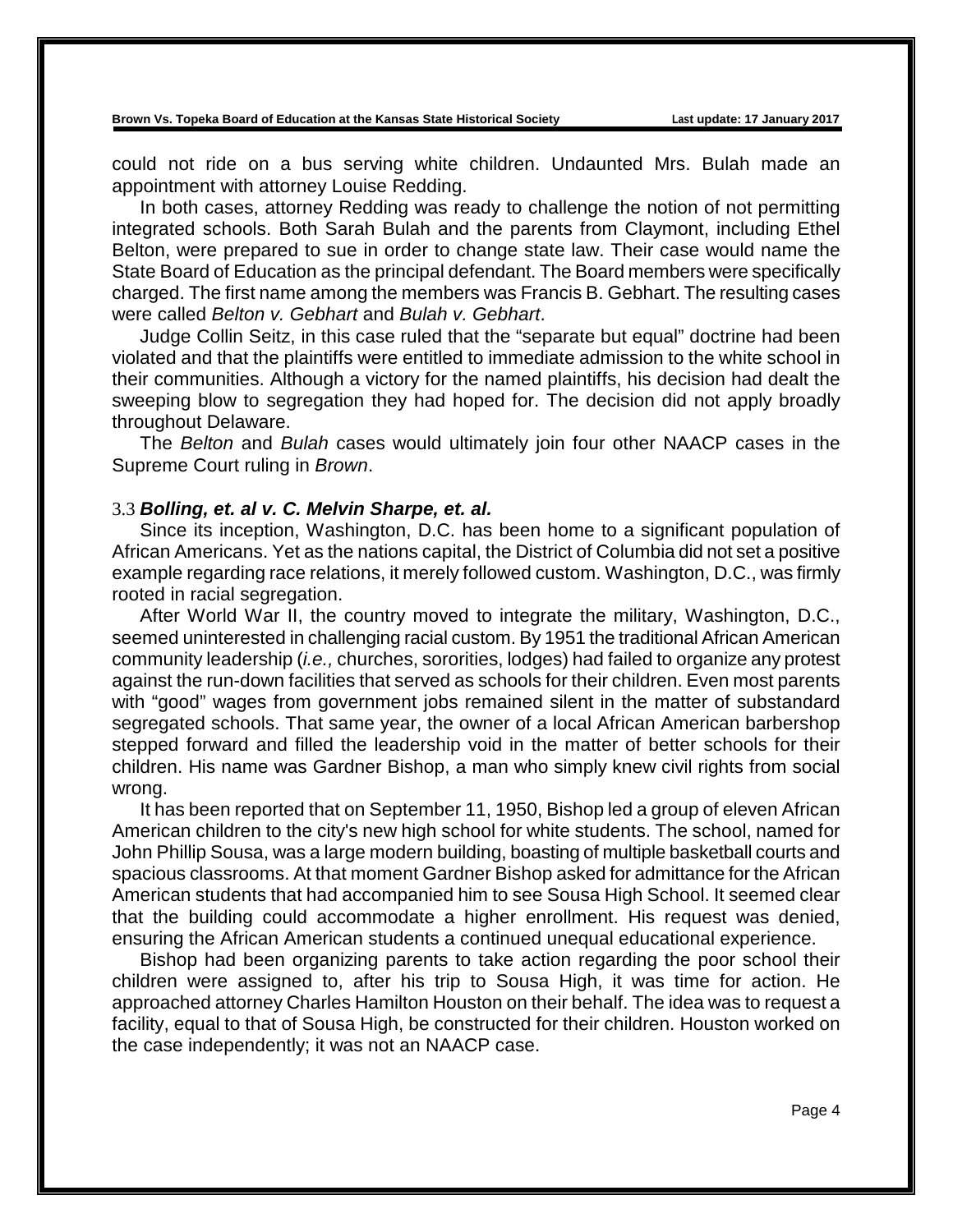In 1950, while preparing the Bolling case, Charles Houston was stricken with a heart attack. As a result, he asked a colleague and friend, James Nabritt, Jr., to help Gardner Bishop and his group. At that point, the idea of equalization of facilities was rejected by Nabritt and replaced by a challenge to segregation *per se.*

In 1951, in U.S. District Court, the case of *Bolling v. Sharpe* was filed. This was named for Spottswood Thomas Bolling, one of the children who accompanied Gardner Bishop to Sousa High. He was among those denied admission based solely on race.

Although unsuccessful, Nabritt trusted his concept of an all out attack on segregation. The *Bolling* case would later meet with success as one of the cases combined under *Brown v. Board of Education*.

#### 3.4*Briggs v. Elliott*

The legal action in Summerton, South Carolina, began in 1947. Ironically the push to take action derived from a fortuitous encounter between Rev. James Hinton, president of the South Carolina NAACP, and Rev. J. A. DeLaine, a local school teacher. The NAACP leader, through a speech attended by DeLaine, issued a challenge to find the courage to test the legality of the discriminatory practices aimed at African American school children.

Rev. J. A. DeLaine was teaching in St. Paul Rural Primary School and also serving several small churches as an A. M. E. Minister. (Initially schools for African Americans in Clarendon County began in their churches and gradually moved to separate buildings. Therefore, many schools and churches had the same names such as Liberty Hill A. M. E. and Liberty Hill Elementary). For these children and their parents the issue was bus transportation to school. Rev. DeLaine approached Clarendon County school officials but failed to secure school buses. African American children did not have buses; they had to walk, sometimes as far as eight miles each way to school.

School officials justified their refusal by claiming that since the African American community did not pay (collectively) much in taxes, it would be unfair to expect white citizens to provide transportation for African American school children. Even a letter writing campaign launched by Rev. DeLaine yielded no assistance from state educational officials. Because of the urgent need, African American parents collected donations within their community and purchased a second-hand school bus. The continual repairs on the bus proved to be too costly for the parents.

Again frustration prompted Rev. DeLaine to seek relief from the District Superintendent L. B. Accord. It was hoped that since Accord was a fellow minister, he would be sympathetic. However, he refused to even consider Rev. DeLaine's request. Remembering the words of Rev. Hinton, the NAACP state president, DeLaine knew it was time to take legal action.

On March 16, 1948, local attorney Harold Boulware, together with Thurgood Marshall, filed in the U.S. District Court the case of *Levi Pearson v. County Board of Education*. Their case was dismissed on the technical matter of where Mr. Pearson paid his taxes. His land straddled more than one school district. The court ruled that Pearson had no legal standing because he paid taxes in District 5 and his children attended school in Districts 22 and 26.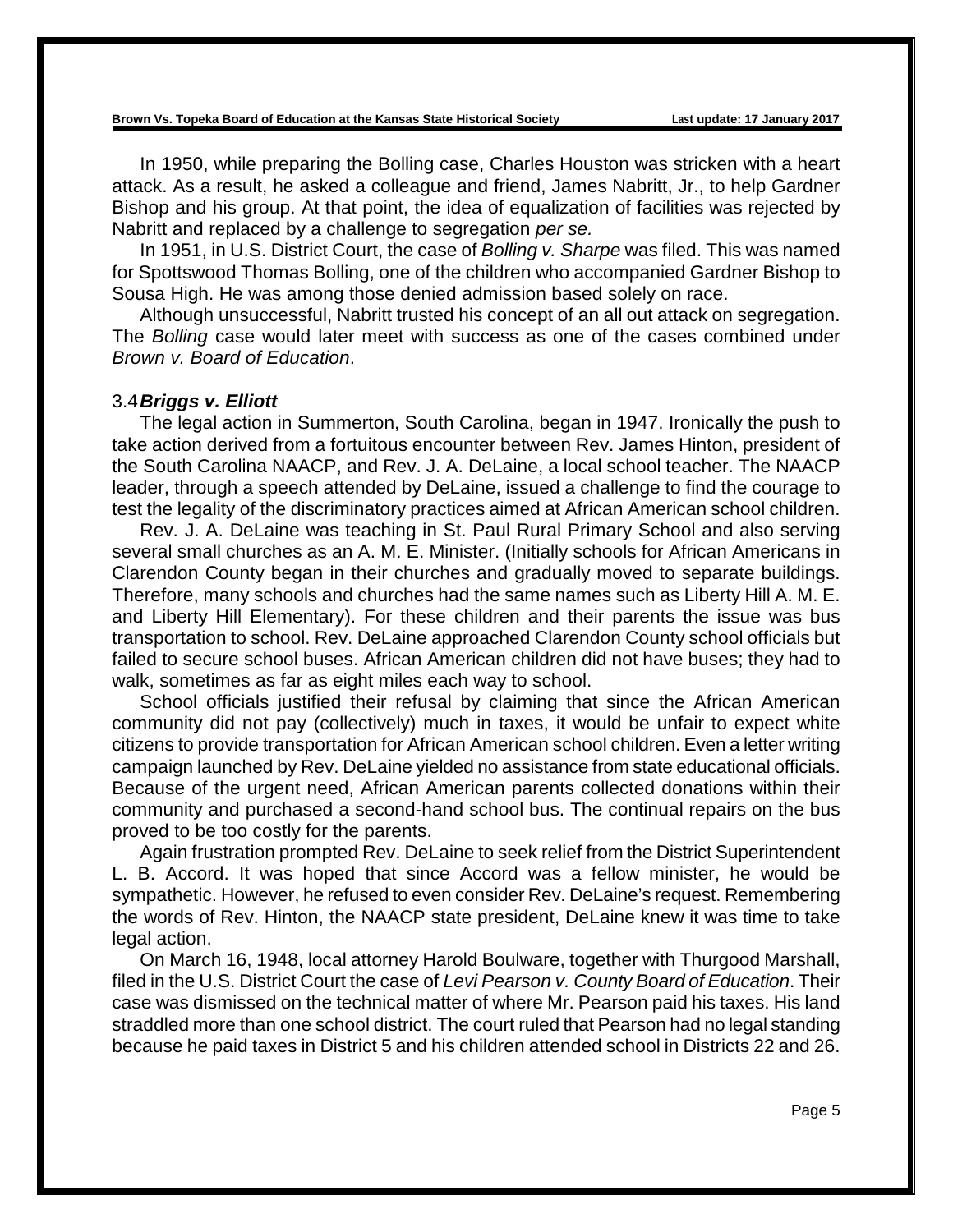This did not stop Rev. DeLaine and by 1949 he had obtained enough signatures to file a second case. The national office of the NAACP agreed to sponsor their case. It would give Clarendon's African Americans not just buses, but would seek educational equality. In May of 1950, with the help of the NAACP Legal Defense Fund, the case of *Briggs v. Elliott* was filed. Two months later, the plaintiffs' attorneys moved from simply pursuing equalization of facilities and obtaining buses to attacking segregation.

The court ruled against the petitioners and ordered schools to be equalized, focusing on equalization and ignoring the broader question of the constitutionality of segregation. The state's action resulted in an NAACP appeal to the U.S. Supreme Court. The *Briggs* case became part of the *Brown* litigation.

The *Briggs* case evoked an extreme reaction. All of the petitioners suffered swift and severe hardships for their courage. Harry Briggs was fired from his job. Annie Gibson lost her job as a motel maid, and her husband lost land that had been in his family for eight decades. Rev. DeLaine saw his home burned to the ground. Federal Judge Walter Waring, who sided with the petitioner's concerns, was forced to leave the state by a joint resolution of the South Carolina House of Representatives.

### 3.5 *Davis, et. al., v. Prince Edward County Board of Supervisors*

In the Commonwealth of Virginia, the only way an African American could receive a high school diploma in the early twentieth century was by attending a private academy. Catholics, Methodists, Episcopalians, and Presbyterians in Virginia operated private high schools. The public schools for blacks were elementary schools (grades 1-8) operated by county school boards. The fact that school boards were county affiliated rather than city or town affiliated might have something to do with the relatively rural population of most school districts.

The history of activism in Richmond dates back to the streetcar boycotts in the 1900s. When the privately owned streetcar lines attempted to segregate the cars, blacks boycotted them for two years. This impasse was resolved when the Commonwealth of Virginia passed laws making segregation of public facilities legal. Streetcar companies had to comply with the new law. African Americans were not prepared to fight the state legislature at this point in time.

In Prince Edward County, public schooling for blacks was considered "progressive" compared to neighboring counties. Due partly to the fund-raising efforts of the Farmville Colored Women's Club, the Robert Morton School added grades 9-12 by 1947. Prior to 1947, African Americans "graduated" from high school after the 11th grade. Given that the number of school years was fewer than in the white schools, African Americans from neighboring counties came to Farmville to attend Robert Morton High School in the 1930s and 1940s. The original building was a two-story frame building that later became the elementary school once the "new" Robert Morton High School was built in 1943 across the street. The "new" school was never adequately large enough, necessitating the use of Tarpaper-covered buildings hastily constructed on the campus for use as classrooms. It was the use of these temporary buildings as classroom space that sparked a student strike in 1951.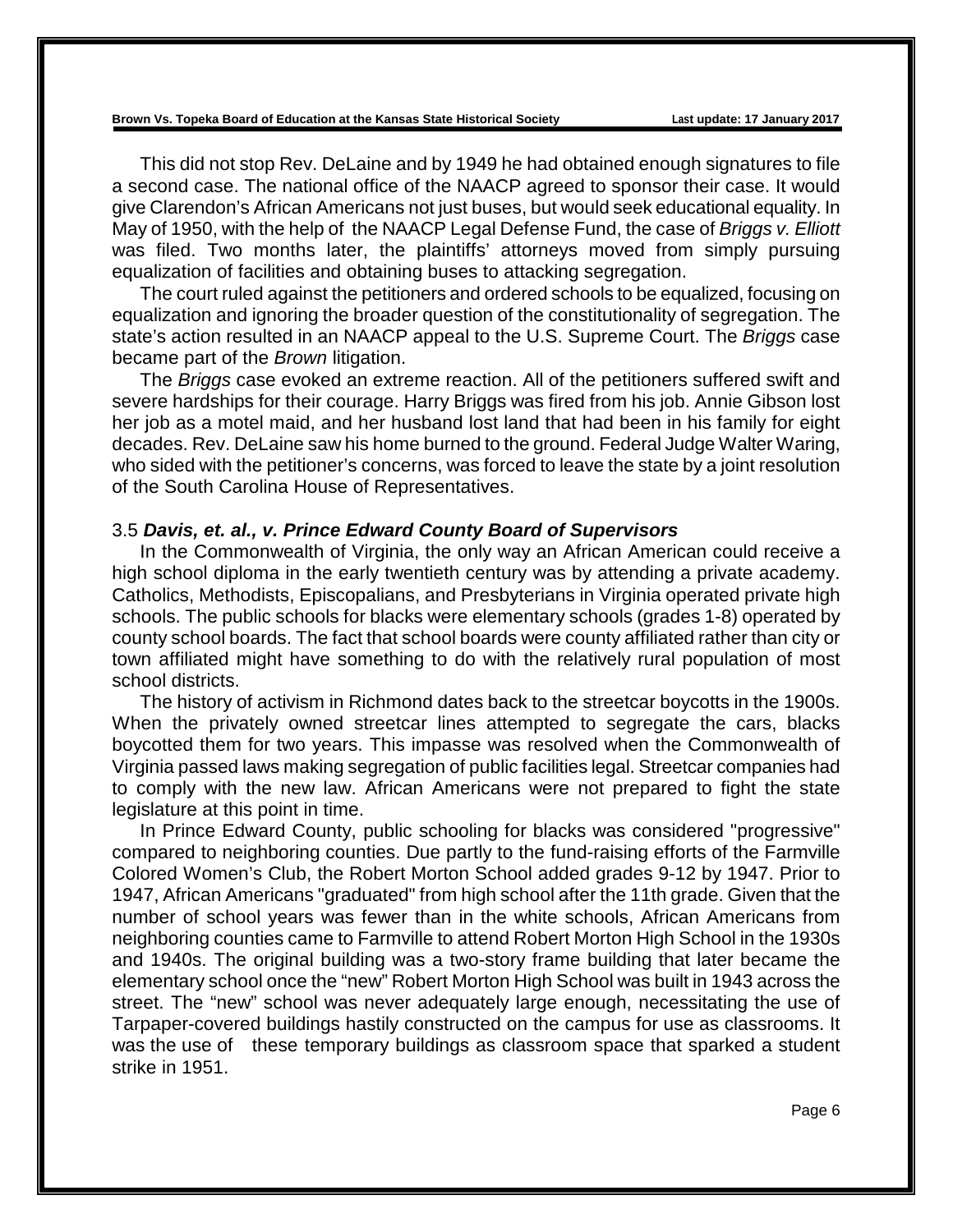The student leaders responsible for the strike were from families who were all long-term residence of the surrounding area. One student leader, Barbara Jones, had a family distinguished by activism. Barbara was the niece of Vernon Johns, the legendary minister who served in the Dexter Street Baptist Church the ten years prior to Dr. Martin Luther King, Jr. Vernon Johns was an outspoken critic of segregation and involved in numerous protest attempts throughout this career. Even though he was in Montgomery, Alabama, at the time of the student strike, community members reported that he was influential in giving advice to the striking students. His wife was a former teacher in the Robert Morton High School, and he still had numerous family ties in the community of Farmville and the surrounding area.

The Johns family knew the social politics of the area. Farmville is an hour and a half southwest of Richmond, on the same route Robert E. Lee followed during his retreat from Richmond in the spring of 1865. Farmville is just two miles from where the Confederacy made its last stand at the battle of Sailor's Creek. Even in 1950, life in the rural south still carried certain risks for African American adults whose livelihoods were inextricably linked to a group of whites who controlled commerce in the area. Opinion was divided within the African American community over whether segregated conditions in Farmville should be challenged.

The Reverend Francis Griffin considered the situation unacceptable and used every opportunity to address the need for chance. As president of the local NAACP and chair of the Morton High School PTA, he was well positioned to push for change. Together with school principal M. Boyd Jones, they petitioned the school board to address the obvious disparity in the schools by asking for a new building to replace Morton High. After several months of inactivity by school officials, the stage was set for the Morton students, frustrated with their circumstances, to take action.

On April 23, 1951, a student strike, organized largely by Barbara Jones, was underway. School principal Jones was called away by a false claim of racial problems at the bus station downtown. With him absent, the students assembled under pretense of a school sanctioned gathering, and Barbara Spoke of the plan to strike. The strike amounted to students walking out of school with instructions, from strike leadership, not to leave the school grounds. Some of the students were given signs to carry that expressed their goal of better facilities. With the strike underway, Barbara Jones and classmate Carrie Stokes sought legal counsel from the NAACP in Richmond. The students received a response in the form of a commitment by NAACP attorney Oliver Hill agreeing to meet with them. The strike lasted ten days. Hill promised that action would be taken on their behalf, with that, the students returned to school on May 7, 1951.

After a month of legal maneuvering, Oliver Hill's colleague, Spottswood Robinson, citing the student's complaint, filed a suit in Federal Court. Surprisingly when the case was filed, it did not carry the name of Barbara Jones as its lead plaintiff. It was by happenstance that the first student listed was a ninth grade girl, the daughter of a local farmer. Her name was Dorothy Davis. The Virginia case was filed as *Dorothy E. Davis v. County School Board of Prince Edward County*. After filing this case, Spottswood Robinson immediately traveled to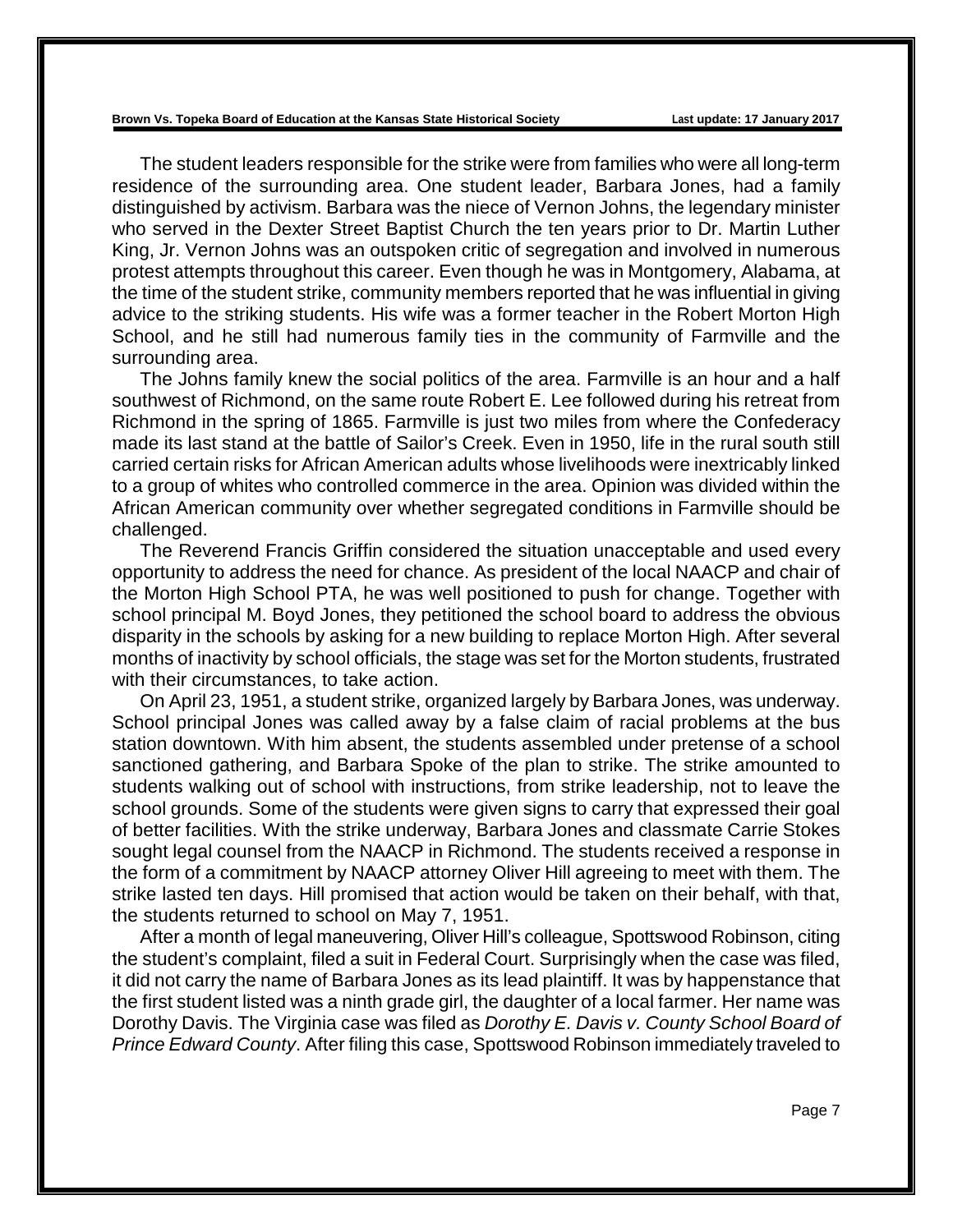South Carolina where the case of *Briggs v. Elliot* was about to be heard in another Federal Court.

# **4 ARRANGEMENT**

The transcripts are arranged alphabetically by the last name of the interviewee. The audiotapes are arranges alphabetically with each interview group. The tape number is listed by the name of the interviewee on the List of Interviewees and Access Restrictions section.

# **5 ADJUNCT DESCRIPTIVE DATA**

5.1 Related materials:

Microfilm Collections

- Afro-American Club Women's Project. MS 1192-1194.
- Black Phone Directory of Topeka.
	- **1928: LM 939, No. 3.**
	- **1934: LM 428, No. 4.**
- National Association for the Advancement of Colored People, Kansas Branch Office Files, 1913-1965. MS 1386-1396.
- National Association for the Advancement of Colored People, Papers of the NAACP: Part 3. The Campaign of Educational Equality: Legal Department and Central Office Records, 1913-1950.
	- Series A: Legal Department and Central Office Records, 1913-1940. MS 4649 4672.
	- Series B: Legal Department and Central Office Records, 1940-1950. MS 4678- 4696.
	- Series C: Legal Department and Central Office Records, 1951-1955. MS 4697- 4719.
	- Series D: Central Office Records, 1956-1965. MS 4720-4732.
- Kansas Appellate Court Case Files (see Appendix D for reel numbers)
- U.S. District Court of Kansas, Civil Case Number T-316: Oliver Brown et. al., v. Board of Education, Topeka, KS. AR 1939.

# Library Collections

• Census of Tennessee Town, Topeka, Kansas, 1898. \*K929.3/T62/T256cen.

# Web Resources

• National Association for the Advancement of Colored People, Visual Materials. Library of Congress. Search for the finding aid at http://lcweb2.loc.gov/faid/faidquery.html)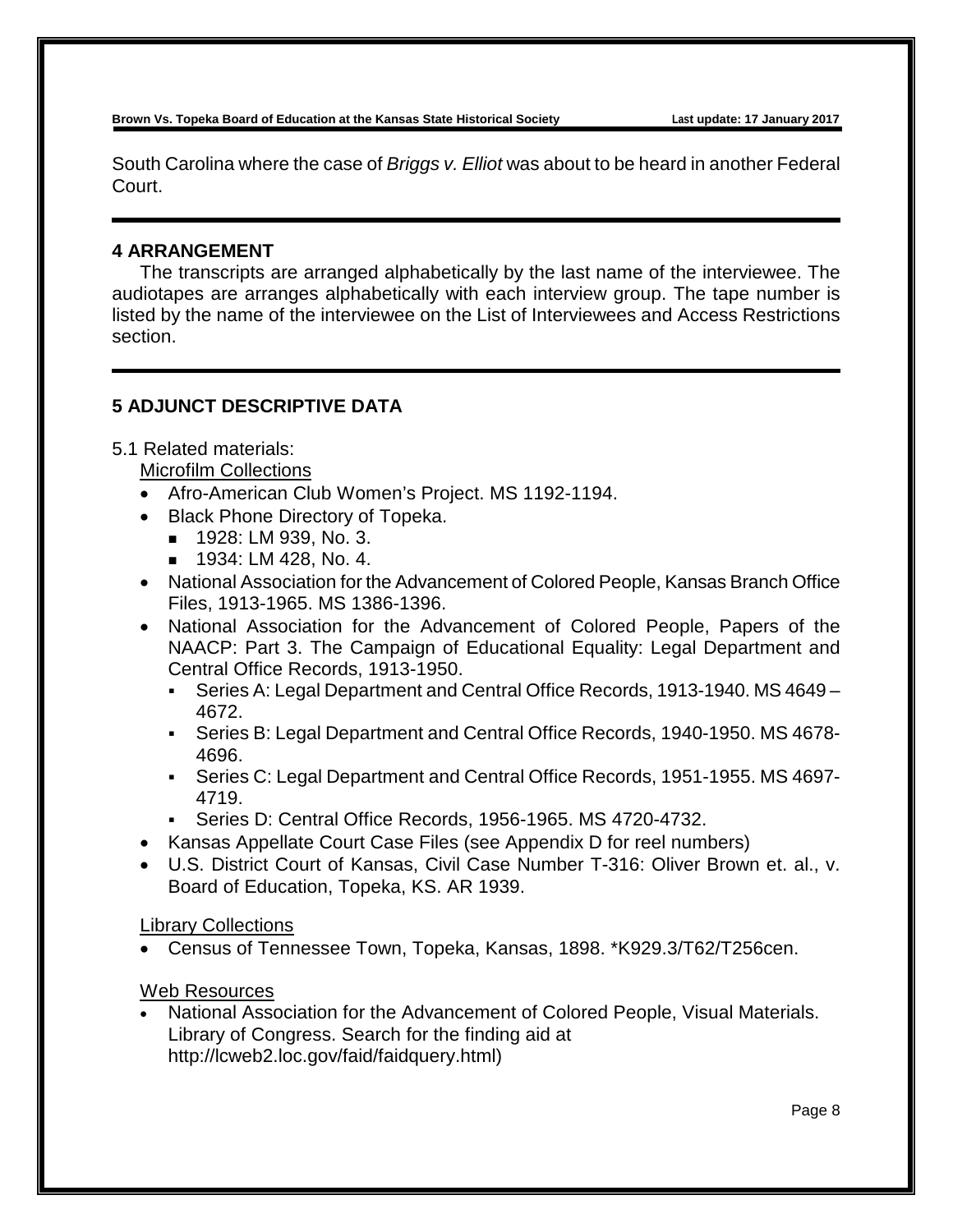5.2 Separated material:

Original transcripts and audiotapes stored separately from reference copies.

5.3 Index:

See Appendix D for indexes to each interview.

5.4 Bibliography:

- Kansas Appellate Court Case No. 4,844: Buford Crawford, et. al. v. Fort Scott Board of Education. Location: 51-02-04-18.
- Kansas Reports. SP 345.42/K13.

# **6 CONTROLLED ACCESS HEADINGS**

(See Appendix B for access headings to each interview.)

6.1 Personal names:

Belton, Ethel Louise Bolling, Spottswood Thomas Briggs, Harry Brown, Oliver, 1918-1961-Trails, litigation, etc. Davis, Dorothy E. Elliot, R. W. Gebhart, Francis B. Sharpe, C. Melvin

6.2 Corporate names:

National Association for the Advancement of Colored People Prince Edward County (Va.) School Board Topeka (Kan.) Board of Education-Trials, litigation, etc. United States. Supreme Court

6.3 Geographic names:

Claymont (Del.) Prince Edward County (Vir.) Summerton (S. Car.) Topeka (Kan.) Washington (D.C.)

6.4 General Subjects: Afro-Americans Afro-Americans-Civil rights Afro-Americans-Education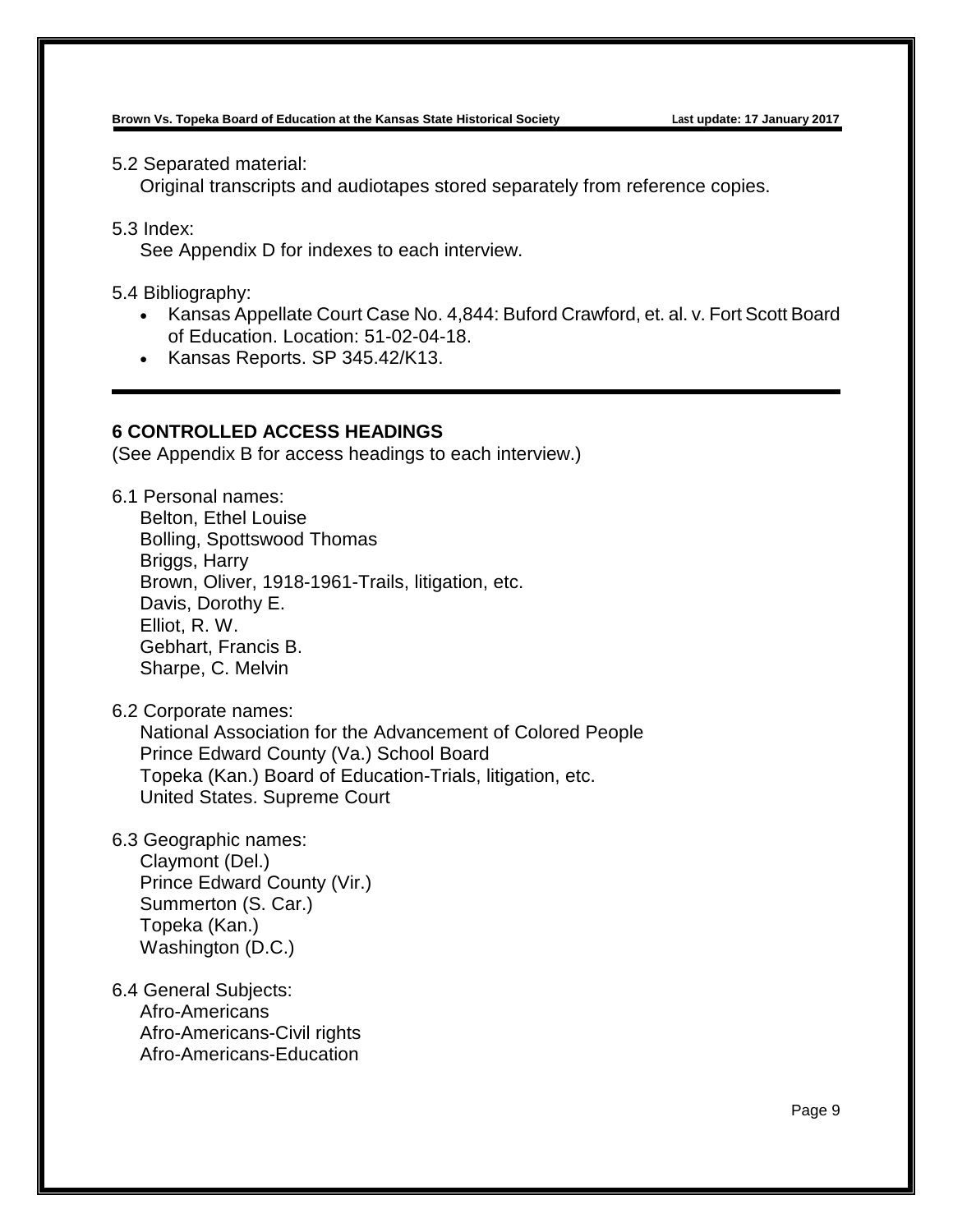Discrimination in education-United States Discrimination in education, Racial and religious-Jurisprudence -United States Race discrimination-Law and legislation-United States School integration-Law and legislation-United States Schools-Kansas-Topeka Segregation in education-Law and legislation-United States United States. Supreme Court-Education law United States-Race relations

# **7 ADMINISTRATIVE INFORMATION**

# 7.1 Copyright Notice:

**Notice: This material may be protected by copyright law (Title 17, U.S. Code).** The user is cautioned that the publication of the contents of this microfilm may be construed as constituting a violation of literary property rights. These rights derive from the principle of common law, affirmed in the copyright law of 1976 as amended, that the writer of an unpublished letter or other manuscript has the sole right to publish the contents thereof unless he or she affirmatively parts with that right; the right descends to his or her legal heirs regardless of the ownership of the physical manuscript itself. It is the responsibility of a user or his or her publisher to secure the permission of the owner of literary property rights in unpublished writing.

# *The Kansas State Historical Society does not own the exclusive copyright to these records.*

7.2 Restrictions on access and use:

The use of information from some interviews is restricted. See the following list on interviewees and restrictions of further information.

7.2.a List of Interviews & Access Restrictions (Box number refers to the transcript)

Jack Alexander **(Box 1. Tape 1-2)** 2509 SW Fillmore Topeka, KS 66611 **Restrictions:** None

Vera Jones Allen **(Box 1. Tape 3)**

**Restrictions:** I give my permission for the information gathered to be used for educational and scholarly purposes. If a researcher wishes to use the information gathered for other than educational and scholarly purposes, he/she may **not do so without further**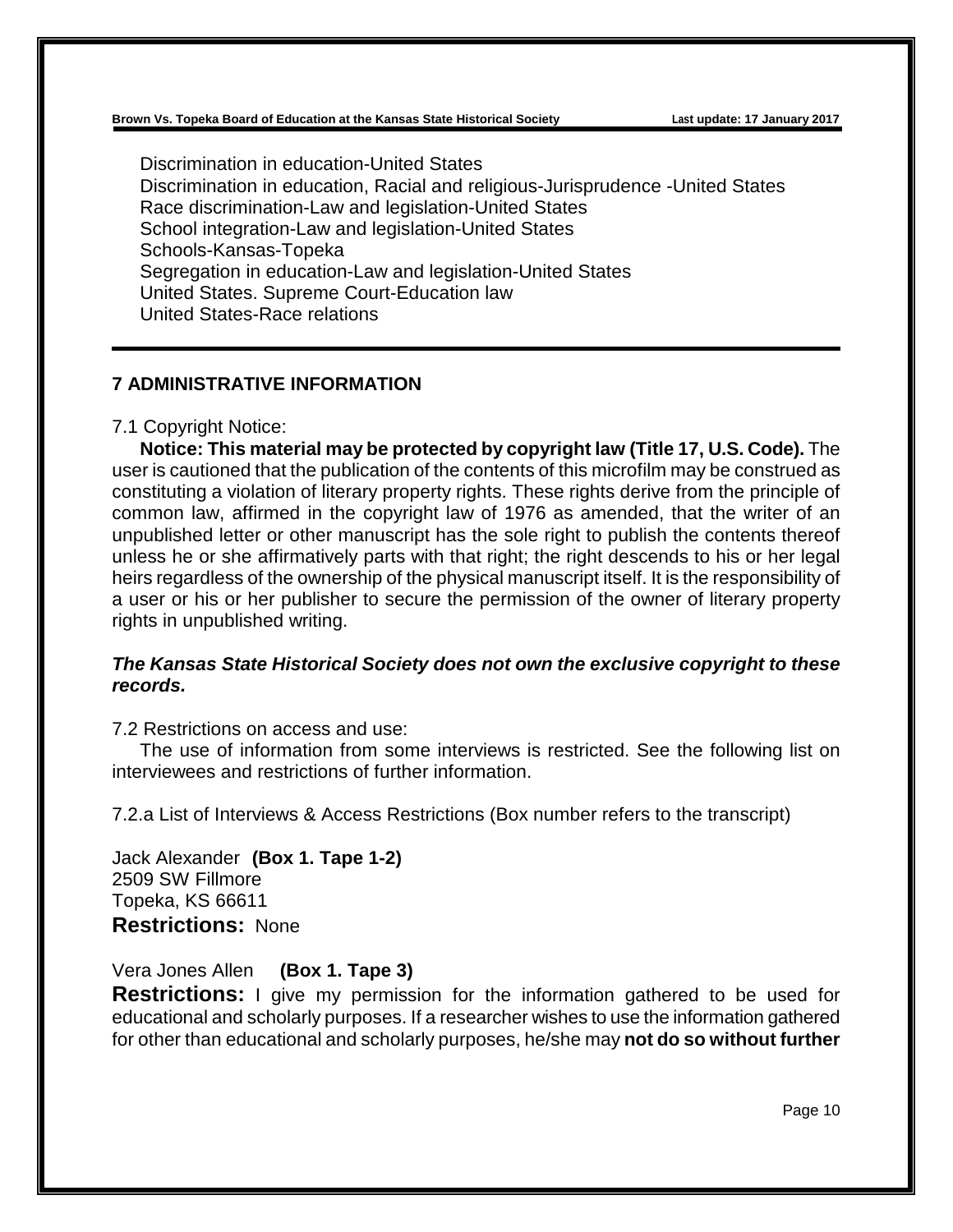**permission as long as proper acknowledgment of the participants is made. Do not release address.**

# "Anonymous" **(Box 1)**

**Restrictions:** I give my permission for the information gathered to be used for educational and scholarly purposes. If a researcher wishes to use the information gathered for other than educational and scholarly purposes, he/she may **do so without further permission without using my name. Do not release address.**

Charles I. Baston [Deceased: 01 January 1993] **(Box 1. Tape 4)** 1531 Campbell Topeka, KS 66604 **Restrictions:** None

Eliza Briggs **(Box 1. Tape 7)** PO Box 857 Summerton, SC 29148

**Restrictions:** I give my permission for the information gathered to be used for educational and scholarly purposes. If a researcher wishes to use the information gathered for other than educational and scholarly purposes, he/she may **not do so without further permission.**

Onan C. Burnett [Deceased: 01January 2000] **(Box 1. Tape 8-9)** 2419 SW Western Topeka, KS 66611 **Restrictions:** None

Broadus O. "B. O." Butler, Sr. **(Box 1. Tape 10)** PO Box 152 Summerton, SC 29148

**Restrictions:** I give my permission for the information gathered to be used for educational and scholarly purposes. If a researcher wishes to use the information gathered for other than educational and scholarly purposes, he/she may **not do so without further permission.** 

Judge Robert Carter **(Box 1. Tape 11)** 40 Center St. New York, NY 10801 **Restrictions:** None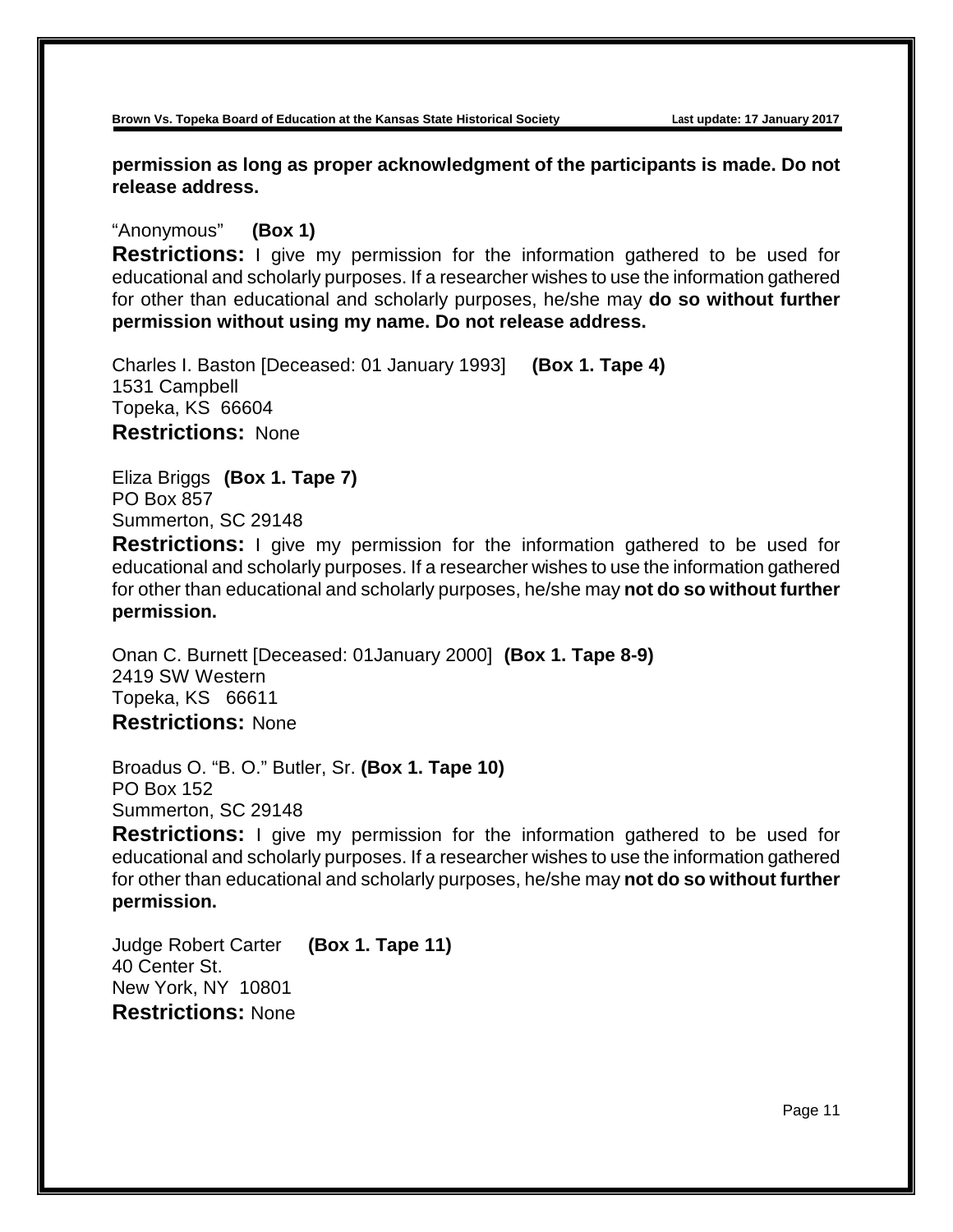Geraldine Crumpler **(Box 1. Tape 12)** 100 E  $23^{\text{rd}}$  St. Wilmington, DE 19802 **Restrictions:** None

Deborah L. Dandridge **(Box 1. Tape 13-14)** 1015 SE  $10^{th}$  Ave. Topeka, KS 66607-1506

**Restrictions:** I give my permission for the information gathered to be used for educational and scholarly purposes. If a researcher wishes to use the information gathered for other than educational and scholarly purposes, he/she may **not do so without further permission. If using direct quotes from the transcript or tapes in a publication, prior written permission is necessary.**

Jeanette Dandridge [Deceased: 22 April 2001] **(See Temples)**

**Restrictions:** I give my permission for the information gathered to be used for educational and scholarly purposes. If a researcher wishes to use the information gathered for other than educational and scholarly purposes, he/she may **not do so without further permission.**

Maurita Burnett Davis **(Box 1. Tape 15)** 725 Parallel Kansas City, KS **Restrictions:** None

Joe Douglas **(Box 1. Tape 16-18)** 1811 SW Indiana Ave. Topeka, KS 66607

**Restrictions:** I give my permission for the information gathered to be used for educational and scholarly purposes. If a researcher wishes to use the information gathered for other than educational and scholarly purposes, he/she may **not do so without further permission**

Claude Emerson**(Box 1. Tape 19)** 2715 SE Kentucky Topeka, KS 66605 **Restrictions:** None

Annie V. Gibson [Deceased 2001] **(Box 1. Tape 20)** Rt. 1, Box 5 Summerton, SC 29148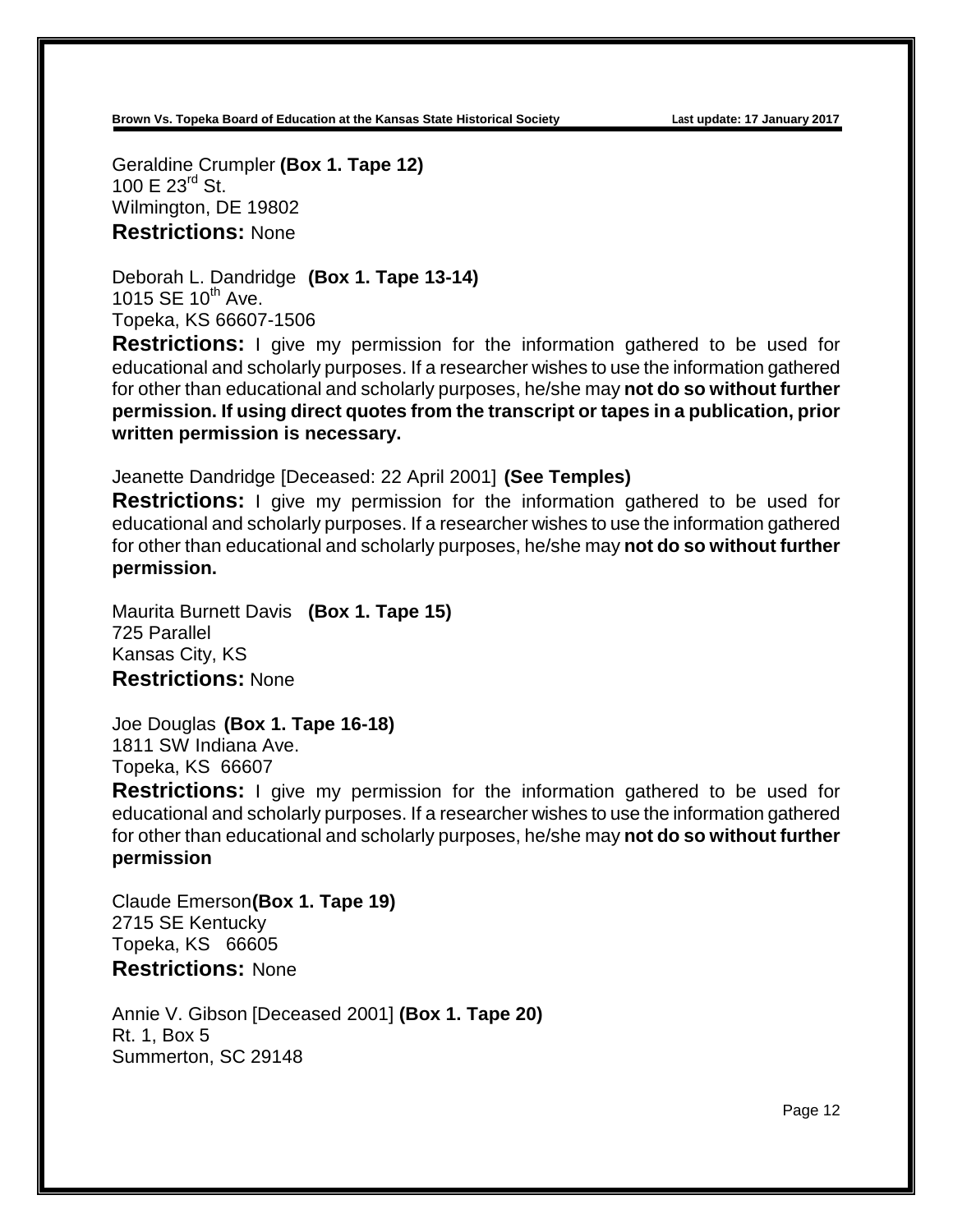**Restrictions:** I give my permission for the information gathered to be used for educational and scholarly purposes. If a researcher wishes to use the information gathered for other than educational and scholarly purposes, he/she may **do so without further permission, however a copy of the work is required to be sent to me.** 

Barbara Gibson **(Box 1. Tape 21)** 1448 Sheridan St., NW Washington, D.C. 20011 **Restrictions:** None

Dr. George Goebel **(Box 1. Tape 22)**

**Restrictions:** I give my permission for the information gathered to be used for educational and scholarly purposes. If a researcher wishes to use the information gathered for other than educational and scholarly purposes, he/she may **not do so without further permission. Do not release address. \*\*SEE RELEASE FORM FOR FURTHER DETAILS\*\***

# Jack Greenberg **(Box 1. Tape 23)**

**Restrictions:** I give my permission for the information gathered to be used for educational and scholarly purposes. If a researcher wishes to use the information gathered for other than educational and scholarly purposes, he/she may **not do so without further permission. Do not release address.**

L. L. Hall **(Box 1. Tape 24-26)** Rt. 2, Box 790 Farmville, VA 23901 **Restrictions:** None

Chris Hansen **(Box 1. Tape 27)** ACLU - 132 W. 43td St. New York City, NY 10036 **Restrictions:** None

Cheryl Brown Henderson **(Box 1. Tape 28)** 1500 SW Campbell Topeka, KS 66604 **Restrictions:** None

Zelma Henderson **(Box 1. Tape 29-30)** [Deceased: 20 May 2008] 3610 Eveningside Dr. Topeka, KS 66614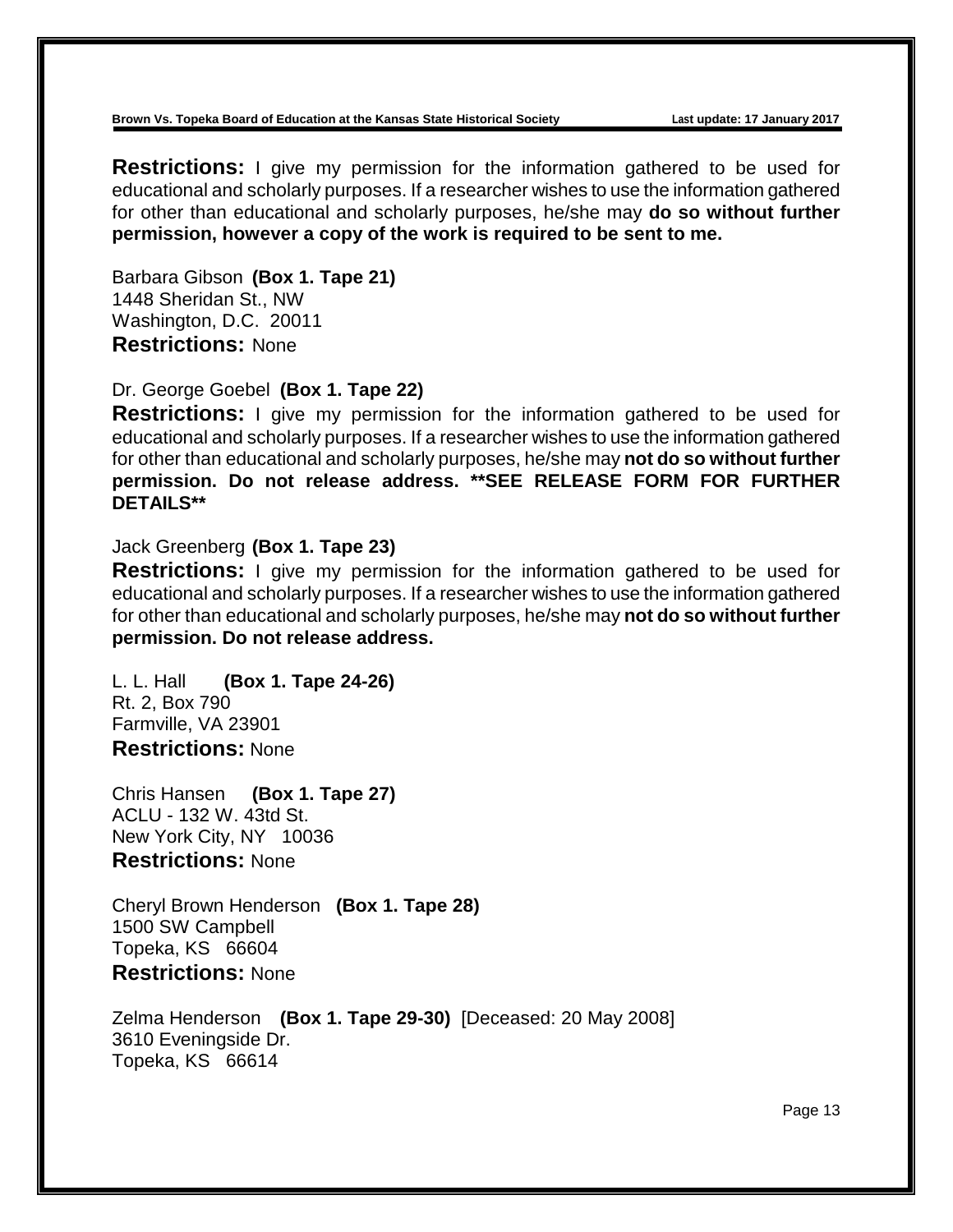**Restrictions:** None

Barbara Byrd Henry **(Box 1. Tape 31)** 20 Hickman Rd. Claymont, De 19703

**Restrictions:** I give my permission for the information gathered to be used for educational and scholarly purposes. If a researcher wishes to use the information gathered for other than educational and scholarly purposes, he/she may **not do so without further permission.** 

Rev. E. B. Hicks [Deceased: August 1992] **(Box 1. Tape 32-33)**

**Restrictions:** I give my permission for the information gathered to be used for educational and scholarly purposes. If a researcher wishes to use the information gathered for other than educational and scholarly purposes, he/she may **not do so without further permission. Do not release address.**

Charles L. Hill **(Box 1. Tape 34)** 130 Topsfield Rd. Ipswich, MA 01938

**Restrictions:** I give my permission for the information gathered to be used for educational and scholarly purposes. If a researcher wishes to use the information gathered for other than educational and scholarly purposes, he/she may **not do so without further permission.**

Oliver Hill [Deceased: 5 August 2007] **(Box 1. Tape 35-36)** 509 N  $3^{\text{rd}}$  St. Richmond, VA 23219 *I reserve the right to use any parts of this material in any publication I may* 

*choose.*

**Restrictions:** I give my permission for the information gathered to be used for educational and scholarly purposes. If a researcher wishes to use the information gathered for other than educational and scholarly purposes, he/she may **not do so without further permission.** 

Christina Jackson **(Box 2. Tape 37-38)** 219 Grattan Topeka, KS **Restrictions:** None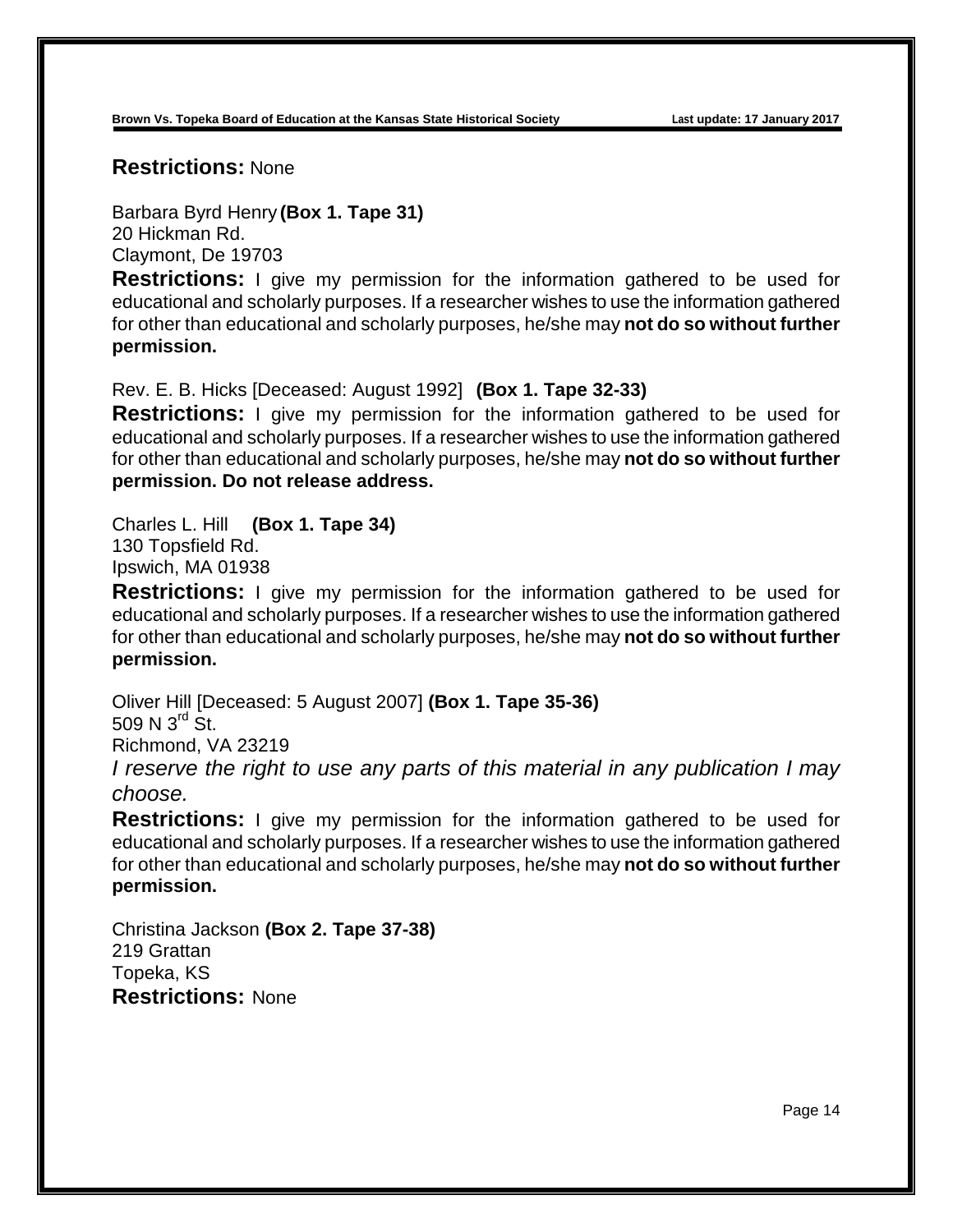Eugene Johnson [Deceased] **(Box 2. Tape 39-40)** 2000 Kansas Ave. Topeka, KS 66612 **Restrictions:** None

Lois May Johnson **(Box 2. Tape 41)** 611 Grant Hockessin, DE 19707

**Restrictions:** I give my permission for the information gathered to be used for educational and scholarly purposes. If a researcher wishes to use the information gathered for other than educational and scholarly purposes, he/she may **not do so without further permission.** 

Katherine King **(Box 2. Tape 42-43)** 1727 SW Kent Place Topeka, KS 66604 **Restrictions:** None

John Calhoun Land III **(Box 2. Tape 44)** PO Box 138 Manning, SC 29102 **Restrictions:** None

Rev. Maurice Lang **(Box 2. Tape 45)** 1424 N. Jefferson Topeka, KS 66613 **Restrictions:** None

Henry Lawson **(Box 2. Tape 46-47)** PO Box 469 Summerton, SC 29148 **Restrictions:** None

Clara Ligon **(See Allen)** PO Box 38 Prospect, VA 23960 **Restrictions:** None.

Dr. Ernest Manheim**(Box 2. Tape 48)** 408 W. 59th Ter. Kansas City, MO 64113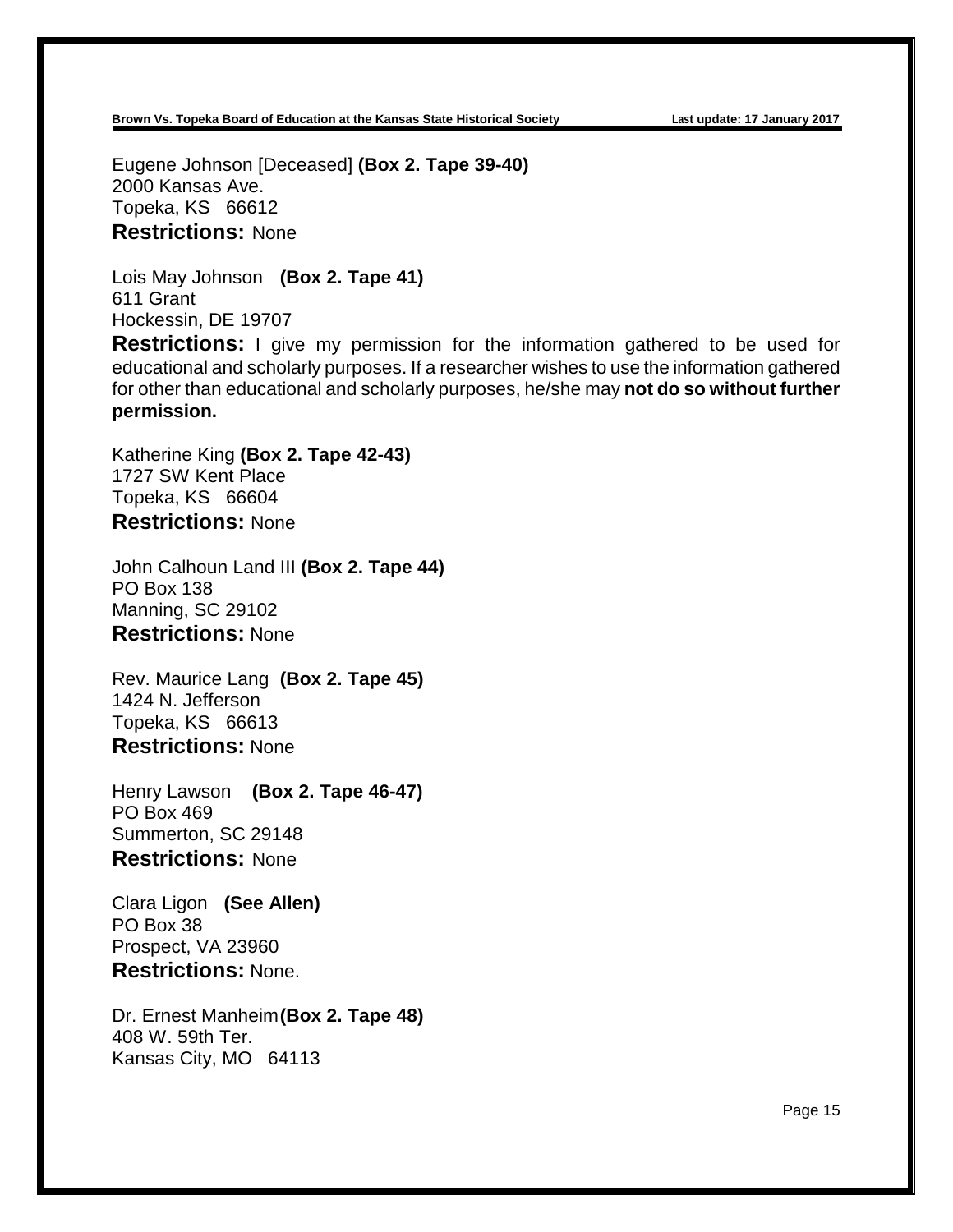**Restrictions:** None

Clementine Martin **(Box 2. Tape 49-50)** 1421 SW Western Topeka, KS 66604 **Restrictions:** None

Connie Menninger [Deceased: 13 April 2008] **(Box 2. Tape 51-52)** 1505 SW Plass Topeka, KS 66612 **Restrictions:** None

William Mitchell, Jr. **(Box 2. Tape 54-56)** 1406 SE Quincy Topeka, KS **Restrictions:** None

Lola (Williams) Brown Montgomery **(Box 2. Tape 57-58)**

**Restrictions:** I give my permission for the information gathered to be used for educational and scholarly purposes. If a researcher wishes to use the information gathered for other than educational and scholarly purposes, he/she may **not do so without further permission. Do not release address.**

Judge Constance Baker Motley [deceased 28 September 2005] **(Box 2. Tape 59) Restrictions:** I give my permission for the information gathered to be used for educational and scholarly purposes. If a researcher wishes to use the information gathered for other than educational and scholarly purposes, he/she may **not do so without further permission. Do not release address.**

Ida Norman **(Box 2. Tape 60-61)** 2019 Fillmore Topeka, KS 66612

**Restrictions:** I give my permission for the information gathered to be used for educational and scholarly purposes. If a researcher wishes to use the information gathered for other than educational and scholarly purposes, he/she may **not do so without further permission. (Dates necessary - only reason)**

# Ethel L. Parks **(Box 2. Tape 62)**

**Restrictions:** I give my permission for the information gathered to be used for educational and scholarly purposes. If a researcher wishes to use the information gathered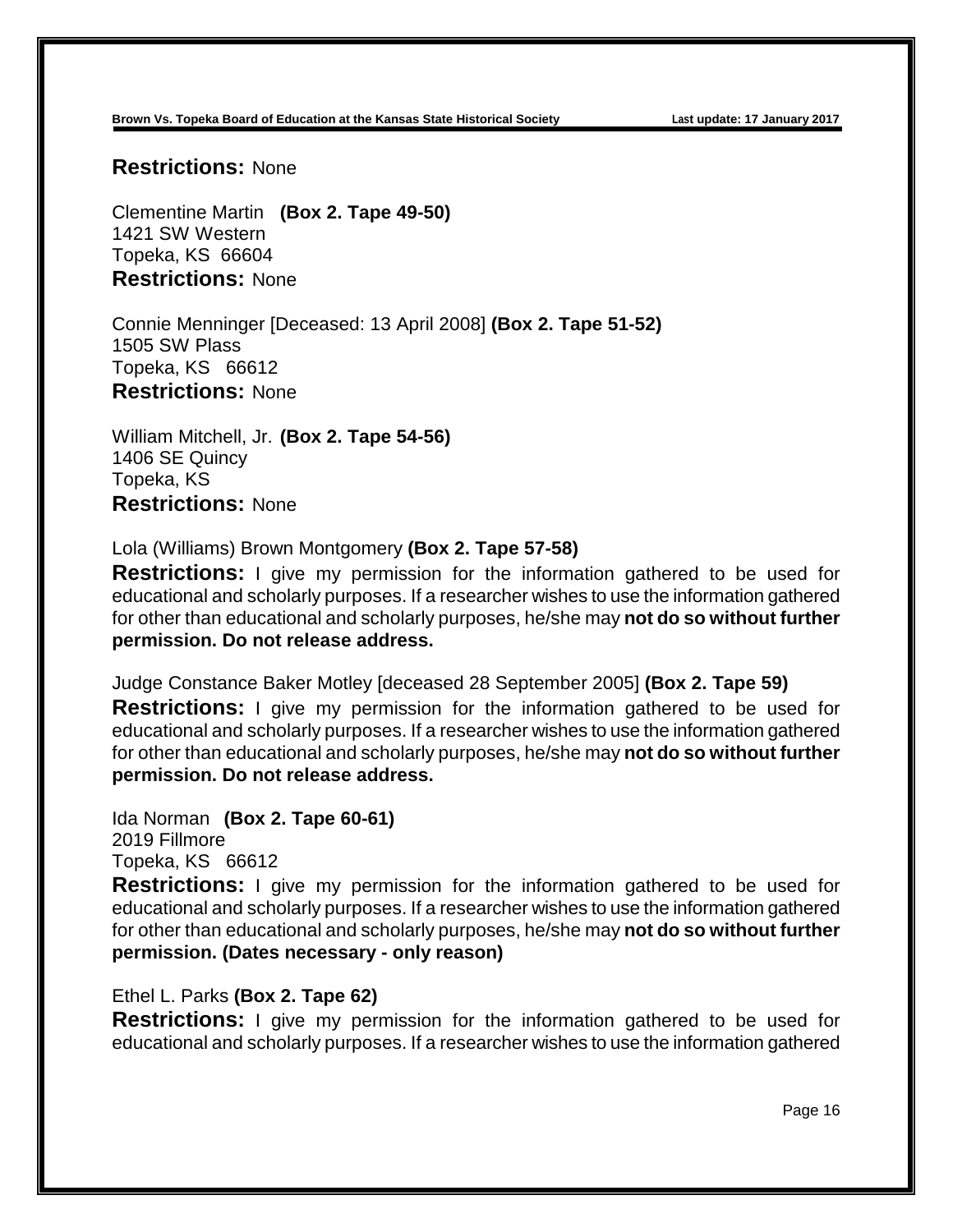for other than educational and scholarly purposes, he/she may **not do so without further permission. Do not release address.**

James Parks **(Box 2. Tape 63-64)** 1042 SW Woodward Topeka, KS 66604 **Restrictions:** None

Dr. Julia Etta Parks **(Box 2. Tape 63-64)** 1042 SW Woodward Topeka, KS 66604 **Restrictions:** None

Ferdinand Pearson **(Box 2. Tape 65)**

**Restrictions:** I give my permission for the information gathered to be used for educational and scholarly purposes. If a researcher wishes to use the information gathered for other than educational and scholarly purposes, he/she may **not do so without further permission. Do not release address.**

Thayer Brown Phillips **(See Mitchell)** Topeka, KS (Address unknown) **Restrictions**: None

Jean Price [Deceased] **(Box 2. Tape 66)** 1032 SW Boswell Topeka, KS 66604 **Restrictions:** None

Fred Rausch, Jr. **(Box 2. Tape 67)** 220 W 33rd St., #201 Topeka, KS 66606 **Restrictions:** None

Connie M. Rawlins **(See Allen interview)**

**Restrictions:** I give my permission for the information gathered to be used for educational and scholarly purposes. If a researcher wishes to use the information gathered for other than educational and scholarly purposes, he/she may **not do so without further permission. Do not release address.**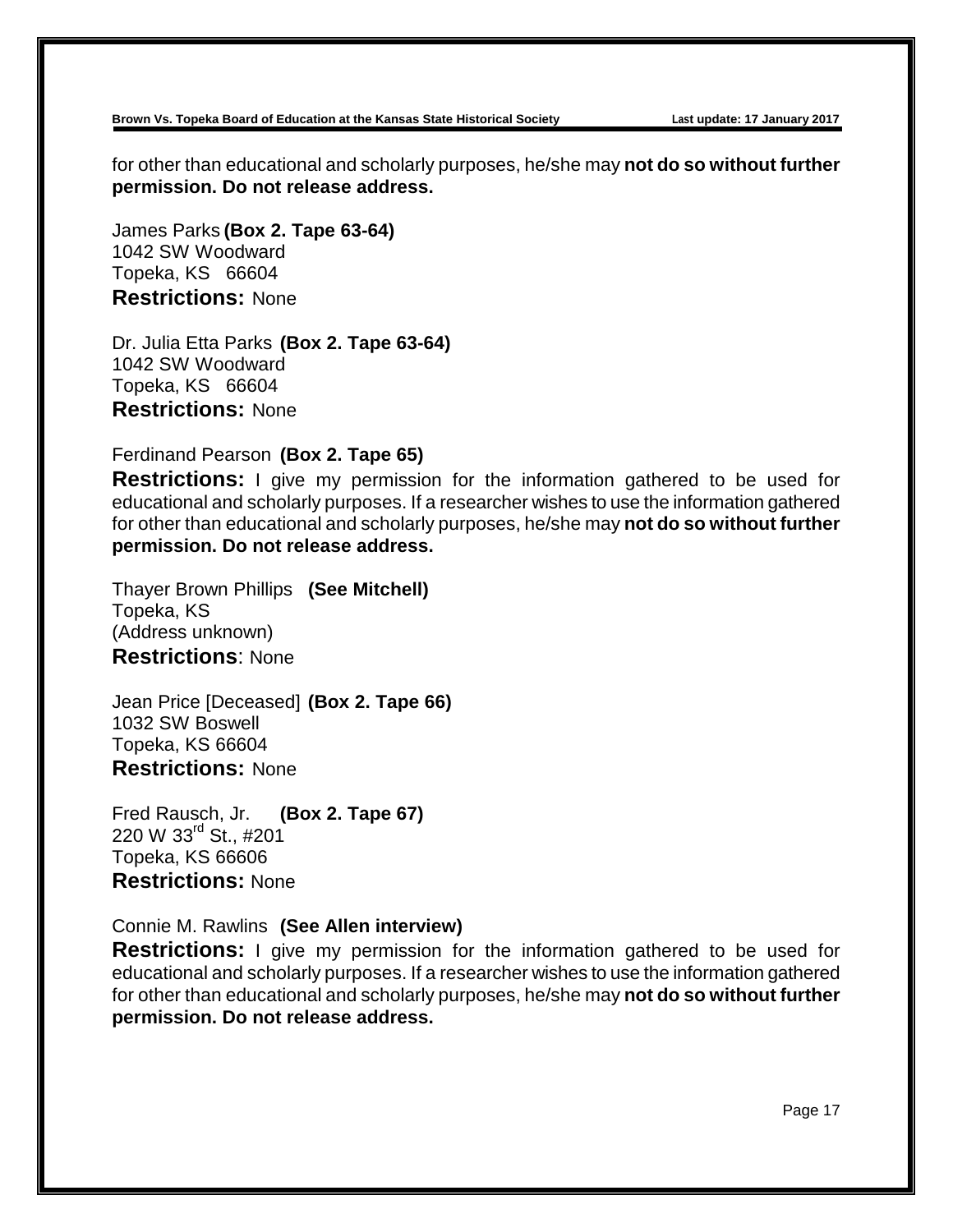Joseph Richburg, Sr. **(Box 2. Tape 70)** PO Box 697 Summerton, SC 29148

**Restrictions:** I give my permission for the information gathered to be used for educational and scholarly purposes. If a researcher wishes to use the information gathered for other than educational and scholarly purposes, he/she may **not do so without further permission.**

Richard and Frances Ridley **(Box 2. Tape 71-72)** 6202 SW 21st Ter. Topeka, KS **Restrictions:** None

Willie Spencer Robinson [Deceased: 19 October 1997] **(Box 2. Tape 73)** 2308 Knowles Rd. Wilmington, DE 19810

**Restrictions:** I give my permission for the information gathered to be used for educational and scholarly purposes. If a researcher wishes to use the information gathered for other than educational and scholarly purposes, he/she may **not do so without further permission.**

Barbara J. and Merrill R. Ross**(Box 2. Tape 74-76)** 3025 Illinois Topeka, KS 66605 **Restrictions:** None

Constance Sawyer **(Box 3. Tape 77)**

**Restrictions:** I give my permission for the information gathered to be used for educational and scholarly purposes. If a researcher wishes to use the information gathered for other than educational and scholarly purposes, he/she may do so without further permission. **Do not release address.**

Vivian M. Scales [deceased 27 September 2005] **(Box 3. Tape 78)** 629 SE Lafayette Topeka, KS 66605 **Restrictions:** None

Berdyne Scott [Deceased: 06 Feb 2000] **(Box 3. Tape 79-82)** 4540 Bladggen NW Washington, DC 20011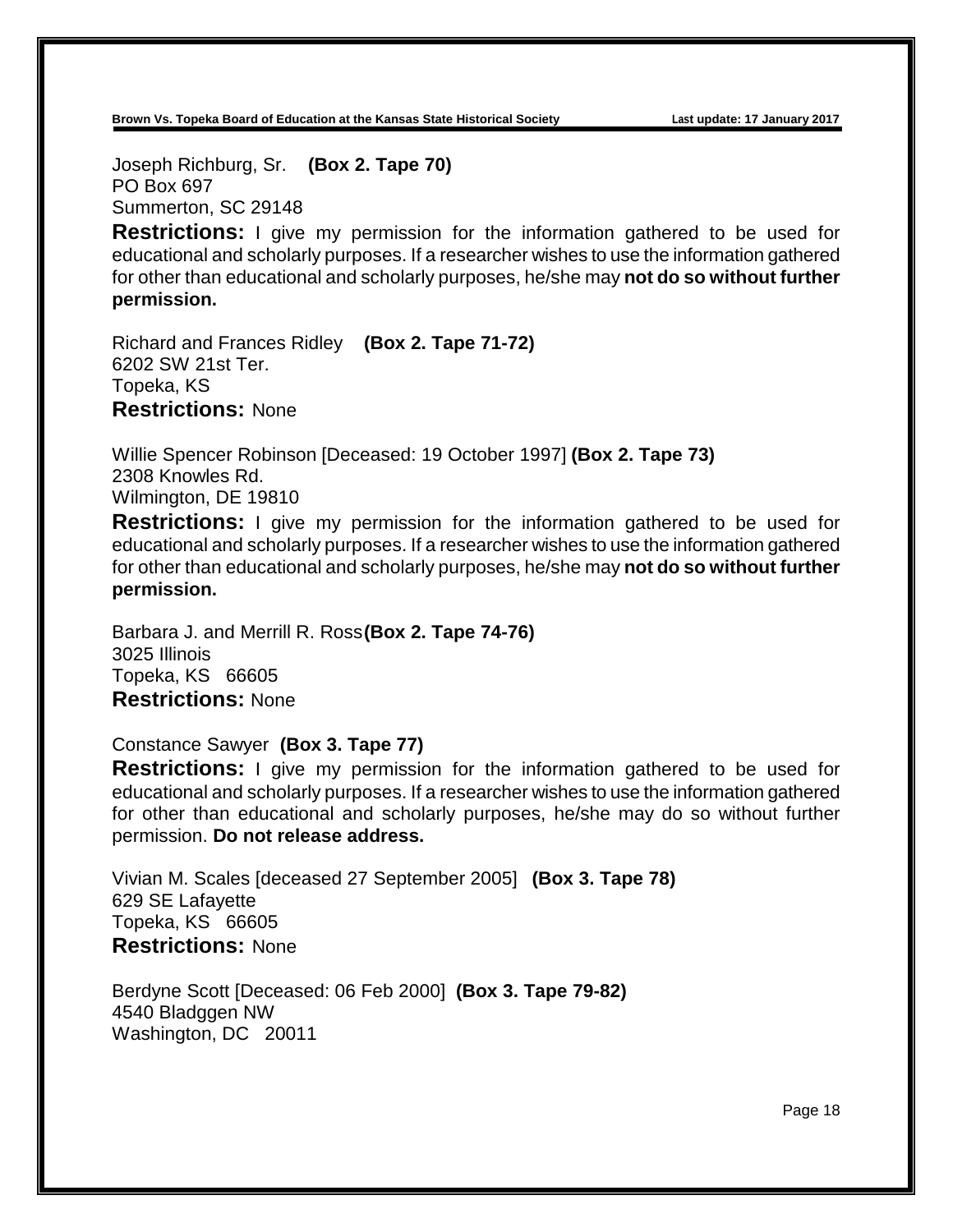**Restrictions:** I give my permission for the information gathered to be used for educational and scholarly purposes. If a researcher wishes to use the information gathered for other than educational and scholarly purposes, he/she may **not do so without further permission. Copies to be deposited at KSHS only.**

Deborah L Scott **(Box 3. Tape 83)** 3121 Emerson Topeka, KS 66605

**Restrictions:** I give my permission for the information gathered to be used for educational and scholarly purposes. If a researcher wishes to use the information gathered for other than educational and scholarly purposes, he/she may **not do so without further permission. Permission from informant required.**

Dorothy E. (Robinson) Scott **(Box 3. Tape 84-85)** 1427 SE Indiana Topeka, KS 66607 **Restrictions:** None

C. E. "Sonny" Scroggins **(Box 3. Tape 86)** 3730 SE Truman Ave. Topeka, KS 66609 **Restrictions:** None

Judge Collins J. Seitz **(Box 3. Tape 87-88)** 844 King St. Wilmington, DE 19801-3574 **Restrictions:** None

Irvin Sheffel **(Box 3. Tape 89)** Menninger Clinic Box 829 Topeka, KS 66601-0829 **Restrictions:** None

Dr. Hugh Speer [Deceased: 21 June 1996] **(Box 3. Tape 90-91)** 6304 Sherwood Ln. Shawnee Mission, KS 66203

**Restrictions:** I give my permission for the information gathered to be used for educational and scholarly purposes. If a researcher wishes to use the information gathered for other than educational and scholarly purposes, he/she may **not do so without further**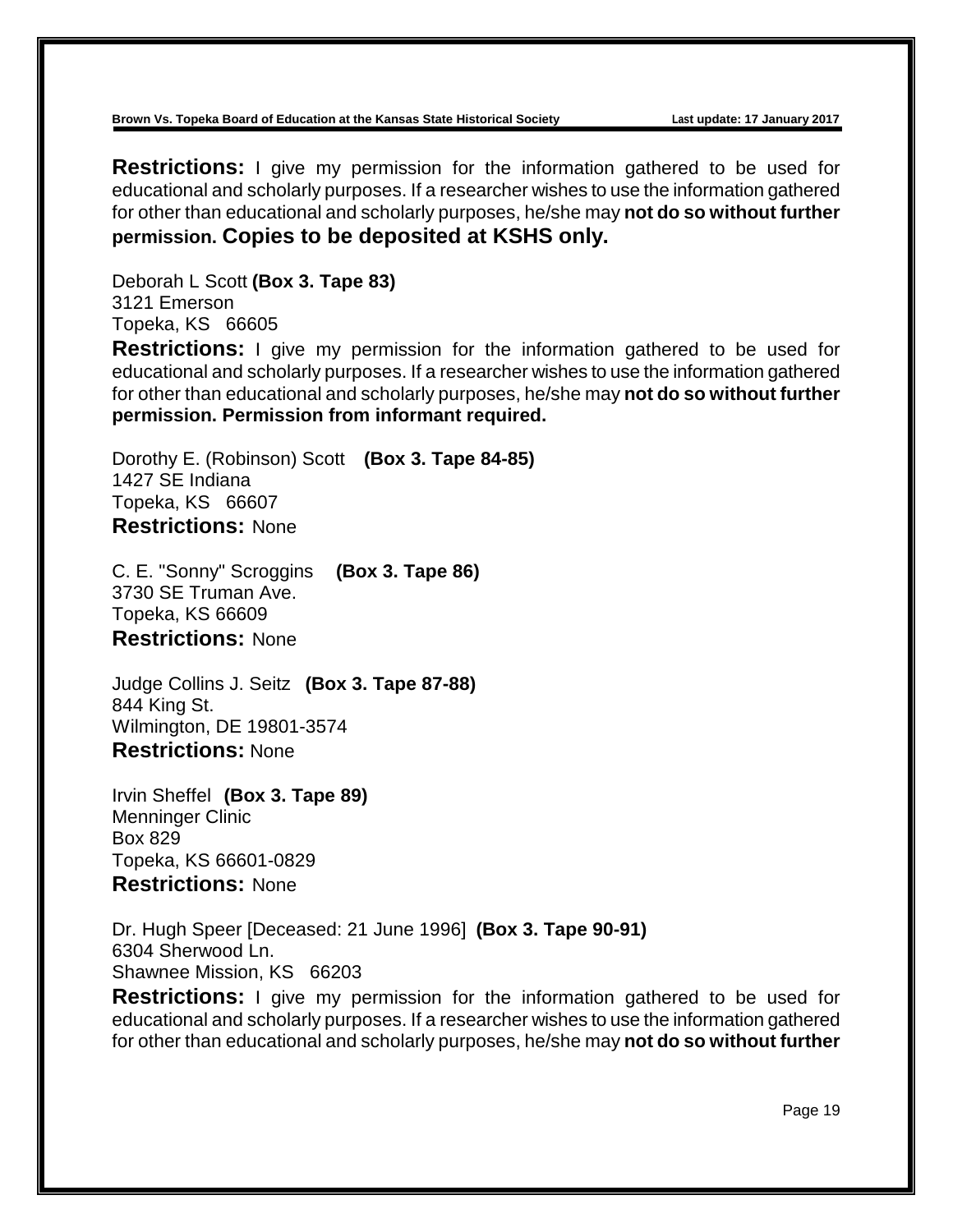**permission.** Most of the content of the interview is written and copyrighted. I conducted more than 30 interviews with participants about 15 years after the trial of Brown I.

Stanley A. Stalter **(Box 3. Tape 92)** 1916 SW Wayne Ave. Topeka, KS 66604

**Restrictions:** I give my permission for the information gathered to be used for educational and scholarly purposes. If a researcher wishes to use the information gathered for other than educational and scholarly purposes, he/she may **not do so without further permission.**

Carrie V. Stokes **(Box 3. Tape 93)** 1880 Gola Dr. Fayetteville, NC 28301 *I reserve the right to use and publish this material in any publication I may select.*

**Restrictions:** I give my permission for the information gathered to be used for educational and scholarly purposes. If a researcher wishes to use the information gathered for other than educational and scholarly purposes, he/she may **not do so without further permission.**

Charles Sudduth [Deceased: 23 Sept. 1995] **(Box 3. Tape 97)** 6436 SW Castle Ln.

Topeka, KS 66614

**Restrictions:** I give my permission for the information gathered to be used for educational and scholarly purposes. If a researcher wishes to use the information gathered for other than educational and scholarly purposes, he/she may **not do so without further permission.**

Alberta Temple [Deceased 26 September 2007] **(Box 3. Tape 98-100) Restrictions: Do not release address.**

Frederick Temple, Ph.D. **(Box 3. Tape 98-100)** 2330 79th Ave. Baton Rouge, LA 70807

**Restrictions:** I give my permission for the information gathered to be used for educational and scholarly purposes. If a researcher wishes to use the information gathered for other than educational and scholarly purposes, he/she may **not do so without further permission.**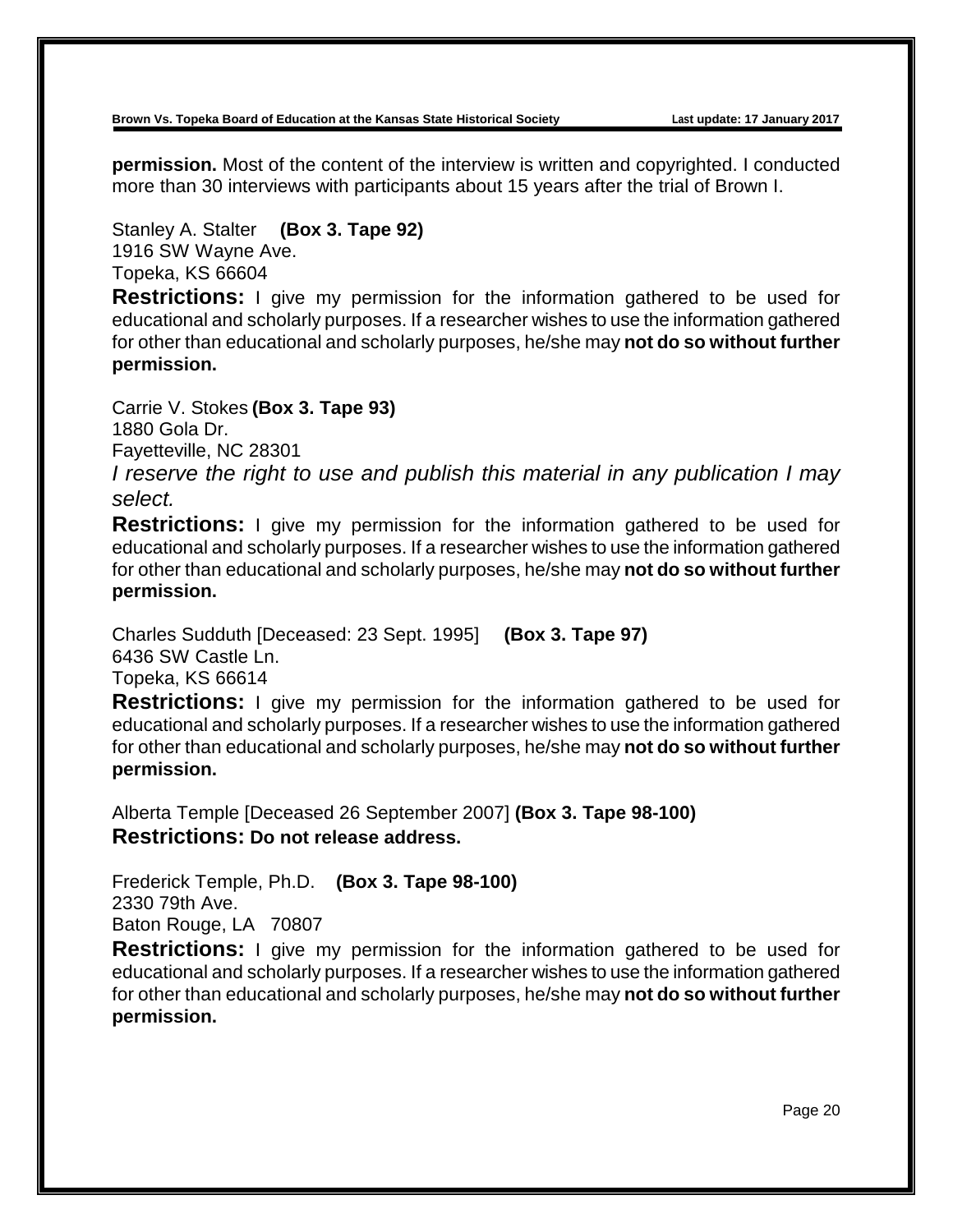Joe Thompson **(Box 3. Tape 101-102)** 3246 Indiana Topeka, KS 66605 **Restrictions:** None

Linda Brown Thompson **(Box 3. Tape 103)**

**Restrictions:** I give my permission for the information gathered to be used for educational and scholarly purposes. If a researcher wishes to use the information gathered for other than educational and scholarly purposes, he/she may **not do so without further permission. Do not release address.**

Alvin and Lucinda Todd [Deceased: 17 July 1996] **(Box 3. Tape 104-106)** 1007 SW Jewell Topeka, KS 66604 **Restrictions:** None

Ruby J. Walker **(Box 3. Tape 107)** 735 SW Jewell Topeka, KS 66606 **Restrictions:** None

Lacy B. Ward, Jr. [See Allen] **(Box 3. Tape 109-110)** PO Box 26 Prospect, VA 23960 **Restrictions:** None

Vadeth Whiteside **(Box 3. Tape 108)** 3522 W Dunlap Ave Phoenix, AZ 85051-5356 **Restrictions:** None

Carl A. Williams, Jr. **(Box 3. Tape 111)** 3105 Adams Topeka, KS 66605-1269 **Restrictions:** None

J. Samuel Williams, Jr. **(Box 3. Tape 111)**

**Restrictions:** I give my permission for the information gathered to be used for educational and scholarly purposes. If a researcher wishes to use the information gathered for other than educational and scholarly purposes, he/she may **not do so without further permission. Do not release address.**

Page 21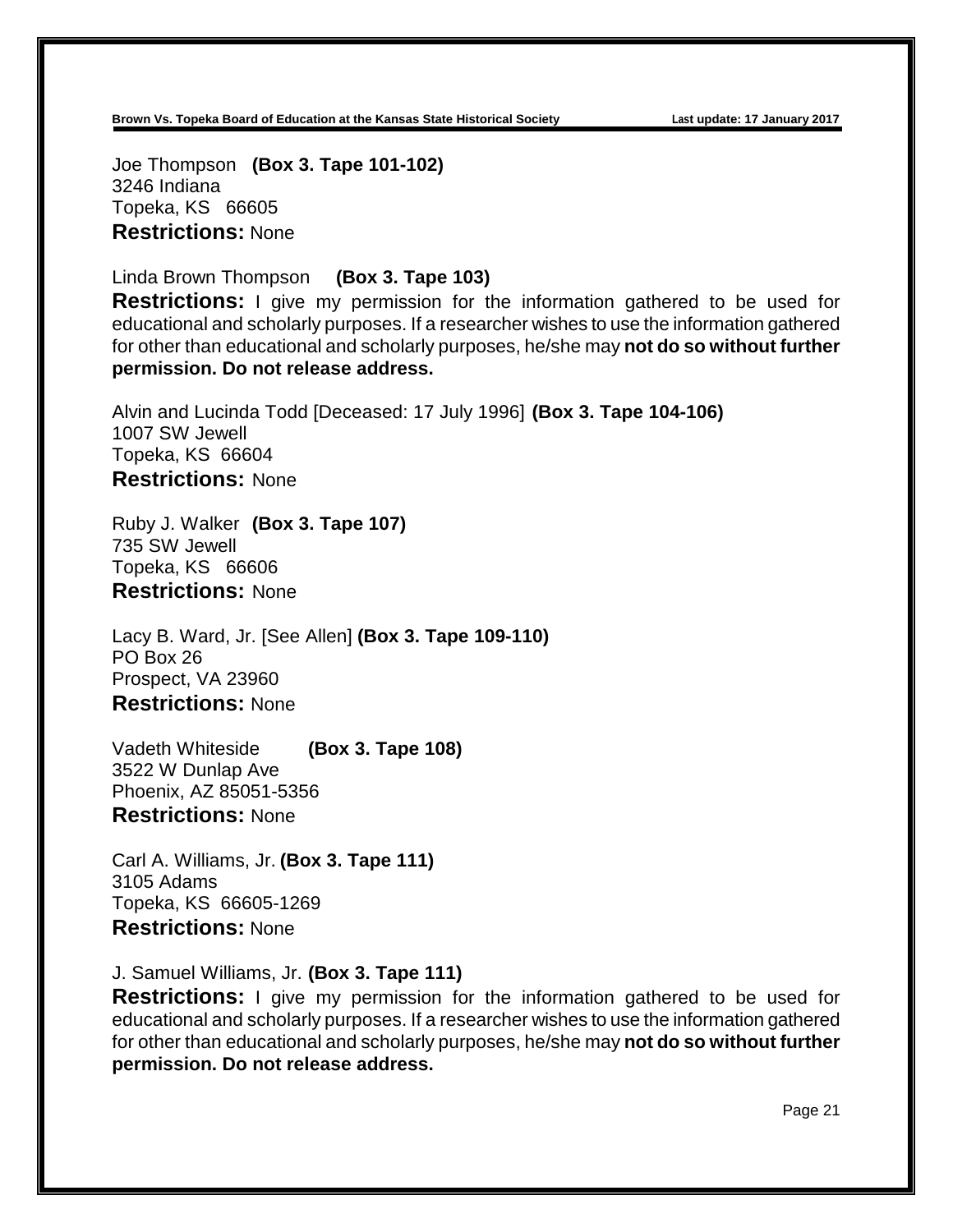## Frank Wilson**(Box 3. Tape 112)**

**Restrictions:** I give my permission for the information gathered to be used for educational and scholarly purposes. If a researcher wishes to use the information gathered for other than educational and scholarly purposes, he/she may **not do so without further permission. Do not release address.**

Harriet S. Wilson **(Box 3. Tape 113)** 3027 University Dr. Lawrence, KS 66049 **Restrictions:** None

Paul E. Wilson [Deceased: 22 April 2001] **(Box 3. Tape 114-115)** 3027 University Dr. Lawrence, KS 66049 **Restrictions:** None

7.3 Preferred citation:

MS. collection no. 251, Brown v. Topeka Board of Education Oral History Collection; library and archives division, Kansas State Historical Society.

AV. collection no. 13 Brown v. Topeka Board of Education Oral History Collection; library and archives division, Kansas State Historical Society.

#### 7.4 Acquisition information:

Kansas State Historical Society Project, 1991-1996

7.5 Funding

This collection consists of three sets of interviews. Hallmark Cards Inc and the Shawnee County Historical Society funded the first set of interviews. The second set of interviews was funded through grants obtained by the Kansas State Historical Society and the Brown Foundation for Educational Excellence, Equity, and Research. The final set of interviews was funded in part by the National Park Service and the Kansas Humanities Council.

# **8 DESCRIPTION OF SUBORDINATE COMPONENTS**

#### 8.1 Appendix A: Biographies of the Interviewees **Jack Alexander**

Mr. Jack Alexander was born on December 7, 1930, in Iola, Kansas, to Agnes Stewart Alexander and James Alexander. Throughout the time he was growing up, the family resided on the east side of Topeka, around Washington School, in an area called Mudtown because of its un-surfaced streets. Mr. Alexander attended Washington Grade School (his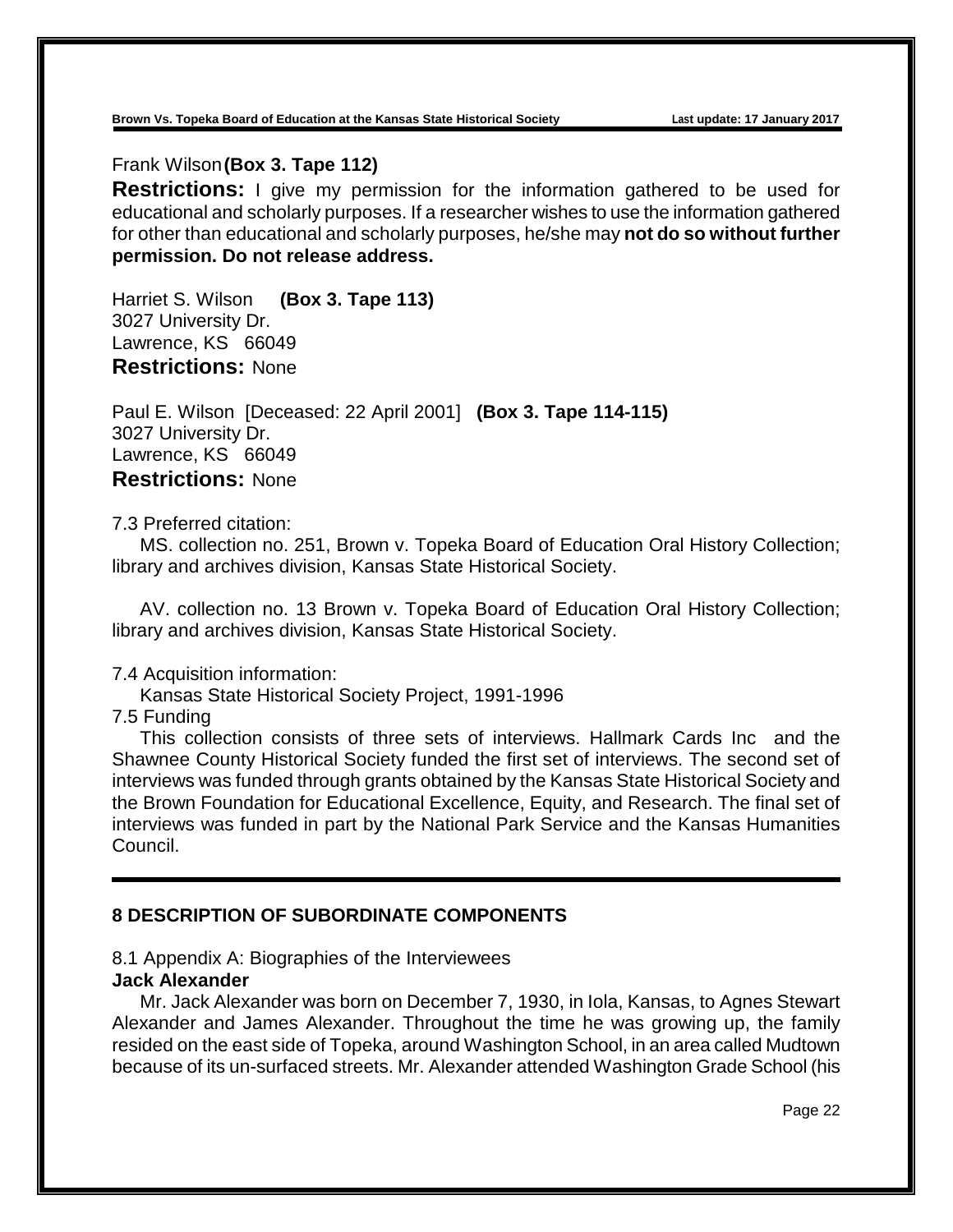father worked for the administration and an uncle worked as a custodian there), East Topeka Junior High, and Topeka High School. He was attending Topeka High when the *Brown* case was filed. At that time, only the grade schools were segregated, although there were separate sports teams at the at the high school level.

Because of his father's job, and the fact that he helped out when he was older, Jack Alexander had the distinct advantage of seeing a different side of a key participant in the African American schools and community than others did. He had a close relationship with Mr. Harrison Caldwell (who was sort of the Superintendent of the African American Schools and principal at Washington), often accompanying him on trips out of town on school business while in high school.

After high school, he attended Washburn University before he entered the U.S. Navy in March of 1952; he remained in the Navy until 1956. In 1972, Mr. Alexander became the first and only African-American to be elected as the Topeka city water commissioner. He served in that capacity until 1985. That year he went to work at the Kansas Department of Health and Environment; when he left the agency, he was the chief of permits' compliance and enforcement.

# **Vera Jones Allen**

Vera (Jones) Allen was born in Charles City, Virginia, in 1913. She graduated from Virginia State College (now Virginia State University) with both a bachelor's and a master's degree. She continued postgraduate study at the University of North Carolina. Her career included serving as a primary grade teacher, a visiting teacher supervisor and a principal. She retired in 1980 from the position of director of instruction.

Vera met her husband, Edward Allen, while in college. Once they married, the new couple moved to Farmville, Virginia. That move associated her with the school integration care of *Davis v. Prince Edward County* (one of the companion cases under *Brown v. the Board of Education*). Vera Allen taught school in Prince Edward County in a two room segregated school for African American children.

As her career progressed she became one of the first women hired by the school district as director of instruction. Vera Allen found herself involved in efforts to integrate county schools when in 1951 her daughter Edwilda Allen joined a student strike protesting conditions at segregated Morton High School. In 1995 Vera Allen again found herself associated with the historic school case. As head of the Martha E. Forrester Council of Women, she organized efforts to preserve the old high school building. The organization's efforts were successful and the old school building once an overcrowded reminder of segregation is now a Historic Landmark. The R.R. Morton High School building will eventually be used as a museum and conference center. Mrs. Allen still resides in Farmville. Her daughter Edwilda is now a band teacher at Farmville's integrated high school.

#### **Anonymous**

Mr. XXXXX was born in Topeka, Kansas. He graduated from Monroe School on June 3, and did not receive any other formal education. While attending Monroe School, he played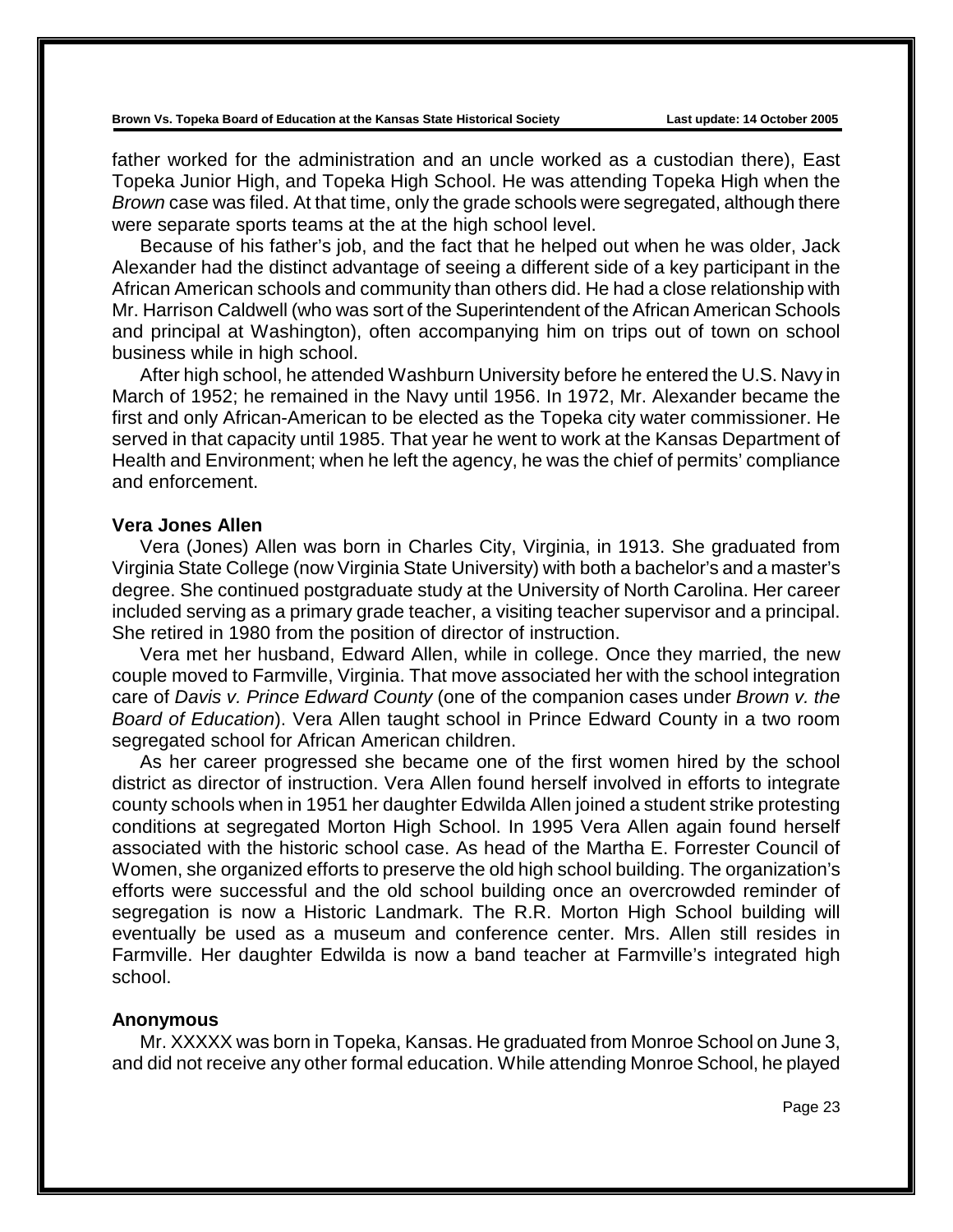on the softball and soccer teams. In the 1920s, he worked for Himer's Grocery Store and the City Hotel in Holton, Kansas. From the 1920s to the 1970s Mr. XXXXX worked for Santa Fe Railroad in the Store Department. He also served in the Army during World War II (1941-1945). During the interview, Mr. XXXXX talks about his various memories of Topeka from the 1910s on.

### **Charles Batson**

Mr. Charles Batson was born in Lee's Summit, Missouri, on April 24, 1917, to Bertha Dysort and Irvin Batson. His father's family escaped slavery in Texas to Missouri where they came established the family farm. His mother died in 1924, and his father passed away eleven years later in 1931. He attended grade school and junior high school there, but only went to high school for two years at Kansas Vocational Tech in Topeka.

After Mr. Batson finished high school, he worked at Postal Wade Glass Company in Kansas City, Missouri, for a time. He spent some time in the service during World War II, and after his discharge, he moved to Topeka to stay. Mr. Batson first worked out at Forbes Field when he returned to the area; after that he was transferred to the Oklahoma Air Command (the old supply depot across the street from Forbes) where he worked until 1960. After that, he was transferred to the VA Hospital and stayed there until retiring in 1973.

Mr. Batson married Edith Crouder of Sedalia, Missouri. The couple has a daughter who lives in Louisiana. Edith Batson passed away in March of 1982. Mr. Batson was a member of the executive committee of the local chapter of the NAACP at the time the *Brown* case was filed; he passed away on January 1, 1993.

### **Eliza Briggs**

Eliza Briggs was born in Clarendon County, South Carolina. Her family lived on a farm raising cotton, corn and pigs. Unlike some African Americans in the county, the land belonged to their family. Mrs. Briggs' mother had inherited the land from her parents. As a child Eliza and her siblings were only able to attend school six months out of the school year. They attended Liberty Hill Elementary School and later St. Paul. During the remaining months the children helped around the farm. At one time there were six children in the family. Three of her siblings died at an early age.

Eliza recalls the poor conditions at Liberty Hill Elementary, where classrooms did not have desks. She and her classmates sat on benches and school assignments were completed while holding paper and books on their laps. For African-American high school students, education ended at 10th grade. Four years after graduating from St. Paul, Eliza married Harry Briggs. The two had grown up in the same neighborhood. The Briggs family grew over the years to five children. They were typical parents concerned about education and opportunities for children.

Rev. J. A. DeLaine was a man Mr. & Mrs. Briggs knew and respected. It was his urging that encouraged the Briggs family and others to join the case against the county school board. They were all concerned about the hardship created by not having bus transportation for their children. Even after the strategy moved from buses to dismantling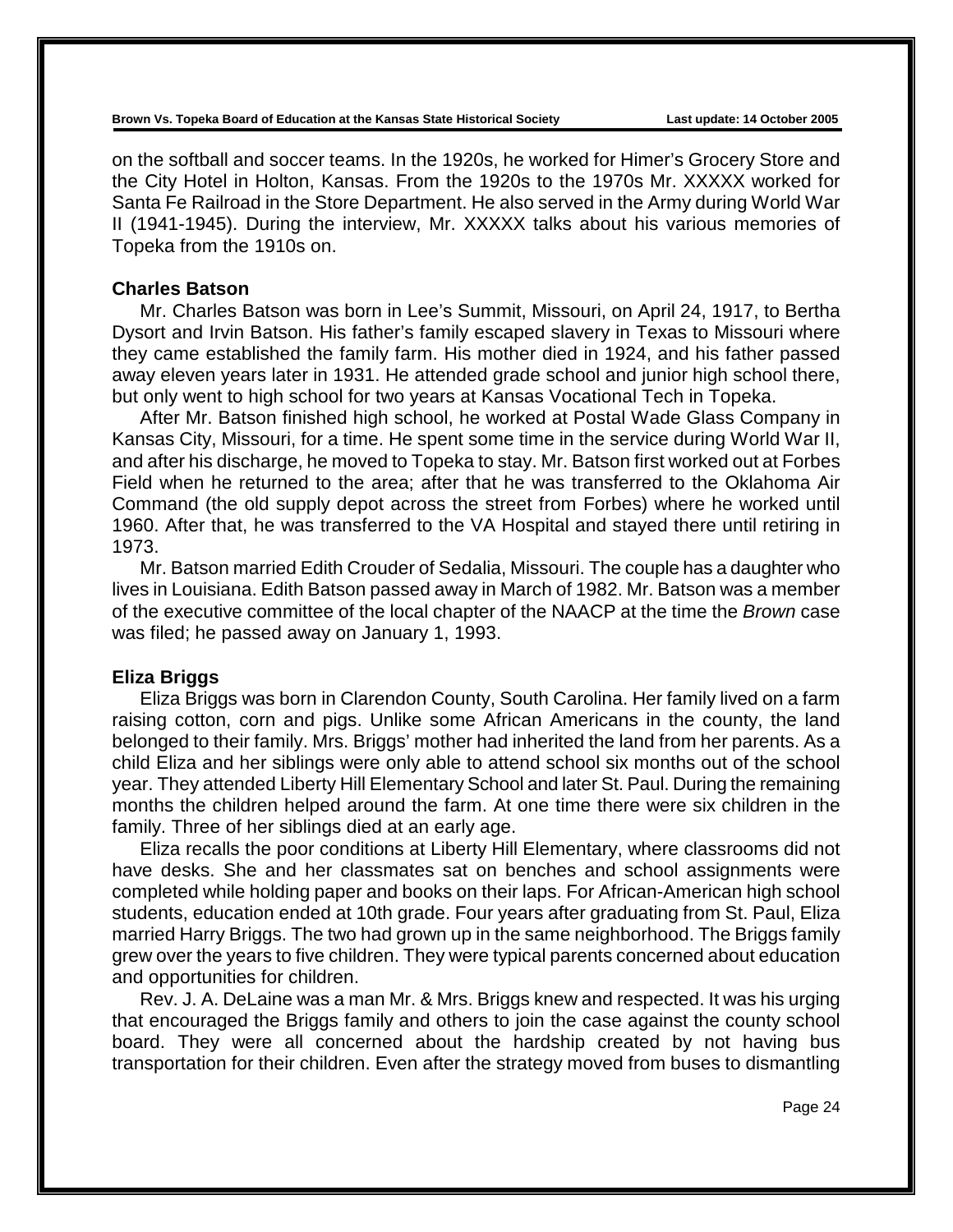segregated schools, the Briggs family agreed to stay involved. Although there were more than 30 plaintiffs in the NAACP case, the name of Harry Briggs headed the list of petitioners. All who signed on as petitioners faced various forms of backlash. The Briggs family was no longer able to find anyone to gin their cotton. Mr. Briggs was fired from his job at a local gas station. The timing of his job loss was particularly painful since it took place on Christmas Eve.

After the Briggs case met with success as part of the U.S. Supreme Court's *Brown* decision, the family moved to Florida. From there they moved to New York living in the city for 16 years before returning to Summerton in Clarendon County, South Carolina. Harry Briggs died in 1986 and was survived by his wife and children. Mrs. Eliza Briggs died in 1998.

#### **Onan Burnett**

Mr. Onan Burnett was born on August 24, 1921, in Oskaloosa, Kansas, to Edna (born in Perry, Kansas) and Jesse Burnett (born in Oskaloosa). The couple had three other children: Oleta, Eldon, and Evelyn. The Brunettes can trace their roots back to slavery in Tennessee. The family moved to Topeka when Onan was nearly two years old; his father got a job at the Diagnostic Center (the former vocational and technical school). The couple has a son, Kevin. Mr. Burnett=s parent are both buried in Topeka.

Mr. Burnett attended the partially integrated, rural Rice Elementary School in Shawnee County. He attended seventh grade at Monroe School, even though his family lived two blocks from Van Buren School, and ninth grade at Crane Junior High. He attended Highland Park High School so that he could play football and basketball. His sister, Oleta Burnett, was a student teacher at Monroe School at the time the *Brown* case.

Mr. Burnett went into the Air Force in 1941, and was among the first group of African Americans to attend the Army Air Force Maintenance School in Amarillo, Texas. His group had the highest GPA of any class that went through the school. His bitterest memories of that time centered around the fact that at Fort Knox the German and Italian prisoners of war were allowed to go to the movies, but the African American service men could not. After leaving the service in 1946, Mr. Burnett did his undergraduate study at Washburn University and graduate study at both the University of Pennsylvania and the University of Kansas.

Mr. Burnett and his wife, Norma Jean, were married on July 15, 1956. Norma Jean was born in Emporia, Kansas, in 1928. Mr. Burnett passed away on January 1, 2000.

#### **Broadus Butler, Sr.**

Mr. Broadus Butler, Sr., was born in Greenville County, South Carolina. He grew up on a farm, and he himself was a farmer. He attended the school that was just outside the town of Simpsonville; at that time the school was for first through eleventh grade (students graduated after the eleventh grade). He went to college at South Carolina State after the end of World War II.

The school outside of Simpsonville was a segregated school. Mr. Butler had to walk 41/2 miles to and from school; this walk took him right by the white school located in the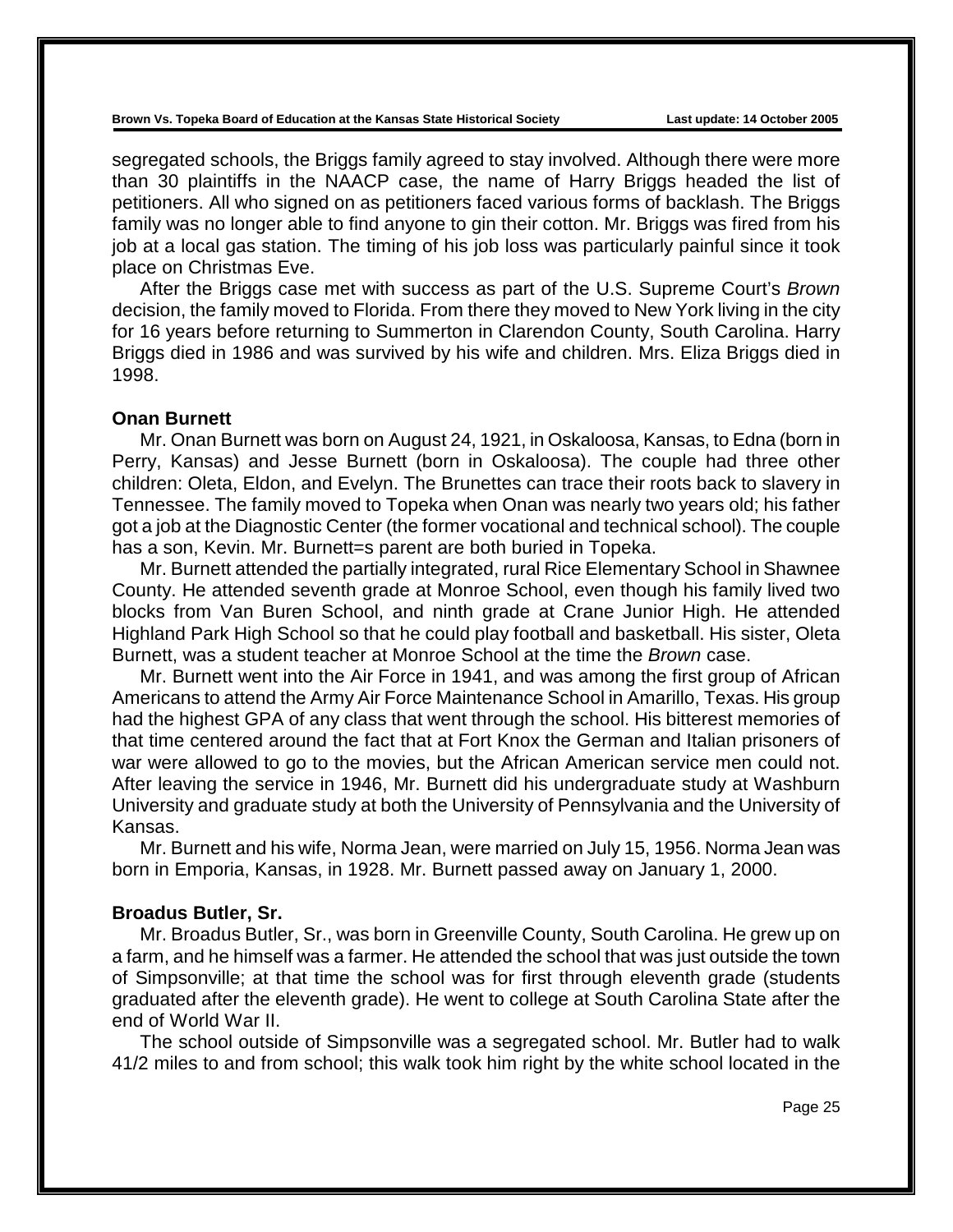town. The roads in the area were not paved and the white school bus would often splash water on the children walking after it had rained. Like most African American schools at the time, the students at Simpsonville School had desks and textbooks that were "hand-medowns" from the white school. The school term was only five, maybe six, months long. It started in late October, after harvest, and ended in the spring, around planting time. In addition to this, the students would go back to school during the summer, during July and for part of August, in what was called the lay-by time; this was during the hottest part of the summer.

At South Carolina State Mr. Butler=s concentration was in vocational agriculture. He wanted to teach vocational agriculture and to be a school principal eventually. Back then, after graduation a member of the State Board of Education interviewed the graduates and assigned them to their first position. His first position consisted of teaching at the school in St. Paul, as well as the principal there, and he was also the supervisor of three other schools in the area. Understandably, Mr. Butler did not like having that much responsibility involved with his first job. It was there that six years later he met his future wife.

Mr. Butler was a non-active member of the NAACP at this time, but was encouraged by the NAACP leaders not to attend the meetings because he would be fired. As a result of the *Briggs*, School Districts 4 and 22 were combined into one district, and a few select African American students were chosen to attend the white schools. It was shortly after this that Clarenton Hall, a private white academy, was built and the all white Summerton High School was abandoned. In 1971 Mr. Butler became the first African American superintendent in South Carolina. However, after seven years he asked to be moved back to principal of the high school so that he could get it "straightened out." He retired in 1984, but was elected to the county school board in 1992.

#### **Judge Robert Carter**

U.S. District Judge Robert Carter was born in Florida in 1917. He received his bachelor's degree from Lincoln University in 1937 and law degrees from Howard and Columbia universities in 1940 and 1942 respectively. Although, Mr. Carter started college with the intent of pursuing political science, he was recruited and offered a scholarship to Howard University Law School. While at Howard he was mentored by famed attorney Charles Hamilton Houston and befriended by classmate Thurgood Marshall. After receiving his law degrees he served in the Air Force during World War II.

He was hired by Thurgood Marshall to assist the legal team of the NAACP. During his early years with the organization he visited with Esther Brown the Kansas women who initiated the *Webb* case in 1949. She was an active member of the NAACP. He praised her for the work she did in keeping her local chapter going. Robert Carter was assigned to assist the Topeka NAACP attorneys with the development of their case against the local school board regarding ending the practice of segregating elementary school children. He worked along side Topekans Charles Bledsoe, Charles Scott, John Scott, McKinley Burnett and Lucinda Todd.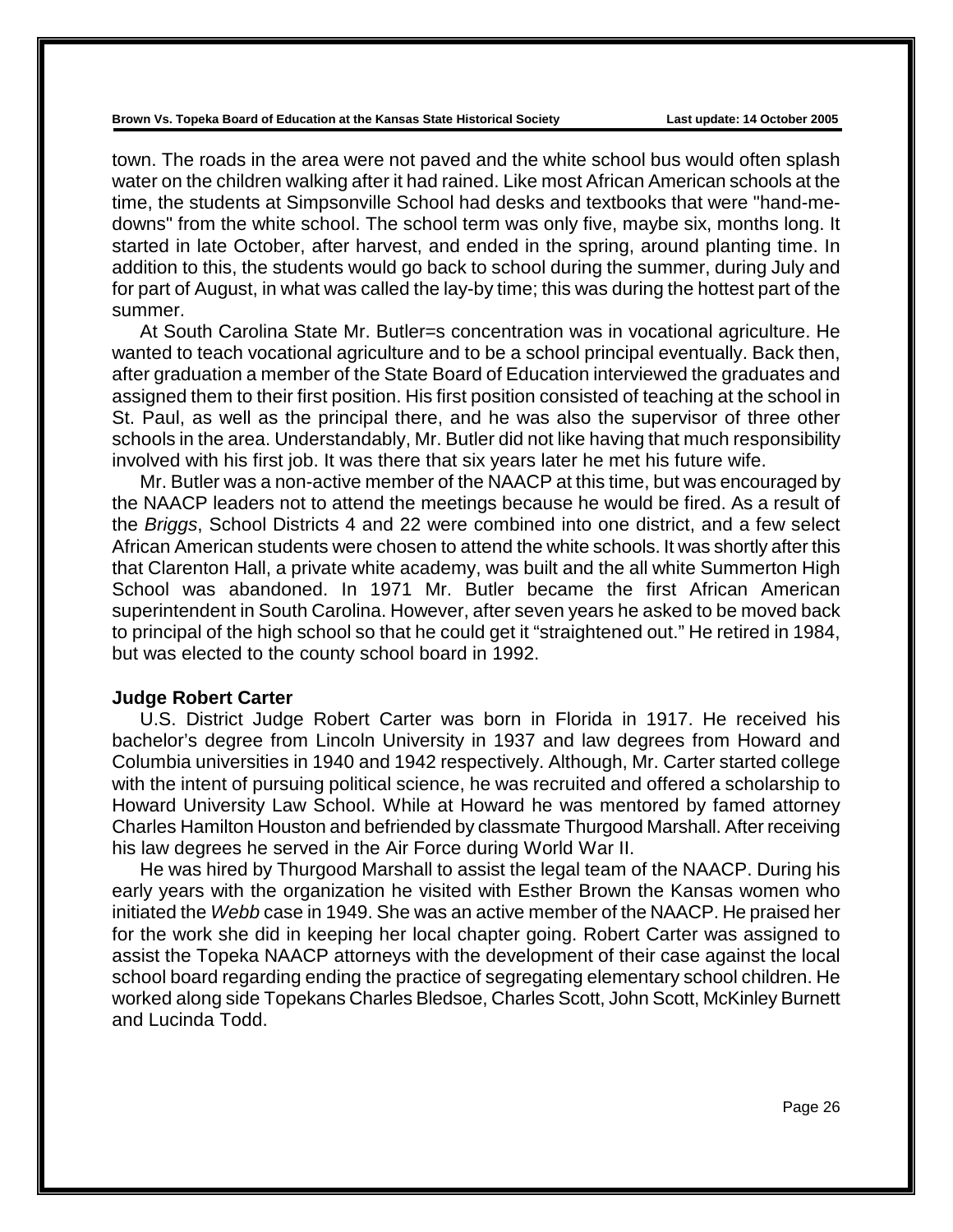During the *Brown* case, Carter traveled to Topeka on several occasions. His role was to assist with development and agreement of the Topeka case. As a result he appeared in Federal District Court under presiding judge and former Kansas Governor Walter Huxman.

Mr. Carter's career as an attorney has placed him firmly in the history books as part of the legal team in *Brown v. the Board of Education*. He was appointed to the bench for the Southern District of New York in 1972. He is the father of two sons. One is a lawyer working for the New York District Attorney's Office and the other is in finance. Judge Carter remains on the U.S. District Bench.

#### **Geraldine Crumpler**

Geraldine Crumpler was born in Wilmington, Delaware, in 1941, the second of six children. Her parents were from North Carolina, but moved to Wilmington when her father got a job with Wurtz Steel. She attended grades 1st through 6th in a one room schoolhouse. For grades seven through 12, she went to school in Claymont. Mrs. Crumpler's family did not talk about the desegregation cases, and the problems in Arkansas were the only desegregation issue she remembered. She did not know that her father was one of the petitioners in the case so that she could attend school at Claymont. Mrs. Crumpler had to take a city bus to attend school at Claymont.

She had not had much contact with whites prior to this. But she did not give it much thought; as she puts it, *"You didn't see the color, you just went to school."* At first, during the 7th grade, there was some name calling, but by the end of the year it had stopped; white students were partnered up with black students, so they got to know each other better. U.S. District Judge Robert Carter was appointed to the bench for the Southern District of New York in 1972.

#### **Deborah Dandridge**

Born in Topeka, Kansas on November 9, 1946, Deborah L. Dandridge attended Washington Elementary School, one of the city's schools designated for African Americans before the 1954 Supreme Court decision. The school continued to maintain a predominantly African American faculty and student population until it's closing in the 1960's. She was a student at Washington School from kindergarten (1951) through the sixth grade (1957).

Her mother, Mildred Brown Dandridge, who was also born and raised in Topeka, owned and operated Dawn's Beauty Shop from 1937 until the late 1940's. When her mother died in January of 1951, her father, Milburn Dandridge, hired friends and relatives to take care of her during the day while he worked at the Santa Fe Shops as a boilermaker. With her father's marriage to Jeanette Temple, she enjoyed the advantages for having two parents; she graduated from Topeka Junior High School and Topeka High School.

After having earned a B.A. degree in history from Washburn University, she pursued graduate studies at Southern University in Baton Rouge, Louisiana. In the fall of 1968, she began attending graduate school in Georgia at Atlanta University where she received an M.A. in history in 1970. After serving as a full-time instructor in history at Washburn University, she entered the Ph.D. program in history at the University of Kansas, passed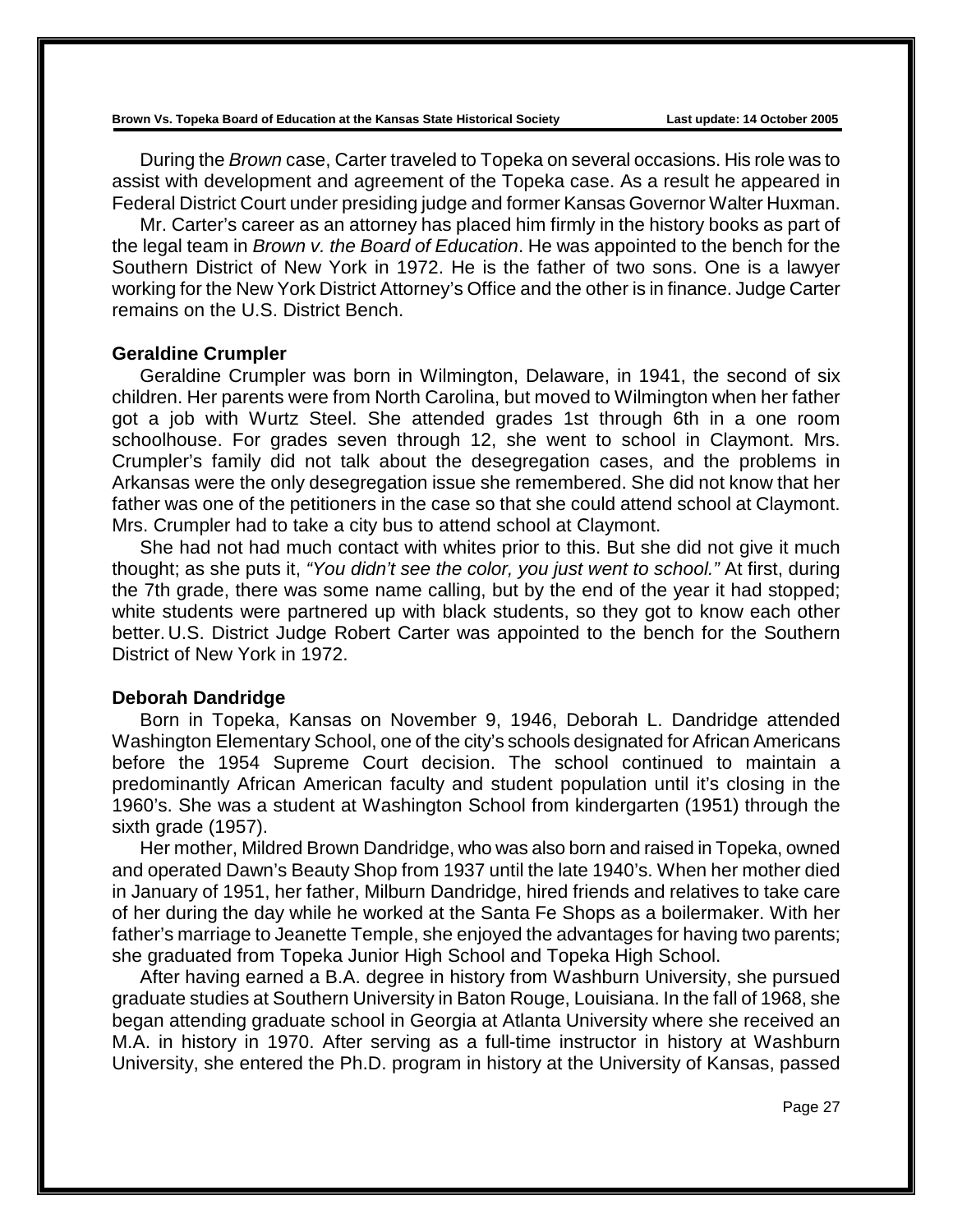the comprehensive exams, and became a Ph.D. candidate. She later began a career in archives and has served as the field archivist for documenting the African American experience in the Kansas Collection in the Spencer Research Library at the University of Kansas since 1986.

Deborah is a member of the Episcopal Church and the Alpha Kappa Alpha Sorority. She still resides in Topeka.

### **Jeanette Dandridge**

Jeanette Ruth Dandridge is the second child of Mr. John and Mrs. Pearl Temple and the sister of James, Alberta, and Frederick. Born on February 27, 1912, she is a native Topekan who attended Monroe School, graduated from Topeka High School, and earned a B.A. degree from Washburn University in 1933. After acquiring several years of teaching experience at Kansas Technical Institute, an African American vocational school located outside the city limits of Topeka, she joined the faculty of Monroe School and taught fourthgrade classes.

More interested in teaching on a college level, Mrs. Dandridge earned an M.A. degree from Northwestern University in Evanston, Illinois in 1942. From the 1940's until the summer of 1953, she served on the faculties of African American colleges, including Langston University in Oklahoma, Barber Scotia College in North Carolina and Morgan State College in Maryland. During this period, she also toured the South as a concert performer in literary interpretation.

On December 28, 1952, she married Milburn Dandridge, a widower and Topeka native who had been raising his six-year-old child, Deborah Dandridge, by himself. From 1959 until her retirement in 1976, she served as an instructor in the Speech Department at Washburn University. Jeanette was a member of the Episcopal Church and the Alpha Kappa Alpha Sorority. Mrs. Dandridge passed away on April 22, 2001, in Topeka.

## **Maurita Davis**

Maurita (Burnett) Davis was born October 8, 1923, at home at 1522 Quincy Street, Topeka, Kansas. Her mother, Nina Jones Burnett, was born and raised in the little town of Perry, Kansas. McKinley Burnett, her father, hailed from Oskaloosa, a neighboring community to Perry. Her maternal grandparents also had Kansas roots in Bonner Springs. Her paternal grandparents were from the state of Tennessee. Maurita was one of five children. Once the Burnett children reached school age they had only to travel next door to the segregated Monroe Elementary School. As a consequence they attended grades 1-8 at Monroe. Junior high schools in Topeka were integrated for  $9<sup>th</sup>$  grade. Topeka High School was the only facility at that level, and except for extracurricular activities, was fully integrated.

Maurita's father, McKinley Burnett, garnered his interest in civil rights during military service in WWII. He insisted on being treated fairly and was quick to protest the treatment of his fellow African American soldiers. His commitment was further fueled by segregation at home in Topeka. In 1948 Burnett was selected to head the Topeka Branch of the NAACP. From that vantage point he started down a road leading to the end of legal racial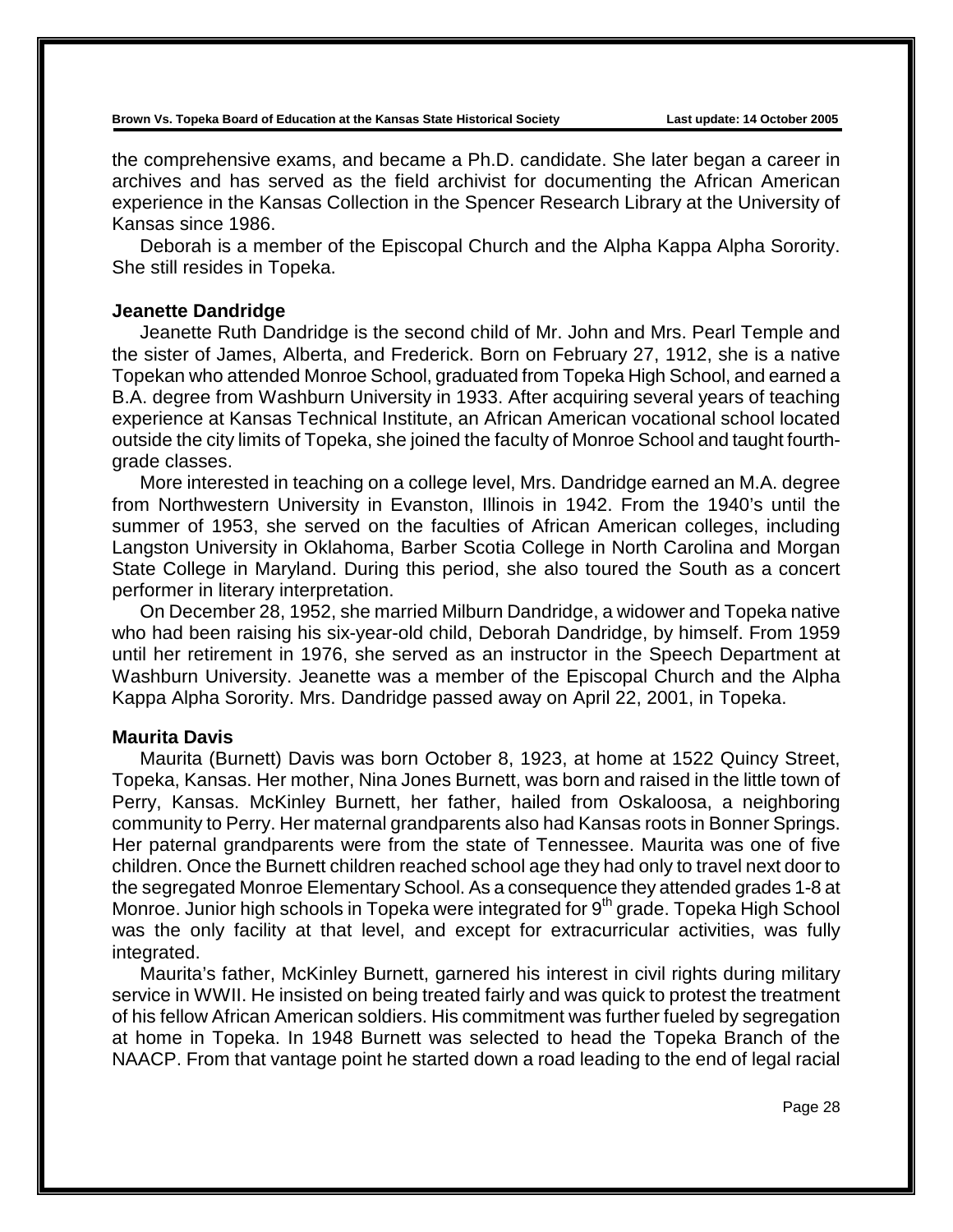segregation. In 1948 Maurita watched her father's crusade on behalf of the Topeka NAACP.

For a period of two years he attempted to persuade the Topeka Board of Education to integrate their elementary schools. Undaunted by the board's refusal, he decided to organize a legal challenge under the auspices of the NAACP. He worked tirelessly to find plaintiffs. Fortunately, chapter secretary Lucinda Todd as well as legal counsel Charles Scott, John Scott, and Charles Bledsoe, aided him. The resulting case became known as *Brown v. the Board of Education of Topeka.*

Maurita's late husband, James Parker Davis, served in the Kansas Legislature from 1959 to 1973. He represented Kansas City, Kansas, in Wyandotte County. Mrs. Davis still resides in Kansas City.

## **Joseph "Joe" Douglas**

Mr. Joseph "Joe" Douglas was born on June 9, 1928, in Topeka, Kansas, to Imogene and Joseph Douglas. Mr. Douglas attended Monroe Elementary School from 1933 to 1939. He was a member of the only class from the African American elementary schools that attended junior high for only the eighth and ninth grades because of a rule change that went into effect that put all the grade schools, African American and white, on the same system of K-6.

Topeka Junior High was not the first time Mr. Douglas was exposed to an integrated situation. He lived in an integrated neighborhood, where African American, white, and Hispanic kids played together and ate at one another's house. However, it was the first time he encountered an integrated education system. He strongly felt the lack of eye contact between him, and the other African American students, and the white teachers. It was during this time that Mr. Douglas started to feel left out of the educational system because it did not relate to him anymore. This feeling, along with the feeling of simply being treated unfairly by the teachers in relation to grading, continued at Topeka High School. Eventually this, along with a few other incidents, led him to leave high school in 1946, his senior year, and join the military.

Mr. Douglas did not pay a great deal of attention to the *Brown* case, but he was aware of who was involved with it (like the Scotts). There was a feeling that the case would not be successful, so therefore he did not follow it; he was unaware that similar cases had been filed in other states. At the time that the case was filed, he had been with the Fire Department for four years. He worked for the Topeka Fire Department for just over 39 years; he served as the first African American city fire chief from 1983 to 1989. He also served on the school board for eight years.

### **Claude Emerson**

Claude Arthur Emerson was born July 11, 1942. His only living sibling, a brother named George, Jr., was born in 1945, also in Topeka. The family was deeply rooted in the city since his mother Marguerite (Harrison) Emerson was born in Topeka in 1919. His father George, Sr., was born in Columbia, Missouri. The Emerson family found themselves involved in a class action suit to bring about integration in Topeka's elementary schools.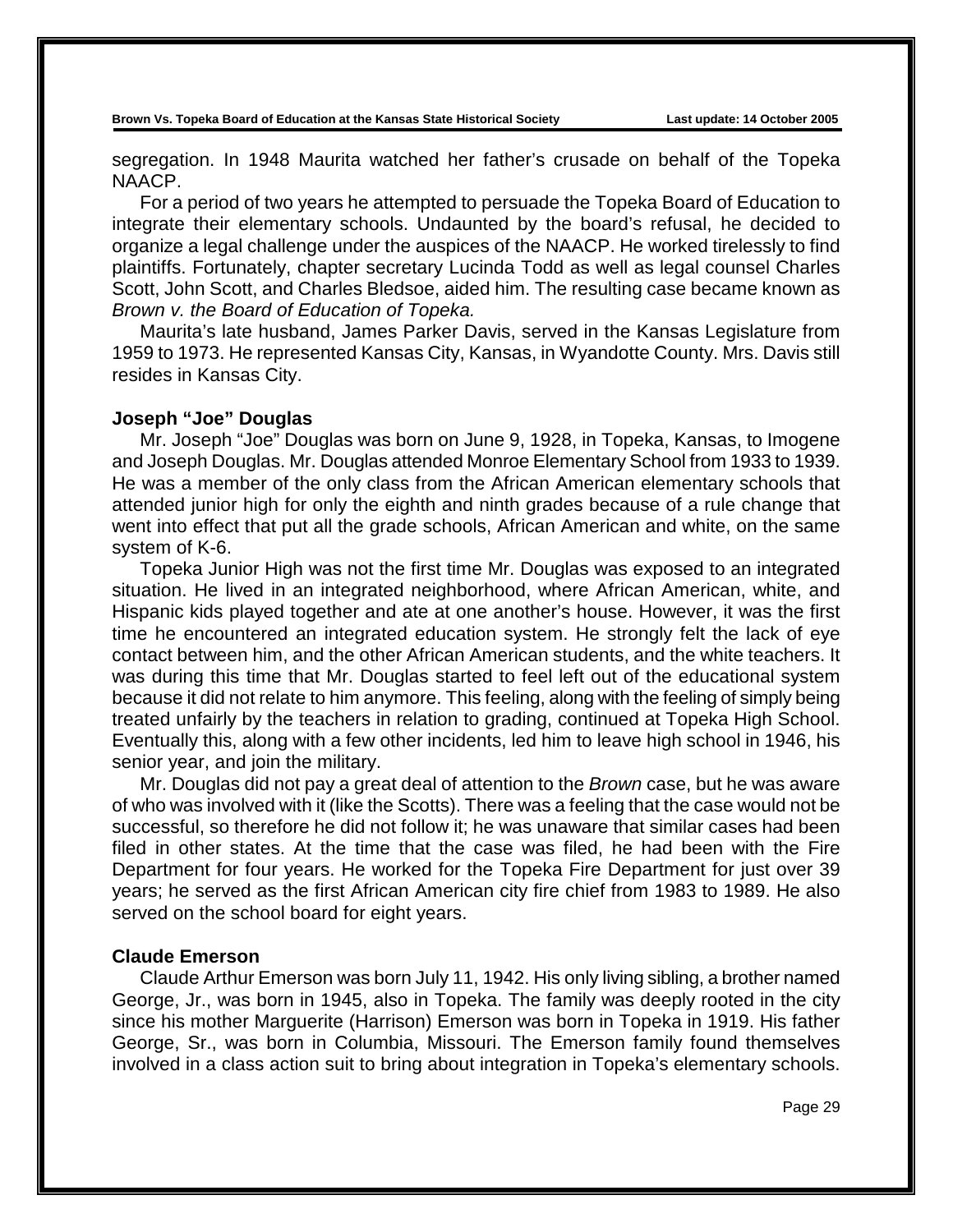Mrs. Emerson was among the parents recruited by NAACP secretary Lucinda Todd. This group would comprise the roster of plaintiffs once their case was filed. The Emersons were friends with Oliver Brown for whom their case would eventually be named. The family lived next door to Brown's brother.

During the NAACP's work to organize a legal challenge, Claude and George Emerson attended segregated Buchanan Elementary School. Had it not been for segregation, the boys would have attended Lowman Hill, an elementary school closer to their home. In spite of the public stance taken by Mrs. Emerson on behalf of her children, Claude's world did not change. The family lived in an integrated neighborhood. Children of all races spent their free time playing together. However, because of school segregation policies they could not attend the same school. By the time the U.S. Supreme Court rendered a decision in the *Brown* case, Claude was in junior high school. Secondary schools were already integrated.

Florence Nicholson, Claude's wife, was born in Sabetha, Kansas, in 1953. The couple, who were married in Topeka in 1974, has seven children. Claude Emerson along with his wife and children still resides in Topeka.

## **Annie Gibson**

Annie Gibson was born in 1910 or 1911 in the small farming community of Summerton, South Carolina. The town sits in the midst of Clarendon County, which became famous during the case of *Briggs v. Elliot.* This case was filed in an attempt to integrate public schools in Clarendon County. Like most families of Annie Gibson's time, farming provided both food and money for her family. Unlike many other farm families, her father was a teacher. Her mother ran a local diner.

Annie and her three sisters all attended the segregated schools of Summerton. The community operated two elementary schools for African American children, St. Paul and Spring Hill. Scotts Branch was their segregated high school. At the time Annie Gibson attended school, high school ended with  $10<sup>th</sup>$  grade. Although she wanted to become a teacher, she never pursued a college education.

Annie married a local man in 1935. They began living on the farm her husband had lived on since he was born. His family had been tenant farmers. Unfortunately, once Annie agreed to participate in the movement to integrate the county's public schools, her family was evicted from the land. Mrs. Gibson never wavered and remained committed to the goal of better education for their children. This public stand resulted in the family having to rent a smaller farm that faltered because white business owners refused to extend credit to Mr. Gibson. Annie herself was fired from her job as a maid at a local motel. The pressure applied throughout the community made it impossible for the Gibson's to find work.

Annie Gibson supported Rev. J. A. DeLaine in his mission to improve the plight of African American people. Her determination to participate in the case of *Briggs v. Elliot* was firmly in place. She wanted her children to have classrooms with desks and up-to-date educational resources. She wanted a bus for other African American children who walked great distances to school. Staying the course along with numerous fellow plaintiffs ultimately paid off. Their case became part of the U.S. Supreme Court decision to end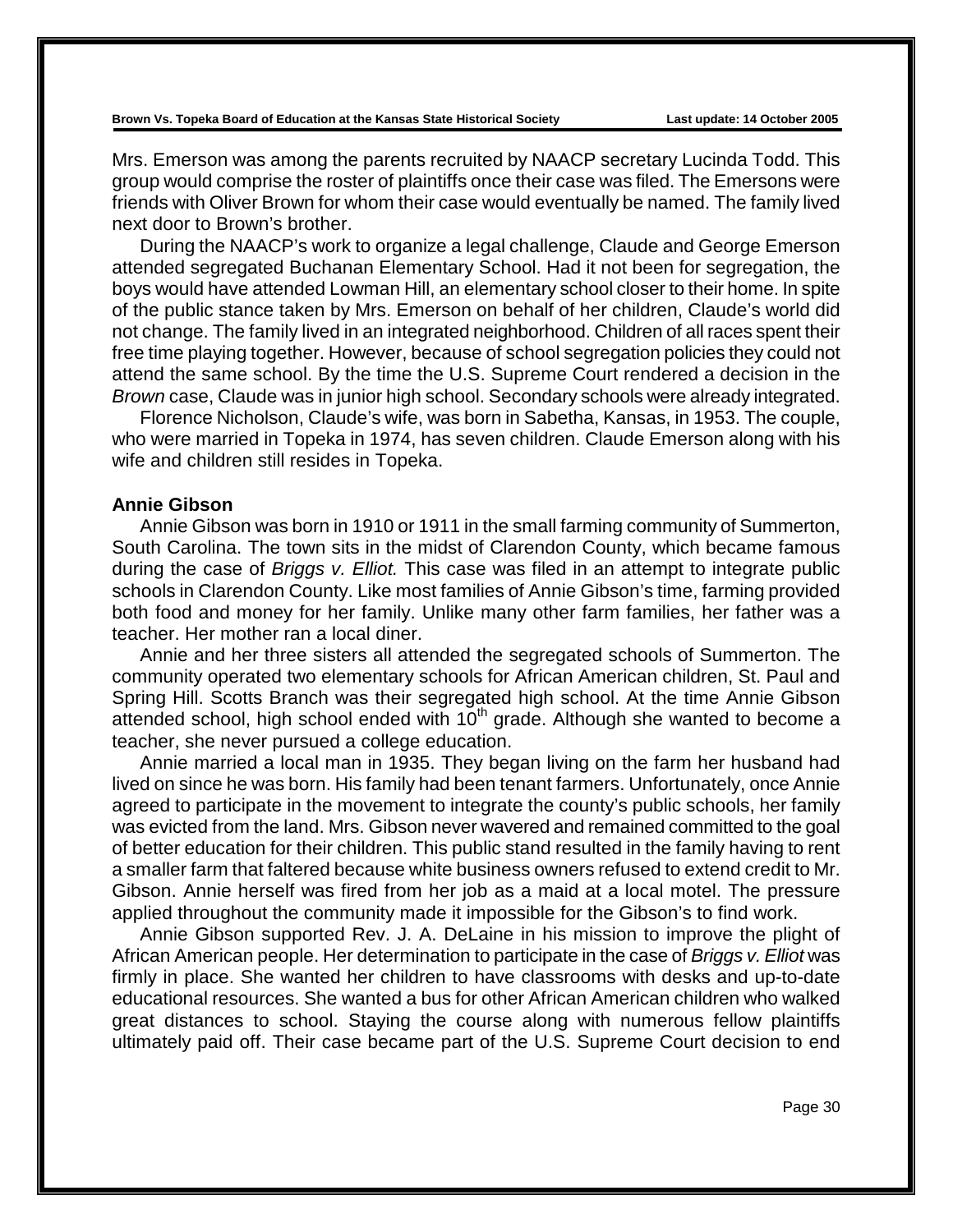segregated schools. Mrs. Gibson resided in Clarendon County, South Carolina, until her death in 2001.

### **Barbara Gibson**

Barbara (Caldwell) Gibson was born in Topeka, Kansas, on December 21, 1995. Her parents are Margerite Mallory and Hiram O'Neal (Neal) Caldwell. Mrs. Caldwell was born in Topeka, while her husband Hiram was born in Atlanta, Georgia. Her family attended church at St. Johns' AME. She met her late husband, William Gibson, in Washington, D.C.; they were married on November 28, 1958, in Washington. Mr. Gibson was born in Toledo, Ohio.

Mrs. Gibson attended Monroe Elementary School and Crane Junior High; she also went to Topeka High School. During school, she wrote for the school paper. After a semester at Washburn, she transferred to Howard University where she majored in math and German.

One of Mrs. Gibson's favorite hobbies is tennis, although she just watches it now instead of actually playing. She also enjoys reading and bowling. Her first job after leaving Howard University was helping with the 1950 Census. Later she worked in statistics for the Department of the Army. She was really excited when she was asked to work at the David Taylor Model Basin in the new Applied Mathematics Laboratory.

### **George Goebel**

Mr. George Goebel grew up in Western Kansas. From 1934 to 1936 he attended Kansas State Teacher's College of Emporia (now Emporia State University), but due to difficulties caused by the Depression, he returned to where he grew up to teach. He taught in both Jetmore and Hanston, Kansas. After serving in the military during the war, Mr. Goebel finished his teaching degree at Kansas State Teacher's College and moved to Topeka, with his wife, to teach the 5th grade.

In 1951 he took the job as principal at Quinton Heights and taught both the 5th and the 6th grade for part of the day. Mr. Goebel recalls seeing African American student going past his school on their way to Monroe. Mr. Goebel recalls that the first African American teacher hired to teach at Quinton Heights was very uncomfortable there. He tried to draw her out, include her in things, and spoke with her during evaluations about what he could do to make it easier for her, but she was just not comfortable with the situation. Other African American teachers seemed to have an easier time of fitting in at Quinton.

The antagonistic attitudes of some of the students seemed to be influenced by their parents, but mostly things went relatively smoothly, after a period of adjustment, given that everyone lived in the same general area. He is very proud of all of his students; he recalls two who went on to become prominent dentists in the area, and the successes of Sharon Woodson and Wanda Scott.

#### **Jack Greenberg**

Jack Greenberg was born into a family that placed high value on education. He spent his childhood in a Bronx, New York, neighborhood of Irish and Jewish families. Jack attended PS 56 Elementary School and graduated from DeWitt Clinton High. His parents inculcated him with an abiding concern for others. At an early age Jack was involved in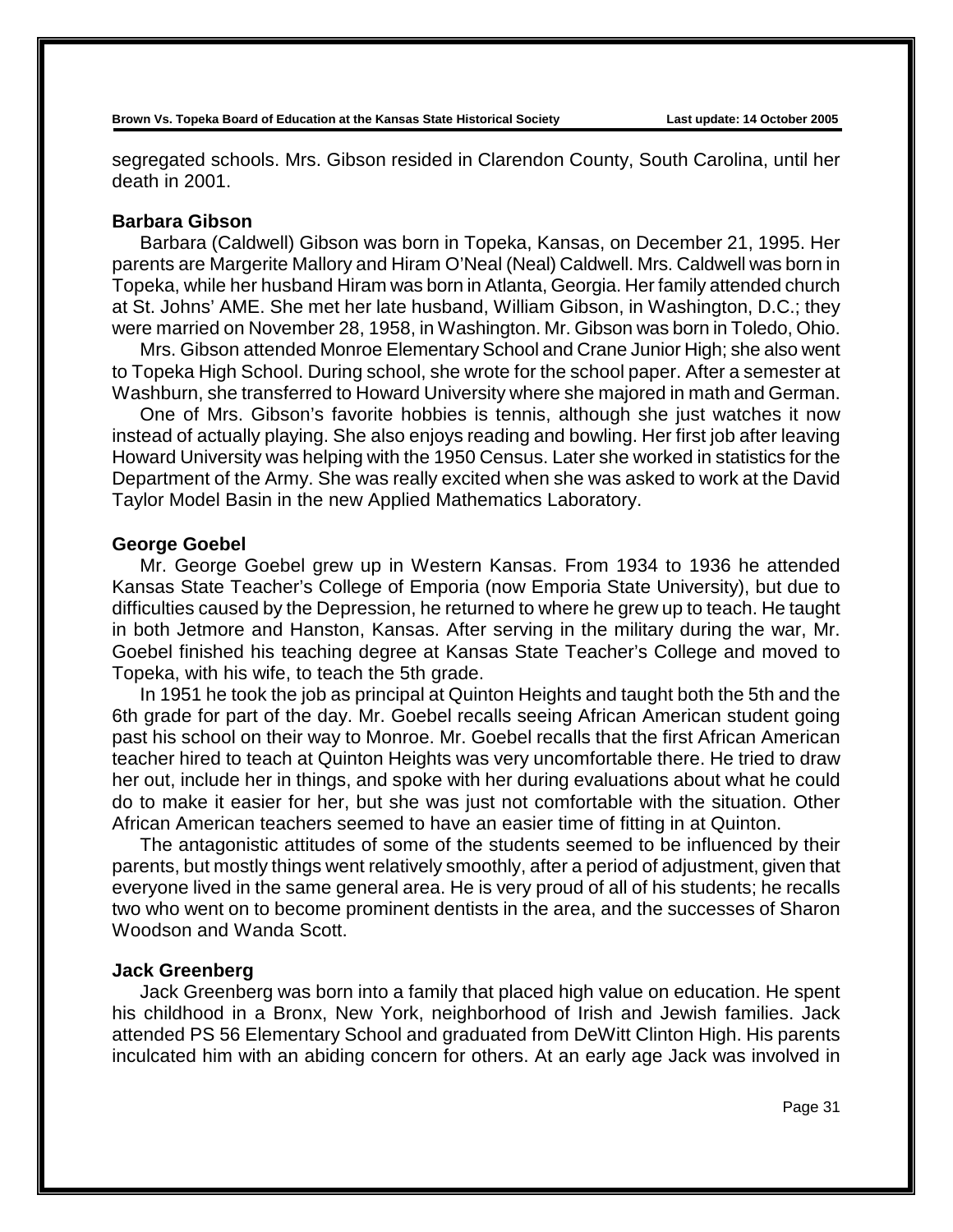efforts to help those less fortunate. Bertha Rosenberg, his mother, came to America from Romania. His father was born in Poland. Both Jack and his brother Daniel were influenced by their parents' belief that education and caring about the work you choose were fundamental elements of a successful life.

Jack went on to study Chinese culture at Columbia University, became a civil rights lawyer in 1949, and pursued his interest in international human rights in the 1960s. He was one of the founders of the Mexican American Legal Defense and Education Fund and attempted to set up a similar organization for Native Americans. He also created the first private national poverty law program (National Office for the Rights of the Indigent). His brother Daniel became the first journalist to specialize in the politics of science. Jack served in the military during World War II. The Navy sent him to Cornell University as part of officer training. While at Cornell, he developed an interest in the law. He spent his tour of duty as a naval officer.

Jack Greenberg began his career with the NAACP Legal Defense Fund in 1949 at the age of 24. During his tenure there, he litigated numerous school cases, voting rights cases, and won the legal right for Martin Luther King, Jr., to lead a march from Selma to Montgomery, Alabama. He was part of the legal team in the landmark U.S. Supreme Court decision in *Brown v. Board of Education*.

From 1961-1984 Jack served as the NAACP Legal Defense Fund director-counsel; he succeeded Thurgood Marshall. From 1989 to 1993 he served as dean of Columbia College and is currently a professor with Columbia Law School.

# **L. L. Hall**

Mr. L. L. Hall was born in Ahoskie, North Carolina; when he was six years old, his family finally settled in Portsmouth, Virginia. His father worked in the Norfolk navy yard during World War II.

Mr. Hall finished his elementary education in Portsmouth and attended Longwood Industrial School (now St. Paul College) before going to New York University for a year. He started his career in physical education, but decided he did not want to coach. In 1946 he received a bachelors degree in education from Virginia State University in Petersburg. During his career in Farmville, he was a coach, a teacher, and a principal. One of Mr. Hall's responsibilities as principal was the mapping of the school bus routes for the county. He was a principal from 1943 to July 1, 1959, when the schools were closed down.

In Farmville, the county school board, except for the private white academy, controlled the schools. Although the schools were segregated, there was only the one school board and one superintendent. The African American schools had to supply their own equipment and textbooks, although they usually got "hand-me-downs" from the white schools whenever they would get new equipment and books.

### **Chris Hansen**

Chris Hansen was born on October 18, 1947, in Chicago, Illinois. His father was a financial analyst and his mother was a homemaker. The family included Chris and his two sisters. In 1969 he received a bachelor's degree from Carlton College and pursued a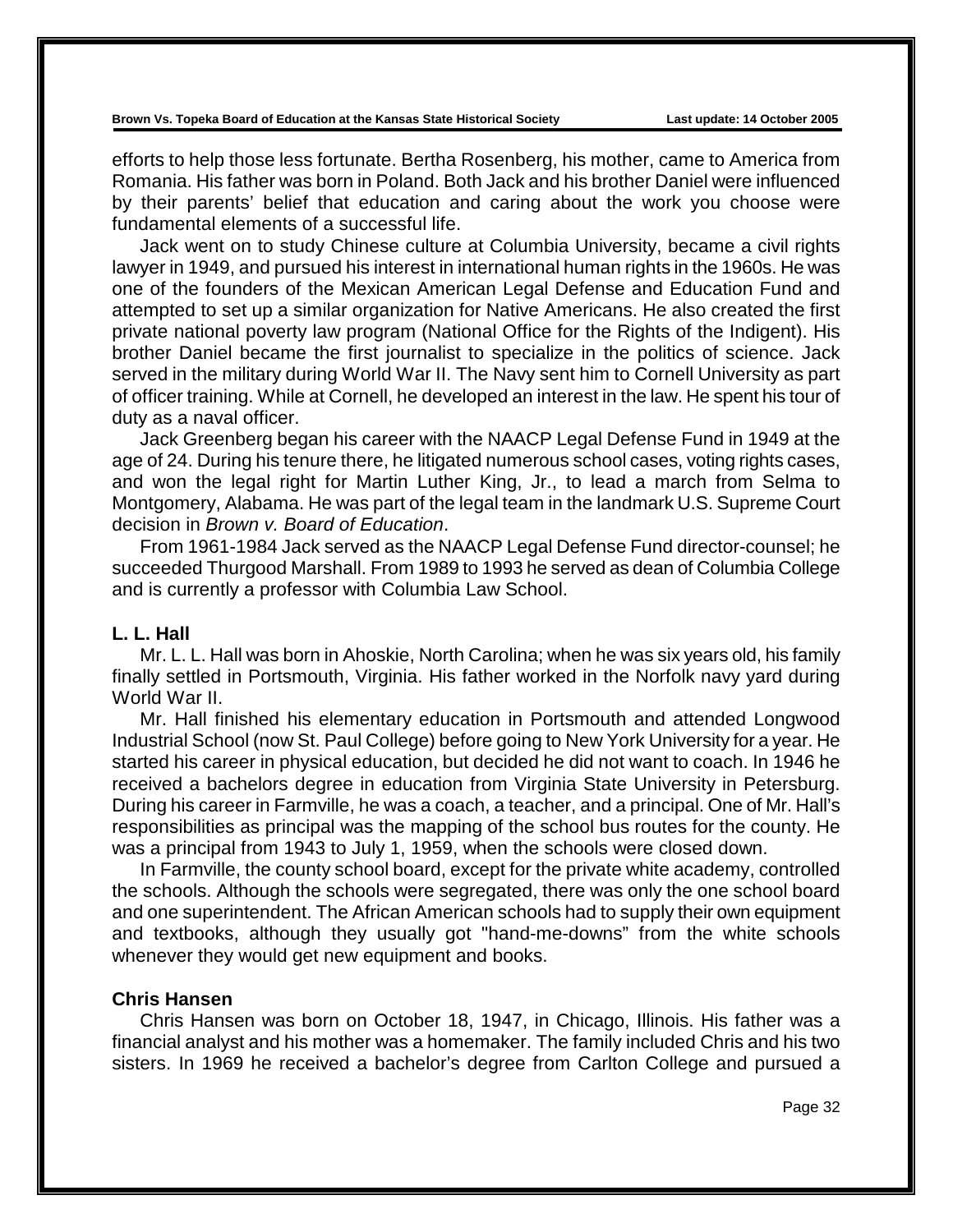childhood dream of becoming an attorney. By 1972 he received his law degree from the University of Chicago. Chris began his career working as an attorney for the Legal Aid Society of New York City.

He was responsible for criminal defense cases. In 1973, after one year with Legal Aid, he joined the staff of the American Civil Liberties Union. His primary assignment was mental health litigation. In 1984 he was assigned to the reopened case of *Brown v. the Board of Education*, which was focusing on whether or not Topeka Public Schools had, in fact, ever complied with the 1954 U.S. Supreme Court decision.

When Chris Hansen joined the local legal team working on this case, he replaced fellow ACLU attorney Richard Larsen. The substitution was made because Larsen's caseload limited the time he could devote to the Topeka litigation. After two years of preparation the case was heard in Federal District Court, in October of 1986. Four years later in October of 1992, the Federal Court of Appeals ruled in favor of the petitioners, stating that Topeka Public Schools did in fact have facilities that were racially identifiable and as a result the school board must develop a plan for remedy. The school district complied by constructing magnet schools and has since been granted unitary status. During the court proceeding, Chris lived in Topeka for one month. He is still with the ACLU and resides in New York.

### **Cheryl Brown Henderson**

Cheryl Brown was born December 20, 1950, in Topeka, Kansas. The family included two other girls: Linda, born in 1942, and Terry, born in 1947. Her mother Leola was born in Marvel, Arkansas, and moved to Topeka when she was two years old. Her father Oliver was a Topeka native. In 1950 the Brown family found themselves involved in a class action suit to bring about integration in Topeka's elementary schools. Mr. Brown was among the parents recruited by NAACP attorney Charles Scott. This group would comprise the roster of plaintiffs once their case was filed.

In 1953 Oliver Brown became the pastor of St. Mark's AME Church, and the family moved to another integrated neighborhood, this one in North Topeka. One year later the U.S. Supreme Court ruled on the NAACP case named for Oliver Brown. In the fall of 1955 Cheryl began school in the newly integrated elementary system of Topeka; she attended Grant Elementary. In 1959 Rev. Oliver Brown was assigned to Benton Ave AME Church in Springfield, Missouri, where Cheryl attended Boyd Elementary School. Her father died in June of 1961 and Mrs. Brown moved the family back to Topeka.

In 1961 Cheryl attended 6<sup>th</sup> grade at Sumner Elementary School. She graduated from Roosevelt Junior High in 1965, attended Topeka High School her sophomore year, and graduated from Highland Park in 1968. Cheryl received a B.A. degree in education from Baker University in 1972 and an M.S. in Counseling from Emporia Kansas State College (now Emporia State University) in 1976. She married Larry Henderson on August 5, 1972.

After serving as a classroom teacher and a guidance counselor, she joined the administrative staff of the Kansas State Department of Education. In 1988 she, along with a co-worker, established the Brown Foundation for Educational Equity, Excellence, and Research. In 1990 she successfully worked with Congress and the Department of Interior to establish the Brown v. Board of Education National Historic Site. She serves on various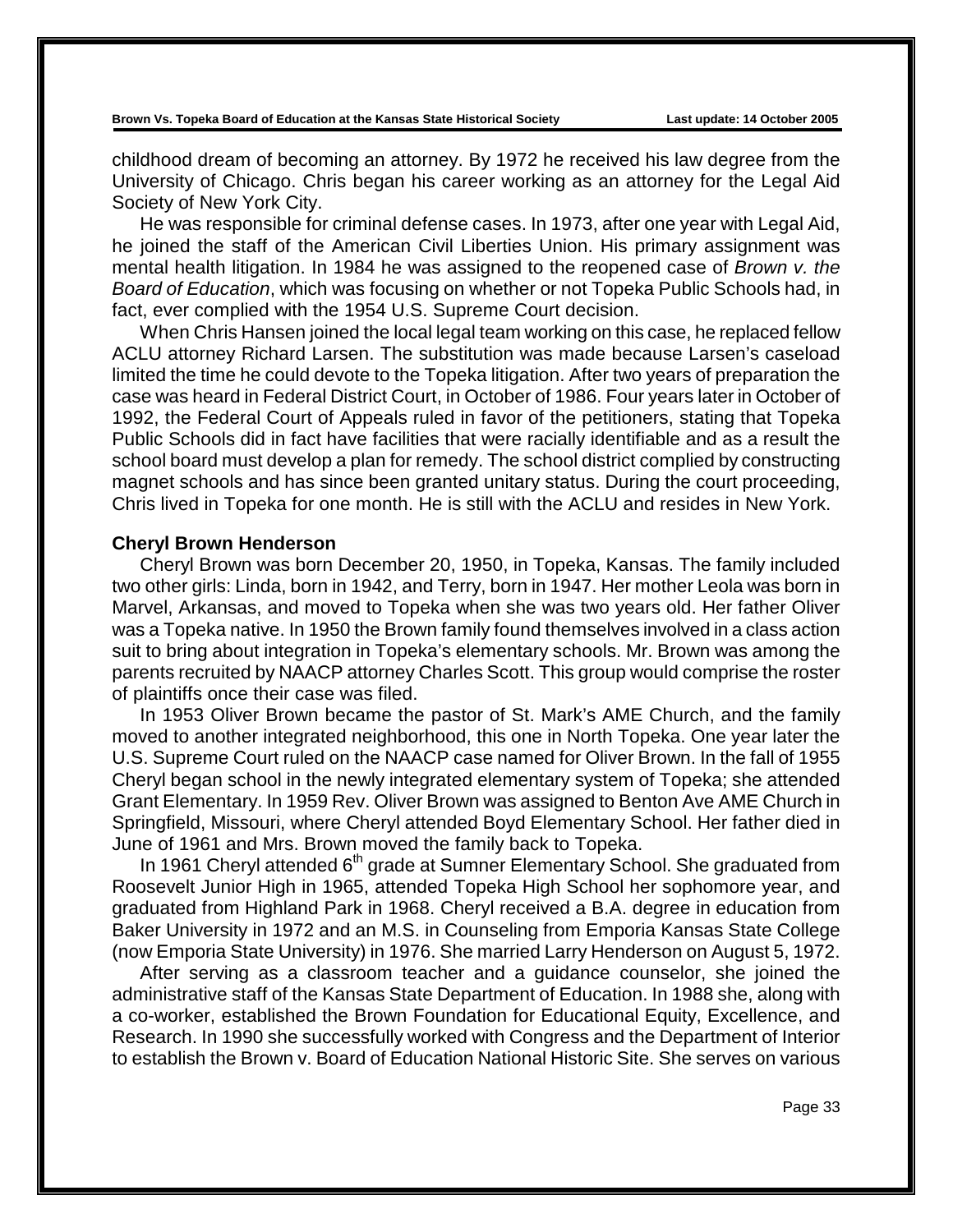national, state, and local boards and is a member of the Alpha Kappa Alpha Sorority. Cheryl still resides in Topeka, along with her husband, son, her mother, and sisters.

### **Zelma Henderson**

Zelma Henderson is listed among the thirteen parent plaintiffs in the *Brown* decision. As a case petitioner she is noted as Mrs. Andrew Henderson. Zelma was born in Colby, Kansas, a small town 60 miles from the Colorado border. Her date of birth is February 29, 1920. Her parents were also born in small Kansas towns. Her father Thomas Hurst started life in Ozawkie, and her mother Bansy Belle Hurst in Oskaloosa, both communities are located just north of Topeka. Her parents married and moved to Kansas City where the first three of their five children were born. Her father left his job at a Kansas City packinghouse to move his family to Oakley, Kansas, near Colby. His plan was to homestead and farm. Two more children were born including Zelma.

The Hurst children attended integrated rural schools through high school. For most of that time they were the only African American family in the county. When Zelma Hurst graduated from Oakley High School in 1940, she moved to Topeka to find work and attend the Kansas Vocational School at Topeka, a segregated training school for African Americans. Not many years after arriving in Topeka she married Andrew Henderson and completed cosmetology training. She quickly became an entrepreneur opening a beauty salon in her home. Her aspirations were fueled by the discrimination present in the Topeka job market. Zelma had been an AA" student with excellent typing skills, but when she applied for clerical work she was always, turned down and offered domestic work instead.

Now as Mrs. Andrew Henderson, she continued to be active in her church, St. John AME, other and civic endeavors. Two years after their 1943 marriage, the Hendersons started a family with the birth of daughter Vicky, followed later by son Donald. Having grown up in a small community where schools were integrated Mrs. Henderson was not keen on the idea of her children being forced to attend a certain school based solely on race. She and her husband, who worked at Goodyear Tire and Rubber Co., provided a good life for their family. It did not take her long to agree to become a plaintiff in the NAACP case to challenge segregated schools. She was asked to join the effort by the Charles and John Scott. In addition, the NAACP President, McKinley Burnett, had been a long time family friend. Mrs. Henderson shared the growing concern about the African American schools not always receiving up to date textbooks; she also did not want her children being separated from other children.

Zelma Henderson, her husband Andrew, and their daughter Vicky are all deceased. Her son Donald still lives in Topeka.

#### **Barbara Henry**

Barbara Henry was born in Wilmington, Delaware, in 1947. Her mother came to Delaware from Florida to attend college, and her father also came from there in search of his brother and work after an incident on his job in Florida. Her family lived in the Hickman Road housing development that was built to house the African American workers at Worth Steel.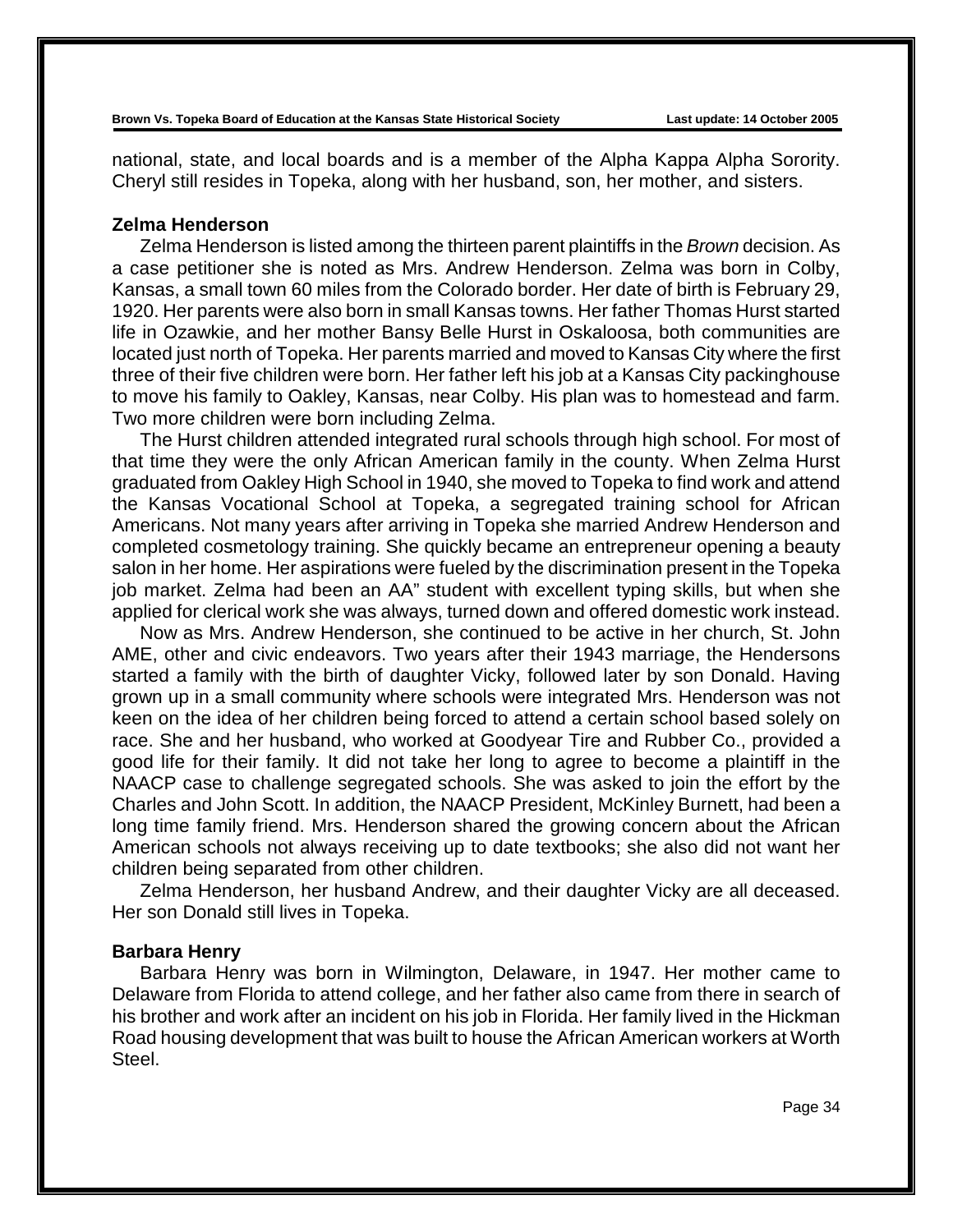Ms. Henry attended State Line Grade School. She has very fond memories of Mrs. Dyson and the overall atmosphere there. It was in sixth grade that she first went to Claymont High. Ms. Henry did not feel that the transition from a one-room school to Claymont was difficult because of the sense of love and security that was provided by Mrs. Dyson and her parents. She felt that the African American boys had a harder time with the teachers, and others at school, than the girls did. There were no African American teachers while she was at Claymont.

Ms. Henry recalls being discouraged from taking college-prep classes and directed towards business courses so she could work in secretarial positions. She went to Delaware State College (Now Delaware State University), which was an African American college, but she really wanted to go to the University of Delaware. What Ms. Henry really wanted was to be a teacher, but at the time she did not realize that UD was integrated.

#### **Rev. E. B. Hicks**

Reverend Elder Barney (E. B.) Hicks was born to Daniel Henry and Carrie Smith Hick on July 11, 1907, in Wichita, Kansas, the youngest of five children. After his mother's death, when he was three, he moved to Topeka with his sister, one brother, his aunt, and his maternal grandmother, although he was primarily raised by his aunt and uncle. They lived in an integrated neighborhood.

Rev. Hicks attended McKinley Grade School, Quincy Junior High, and Topeka High. He recalls wondering why he had to walk past other schools that were four or five blocks away to get to McKinley, which was twelve blocks from his house. After two years at Topeka High, Rev. Hicks dropped out to help support the family after his uncle came down with rheumatism. However, he was able to continue his education later, through night school, and ended up receiving four degrees.

Rev. Hicks severed as a First Lieutenant in the army Chaplain Corps during World War II. He served at several different posts throughout the United States during the war. His involvement in the *Brown* case was through the alliance of African American pastors from the Interdenominational Ministries; his actual involvement came about because somehow his name came to be in a newspaper ad against the Board of Education.

Rev. Hick married his first wife, Effie Mae, in 1927. She passed away in 1960. He remarried on October 10, 1961, in Grahm County, Kansas. His second wife was Roena Sayers. Rev. Hicks had four children: three sons and a daughter. Rev. Hicks passed away in August of 1992.

### **Charles Hill**

Mr. Charles Hill was born in July of 1937 in Wilmington, Delaware. Before working as the community and school nurse in Claymont, his mother was the private duty nurse for the duPont family. His father worked in the wholesale food business. When Mr. Hill started at Claymont School, it contained grades K-12, with two classes for each grade. The school had tremendous community support and involvement. It served as a focal point in the community; Claymont was unincorporated so there was no town hall or other place to gather.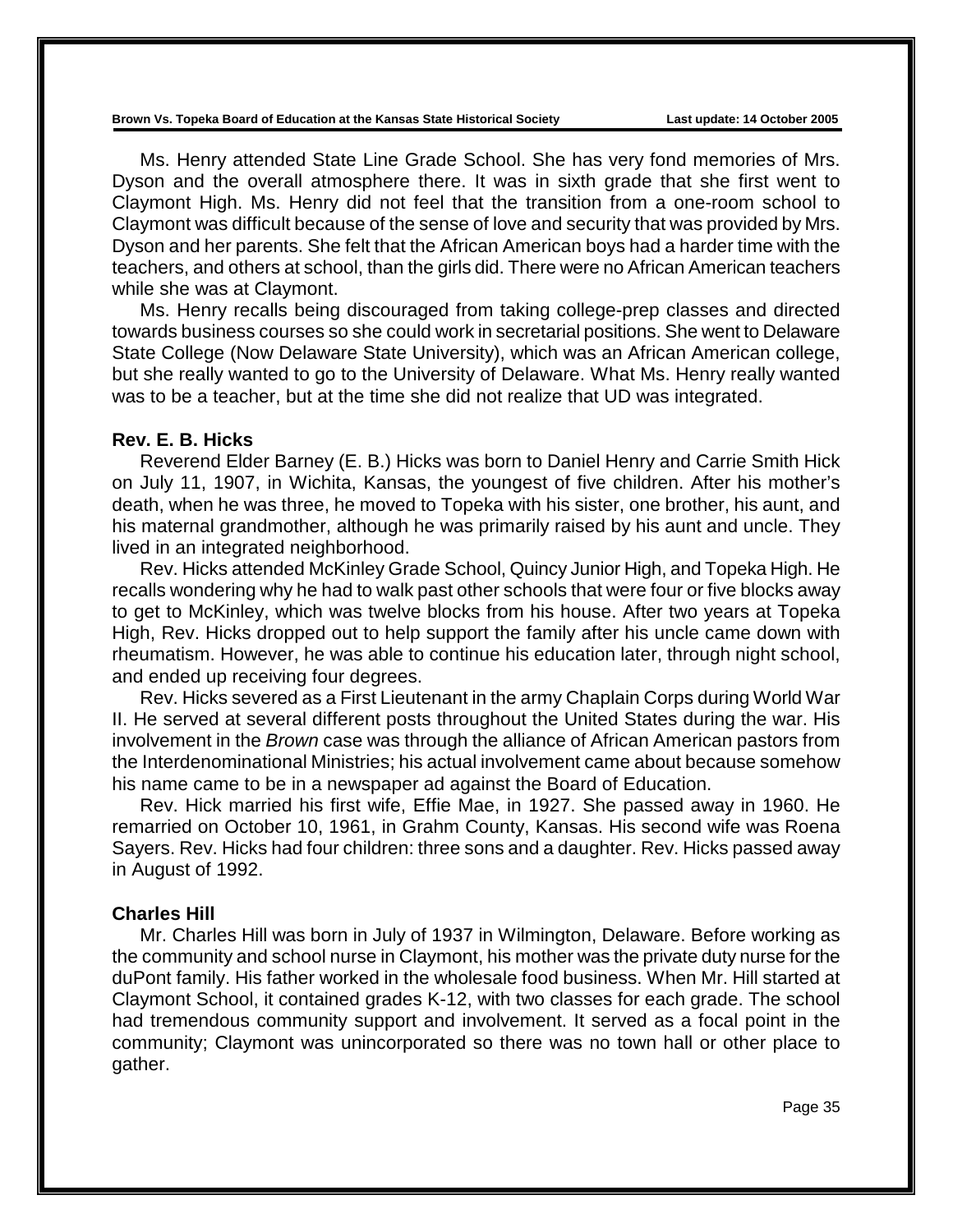He was unaware that some African American students tried to enroll at Claymont in 1951; he does not recall there being anything in the paper about it. When school started in the fall of 1952, the students were told that African American students would be attending school at Hickman Road. Mr. Hill felt that the students just accepted this; the incidents of name calling, and the like, seemed to be under circumstances that mostly any kid would do so on any day. During the elementary grades they would go to the State Line School and students there would go to Claymont on occasion, so they had been around each other before. Mr. Hill felt that it was Mr. Stall's reputation and the "Red Hummer" (his paddle) that kept things from getting out of hand with those students who would have been more active and vocal in their dislike of attending school with the African American students. It was later that they learned that Mr. Stall, the school superintendent, had allowed this despite the State Board of Education ordering him not to.

Mr. Hill had not thought much about Claymont's role in the *Brown* case until years later when an article appeared in *Life Magazine*, when he and a student he helped through nursing school talked about it some (he started a scholarship at Claymont in his mother's name) and when Claymont was closed between1990 and 1991. Over the years, he slowly began to realize that something more significant had happened there than anyone thought at that time.

### **Oliver Hill**

Oliver Hill was born May 1, 1907, in Richmond, Virginia. During his childhood the family lived in Roanoke, where Oliver attended elementary school. By the time he reached age twelve, formal education for African Americans had been extended beyond 7th grade. He was among the first group to attend the newly established 8th & 9th grade classes. His mother, and by then stepfather, moved the family to Washington, D.C. It was there that Oliver Hill completed high school.

According to Hill, the turning point in his life came by way of an uncle who died and left him an annotated copy of the U.S. Constitution. It was the receipt of this document that resulted in his interest in the law, and he decided to become a lawyer. While he was working on an undergraduate degree at Howard University, the school itself was undergoing a major change. University President Dr. Mordicia Johnson was determined to make Howard's fledgling law school into a first class program. He began by hiring the scholarly and ambitious Charles Hamilton Houston, a recent Harvard Law School graduate. Houston was to be both the dean of the Law School and one of its prominent professors. When Oliver Hill applied to Howard's Law School, it was fast becoming, for African Americans, the best in the nation. He and Thurgood Marshall were classmates. After graduation he passed the Virginia Bar exam. However, several years passed before he began practicing law in Virginia.

After serving in the Army during World War II, he returned to Richmond and immediately became involved in cases to equalize teachers' salaries. In addition, the firm Hill was now employed by had taken on a school integration case in Montgomery County. It was during this time that he received a call from sixteen-year-old Barbara Johns explaining that students in Farmville, Virginia, were staging a strike for better schools; they needed his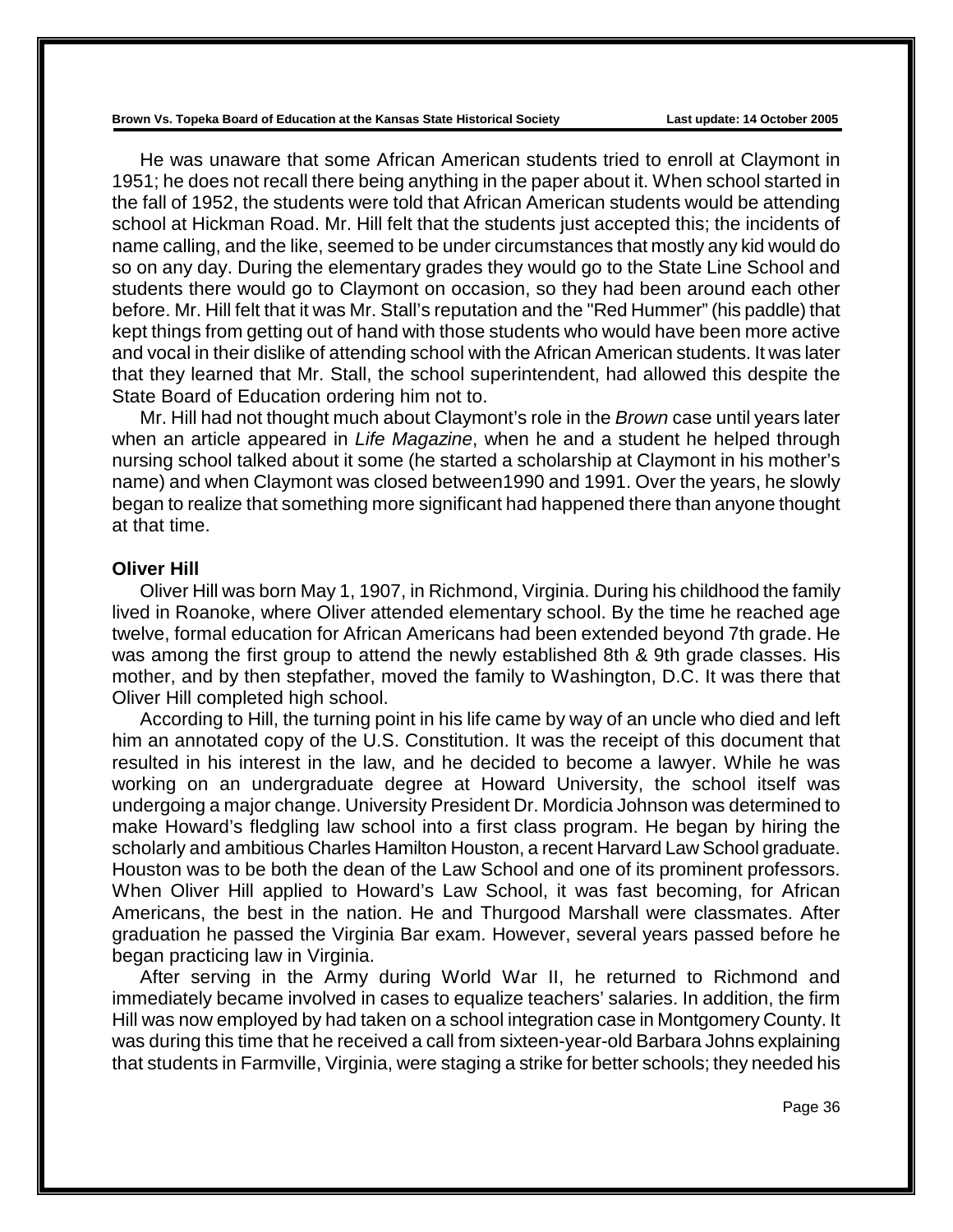help. Oliver Hill was persuaded to assist the striking students. His actions ultimately led to the case of *Davis v. Prince Edward County School Board*. Oliver Hill passed away on August 5, 2007, in Richmond, Virginia.

### **Christina Jackson**

Christina Jackson was born on August 15, 1926 in Topeka, Kansas. Her parents were Georgia and Jess Edwards. She only attended school through the 11th grade, having dropped out to get married, but received various kinds of training through her positions as a volunteer coordinator and a receptionist for the Kansas Department of Motor Vehicles. Over the years she has been involved in numerous community activities and programs. She and her husband Enoch have eight children.

Mrs. Jackson attended Washington Grade School, East Topeka Junior High, and Topeka High School. The thing that stands out the most in her mind about Washington was the music; every morning, at a certain time, principal Ridley would lead the whole school in singing "Lift Every Voice and Sing." The school also had a Health Room where some students were served breakfast. Ms. Jackson also recalls the fact that the teachers there were very strict; students did not get away with talking back to the teachers. Even her children, who attended Monroe School and were then transferred to State Street School, recalled being surprised by students being allowed to talk back to the teachers. She also remembers the stressing of African American History at Washington, and the other African American schools, by Mr. Ridley.

The *Brown* case impacted Mrs. Jackson's children. They started out attending Monroe School, but after the case, they were transferred to State Street School. She recalls that the faculty at the school really tried to integrate the students; they were generally accepted, and the students were told how to behave towards one another. Not having to bundle up her kids and walk them down to the bus in the freezing cold was the best thing that resulted from the case as far as she was concerned; the white schools were not. Children felt that they were treated better at State Street than they were later on at Holliday Junior High. This was not necessarily better to her, but it was closer to where she lived. She partly attributed this to the fact that the kids at State Street knew her children from the neighborhood. It was at Holliday that Mrs. Jackson's children ran into problems with instances of name-calling and such.

## **Eugene Johnson**

Mr. Eugene Johnson was born on October 15, 1920, in Little Rock, Arkansas. He moved to Topeka with his aunt and great-aunt when he was just three-years-old. At that time his mother, Theota Lee Johnson, was attending the normal school in Topeka. Mr. Johnson married Charline Hoard on September 22, 1952, in Lawrence, Kansas.

Mr. Johnson attended Monroe Grade School, Crane Junior High, and Topeka High School. In 1925 he started attending Monroe. At that time it was the old two-story building. It was in 1926 that the Monroe School that people are more familiar with was built. To help prepare the students for the integrated setting at Crane Junior High, special teachers were brought in once a month to help with penmanship, music, and drawing.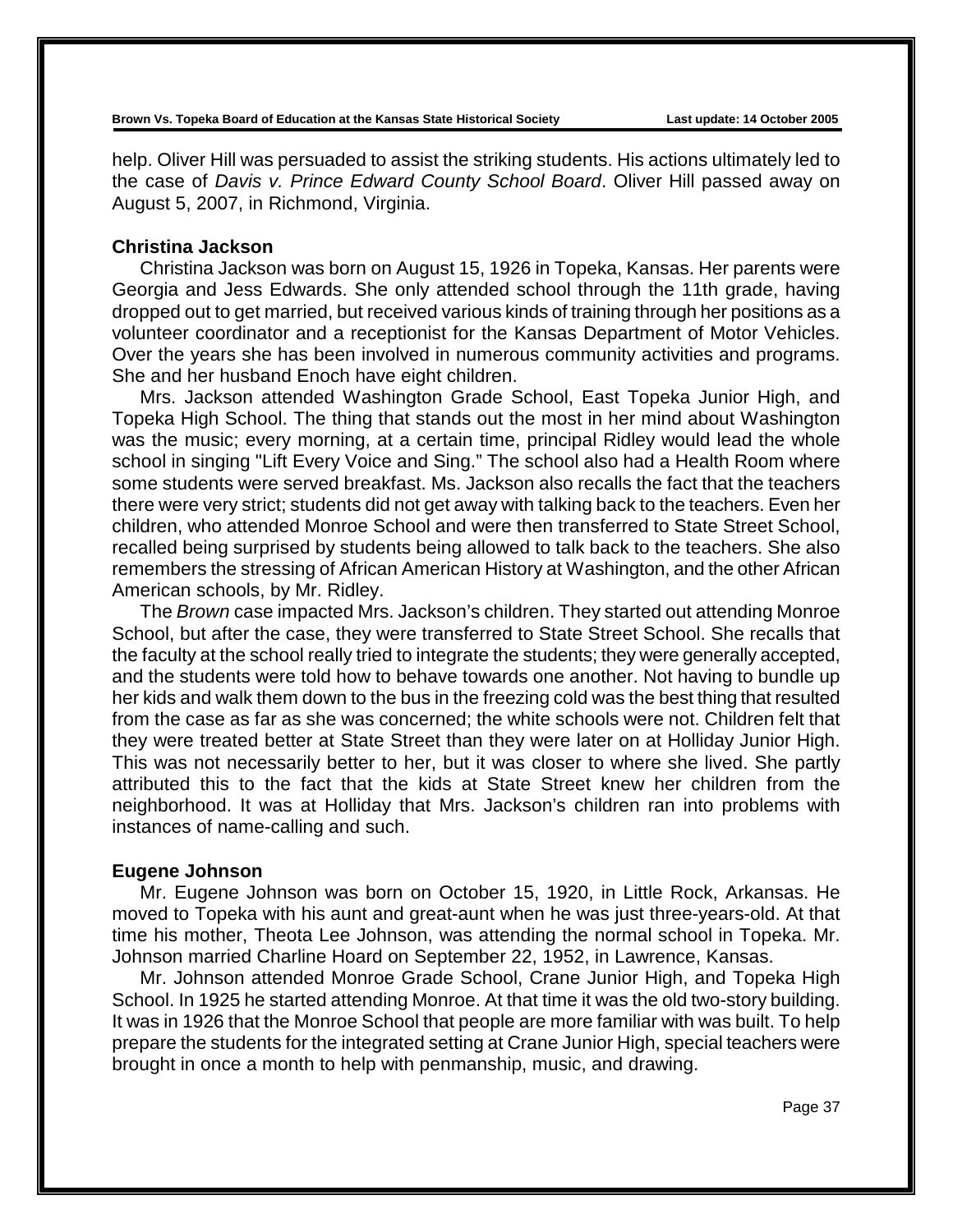The hardest thing to adjust to at Crane for Mr. Johnson was the fact that students had a homeroom, but other than that, students went from classroom to classroom. The athletic teams were integrated, unlike at the high school level. Topeka High was a lot larger than the students coming from Monroe had imagined. There were no African American teachers at Topeka High at this time. While the school choir was integrated, the sports teams were not, except for tack. However, the intramural teams were integrated, so that is how many of the African American students got to play football against some of the white students.

The Booker T. Washington Club there was a type of Asocial club" for the male African American students at Topeka High. There were separate dances (prom, etc.) for the white and African American students. Mr. Johnson remained active in the Boy Scouts during high school; the scouts gave out baskets during the Depression. The Gay Knights was a group of African American guys who hung out together. The group was made up of Mr. Johnson, Charles Scott, and some guys from Tennessee Town, as well as a few guys from other parts of Topeka. This was the "in" group; they had parties and even had a sister club, the Stella Puellas. The Bachelor Boys were a group of older guys who formed around the same time as the Gay Knights. Other clubs included the Owl Club and the Pleasure Mirrors.

In 1938, he dropped out of high school after his junior year to go through the conservation course before enlisting in the army. When he returned to Topeka, after leaving the army in 1945, he passed the equivalency test for high school and started working at his aunt's restaurant, Jean's Sandwich Shop. In 1947 he started working as a reliever at the Motive Power Building at Santa Fe. He joined the Army Reserves and reenlisted in September of 1950, but was discharged in August of 1951.

The "Back Home Reunion" was co-founded by Eugene Johnson, along with Charles Scott and Carl Williams. It's an attempt to reunite former classmates from the four African American grade schools. They started out meeting every two years, but moved it back to every three years to make it easier to organize and for people to come.

### **Lois Johnson**

Lois Johnson was born in Hockessin, Delaware, in 1940, the third of eight children. She was born in the house next door to the one where she currently lives. At the age of six she started attending school at Hockessin School 107; the school was about two blocks away from her home. She has very fond memories of the school and its teachers. The children usually went home for lunch, and there was a nice playground, even though there was not a lot of equipment for the children to play on. Ms. Johnson was aware of the *Bulah v. Gebhart* case, but did not pay much attention to it at first. However, she did know Shirley Barbara from school and church.

Ms. Johnson started attending Howard High School in 1954 or 1955, after it had been integrated. Her mother prepared her for this by telling her about the case and what had happened to some of the children who went there. She was reluctant to go; she did not grasp what integration was since she played with white, African American, and Latino children. However, the white children she played with at home did treat her differently at school. The principal, who was also one of Ms. Johnson's teachers, read a note in class

Page 38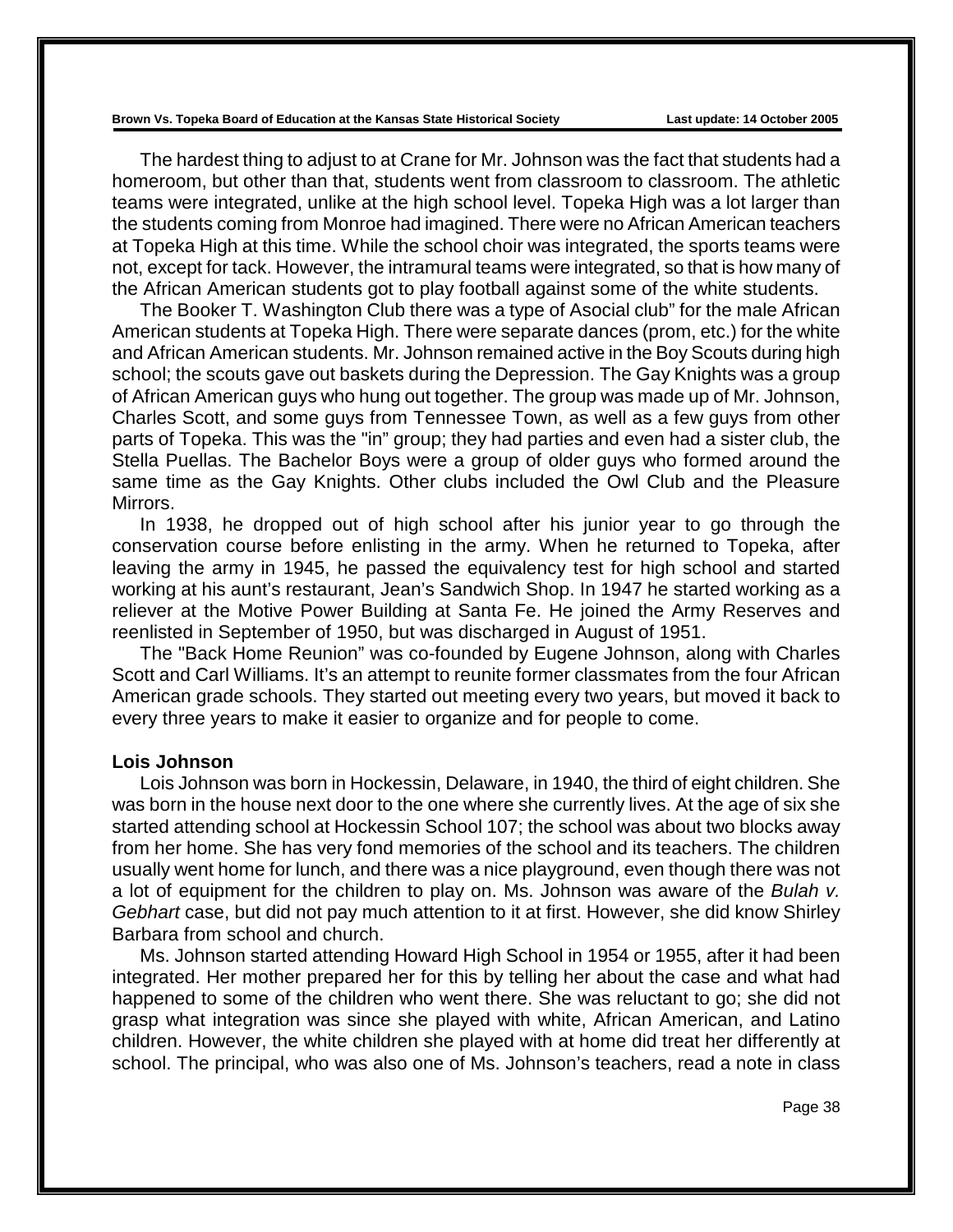from the mother of one of the white children saying she did not want her child going to school with African American children. This really hurt her because she played with this woman's child and did not realize that she felt this way.

## **Katherine A. King**

Katherine A. King was born in Topeka, Kansas, the oldest of a family that included one brother and four sisters. Her mother Bessie Hicks King was born in Tonganoxie, Kansas, one of twenty-six children. She died on March 10, 1966, and is buried at Mt. Hope Cemetery along with her husband who died on November 3, 1957. Her father, Richard Leonard King, was born in the farming community of Neely, Kansas; the town is now defunct.

Katherine began her formal education at Clay School. This was an all white school, except for her family. In sixth grade she was transferred to Buchanan Elementary, a segregated school for African American children. She graduated from Topeka High School and received her B.A. Degree from Washburn University, a master's from the University of Kansas, and engaged in postgraduate study at Emporia State and Colorado State Universities.

Ms. King began her teaching career in a one-room school in Hugoton, Kansas, where she was responsible for all elementary grades. She distinguished herself while teaching in Topeka by serving as a building representative, on teacher salary committees, textbook committees, and in extra curricular leadership with the Girl Scouts and Audubon Society. When she retired, she had been a teacher for 44 years. Katherine King still resides in Topeka.

## **John Land III**

Mr. John Land III was born in Manning, South Carolina, in 1942. He has been practicing law in Manning since March of 1968, and since 1976 he has been serving in the state Senate continuously. His district is 65% African American and 35% white.

During the time that Mr. Land was going to school, the schools were fully segregated. He attended Manning High School while African American students went to Manning Training School. He was away at college during the period of the *Briggs* case and, later on, the *Brown* case. However, he does remember the controversies that presided the *Briggs* case, due in part to the fact that his father's service station had a large African American clientele. Both his father and his uncle continued to extend credit to their African American clients during the period leading to and including the *Briggs* case, even though their white counterparts had not done so.

### **Rev. Maurice Lang, III**

Rev. Maurice Lang, III, a native of Topeka, was born on June 29, 1928. His mother, Ruth Sterling was born in 1914; she passed away in 1945 and is buried in Topeka. Maurice Lang, his father, was born in Topeka. He died in 1945, and is also buried in Topeka. There were four other children in the family besides Maurice, III.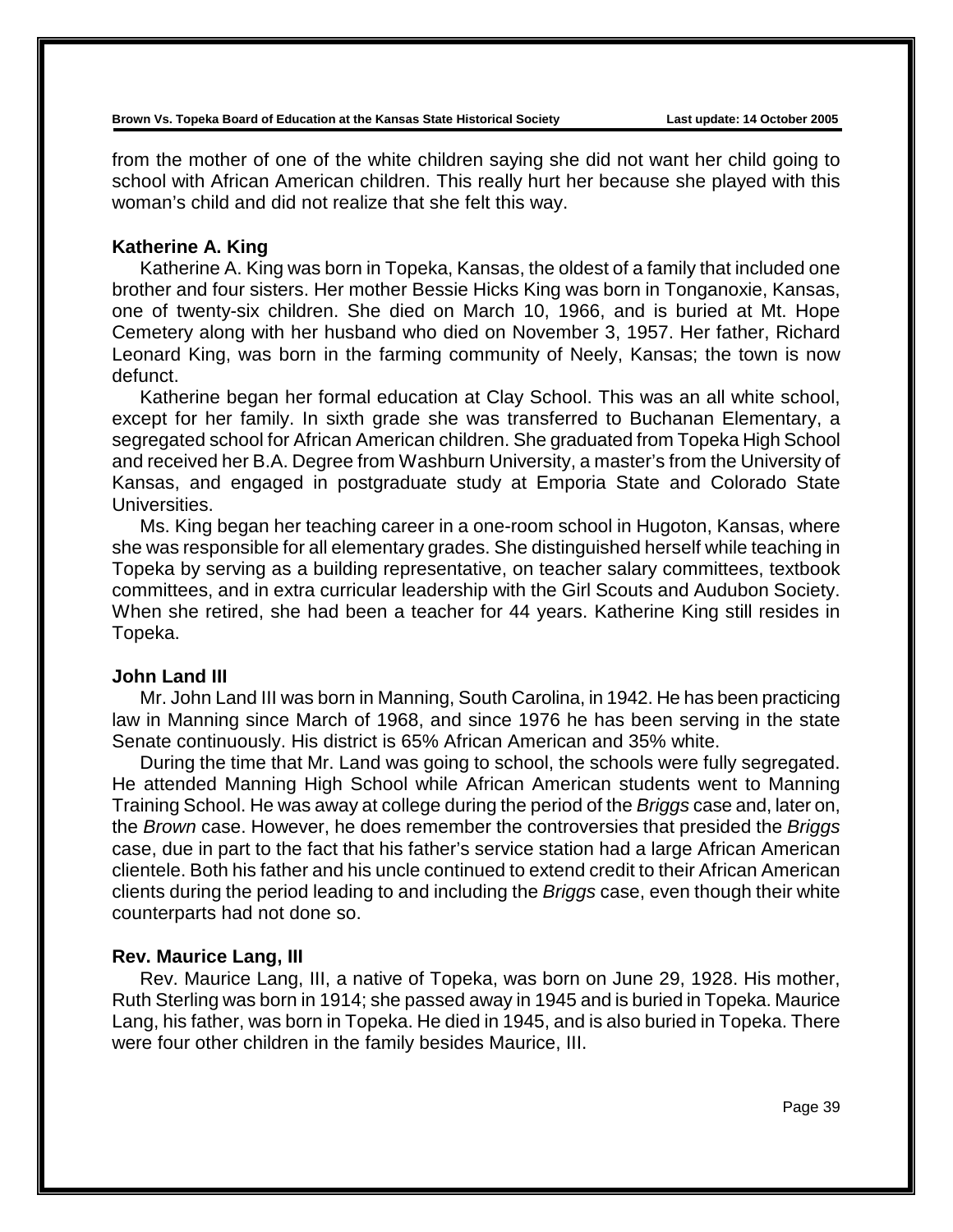Although his family lived in integrated neighborhoods, he attended segregated schools for white children. As a child Maurice was a student at Sumner and later Grant Elementary Schools. It was not until he enrolled at Topeka High that he experienced integrated schooling. After high school he attended Bible College in Los Angeles, California. He returned to Kansas and married a local girl \by the name of Opal. His new family grew to include four children.

He began his career with an unsuccessful attempt to organize an African American branch of the Four Square Gospel Church. He eventually became good friends with fellow Minister Rev. Oliver Brown and his family. In the late 1950's he served as Assistant Pastor of St. Mark's AME Church, working along side Rev. Brown. In 1959 the AME Church reassigned both men. Rev. Lang became the first white pastor of an AME congregation in Manhattan, Kansas. Rev. Brown was assigned to Benton Avenue AME Church in Springfield, Missouri.

In 1961 Rev. Brown brought his family to Topeka to visit relatives. Because church business required him to return to Missouri, he asked Rev. Lang to accompany him on the trip. After several days while in route to pick up his family in Topeka, Rev. Brown became gravely ill resulting in his death. It was his friend Maurice who was with him in his final hours at St. Francis Hospital. Maurice Lang has encountered two historic figures in his life. In the 1950s he met and talked with Dr. Martin Luther King Jr. and became very close friends with Rev. Oliver Brown. Rev. Maurice Lang still resides in Topeka.

#### **Henry Lawson**

Mr. Henry Lawson was born on August 31, 1929, in Crawford County, South Carolina. He has lived in that area for all of his life. His father was a sharecropper of sorts. The school term was only seven months long and centered around the agricultural crops. Mr. Lawson helped his father in the field after school, and along with his mother and other siblings, during harvest time. When he started school, he attended Scotch Branch School. That was not the original name of the school, but the name given to the new school that was built after the other one burned down when Mr. Lawson was in the second grade. The new school was a wood building without insulation and electricity until Mr. Lawson was in the 5th grade. For 1st grade through 6th, there was one room per grade; for grades 7th through 10th (high school went up to the 10th grade) the classes were combined two grades per room.

Mr. McCord was the county superintendent over the African American and white schools at this time. The students had desks and textbooks that were "hand-me-downs" from white schools. The school did not provide some textbooks, and the students had to provide their own pencils and paper, which meant that some had to borrow from others since this was during the Depression. They had a dirt basketball court; there was no gym.

Mr. Lawson was aware of the *Briggs* case. He was invited to attend a meeting that was called for by the students at Scotch Branch. They had gone to the principal over their concerns about the textbooks and other things in the school. They were told if they did not leave his office, their transcripts, and therefore their ability to graduate, would be affected. It was a result of this that the parents bought a school bus and asked the school district to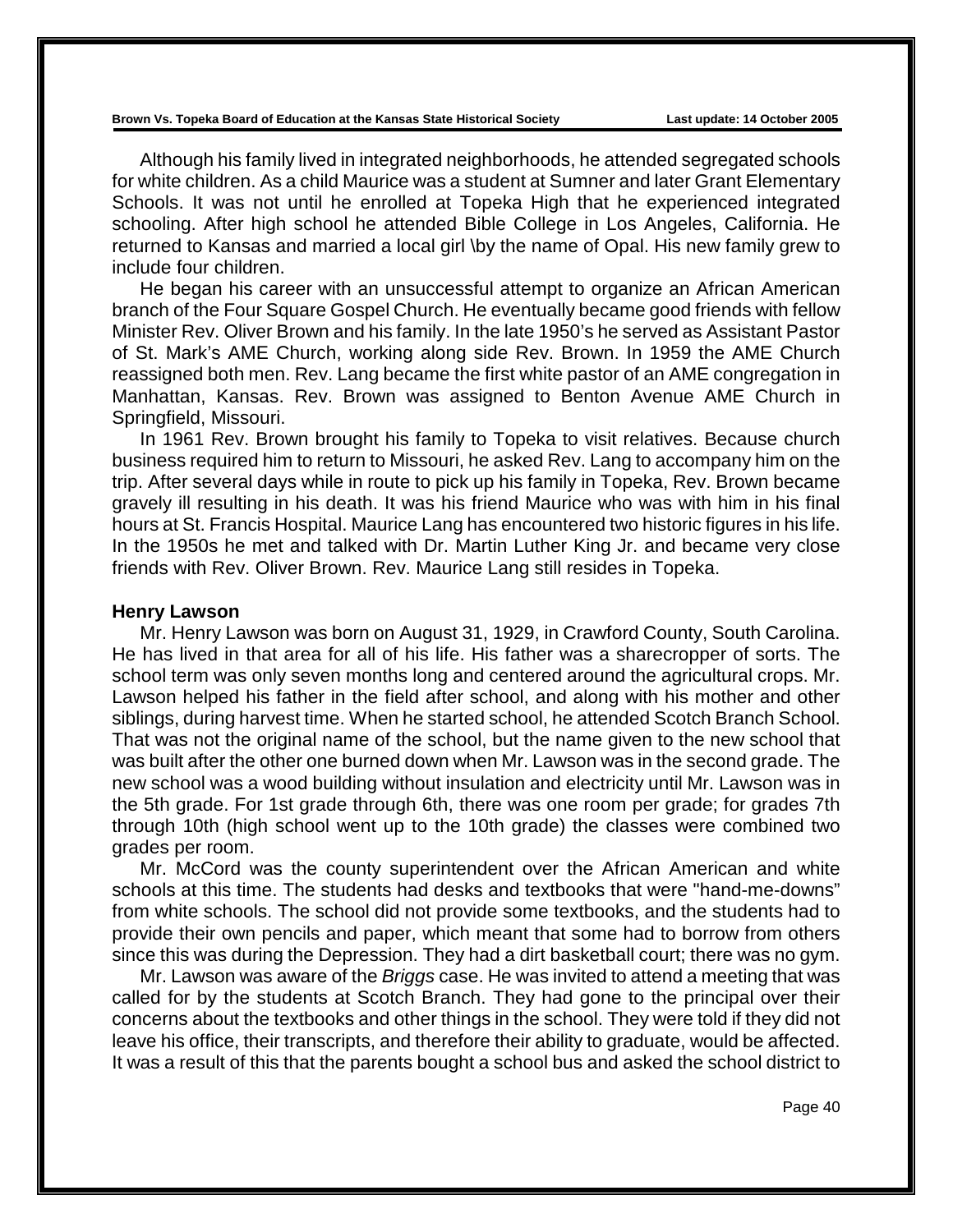help keep the bus up and running. It was sometime after the district's refusal to help fund the school bus that the NAACP became involved and filed the suit.

## **Clara Ligon**

Clara Ligon was born in Prospect, Virginia, and spent part of her childhood in Sorrow, Pennsylvania. Her parents separated resulting in a move back to Virginia for Clara and her mother. They settled in Prince Edward County just outside of Farmville.

Her mother sent Clara to live with her aunt in Bedford, Virginia, so she would not have to attend the rural one-room school in the county. After finishing the eighth grade she returned and joined the student body of Morton High School, the only segregated secondary school in the area.

Her high school years were uneventful because she lived 22 miles from town; it was difficult to participate in extra curricular activities. During her freshman and sophomore years she walked to school. Finally through the efforts of the African American community leaders a school bus made available and Clara's trip to school became easier. Clara graduated in 1947 before the infamous student strike, which led to the school integration case of *Davis vs. Prince Edward County*.

## **Dr. Ernest Manheim**

Dr. Ernest Manheim was born in Hungary to a Hungarian father and an Austrian mother on January 27, 1900. Hermine Wengraf, his mother died in 1950 and is buried in Budapest. His father, Joseph Manheim was born in Zenta (formerly part of Hungary). Mr. Manheim died in 1925 and is also buried in Budapest. Dr. Manheim had a sister, Marguarie, who passed away in 1968. His wife, Sheelagh, was born in British Columbia, Canada, on November 14, 1943. The couple was married in Kansas City, Kansas, and has two daughters.

Dr. Manheim studied sociology in Hungary, Austria, Germany, and in London, England. He moved to the United States in 1937 to study at the University of Chicago. His interest in sociology stems from his feeling that the Austrian monarchy was natural and divine and had always existed, so that when it was dissolved, he wanted to find out more about its background which history did not explain. Dr. Manheim first experience with class distance between African Americans and whites was in 1937 when he invited members of a synagogue near Chicago to his house, and only the white members showed up. The African American graduate students told him that they knew that his invitation did not really include them.

Dr. Manheim moved to Kansas City in 1938 because he saw it as having a typical American community that was not too big or too small. The president of Kansas City University (KCU), now the University of Missouri-Kansas City (UMKC), let him have a free hand in choosing what direction his department would take academically with the curriculum. When he started at the university, there were no African American students enrolled. The first African American was admitted to the Law School after applying a second time. Slowly more African American students were admitted without resistance from white students or the faculty. The fact that there were African American students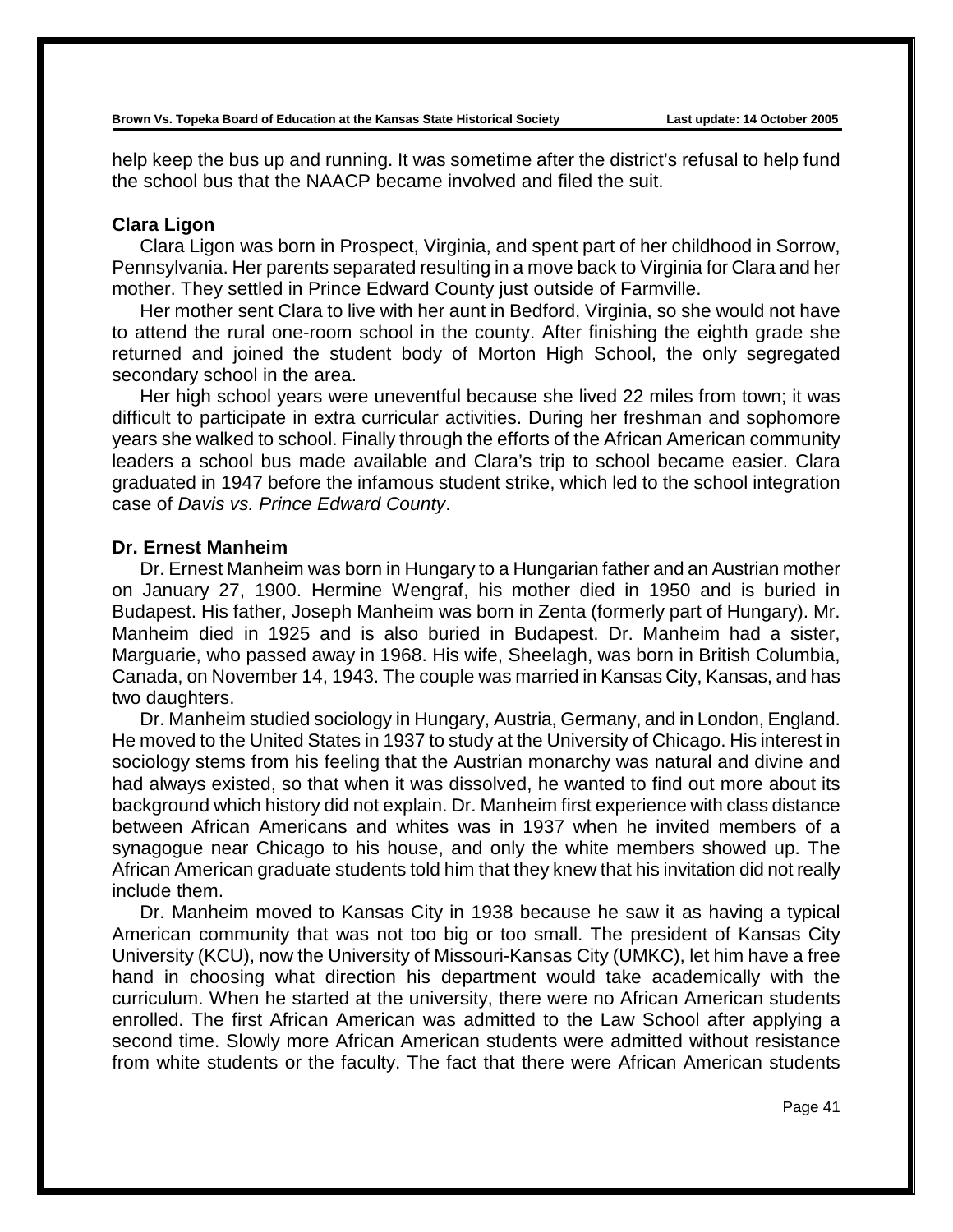enrolled at KCU was kept out of the papers for three years, so that by the time the news was released, it was already an accepted fact.

Dr. Hugh Speer, then dean of student education at KCU, asked Dr. Manheim to testify on behalf of the Browns. The decision, he felt, was based on what the Supreme Court and lower courts found to be true rather than on his testimony. He also felt that the decision was inevitable because of the changing social and economic situations in the United States. Dr. Manheim continued to teach at KCU and UMKC until 1968. He still considers Kansas City his home even though he has taught elsewhere since then.

#### **Clementine Martin**

Mrs. Clementine Martin was born in Newton, Kansas, on September 7, 1910. Her parents were Eva (Bradshaw) and C. James Phelps. Her mother, who died on May 5, 1970, was born near Larned, Kansas; she is buried in Topeka. Her father was born in Columbus, Kansas. He passed away on February 22, 1937, and is buried in Springfield, Missouri. Clementine Martin was the oldest of three children. Her maternal grandmother's family was homesteaders in Jetmore, Kansas; one of her grandfathers was a justice of the peace in Emporia, Kansas.

Mrs. Martin's father worked for the Santa Fe and Frisco Railroads as a cook. As a result, she attended grade school in Chilicothe, Illinois, as well as in St. Louis and Springfield, Missouri. She attended high school at Sumner High School in St. Louis, and briefly in Tulsa, Oklahoma, before the family moved back to Springfield, Missouri, where she attended Lincoln High School. It was not until she went into the St. Louis school system that Mrs. Martin attended a segregated school. In Springfield the family lived in an integrated neighborhood, but the children attended segregated schools there as well. Public facilities and businesses were also segregated.

Mrs. Martin went to Washburn University for a year before leaving college to marring Eugene Martin; she met her husband at a party on the campus of the University of Kansas. Mr. Martin was born on October 11, 1911, in Topeka. His father, T. P. Martin was a doctor who shared an office with another doctor on the corner of Fourth Street and Kansas Ave. Mr. Martin was one of a hand-full of nonwhite (mostly African American) policemen that worked for the city of Topeka. The couple was married in Topeka on August 25, 1939. Mr. Martin passed away in November 1949. The couple's daughter, Eva Louise Blythe of Kansas City, Kansas, was born in January 1950.

Mrs. Martin remembers how things opened up for African Americans after World War II, but it really was not until the mid to early 1950s (after her husband's death) that things began to open up on a larger scale. Mrs. Martin was unable to join any civil rights organizations early on since her husband worked for the city. The Martins were not directly involved in the *Brown case* because their daughter had not started attending school at the time the case was filed. Mrs. Martin is a long time member of the Kansas Association of Colored Women. She also belongs to the American Legion Auxiliary.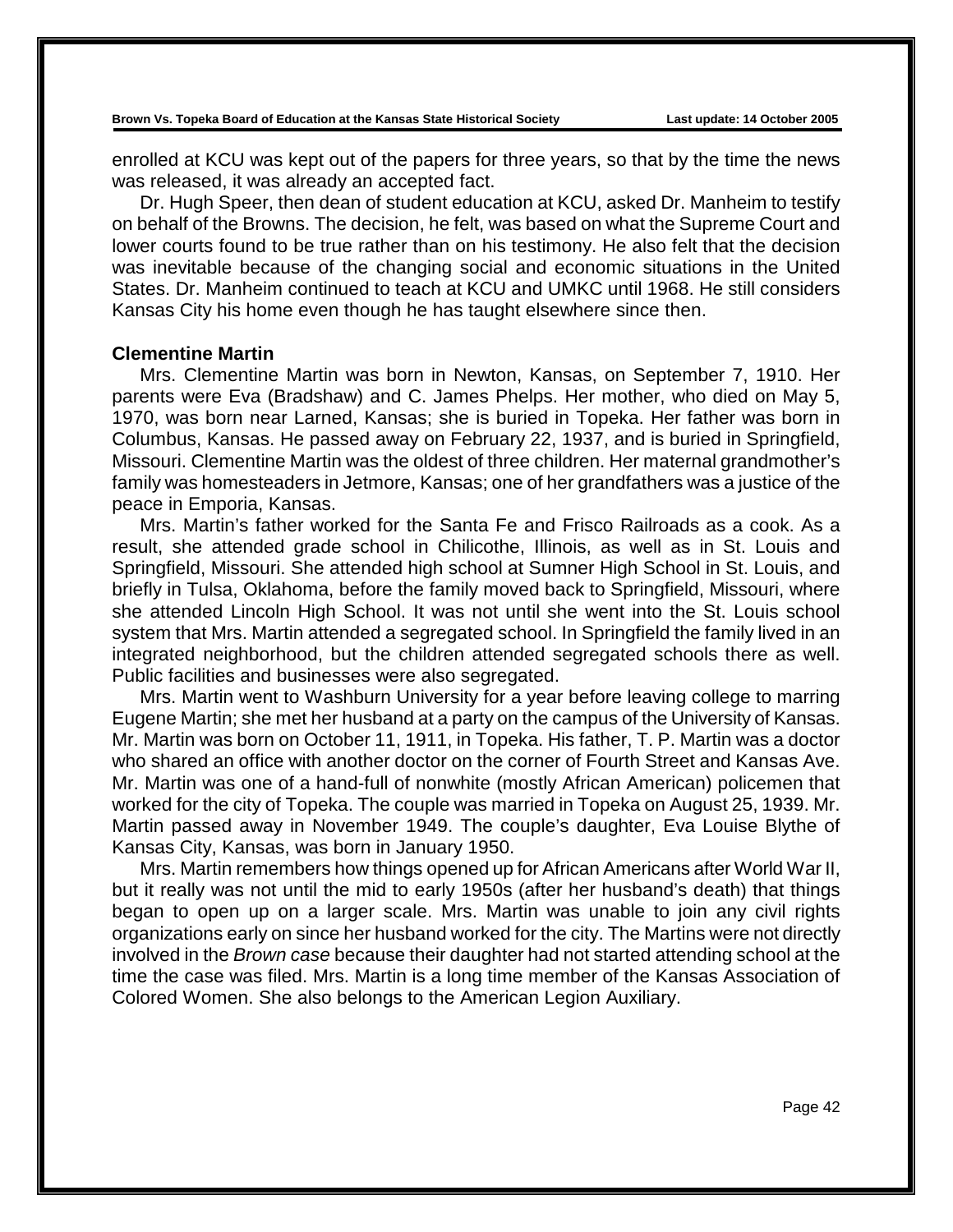#### **Connie Menninger**

Connie Menninger was born on November 10, 1931, in Newton, Massachusetts, to Marian (Prince) and Henry Libbey. Mrs. Libbey passed away on May 14, 1974, in Delray Beach, Florida. Mr. Libbey died on June 16, 1984, also in Delray Beach; both are buried there. Mrs. Menninger has one brother, John Libbey. She married Dr. William W. Menninger on June 15, 1953, in Palo Alto, California. The couple met while students at Stanford University; they were both working for the student newspaper, The Stanford Daily. The couple has six children.

The couple moved to New York so that Mr. Menninger could attend Cornell University Medical School. While in New York, Mrs. Menninger worked as a TV program analyst for NBC until she became pregnant with the couple's first child. While at NBC, she covered what the network broadcasted on the U. S. Supreme Court's *Brown* decision. She did not return to the workforce until 1976 when her youngest child was in the third grade; she worked as an administrator for St. Francis Hospital's Robert Wood Johnson grant program. Mrs. Menninger left that position after four years.

The Menningers' children attended Randolph Elementary School which was predominantly white, as well as Boswell Junior High and Topeka High School, which were more diversified. In 1983 Mrs. Menninger entered the University of Kansas Master's of Museum Studies graduate program; she received her degree in 1985. She started working for the Kansas State Historical Society in the summer of 1983 as an intern, primarily working with the manuscript collections, and currently handles reference requests concerning the Santa Fe Railway collection.

Mrs. Menninger was elected to the Topeka Board of Education in 1969. She was aware that there were no women or other minorities on the board at that time; the last woman to serve on the board was 12 years prior to that. She ran because she wanted to be more involved with what the schools were doing; she felt that would benefit her six children. She made a point of visiting every school in Topeka; no one had done that for years. Mrs. Menninger also served on the Kansas Committee for the U.S. commission on Civil Rights.

Connie Menninger passed away on April 13, 2008. Her husband, Walter Menninger, still resides in Topeka.

#### **William Mitchell, Jr.**

William Mitchell, Jr. was born in Perry, Oklahoma, on June 21, 1913. The family moved to Topeka, Kansas, in 1915. His mother, Vivian (Anderson) Mitchell, was born in Waco, Texas. Mrs. Mitchell died in 1968, and is buried at Mount Hope Cemetery in Topeka. W. A. Mitchell, William's father, was born in St. Joseph, Missouri. He died on June 2, 1953; he is also buried at Mount Hope Cemetery in Topeka. William Mitchell has five brothers and sisters. His grandfather was a Methodist minister in St. Joseph, Missouri, but he was originally from Oklahoma.

Mr. Mitchell attended Washington and Sumner Elementary Schools; he attended Sumner before it became an all white grade school and he was transferred to Buchanan Elementary School. He attended Crane Junior High and dropped out of high school in the tenth grade; he began selling newspapers on Kansas Avenue. Later he shined shoes in a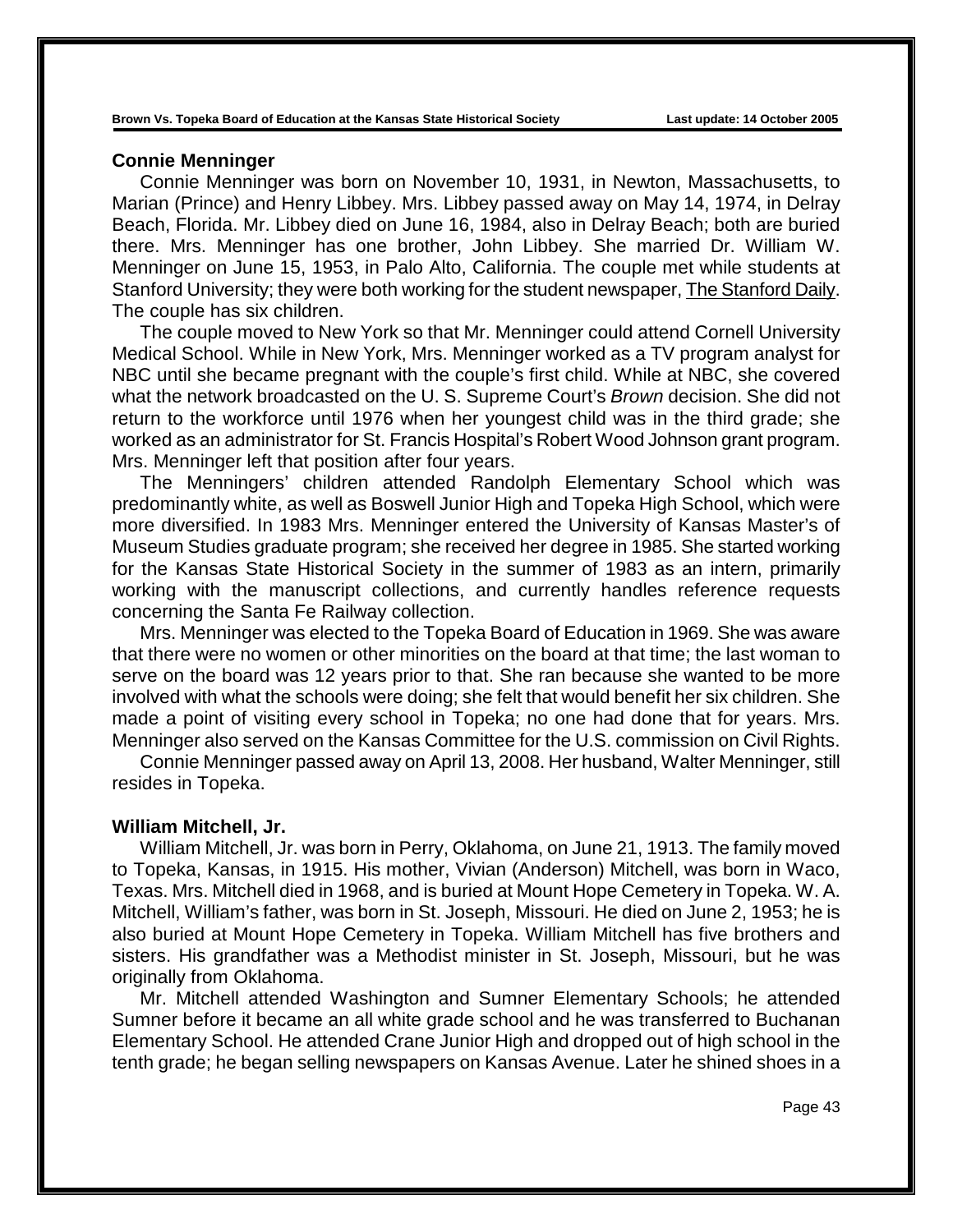place that was a shining parlor and a dry cleaner. While working there he learned how to operate a clothing press. At the same time, he waited tables at the Jayhawk and Kansas Hotel on a part-time basis and at the Women's Club when he could.

Mr. Mitchell enlisted in the army; in 1933 he went to Civilian Conservation Corps Camp at Fort Riley on Camp Funston. He married Lucille Mitchell on March 19, 1937, at Antioch Baptist Church in Topeka. Mrs. Mitchell was born in Wewoka, Oklahoma. She died on October 6, 1983, and is buried at Topeka Cemetery.

Mr. Mitchell belongs to the American Legion, the Elks, and is a Mason, as well as, being a member of the Antioch Baptist Church. In past years his favorite hobby was playing pool. He still lives in Topeka.

### **Leola (Williams) Brown Montgomery**

Leola Williams was born May 7, 1921 in Marvel, Arkansas. Her parents, Carrie and Edward Williams, were sharecroppers. They had moved to Arkansas from the Delta region of Mississippi. In 1923 the family, which included Leola and her older brother Robert, relocated to Topeka, Kansas. Mr. Williams moved the family on the advice of his brother who was living in the city and working for the Santa Fe Railway. Mr. Williams was hired by Santa Fe and the family began a new life.

Leola and her brother attended Monroe Elementary, a segregated school for African American Children, and Lincoln Junior High for  $9<sup>th</sup>$  grade. She graduated from Topeka High School in 1939, where she was inducted into the National Honor Society and was elected All School Queen by the African American Students. Although junior and senior high schools were integrated extra curricular activities were segregated. August 16, 1939, she married her high school sweetheart, Oliver Leon Brown. Leola was eighteen and Oliver, born August 2, 1918, was twenty-one. Three years later the couple started a family; on February 20, 1942, their first daughter Linda, was born. In 1947 they had a second daughter, Terry, and in 1950 a third daughter, Cheryl.

In the summer of 1950 Oliver Brown agreed to participate in a Topeka NAACP plan to integrate public elementary schools. He joined with twelve other parents who would become plaintiffs in a class action suit against the Topeka Board of Education. Charles Scott, one of the local NAACP attorneys, was a friend of the Brown family and convinced Oliver to participate. In February when the case was filed, it was ironically named for Oliver Brown, principally because he was the only male among the parent plaintiffs. Leola had just given birth in December, to their third child and could not participate. As a result the Topeka NAACP school integration case was called *Oliver L. Brown, et. al., v. the Board of Education*.

In 1953 Oliver Brown became the pastor of St. Mark's AME Church. In 1959 the family was moved to Springfield, Missouri, where Brown was the pastor at the Benton Avenue AME Church. Leola remained a homemaker until Oliver's death from a heart attack in 1961, after which Leola moved her family back to Topeka. She worked part-time for nine years at J.C. Penny Co. and moved onto thirteen years at Merchants National Bank. She remarried in 1973. Her second husband, Thirkield Montgomery, died in 1993. She retired at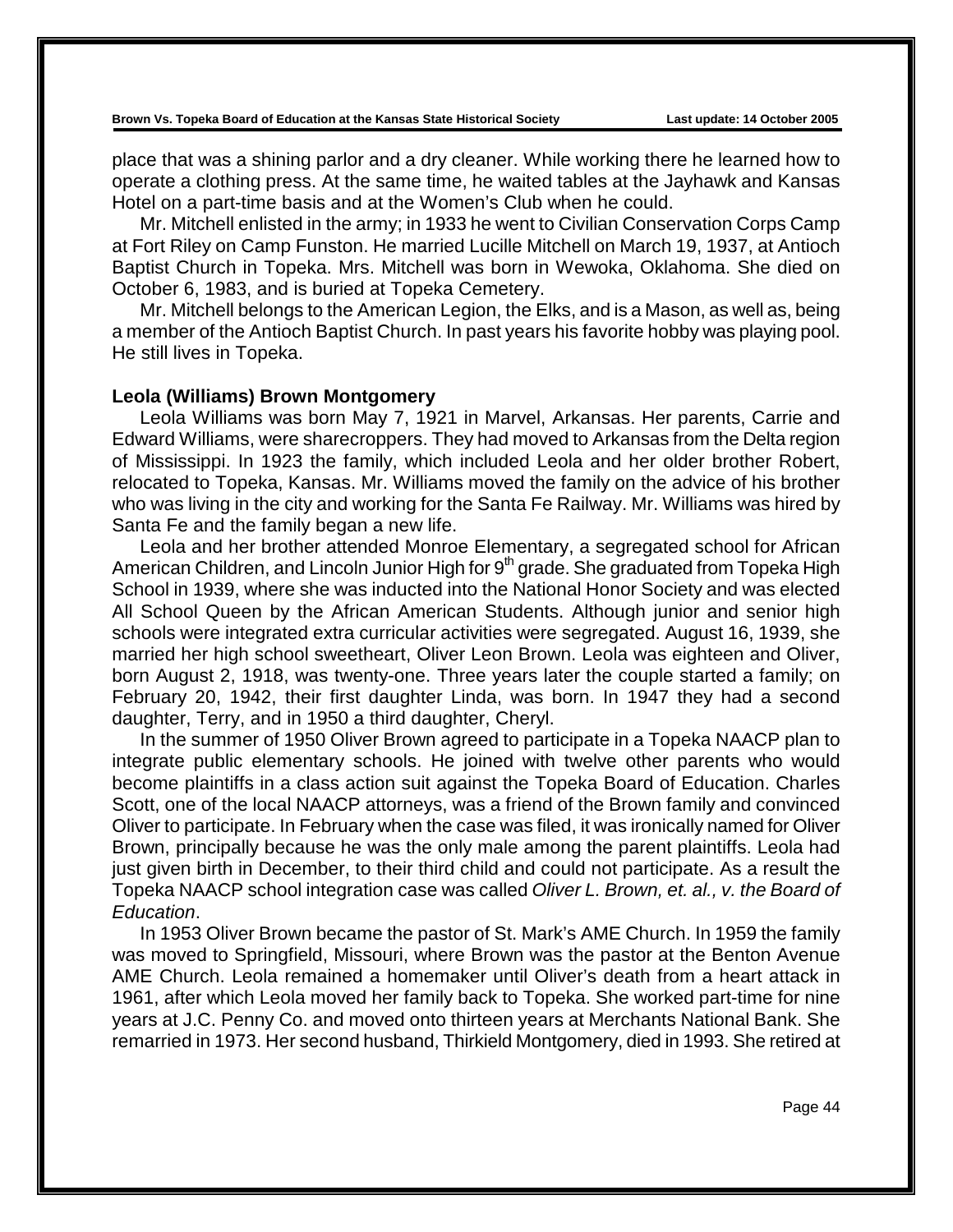age sixty-three and still resides in Topeka along with her children, grandchildren, and great grandchildren.

### **Judge Constance Baker Motley**

Judge Constance Motley was born and raised in New Haven, Connecticut, near Yale University; everyone she knew worked at Yale. She decided to become a lawyer because she knew of only two African American women lawyers, yet there were other female professionals. The U.S. Supreme Court's ruling in the Gains case in 1938 also influenced her. It made her realize that if you were a lawyer you could do something about discrimination.

Judge Motley was a lawyer for the NAACP Legal Defense Fund team; she worked on one of the four other school segregation cases that were being tried around the same time that the *Brown* case was being tried in Topeka. She started working as a law clerk for the Legal Defense Fund in October 1945 while a senior at Columbia Law School. She continued working there after she passed the bar. While there she got to argue cases at the court of appeals level as well as in front of the U. S. Supreme Court. She felt that this is experience she would not have gotten working at a law firm.

Judge Motley recalls seeing very few women lawyers during her time at the Legal Defense Fund. She tried cases in 11 southern states and Washington, D.C., but remembers only three women. One was the solicitor for the Labor Department. Outside of government agencies, the Legal Defense Fund, while headed by Thurgood Marshall and Jack Greenberg, had the most cases go before the Supreme Court. Judge Motley argued 10 cases in front of the Court between 1961 and 1964.

After the *Brown* case, Judge Motley was involved with school cases in Atlanta, Savannah, Brunswick, and Albany, Georgia. She had 12 cases in Florida where the conditions of the schools were much worse than the situation in Topeka. Judge Motley was also the one who tried the case of James Meredith who wanted to attend college at the University of Mississippi. She tried other college cases as well. Judge Motley left the NAACP Legal Defense Fund in February of 1965 to become president of Manhattan Law School (?). She left there in September of 1966 to become a Judge. Judge Motley passed away on September 28, 2005.

### **Ida Norman**

Ida Norman was born Ida Sheffield, in St. Louis, Missouri, on September 22, 1914. After finishing high school she pursued a career in nursing, receiving a bachelor's degree from Colorado State University. In the late 1930's she served as a registered nurse at Douglass Hospital in Kansas City, Kansas, and from 1938-1940 as a nurse and health supervisor at the Kansas Vocational School in Topeka. She married Leo Norman on December 24, 1945. To this union was born a daughter, Norma Jean Norman.

After their marriage, the couple began life as a military family. Her husband was in the U.S. Navy. In the early 1950's the family returned to Topeka from Seattle, Washington. At that time Mrs. Norman became the first African American school nurse for Topeka Public Schools. She was assigned to the four segregated schools for African American children.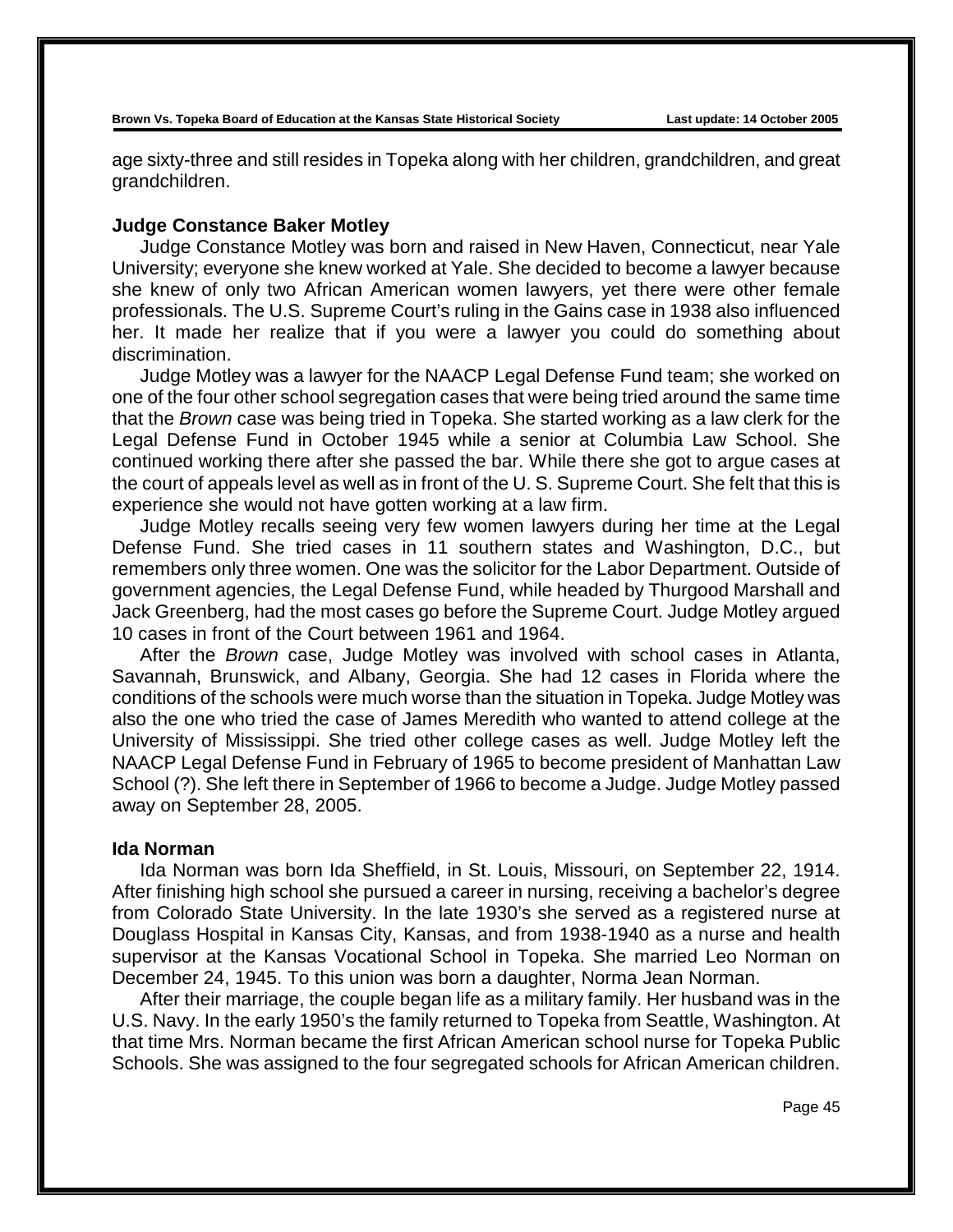After the Brown decision, her schedule included several of the formerly segregated schools for white children, along with the new Head Start Program. She tried to no avail to persuade the district to hire more African American School nurses.

Ida Norman also broke barriers by starting the first African American Girl Scout Troop in Topeka. She saw many changes after school integration. Mr. Norman is now deceased, and Ida now lives in the care of her daughter, Norma, in Las Vegas, Nevada.

## **Ethel L. Parks**

Ethel Louise Ransom was born on April 18, 1920, in Topeka, Kansas. She is the daughter of Jenny B. Collins and James Louis Ransom. Her father was a medical doctor; his father was a minister. Doctor Ransom provided medical care to most of the African American Community in Topeka. As a result her family achieved prominence within the city. After her parents divorced, Ethel Louise lived with her grandmother in Salina, Kansas until her second year of high school. Her years in Salina were marred by racism. In high school she was not allowed to participate in gym class because of racial discrimination. Still in her teens she moved to Pasadena, California, to live with her mother and finish high school.

Ethel Louise returned to Topeka, after graduating from high school, to live with her father and to attend Washburn University. At age 21 she married James Woodson, whom she met in college, and traveled with him during his military served in the U.S. Army. After World War II, the couple settled in Topeka. Her husband completed law school at Washburn University and they started a family. Their two children, Sharon Louise and James Ransom, would have very different educational experiences. Sharon attended segregated elementary schools until 1954. She completed elementary school at the newly integrated Quinton Heights where her brother would later attend Kindergarten through sixth grade.

While her husband began his private law practice, Ethel Louise completed her degree and began teaching remedial reading in the Topeka Public School system. After the *Brown decision* of 1954, her husband was elected to the School Board. He died November 3, 1982. Later Ethel Louise remarried and relocated to Kansas City, Missouri. Her second husband Arthur Parks died February 17, 1997. She still resides in Kansas City. Her daughter, Sharon, lives in Los Angeles, California, and her son also lives in California.

# **James Parks**

James Parks was born in Topeka, Kansas in 1914. He is the eldest child of Rosa Anna (Draine) Parks and James A. Parks, Sr. His mother was born in Clarksville, Tennessee, and his father hailed from Windsor, Missouri. In later years the family grew to include twin boys, Sherman and Sheriden.

James and his brothers attended Sumner Elementary School in Topeka, which was located across the street from their home. Ironically this same school would later close its doors to African American children and become a segregated school for whites only. His education included graduation from Roosevelt Junior High and Topeka High Schools. He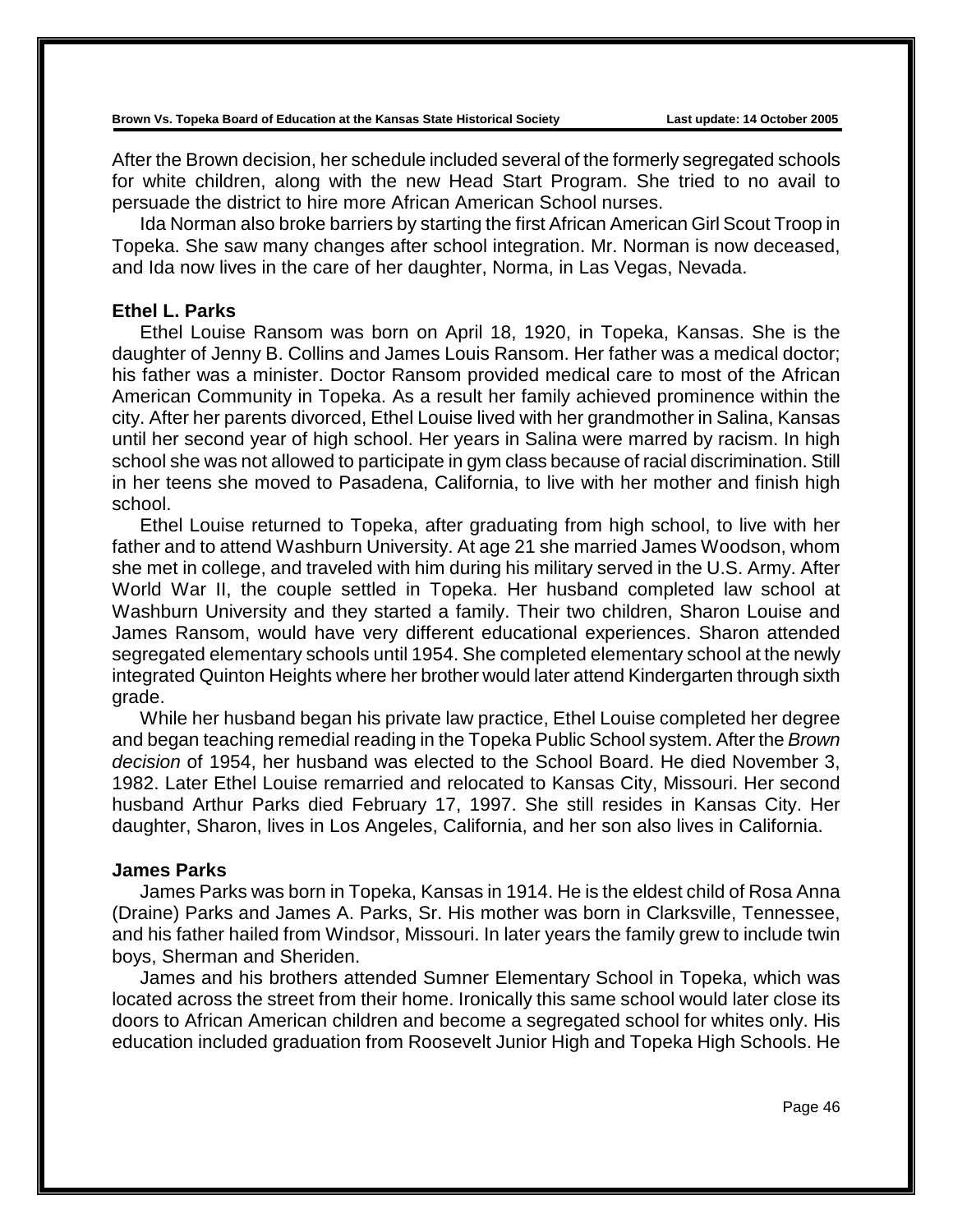married Julia Etta in 1941 and in 1942 James became specialist first class in the U.S. Army.

After returning from World War II he became one of the coaches of Topeka High School's segregated African American basketball team the "Ramblers." Although both junior and senior high schools were racially integrated, extra curricular activities were segregated. By 1948 James Parks had completed his undergraduate degree from Washburn University. From there he joined the staff of a wholesale drug business, a job he would keep until retirement. Both James and his wife were active in the Topeka community. He served as a church trustee at St. John A. M. E. for some 40 years. He was also an active member of the Omega Si Phi fraternity. In 1961 and 1962 he was one of 4 commissioners on the Topeka Planning Commission. Later in life he volunteered for Meals on Wheels and the Topeka Housing Authority.

James Parks passed away on October 12, 1997. The couple's only child, James III, died in 1999. Dr. Julia Etta Parks still resides in Topeka.

## **Dr. Julia Etta Parks**

Dr. Julia Etta Parks was born in Kansas City, Kansas, on April 5, 1923. Her parents were Idella Johnson of Kansas City, Missouri, and Hays Long of Hannibal, Missouri. She had one sister who died during childhood. The family moved to Topeka when Julia Etta's father became a *maitre-de* at the Jayhawk Hotel. She attended Monroe Elementary, a segregated school for African American children. She went on to Crane Junior High and Topeka High during her secondary years; both schools had integrated student bodies. After graduating from high school she married James A. Parks in 1941 in Tecumseh, Kansas. She had a son, James Pace Parks, III, of Illinois, who died in 1999.

The young couple joined the historic St. John African Methodist Episcopal Church. They met in this church and were members there for more then five decades. Another central part of the African American community was the Kansas Vocational School at Topeka (KVS), a segregated trade school. Dr. Parks and her husband attended KVS, which at the time was considered one of the hubs of the African American life Topeka along with Fourth Street, which was the black business district. This district was a major social and business outlet for African Americans. It included drug stores, barbershops, and a dance hall and tavern, which hosted entertainers such as Count Basie and Jay McShan.

Julia Etta started college when her son entered junior high school. She received her bachelor's and master's from Washburn University and her doctorate from the University of Kansas. Her major was education, specializing in reading instruction for elementary and secondary students. She taught at Lowman Hill Elementary School and Washburn University. The Parks' son also attended segregated Monroe Elementary School, and went on to Boswell Junior High and Topeka Senior High. He also graduated from Washburn University. Her husband is now deceased. Dr. Julia Etta Parks still resides in Topeka.

## **Ferdinand Pearson**

Ferdinand Pearson was born in XXXXX County, South Carolina; he was the youngest of four children. Pearson's family had been slaves in that area. Mrs. Pearson, his mother,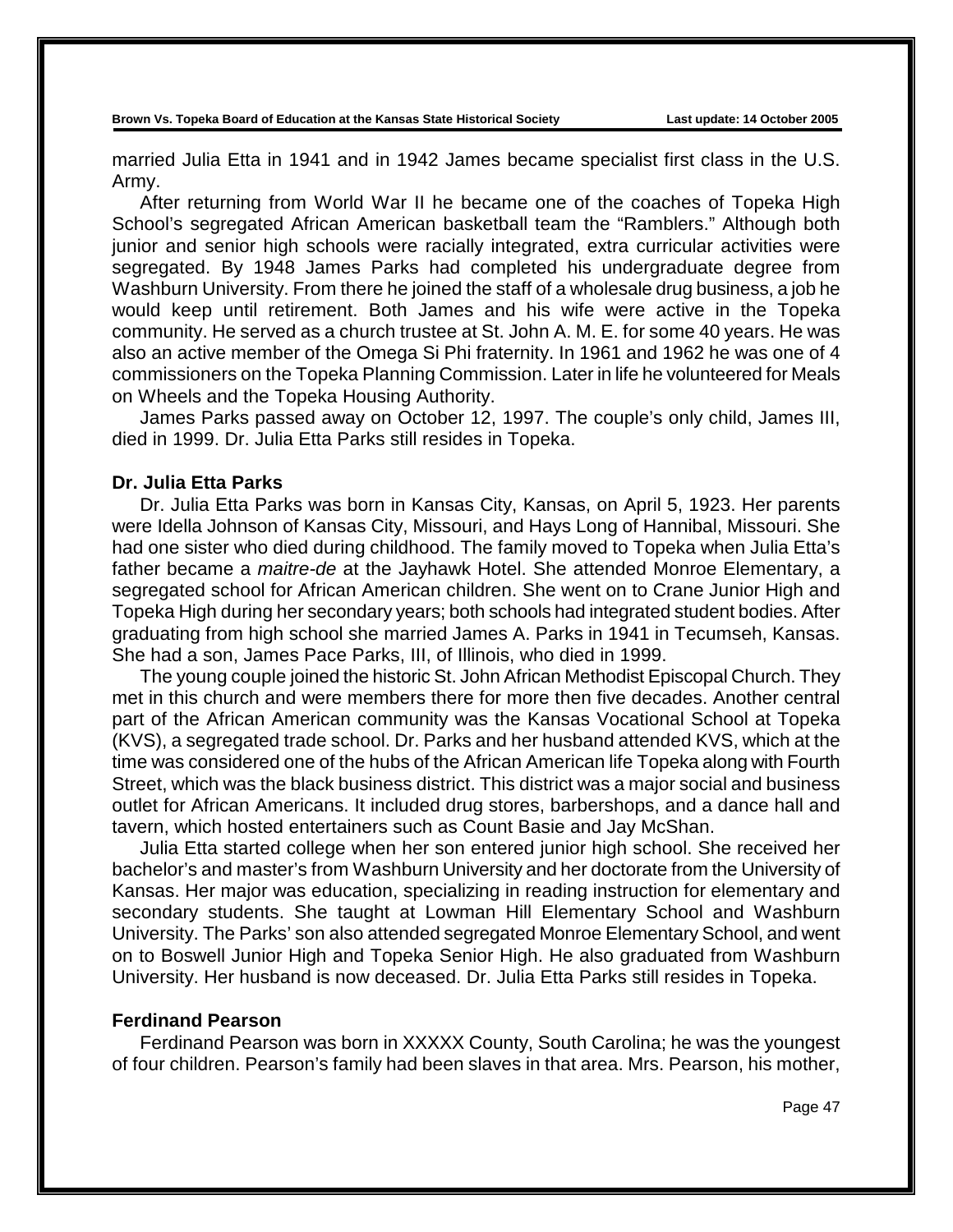died when he was just six years old; his father remarried and had seven more children with his second wife. Mr. Pearson's father was a farmer who owned his land; he grew corn, peas, cotton, and rice. As a young man, Mr. Pearson spent several years in Baltimore, Maryland. He was drafted into the army during World War II; he served in the European theater. He was in the army for three and a half years.

Many times a year, Ferdinand was kept out of school to help on the farm. The school year came out to be about four months long due to the children missing so much school to help on their family's farm. Mr. Pearson's first school was a one-room schoolhouse with two teachers. After that school was closed, he attended Bob Johnson School. That school featured a potbellied stove and two rooms; there were no desks, only benches. Mr. Pearson had to walk between five and eight miles to get to school.

Pearson's siblings from his father's second marriage were involved the Civil Rights law suite centered around transportation to and from school for African American children, which later became known as the *Briggs* case. They had a sixteen-mile round-trip walk to school. Mr. Pearson's father bought an old truck to take many of the kids to school. He later helped the community buy a bus to transport the children to school, but it was difficult to keep it in working condition. After the county repeatedly refused to help with the upkeep of the bus, the parents turned to the NAACP.

After the law suite was first dismissed on a technicality, many of the petitioners lost their jobs. Mr. Pearson's father was denied credit to buy the supplies he needed to keep the farm going, so Ferdinand sent him part of the money he made while in the army. Ferdinand Pearson still resides in the area.

#### **Thayer Brown Phillips**

Thayer Brown Phillips was born in Topeka, Kansas, on December 21, 1921, to parents Madia (Brown) and Jesse R. Phillips. He has a sister, Talayah Miller, and a brother, George, who passed away in 1967. Madia Phillips was also born in Topeka, but Jesse Phillips was born in Fort Smith, Arkansas. Jesse was recruited by Santa Fe to work as a strikebreaker during the 1936 Railway strike. The family moved around the country because of Jesse's job with Santa Fe. Both parents are buried at Mt. Hope Cemetery in Topeka.

Thayer Phillips attended elementary in Alameda, California, and then the family moved back to Topeka, so he attended Crane Junior High for a year. At that time, junior high for African Americans was only a year. So after a year off, Mr. Phillips went to Topeka High School; he graduated in 1941 at midyear. On February 27, 1941, he enlisted in the army. Thayer was stationed at Fort Riley; he helped with the building of the fort and was a member of the famed  $9<sup>th</sup>$  U.S. Calvary B the Buffalo Soldiers. He left the service in November 1945. About a year after he left the service, he started attending classes at Washburn University on the G. I. Bill while working at the V. A. Hospital. Eventually he would earn a master's degree in social work from the University of Kansas.

Thayer Phillips married Barbara Jean Sheffield in Kansas City, Kansas. She was born in Hot Springs, Oklahoma. The couple's son, Jesse R. Phillips, was born on March 8, 1951. Mr. Phillips still resides in Topeka.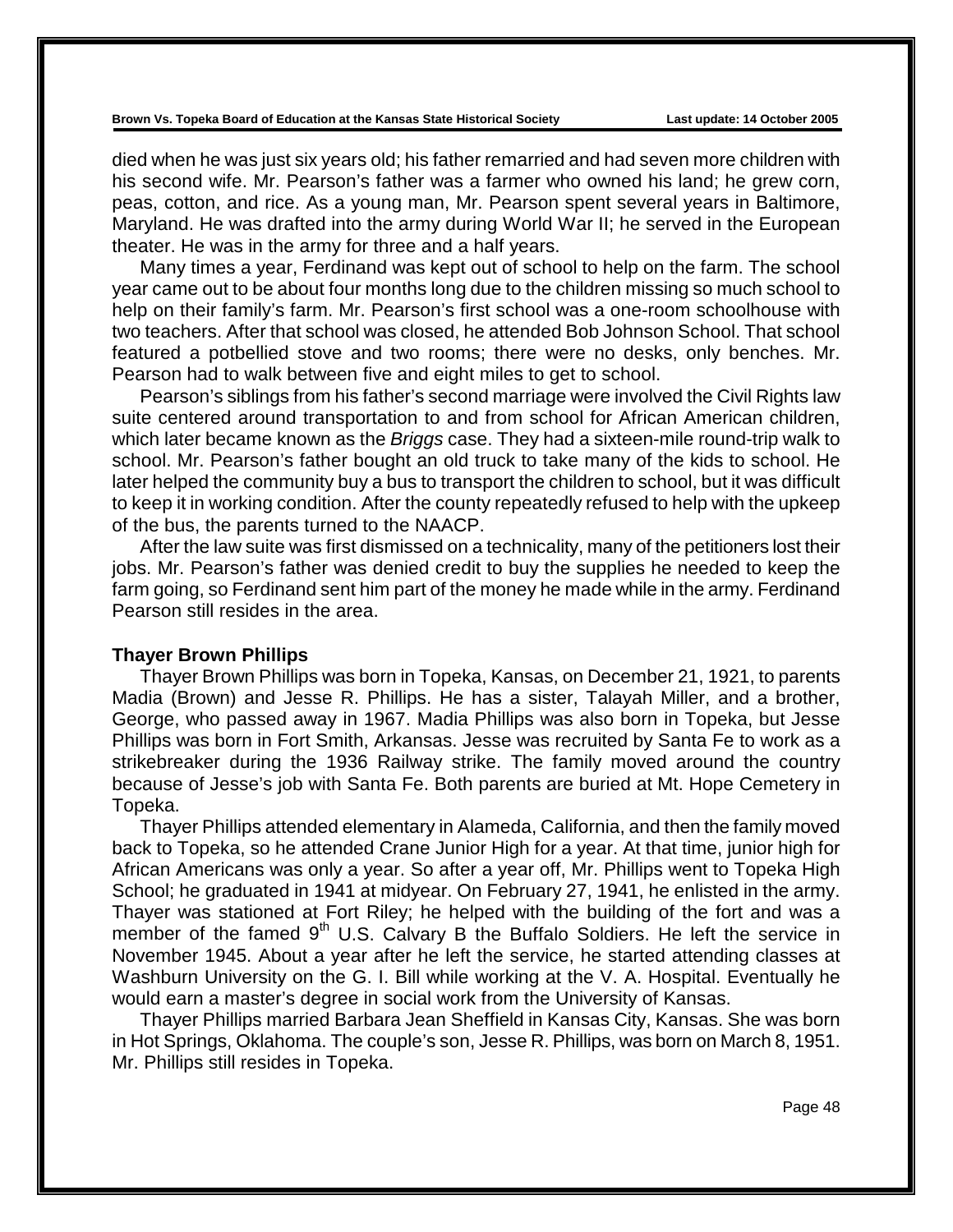#### **Jean Price**

Jean Price was born in Wichita, Kansas, on June 16, 1929, to parents Mamie (Richardson) and Glover Scott. She had two sisters and one brother. Her mother was born in Ottawa, Kansas; in 1946 she died as a result of breast cancer when Jean was 16 years old, and is buried in Wichita. Glover Scott was born in Louisiana. He passed away in 1942, after being hit by a car while riding his bike, when Jean was just 12 years old; he is also buried in Wichita.

In Wichita, Mrs. Price attended segregated schools in grades first thru eighth, but went to integrated North High School. However, when she moved in with her aunt and uncle in Kansas City, Kansas, after her mother's death, she went to segregated Sumner High School. After a year, she moved to Los Angles, California, to live with another aunt and uncle. The schools there were integrated. She graduated from North High School in Wichita and went on to attend Wichita University (now Wichita State University).

It was when she was in the seventh grade that Mrs. Price started working outside the home; she washed dishes for a neighbor every evening. After graduating from Wichita University with a teaching degree, she took a teaching job in Wichita. She attended classes at the University of Kansas and received a master's degree in education from Emporia State University. Jean taught for 38 years.

Jean married Gratz Price on April 30, 1955; he was also born in Wichita, Kansas. Gratz's father was a dentist who had moved his practice from Wichita to Topeka. The couple was introduced to each other by one of Jean's former teachers. Mr. Price worked for the Santa Fe Railway. The couple adopted a five-year-old girl, Pamela (Price) Long.

After they were married, Mrs. Price stayed in Wichita for a while since she could not find a teaching job in Topeka. She finally found a job in 1956 at Topeka State Hospital as the first to teach the emotionally disturbed children who were patients there. After three or four years, Mrs. Price moved onto a teaching position at Parkdale School; she was the only African American teacher there. From Parkdale she went to Lowman Hill; she taught there until her retirement. Mrs. Price still resides in Topeka.

#### **Fred Rausch, Jr.**

Fred Rausch, Jr. grew up in East Topeka, Kansas. The neighborhood his family lived in was within two blocks of Mud Town. His father, who was born on a farm near Kingsburry, Kansas, became a paint contractor after working as a painter for Santa Fe for several years. He met Fred's mother while working for Santa Fe in Beaumont, Texas. Fred Rausch attended Parkdale Elementary School and Lincoln Junior High. After a year and a half, he was transferred to East Topeka Junior High.

Fred Rausch was elected to the Topeka School Board in 1957. He decided to run for the school board because as an assistant attorney general for the state, he was charged with representing the superintendent of public instruction. Mr. Rausch became interested in the Board and had several children in the school system, so he decided it would be a good idea to run for it. He served on the Board for 20 years.

He recalls the first year's task for the School Board was to integrate the teachers. The Board's attorney informed them that they needed to do this. He remembers that the African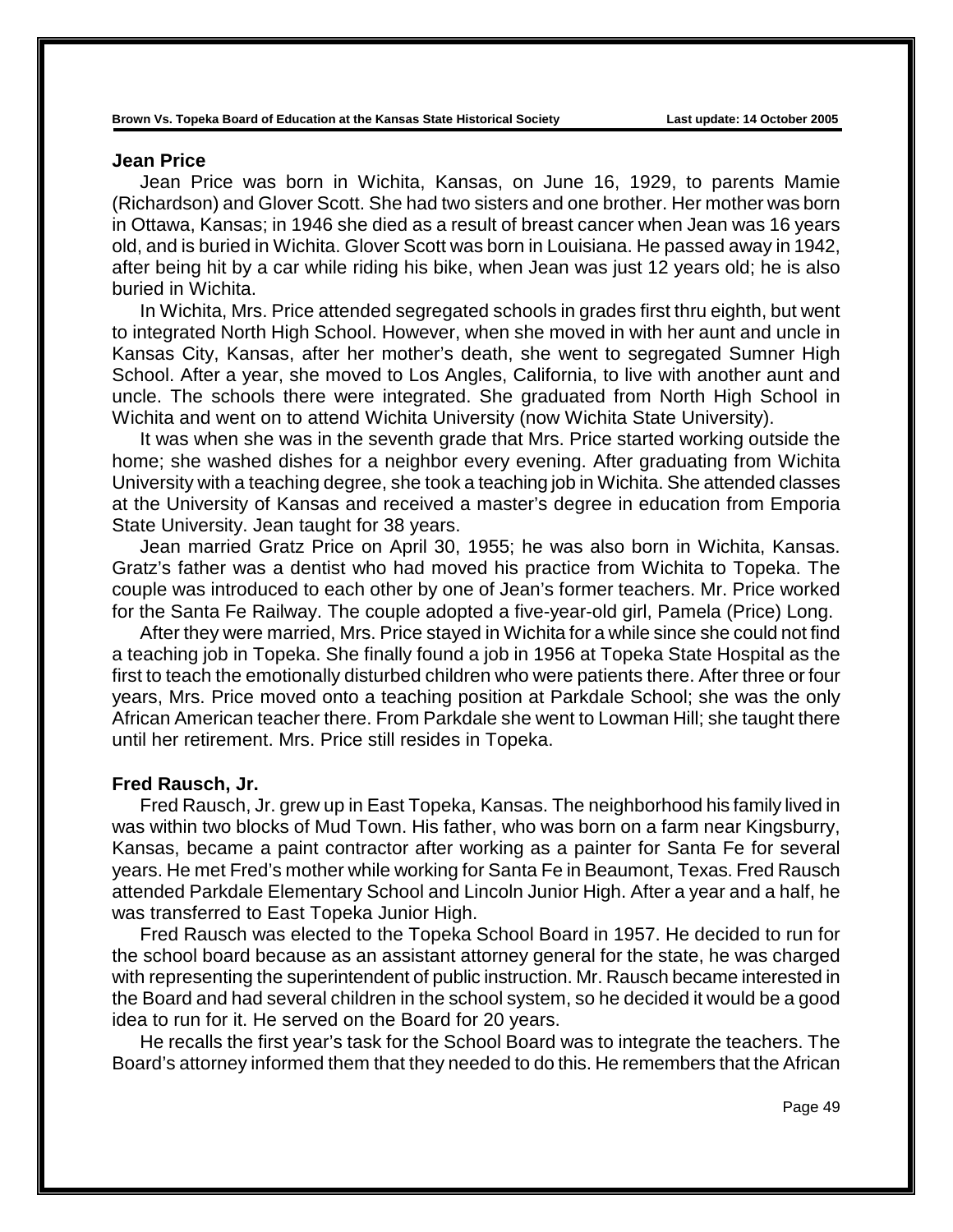American teachers who were moved to predominantly white schools faced opposition from some parents, but that after a year or so, they had parents requesting their children be put into the classes of those same teachers. There was also some opposition from African American parents about their children having white teaches; they felt that the white teachers would not be able to understand the kids as well as their former teachers had. This died out in a year or so as well.

Mr. Rausch recalls that the schools were integrated by creating neighborhood schools in which no child attended a grade school that was more than six blocks from home. Students attended the junior high school that was within a one-mile radius of their home. The Board felt that this was what the *Brown* decision meant, that children who lived across the street from a school should be able to go to that school. However, this theory did not take into account neighborhood shifts that would result in a lesser degree of integration in some schools. His two oldest children went to three different schools in three years because of the city's expansion to the southwest and the subsequent shifts in school boundaries. Mr. Rausch left the Topeka Board of Education two years before the *Brown* case was reopened in 1979.

#### **Connie Rawlins**

Connie Rawlins is a native of Prince Edward County, Virginia. She is one of four children in a family of two boys and two girls. Although her siblings attended private schools outside of the county, by the time Connie was ready for school the "Great Depression" was in full swing and she had to attend public school. Public schools only extended to  $7<sup>th</sup>$  grade. However, the Martha E. Forrester Council of Negro Women worked tirelessly to add one grade each year. They raised money for equipment and books. Their efforts eventually resulted in the establishment of the R. R. Morton High School. Connie graduated from the new high school as a member of the first graduating class. Morton High School would later become the center of controversy during a strike by the African-American student body wanting better facilities.

She attended college at Virginia State College in Petersburg, Virginia, where she met Mrs. Vera Allen, a woman who would be a positive influence in Connie's life. Connie's teaching career began in Cumberland County, Virginia, where she taught social studies for three years. It was while in Cumberland she met and married Dr. Albert G. Rawlins. The couple eventually relocated because Dr. Rawlins began working for a hospital in West Virginia. Their three children were born in West Virginia.

Because of the isolation of the area, Connie Rawlins returned to Farmville in Prince Edward County. She taught high school there until 1959 when the segregated school closed. She relocated in order for her son to finish high school in Charlottesville they returned to Farmville in 1965. She recalls the shock of being a teacher in the midst of the student strike, even though she understood that better facilities were needed. She vividly recalls the tarpaper shacks that served as extra classrooms.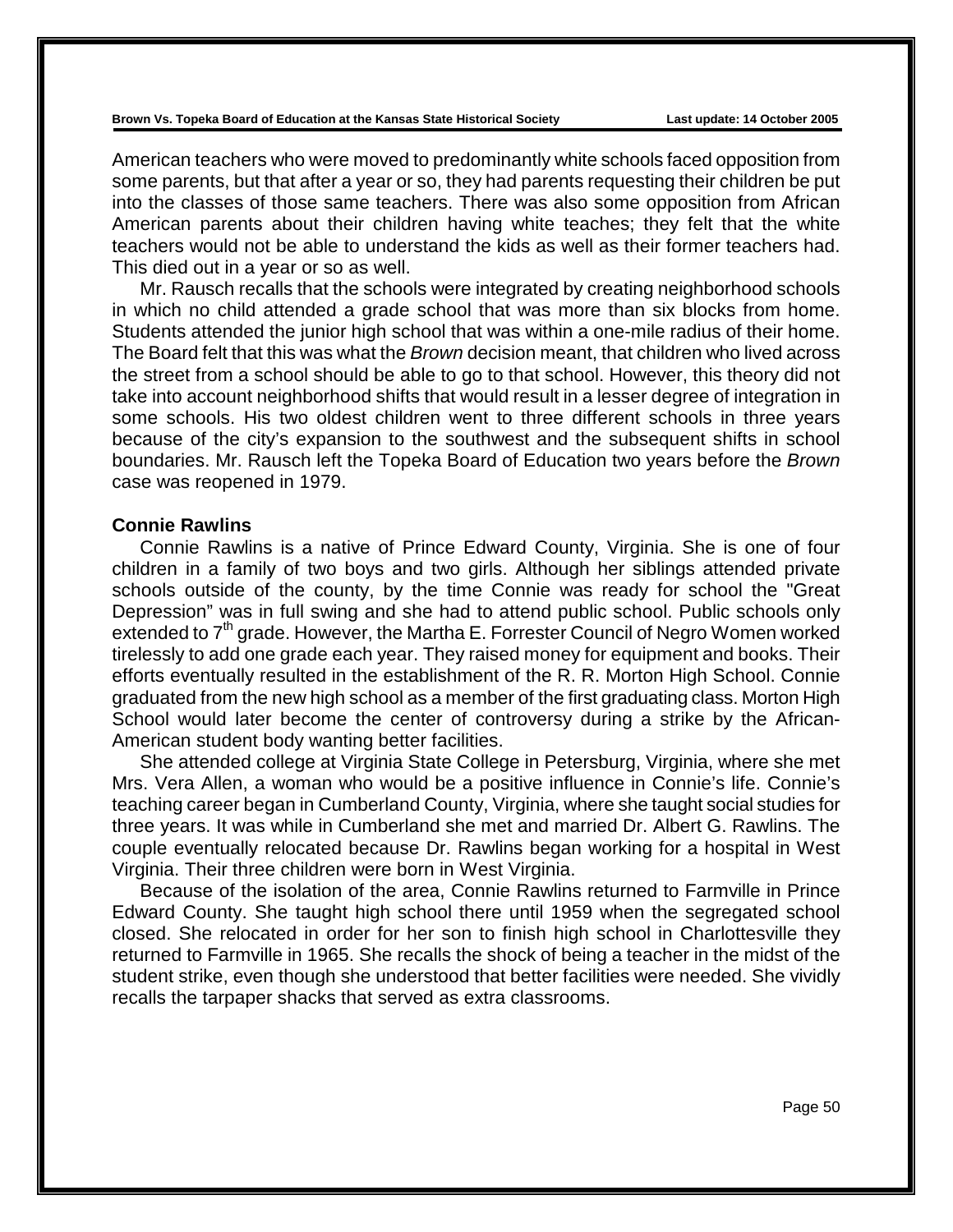# **Joseph Richburg, Sr.**

During the time that Joseph Richburg, Sr., was in school, his family lived the rural area of South Carolina called Spring Hill. It was part of School District # 8. The first school in the area was held in the Spring Hill Church. There were only two teachers at that time; the parents of the students were responsible for providing the wood needed to keep the school heated. The school went up only to the fourth grade. From the fifth grade on, the children had to go to school in Summerton; Mr. Richburg went to Scotch Branch, which was seven miles from his home. He was able to take his father's horse and buggy except when it was time to plow the fields and harvest the crops. At this time, the Richburgs had some white neighbors whose children were able to take a bus into Summerton. When it became time for him to start the eighth grade, Joseph's father said he needed him at home to help with plowing the fields and harvesting the crops.

Mr. Richburg was married by the time the *Briggs* case came about. His wife was originally from St. Paul; her father had sent her to Sumpter, South Carolina, to attend Morris College. After completing her second year, she quite school, got married, and began teaching; she taught at Joseph's former school in Spring Hill. In an effort to improve school conditions, the community bought some barracks and assembled them on the two acres of land that they had also bought. The NAACP convinced the community that they needed to sue the district for equal transportation and equal facilities. At that time, Mr. Richburg's uncle, E. E. Richburg, was the local branch's secretary, and his other uncle, Lawrence Richburg Rives, was the president. Joseph did not join the suit when the petition was first circulated because he knew that his wife would lose her teaching job if he did. He was later convinced to do so, and Mrs. Richburg did not have a teaching job between 1955 and 1956.

Mrs. Richburg lost her job right after the family had built a new house. Mr. Richburg was farming as well as working for the Veteran's Administration. He was retraining farmers who had served in the military. Eventually his wife went up North with a group of teachers and found work, but the teachers were not paid a comparable wage. In August of 1956, Mr. Richburg went to Baltimore, Maryland, where his wife was staying. He worked as a barber for a while, and then he went into construction work for a time. From November of 1956 to 1967, he worked in a meat plant. In 1967 the Richburgs moved back to South Carolina, but their children stayed with relatives in Baltimore.

Mr. Richburg, Sr. is currently a member of South Carolina's School Board for School District # 1. He owns a barbershop and does not plan to retire anytime soon.

### **Richard and Frances Ridley**

Richard Ridley was born in Topeka, Kansas, on February 10, 1929. His mother, Maude (Brandon) Ridley was born in 1909 in Jefferson City, Missouri. She passed away in 1984 and is buried at Mount Hope Cemetery in Topeka. Dana Ridley, his father, was born on January 14, 1906, in Topeka. Frances Ridley was born in Osage City, Kansas, on August 1, 1930. Her parents were Regina (Grant) and King Price. Mrs. Price was born in 1909. King Price passed away on May 6, 1991; he is buried in Topeka. Richard and Frances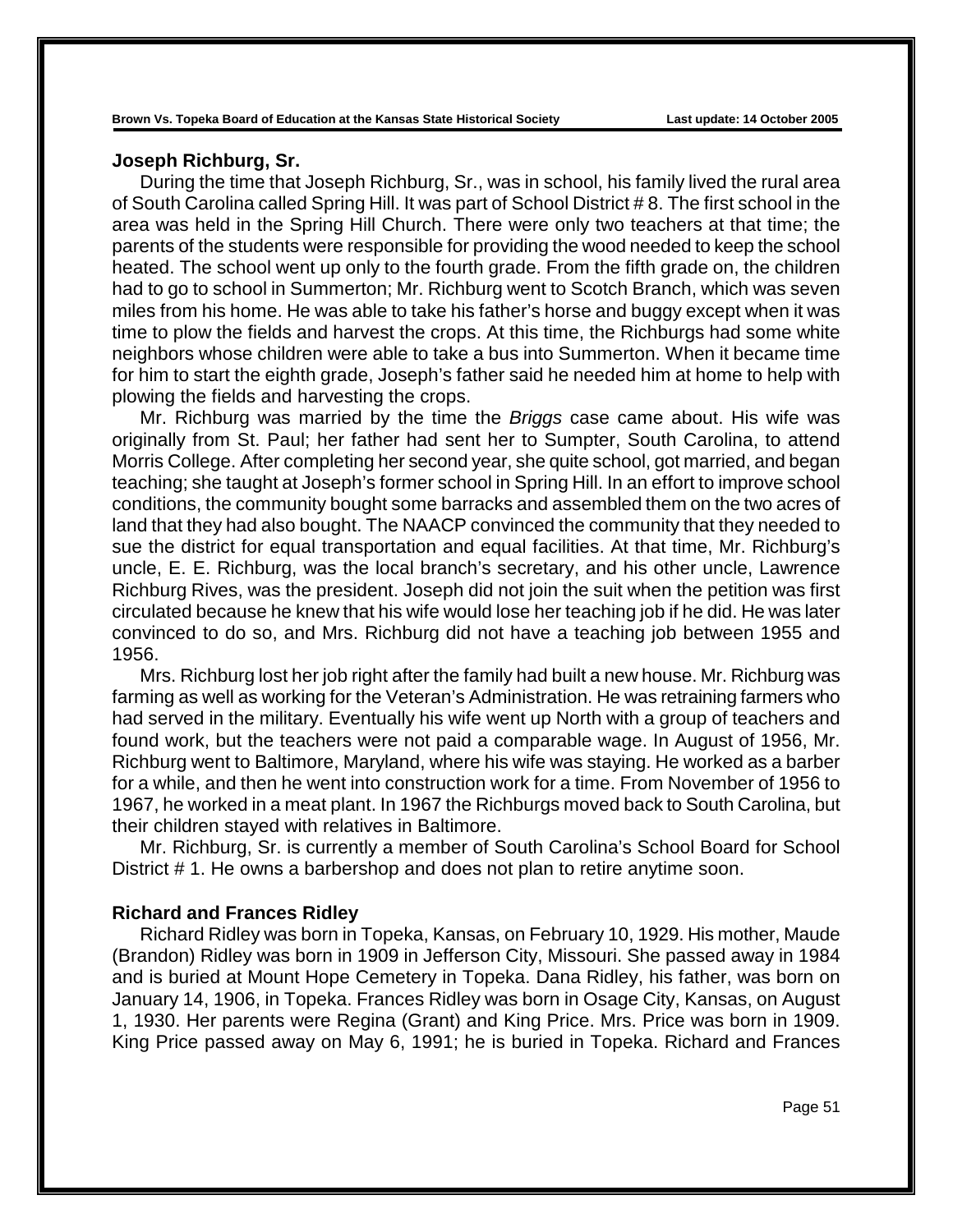Ridley were married on July 15, 1952, in Topeka. The couple has three sons and one daughter.

Mr. Ridley went to Monroe Elementary School while Mrs. Ridley went to school in Holdrege, Nebraska; Her family was the only African American family in the town. Richard recalls that his education from Monroe was outstanding; it did not seem inferior to him. He was valedictorian and president of the senior class at Topeka High School. He attended the University of North Carolina and the University of Colorado. He has a bachelor's degree in political science, a master's degree, and was 12 hours away from an LL.B. degree when he left school. Mr. Ridley was in law school when the *Brown* decision came down from the U.S. Supreme Court. He knew the local attorneys involved with the case. The Ridleys reside in Topeka, and Mr. Ridley still works as a social worker.

#### **Willie Spencer Robinson**

Willie Spencer Robinson was born in Wilmington, Delaware, in 1937 at Memorial Hospital; he is an only child. His mother was a graduate of Howard High School in Wilmington. His father worked in a steel mill. Both parents' families were from Virginia. Spencer went to elementary school in the one room State Line School. From the seventh to the tenth grade he attended Howard High School. He had to walk about a mile to catch a city bus to get to the high school. His father insisted that Spencer finish high school since he only went to school through the third grade.

At the age of fourteen, Spencer got his first job at the Tea House in Wilmington washing dishes. He worked there for nearly three years. After the case, his father gave him the choice of staying at Howard or transferring to Claymont High School for the tenth grade; his mother wanted him to go to Claymont. Someone put Spencer through some training so he would be use to hearing the type of verbal abuse he might encounter at Claymont without reacting to it.

After high school, Mr. Robinson went into the Air Force as a mechanic; he was stationed in Thailand during the Vietnam War. He met his wife while stationed in South Carolina for three years. They got married in 1959. Spencer Robinson passed away on October 19, 1997.

### **Merrill and Barbara Ross**

Merrill Roy Ross was born on December 28, 1919, in Flatlick, Kentucky to Tamra (Patton) and Richard F. Ross. His mother was born in Ely, Kentucky, while his father was born in Rogersville, Tennessee. Both of Merrill's parents are buried in Topeka. He married Barbara Jackson on June 12, 1951, in Charleston, West Virginia, to parents Gertrude (Campbell) and James Jackson. She was born there on August 10, 1926.

Their life's work and their childhood experiences centered around education. MSRoss graduated in 1947 from West Virginia State College. Mr. Ross took a detour, after two years at Kentucky State College (now Kentucky State University), which resulted in a history making opportunity.

In 1941 Mr. Ross joined a U.S. military experimental program offering pilot training, for the first time, to African American soldiers. On December 6, 1941, Merrill Ross made his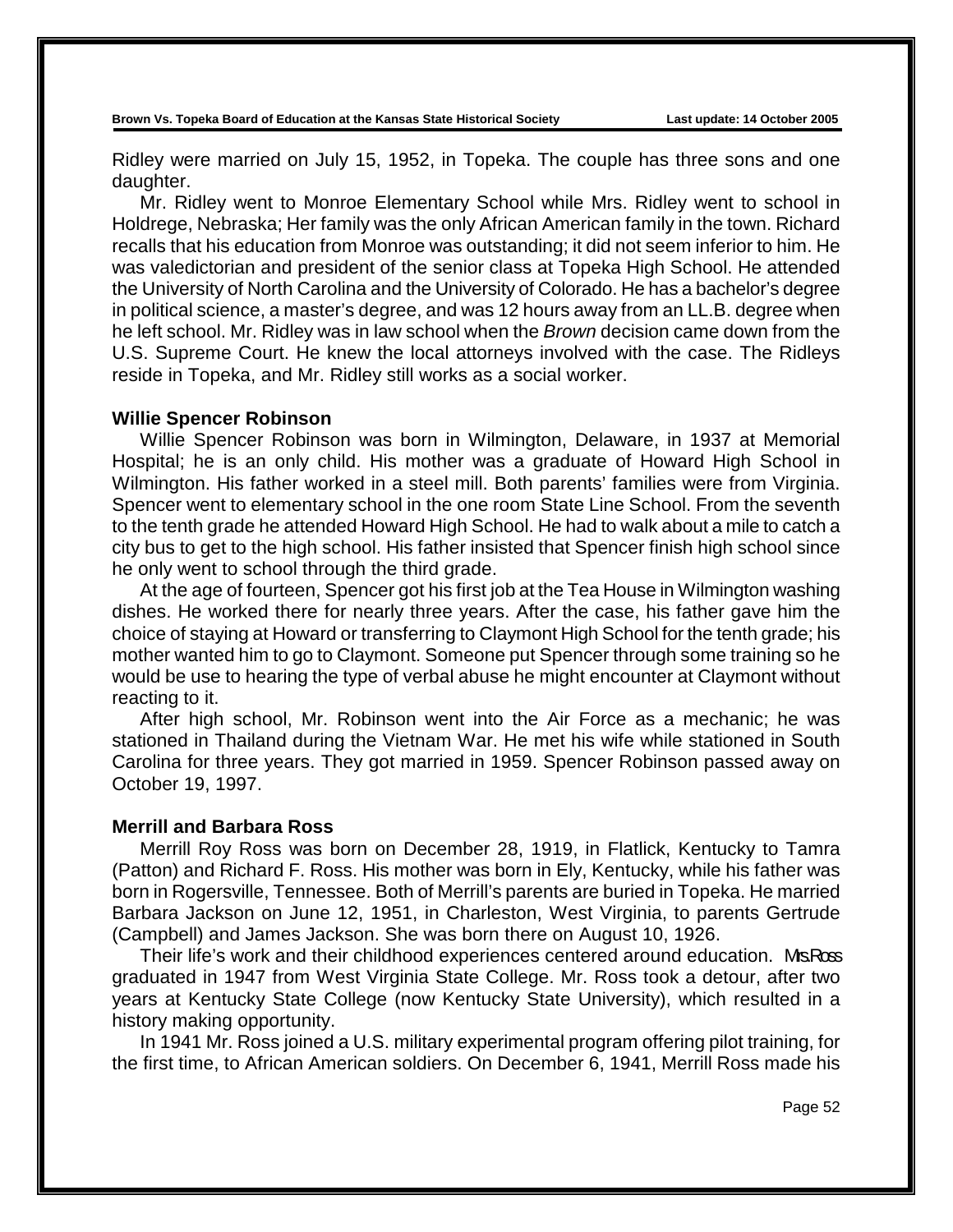solo cross-country flight. That flight placed him in the history books because he was now among the ranks of the famed and highly decorated Tuskegee Airmen.

After military service he returned to college. A family member living in Coffeyville, Kansas, persuaded him to transfer to Kansas State Teacher's College of Pittsburg (now Pittsburg State University) in Pittsburg, Kansas. He went on to complete graduate work at the University of Chicago with additional study at the University of Minnesota.

Merrill Ross met his wife during a teacher-recruiting trip while visiting friends at Lorkburn Air Force Base. Barbara Jackson was living at the base with her sister's family. A mutual acquaintance knew she was seeking a teaching position. After a brief courtship and marriage, the couple settled in Topeka. School district policy in Topeka prohibited married women from teaching. Mrs. Ross raised their children, Karen and Brian, and served as a substitute teacher. By 1954 Mr. Ross had become principal of Washington Elementary School. This was one of the four segregated schools for African American children. Washington was among the schools named in the *Brown* case.

In 1963 Mr. Ross became assistant principal of one of the formerly segregated schools for white children. He served as principal of various elementary schools until he retired in 1985. In 1993 Highland Park South Elementary School was renamed in honor of Merrill and Barbara Ross. After returning to teaching, Mrs. Ross taught school there until 1989. It is now known as Ross Elementary School. Mr. and Mrs. Ross still reside in Topeka.

### **Constance Sawyer**

Constance Sawyer was born in Topeka, Kansas, on April 5, 1932 in Christ's Hospital (now Stormont Vail Medical Center). Her parents were Theata (Cyrene) and Daniel Sawyer. Theata Sawyer was born in September 1910 in Topeka; she died in March 1952 and is buried at Mount Auburn Cemetery in Topeka. Daniel Sawyer was born in Topeka on April 5, 1902; he passed away in January 1950 and is also buried at Mount Auburn Cemetery in Topeka. Constance is one of six children born to Theata and Daniel Sawyer. Constance Sawyer's grandparents, freed during the Civil War, were homesteaders in the Topeka area, and her grandfather was active in the leadership of the NAACP's Topeka Chapter from its formation in 1913. Ms. Sawyer attended segregated Buchanan Grade School. The school was a mile from her home; she recalls having to run to keep up with the older kids on the way to school. As a result, Ms. Sawyer moved in with her greatgrandmother who lived across the street from Buchanan. That year, the parents of the African American students where successful with their petition to get the children bused to school.

Her father had a key role in the formulation of the NAACP's plan to challenge segregation in the schools. African American students had a hard time passing their classes in junior high because by the time they got there, they were two years behind the white students due to the fact that the African American schools received textbooks from the white school once they had bought new books.

This situation eventually led to the *Graham* case where Tinkham Veale and William M. Bradshaw, representing Ulysses Graham's parent, argued that junior high school was part of high school, and by not providing similar education for African American students, these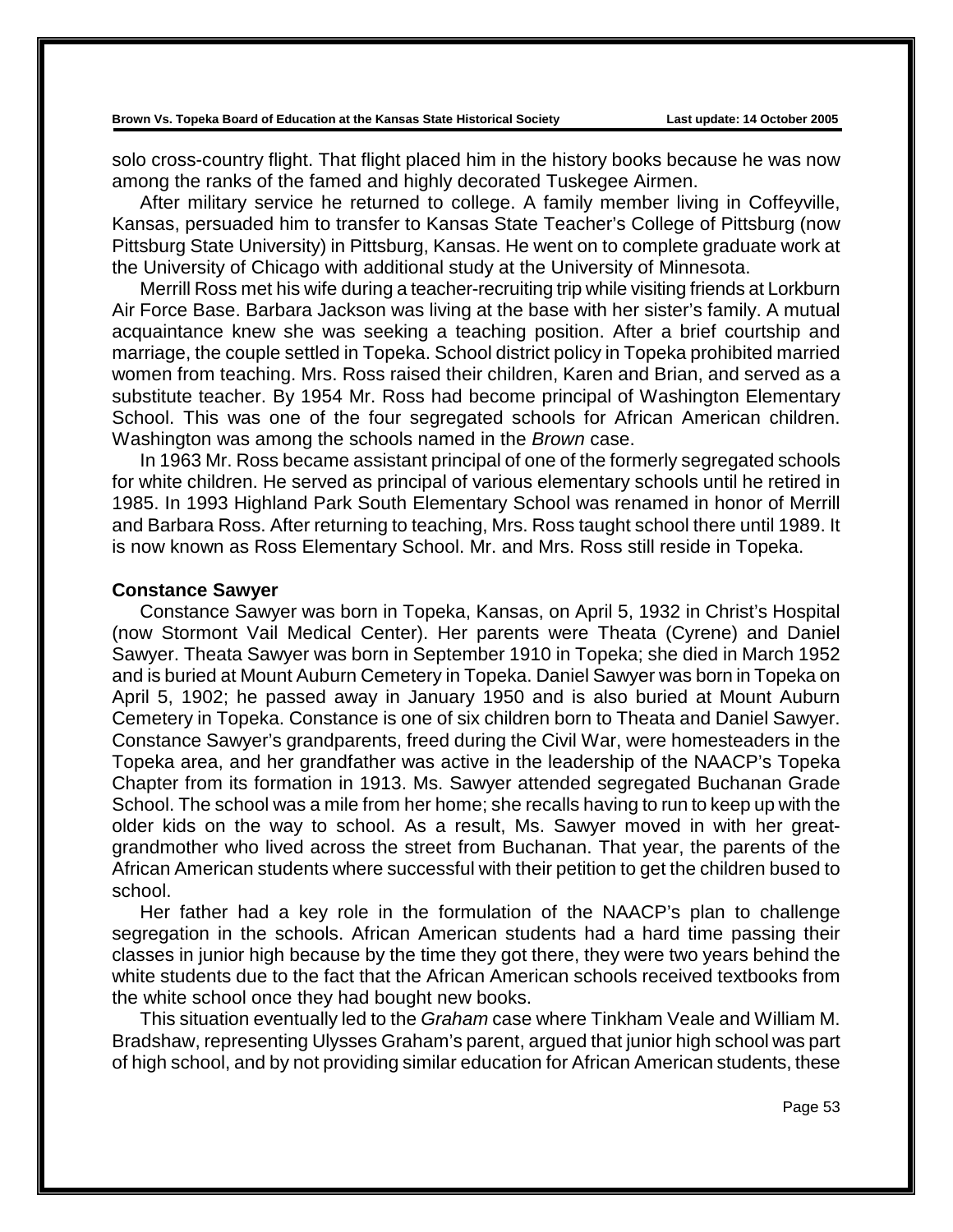children were denied rights under the U.S. and Kansas Constitutions. The Court found that the refusal to permit twelve-year-old Ulysses Graham to enroll in a junior high school was "discriminatory." As a result, some of the African American teachers were fired as result of the junior high schools being opened up to African American students in the seventh grade.

In 1942 or 1943, Ms. Sawyer's father tried to enroll her sister Grace at Lowman Hill as part of the local NAACP branch effort to test the legality of segregation itself. This attempt failed, as did the 1947 attempt with her sister Mary. Ms. Sawyer remembers Esther Brown coming to Topeka to help raise money for the challenge; she stayed with the Todds when she was in town. She also recalls the leadership of the local branch having a hard time convincing Oliver Brown to become a plaintiff in the case. This was not uncommon since the men involved with the challenge were putting their livelihood at stake; Reverend Brown also had a heart condition.

## **Vivian Scales**

Mrs. Vivian Scales and her sister Mrs. Shirla Fleming (deceased) secured their places in the history books as two of the thirteen plaintiffs in the NAACP's Brown case of 1954. Mrs. Scales was a participant on behalf of her daughter Ruth Ann. Mrs. Fleming participated on behalf of her sons Silas and Duane.

Vivian was born March 11, 1922, in the small central Kansas community of Winfield. Her parents were Ella (Palmer) and James Willhoite. Mrs. Scales was one of eight children. When she was entering third grade when her parents, Sarah and James Willhoite, moved their seven daughters and one son to Topeka. Both parents had come to Kansas from the South. Her mother was born in Jackson, Mississippi, and her father in Memphis, Tennessee. Ironically Winfield was a second-class city based on population and according to Kansas law could not operate segregated schools. Consequently Vivian and her siblings came to Topeka's segregated schools from an integrated rural education.

Once in Topeka, she attended McKinley Elementary, one of the segregated schools for African American children. From there she went on to Curtis Junior High and Topeka Senior High, both integrated schools. However, the high school was only integrated for academics. Extra curricular activities were segregated. After graduation she married George Scales (born August 3, 1919, in Topeka, Kansas) on August 5, 1941, and started a family.

As a young wife and mother she joined the Topeka NAACP along with her sister Shirla. It was through the organization that they were asked to participate in a class action suit to challenge segregated public elementary schools in Topeka. She was willing because her daughter, Ruth Ann, attended segregated Washington and later Monroe Elementary Schools. Both of these schools were of some distance from their home while Parkdale Elementary School for white children was just two blocks away. In the fall of 1950, she and her sister took a stand. By following the instructions given by NAACP legal counsel, their unsuccessful attempts to enroll their children in public elementary schools designated for white children only provided evidence to file a court challenge to the Board of Education racial segregation policy. Her sister's husband has been quoted over the years for his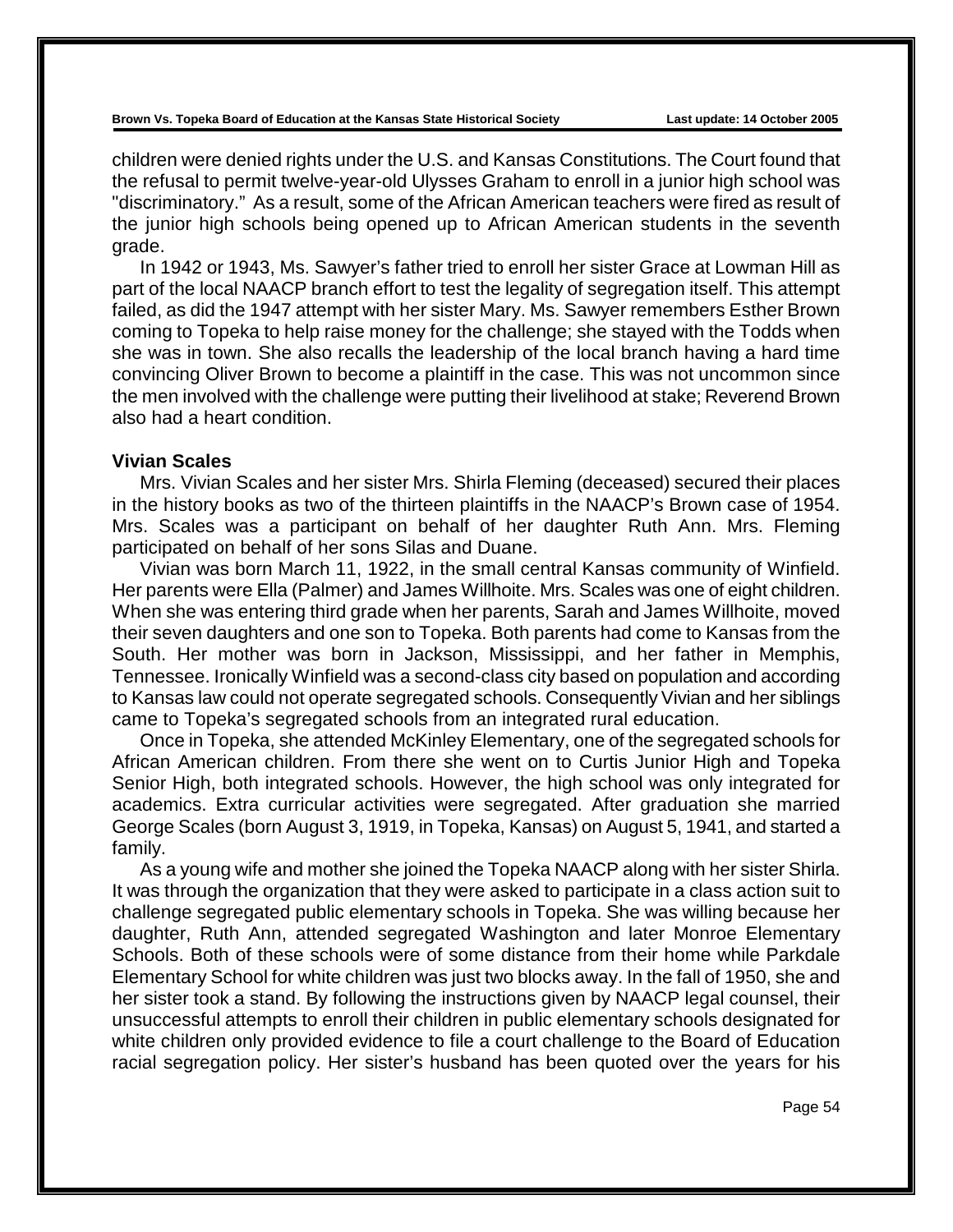testimony in this case. "The only way to reach the light is to start our children together in their infancy and they will come up together."

George Scales passed away on December 19, 2003. Vivian Scales passed away on September 27, 2005.

### **Berdyne Scott**

Berdyne Scott was born on July 5, 1918, in Topeka, Kansas. Her parents were Beatrice (Thompson) and Victor Anderson. Beatrice Anderson was born in Del Rio, Texas, because her father was a telegrapher working in Mexico and Del Rio was the nearest American town; he could not get a job with Santa Fe since he was African American. Mrs. Anderson died in 1989 and is buried at Mt. Hope Cemetery. Victor Anderson was born in Topeka; he also died in 1989 and is buried in Washington, D.C. Berdyne is one of four children the Andersons had.

As a young child, Mrs. Scott lived in the area of Topeka referred to as Sand Town. She went to McKinley Elementary School, which was an hour's walk from her home. Next, she attended Curtis Junior High; this was before the *Graham* case in 1941 that ended segregation at the junior high level. In 1935, Berdyne Scott graduated from Topeka High School. While in high school, she worked in the law office of her future father-in-law, Elisha Scott. After graduating, she went to Chanute Junior College in Chanute, Kansas; while in Chanute, she worked in a doctor's office. Later, she moved to Washington, D.C.; she worked in the Government Printing Office, attended Howard University, and met and married her first husband. She graduated from Washburn University in Topeka, Kansas, in 1951.

Berdyne Scott's first husband was Alfonza W. Davis. He was born in Florida in 1919 and primarily grew up in Omaha, Nebraska. They met while he was a member of the  $9<sup>th</sup>$ Calvary (Buffalo Soldiers) at Fort Riley. She married Mr. Davis in 1941 in Washington, D.C. After Mr. Davis died, she married John J. Scott in St. John's Church AME in Topeka in 1947. In 1955 the couple moved to Washington, D.C.; Mrs. Scott taught in area schools including Charles Young. She took early retirement after five years. After a time, the Scotts returned to Topeka where Mrs. Scott gave workshops on the importance and meaning of the *Brown* case without the help of outside funding. Mrs. Scott passed away on February 6, 2000.

### **Deborah Scott**

Deborah Scott was born in Topeka, Kansas, on August 31, 1953. Here mother, Louise (Crawford), was born in Ponca City, Oklahoma; she passed away in December of 1989. Charles Scott, Sr., Deborah's father, was born in Topeka. He died six months before his wife on March 3, 1989. Both of her parents are buried in Topeka. She has one brother Charles Scott, Jr.

Deborah Scott went to segregated Buchanan Elementary School for kindergarten; it was a few blocks from where she lived. The next year, she attended Lowman Hill Elementary School as a result of the *Brown* decision. Lowman Hill was just a block from her home. She felt that the sense of unity present at Buchanan was lost at the integrated

Page 55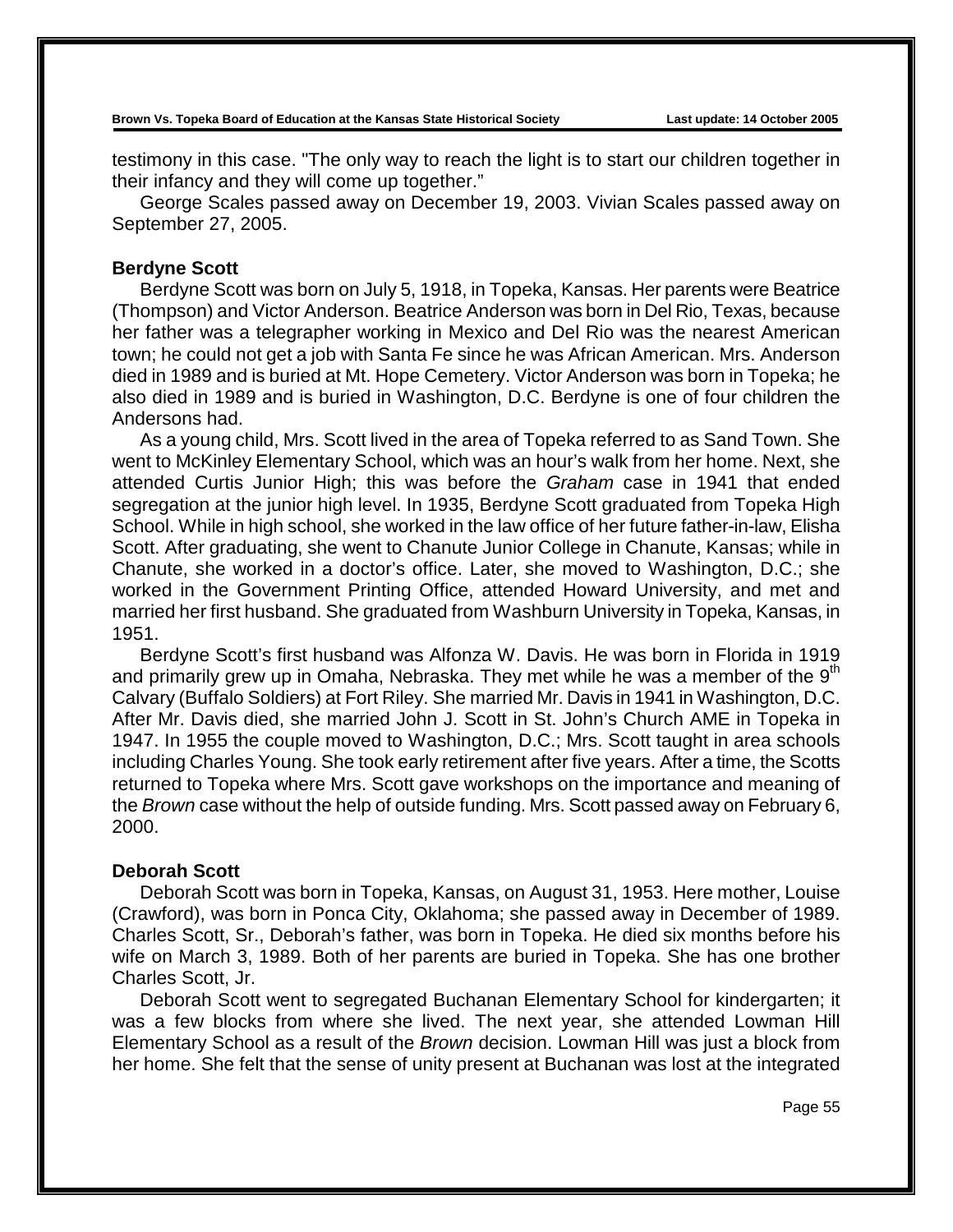school; she felt the teachers were more interested in the performances of the students. From the first grade on, the only African American teacher that Deborah Scott had was Dr. Julia Etta Parks. (Dr. Parks was her third grade teacher.) Deborah attended Boswell Junior High and Topeka High School.

Ms. Scott does not feel that either she, or her brother, was treated any differently in school as a result of whom their father was. They just knew a lot of people who treated them like family. She says that it was quite a cultural shock when her father's death, and subsequent funeral, drew such a vast amount of attention and media coverage. Over the years Deborah worked in a variety of fields. She's worked at Goodyear Tire & Rubber Company, the Kansas Neurological Institute, and Josten's American Yearbook, not to mention serving in the army as well. She also started work on a psychology degree at Washburn University.

Deborah Scott sees the positive and the negative effects that desegregation has had on society. It has improved the opportunities available to African Americans, yet at the same time, they have lost some of their historical and cultural heritage. She feels that complete integration has not occurred yet. Ms. Scott still lives in Topeka.

#### **Dorothy (Robinson) Scott**

Dorothy Scott was born in Topeka, Kansas. Her mother and stepfather raised her. Her mother, Elizabeth Jackson, was born in Mississippi. The family lived in Kansas City until Dorothy was six years old. When they returned to Topeka, she attended Washington Elementary, a segregated school for African American children. She was so impressed with her teachers that she decided, while in elementary school, that she wanted to become a teacher. Dorothy's grandfather had taught school in Mississippi before he opened a small store.

Dorothy received her bachelor's degree from Washburn University and began teaching in the segregated elementary schools of Okmulgee, Oklahoma. Her next teaching experience was in Kansas City, Missouri. While teaching there she met her future husband, Edward Scott. They married in Topeka in1943. The couple moved to Ohio where her husband taught at Wilburforce University. He died in 1952 after their return to Kansas City, where he served as principal of St. Joseph's High School. Dorothy moved to Topeka

and resumed her teaching career. In 1954, after the *Brown* decision, she was assigned to Parkdale Elementary, a previously segregated school for white children.

She holds a master's degree from the University of Kansas, post graduate hours from the University of California at Berkeley, and has international teaching experience. Dorothy Scott was one of 36 teachers selected to train African and European teachers in Africa. She still resides in Topeka in her original family home.

#### **C. E. "Sonny" Scroggins**

C. E. "Sonny" Scroggins was born on June 11, 1951, in Checotah, Oklahoma. His grandparents in Oklahoma raised him. His godmother was part white, and had an air about her as if she was better than everyone else; this led Sonny to be the exact opposite of her. Until he entered the eighth grade in 1965, he attended segregated public schools.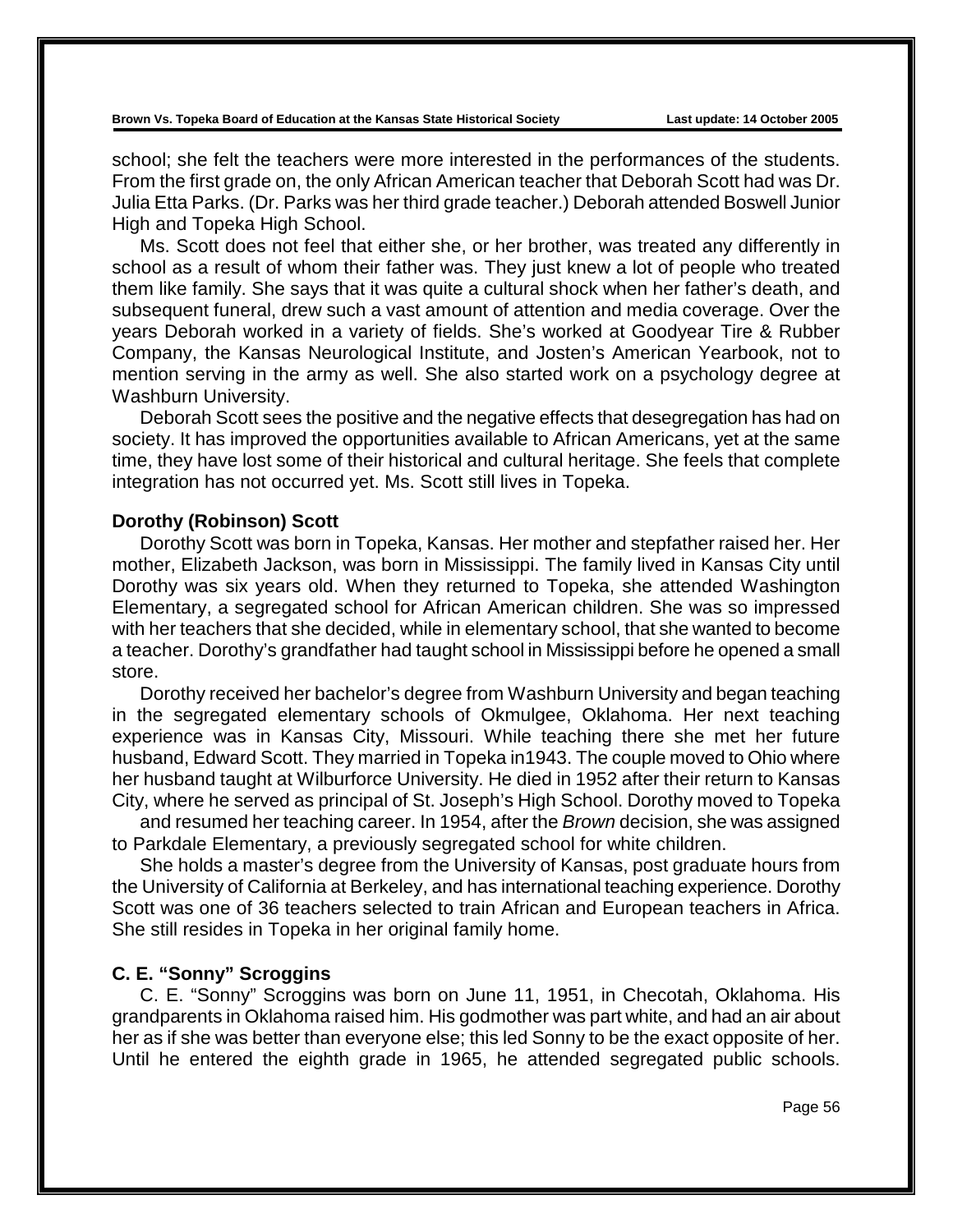Nevertheless, Sonny grew up in a family setting that was ripe with activism and the push for civil rights.

His family history traces back to Red River County, Texas, where they were the slaves of the Guest family. Mr. Scroggins' great-great-great-grandmother was Isaac Guest's mistress; she had children by him. There are some  $20<sup>th</sup>$  century celebrities who are related to that side of the family including Vice President John Nance Garner and the poet Edward Guest. His family moved to Oklahoma shortly after the birth of his grandfather. Some members were sharecroppers, but others were professionals (i.e., a plumber, a blacksmith etc.).

Sonny Scroggins became active in the NAACP at a very young age-he was between 10 and 11 years old. At one time, he was the chairman of the Junior NAACP (now the Youth Council). He participated in sit-ins and run-ins at the local businesses in Checotah, Oklahoma. His family held meetings and other types of gatherings in their home as well. Sonny followed his older sister to Topeka in 1965. One of the projects he worked on in Topeka was getting Monroe Elementary School on the National Register of Historic Places.

#### **Judge Collins Seitz**

Judge Collins Seitz was born in Wilmington, Delaware, in 1914. His family has resided in the state for many years; both his parents and his maternal grandparents were born there. His paternal grandfather was born in Alsace, France, and came to the United States sometime between 1860 and 1870. Judge Seitz's father worked at the duPont Company as a construction engineer.

Judge Seitz attended St. Ann's Catholic School through the eighth grade. He got his undergraduate degree from the University of Delaware and law degree from the University of Virginia Law School. He received a duPont scholarship to attend law school. He decided to become a lawyer after hearing a debate between Clarence Darrow and Clarence Wilson on the 18<sup>th</sup> Amendment. While at the University of Delaware, he had a job with the state Board of Education; he was the driver for the director of the adult education. He has taught at several different law schools over the years and really enjoyed doing it. He was also chancellor of a law school.

President Johnson appointed the Judge Seitz to the Third Circuit Court of Appeals after being recommended by Delaware Governor Albert Carvell. The school desegregation cases came to the chancery court because in Delaware it has the sole jurisdiction to grant injunctions. He traveled to Hockessin and Claymont to look at the schools before he made his decision in the *Briggs* case; he did the same thing in the case against the University of Delaware. The judge had never gone to any typed of segregated school as a student, but as a lawyer he was always for the underdog. Judge Seitz was also involved in the desegregating of Sally; he wrote a letter to the school's principal. Judge Seitz still resides in Wilmington.

#### **Irving Sheffel**

Irving Sheffel moved to Topeka in February 1949, to work for Karl Menninger at the Menninger Clinic. At the time he was working in Washington, D.C., at the Veteran's

Page 57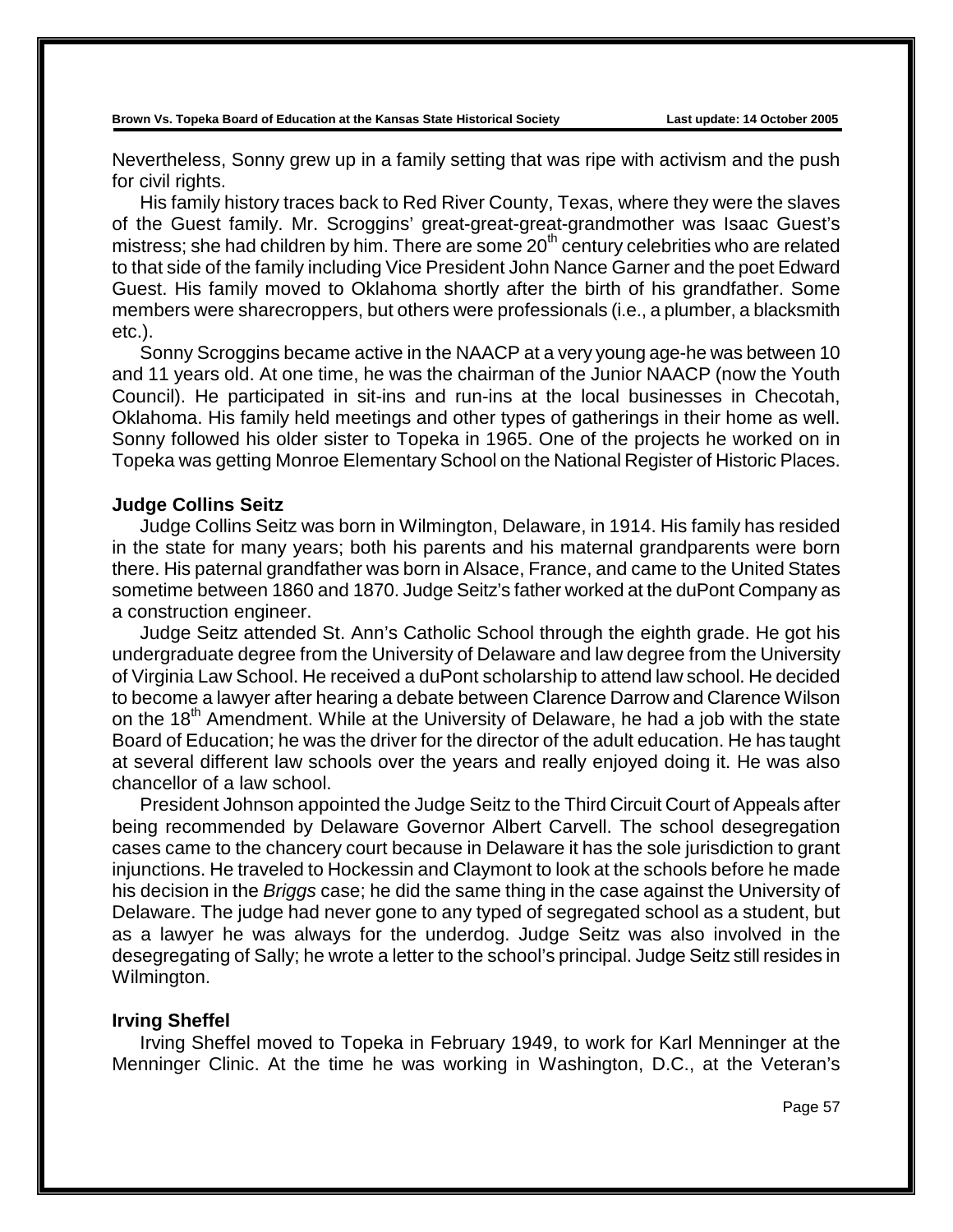Administration in the Medical Department. When he took the job at the Menninger Clinic, his background was in administration; his wife knew more about psychiatry than he did since she worked as a psychiatric social worker. Dr. Karl Menninger offered the job of chief of administration at Menninger to Mr. Sheffel, and he accepted the position.

Mr. Sheffel has a bachelor's degree in political science from the University of Chicago. Then he completed a year of graduate school, but went to work for the federal government instead of finishing his master's degree. It was at the University of Chicago that he met his wife who was working towards a bachelor's degree in history. Mr. Sheffel was drafted into the army on January 6, 1942. After three years he became a major and was in charge of the Finance Office. He served overseas during World War II. When he was discharged, he went to Harvard and received a master's in public administration.

Mr. Sheffel's wife knew more about the segregation situation in Topeka than he did. She quickly got involved with groups working to improve the conditions of the poor and fighting against discrimination. He recalls that Dr. Karl Menninger was always working to decrease the amount of discrimination present in Topeka, but does not recall the doctor being directly involved with the *Brown* case. Mr. Sheffel did not have a lot of time to follow the case because the Menninger Clinic was playing a key role in reforming the state hospitals in Kansas.

### **Dr. Hugh Speer**

Dr. Hugh Speer was born on a farm near Olathe, Kansas, in 1906. His parents were Camellia (Shonir) and Henry Speer. The couple had three other children. Both of his parents taught at the college level. Mr. and Mrs. Speer are buried in the Olathe Cemetery. Catherine Edwards, Dr. Speer's wife, was born in Dobbs, Maryland. The couple was married in 1930 in Washington, D.C.; they have two daughters.

Dr. Speer spent a year at Tarkio College after graduating from Olathe High School, mainly for a job writing the college news for papers in Kansas City; Omaha; St. Joseph, Missouri; and Des Moines. He finished his undergraduate studies at the American University, College of Liberal Arts in Washington, D.C., where he met his future wife, Catherine Edwards, who worked in the Library of Congress. He received his master's degree from George Washington University.

During World War II Dr. Speer served in Italy as a field director with the Red Cross after being turned down by all the branches of the armed forces for minor medical reasons. After the war, he became the director of the Veteran's Advisement Center at Kansas City University (KCU). After two years, he left to pursue his doctorate degree at the University of Chicago. Dr. Speer then returned to KCU as the chairman of the Education Department.

Dr. Speer became involved with the *Brown* case through contact with Esther Brown and the Kansas City Jewish Community Center. Mrs. Brown needed some help to move the *Brown* case along, and Dr. Speer was a good friend of Sid Lawrence, the director of the center, who contacted him about helping the NAACP and Mrs. Brown with the case. He started out by meeting with the Topeka school administrators, Kenneth McFarland and Don Garr, who tried to talk him out of getting involved. He also met with some of the community leaders and a few of the African American residents. The NAACP asked three things of

Page 58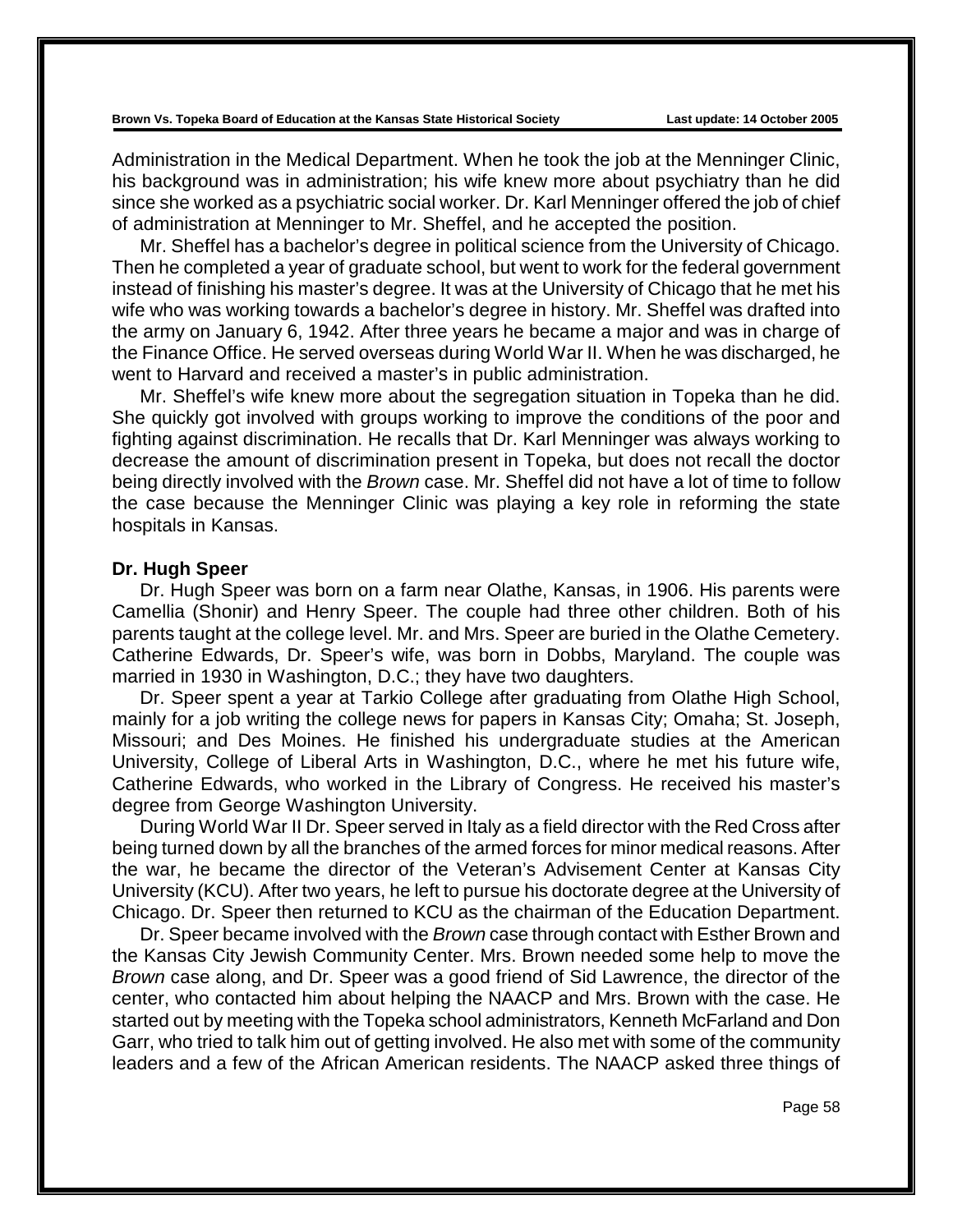him: to survey the schools to see if they were equal, to help recruit expert witnesses, and to be a witness. Dr. Speer passed away on June 21, 1996.

### **Stanley Stalter**

Stanley Stalter moved to Topeka, Kansas in September of 1949 to become the principal at Quinton Heights Elementary School. The next year he moved onto Central Park Elementary School and remained there for four years. He then moved to Randolph Elementary School. In the fall of 1955, he was hired as the principal of the new McEachron Elementary School. Prior to moving to Topeka, Mr. Stalter worked in schools in Morris County, Council Grove, and Manhattan, Kansas.

Mr. Stalter remembers that he and the other three principals of the elementary schools in Manhattan had a good working relationship with the principal of the African American elementary school. He recalls the five of them traveling together outside of Manhattan, but not having lunch with him; the principal was African American, so he had to eat elsewhere. Mr. Stalter feels that these experiences helped shape the future career decisions of the four white principals, including Dr. Frank Wilson.

Even though he was an administrator, Mr. Stalter does not recall much being said in meetings about the *Brown* case until it started to gain substantial momentum. It was Dr. Wilson who had to deny the admittance of Linda Brown to Sumner Elementary School. Mr. Stalter recalls speaking with him about it.

Mr. Stalter's first real connection with the *Brown* case center's around the hiring of an African American teacher at Randolph Elementary School in 1955. The teacher alternated half days between Randolph and Whitson Elementary Schools with a white teacher. Mr. Stalter had the task of notifying parents that there would be an African American teacher and asking if he could put their child in the class. Some of the parents were adamantly against it, others gave him odd reasons for not allowing it, but he recalls about 50% of the parents willing to let their child be in the class. Mr. Stalter also states that the following year it was harder to keep the students out of the class because the teacher had such an impact on the students the previous year. However, the next year, the African American teacher was moved to Whitson Elementary School full-time. In 1955, Mr. Stalter recalls having only two African American students at Randolph Elementary School.

Mr. Stalter retired as principal of McEachron Elementary School in 1977. He feels that the *Brown* decision's impact on education has been positive.

## **Carrie Stokes**

Carrie Stokes is known historically as part of the team of students who organized a student strike to protest segregated schools in Farmville, Virginia. Along with strike leader Barbara Johnson, the African American student body of R.R. Morton High School went on strike in the spring of 1951. Their school was overcrowded and county supervisors all but ignored the conditions. The county's attempt to ease overcrowding involved constructing a few "tar paper" shacks to handle the overflow. These buildings were substandard facilities with heat provided by coal burning stoves.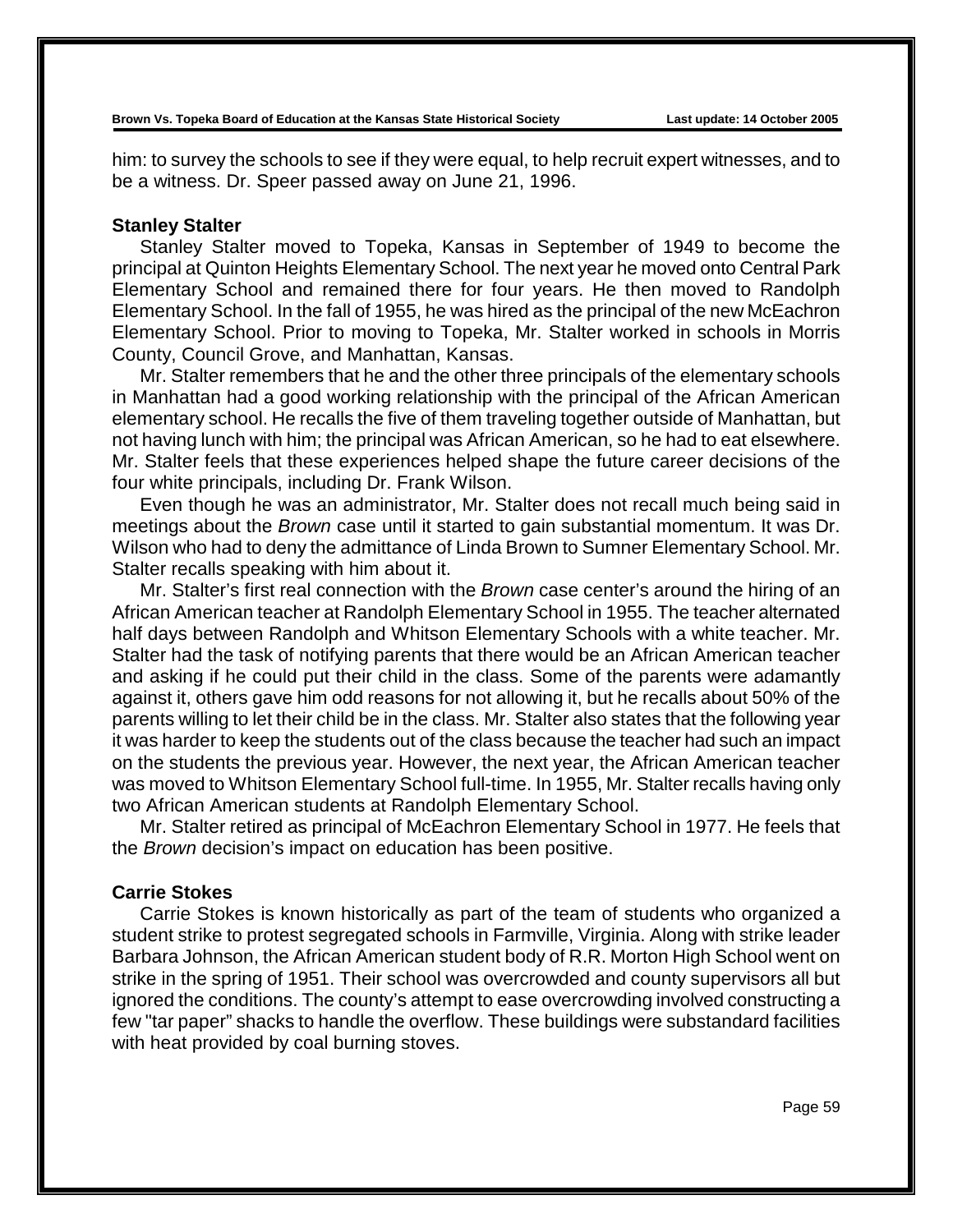Although Carrie's parents were raised in Farmville, she, along with her sister and her four brothers, believed circumstances should be better. The Stokes children helped with the family farm. Raising and selling vegetables as well as hogs provided the family's living. While their father tended the farm, Mrs. Stokes took in laundry and worked as a domestic in several homes.

In 1951, Carrie, her brother, and most of the student body of R.R. Morton High School made history by staging the strike. As a result of their effort, a school integration case was filed. The NAACP petitioned the Federal District Court in Richmond with the case of *Davis v. Prince Edward County*. Their case was eventually combined with similar cases and heard by the U.S. Supreme Court under the heading of *Brown v. Board of Education*. Carrie continued her education receiving a degree in business from New York University. She returned to Virginia and currently resides in Farmville.

#### **Charles Sudduth**

Charles Sudduth was born on April 12, 1909, in Coweta, Oklahoma (near Tulsa). In 1911, his family was forced to leave town due to a race riot; the loaded up a wagon, went to the train station, and moved to Topeka, Kansas. Mr. Sudduth's parents were originally from Dade County, Alabama, but they had to leave the state due to the fact that they were an interracial couple; his father was white, and his mother was African American. His mother, Dora (Culpepper) Sudduth, was a schoolteacher in Alabama, but became a housewife when the couple moved to Oklahoma. Mr. Sudduth's father was a cotton farmer and a Baptist minister in Oklahoma, but worked as a handy man in Topeka. His parents started a new church, the Church of God, out of their home; it was a church with very strict religious beliefs. Charles Sudduth was one of the couple nine children.

Education was an important factor in the lives of the Sudduth children. Charles attended Dr. Charles Sheldon's kindergarten that was just around the corner from where the family lived. Before for then, Charles had always been called Beaut, but a teacher at the kindergarten convinced Mrs. Sudduth to name the 4-year-old boy after the school's founder. Charles Sudduth attended Douglas Elementary School; it was a two-room schoolhouse where grades first thru third were held in one room and grades fourth thru sixth were in the other room. His older siblings went to integrated Topeka High School. Charles later attended Buchanan Junior High School for grades seventh though eighth and Topeka High School. He had not had much interaction with white people until he went to Topeka High.

Mr. Sudduth graduated from high school in 1922, but he had to quit the football team while in the 11<sup>th</sup> grade so that he could get a job to help pay for school. His first job was in a Greek shining parlor, working until seven o'clock every evening and then all day on Saturdays. He made more in tips than he did from his salary. Next, Mr. Sudduth worked in the Santa Fe shops as an apprentice; this is when he met his future wife. However, his parents convinced him to quit and go to college. He went to live with an uncle in Ohio while he was in school, but he started working at Firestone Tire Company. Mr. Sudduth never went to college because he was making so much at Firestone and wanted to earn enough to return to Topeka and get married.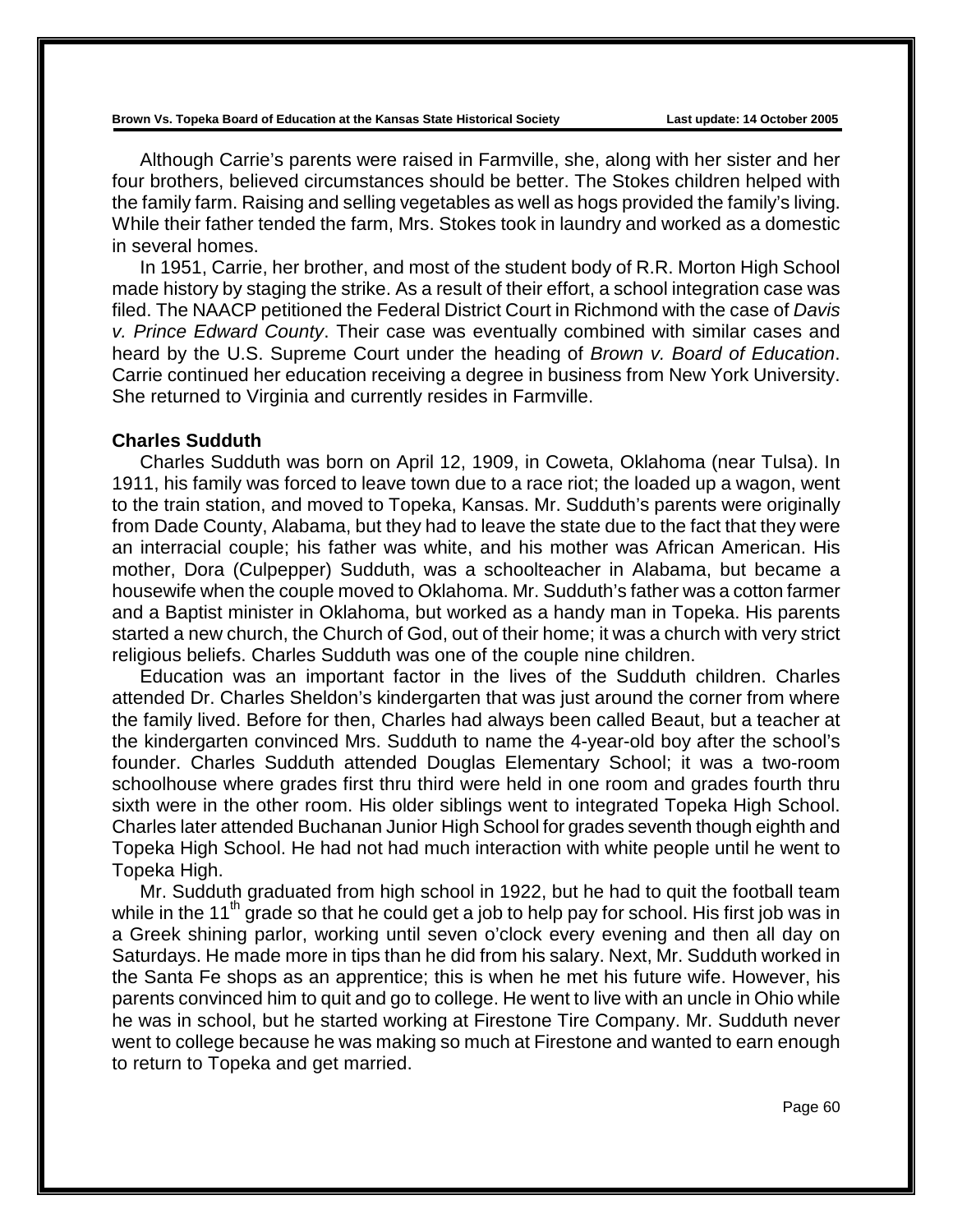At the age of 18, Mr. Sudduth married Mildred Jones of Oskaloosa, Kansas. Soon after, Charles went to work at Dibble's Grocery Store and then at Green's Grocery Store. He was the first African American stockman at Green's Grocery Store, but he was injured on the job, so he had to quite. Mr. Sudduth went back to working for Santa Fe in 1941 as a private office janitor. Next he became the first African American supervisor at Santa Fe. While working there, he helped Ray Clark start a union for the African American workers. Mr. Sudduth retired in 1971 from the position of supervisor of elevator operations and janitors.

Mr. Sudduth's first wife passed away in March 1958. His second wife died five years after they were married. Mr. Sudduth was married to his third wife, Margaret, for more than 30 years. He has two sons and one daughter from his first marriage, and two adopted daughters from his second one. The *Brown* decision really helped his children who were in school at that time. Mr. Sudduth's brother-in-law, H. L. Burnett, was president of the Topeka chapter of the NAACP when the case was filed. Mr. Sudduth passed away on September 9, 1995; the rest of the Sudduthes still reside in Topeka.

#### **Alberta Temple**

Born in Topeka, Kansas, on November 27, 1913, Alberta Temple is the third child of John and Pearl Temple, and the sister of James, Jeanette, and Frederick. Her parents, both of whom were born in Tennessee, supported the family from the earnings of Mr. John Temple's employment as a mail carrier for the Topeka Post Office. Mr. Temple died in 1968, and Mrs. Temple passed away in 1970; both are buried at Mt. Auburn Cemetery in Topeka.

Like her siblings, Alberta received her public school education at Monroe School and Topeka High School. While attending college during the 1930's, she served on the staff of the Phyllis Wheatley Bureau, a Topeka social service agency for African Americans. In 1938, she received a B.A. from Washburn University, and later joined the faculty at Kansas Technical School, where her sister, Jeanette, once taught. After earning a M.S. degree in Home Economics from the University of Iowa, she left Topeka to pursue teaching career at the college level.

For more than a decade she served on the faculties of two African American colleges, which include Bishop and Prairie View in Texas, and Kentucky State College in Frankfort, Kentucky. She returned to Topeka around 1959 to care for her parents. From the 1960's until her retirement in the early 1980's, she successfully pursued a career in nutrition at St. Francis Hospital and the Shawnee County Health Department in Topeka. Alberta passed away on September 26, 2007, in Topeka.

#### **Frederick Temple**

Frederick Temple, the youngest of four children of Mr. John and Mrs. Pearl Temple, was born in Topeka in 1922. The brother of interviewees Alberta Temple and Jeanette (Temple) Dandridge, he attended Topeka Public Schools, which included Monroe Elementary School during the late 1920's and early 1930's and Topeka High School.

After serving in World War II, Frederick Temple completed his undergraduate studies in economics at the University of Wisconsin in 1947. He also earned a M.S. degree (1948)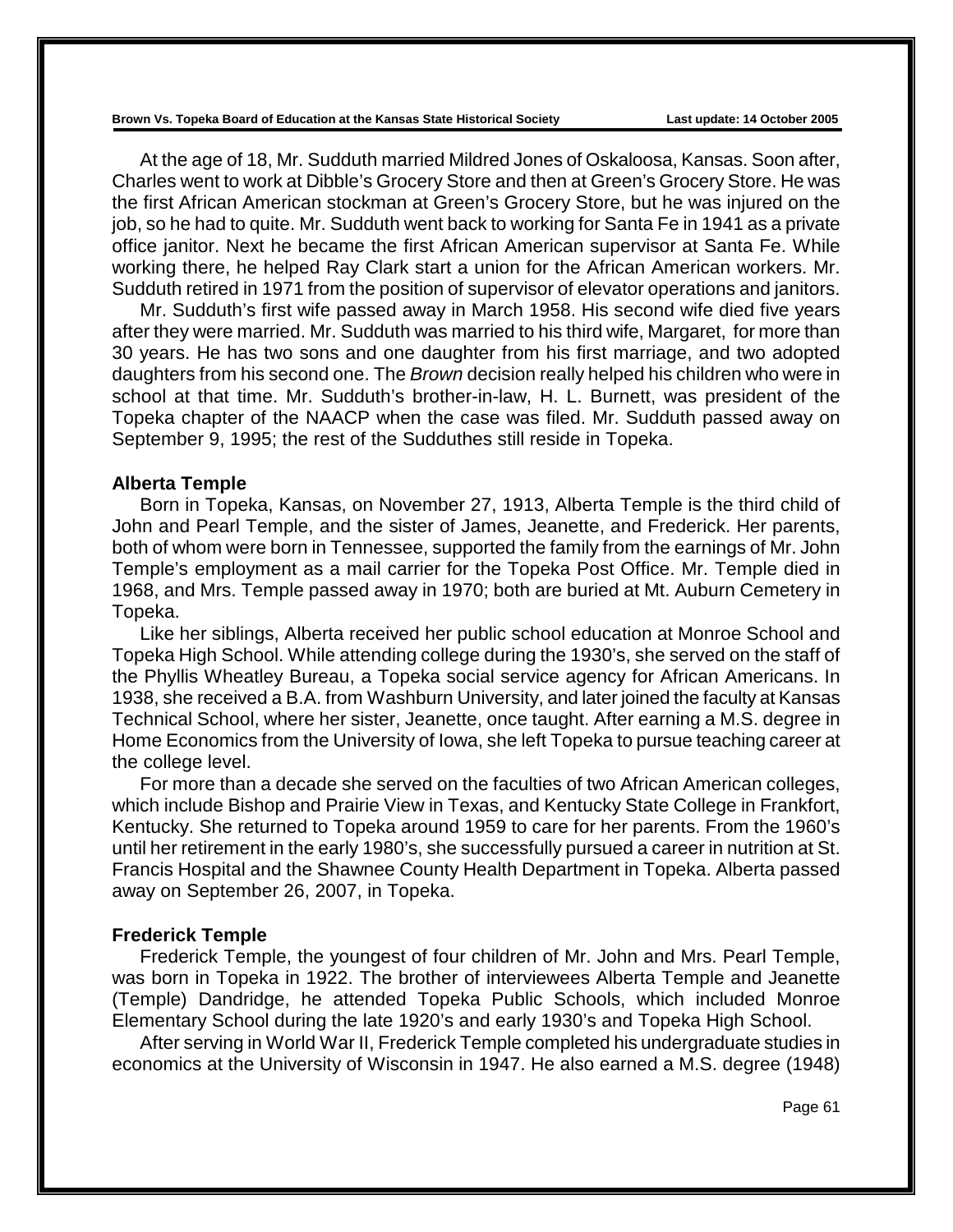and a Ph.D. degree (1958) in agricultural economics from the University of Wisconsin. He began his teaching career by serving on the faculty of several historically Black colleges. In 1950, he joined the teaching faculty at Southern University in Baton Rouge, Louisiana, and continued to serve on the faculty until his retirement during the 1980's.

Upon his marriage to Ray Helen Richard (born on November 11, 1929, in Rougon, Louisiana) in 1951 in Baton Rouge, he became an active member of the Catholic Church. He and his wife, who retired in 1981 from a career as a teacher and counselor for the Baton Rouge public schools, have two children, Doyle and Myra. Mr. Temple is a member of the Omega Phi Psi Fraternity and continues to reside in Baton Rouge, Louisiana.

### **Joe Thompson**

Joe Thompson was born on November 2, 1906, in Atlantic City, New Jersey. Fannie (Sims) Thompson, his mother, was born in Winnsboro, South Carolina, and his father, William Thompson, was born in Garnett, Kansas. Joe is one of six children. On both sides of the family, his grandparents had been slaves; one of his grandfathers was the spiritual leader of the slaves on the plantation he was on, and when he was freed, he declared himself a Baptist and started a church. The Thompsons moved to Topeka, Kansas, in 1907. Mr. Thompson's parents are buried in Mount Auburn Cemetery.

Joe Thompson went to school at integrated Highland Park; it was an elementary school, junior high, and high school, all in one. The school had always been integrated. He graduated from Washburn University in 1948, after spending time in the army, and received a master's degree from Chicago University in 1950. He is an ordained Episcopalian minister. Over the years Mr. Thompson has worked at a varied of jobs in a variety of occupations: the Post Office, Santa Fe Railway, and as a florist. He was the first African American probation officer in Shawnee County, Kansas.

Mr. Thompson married Tracy Harvey of Eudora, Kansas. The couple was married in Claremore, Oklahoma. Mrs. Thompson passed away in 1956; she is buried in Eudora. Joe Thompson is very active in the Topeka community. In the Boy Scouts, he has been a scoutmaster and council commissioner; he is currently the council advancement chairman. He also volunteers at the Cancer Society and the Red Cross. His hobbies include cabinet making, photography, and carpentry. Mr. Thompson still lives in Topeka.

### **Linda Brown Thompson**

Linda Brown Thompson was born February 20, 1942, in Topeka, Kansas. The family grew to include two other girls, Terry born in 1947 and Cheryl born in 1950. Her mother Leola Brown was born in Arkansas and moved to Topeka at the age of two. Her father Oliver Brown was a Topeka native.

The Brown family found themselves involved in a class action suit to bring about integration in Topeka's elementary schools. Mr. Brown was among the parents recruited by NAACP attorney Charles Scott. This group would comprise the roster of plaintiffs once their case was filed. During the NAACP work to organize a legal challenge, Linda and Terry, one of her sisters, attended segregated Monroe Elementary School. Had it not been for segregation, the girls would have attended Sumner, an elementary school closer to their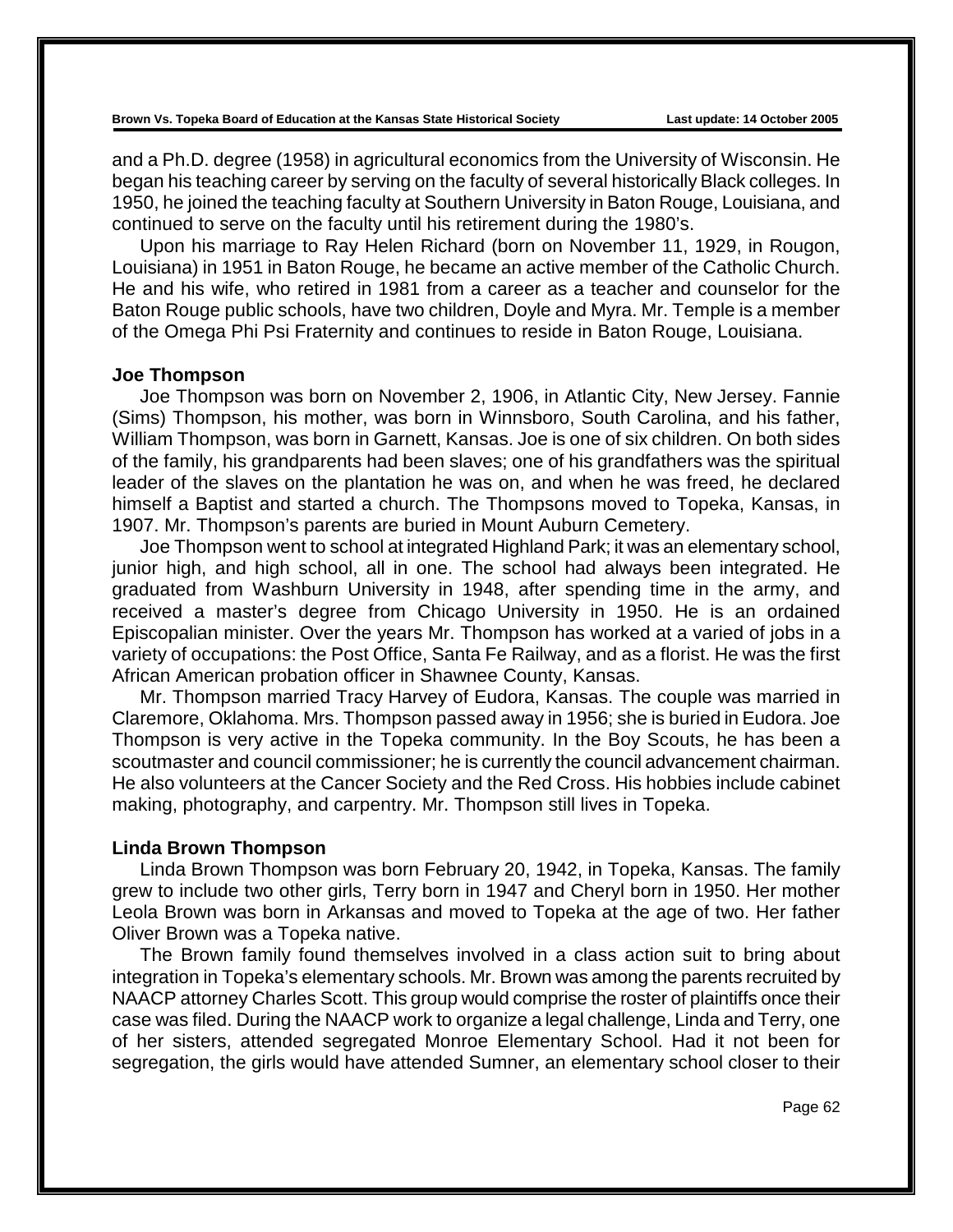home. In spite of the public stance taken by Mr. Brown on behalf of his children, Linda's world did not change.

The family lived in an integrated neighborhood where children of all races spent their free time playing together. However, because of school segregation policies they could not attend the same school. In 1953 Oliver Brown became the pastor of St. Mark's AME Church, and the family moved to another integrated neighborhood in North Topeka. It would be one year later that the NAACP case, ironically bearing Mr. Brown's name, would be decided by the U.S. Supreme Court. By that time Linda was in junior high school. Secondary schools were integrated. In 1959 Rev. Brown was assigned to Benton Avenue AME Church in Springfield, Missouri.

Linda graduated from Springfield's Central High School in 1961. Oliver Brown died in June of 1961, and Mrs. Brown moved the family back to Topeka. For a short time Linda attended Washburn University and took classes at Kansas State University. She married Charles Smith in 1963. Later she divorced Smith and married Leonard Buckner, who died in the late 1980's. In 1996 she married William Thompson. Linda still resides in Topeka, along with her mother, sisters, children and grandchildren.

### **Alvin and Lucinda Todd**

 Lucinda Todd was born in a small coal mining camp called Litchfield, Kansas in 1903. Her parents had been part of the post Civil War exodus from the South into Kansas. Mr. Slaughter, Lucinda's grandfather moved the entire family from southern Alabama. Already married, her parents joined the move. Lucinda's mother Estella was born in Birmingham, Alabama, and her father Charles R. Wilson, was born in Georgia.

 Since the Wilson family lived and worked the coalmines in a small, second-class city, by population, Kansas Law permitted the community's public schools to be intergraded. As a result, the twelve Wilson children were educated in a one-room elementary school attended by both African American and White children. Kansas law of that era only permitted segregated elementary schools in first class cities of fifteen thousand or more residents.

 When Lucinda reached the fifth grade, the family moved to Girard, Kansas, because in Litchfield there was no junior high or high school. After her high school graduation in 1922, she attended the Kansas State Teacher's College in nearby Pittsburg, Kansas for several years. Prior to graduation, she took a teaching position in Joplin, Missouri, but continued her college education. In the late 1920,'s Lucinda moved to Topeka. She taught at Buchanan Elementary School; one of her students was Attorney Charles Scott. She eventually earned her Bachelor of Arts degree from Pittsburg State Teachers College in 1935, the same year she married Alvin Todd. However, she had to resign her teaching position, as married women could not teach during those days.

 Alvin Todd was born October 10, 1906, in Oskaloosa, Kansas. His parents were from Missouri but passed away at a very early age; his mother died when he was nine years old. In 1916, he went to live with his grandmother in Lawrence, Kansas where he attended New York Elementary School. They later moved to Oskaloosa where he continued his education, graduating from Oskaloosa High school in 1928. After graduation, Alvin moved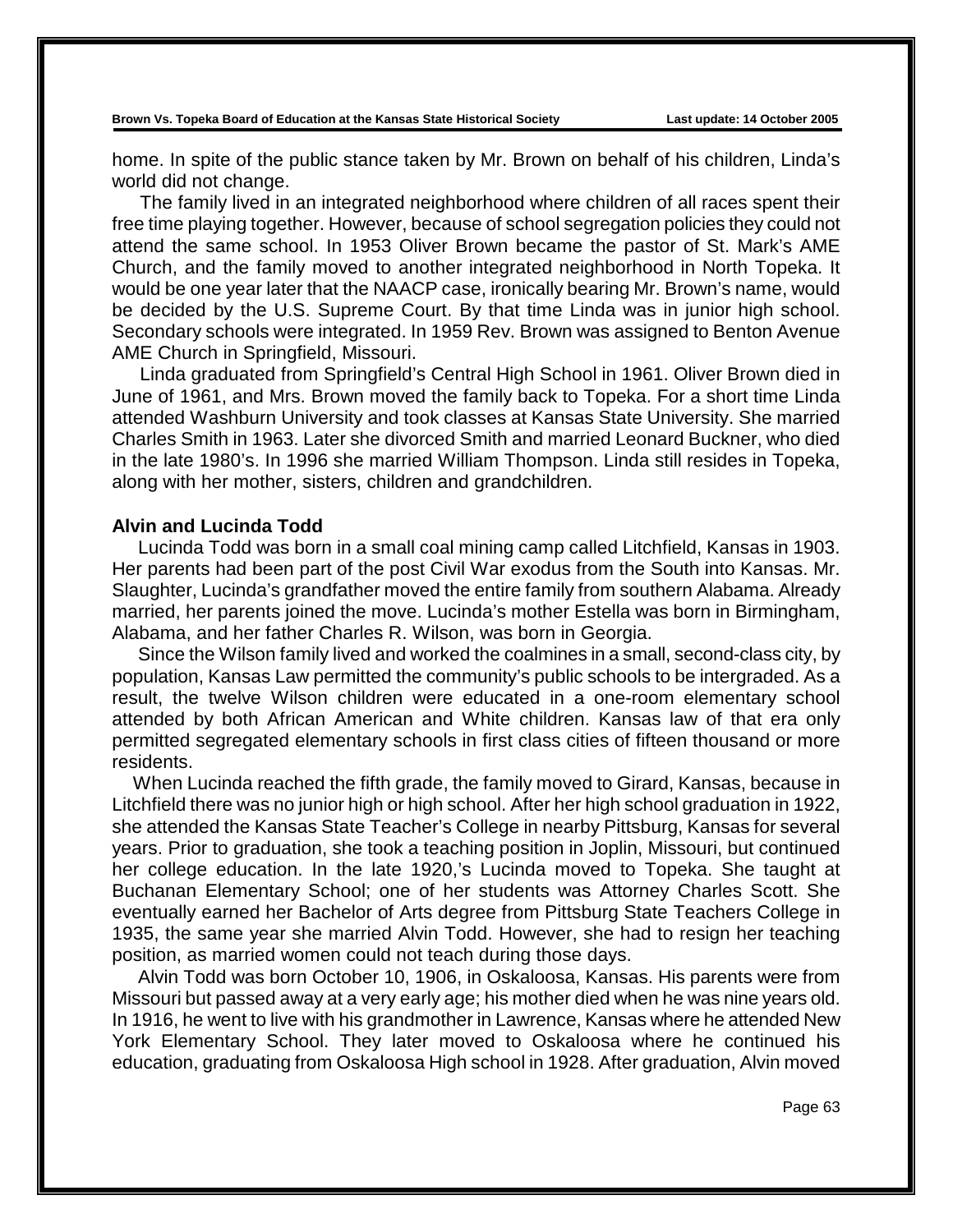to Topeka where he attended Washburn University for two years. He was always a good provider, supporting his family in the background while his wife participated as one of the key member of Topeka's NAACP chapter during the years of the Brown V. Board case. He finally retired from his position as a personal assistant to Dr. Karl Menninger in 1975.

 Mrs. Todd had been a member of the NAACP since 1935, but admitted she did not become concerned about segregation issues until the birth of her only child, Nancy. In 1948, Lucinda became secretary of the Topeka chapter of the NAACP. That same year, Lucinda also became secretary of an adhoc group called Citizens for Civil Rights, headquartered in her home. Their primary efforts surrounded a lengthy document called a "Writ of Mandamus" prepared by Mr. Daniel Sawyer that outlined a proposal to the Topeka Board of Education to end segregated elementary schools. As part of this effort, Mrs. Todd and Mrs. Fayetta Sawyer, walked through Topeka's black neighborhoods collecting over 1,400 signatures in a petition to the Board of Education requesting an end to segregated elementary schools. The board rejected their demands outright.

 In 1949, Mr. Walter White, Executive Secretary of the National NAACP office, was making a 10 city speaking tour through several midwestern cities. During his visit to Topeka, He was a guest of the Todd family. Mrs. Todd had the opportunity to discuss the segregated elementary school situation in Topeka and the efforts then underway.

 As efforts by the local NAACP to desegregate Topeka's elementary schools had in Mrs. Todd's words, became unbearable, On August 29, 1950, Mrs. Todd wrote Walter White. In her letter, she reminded him that he had been a houseguest the previous year and asked if his legal defense team could be of some assistance as the local chapter had already decided to seek redress through the courts. Letters from Topeka Chapter officers, McKinley Burnet and Attorney Charles Bledsoe quickly followed. Their efforts brought both the national Executive and Legal Defense fund (LDF) teams to Topeka to work closely with the Topeka Chapter of the NAACP in developing legal strategies for a case soon to be called Reverend Oliver Brown et al, V the Board of Education of Topeka, Kansas. Lucinda Todd's home became the site of the strategy meetings that set the wheels in motion for the Brown case. As part of their strategy, the legal team asked citizens to volunteer as plaintiffs for the upcoming court case. Lucinda Todd was the first of twelve other Topekans to volunteer on behalf of her daughter Nancy. Mrs. Todd was the only plaintiff who was a member of the NAACP, and the only educator. The second to volunteer was her friend Mrs. Lena Carper on behalf of her daughter Cathy.

 After the U.S. Supreme Court Decision of 1954 ending legal segregation in public schools, Mrs. Todd returned to teaching. Her first teaching job was at Pierce Addition Elementary School; the last segregated elementary school in Topeka. She retired in 1965. Mrs. Todd passed away in 1996.

### **Ruby Brown Walker**

Ruby Brown Walker is the only living sibling of the late Oliver L. Brown, for whom *Brown v. Board of Education* is named*.* She was born in Topeka on July 14, 1911, one of ten children in the Brown family. The family was deeply rooted in Topeka, beginning with their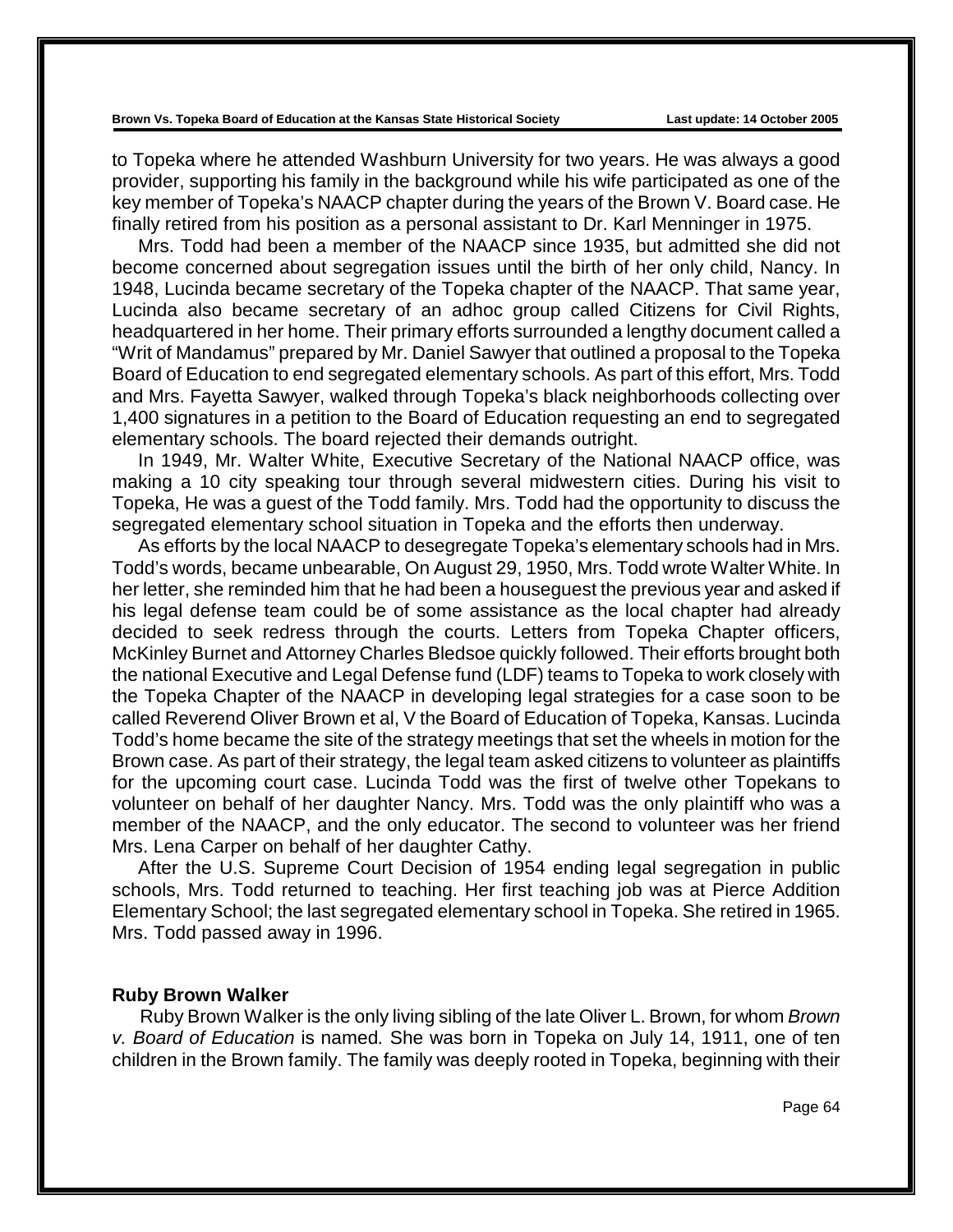mother, Lutie Bass Brown, born in 1883, and their father, Francis "Frank" Brown, born in 1871. They are both buried in Mt. Hope Cemetery.

Ruby's parents worked hard to provide for their growing family. Her mother was a domestic worker who cooked, ironed, and cleaned in several homes. Her father worked a short time in the coal mines of Burlingame, Kansas, from there to the Topeka Transport Company, and finally as a custodian for the Santa Fe. Her parents divorced, and her father left Kansas and moved to Butte, Montana. He died at the age of 58 in California.

The Brown children attended segregated Buchanan Elementary School, one year of Boswell Junior High, and went to Topeka High School. Ruby graduated in 1930. By 1938 she had completed her vocational pursuit and became a Board certified beautician. In 1940, she opened her own shop in Topeka. After she married Carl Harris in 1943, the couple moved to Kansas City, Missouri, in 1945. Ruby again opened her own shop in Kansas City and spent her spare time helping her husband with his tavern.

She divorced Mr. Harris in 1958, and by the early 1960's she had returned to Topeka to care for her ailing mother. Back in the city, she worked as a nurse's aide for St. Francis Hospital. It was also at this time, 1961, her youngest brother Oliver died at the age of 42. Ruby was not living in Topeka at the time the NAACP case, bearing her brother's name, was being organized. In 1970 she married Claude Walker; the couple divorced in 1979. Ruby Brown Walker still resides in Topeka.

#### **Lacy Ward**

Lacy Ward was born February 9, 1961, in Philadelphia, Pennsylvania. As a youngster he was sent to his parents' hometown of Farmville, Virginia, to attend school. He lived in that rural community with his Aunt Flossie Hudson. Ms. Hudson taught school and was known in the area for her quick response during attempts by local African American students to integrate the schools in Farmville.

In the spring of 1951, local African American teens staged a strike at their high school to protest the poor facilities. By summer, the teens had secured the services of an NAACP attorney and their case was being heard in Federal District Court. Once the U.S. Supreme Court ruled in the *Brown* case, county officials closed all the public schools in Farmville, disregarding the integration ruling. Lacy's aunt, Flossie Hudson, opened a community school for African American students in her home to keep them in school during the fouryear school closure.

As an adult Lacy Ward joined the staff of Congressman Paine; Farmville was part of his Congressional district. Prior to Paine's retirement in 1996, Lacy assisted a local group, the Martha E. Forester Women's Club, with efforts to preserve and interpret Farmville's school integration history. The court case, which emanated from their community, was eventually part of the U.S. Supreme Court's ruling in *Brown v. Board of Education.* Lacy continued his efforts under the newly elected Congressman Goode. Lacy Ward's mother was elected, in 1996, to the infamous Board of County Supervisors, the group responsible for the 4-year school closure. Lacy along with his wife and two children reside in Roanoke, Virginia.

### **Vadeth Whiteside**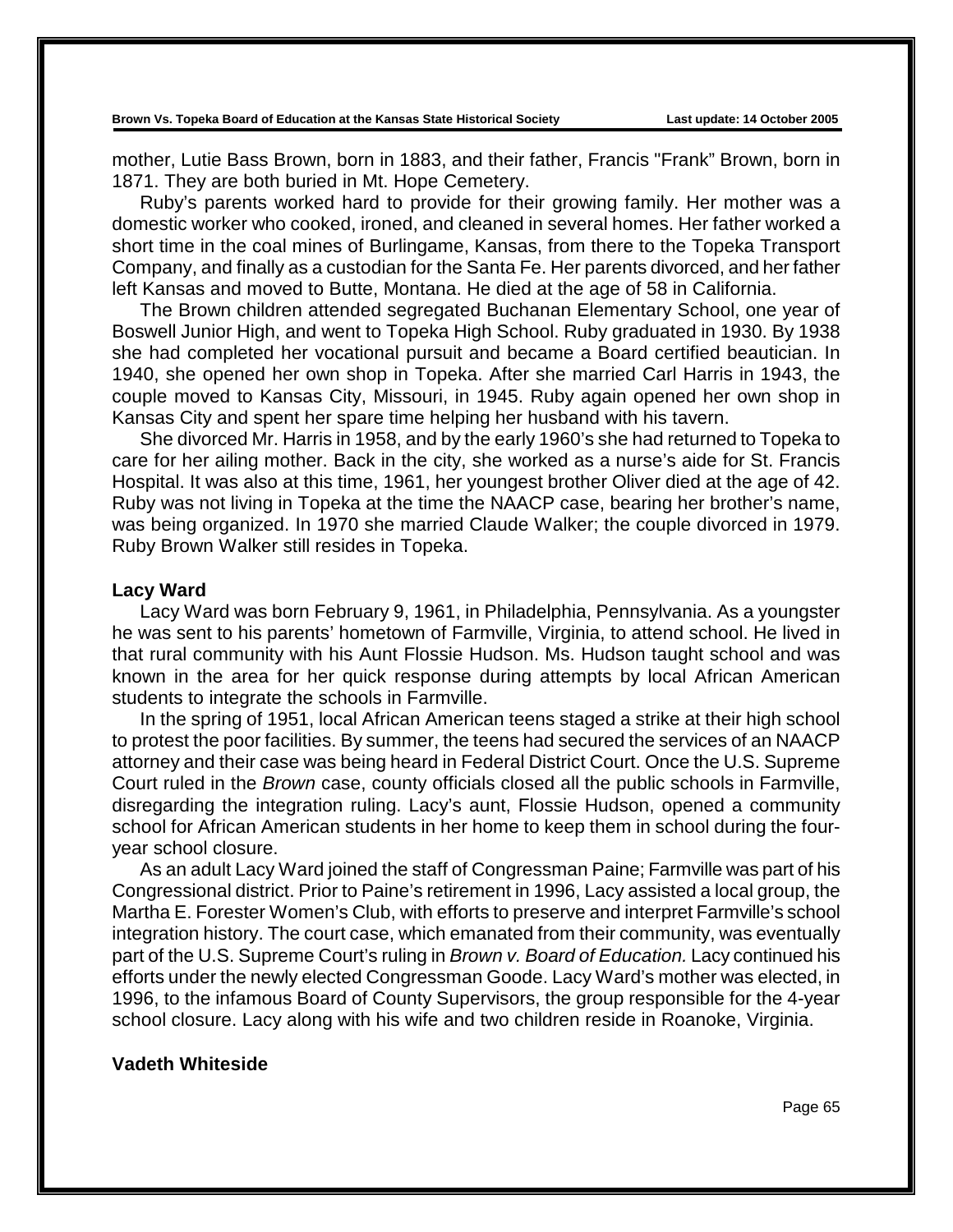Vadeth Whiteside was born in Perry, Kansas, on March 6, 1913. Her parents were also Kansans. She is the daughter of Isabella (Bella) Rosella Bland of Jefferson County (died ca. 1962) and Moses Jones (died ca. 1923) of Oskaloosa. Her fraternal grandfather had been enslaved in Kentucky. He escaped with his family and found his way to a farm located between Perry and Oskaloosa. Vadeth was the third youngest of nine children. The Jones children attended integrated country elementary schools in Jefferson County and Perry High School. In her late teens she lived with her older sister and attended Topeka High School.

At the age of 17 she married and moved to Denver where she found work in a hat repair shop. After returning to Topeka, she worked in retail prior to 17 years of employment at the Menninger Foundation. Vadeth Whiteside has been married three times. Her first marriage was to Paul Bryant of Perry, Kansas. The second marriage was to Harold Hearst of Ozawkie, Kansas, and her third and final husband was James Whiteside of Independence, Missouri. She had two children, Barbara and Dean Bryant.

Her children attended Washington Elementary, one of Topeka's four segregated schools for African American children. In the summer of 1950 Vadeth was asked to participate in the NAACP legal challenge to school segregation. Although she did not accept the NAACP offer, once her daughter graduated from Washington School, Vadeth enrolled her son in private school to escape segregated public schools. She believed he would receive a better education.

Her sister was married to McKinley Burnett, President of the Topeka NAACP. Vadeth was a member of the organization, but unlike her sister she was not actively involved. Vadeth Whiteside now resides in Phoenix, Arizona.

#### **Carl Williams, Jr.**

Carl Williams, Jr., was born in Topeka on March 21, 1920. His parents too were Kansas natives. Geneva Jackson Williams, his mother, was born in Columbus and Carl Williams, Sr., his father, was born in Eskridge. The family included Carl and one brother Claude. In 1948 he married Wanda, a young woman from Wabaunsee, Kansas. The couple has three children.

Carl was raised in an integrated neighborhood in South Topeka. He graduated the  $8<sup>th</sup>$ grade from Monroe Elementary, a segregated school for African American children. He attended 9<sup>th</sup> grade at Crane Junior High School and graduated from Topeka High School in 1938. Both schools had integrated student bodies. During high school, Carl played basketball on the segregated school team, the Ramblers. He was the first African American student to be in the Topeka High School Acapella Singers Club. His education beyond high school includes an associate degree in corrections from Washburn University. He began his career in the National Youth Corps.

In 1943 he became a mechanic in the Santa Fe Railway Shops in Topeka. It was during this time that he met and worked with Oliver Brown. For a short time he also worked at the Santa Fe Shops in Needles, CA. He returned to Topeka and was drafted during WWII into the Army. His military service ended in 1946. He returned to work at the Santa Fe Shops; from there he was a charge aide at the Topeka State Hospital for 23 years. After attending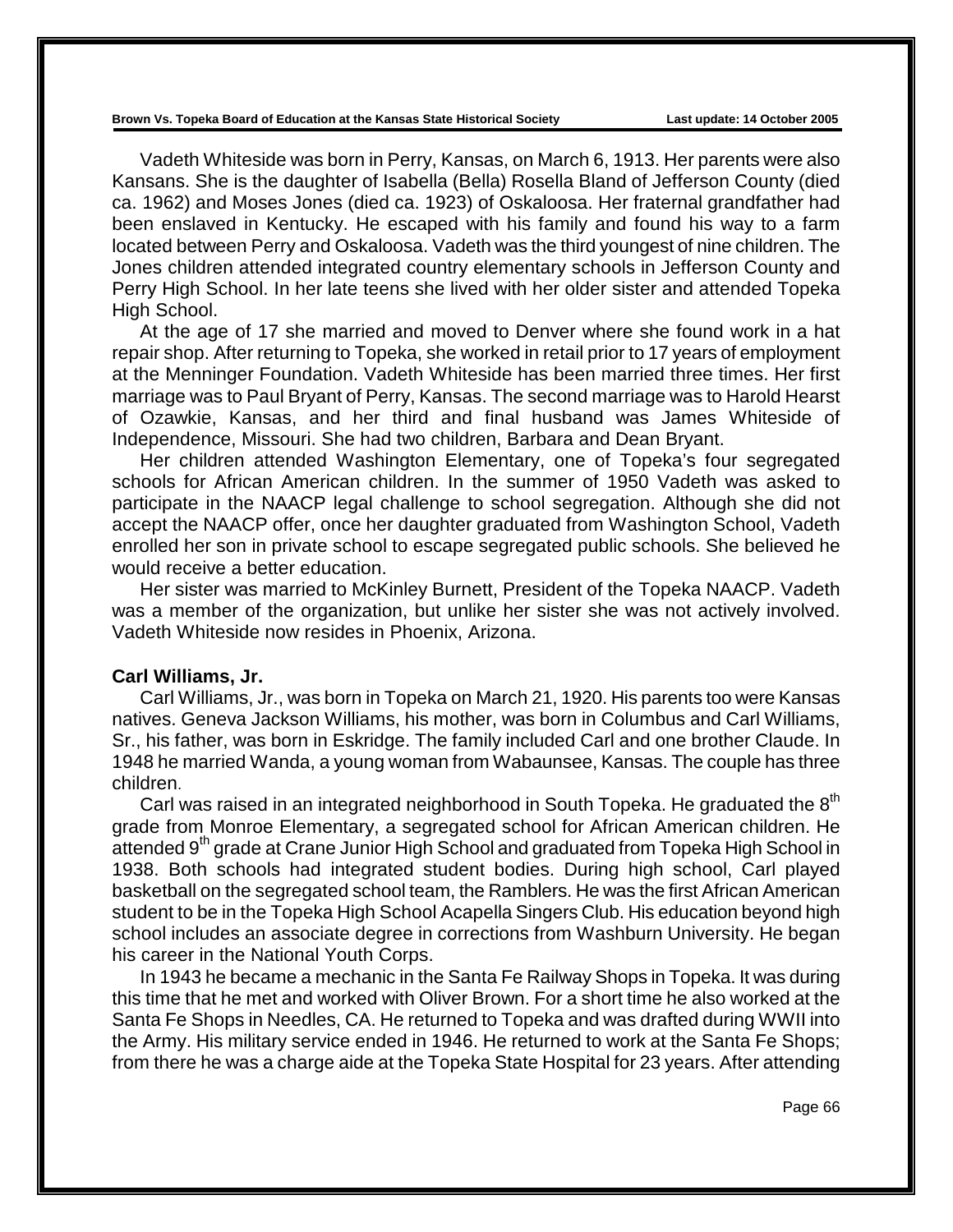Washburn he became a tax examiner for the State of Kansas. His final employment prior to retirement was as a lieutenant with the Kansas Department of Corrections. He has been and remains very active in African American organizations, and civic clubs. Carl Williams and his second wife still reside in Topeka, along with one daughter and her family. His other daughters live in Massachusetts and North Carolina.

# **J. Samuel Williams Jr.**

James Samuel Williams, Jr. was born in New York City in 1933, but when he was six months old his parents separated and then divorced, so his mother moved back to Farmville, Virginia. His parents were originally from there; he lived with his maternal grandparents. The three major influences in his life were his sixth grade teacher, Arthur Jordon; Professor Hall who taught African American history at his grade school; and the third person, George Watson, was his high school football coach.

Mr. Williams attended Robert R. Morton Elementary School (now Marion Grant Elementary School) for grades first thru seventh. There was no junior high; high school was eighth thru twelfth grade. Outside of school activities, he was active in the Boy Scouts and the First Baptist Church. While in high school, J. Samuel Williams took part in the student strike; he has always been somewhat of a leader, and in 1951 he was the senior class president. He had also become dissatisfied with the conditions at the high school compared to those at the white high school. During the strike, the students walked downtown and met with the superintendent of schools, they discussed the situation amongst themselves, and had a mass meeting at the First Baptist Church. Representatives from the NAACP were at the church meeting. His mother, who was teaching at Cumberland, was very supportive of the student strike; she understood what it was they were trying to accomplish.

After high school, Mr. Williams served in the army. In 1960 he was a student at Shaw University in Raleigh, North Carolina. He graduated in 1962 and enrolled in the School of Religion in Union, North Carolina, in 1963. He graduated from there in 1967 after leaving to work and teach school for a few years. He took part in the seven demonstrations that the students held there, during which SNIC was formed. He was the chairman of the Stirring Committee as well as taking part in the demonstrations. In 1963 he took part in the demonstration in Farmville that lead to the desegregation of the theater and the hiring of African American workers at Safeway. He also took part in the demonstration to integrate the Farmville Baptist Church; he was arrested for that.

Mr. Williams was ordained as a minister on January 1, 1961, at the First Baptist Church of Farmville. After getting his degree from the School of Religion, he went to Buffalo, New York, where he was the supervisor for community development at Settlement House. At the same time, he was also the director of the social service department for the Council of Churches for Buffalo and Erie County, New York. He was also the fiscal director for the Volunteers in Service to America (VISTA), the states side counterpart of the Peace Corps. The Williamses moved back to Farmville in 1977 and still reside there.

# **Frank Wilson**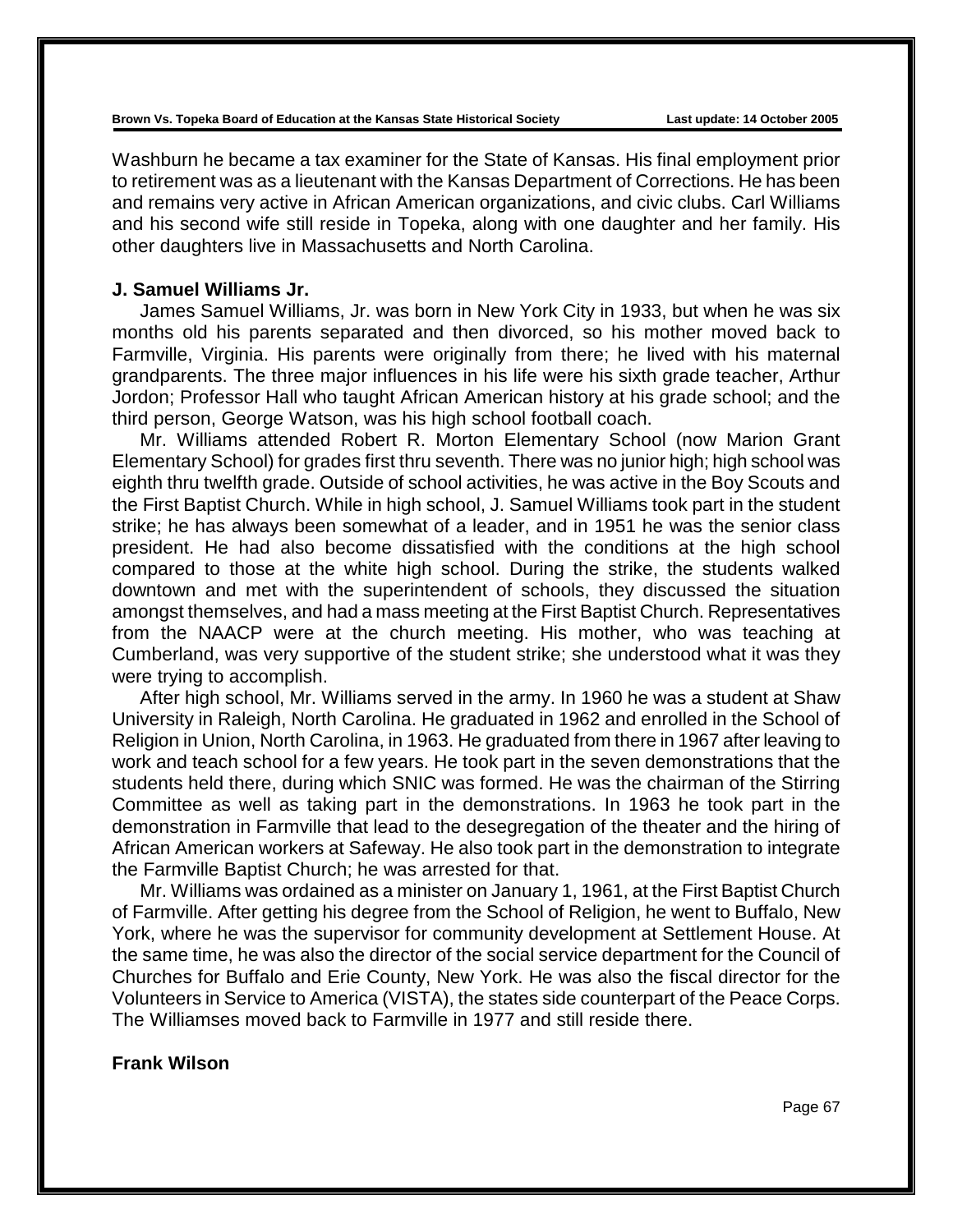Frank Wilson was born in the small southeast Kansas town of Moran. After high school he attended 2 years of junior college in Iowa. He returned to Kansas and taught in a rural elementary school while taking classes toward a degree at Pittsburg State University. His master's degree was obtained from Colorado State University and his Ph.D. from the University of Kansas.

Frank Wilson began his teaching career in a one-room school in Eureka, Kansas, and also taught in two other Kansas communities, Augusta and Manhattan. He arrived in Topeka in 1947, and served as principal of Sumner Elementary, a segregated school for white children. His tenure there was from 1947 to 1951. In the fall of 1950, the Topeka NAACP was in the midst of a plan to challenge segregation in public schools. Sumner was among the schools targeted by the organization. Frank Wilson was in his office when Oliver Brown attempted to enroll his daughter at Sumner as part of the NAACP strategy.

In 1951 Wilson was assigned for one year as principal of State Street Elementary, another segregated school for white children. From there he served for 25 years as principal of Whitson Elementary, which was also a segregated school. While at Whitson he witnessed the change, after the *Brown* decision, to integrated public schools. The last five years of his career were spent as principal of McCarter Elementary School. Frank Wilson and his wife still reside in Topeka.

# **Harriet Wilson**

Harriet (Stephens) Wilson was born May 6, 1917 in Topeka, Kansas. Her father Harry T. Stephens was a Topeka native and her mother Senah Ramsey Stephens was from El Dorado Springs, Missouri. The Stephens family included three girls and one boy.

Harriet attended Topeka Public Schools including Lowman Hill Elementary, Boswell Junior High and Topeka High School. She graduated from the newly constructed high school as part of the class of 1936. Her post secondary education took place at the University of Kansas. She graduated from college in 1940 with a degree in English. Her degree was followed by one year of graduate work.

Harriet met Paul Wilson while attending the University of Kansas. After graduation they married in 1941 at the home of her parents in Topeka. Over the years the couple started a family, which eventually included four children: three daughters and a son. Throughout her life Harriet Wilson worked as a substitute teacher. She also supported and advised her husband Paul as he began his career as an attorney.

In 1950 they found themselves in the midst of a history-making journey. By that time Paul Wilson had joined the staff of the Kansas attorney general. He was immediately assigned to represent the state in a class action case against Topeka Public Schools. The case also named the state of Kansas as a defendant. Little did they know that Paul would find himself arguing before the U.S. Supreme Court, in *Brown v. the Board of Education*. Harriet Wilson considers herself an amateur historian. She still resides in Lawrence, Kansas.

## **Paul E. Wilson**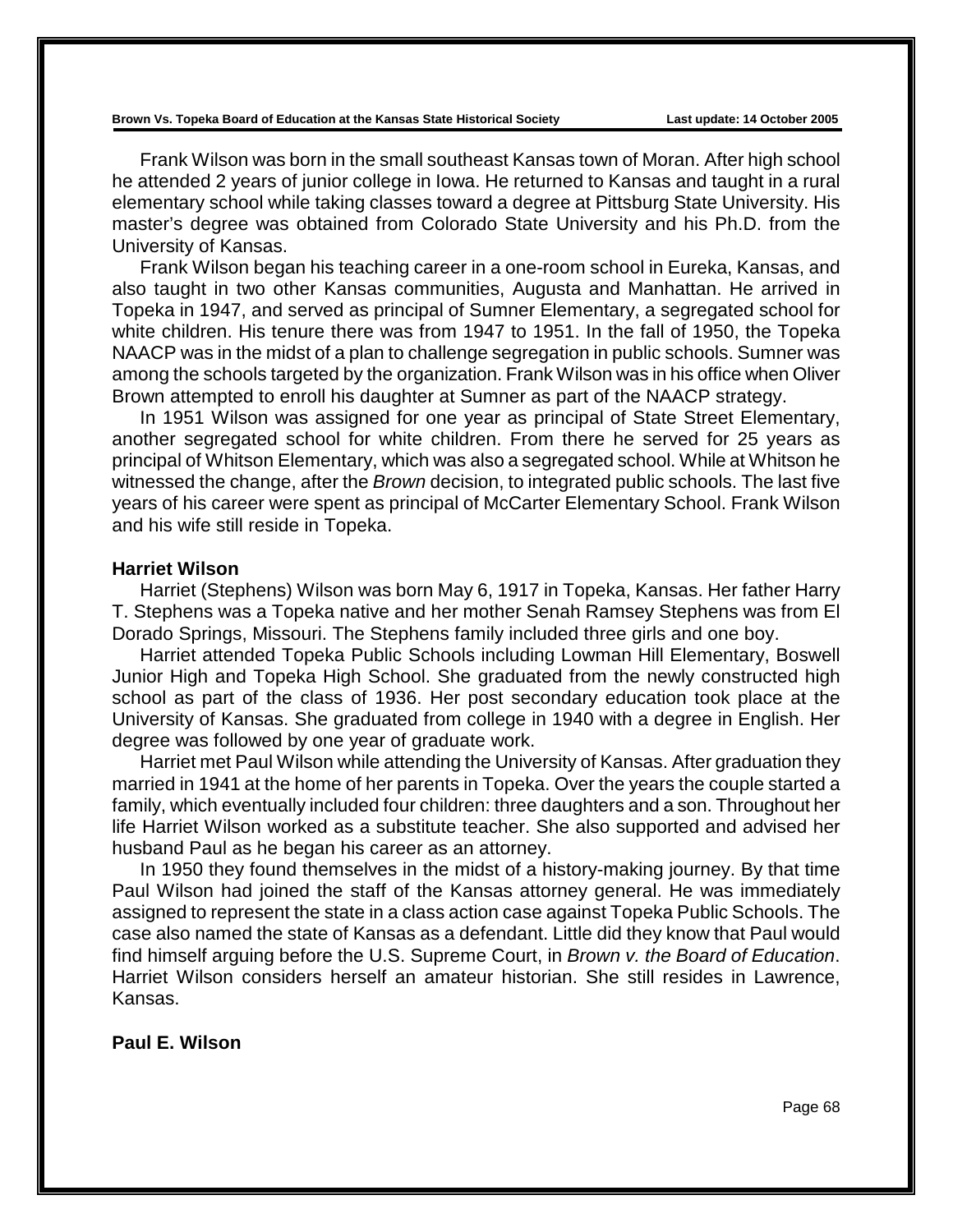Paul E. Wilson was born on November 11, 1913, in Quenemo, Kansas, to Clara (Jacobs) and Dale Wilson. His mother was born in Kansas City, Missouri, on March 14, 1891, and died in 1963. His father was born in Lucas, Kansas, and died in 1973. Both are buried in Quenemo. Another son, Morris, resides in Overbrook, Kansas.

Mr. Wilson is noted for his role as the attorney of record for the State of Kansas in the *Brown* Case. In 1951 it was his responsibility to defend the state statute that permitted segregated public schools. Mr. Wilson was born on a farm near the small rural community of Quenemo, Kansas. Quenemo, 40 miles southwest of Lawrence, is where he made his home. Until his recent death, he was semi-retired from a professorship at the University of Kansas Law School.

Mr. Wilson graduated from high school in 1930; he was a member of a small rural senior class of only 50 students. Even as a high school student his leadership skills were evident through positions as both class president and valedictorian. He arrived at his first day of school in a horse drawn buggy driven by his mother. From then on he walked the four-mile round-trip to and from school. The one-room school he attended all grades in shaped his commitment to education and led to his eventually seeking a college degree. Paul Wilson was a third generation Kansan. In the 1870's his paternal grandparents migrated to Kansas from Indiana. Years later, his maternal grandmother migrated to the state after living in both Illinois and Missouri. His parents, like his grandparents before them, made their living from the land. The multitude of farm chores helped to shape Paul's commitment to hard work.

Although his father had not completed grade school, Paul set high standards for himself. He decided while in high school that after graduation he would study to become a lawyer. However, the Great Depression and poor economic conditions in Kansas delayed his plans to attend college for three years. By 1933 he had worked and saved enough money to afford college tuition. That same year, he enrolled at the University of Kansas (KU). He received an undergraduate degree in political science in 1937, a graduate degree in 1938 from KU, and his law degree from Washburn in 1940.

Like so many young men of his day, Mr. Wilson was called on to serve his country during World War II. He was in the military for nearly four years. After military service he returned to home in Lyndon, Kansas, joining his new wife Harriet Stephen. She was born on May 6, 1917, in Topeka; the couple was married on June 18, 1941, in Topeka. Four children were born to the union: three daughters and a son. An ongoing interest in government led Mr. Wilson to seek elective office. He served two terms as county attorney, resigning during his second term. That same year he moved to Topeka to become an attorney for the Department of Social Welfare.

In December 1951, he joined the staff of the State Attorney General's Office. The first case he was assigned to was *Oliver L. Brown et. al. v. The Board of Education of Topeka*. His role in his appeal was to represent the state's interest during the Supreme Court proceedings. In 1957 he joined the faculty of the University of Kansas Law School. He semi-retired from KU in 1981, keeping part time office hours until his death and published his memoirs in a book called A Time to Lose. Mr. Wilson passed away on April 22, 2001, in Lawrence, Kansas.

Page 69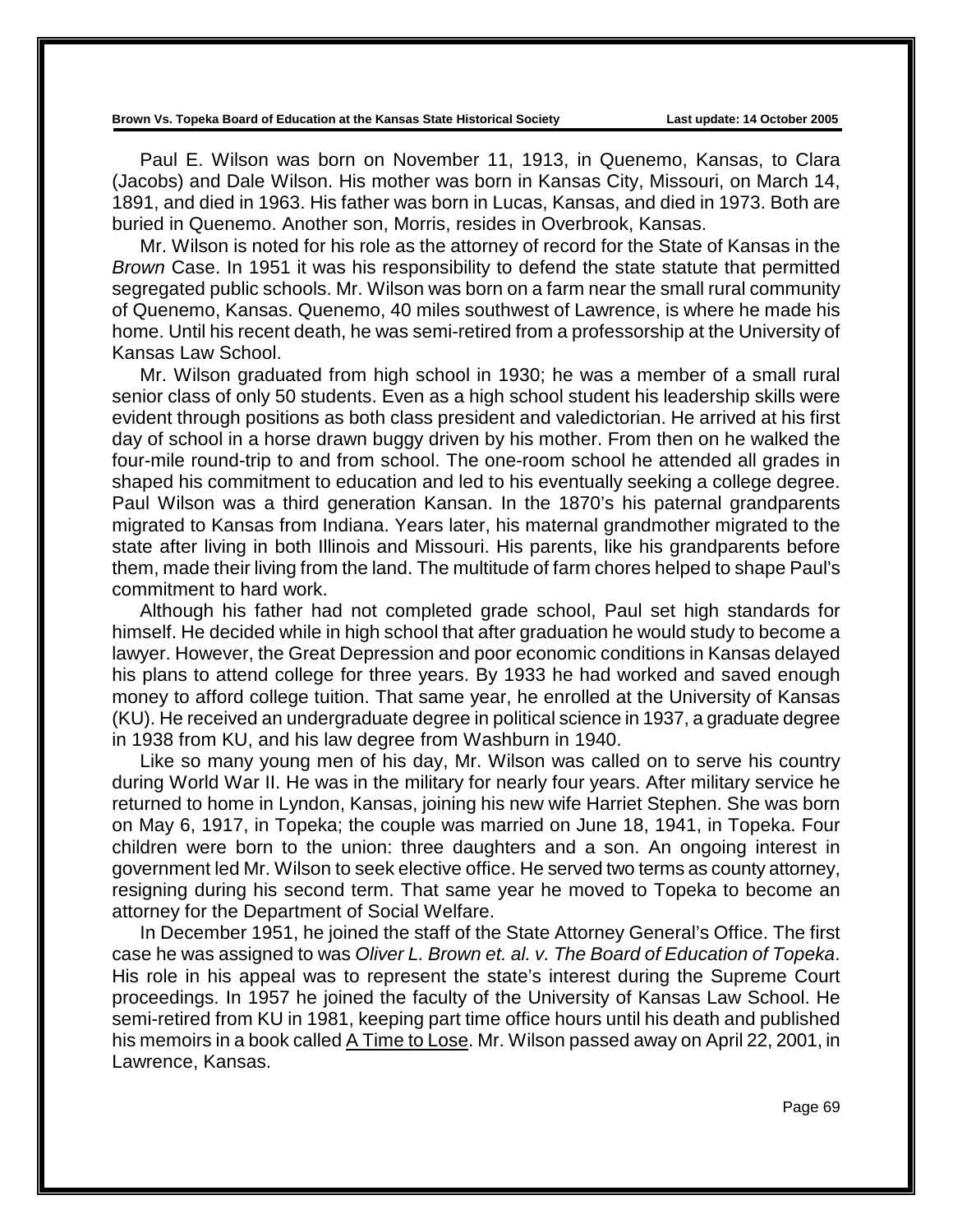8.2 Appendix B: Indexes to Individual Interviews

#### **Jack Alexander** (Kansas)

- 1 BP, BD, family information, siblings
- 2 Information on spouse, marriage, children
- 3 Children, family ethnic heritage, grandparents
- 4 Education and training, Washington Grade School, East Topeka Junior High, Topeka High School, Washburn University, United States Navy, AROTC, OCS at Biloxi, Mississippi
- 5 Navy training, military desegregation, training in electronics, Navy communications training, radio operator, Goodyear Tire and Rubber Company
- 6 Working at Topeka State Hospital, met wife, dad a custodian, government service, candidate for City Water Commissioner: first and only black elected to that position, government change in 1985, working for the Kansas Department of Health and Environment, consulting work, on leave from Goodyear
- 7 Barbara Sabol, Chief of Permits Compliance and Enforcement, religious affiliation, Antioch Baptist Church, instruction in the Catholic faith, hobbies
- 8 Other hobbies, reluctance to go to Biloxi, Mississippi, election to city government, coming to Topeka as an infant, living in Mudtown
- 9 Why named Mudtown, now East Topeka or Eastboro, totally black and isolated area, borders of Mudtown, tough times, health room at Washington, Father remarries, older stepsister: Doris Grubbs
- 10 Stepmother runs the house, Dad makes the bucks, Washington School, the black experience, principals at Washington School, Ezekiel Ridley, Harrison L. Caldwell
- 11 Trips to Pittsburg, Montgomery, Mrs. Jackson, Mr. Hooley, Negro National Anthem, emphasis on educational skills, competitions with other black schools, four black schools and distances apart
- 12 Tennessee Town, competitions, Sam Blocks and the Triangles, riding the bus, white elementary schools, Parkdale School, Graham case in 1941, transition to junior high
- 13 Traumatic transition, homogenous mix, greater difference going from East Topeka Junior High to Topeka High, East Topeka teachers, Theodore Eller, Caldwell as Superintendent of the Black Schools
- 14 Jeff McFarland, Mose Whitson, Mr. Harrison Caldwell, Kenneth McFarland, Pittsburg State College
- 15 Churches in Mudtown, ministers, black law enforcement people, black businesses, Doc Washington's Drugstore, Joe Andy's BBQ, Wright's Grocery, Simon Hoe's grocery, automotive shops, Cap Baldwin's Skating Rink
- 16 Sunday School teacher, Mrs. Jackson, transition from East Topeka Junior High to Topeka High School, Hispanics and whites at East Topeka Junior High, integrated athletics, classrooms, and extra-curricular activities all integrated, influence of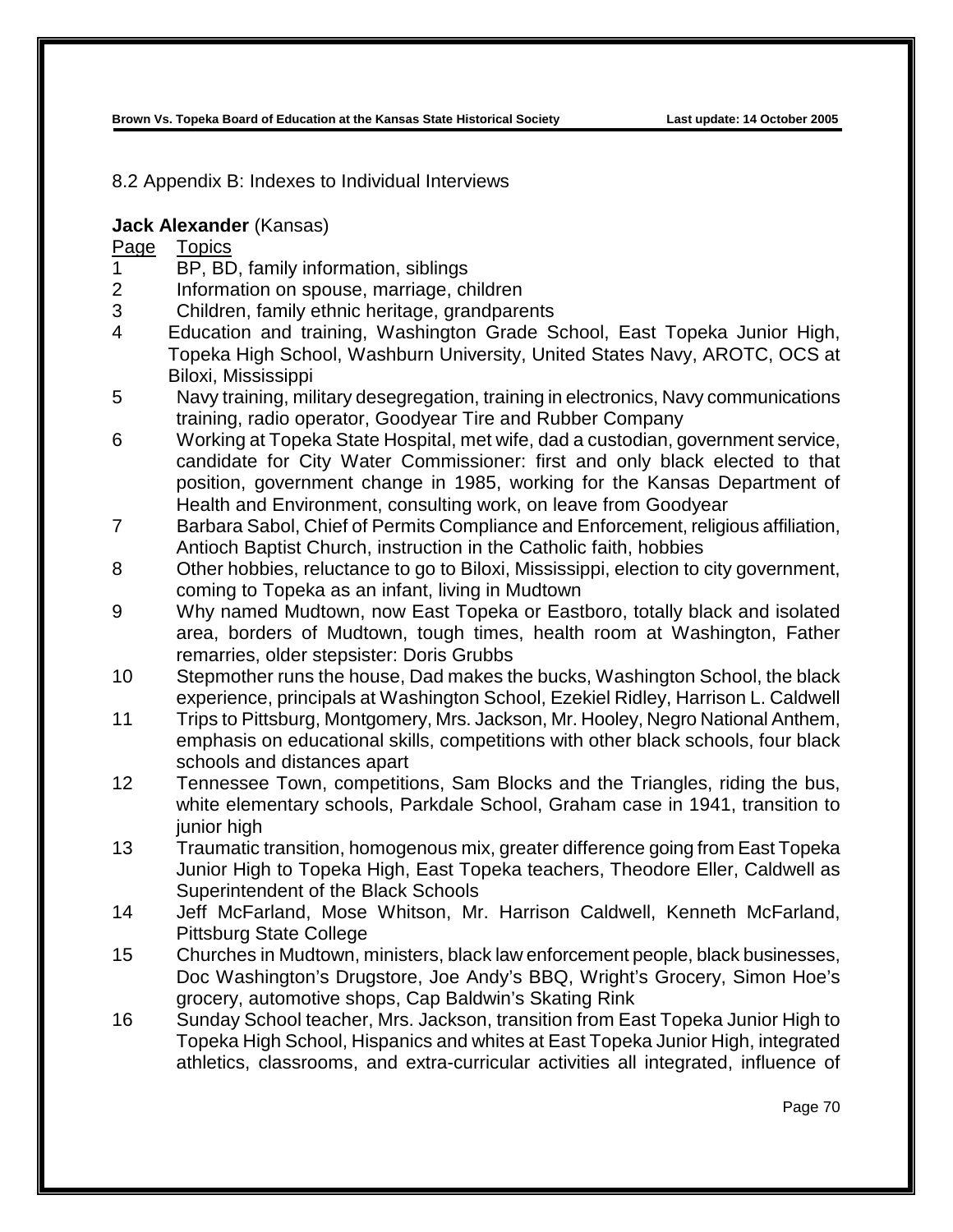World War II, Parkdale School, Chandler Field, Art Fletcher, James Woodson, Victory bonds, stamps

- 17 Stamp books, victory gardens, raising chickens, Topeka High School's dual system, East Topeka's totally homogenous mix, youth teen centers, the Downbeat, Monroe School, entering Topeka High School
- 18 Black students on the second floor, the Ramblers, attendance at games, no black football team
- 19 Basketball only segregated team, reason for the segregation, captain of last black basketball team in 1949, Dean Smith
- 20 Separate leagues for blacks and whites, bussing for games, cheerleaders, photographs, teammates
- 21 Merrill Ross, Henderson, black officials, integrated football team but segregated parties, queens, proms, etc.,
- 22 Attending the white varsity dance, kings and queens in the yearbooks, how the Ramblers died, no black teachers at Topeka High, black nurse
- 23 Harrison Caldwell's personality, Mrs. Fuller
- 24 Mrs. Fuller as class sponsor, worked as a lifeguard, City Park as a total black park, summer playground activities,
- 25 National sit-ins, Gage Park issue, NAACP chapter, public transportation, dual system as separate but equal
- 26 Posted signs, Ray Beers, Salvation Army, riots in late 60's, Sam Jackson
- 27 Boys Industrial School, Youth Center of Topeka, KVS, Mr. Redmond, CC Camps, Edward Hughes
- 28 Sumner School, sit-ins on the Avenue, NAACP, car parked in a white neighborhood, Sam Jackson, Mr. MacNeil
- 29 Dad transferred, Ed MacNeil, courting his wife, Administration Building, Lincoln **School**
- 30 Indians in Topeka, NAACP, Washington School, McKinley School, Buchanan School, Monroe School, the Washington School community
- 31 Loss of black community, Mr. Harrison Caldwell, Parkdale's integration, loss of jobs and black teachers
- 32 Mamie Willliams, McKinley Burnett, Mr. Oliver Brown, Sandtown, Mrs. Montgomery, Topeka in the late 50's
- 33 Mr. Ross, Quinton Heights School, things were better, Mr. Holland, Gage Park open, Santa Fe shops, psychiatric community, first elected black commissioner, city-wide
- 34 James Woodson, time period's influence in his development, Rambler basketball team, Harrison Caldwell, Merrill Ross, Ken McFarland, Goodyear Tire and Rubber Company, Cable TV
- 35 Running for city commission, winning the election, re-elected six times, top votegetter
- 36 City government changes in 1985, running for mayor, working for the governor, retired from Goodyear, Corporation Commission, running for City Council again,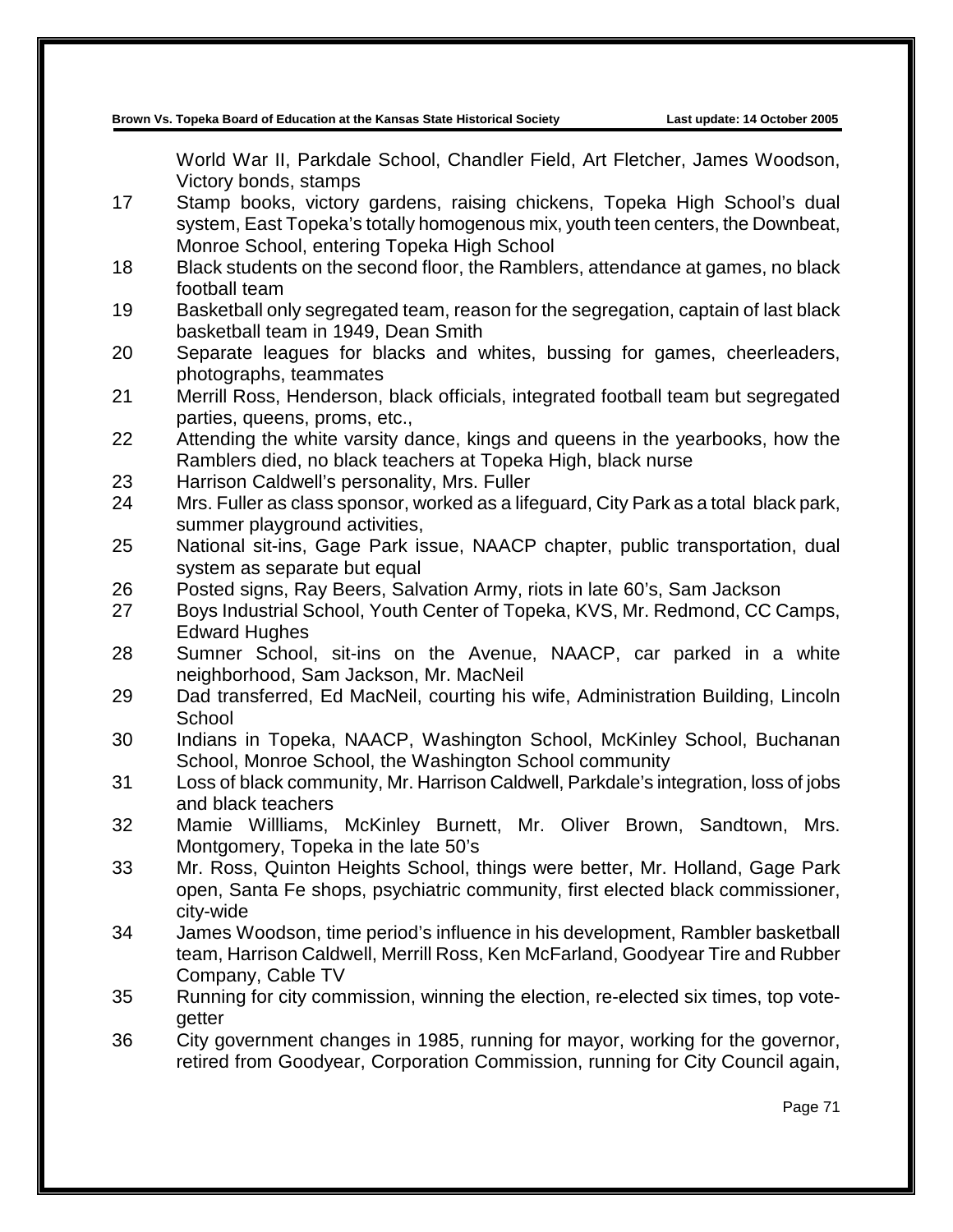Martin Luther King Day

#### **Vera Jones Allen**

#### Page Topic

- BG, BP, education, teaching in Prince Edward
- Teaching career
- 8 Organizations she belonged to, Negro Cultural Club, 75<sup>th</sup> anniversary, founder: Maud B. Forrester,
- Church affiliation
- High school availability for blacks, main industry, size of Farmville, BG on Maud B. Forrester
- 14 Negro Cultural Club still for colored women only

## **"Anonymous"**

- BD, BP, BG, family background,
- Family background, brothers and sisters
- Ethnic heritage of family, education at Monroe School
- Occupational experience at Santa Fe, army experiences in the United States
- Army experiences overseas, Lane Chapel CME Church affiliation
- Patterson Post of the American Legion, other organizations, playing softball, L. P. Dittemore
- Monroe School soccer, attending baseball games
- Topeka in the 1914-WWII,
- South Topeka, Tennessee Town, Mudtown, north Topeka, black grocery store
- Colored schools and teams: Monroe, Buchanan, McKinley, Washington, Santa Fe ball team, Oliver Brown at 2<sup>nd</sup> base
- Joe Douglas, Senior; Fred Roundtree and Monroe School
- Mr. Turner and Monroe School, teachers: Effie Bird and Julia Ridley; other teachers and friends at Monroe School, Topeka in the 1920's
- Himer's Grocery Store, City Hotel in Holton; strike at Santa Fe
- Working for Santa Fe
- Father working at Santa Fe, more on Monroe School
- Marcus Garvey
- Black workers and the Santa Fe strike, Morrell's Packing House, joining the union
- The Depression, social life in the 1930's
- Apex Theater, Fourth Street was the colored district, the Novelty Theater, the Grand Theater, "peanut heaven"
- Eating in restaurants, Jimco card for the train
- Using the Jimco card, Pearl Mack's tavern, Dunbar Hotel
- Cunningham's Barber Shop, Fox Barber Shop, Baldwin's Skating Rink, Lidell's
- The Bottoms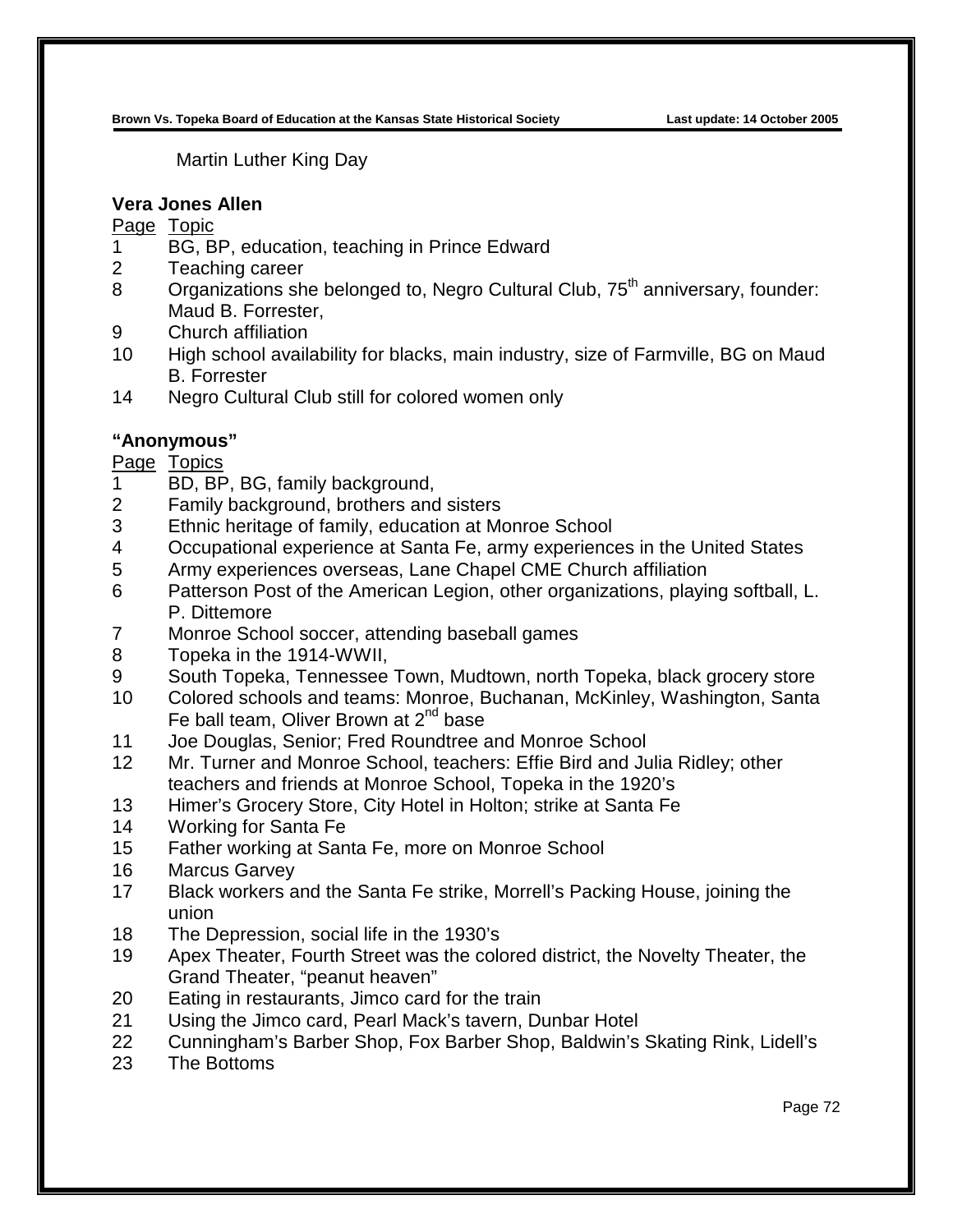- 24 Clubs: Iron Horsemen, the Bachelor Boys, Women's Club; Metropolitan Hall, La Senoritas, Topeka Auditorium
- 25 Meadow Acres parties, Pearl Mack, George Bradford, job secure when returned from army
- 26 Public accommodations after the war, street cars, indoor bathrooms
- 27 Rev. Oliver Brown
- 28 School locations, New Mount Zion Church, G. R. Robinson, Milton Jackson, Jr., Santa Fe strikes, Santa Fe jobs coming from San Bernadina, CA
- 29 Santa Fe pass, Pierce Addition, Lakewood Park, Gage Park integration, Calvary Baptist Church
- 30 Using Gage Park, Sunday School Union Picnic

## **Charles Baston** (Kansas)

Page Topics

- 1 BP, education, Kansas Vocational Technical School, BD, brothers and sisters
- 2 Parents, spouse, drafted from Missouri
- 3 Places served during the war, Topeka after the war, working at Topeka Forbes Air Force Base after the war, working at the Supply Depot and the VA Hospital
- 4 Brown case executive committee member, NAACP member, McKinley L. Burnett: President of the local chapter of the NAACP, Charles Bledsoe, Linda Brown, Rev. U. S. Boen
- 5 Executive committee members: Samuel P. Wilson, Lucinda Todd, Lillian Gooden, board meetings, Charles Scott, NAACP decision to become involved
- 6 Involvement of the NAACP, bussing
- 7 Talking to the school board, role of the attorneys, daughter's attendance at Buchanan
- 8 Mrs. Esther Brown, support from Dr. Karl Menninger
- 9 People not involved with the case, Supreme Court decree on May 17, 1954, Thurgood Marshall, Laurie Wilkins (secretary of the NAACP), Charles Evers, opinion on the Brown decision
- 10 Dissension in the black community during the Brown case, non-integration of teachers, McFarland and Cardwell
- 11 Reasons for maintaining segregated schools
- 12 Loan difficulties
- 13 Leonard Mankay, Clarence Jambo, Capital Federal loan
- 14 White friends and black friends, McKinley Burnett, Leon King, Charles Bledsoe, Charles Scott, Oliver Brown
- 15 McKinley Burnett as President of the NAACP

## **Eliza Briggs** (South Carolina)

- 1 BP, BG, family farm, education
- 2 Family and education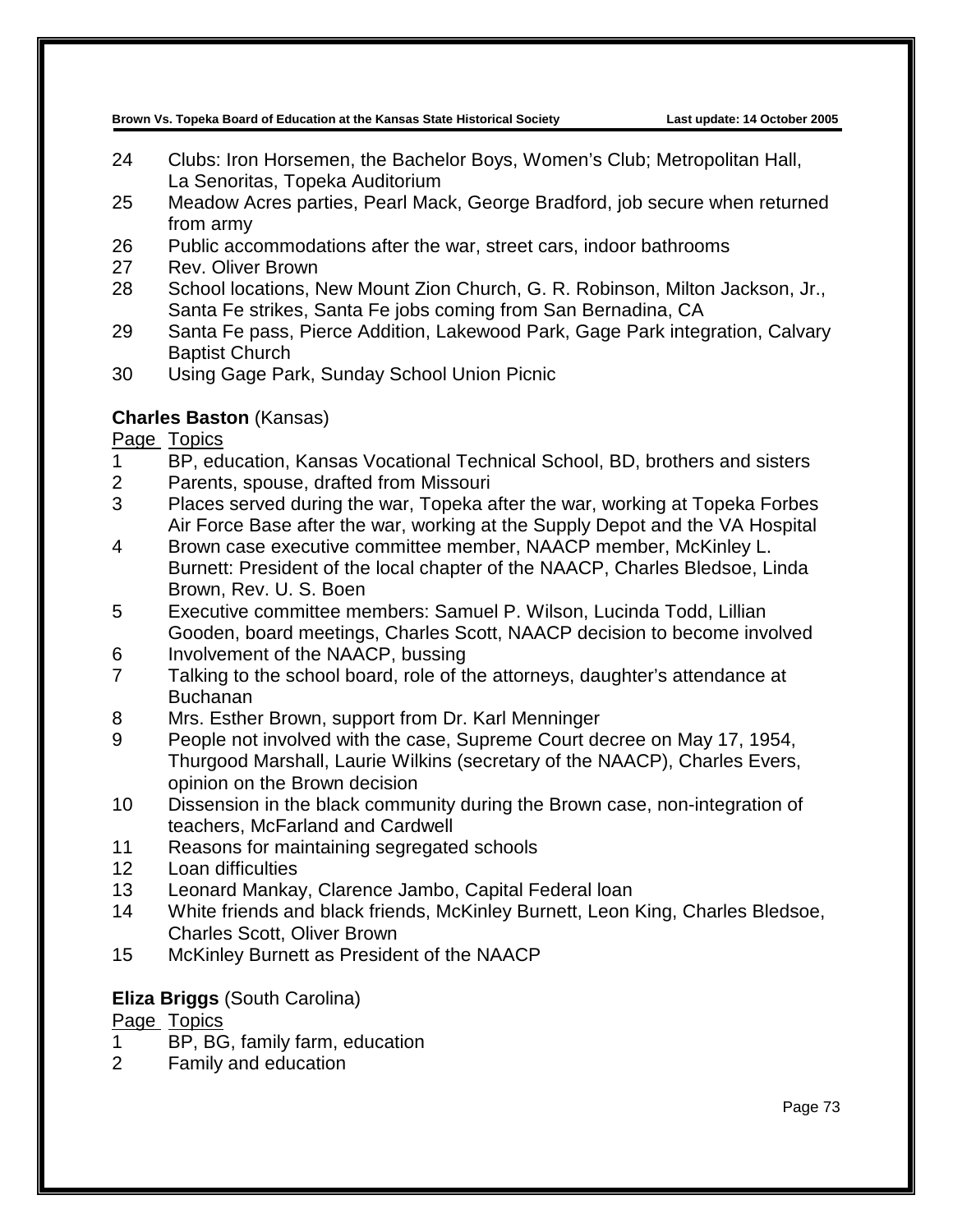- 3 Meeting husband and marriage
- 4 Hardships related to the court case
- 5 Specific hardship examples, cotton gins, Summerton
- 6 Bouvier, children and their education, living in New York and Florida
- 7 Threats, improvement in relationships

### **Onan C. Burnett** (Kansas)

- 1 BD, BP, mother: Edna Jones Burnett and her BG, father: Jesse Burnett and his BG, brothers and sisters
- 2 Spouse: Norma Jean Burnett and BG, children, father's job with the vocational school for blacks in Topeka
- 3 Ethnic heritage of parents, his education at Rice Elementary School
- 4 Set up at Rice Elementary School, education at Monroe School and Crane Junior High School
- 5 Remembering the Depression, attending Highland Park High School to play football and basketball
- 6 Social activities and dating in high school
- 7 College education at Washburn, Art Fletcher, Gene Brooks, Army Air Force and basic training
- 8 POW's at movies but no blacks, Army Air Force Maintenance School in Amarillo
- 9 Overseas service, flying planes to North Africa, attending Washburn and KU, McKinley Burnett (uncle)
- 10 Job at YCAT or Boys' Industrial School, working as coach and teacher at Sumner High School in Kansas City, KS, playing other black schools, scheduling white schools, F. S. Slagle
- 11 Playing white schools, sleeping in the hotel garage
- 12 Burlingame and Scranton, KS, Klan activities in the 1930's and 1940's, Ritz Theater, Jayhawk Hotel, crow's nest, Jim Crow, teaching at Capital City High **School**
- 13 Meeting his wife, loss of her job because of marriage, Joe Evans, applying for a job in Topeka
- 14 Working at Highland Park South Elementary School, serving on the Parole Board, segregation of prisoners
- 15 Administrative work in education
- 16 Memories of the Brown decision
- 17 Eating at restaurants after the Brown decision, playing sports growing up, Hal Jones
- 18 Changes or positive effects on blacks of the Brown decision
- 19 Son's education and job
- 20 Old neighborhood, Van Buren School, Monroe School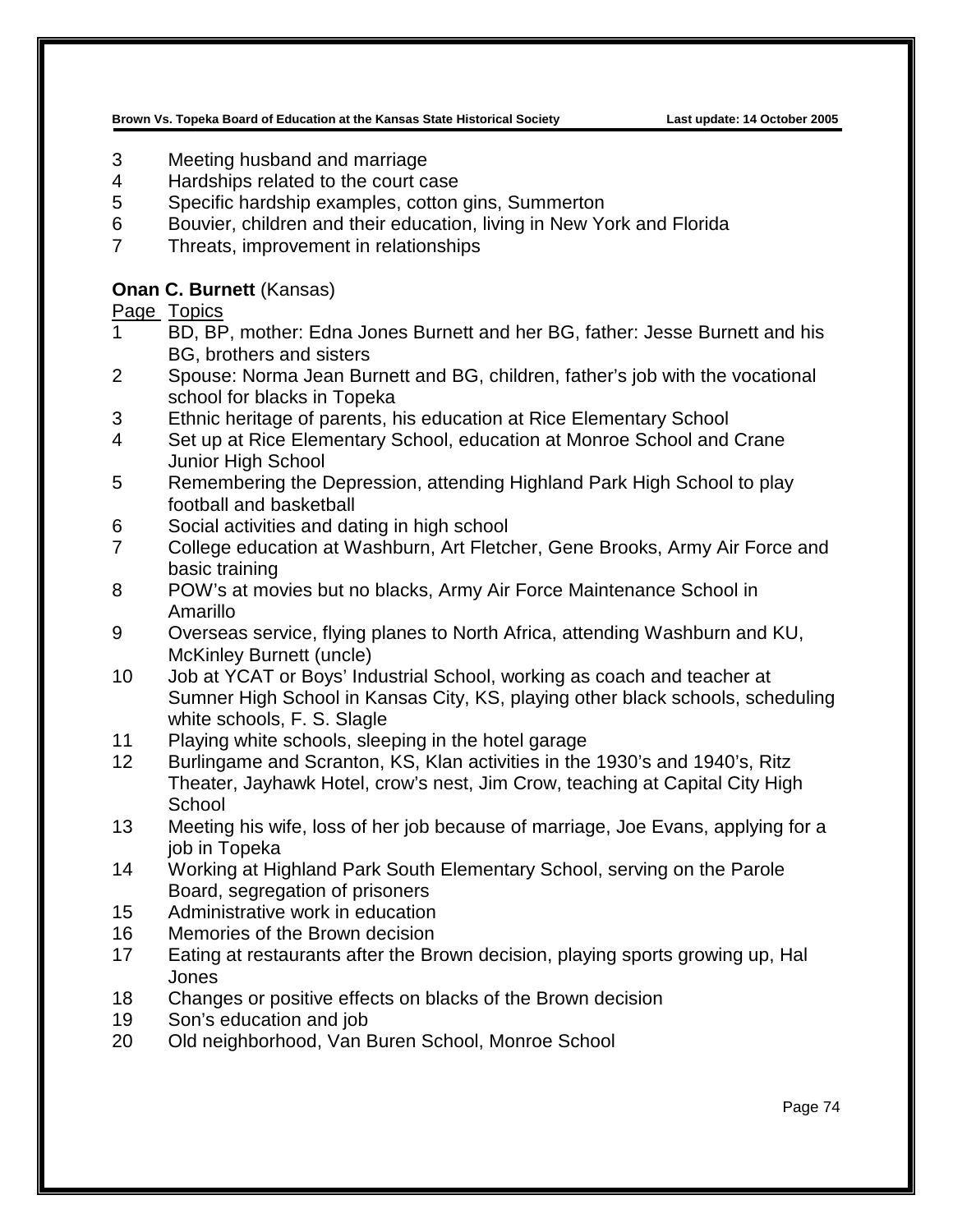### **Broadus O. "B. O." Butler, Sr.** (South Carolina)

Page Topics

- 1 BP, education, BG, family farm, early education
- 2 Walking to school, description of school situation
- 3 Teachers, Fedton-Rosenwahl School description, school prayer, black history
- 4 Baptist Church affiliation, parents' education, school year length
- 5 Service deferment, attending South Carolina State College, studying vocational agriculture, brothers and sisters
- 6 Interviews upon graduation from SCSC, R. D. Anderson, St Paul's Training School, W. L. Mills, J. E. Childers, teaching assignment
- 7 Living arrangements, Robert Blackwell, Scott's Branch High School,
- 8 Embassy High School, joining NAACP, changes after the court case, token integration
- 9 Clarenton Hall, being principal at Scott's Branch High School
- 10 First black superintendent in South Carolina, going back to the high school, funding for schools, becoming a school board member
- 11 Work as a school board member
- 12 Appointed and elected board members, Tom Ryan, Alex Carven, changes and progress
- 13 New families, tax base, boundaries, population
- 14 Federal Mobile Plant

## **Judge Robert Carter** (New York)

Page Topics

- 1 Legal Defense Fund, education, working for the NAACP, separation of the Legal Defense Fund and the NAACP, Thurgood Marshall
- 2 South Park Schools in Merriam, KS and Esther Brown, involvement in the Topeka Brown case
- 3 Segregation of schools, equalization of schools, Charles Bledsoe, Scott brothers and their father, Jack Greenburg
- 4 Elisha Scott, arguing the case through the courts, naming of the Brown case, Briggs v South Carolina
- 5 Why named the Brown case, Linda Brown, Paul Wilson, arguing a case in front of the Supreme Court
- 6 Discrimination against black teachers, Michigan Law Review
- 7 Problems in education, worse off now than before the Brown decision, inner city schools, public accommodations
- 8 Years with the NAACP, how became a civil rights attorney
- 9 Children

## **Geraldine Crumpler** (Delaware)

Page Topics

1 BD, BP, BG, education, family history, brothers and sisters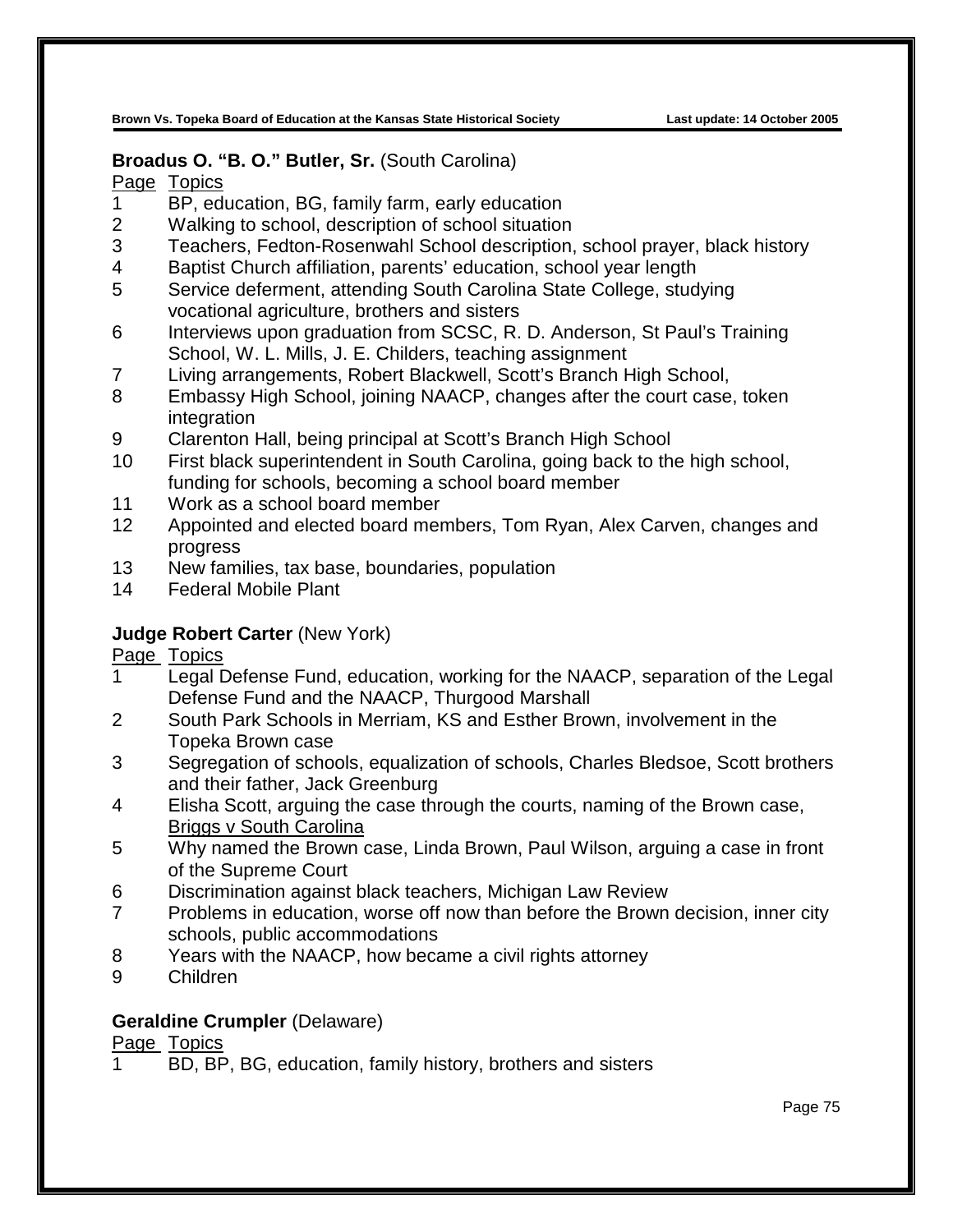- Church attendance, school description
- Learning black history, bussing
- Description of education in a one-room schoolhouse, moving to upper elementary school
- Name-calling, activities, bridge club
- NAACP, sheltered life
- Integrated bus
- Attending the theater, going into town, father working

#### **Deborah L. Dandridge** (Kansas)

Page Topics

- BD, BP, family history
- Family background continued
- Grandparents
- Description of mother, Dad remarried to Jeanette Temple
- Stepmother's influence, no outside work as youngster
- 6 Education: black nursery school, Washington School, associating with whites<br>7 Recitals, attending integrated Fast Topeka Junior High, tracking system
- Recitals, attending integrated East Topeka Junior High, tracking system
- Attending Topeka High School, social life
- Lack of guidance counseling, participation in FBLA, tensions at Topeka High, segregated restrooms
- St. Simon's Church activities and closing
- Location of black epispocal church, St. David's Church
- AME Church, high school graduation, sit-in's in Topeka, NAACP
- Eating out and going to the movies, staying at Washington School after the Brown decision
- Attending Washburn University
- Attending Southern University and Atlanta University, racism in the south
- Teaching at Washburn University, attending Kansas University, changes in Topeka
- Most important events in life

## **Jeanette Dandridge** (Kansas)

- Black national anthem
- Girl reserves
- Girl reserves, Negro Literary Society
- Interactions with white students
- Wheatley Girls, Incident at Monroe school
- Girl Reserves, Dunbar Society, Miss Ansell, Russell Davis, National Honor Society
- National Honor Society, lunch in high school, white friends in high school
- High school curriculum
- Guidance counseling in high school, social activities in high school
- High school prom, emphasis on education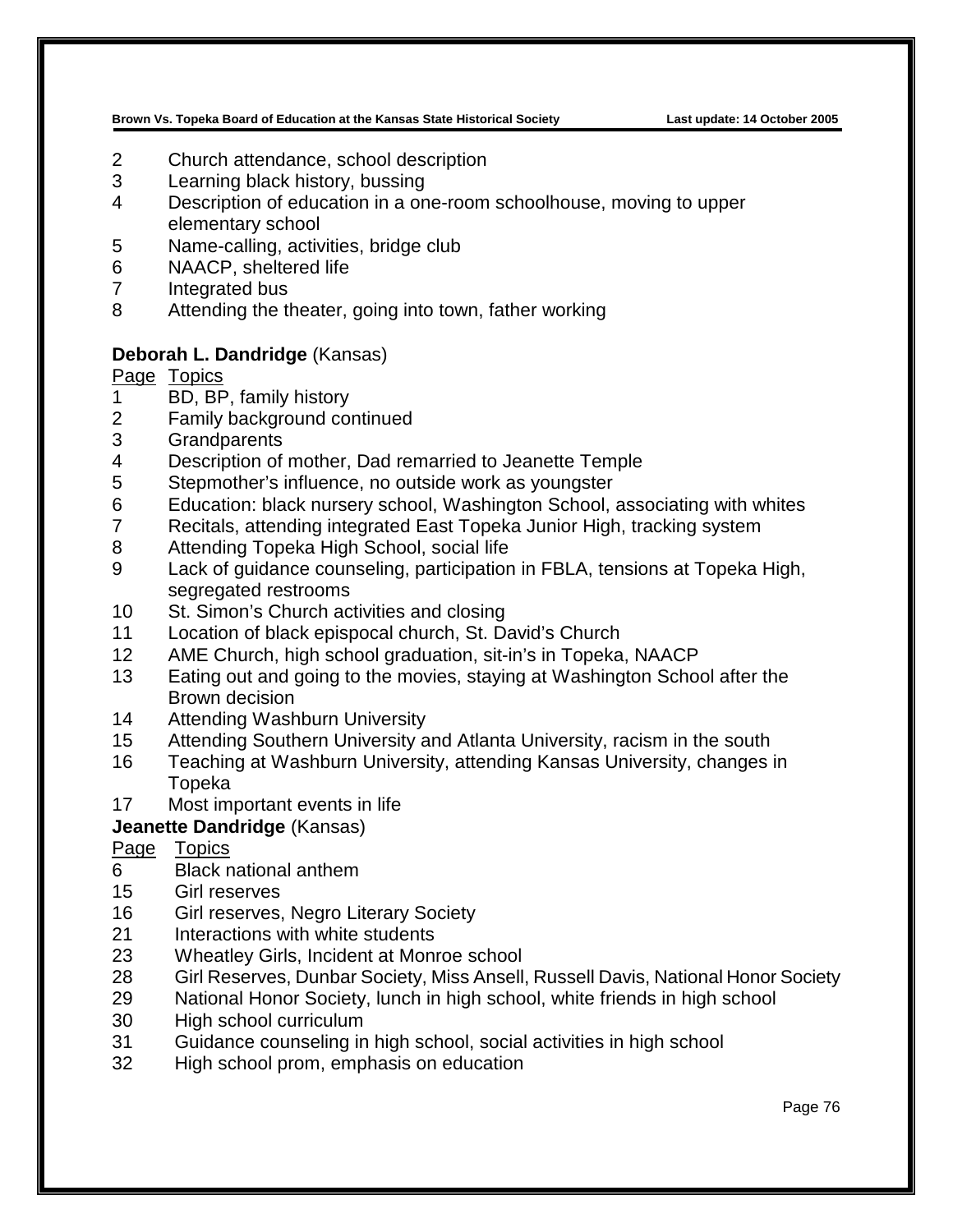- Parents' educational experiences, Helen McClury, Miss Harvey, Grandpa Thompson: Attended Harrison school, Haskell Indian School
- Experiences at Washburn University, Financial challenges
- Experiences at Washburn University, Miss Mamie Williams, sorority, Ivy
- Sorority, social life in college, Pastor Warren
- Teaching experiences at Kansas Vocational School, Jean Smith, Dean Sellen, Washburn University, Teaching in Hugoton
- Teaching experiences in Topeka, Joe Douglas
- Teaching experiences at Monroe, Miss Montgomery (Monroe teacher)
- Kansas University, Teaching experiences at Kansas Vocational School
- Reasons for leaving home
- Skin Color, reason to keep daughter (Deborah Dandridge) in Washington School, black teachers and jobs

## **Maurita Burnett Davis** (Kansas)

## Page Topics

- 1 BP, BD, BG, family history<br>2 Brothers and sisters, attend
- Brothers and sisters, attending Monroe School
- Attending a black grade school, treatment by teachers
- Working in Washington, D. C., returning to Topeka
- No Negroes hired at Hallmark, NAACP, father working for civil rights
- Lawsuit about textbooks, the Graham case, the Brown litigation
- Taking children to school in Kansas City
- Father working for civil rights, subtle racism in Topeka
- Father working at the VA Hospital, father's education, Oliver Brown
- Reasons Oliver Brown picked as plaintiff, work as a librarian in KC
- Mamie Williams and the NAACP
- Wants to go back to segregation, attending the case in district court, causes of her father, beginning of civil rights movement, guarding POW's
- Restaurants and Negroes, segregation at Topeka High

## **Joe Douglas** (Kansas)

- BP, BD, BG, living in Greensburg, KS, family history
- Information on mother and father
- Information on siblings, spouse, and children
- Family's ethnic heritage, education
- Being a student at Washburn, employment, how became involved with the fire department
- Becoming a fireman, segregation of the fire department, ranks in the fire department, Mr. Leal Normal
- Church affiliation, membership in other organizations, serving on the school board, hiring first black superintendent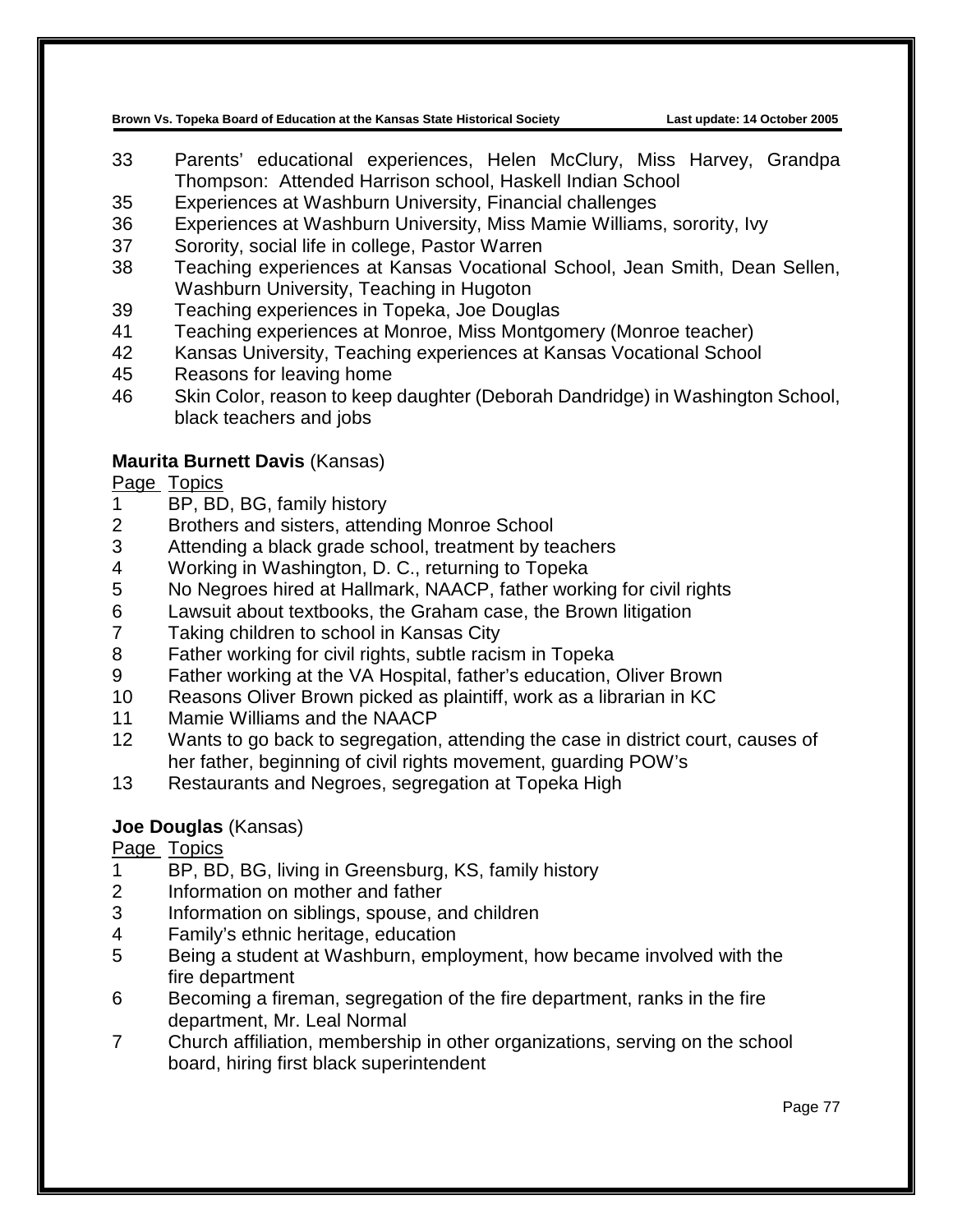- Hobbies, important events in life, influence of parents
- Building a fire station, influence of his wife
- How he and his wife met, A. Nathaniel Washington, Washington Pharmacy, growing up in a mixed neighborhood, attending Monroe Elementary School
- Black elementary schools, Graham case, attending junior high
- First experience with integrated public education, being well-prepared, Mr. Dittemore, description of teachers and classes
- Segregation at the high school level, joining the armed services, no black football, but black basketball, Topeka Ramblers, swimming pool
- People on the athletic teams: Jack Alexander, East Topeka neighborhood
- Ripley Park, father worked for Santa Fe, after being laid off, how he found work, neighbors during the Depression
- Integrated neighborhood, Ray and Ruth Polly, Miss Britty Wagner, the Johnsons, Milo Mitchell,
- Kids boxing for money, crawdadding
- Attending Monroe School, Mexicans attended white schools
- Washington School, bussing
- Description of location of Branner School, dad riding the school bus, L. S. **Turner**
- Change of bus stop for black students, playing at the Lafayette school yard after school, good education at black school
- Attending East Topeka Junior High, Eskridge schools, importance of Ripley Park, pool where blacks could not swim
- White gang called the Ripley Rats
- Feelings about Monroe School
- Negro National Anthem, curriculum standards
- Studying history, George Washington Carver, Teddy Roosevelt and the taking of San Juan Hill
- Anger at the educational system after Monroe School
- Teacher attitudes and grades, social situation at school, playing football but not basketball at East Topeka Junior High, running track, Charles Sutterton
- Letters in fast pitch softball and football, T. V. Harron, Jim Beck, Everett **Baskerville**
- Playing Crane Junior High School, own basketball team in high school, Ramblers, Bowsers Gold community team
- Lack of coach, Merrill Ross, Jim Parks, transition from East Topeka to Topeka High
- Sitting together at assemblies, fairness in the classroom, Mr. Harrison Caldwell
- Superintendent of Colored Schools, playing varsity football at Topeka High, Tom Tarleton, Arthur Sheehan
- No written rules, Heavy Irwin, Ed Hodgson, Lacey Currie
- Starting to organize the kids, all black kids to the auditorium, Mr. Weaver
- Conforming to the rules, lack of support, felt out of place, serving as board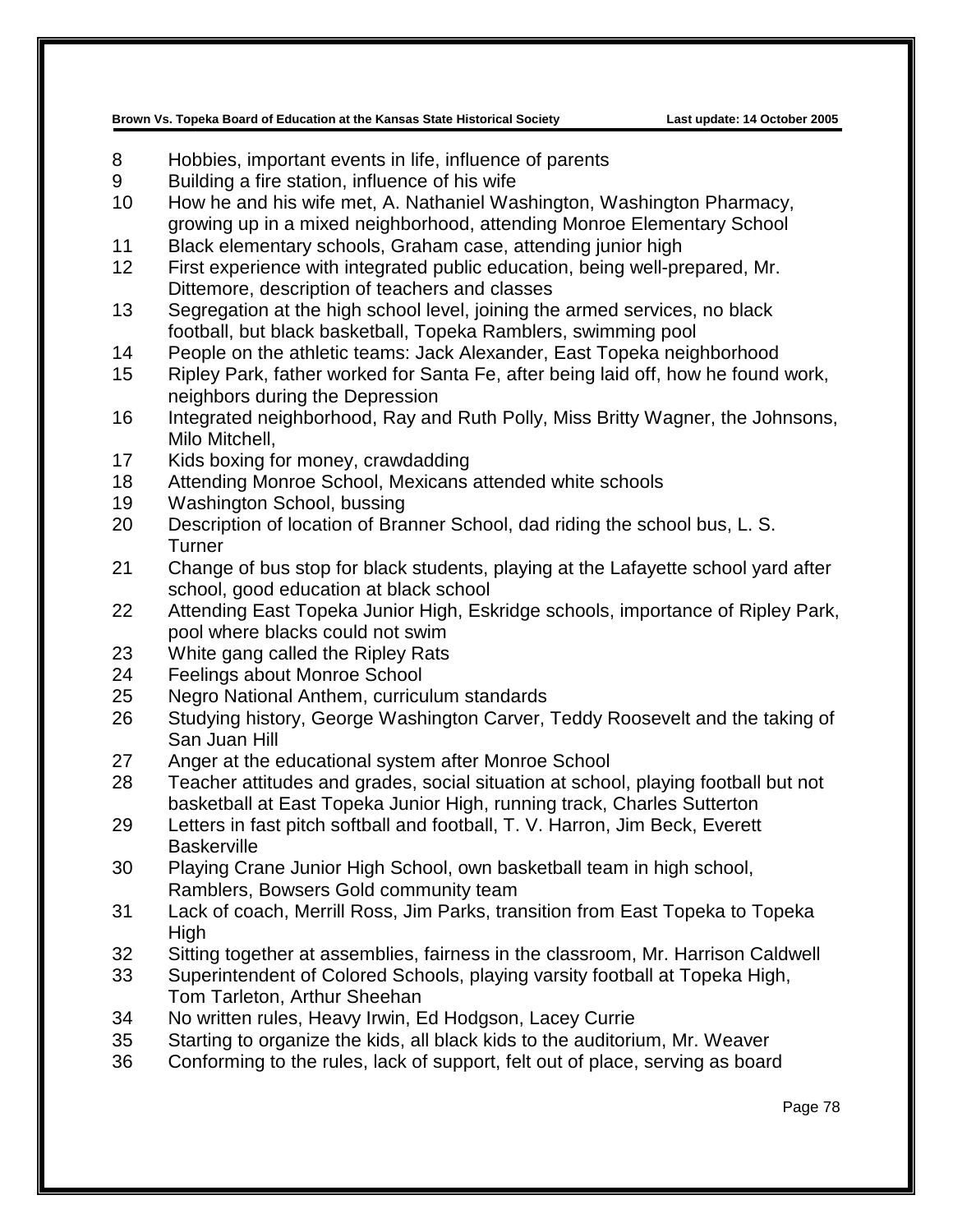member, swimming pool

- 37 Changes in Topeka when returning from the military, still prejudice and racism, stationed in San Antonio, TX
- 38 Ritz Theater, Apex Theater, black business area
- 39 Restaurants still not integrated, nightclubs, Max Tavern, Metropolitan Hall, Municipal Auditorium, Nat Cole, Count Basie
- 40 Seating in Municipal Auditorium, Charles Scott, Elisha Scott, John Scott, thought Brown case would be a nice effort but not successful
- 41 Brown case a class action suit, working 2-3 jobs, Menninger Foundation, Country Club
- 42 Golf privileges, black/white caddies, Huelin G. Smith, Bryon Nelson, barracks orderly
- 43 Play golf in 1949 while attending Washburn, black club and black golf course, Twin Lakes, Squirrel Park in KC, playing fast-pitch softball, Jackie Robinson, awareness of problems
- 44 Daughter's education, Washington School, East Topeka Junior High, Merrill Ross
- 45 Mamie Williams, evaluation of Monroe School, L. S. Turner, Ezekiel Ridley, 19 black firefighters all in one station
- 46 Station at 312 Jefferson, Captain Joseph Thomson, description of shift work, no blacks in the hierarchy of the fire department above captain and lieutenant
- 47 Fireman's Ball, returning the tickets to the chief
- 48 Description of working with whites, the Bottoms, Mudtown
- 49 Black Firemen's Ball, integrated ball at Meadow Acres, Miss Spary
- 50 Did not integrate ball, no balls since then, annual picnic, ripple effect from the Brown case, NAACP pressured fire department in the 1960's
- 51 Integrated stations but not beds, women visiting the fire station
- 52 Close facilities at a fire station, forced integration of fire stations: one black in every station, Tiny Buford
- 53 Harold Greely, demand respect
- 54 John McCarter, not willing to integrate eating
- 55 No whites slept after blacks, being tested
- 56 Black firefighters, dream of becoming chief, Cap Thomson, Captain Foster, chief picked by the mayor
- 57 Record as a firefighter, public relations background, United Methodist Fellowship Institute , Chief Higgs removed from office, desire to replace Chief Higgs
- 58 Fire chief job based on political strength, achieved because of support of black organizations and influential white people
- 59 Description of job as a firefighter and serving as chief
- 60 Ted Jones, Harry Carper, Julia Etta Parks, sense of history, dedication and opportunity for promotion
- 61 Description of senior man who never made captain
- 62 Contributions to life from father and wife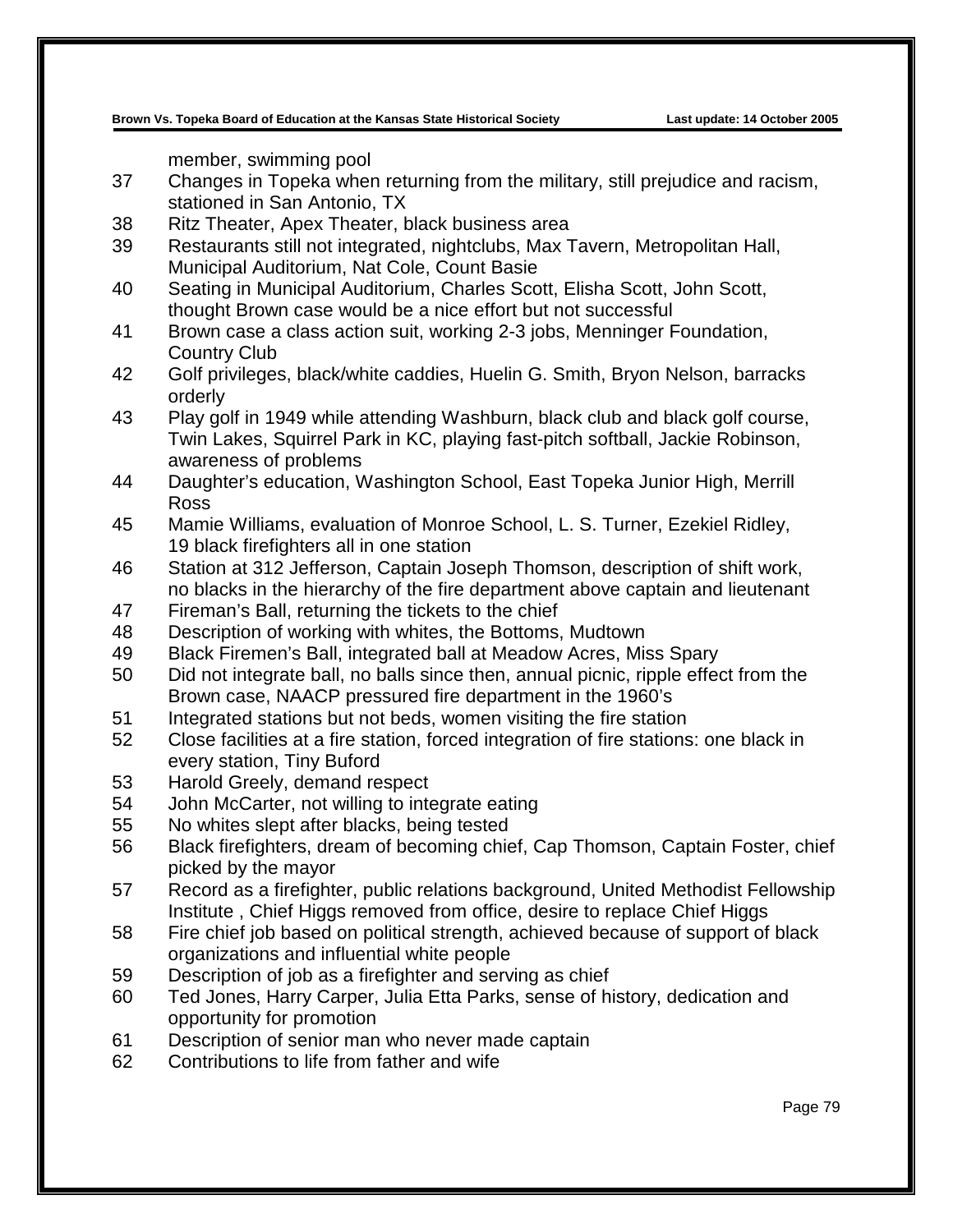- 63 Strides made, trying to overcome institutional racism, Dick Gregory
- 64 New class of bourgeois blacks, affirmative action, hiring and promoting blacks
- 65 James Campbell, Jack Alexander, thoughts on homelessness, welfare, death penalty, Roe v. Wade, Clarence Thomas, Anita Hill, EEOC
- 66 David Duke, Strom Thurman, what is taking place in Topeka

## **Claude Emerson** (Kansas)

## Page Topics

- 1 BG, BP, DOB, Parents: Margerite Harris and George Emerson
- 2 Siblings: George Emerson, Jr.; Wife: Florence Nicholson Emerson; Children: Stephanie Emerson, Stacie, Adaira, Darriae, Stacey, Nicole, and Melissa
- 3 Ethnicity: African American and Blackfoot Indian; Education: Buchanan, Boswell Junior High and Topeka High School; Lowman Elementary School; Played with white children in neighborhood; Busing
- 4 Flood of 1951, Classrooms, Brown controversy, Junior High School, Transition to high school, segregation
- 5 Social activities, sports, curriculum
- 6 Buchanan, Boswell, Topeka H, Church affiliation: New Mount Zion, Margerite Emerson's involvement in Brown case, school conditions – crowded, Ms. McBriar, curriculum, black history and black heroes
- 7 Reasons for segregation, church, junior high school, high school, Highland Park
- 8 Walked to school, church involvement, social life, baseball, basketball, relations across neighborhoods
- 9 Buchanan neighborhood, black and white, Linda Brown, Knights of Columbus, Margerite Emerson
- 10 Margerite Emerson, segregated public facilities, Ritz Theatre, Grand Theatre, restaurants
- 11 Public restrooms, white only signs in Kansas, Sports Street, A&P grocery store
- 12 Pelletiers, Hanna's, Margerite Emerson, Brown's Shoes, Crosby, Oliver Brown, race relations

## **Annie V. Gibson** (South Carolina)

- 1 St. Paul and Spring Hill Elementary Schools, and Scotch Branch High School, Reverend Delany, petition, equality for blacks
- 2 Walking to school, buses, cafeteria, gym, Discrimination because of involvement in case, 1964 decision, tenant farming
- 3 Tenant farming, Discrimination because of involvement in case, Summerton Motel, Hearing in Charleston, conditions in schools
- 4 Textbooks, Topeka, Kansas, South Carolina, Clarenton County, BP, Black and White ethnicity, Hilton
- 5 Farming, education, memories of school as a child, black history
- 6 Siblings, children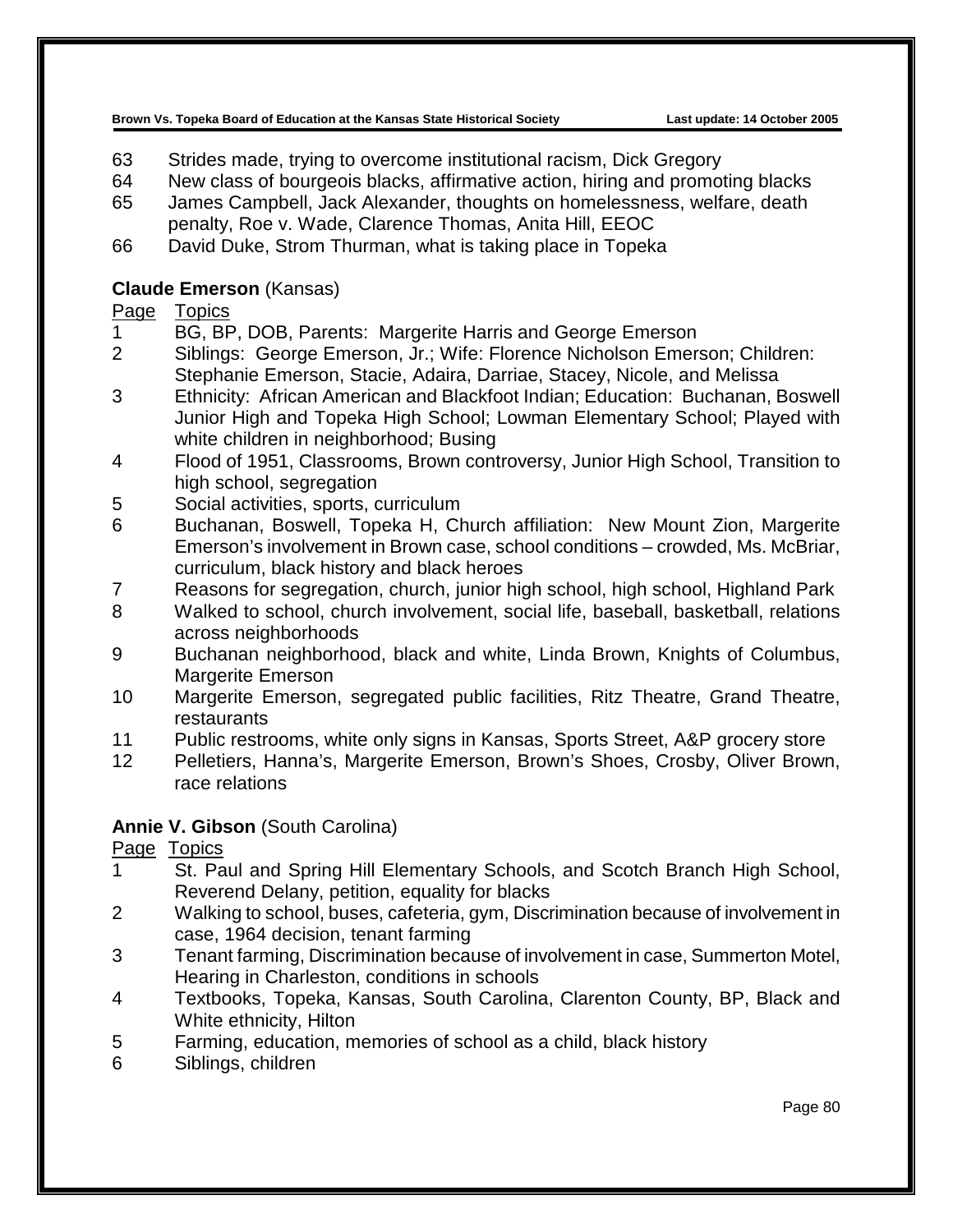- Conditions after integration, private schools, segregated public facilities, Summerton Diner
- Boycott of stores, Piggly Wiggly, Black businesses, transportation
- Summerton, AME, social clubs
- PTAs, church involvement

## **Barbara Gibson** (Kansas)

Page Topics

- BG: Barbara Caldwell Gibson, BP, BOB; Parents: Margerite Mallory Caldwell,
- Hiram O'Neal Caldwell; Siblings: Annette Caldwell Jones; Spouse: William Gibson
- Married in Washington, DC, Children Jon Gibson
- Passing as white
- Ethnicity of grandmother: Indian, Irish and English, Gladys, Bowsers, Mr. Johnson
- Lucille, Connie Felks, Carpers
- Leola Brown, Rosa Parks, Monroe School
- Monroe, Van Buren, Polk, Percy Smith, Joan Smith, Psi Omega
- Permissive law, Topeka High School, Separate parties, Harrison Caldwell, Monroe, Crane
- Crane- integrated, Roosevelt, Topeka High School, Washburn, Gertrude McFarland, McFarland's Restaurant, Kay McFarland
- Separation, Univac computers
- Howard University, adjustment to Howard, teachers at Topeka High School, Julia Etta Parks, Betty Jean Long Wilkerson, social clubs
- Social clubs, Howard, Washburn, Faulks
- Employment, graduate work
- Jon Gibson, St. John's AME
- Religion, Calvary Baptist Church
- Oliver Brown, Grandma Brown
- Norma Jean Wheeler Pottison, Shirley Pottison, Barbara Lee, clubs, Mattie Richardson
- Topeka High School, Ramblers, Margaret Bullock, Merrill Webster, Billy Harris, Ida Price, Jimmy Gilbert, James Parks, Oliver Brown
- Hobbies: Tennis, bowling, reading, Important or significant events
- Census worker, Department of the Army, David Taylor Model Basin, Applied Mathematics Laboratory
- Applied Mathematics, Topeka, Brown case, Supreme Court
- Sacramento State College, Oliver Brown
- Oliver Brown

## **Dr. George Goebel** (Kansas)

## Page Topics

 BG; Education; Emporia State; teacher one-room school; Jetmore and Hanson, Kansas; Wife: Maudine Goebel, teacher and principal - Randolph, State Street,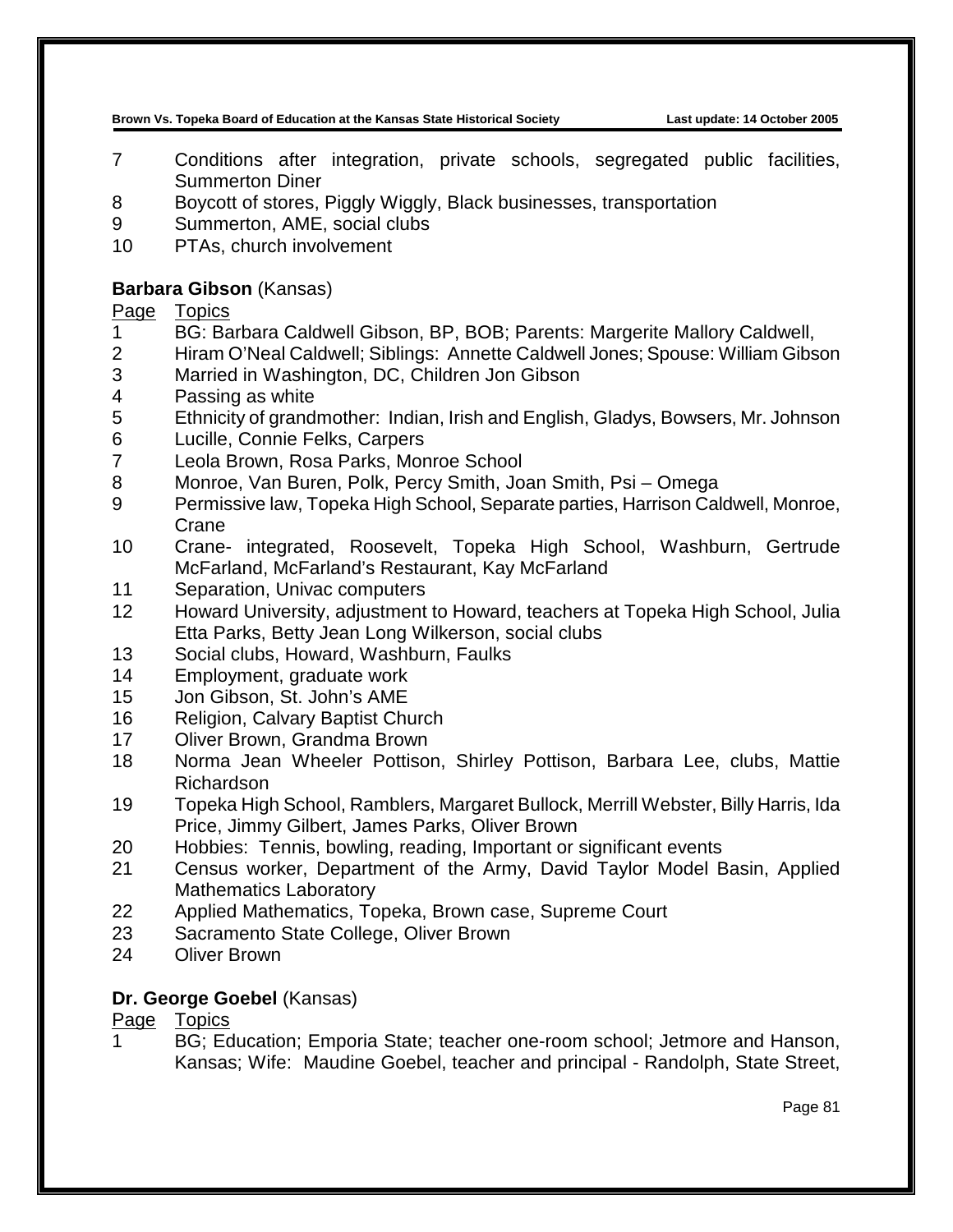Oakland, Quinton Heights, Kenneth McFarland, General Motors, Wendell --, Harold Goldman, Jim Gray

- 2 Topeka Country Club, Avondale School, desegregation, Central Park, Monroe, Wanda Scott, Lewis Wood, Sharon Woodson
- 3 Ms. North, Beverly Thompson, slave background, feeling inferior, Catherine King, Bill Bridges, transition to integrate school, riots on Kansas Avenue
- 4 Wanda Scott, Jim Woodson, Sharon Woodson, Summerfield scholars, transition to integrated schools, changes in Topeka after Brown, Stout School, Catherine King
- 5 Stout School, black teachers, Linn, Jetmore, Kansas, Nelson Moore, Kenneth **McFarland**
- 6 McFarland, Wendell Godwin, Frank Wilson, Quinton Heights, Integration, role of principals

## **Jack Greenberg** (NAACP Attorney)

## Page Topics

- 1 NAACP Legal Defense Fund, Topeka, education of blacks, Segregation in Topeka, Columbia Law School
- 2 NAACP LDF staff: Thurgood Marshall, Constance Baker, Frank Williams, Bob Carter, NAACP, Lisa Howe, Schools in Topeka –conditions, The Menninger Clinic, Delaware and Kansas, Supreme Court, apartheid
- 3 Ghetto school, NAACP cases, capital punishment, segregation on trains and buses, Esther Brown

## **L. L. Hall** (Virginia)

- 1 BG, BP, DOB, Longwood Industrial School (St. Paul College), New York University, Physical education, Virginia State University, NAACP, Farmville, Snell
- 2 Farmville, boys reform school, Mr. Layton, Robert Morton High School
- 3 Robert Morton High School, teacher, Prospect, private white academy
- 4 Longwood College, school organization, school funding<br>5 Robert R. Morton High School, Mary E. Branch, Farmvill
- 5 Robert R. Morton High School, Mary E. Branch, Farmville Elementary School, Council of Colored Women
- 6 Changes in schools, Dr. Henry, curriculum, teachers, North Carolina, Pennsylvania, Washington, St. Paul, Winston-Salem Teachers College, Minor Teachers College
- 7 Teachers qualifications and employment opportunities, Mrs. Johns, Alabama, Virginia State University, Washington, girl's chorus, school experiences, Prince Edward County, strike
- 8 Strike, Robert S. Morton High School, Mr. Jones, John Stokes, Rev. Griffin, cross burnings
- 9 Strike, Description of school tarpaper shacks, First Baptist Church, Barbara
- 10 Closing of schools, meetings, retaliation for participation, Dr. Crawford, Mr. Putney, Dr. Lancaster, Longwood College, Mrs. Wright, First Baptist Church, Rev. Griffin, non-violent, Quakers, Society of Friends, sent children to school in Kentucky and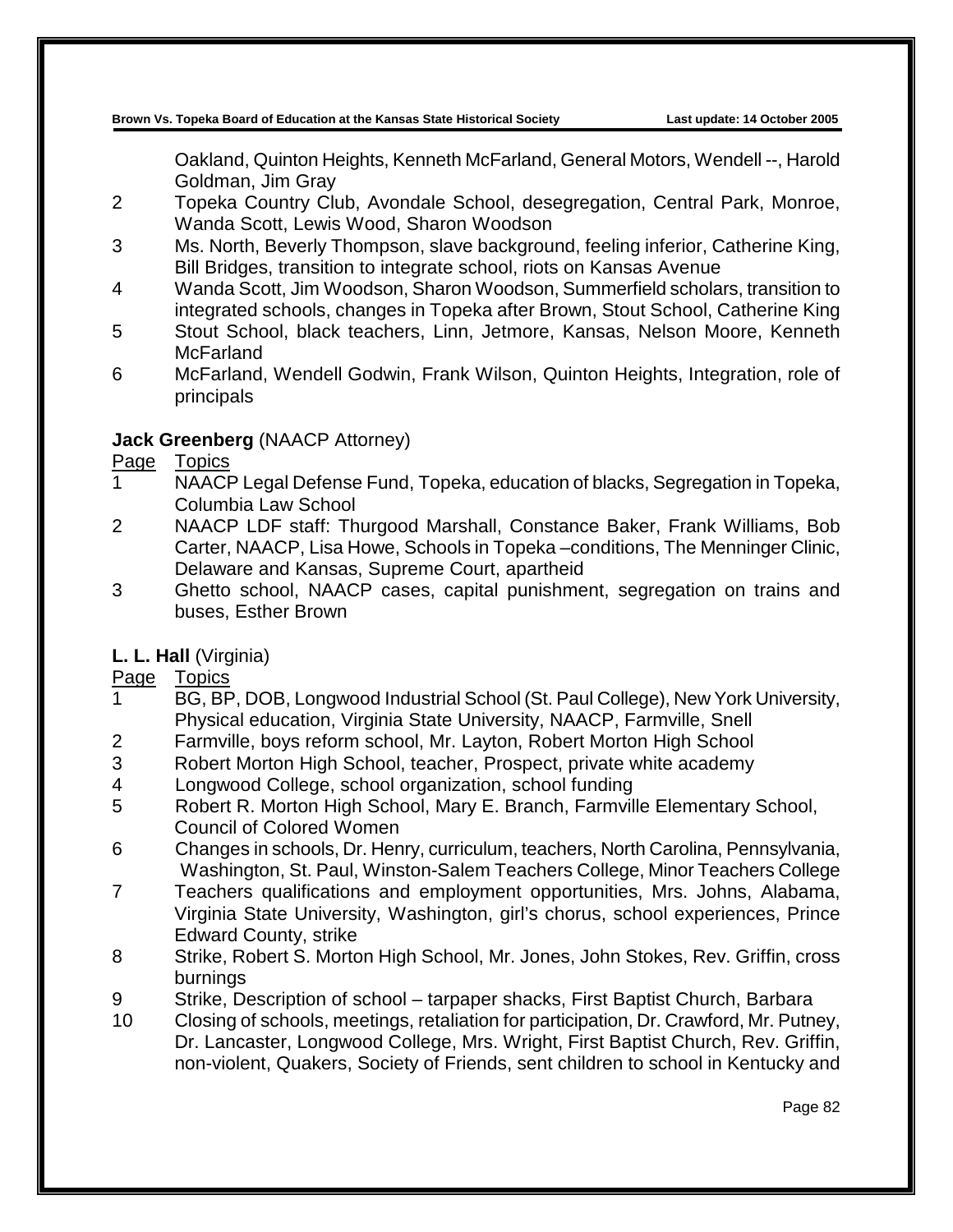North Carolina, Negro Methodist church schools, Murray Branch 2

- 11 School closing, Chet Huntley, David Brinkley, Robert Russell Morton High School, black teachers, Ms. Rawlings, Charlottesville, Betty Jean, James A, Wright School
- 12 Mr. Hall, Charlottesville, Snell, Boston, South Carolina, Tennessee, black teachers, school board, Cumberland County, tax money

## **Chris Hansen** (American Civil Liberties Union)

## Page Topics

- 1 Involvement in the 1980s, Richard Larsen, Richard Jones, Charles Scott, Sr., Charles Scott, Jr., and Joe Johnson, Compliance with S.C. order in Topeka
- **2** Desegregation-School Board's opinion, Judge Rogers, Court of Appeals, TBOE's definition of desegregation, student attendance rules, school construction, school closings, transfer policies, transportation policies, faculty attendance rules, faculty assignment rules, faculty hiring rules, test scores, perceptions of schools
- 3 Public opinion survey, Kansas standardized test scores, college entrance test scores, Kansas's segregation law
- 4 Patterns, teacher assignments, student assignments, student tracking, Linda Brown, HEW in 1976
- 5 HEW, Topeka school district, black community, re-opening of case, District Court, Court of Appeals, Supreme Court, U.S.D. 501
- 6 Annexation, Brown case, Atlanta, Freeman v. Pitts, Supreme Court, school desegregation cases in 1990s, conservativism of courts
- 7 Resegregation, neighborhood school plans, bussing plans, residential patterns, school board actions, geographic boundary system
- 8 Belvoir, west side schools, ratio, Local attorneys, Legal Defense Fund, ACLU, lead counsel
- 9 Legal strategies, Linda Brown, Elisha Scott, Charles Scott, Sr., Charles Scott, Jr.
- 10 Hugh Speer, Lucinda Todd, local NAACP chapter, Life in Topeka during the 1950s, internal segregation, Supreme Court, Richard Kluger, Arthur Benson
- 11 Arthur Benson, Kansas City case, Brown case, children's rights litigation, foster care, Judge Clark, Topeka, Monroe
- 12 Racism in Topeka, Simple Justice, Thurgood Marshall, social change
- 13 Tenth Circuit Court of Appeals, Brown v. Board of Education, Exodusters and Blacks in Topeka, Kansas

## **Cheryl Brown Henderson** (Kansas)

# Page Topics<br>1 BG. DO

- 1 BG, DOB, BP, Husband: Larry Dean Henderson, Children: Christopher Dean Henderson, St. John's AME Church, education, Grant Elementary, Springfield, Missouri, Boyd Elementary, Topeka, Oliver Brown's death
- 2 Sumner, integrated schools, Roosevelt Junior High School, Potwin, Governor Docking, Menninger, Topeka High School, Highland Park Hugh School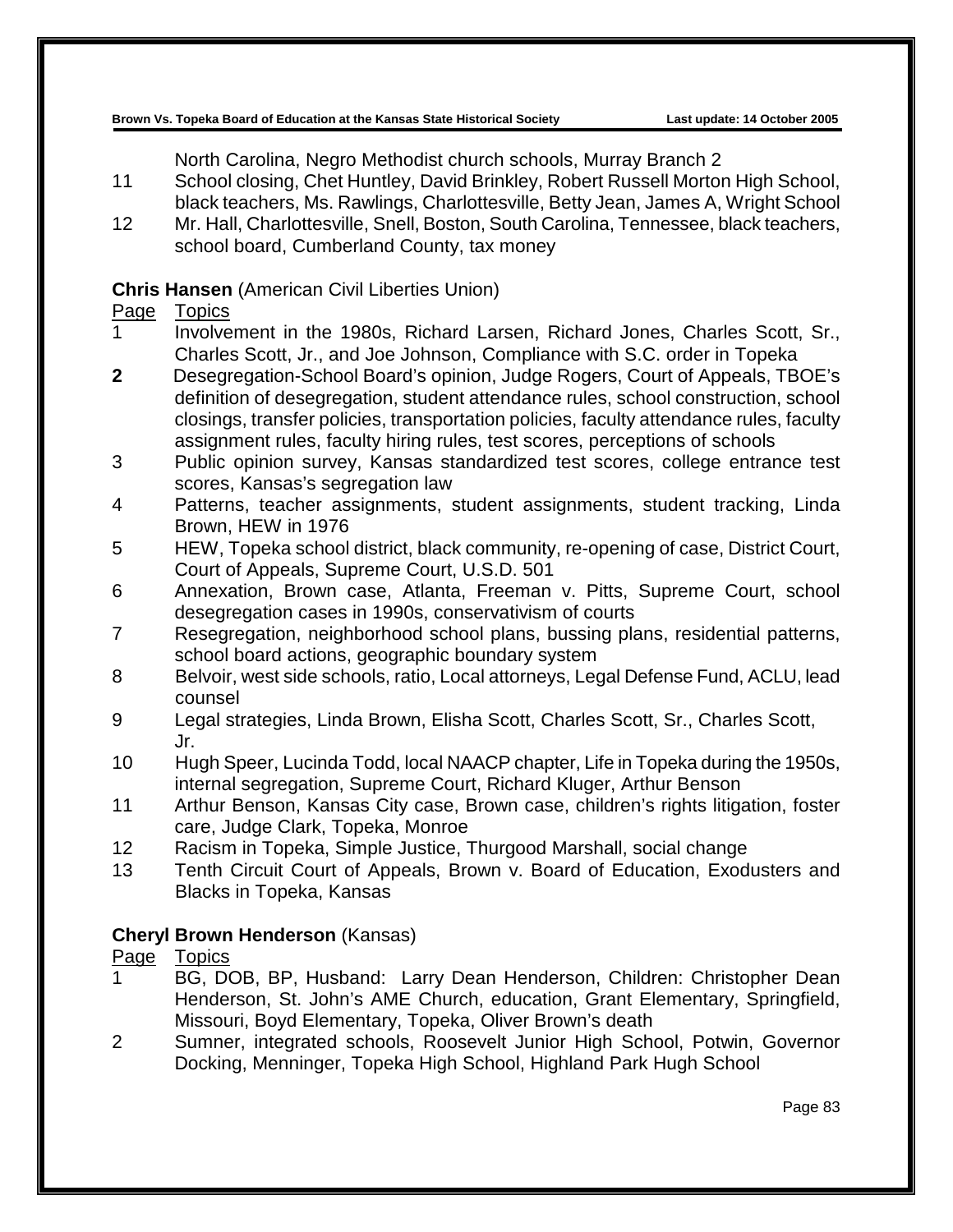- 3 Linda Brown, Terry Brown, Roosevelt Junior High, religious home, isolation, Sherman Parks, cheerleader, pep club, plays, friendships
- 4 Black teachers, Ann Garvin, Vance Williams, Topeka High School, Highland Park High School, Brown legacy, Baker, CORE
- 5 Oliver Brown, civil rights, desegregation, history, news reporters, Charles Kuralt, Harry Reasoner, Linda Brown, Leola Brown, Missouri, Kansas, Baker
- 6 Baker, Civil Rights Movement, 1968-1972, interracial dating, black student union, campus marches
- 7 Roommate assignments, Baker dean of students, cheerleaders, discrimination on campus
- 8 Dorm incident, Edgerton, Baldwin, KKK, racial incident in Edgerton, racial slurs
- 9 Football games, white sororities' rush, black sorority, Life in Topeka early 1960s
- 10 Education at Baker, high school guidance counseling, elementary education major
- 11 Teaching, employment options for African American women in early 1960s, journalism, guidance counseling, Emporia State University, Larry Dean Henderson, Washburn
- 12 Marines, Vietnam, teaching Civil Rights Movement, Interim Periods, Topeka High School walkout, racism and civil rights activities, Connie Menninger, teaching
- 13 Sumner Elementary, Monroe Elementary, teaching experience
- 14 Resources, Mrs. Holland, J. B. Holland, Linda Brown, Sandy Lassiter, Monroe, school climate, black parents
- 15 Black students and parents, hostile attitude, respect of teachers, white teacher attitudes
- 16 Civil Rights Act of 1964, in-service training for teachers, experiences teaching in a white school
- 17 experiences teaching in a white school, counseling experiences
- 18 Experiences as an elementary school counselor in Topeka, teacher contract negotiations in Topeka
- 19 Reasons for leaving teaching, Employment with State Department of Education, Awareness of Brown, Brown & Brown Associates, Linda Brown
- 20 Brown & Brown Associates, attitudes in Topeka, Linda Brown, educational consulting business, New York, Good Morning America, NAACP, Night Watch
- 21 Brown & Brown Associates, Linda Brown, Brown Foundation for Educational Equity, Jerry Jones
- 22 Life Magazine, Brown Foundation for Educational Equity, Coors, National Park Service
- 23 Brown Foundation for Educational Equity, Bi-racial, Multi-racial
- 24 African-American, Afro-centric curriculum, multicultural, unassimilated diversity
- 25 Topeka in 1991, racial acceptance, Brown Foundation for Educational Equity
- 26 Racism, integration, gang activity<br>27 Brown Foundation for Educationa
- Brown Foundation for Educational Equity, racism, black community, Fourteenth Amendment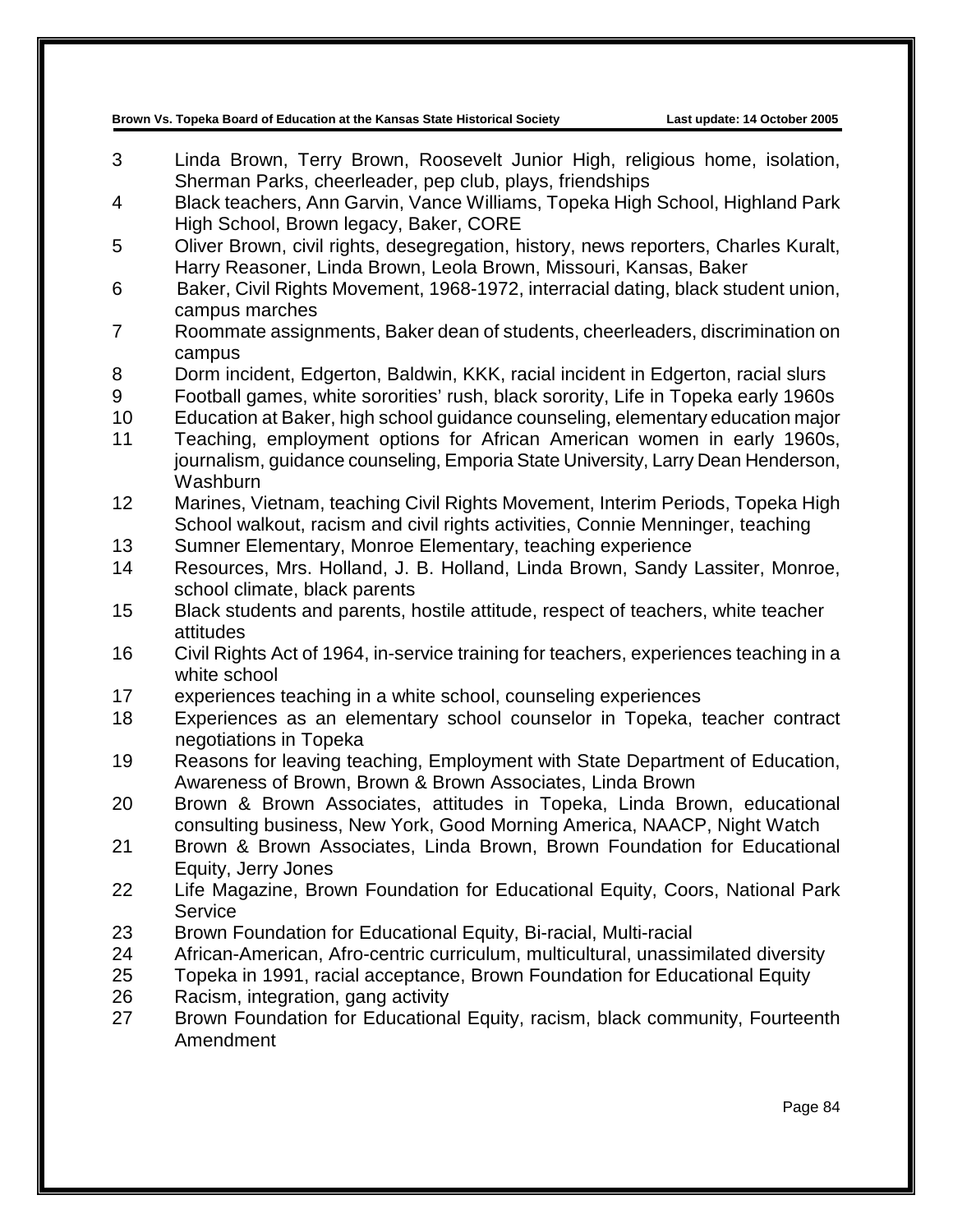Linda Brown, desegregation, changes in black community

#### **Zelma Henderson** (Kansas)

- BG; BP, DOB, Parents: Pansy Belle Hurst and Thomas L. Hurst
- Siblings: Kermit Hurst, Mary Catherine Hauns, Elver Hurst, Faith Scroggins, Leland Hurst; Colby, Kansas; Spouse: Andrew Henderson
- Andrew Henderson; Children: Donald Henderson, Vicky Henderson; Ethnicity: Indian, Irish, Dutch
- Homesteaders, Oakley, Kansas, One-room school in Thomas County,
- Oakley, Kansas; Migrants (Exodusters); occupational experience; Topeka, Kansas; Vocational School
- Beautician, religion, St. John AME, Baptists, Oakley
- Changing denominations, Baptists, Methodists, Charles Bell, Beautician's Sorority, Beta Zi Epsilon, Alpha Ki Phi Omega, La Senoritas, Back Home Topekan, Diane Jackson, painting
- Important event Brown v. Board of Education, Life in Thomas County,
- Oakley, experience in one room school
- Moving to Oakley, experiences in Oakley
- Black community in Oakley, High school
- Oakley, Topeka in the 1940s employment experiences
- Racial incident near Colby, Ramseys, support from whites
- Department stores, brothers' experiences on football team
- Experiences homesteading in Thomas County
- Black community in Oakley, employment farming and railroad
- Segregation in Topeka, Brown v. Board of Education, social life, social clubs, Pearl Max's, La Senoritas
- La Senoritas, Josephine Bryce, Hallmark, domestic work
- State Hospital, skating nights, the Bottoms
- Segregated theatres, Andrew Henderson, Berdyne Scott
- La Senoritas, La Polamas, Bachelor Boys, Gay Nineties, Pleasure Mirrors, St. John's AME
- Skin color
- War time employment, Morrells, Goodyear, McKinley, Graham case
- McKinley, Mamie Williams, Ethel Barber, Involvement in Brown, Charles Scott, Sr.
- Charles Scott, Sr., John Scott, Berdyne Scott, La Senoritas, NAACP, Mr. Burnett
- Involvement in NAACP, Mr. Burnett, Lena Burnett, Alvin Todd
- NAACP, Kansas Vocational Institute, Dr. G. Robert Cotton, Ida Norman, Mrs. Alberta Parks, Girl Scouts
- Alberta Parks, Fanny Brown, Kansas Vocational Institute
- Flood of 1951, small black business, beauty shop
- Mr. Burnett, Alvin Todd, McKinley, educational conditions in Topeka, early 1950s, textbooks and equipment, Oliver Brown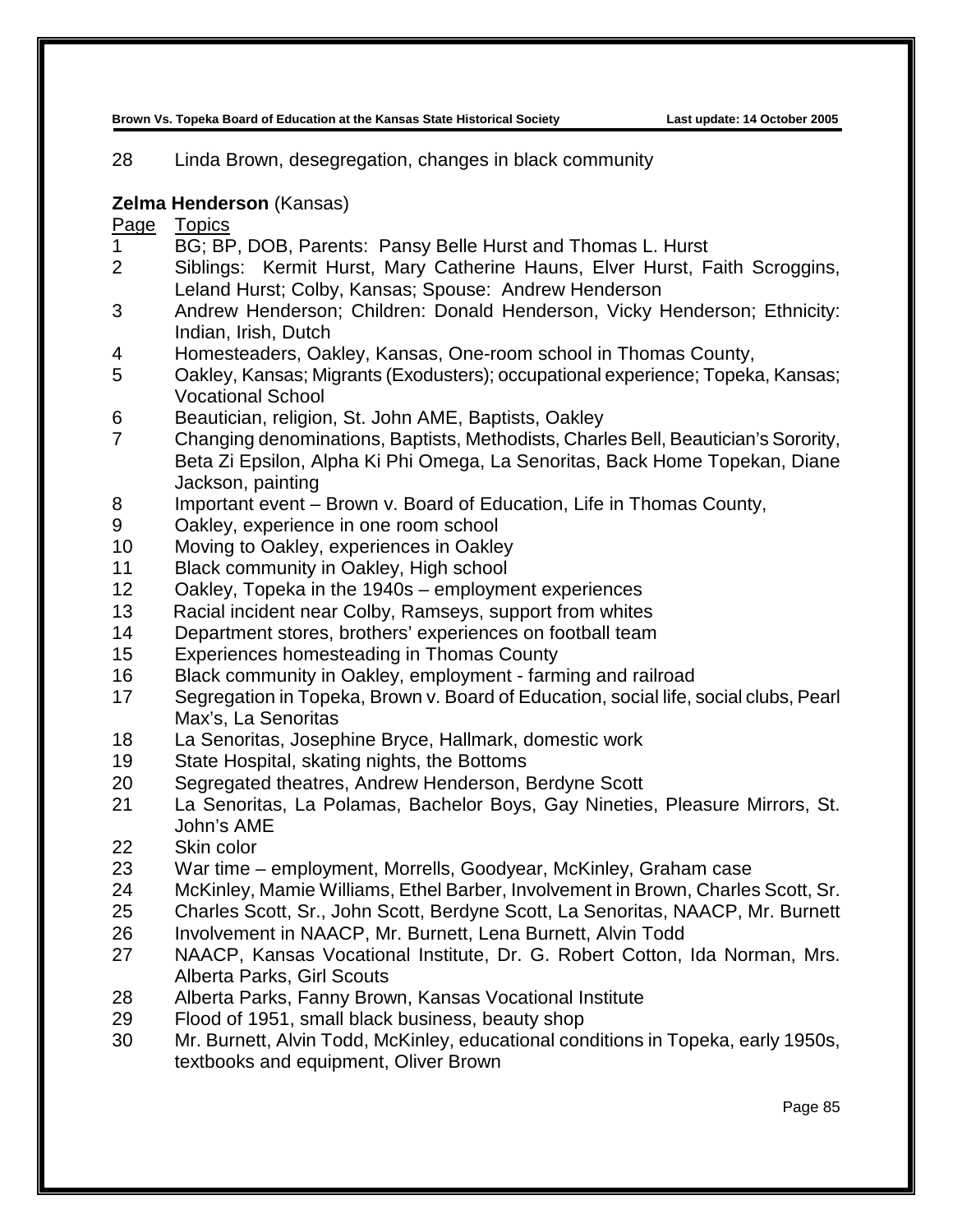- NAACP's admission attempts test run
- Soliciting of plaintiffs, State Hospital, opposition from white and black community
- Black teachers, female plaintiffs, Oliver Brown
- Oliver Brown, NAACP, Harrison Caldwell
- Harrison Caldwell, Brown case, perceptions of, Charles Scott, Sr. and John Scott
- Charles Scott, Sr. and John Scott, Changes in Topeka after case, integration of public facilities, The Dunbar, impact on black businesses
- Girl Scouts, Ida Norman
- Monroe, Girl Scouts, Ida Norman
- Girl Scouts, Ida Norman

#### **Barbara Henry** (Delaware)

Page Topics

- BG, BP, DOB, segregated hospitals, Memorial Hospital, Nallwood, Hickman Road, Worth Steel, Father
- Mother, Reason parents came to Delaware, domestic work (day work), Union
- State Line School one room school, Mrs. Dyson, knee babies, Claymont High School, experiences in school, Bethel AME, Baptist, Twin Oaks, CME
- Claymont High School, State Line School, Mrs. Dyson, experiences in one room school
- Experiences at Claymont High School, Mr. Phillips
- Experience in North Carolina, Racial incidents at Claymont, teachers
- Dr. Weber, racism, black student teacher from Delaware State College, curriculum, guidance counselors, University of Delaware, Zelda Trotter, Howard University, Mrs. Dyson, Chaney, domestics, blue collar workers
- Wanted to be a teacher, Brown case, desegregation, Spencer's mother, Louise, Ms. Dyson, integration
- Integration, Claymont High School, State Line School, Mr. And Mrs. Stall
- Claymont High School, Hagley's Museum, Mrs. Dyson. Aunt Lena, Spencer
- Beulah Stamp, Lois Mae, Mamie, Claymont High School, significance of integration efforts
- Martha, Spencer, Merle, Mr. Stall, Belton case, Judge Sites
- Louis Redding, NAACP, Beulah, original plaintiffs, Aunt Lena
- NAACP, Mrs., Dyson, Aunt Lena, Bethel AME, elite church, Worth Steel, Mr. Caufield, teacher salaries
- Ms. Dyson, Claymont High School, Ms. Lohr
- Warner School, experiences with integration

## **Rev. E. B. Hicks** (Kansas)

- BG, BP, DOB, Parents: Carrie Smith Hicks, Daniel Henry Hicks, Siblings
- 2 Spouse: Effie Mae Hicks  $(1<sup>st</sup>)$ , Roena Sayers
- Children: Rosemarie Sanderson, Milton Thaddeus, Dan Trevor and E. B., Jr.;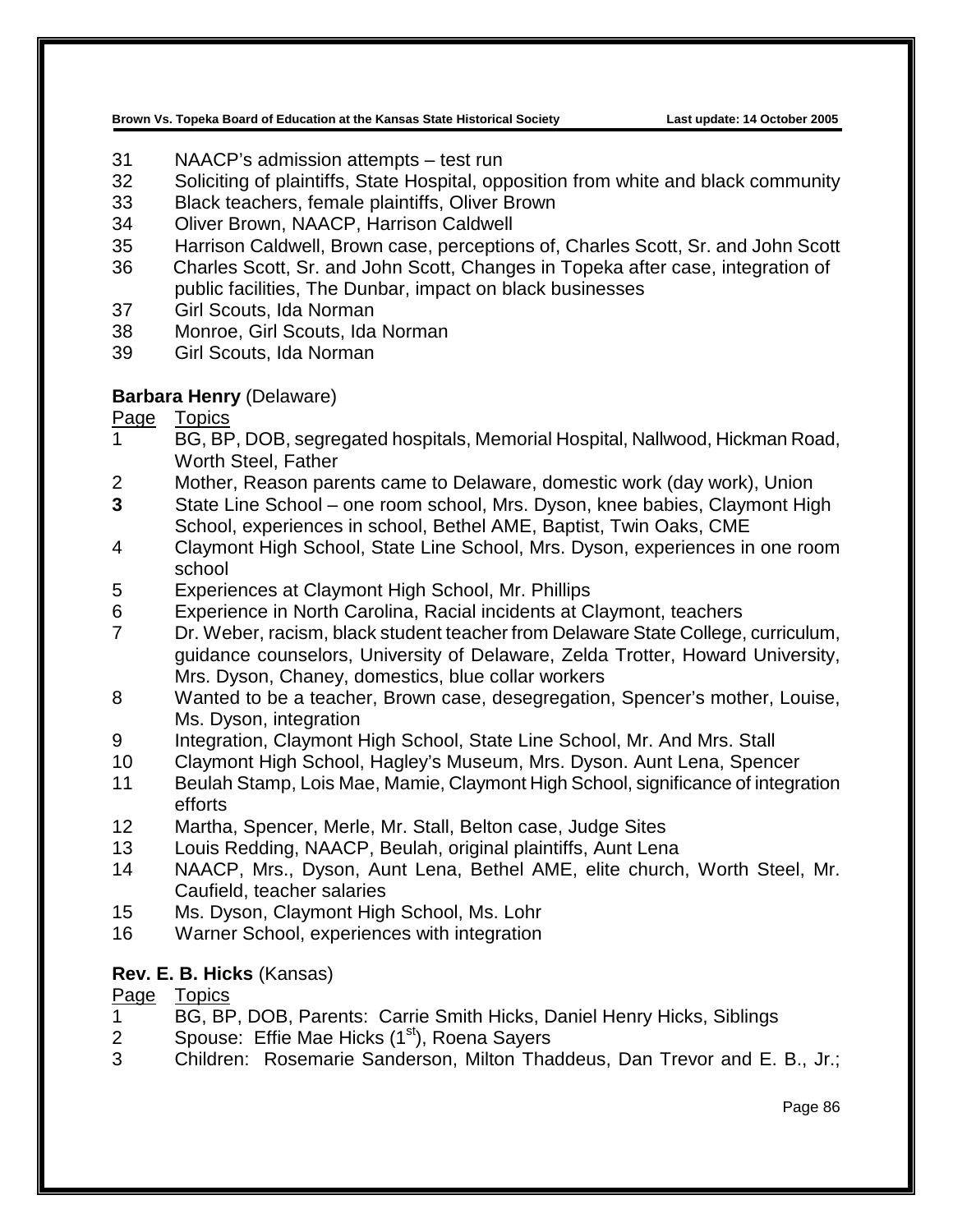McKinley School, Quincy Junior High, Topeka High School (dropped out), experiences in school

- 4 Walking to school, Grant School, integrated neighborhood, Quincy, facilities differences
- 5 Teachers, Second Baptist Church, Pace Milling Company, domestic worker
- 6 Wichita, Salida, Colorado, Salt Lake City, Utah, Skinner's Nursery, Santa Fe shops, Washburn
- 7 Degrees: Bachelor of Theology, Master of Divinity, A. B. and D. D.; Santa Fe layoffs; depression
- 8 Work during the Depression, Penney Outlet Shoe Store, Topeka Dairy, Morrell Packing Company
- 9 Morrell Packing Company, Feliz, preacher at First Baptist Church in Paxico, Holton, **Horton**
- 10 Horton, Faribault, Minnesota, Duluth, Minnesota
- 11 Preacher at Duluth, Minnesota, First Baptist Christian Church of Duluth Rev. Pennington, chaplainry
- 12 Army Reserves, St. Paul, First Lieutenant in the Chaplains Corp in the Army, WW2, Fort Wachooga, Alabama, 25<sup>th</sup> Infantry Regiment, Tucson, Arizona
- 13 Fort Ell in Massachusetts, bombings on east coast, job as Chaplain
- 14 job as Chaplain, segregation at Camp Ayr
- 15 Atlantic Defense Zone, racial problems in the military  $93<sup>rd</sup>$  Division
- 16 USO black and white, treatment on black officers
- 17 Arizona, Topeka after WW2
- 18 Executive Secretary and Missionary, Washburn, Wife worked at Sears, American Baptist, National Baptist
- 19 American Baptist Home Missions Society, Dr. Weis, Missionary Baptist Convention, Kansas Baptist Convention
- 20 Executive Secretary and Missionary, Home Missions Society
- 21 Job on National Staff of Home Missions Society
- 22 Home Missions Society
- 23 Home Missions Society, Regional Executive Minister for the American Baptist Churches of the South
- 24 Regional Executive Minister for the American Baptist Churches of the South, Atlanta, Georgia, Citizens' Bank (black bank in Atlanta), Ebenezer Baptist Church, Home Missions Society, Baptist Board of Education and Public Issues, American Baptist Foreign Missions Society, Minister's Missionary Benefit Corp
- 25 Regional Executive Minister for the American Baptist Churches of the South, 1971- 1976
- 26 Minister of Quality Relationships, Grandville, Ohio
- 27 Minister of Quality Relationships, Grandville, Ohio, Central Seminary in Kansas City
- 28 Dr. Fred Young, Interdenominational Ministries and Brown
- 29 Interdenominational Ministries, Oliver Brown, Rev, Faust of St. John AME, Rev. P. H. Hill of Shiloh Church, Rev. E. Barnard Herd of Calvary Church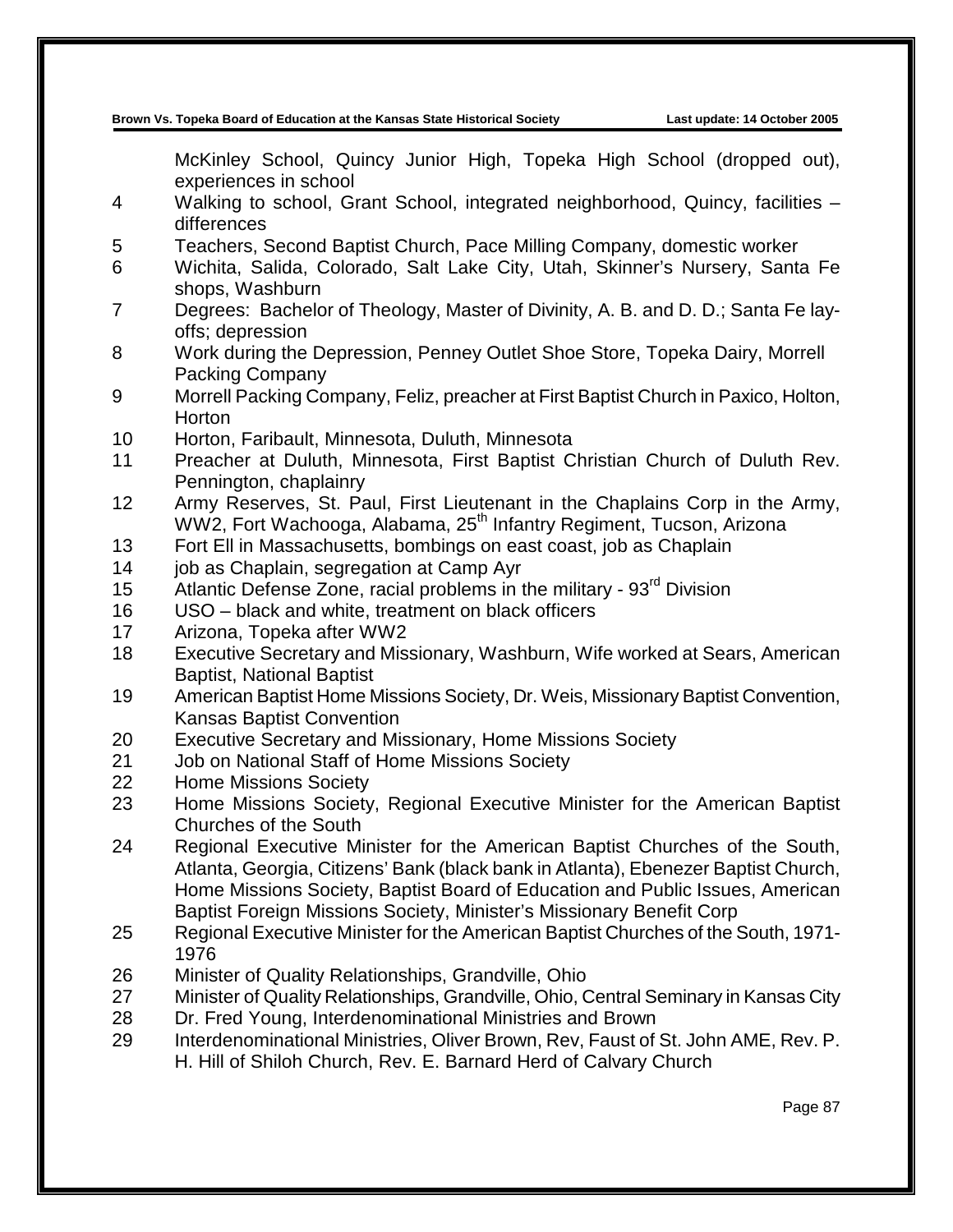- 30 Topeka High School, Topeka Junior High School, Oliver Brown, St. Mark AME **Church**
- 31 Influence of Brown positive and negative impacts, black teachers

## **Charles "Chuck" Hill** (Delaware)

## Page Topics

- 1 BG, BP, DOB, Concord, Delaware, Sussex County, WW1, PGH Philadelphia General, DuPonts, Claymont School, community nurse
- 2 Claymont School, community and school nurse, Claymont community, PTA
- 3 Churches: Episcopal, Methodist, Baptist and Catholic, movie theatre, adult fraternal organizations – Red Man, community service organizations – Lion's Club, Masonic Lodge, Knights of Columbus, police, volunteer fire department, employment – Wilmington, DuPont Company, Atlas, Hercules, Steel Mill, segregated company housing for steel mill
- 4 Sports, desegregation, Mr. Stall, Mrs., Dyson, State Line School, Judge Seitz, Brown v. Board, acceptance
- 5 Perceptions of integration, Mr. Stall, Martha Trotter, Claymont School, busing, Brown v. Board of Education, Life Magazine
- 6 Preservation of Claymont School
- 7 Arden, Claymont School, Mrs. Dyson
- 8 Mrs. Dyson, State Line School

## **Oliver Hill** (Virginia/Attorney)

- 1 BG, BP, DOB, Roanoke, VA, Richmond, Academy, Petersburg Academy, St. Paul, segregation, WW1, Washington, \_\_\_\_\_\_\_\_\_\_ school
- 2 Decision to attend law school, Howard University, Mordecai Johnson, Charles Hamilton Houston, Thurgood Marshall
- 3 Tucker, Richmond, Slaughters, Virginia bar exam
- 4 Roanoke, Richmond, Minor Normal (wife attended), Depression, Washington, Fordham College
- 5 Black waiter union, CIO, AFL, Dr. Ransom, Richmond, law practice
- 6 Army, OCS, England, France, Ft. Mead, Alexandria, VA, Louisiana, Camp Claburn, army experiences
- 7 Army experiences, England, North Wales, Prince Edward County, Charles Hamilton, George Hays, Garland Fund, NAACP Thurgood Marshall
- 8 Civil rights, Thurgood Marshall, Supreme Court, 1902 Constitutional Convention in Virginia, segregation, transportation, streetcar strike, Chief Justice Fuller, Dean v. City of Richmond, Warrick v. City of Louisville, Republican Party, Democratic party, West v.
- 9 Teachers' salaries and education, restrictions on teachers, early suit for teacher salaries, Mandy Morrison
- 10 Mary Morgan, Morgan v. Virginia, Spotswood Robinson, Montgomery County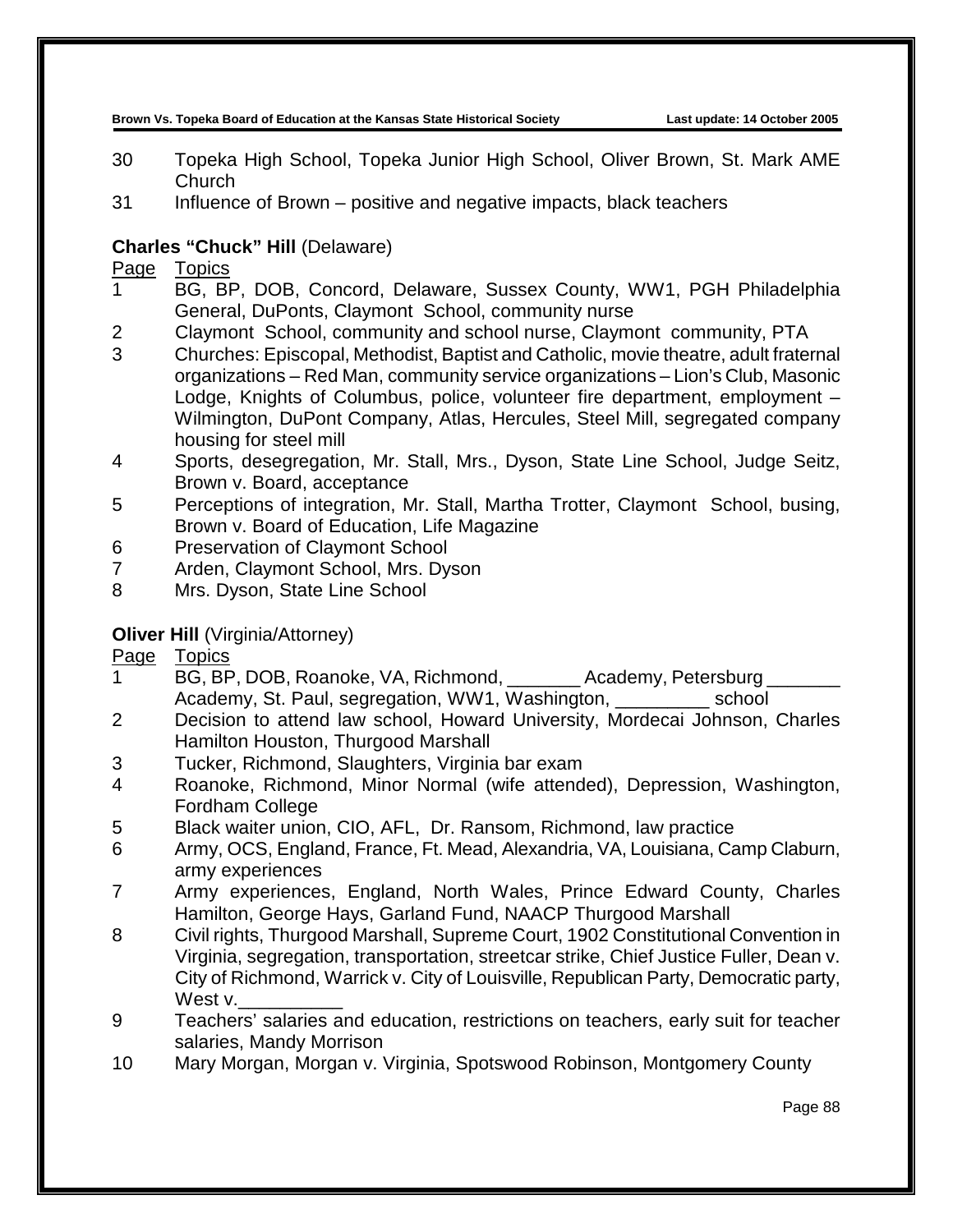- 11 Busing in Virginia, Corbin case, Bobbie Jones, school strike, NAACP
- 12 Farmville
- 13 Conditions at Farmville school, lawsuits in Virginia, Richmond Citizens Association
- 14 \_\_\_\_\_\_\_\_\_ Powell, Richmond Citizens Association, incidences of racism

## **Christina Jackson** (Kansas)

## Page Topics

- 1 BG; BP; DOB; Mother: Georgia Edwards; Father: Jess Edwards
- 2 Husband: Enoch Jackson; Children: Jennifer, Richard, Gary, Enoch, Theada, Craig, Arthelee, Jesse; Educational experiences
- 3 Paraprofessional work experiences, Kansas Motor Vehicle Department, AME, Eastern Star, Women's Political Caucus, PTA, Cub Scouts, Girl Scouts, Volunteer Action Center, Ramona Hood Award, Community Resource Council
- 4 Eastern Star, Important Life Events, Life in Topeka in late 1940s, early 1950s, Neighborhood, East Topeka
- 5 Washington, skating rink, bus and walking, Depression
- 6 Father worked at Santa Fe, raising chickens, picking greens, Washington school, music, Mr. Ridley (principal), Health Room
- 7 Washington, black teachers, Monroe, black and white teachers, Mrs. O'Dell, Miss Jones, Miss Hicks, Miss Bradshaw, Miss Benton, Topeka High
- 8 Field day, Chandler field, interaction of teachers between schools, Washington School, Mr. Ridley, black history, Marcus Garvey, Washington school film, Back Home Topeka, Henry Burton
- 9 Monroe School, Brown case meetings, Oliver Brown, Jennifer, Gary and Richard, State Street School, Children's transition from Monroe to State Street, Mr. Barkley
- 10 Children's experiences at State Street, Holiday, Oakland, Racial slurs
- 11 Racial Slurs, Gage Park pool, Ridley Park, Topeka High, guidance counseling, Gary, Richard, Jennifer
- 12 Jennifer, Junior, Meetings after Brown, Richard Jones, Oliver Brown, Gary, Kansas **University**
- 13 Gary fired, Arthur Lee, special education, church
- 14 Social events at Ridley Park, East Topeka, experiences with integration
- 15 Topeka High School boycott, furnishing of textbooks, State Street school integration, teachers at State Street
- 16 State Street teachers, feelings about being black, friendships with whites
- 17 Gary at Kansas University

## **Eugene Johnson** (Kansas)

- 1 BG, BP, DOB, Aunt Essie Mason, Mother Theota Lee
- 2 Father: Johnny Johnson; Wife: Charline Hoard
- 3 Monroe School, Crane Junior High School, Topeka High, CCC camp, Army, Employment: Jean's Sandwich Shop, Santa Fe Railroad, Motive Power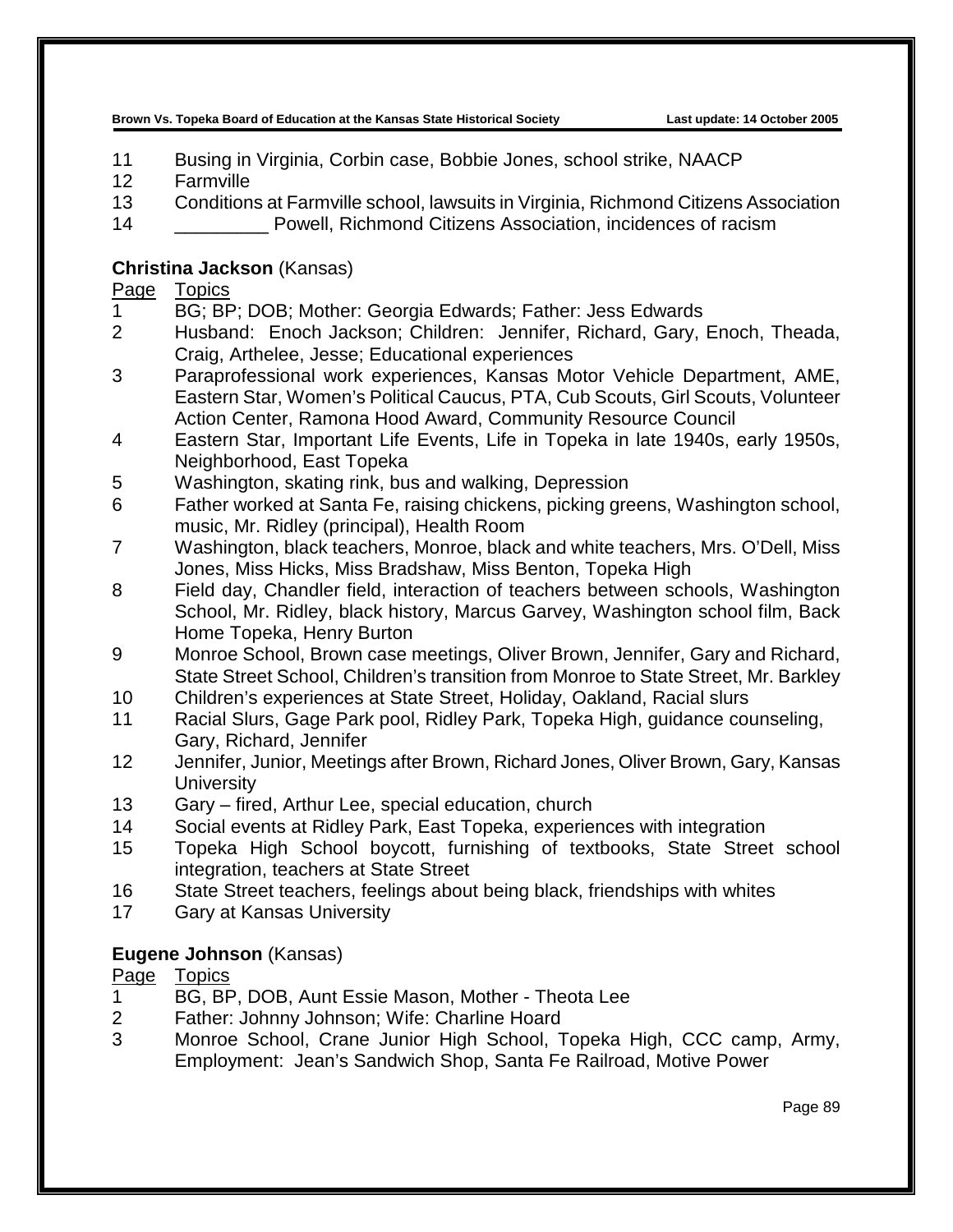- 4 Reserves, Supply Depot, Winter Jones Veteran's Hospital, Post Office, Bowser Funeral Home, Religion: Lane's Chapel, Mount Carmel Baptist Church, St. John's Methodist Church (Mason), Calvary Baptist
- 5 Mount Carmel Baptist, Jordan Patterson Post American Legion, Masonics, Number 18, Back Home Reunion – founder, Charles Scott, Carl Williams
- 6 Boris Slaughter, Boy Scouts, Gil Thompson, Jayhawk Hotel, Charles Scott, Jack Alexander, Tommy Jackson
- 7 Back Home Reunion, Bessie Wilson
- 8 Back Home Reunion, hobbies, important events, Essie Mason
- 9 Essie Mason, Charles Scott, GI Bill, Kansas Vocational School. Military
- 10 Texas military experiences, Ft. Riley, Calvary School, Jackie Robinson, Saddle and Harness Making, Korea, Topeka in 1920s
- 11 Topeka in 1920s, Monroe School, Grant Cushinberry's Park, Euclid Park, Gage Park, South Topeka neighborhood, Trip Around the World
- 12 Trip Around the World, predominantly black neighborhood, segregation, Pitch's **Drugstore**
- 13 Euclid Park, Jobs: packing house, Santa Fe, bellhops, janitors, Highland Lords, club in North Topeka
- 14 Black businesses, Mudtown, T. L. Moons hairdressers, restaurants, hotel, Hooverton, barber shops, Betty Evans, Maude Gray
- 15 Monroe, Phyllis Wheatley Building, Gil Thompson, Experiences at Monroe
- 16 Experiences at Monroe, Fred Rountree, Lula Higgins (cooked for Monroe)
- 17 Monroe teachers: Miss Bradshaw, Mrs. Eagleton, Miss Cook, Miss Walker, Miss Palmer, Miss Myrtle Storns, Mrs. Montgomery, Mrs. Abbey, Mr. Turner, Mr. Burton, Ellis Turner (principal), strict teachers, Experiences at Monroe
- 18 Miss Graves, Tracy Mitchell, Joe Thompson, scout troop Camp Nash
- 19 Phyllis Wheatley boy scout troop, Girl Scouts, Tennessee Town, sports activities
- 20 Monroe, Buchanan, McKinley, Washington, Crane Junior High School, white specialist teachers: Miss Kittle (penmanship), Miss McNair (drawing), Mrs. Burnett (music)
- 21 Mr. Dennimore (physical education), Open House at Monroe, Purell College
- 22 Purell College, childhood experiences in Topeka in the 1930s, Topeka High School
- 23 Monroe, experiences at Crane Junior High School
- 24 Integrated sports at Crane, segregated sports at Topeka High School, transition from Crane to Topeka High School, City Park, Marling Hornets
- 25 Marling Hornets, Ed Marling's Furniture Store, Transition from Crane to Topeka, Booker T. Washington Club, Phyllis Wheatley Club, Ramblers, Jim Parks, Julia **Parks**
- 26 Second Floor gathering place (Room 200), Booker T. Washington Club, integrated choir, William Knight, Chandler Field, integrated intramural teams
- 27 Topeka High, Wendell Drew, Arthur Caperton, Charles Scott, Roosevelt Junior High, black community's feelings about segregated athletic teams
- 28 Track, Harry Carper, segregated parties, Highland Park (more liberal integrated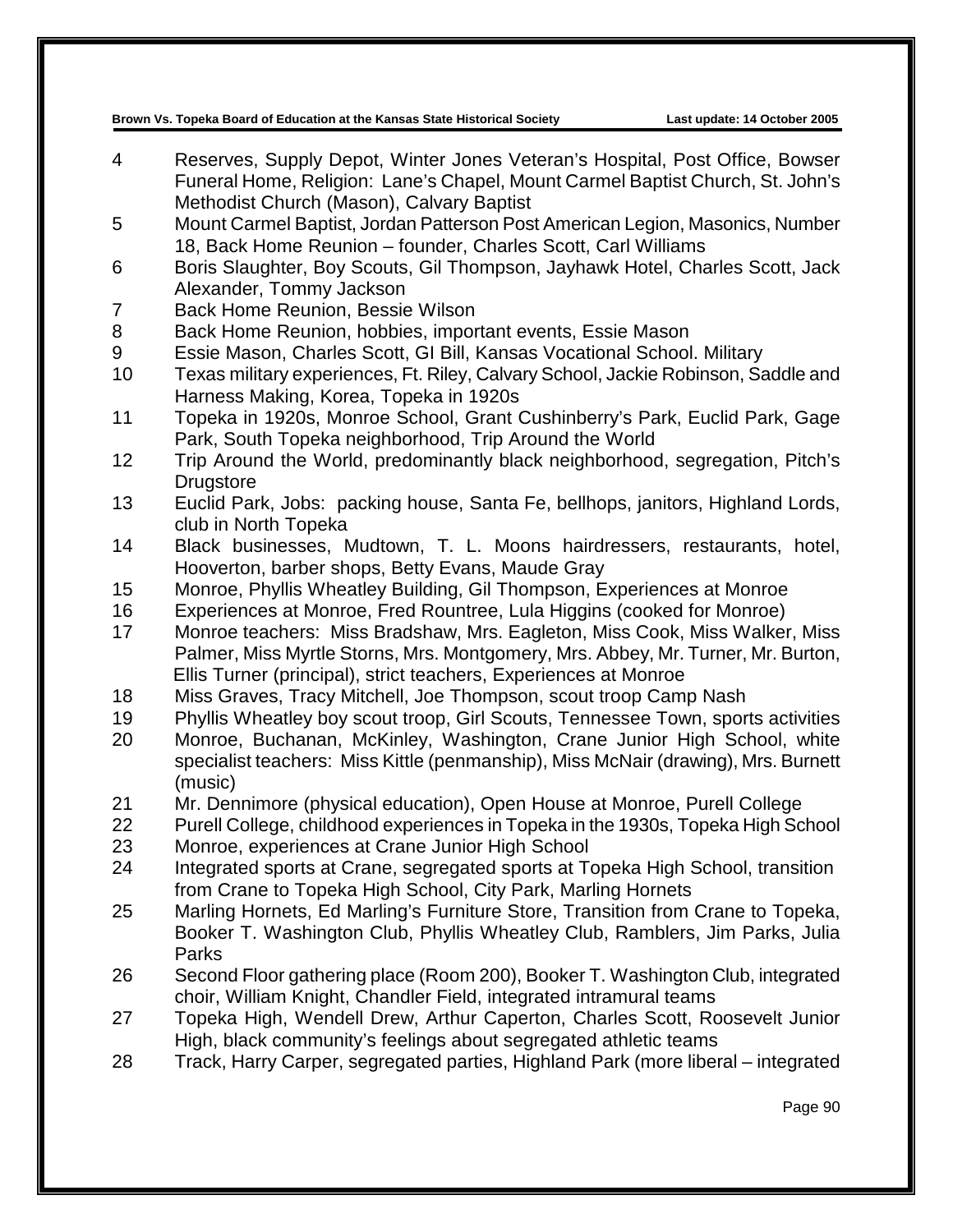football and basketball, black king and white queen, 1950s)

- 29 Joe Thompson, Edward Thompson, academics at Topeka High School, Miss Woolcot, Miss Fuller, Miss Culbert, Miss Bishop, Mr. Snyder
- 30 Mr. Hayes, experiences as student at Topeka High, Mr. Van Slyke (principal), Mr. Edwards (assistant principal), Depression, Boy Scouts
- 31 Boy Scouts, Gay Knights club, Charles Scott, Tennessee Town, Stella Puellas (sister club), Pals of Pleasure
- 32 Social clubs and parties, the Owl Club, Pleasure Mirrors, Bachelor Boys, Gay Knights
- 33 Dropping out of high school, Tuskegee Institute, John Henry Johnson, Gil Mary, Emporia State, Washburn, Ike Brady, Art Fletcher
- 34 Washburn, Art Fletcher, Owl Club, Bachelor Boys, Gay Knights, Masonics, Elks, color,
- 35 Color, Burnetts, Miss Bowser, Nuke Bowser, St. John's church
- 36 Charles Scott, Topeka, Freddy Rogers, passing as white
- 37 Freddy Rogers, sacks for coloreds and Mexicans
- 38 Social life, Max's Tavern, City Park, Ritz Theatre, Mrs. Cooper, Henrietta Shepard
- 39 Apex Theatre, Grand Theatre, Jayhawk Theatre, Farina
- 40 Herb Jeffries, "Rhythm on the Range" Dunbar Hotel, Joe Louis, Kansas City, Emporia, Manhattan, Salina, Por' E Richards
- 41 Por' E Richards, Fidells, military, blind the passenger car,
- 42 Army, Camp Funston, ROTC, boiler men, Fort Riley, San Antonio
- 43 Thayer Phillips, John Neal, Alonzo Rogers, Charles Scott
- 44 Pearl Harbor, Ninth Calvary, Mudtown, 92<sup>nd</sup> (Buffalo Soldiers), Fort Wachooga, John Neal, Thayer Phillips
- 45 Europe, Italy, Jackie Robinson, Officer Candidate School, Jimmie Stevens, Kansas Vocational School, UCLA, Joe Louis, Kansas City Monarchs
- 46 Fort Riley, 28<sup>th</sup> Calvary, 27<sup>th</sup> Calvary, Kansas City Monarchs, Negro Baseball League, Indianapolis Clowns, Baltimore Rays, Tennessee
- 47 House of David's, Satchel Paige, Kansas City Monarchs, Gillis Red
- 48 Gillis Red, Kansas City Monarchs, Topeka after WW2, Baldwin's skating rink
- 49 Fifteenth Street area, Jay Mack Sham, Metropolitan Hall, Duke Ellington, Gene **Calloway**
- 50 Fifteenth Street area, Meadow Acres, Metropolitan Hall, Nat King Cole, Santa Fe, Army Reserves, Iron Horsemen
- 51 Motive Power Building (ran elevators), Iron Horsemen, Kenneth Graham, Oliver Brown, Charles Scott, John Scott, Berdyne Gwen, Brown family, Brown Foundation
- 52 Brown case, Post Office, Scroggins, Brown family, Burnett, Berdyne Scott, Leola Brown Montgomery
- 53 Reaction to integration, loss of black teachers
- 54 Gage Park swimming pool, Harrison Caldwell, Vance Williams, Kansas Vocational School, Topeka High School
- 55 Bottoms, Topeka in the mid-1950s, Santa Fe, packing house, Veteran's Hospital,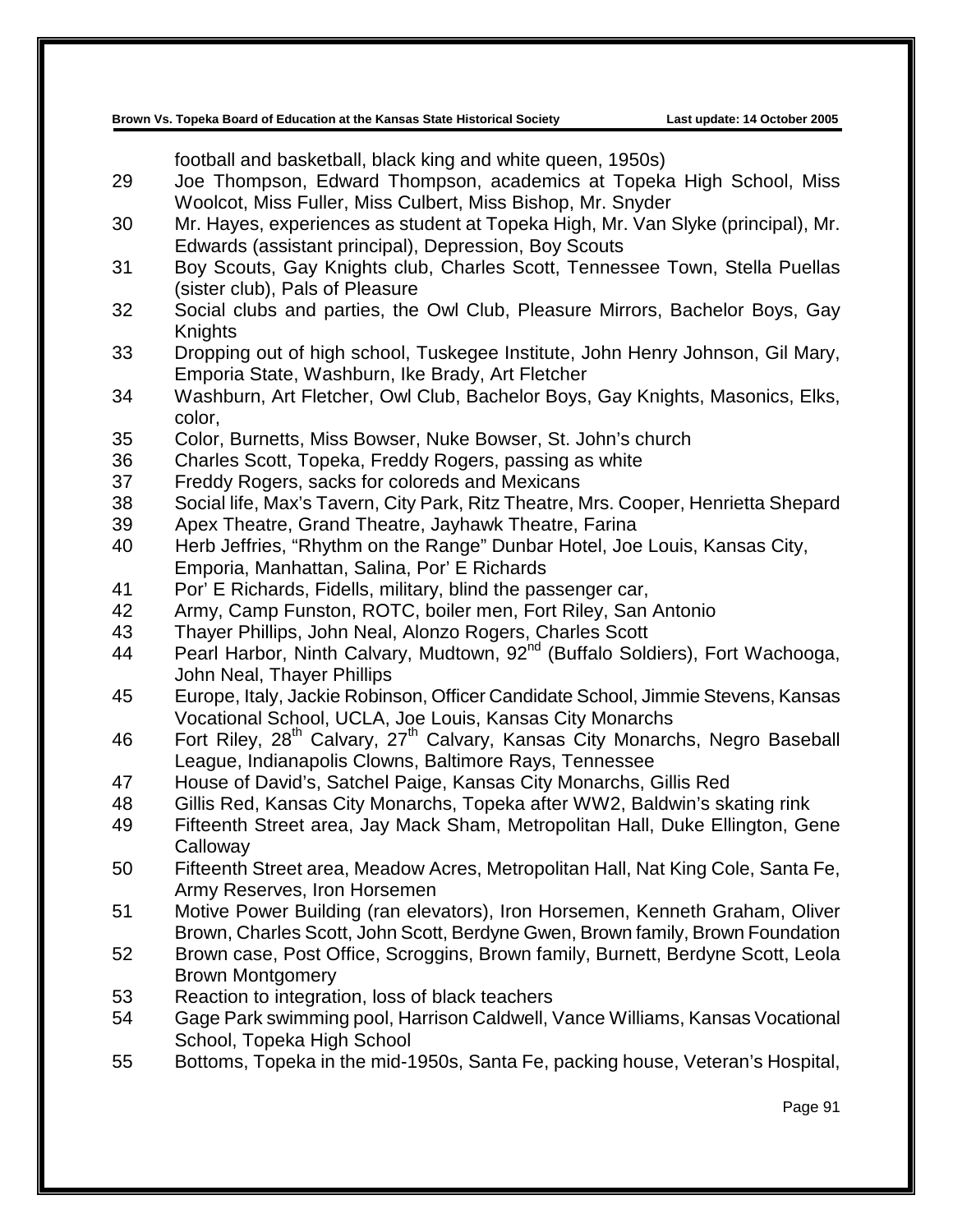Barbeque Place

Experiences in Topeka, Kansas City

## **Lois May Johnson** (Delaware)

Page Topics

- BG, BP, DOB, experiences growing up in Hockessin
- Sister: Lorraine, Neighborhood, Claymont, Hockessin Supply (coal and lumber), mushrooms, Hockessin School
- Hockessin School, Mrs. Bujon, Mrs. Russell, teachers, conditions in school
- Chippy Chapel, parents, NAACP, Shirley
- Experiences with integration, Mrs. Chaney, Redbook, Hockessin school on the hill, Mrs. Margaret Moore (principal and teacher)
- Letter from white parent, Margaret Moore, Ernie Thompson, Leroy Peterson
- Bus, mother's involvement in the case, Howard School, Absalom Jones School
- Absalom Jones School, Conrad School, GED
- Quitting school, Shirley Belton, Retaliation for participation in suit, Peterson boys, Louis L. Redding
- Louis Redding, , Retaliation for participation in suit, Changes in Hockessin, Kelleys, Gromleys, Mrs. Thompson, racial slurs
- White attitudes, segregated conditions in Richmond, Va., Girl Scouts
- Incident at Rose Bud restaurant, 107 colored school reunion group

# **Katherine King** (Kansas)<br>Page Topics

**Topics** 

- BG, BP, DOB, Mother Bessie Hicks King
- Father Richard Leonard King, Sr., Paternal grandfather: Richard Leonard King
- Paternal grandmother Eliza Brewer
- Father worked for Santa Fe (electric crane operator)
- Childhood experiences growing up in Topeka
- Childhood experiences growing up in Topeka, Golden Valley, information about sister and brother-in-law
- Washburn, information about sister and brother-in-law
- Information about sister and brother-in-law, Elisha Scott, E. B. Hicks, Pentagon secretarial jobs in 1940s
- Phyrn King, Clay School, Buchanan School
- 10 Forced to go to Buchanan instead of Clay beginning  $6<sup>th</sup>$  grade year, walked to school, St. John's AME Church, Thomas, Oakland, State Street Topeka High
- Teachers at Topeka High School
- Integrated cafeteria at Topeka High School, High School tuition in 1930s, Crosby Brothers, Ward and M. Crosby, Payne Shoe Store, Depression, Santa Fe, Printon's Grocery, Washburn, Kansas University
- Information about brothers and sisters
- Teaching job in Topeka, Mother's catering business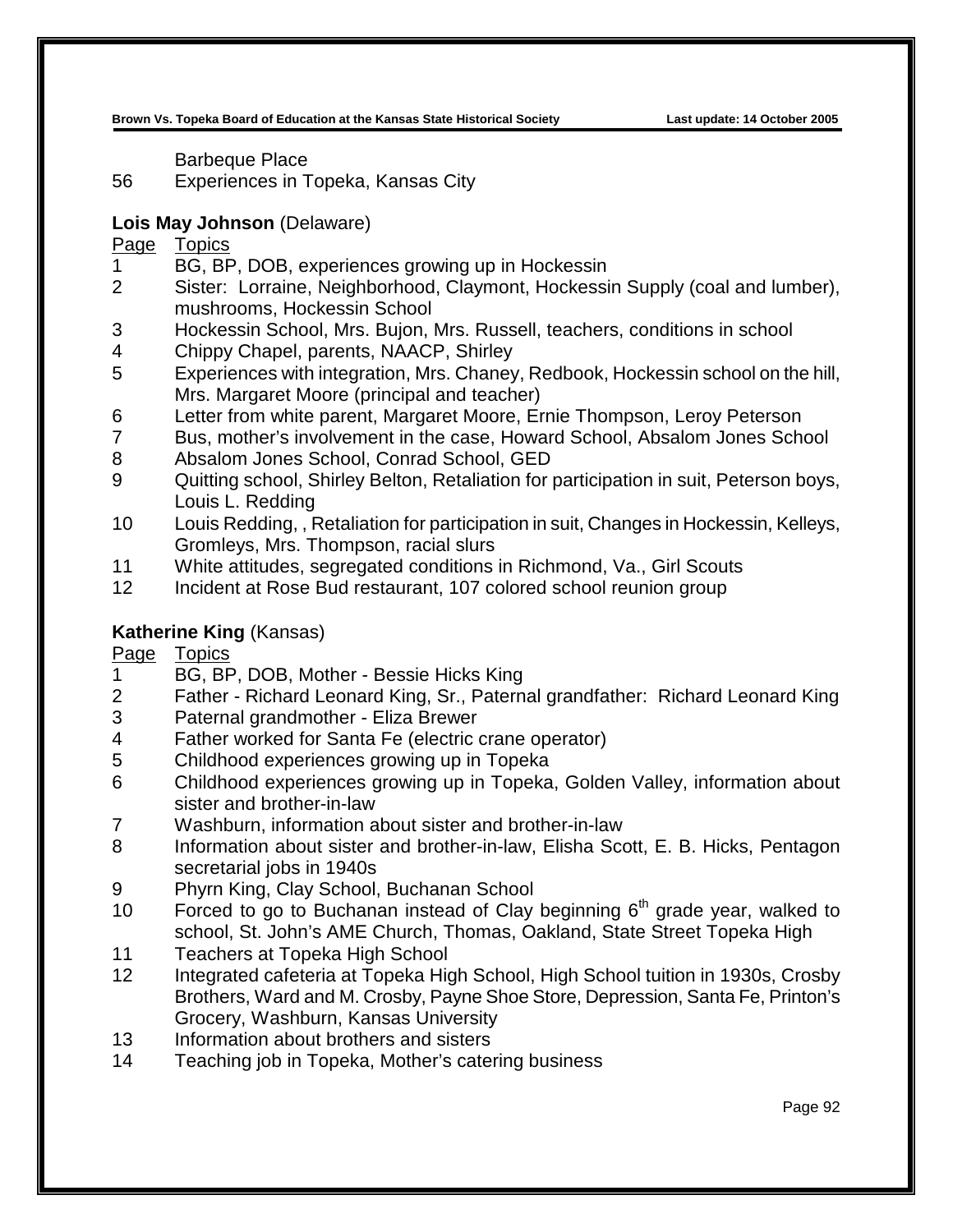- 15 PTA, plays, operettas, mother's health, Central Topeka
- 16 Information about family, decision to become a teacher, Washburn, State of Kansas Certificate in teaching
- 17 Life Certificate, Degree Life Certificate, Hugoton, Kansas, one room school, teaching
- 18 Teaching experiences, Information about family
- 19 Teacher coursework at Emporia, teacher for 44 years
- 20 Teaching experiences, Topeka Public Schools Playground, Mr. Kellogg
- 21 Mr. Diddimore, her health, Oliver Brown Ruby Walker Brown

## **John Land III** (South Carolina)

## Page Topics

- 1 BG, BP, Chairman of Democratic Party, Member of South Carolina Highway Commission, Manning , SC, Forester, SC
- 2 Slavery, migration to the North, University of Florida Forest Ranger School, law career, South Carolina House of Representatives, Manning, SC
- 3 Manning Training School, Manning High School, segregated education, Briggs case, NAACP
- 4 Selling of fuel oil to blacks during attempts to desegregate, racism
- 5 Opposition to integration, Department of Social Services, Progress in Clarenton County in 1995, progress in race relations, 1968-1990, Reversal in racism, 1992-1995, Ronald Reagan, George Bush, Republican, Carroll Campbell
- 6 Wedge process, South Carolina demographics, Summerton Apparel Company

## **Rev. Maurice J. Lang, III** (Kansas)

# Page Topics<br>1 BG BF

- BG, BP, DOB, Mother: Ruth Juanita Sterling, Father: Maurice Joseph Lang, Jr.
- 2 Siblings: David Lewis Lang, Laura Lang Richardson, Joe E. Lang, Children: Maurice Joseph Lang, IV, Robert Dean Lang, Sr., Jonathan E. Lang and Linda Sue **Dickey**
- 3 Ethnicity: Indian and Irish, Oakland Elementary School, Sumner Elementary
- 4 Grant Elementary, Curtis Junior High, Mexicans allowed to attend Grant, racially mixed neighborhood, Quincy, Monroe, Father employed as carpenter/real estate
- 5 Highland Park High School, Topeka High School, integrated school
- 6 Curriculum in high school, Foursquare Gospel, L.I.F.E. (Lighthouse of the International Foursquare Evangelism) Bible College
- 7 Aimee Semple McPherson, studies at L.I.F.E. Bible College
- 8 American Bible College, Tried to organize a black Foursquare Gospel Church in Topeka, open air meeting, "Blacks and Mexican served in a sack", Kresge, Woolworth's
- 9 Army, Korean Conflict, Germany
- 10 Zercher Photo, Willard church pastorship, played piano
- 11 Oliver Brown, Community paper, Pictorial, religious films, St. Mark's AME Church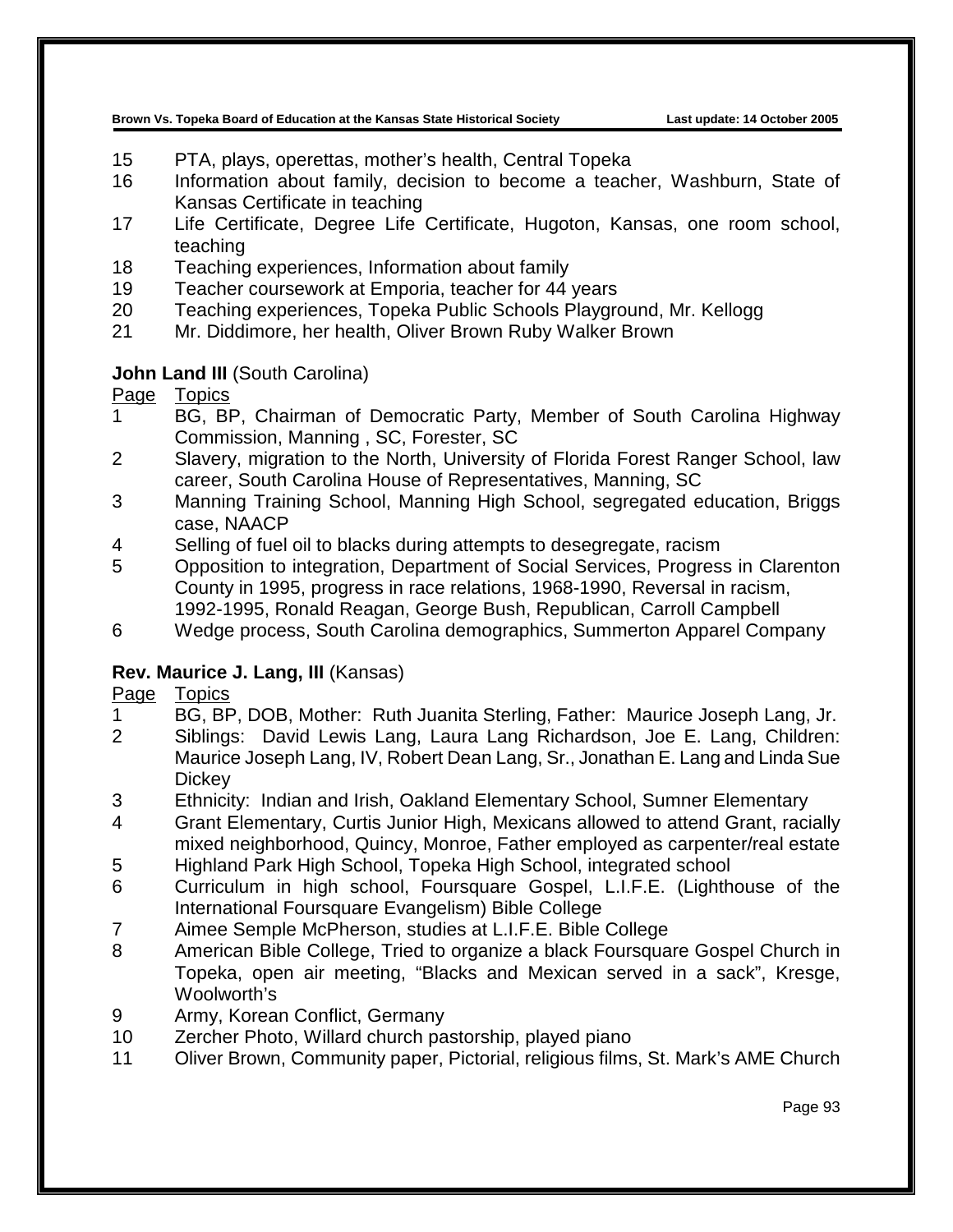- 12 Martin Luther King, Jr., Oliver Brown
- 13 Manhattan: pastor of AME church, Springfield, Missouri, Oliver Brown,
- 14 Oliver Brown's death
- 16 Florida, Christian Evangelistic Association, Inc.
- 17 Experiences at L.I.F.E. Bible College
- 18 Experiences at L.I.F.E. Bible College, U.S. Roosevelt, Jonathan Lang
- 19 Childhood stories
- 20 Martin Luther King, Jr.

#### **Henry Lawson** (South Carolina)

Page Topics

- 1 BG, BP, DOB, Crawford County, St. Paul, Summerton, Scotch Branch School, St. Mark Church, school burned down
- 2 PTA meetings, Joe Kaney, Scotch Branch School, Bobby Elliot, Julia Kaney, length of school year, farm work
- 3 Bud Ross, Henry Ross, fieldwork, Walk to school, Liberty Hill Road, Liberty Hill Church, life in country
- 4 Field work, childhood experiences, Depression, Franklin D. Roosevelt, School lunch
- 5 School lunch, description of school, County Superintendent McCord, electricity
- 6 School classrooms, school supplies, conditions of white school, Scotch Branch high school, St. Paul high school
- 7 Black teachers, Professor Anderson (principal), Miss Finch, college training of teachers, examinations, report cards
- 8 Parent's education level, school classrooms
- 9 White schools, Work experiences, Lincoln College?, Discrimination in stores, Briggs case, \_\_\_\_\_\_ Wells
- 10 Meeting at church about integration (mock faculty meeting), Principal disapproved, Rev. Lane, (AME minister, principal at Spring Hill School), \_\_\_\_\_\_\_\_\_ George, conditions in school
- 11 Mock faculty meeting, Robert \_\_\_\_\_\_\_\_\_, Reverend Lane, Supreme Court, NAACP, Meetings, Levy, Briggs case
- 12 Alabama, Reverend Lane, retaliation against Rev. Lane, Changes in Clarendon **County**
- 13 Need for economic efforts, NAACP, Time as a school board member, white private school, white citizen's council, closing of high school
- 14 NAACP, meeting to keep high school open, B. O. Butler, resignation of white school board, John McDonald, appointed school board
- 15 School board resignation in 1971, black political power

## **Clara Ligon** (Virginia)

Page Topic

5 BG, BP, education, working for Merrill Lynch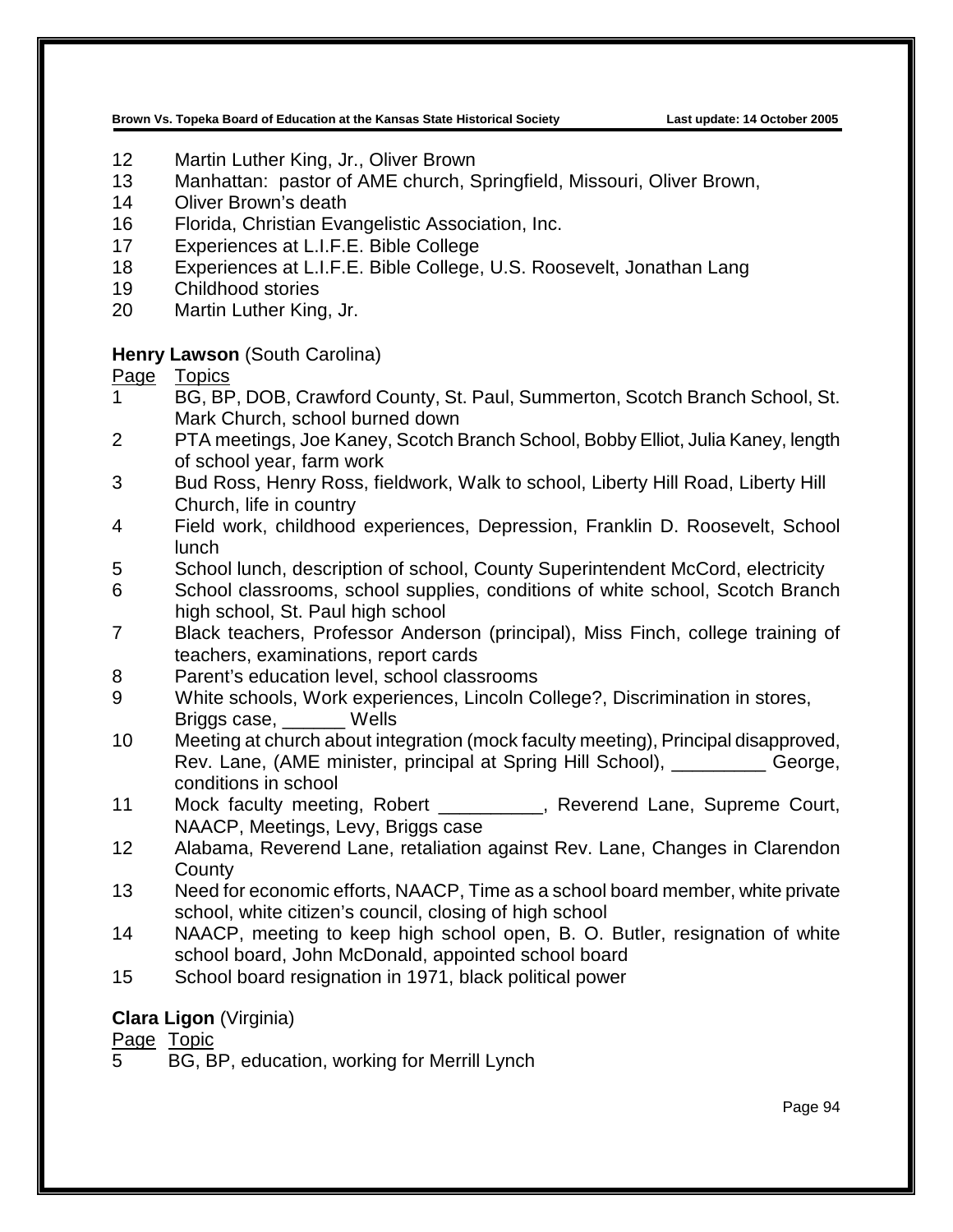- 6 Classes and teachers she liked, study of black history, getting to school, parents' farm
- 7 Only child, reasons for going away to school, segregated schools, religion

### **Dr. Ernest Manheim** (Kansas)

- 1 Class and blacks of African descent, Chicago, segregated restaurants, Atlantic City, 1937
- 2 Kansas City and race relations, 1938, Admission of black law student to Kansas City University
- 3 Admission of black law student to Kansas City University, integration of swimming pool, racism, caste system
- 4 Race relations and psychology
- 5 Differences between American racial attitudes and European attitudes
- 6 Cultural differences in Europe, Cultural superiority
- 7 Immigration in Europe after WW2, Austrian-Hungarian monarchy, Russian nationalism
- 8 Russian nationalism, Russian language differences, Yugoslavia, Serbian nationalisms, Croatians and Serbians
- 9 Croatians and Serbians—economic differences, sociology
- 10 Austrian monarchy, Karl Manheim, KCU, 1938-68, Parent's cultural attitudes
- 11 Info about parents, Involvement as an expert witness in Brown, Hugh Spear, Plessey v. Ferguson, segregated education
- 12 Desegregation, Supreme Court, consequences of Brown decision, integration
- 13 Southwest school in Kansas City, assimilation, class problems, integration of Kansas City neighborhood (Spruce and Fourteenth), Neighborhood integration in California
- 14 Brown case, NAACP, levels of racism, residual of caste system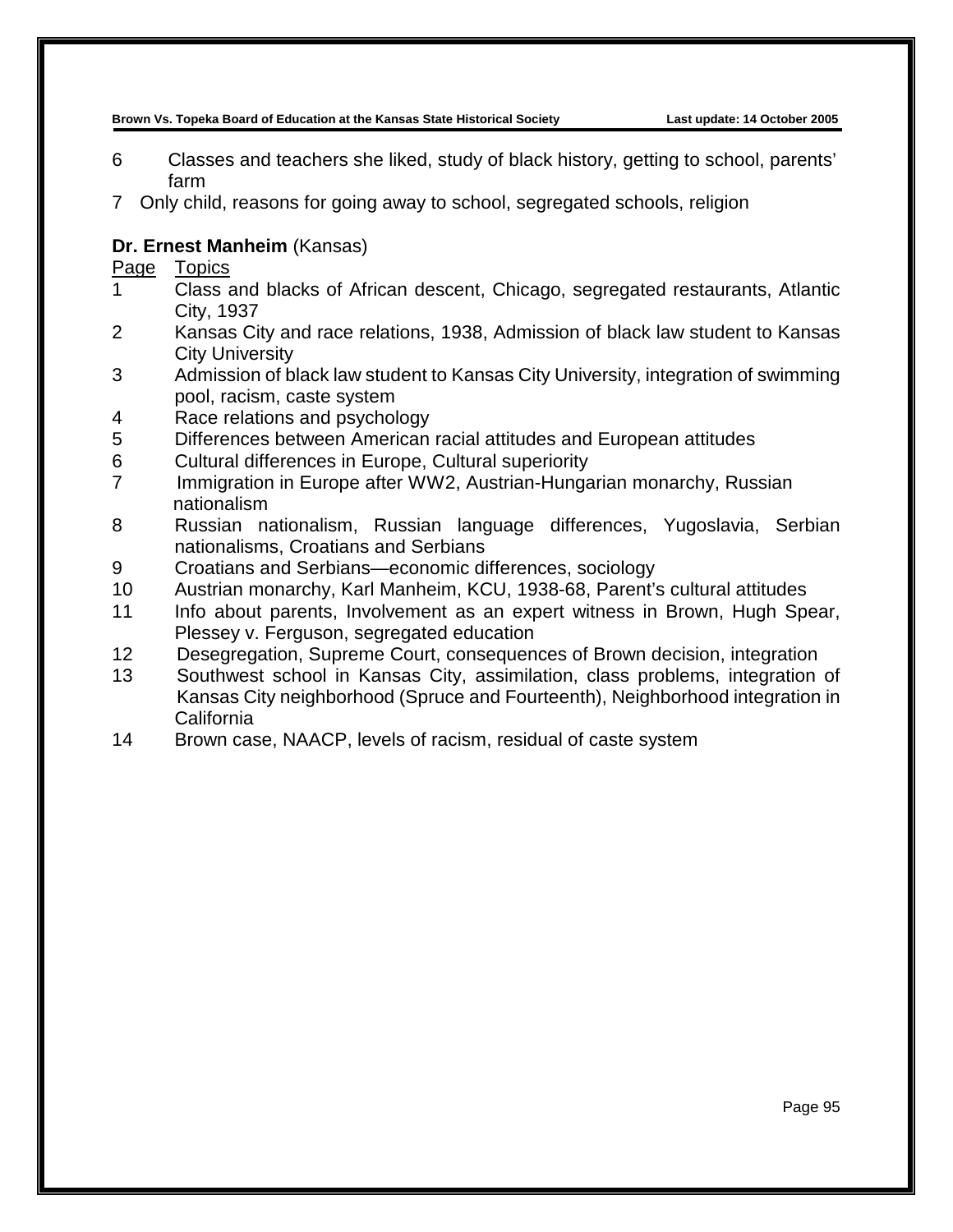#### **Clementine Martin** (Kansas)

- BG, BP, DOB, Mother Eva Bradshaw, Father C. James Phelps
- Grandparents lived in Jetmore, Sibling Dorothy
- Siblings: C. Kermit Phelps; Husband: Eugene Martin
- Children: Eva Louise Blythe
- Grandfather Bradshaw was Justice of Peace in Emporia, Educational experiences: attended school in Chillicothe, IL., St. Louis, Springfield, MO., Tulsa
- Washburn, 1940-41, left college when she married, Episcopalian, Grace Cathedral
- Kansas Association of Colored Women, American Legion's Auxiliary, Mr. Mitchell, T. P. Martin
- Newton, Kansas, Father was railroad cook
- Integrated school in Illinois, Segregated school in St. Louis, Santa Fe and Frisco
- Sumner High School (St. Louis), Lincoln High School (Springfield, MO),
- Black teachers, black community, segregated public facilities, integrated neighborhood in Springfield, segregated education
- Black business in Springfield, drugstore, Fourth Street in Topeka, Black communities in Springfield: Westport, Eastlawn, The Hollow
- The Hollow, Moving to Topeka, Black community in Topeka Fourth Street area.
- Dr. Martin and Dr. Jackson, Metropolitan Hall, Scrinopsky's, Elisha Scott's law office
- Kappa Alpha Psi fraternity party, Leonetta and Vivian
- 16 Moving to Topeka, Juanita Walker, Aunt Lizzie Mallory, worked as cateress<br>17 Lizzie Mallorv. Catered white parties
- Lizzie Mallory, Catered white parties
- Light skin, passing as white, Dr. Martin, Potenger, McCrod, Mr. Lydel
- Charlie Lydel, white Negroes, Elisha Scott, Alexanders, Hatches, Pages, social clubs, Richardson's, Pearl Bowser
- Pleasure Mirrors, Pearl Bowser, catering experiences, light-skin
- Mallory's Catering, Westboro, Clevengers, Husseys, Deans, Eugene Martin
- Eugene Martin joined police force, 1939, Mr. Lydel, Kinney
- Charlie Lydel, Al Potenger, Harry McCrod, Floyd Williams, Jake (Mexican), Ed. Holford
- Black policemen worked in North Topeka, Patrolled the Bottoms
- The Bottoms, Robbie's Chili, Fifteenth business area, Ballard Skating Hall
- Fifteenth, Doc Washington's Drugstore, Foxes, Eureka Dance Hall, Mudtown, joints in Mudtown
- Eugene Martin Navy WW2, initially registers in the military as white, California, Shore patrolman
- Washburn in 1941- segregated socially
- Joe Thompson, public segregation after WW2, theatres
- Signs- "Negroes and Mexicans served in a sack", theatres
- Employment with sister-in-law, Lucille Phelps catering service, Burnett and NAACP
- McKinley Burnett, white Negroes, Scotts (Elisha, John and Charles), Martins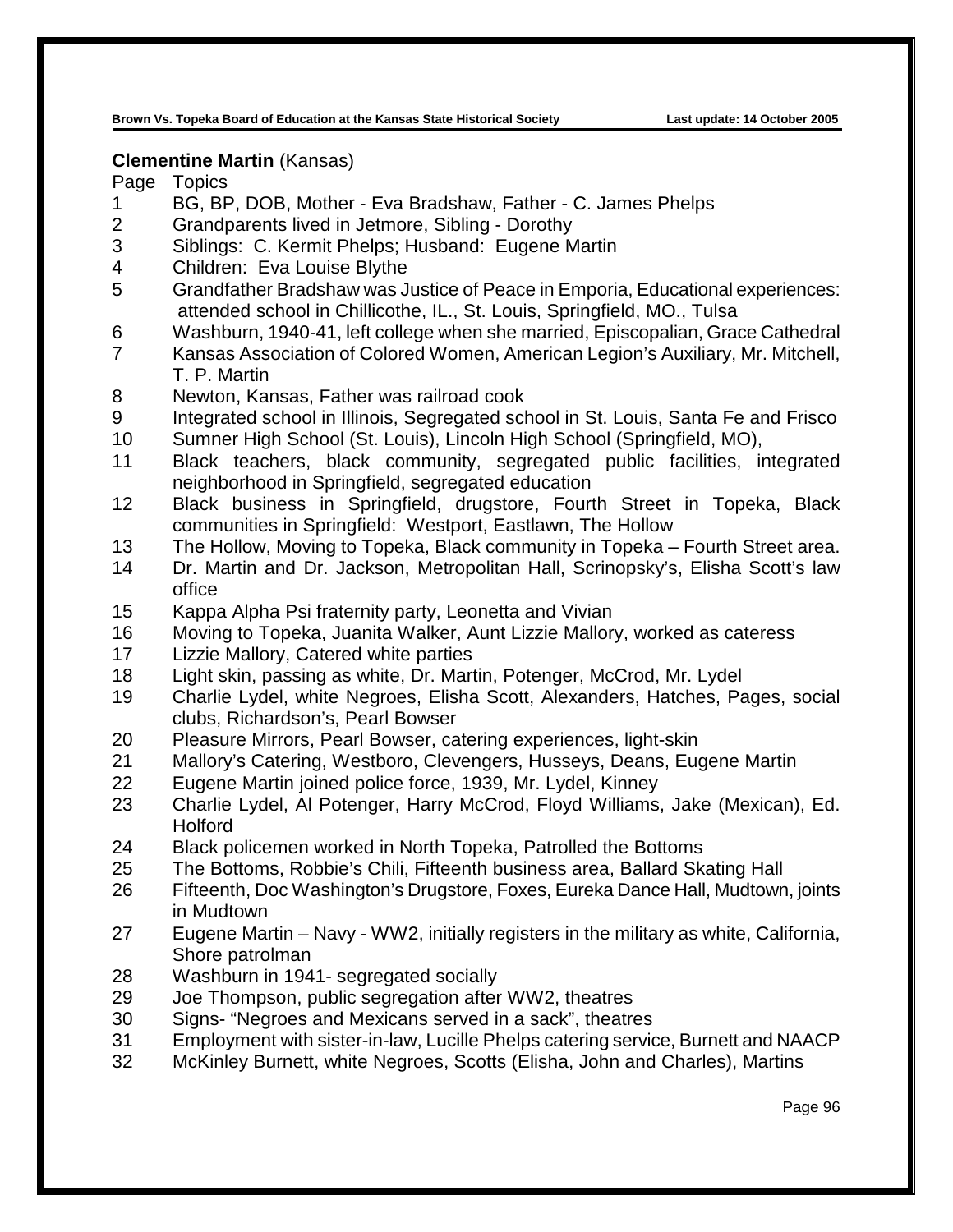- 33 Brown, Oliver "Popcorn" Brown, First reader: The Little Red Hen
- 34 Rev. Burton, AME church, Asbury M. E. Church, St, Mark AME, Calvary, St. John, Second Baptist
- 35 Holiness Church, St. Simon's Episcopal, Grace Cathedral
- 36 Integration in the 1950s, Integration and the Episcopal church
- 37 Impact of Brown
- 38 Impact of Brown

#### **Connie Menninger** (Kansas)

- 1 BD, DOB, BP, Mother: Marian Arnold Price, Father: Henry Alexander Libbey, Brother: John Prince Libbey, Husband: William Walter Menninger
- 2 Stanford University, The Stanford Daily, Children: Fritz, John, Liza, Marian, Will, David, Ethnicity: Scotch, Irish, English, Educational Experiences: Pittsburg, TX, Boston
- 3 Boston, Harvard, Wellesley, Newton High School, Windsor School
- 4 Vassar, Smith, Holyoke, Radcliff, Bryn Mawr, Stanford, Kansa University, Cornell Medical School, Occupational Experiences: National Broadcasting Company, Program Analyst
- 5 Show of Shows, The Today Show, Boston City, First Presbyterian Church, St. Francis Hospital, Robert Wood Johnson grant, Bill Roy, Bob Jacoby
- 6 Kansas University, Donald McCoy, Kansas Historical Society, Joe Snell, Bob Richmond
- 7 Santa Fe records, First Presbyterian Church, Congregational Church, Red Cross, Community Resources Council, Mulvane Board, Topeka Board of Education, Great Books program
- 8 Great Books program in TUSD 501 east side schools, hobbies and interests, Topeka Board of Education, Walt Menninger, Time magazine, Menninger Clinic, Topeka in 1940s and 1950s
- 10 PTA, Topeka in the 1958, Brown Supreme Court decision, Ike Eisenhower, NBC, segregation, integration, childhood in Texas
- 11 Kansas and the Civil War, Stanford, John Brown, awareness of blacks, Randolph Elementary School, work on school board, black teachers, Boswell Junior High School, Topeka High School, Tennessee Town, racial attitudes
- 11 Gage Park pool integration 1957-58, white neighborhood  $(15<sup>th</sup>$  and Plass), Menninger Foundation, Federal reformatory on El Reno, Washington, D.C., Peace **Corps**
- 12 Topeka, 1964, ethnic communities, Catholic, Oakland community (Mexican), Santa Fe Railroad workers
- 13 Power brokers in Topeka: Dave Neiswanger, Laird Dean, Charlie Clevenger
- 14 Potwin, economic impact of Brown decision
- 15 First Presbyterian Church, Andy Chandler, Santa Fe, Topeka during Civil Rights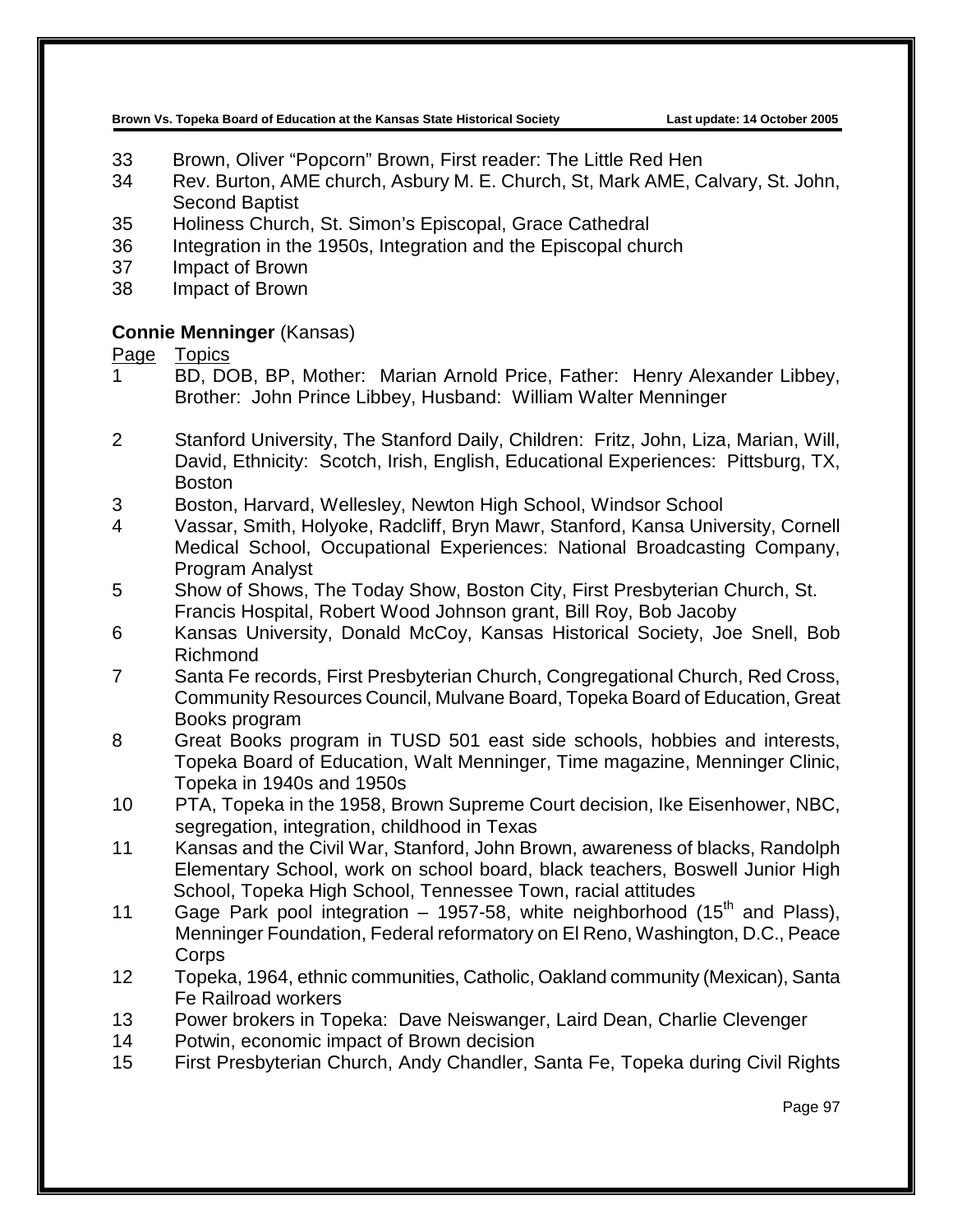Movement

- 16 Topeka during Civil Rights Movement, Integration of police and fire departments
- 17 Integration of police and fire departments, School board election, Isabelle **Neiswanger**
- 18 Cathy Menninger, Ham Abrams, School board election, Menninger Foundation, Buchanan and McKinley neighborhoods
- 19 Brown, Rockefeller Republican, Goldwater Republican, Independent Republican, U.s. Commission on Civil Rights - Kansas Committee, Project Assurance Schools
- 20 Project Assurance Schools, Attitudes of educators, school board member, National Convention on the Causes and Prevention of Violence
- 21 School visitations, Merle Bolton, Neighborhood school concept
- 22 Brown case, school performance, test scores, distribution of dollars –1969-1973, Jimmy Woodson
- 23 State Board of Education, Topeka Board of Education
- 24 Fred Rousch, school board make-up, private Catholic Schools, Private Lutheran School, Topeka Collegiate, Topeka West
- 25 Topeka West, Woodson and the black community, Gray Ladies (volunteers at Veteran's Hospital), appointment of black member
- 26 Woodson, visitation of schools, protests in Topeka, conditions in schools 1970s
- 27 Conditions in schools 1970s, changes in Topeka, protests in Topeka
- 28 protests in Topeka, Cathy Menninger, UNICEF, Topekans for Equal Opportunity (TEO)
- 29 Cathy Menninger, Highland Park High School, Topeka High School, Student protest at Highland Park High School
- 30 Walk-out at Highland Park High School and Topeka High, crisis meetings of school board, walk-out by Mexican students, school board's reaction
- 31 Walk-out at Highland Park High School and Topeka High, crisis meetings of school board, Woodson, Black community
- 32 Student leaders, Larry Lindsey, Woodson, school board's response to walkout

#### **William Mitchell, Jr.** (Kansas)

- 1 BG, BP, DOB, Mother: Vivian Anderson Mitchell
- 2 Father: W. A. Mitchell
- 3 Siblings: Edwin Warren Mitchell, Cecil Anderson Mitchell, Genevieve Irene Mitchell, Thaddeus Paul Mitchell
- 4 Sister: Opal Louise Mitchell
- 5 Spouse: Lucille Mitchell
- 6 Antioch Baptist Church
- 8 Ethnicity: part Indian
- 9 Education: Dropped out of school in  $10<sup>th</sup>$  grade, the Avenue, shoe shiner, cleaning press, John Vaulis the Greek, Topeka Shining Parlor, waiter at Jayhawk and Kansas Hotel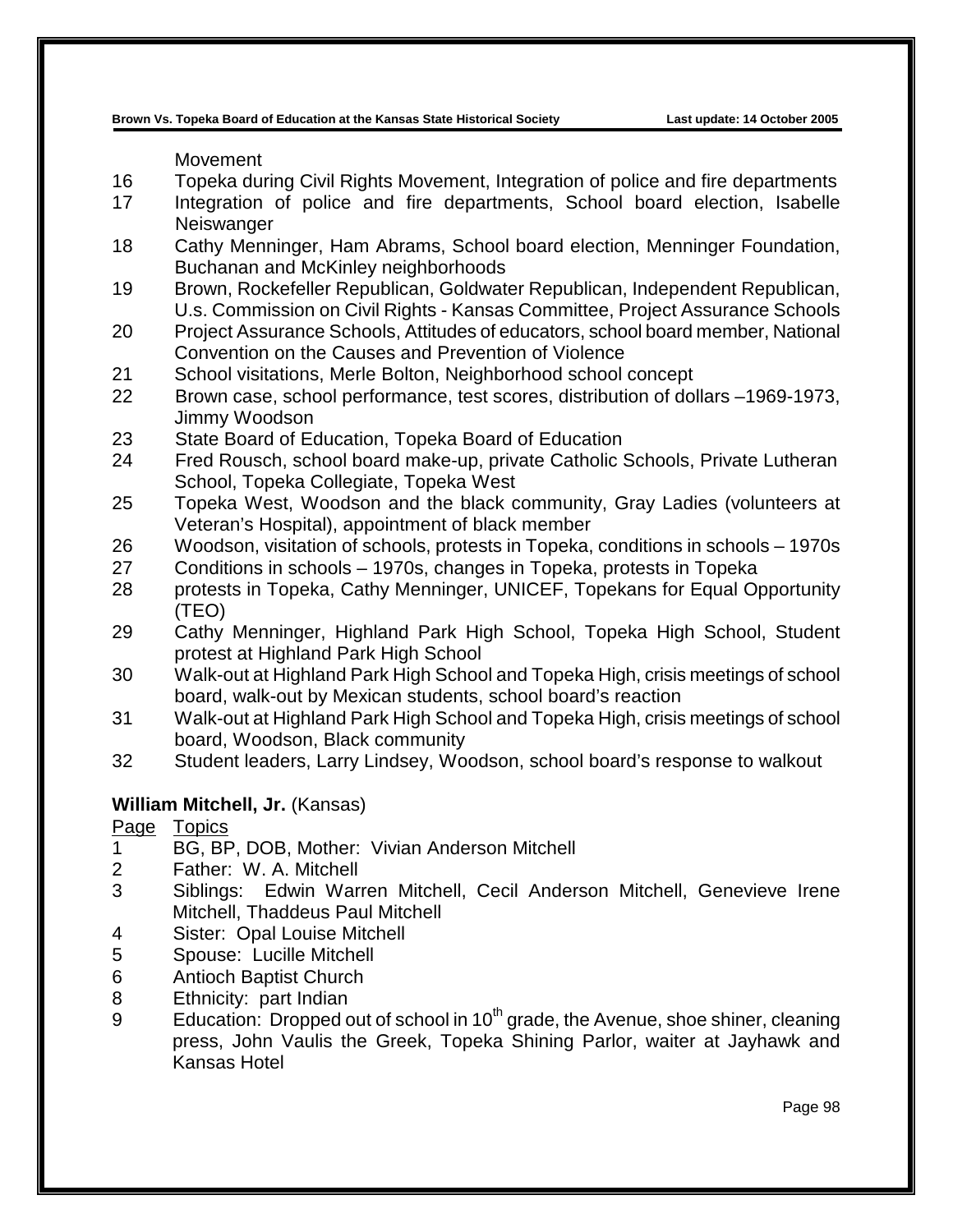- State House, Santa Fe office, Pelletier's
- Women's Club, Mr. (Leo?) Norman,
- Georgia Neese Gray, Secretary of the Treasury
- Educational experiences: Washington Elementary School, Sumner Grade School – all black
- Black school in Pierce Addition, Ramey, Leona Florid, Chicks Florid, Peter Florid, and Kind Florid
- Transferred from Sumner to Buchanan
- Crane Junior High School, Jim Parks
- Parks family
- David Staton
- Joe Louis, Jackie Robinson, Fort Riley, C.C. Camp
- 21 Ike Brady, Lincoln, NE
- Bruce Tatum, Bullet Rogue, Satchel Paige
- Antioch Baptist Church, American Legion, the Elks, the Masons
- North Star Supper Club
- Important events: most highly recognized waiter, Holiday Inn, Stormont Vail, Mason, The Blue Lodge, the Elks
- C.C. Camp, Lawrence
- C.C. Camp, Leavenworth, St. Paul MN, Crookston, skin color
- C.C. Camp, Crookston, Clear Creek
- C.C. Camp
- C.C. Camp, Duluth
- C.C. Camp, Crookston, MN, Rooming house in Clear River
- C.C. Camp
- The Apex, The Ritz
- Neighborhoods: East Topeka (Mudtown), West Topeka (Tennessee Town), North Topeka (Sandtown)
- Topeka in 1925, Experience in white theatre, Delaney brothers, Zelda Simon, Ham Brooks, passing as white
- Segregated public facilities, Signs-"Negroes and Mexicans served in sacks only"
- Black businesses: Carbon Brothers café, Apex theater, barbershops, Al Alexander
- Segregated athletic teams at Topeka High School, Arthur Capleton, Tennessee Town
- Jimmy Parks, Highlights
- East Topeka (Mudtown), race relations in 1930s, Depression, Washington School, Miss Barker, Bill Green (janitor), Sumner
- Mr. Stout, Incident at swimming pool, Dr. Wickstein, Mexicans and blacks relationships
- Interracial marriage (Mexican and black), transfer to Buchanan from Sumner, Lawyer Guy (black attorney like Scott)
- Professor Wade, Monroe, Professor Fred Roundtree, Topeka High School, McKinley, Buchanan, Washington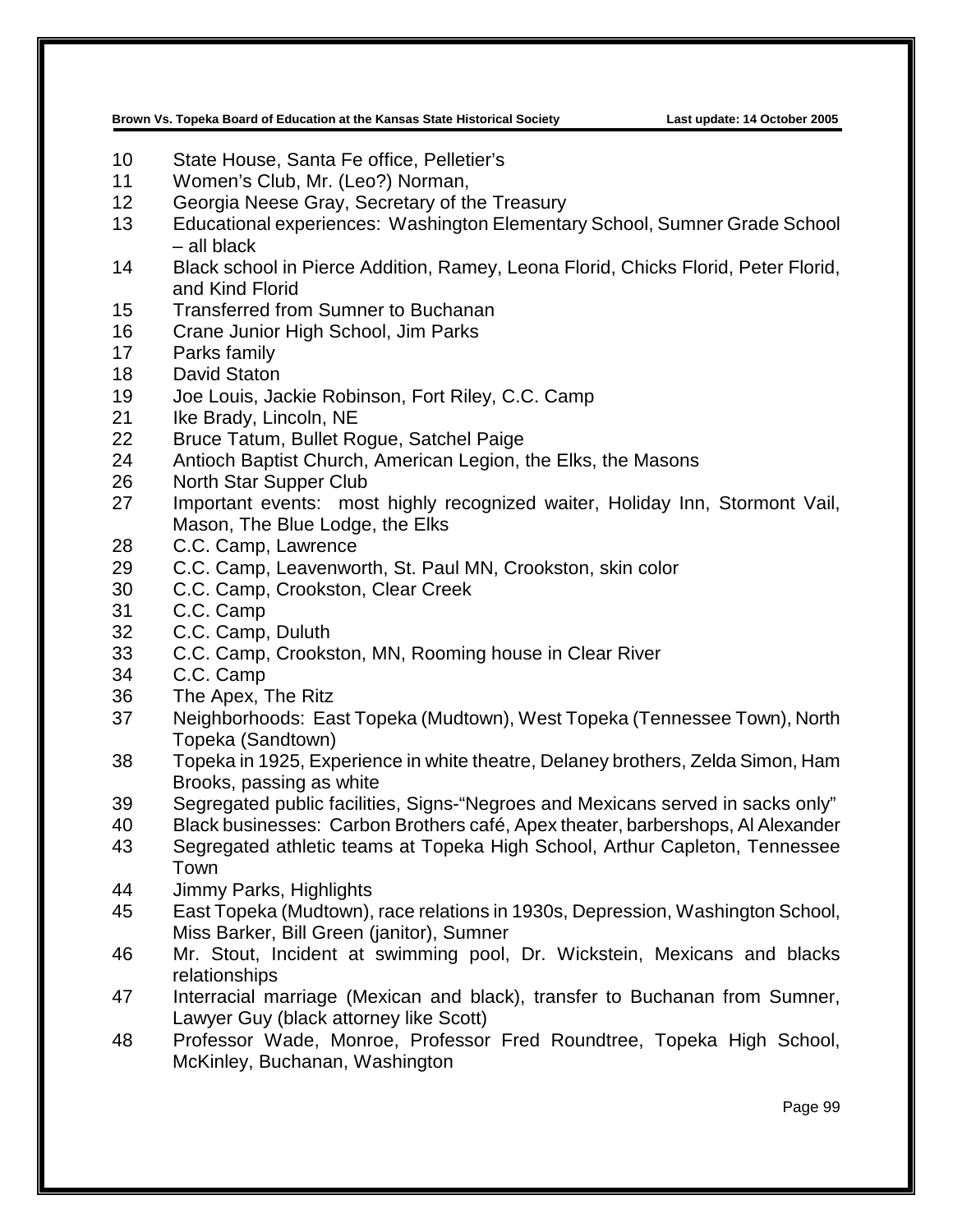- Experiences at Crane Junior High School, Mrs. Wise, Mr. Anderson, Lincoln Junior High
- Topeka High School, job selling papers, Mr. Kessler, Kessler's Appliance Store
- Loans, Mr. Hoover, Joe Nickel, Harry Amos, John Vaulis
- David G. Algerswood, experiences selling newspapers
- All black football team, Chandler Field
- Kansas Vocational School, Christian School, club sports, UCLA, Forrester **Slaughter**
- Mr. Slaughter's combo
- Mr. Slaughter's combo, Willie Too Sweet Bennett, black musicians
- Owl Club, The Ambassadors, Pleasure Mirrors, Esquire
- Pleasure Mirrors. Class, St. John's Church
- Class in black community education, clothes
- Skin color, class in black community, Tracy Mitchell
- The Bottoms, Russell Davis, Kansas Hotel, Washington, Chicago, Isaiah Edwards, Seattle, Washington, Ulysses Homershine, Raymond Davis, Russell Davis
- The Bottoms, Willie's Place, Little Slats, violence in the Bottoms, southern Negroes
- Southern Negroes, Black Sam, Sam Coleman
- Phillips family
- Phillips family
- Phillips family, military service, changes in Topeka after WW2
- Changes in Topeka after WW2, Veteran's Administration, Menninger, Floyd Black, Art Fletcher
- Mamie and Ethel Williams
- Williams family, Mamie and Ethel Williams
- Sawyers, DeMalls, Eugene Sawyer, Brown case, John and Charles Scott
- John Scott, Brown case
- Impact of Brown case on Topeka, Civil Rights Movement
- Fifteenth Street area, Ballard's Skating Rink
- Ballard's Skating Rink
- Ballard's Skating Rink, Overton Hotel, Nash's cleaning place
- Overton's grocery store in Mudtown and North Topeka, southern Negro, Nick Wright's grocery store
- Harrison Caldwell, McFarland
- Harrison Caldwell, Larson School, Dale Sharp, Henry Bow
- Mr. Deats, North Star, Impact of Brown case, Impact of Civil Rights Movement, Martin Luther King, Jr.
- Protests during 1940-1950, Segregated conditions
- Integration and Myron Green's restaurant
- Impact of Brown on black community, Interactions with white community
- 88 Interactions with white community, W. O. Anderson, Anderson's Produce House, North Star, Bob Brown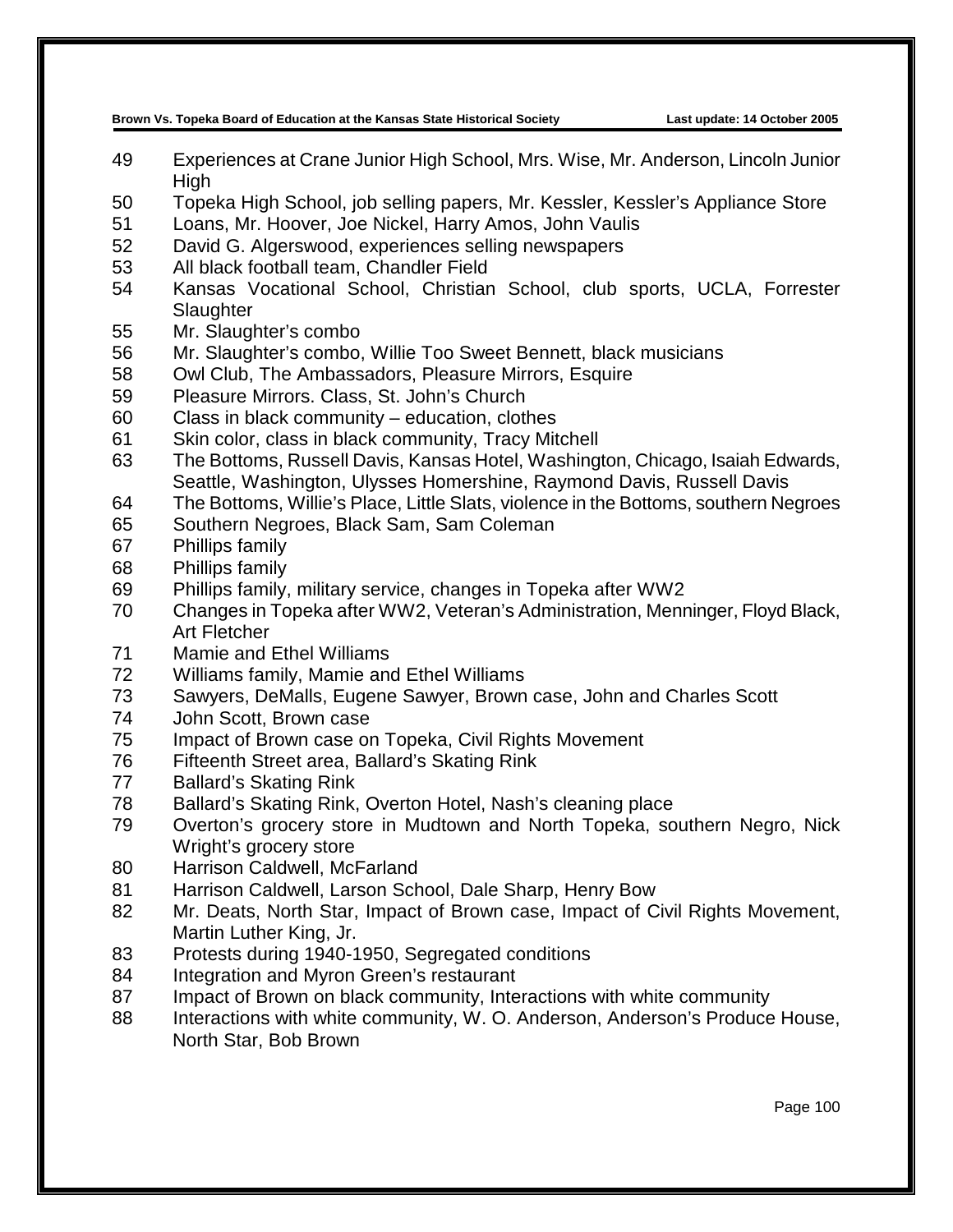89 North Star, Bob Brown

## **Leola Brown Montgomery** (Kansas)

- 1 BG, BP, DOB, Mother: Carrie Cole, Father: Edward Williams, Santa Fe shops
- 2 Brother: Robert Williams, Spouses: Oliver Brown, Thirkield Montgomery, Children: Linda Brown Buckner, Terry Tyler, Cheryl Brown Henderson, Maternal Grandmother: Priscilla Gays (Irish and Black)
- 3 Paternal Grandfather: John Williams, Educational experiences: Monroe Elementary, Lincoln Junior High, Topeka High School, Work experiences: J.C. Penney's, Merchants National Bank, Religion: St. John's AME Church, St. Mark's AME Church
- 4 Springfield, MO., Benson Avenue AME Church, Organizations: NAACP, AARP, Pals of Pleasure, Fleur de Leis Art and Charity Club, Knee Plus Ultra, Hobbies
- 5 Important event: Schooling, Brown Foundation, Childhood experiences in Topeka
- 6 Santa Fe shops, Willie Cole and Andrew Harmon, Childhood experiences in Topeka, The Bottoms,
- 7 The Bottoms, New Mount Zion Baptist Church, Oliver Brown, St. John's
- 8 Mixed neighborhood: white, black, Hispanic, Indian, Santa Fe shops, Monroe school
- 9 Monroe School, bus, Mr. Bryant (bus driver), Teachers at Monroe in the late 1920s
- 10 Monroe school, Students: Gene Johnson, Paul Williams, Georgie and Viola Hill, Lois Goddard, Howard Hardy, Arthur Cauckman, Buchanan, Washington, McKinley, Myrtle Graves (teacher), Ellis Turner (principal),
- 11 Henry Burton (teacher), Emma Cooper (teacher), Miss Tracy Mitchell (teacher), Monroe school
- 12 Monroe school: atmosphere and teachers, Preparation for integrated high school, Sumner Elementary
- 13 Sumner, Monroe, Lincoln Junior High, Differences between Monroe and Lincoln
- 14 Integrated social activities at Lincoln, Depression, Santa Fe shops
- 15 Work experiences, Klan activities, neighborhood experiences
- 16 Transition to Topeka High School, segregated social and extracurricular activities, Phyllis Wheatley Girl Reserve, Sunlights, Forest Slaw
- 17 Sunlights, Mary McLeod Bethune, Phyllis Wheatley Girl Reserve, Room 200, integrated National Honor Society
- 18 National Honor Society, John Paul Jones, Queen of school party for blacks, Bernice Fuller
- 19 Bernice Fuller, Arthur Caperton, King and Queens would go to each other's party
- 20 Social life in Topeka, Metropolitan Hall, Max' Tavern, Rich Jailer, Grand Theatre, peanut heaven, Ritz Theatre
- 21 Max's Tavern, Gay Knights, Pals of Pleasure
- 22 Pals of Pleasure, La Senoritas, Chick 'n Chat, White Lakes, Dunbar Hotel, Max's Tavern, segregated Public facilities, Woolworth's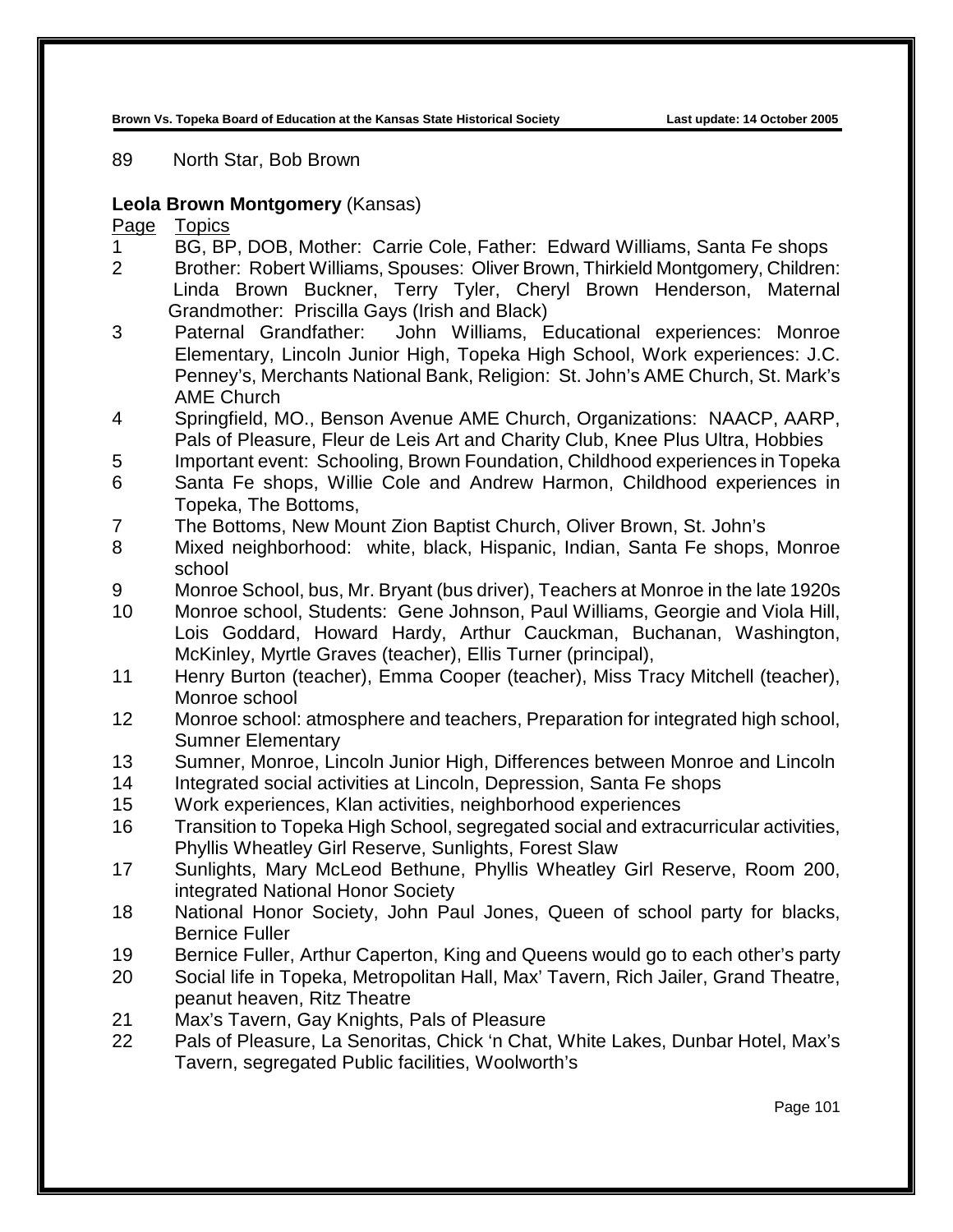- Woolworth's, passing as white, Glen Moth, Topeka High
- Topeka High School racial incident with teacher, Home Economics
- National Honor Society, Oliver Brown, Topeka High School, Jayhawk Hotel, Bowser's Mortuary, Elk's Club
- Oliver Brown, Buchanan, black communities perceptions of black schools, City Park, Merrill Hawks (baseball team)
- City Park, Marshall Band, swimming pool
- Phyllis Wheatley, Oliver Brown, Bremerton, Washington, military service, Santa Fe shops, Linda Brown, Fort Riley, Osage City
- Santa Fe shops, Flying Horsemen's Club
- Conditions in Topeka during WW2, Rationing during the war, Linda Brown, Transportation to Monroe
- Transportation to White schools, Immigrants in Topeka
- Immigrants in Topeka, Pals of Pleasure, Oliver Brown, Max's, Ritz
- Metropolitan Hall, Elizabeth Carrington Moore, Marlene and Richard King, Back Home Reunion, Margaret Robinson, Dorothy Dixon, Linda Brown, NAACP, Oliver Brown
- NAACP, integration of schools, Oliver Brown, Golden Gloves
- Oliver Brown, Golden Gloves, City Auditorium wrestling matches, Duke Ellington, Fats Wilder, Father Hines, Erskine Hawkins
- NAACP. Integration of schools, Oliver Brown's attempt to enroll Linda Brown
- Reasons for integration, Sumner and Monroe, quality of education, Linda Brown, distance and safety
- Test runs on schools, Oliver Brown
- St. John's, New Mount Zion, Oliver Brown
- Oliver Brown and the ministry, Integration of schools, NAACP
- Charles Scott, Test runs on schools, NAACP
- NAACP, McKinley Burnett, Charles Scott, John Scott, Elisha Scott, Charles Bledsoe, Legal progression of suit
- Brown case, Responses from white and black community, Oliver Brown, debates in black community
- Debates in black community, Oliver Brown
- Naming of case, Oliver Brown, McKinley Burnett, Malcolm, Marita, Maxine
- McKinley Burnett, Mrs. Todd, NAACP
- Vivian Scales, Mrs. Carper, Shirley Hodgson, Mrs. Emmanuel, Mrs. Lewis, Maude Lawton, NAACP, Oliver Brown's leadership role
- Oliver Brown, Thurgood Marshall, Meeting at historical society building
- Charles Scott, Thurgood Marshall, Oliver Brown, Brown decision
- Brown decision, celebration at Monroe school, NAACP, response from black community, response from white community
- Linda Brown, integration of schools, Grant Elementary, Monroe, McKinley, Buchanan, Marshall, Washington, closing of black schools
- Cheryl Brown Henderson, Changes in Topeka, Civil Rights Act of 1964, Integration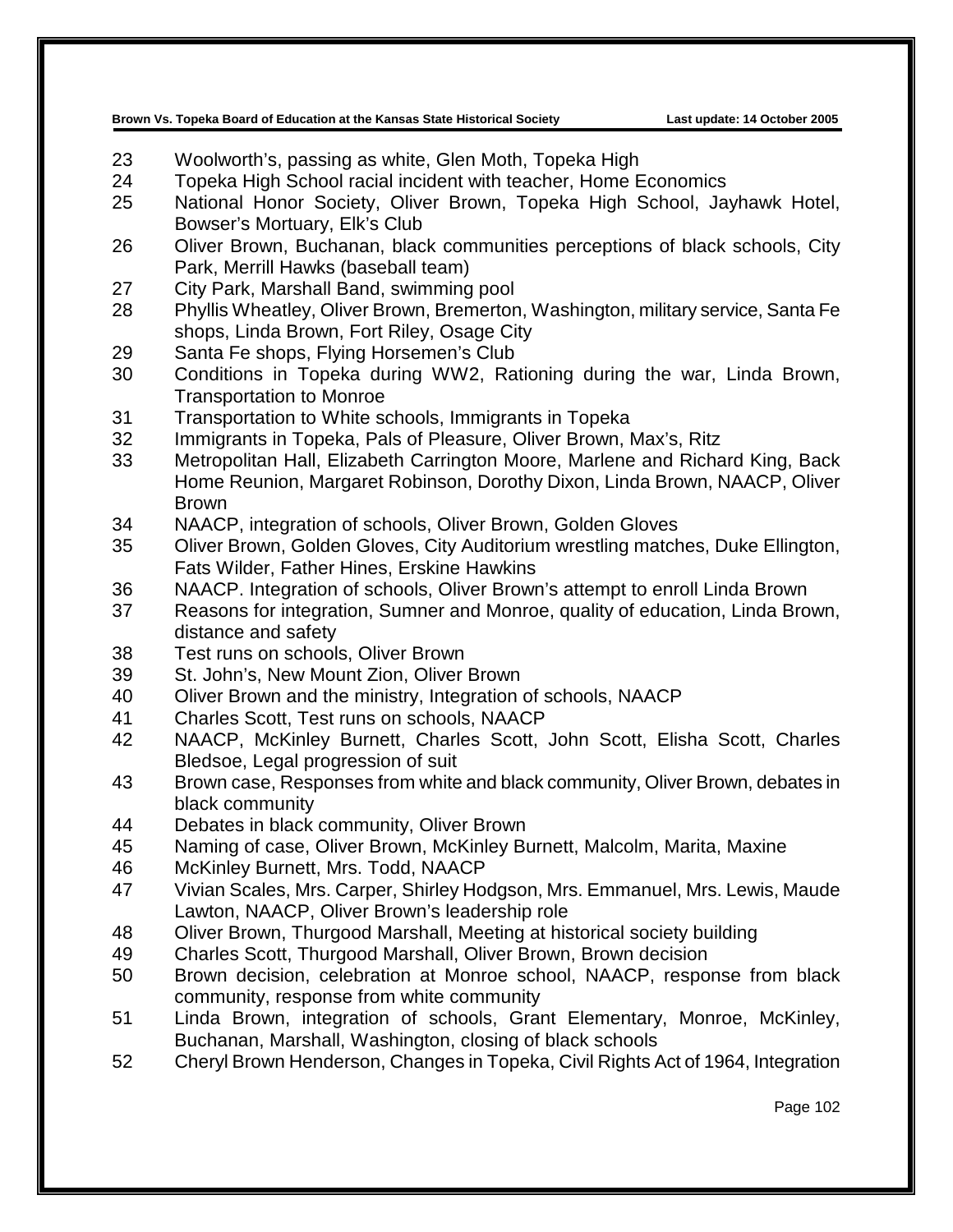of pool at Gage Park

- 53 Changes in Topeka, Oliver Brown
- 54 Black community's perception of Brown's role in case, class, skin color,
- 55 Social class, La Senoritas, Pals of Pleasure, La Paloma, St. John's AME
- 56 Social class, Oliver Brown, St. John's AME
- 57 Changes in schooling, counseling in high school, social class
- 58 Springfield, MO. Oliver Brown and Chamber of Commerce, Maurice Lang
- 59 Maurice Lang, Oliver Brown
- 60 Brown Foundation, Cheryl Henderson Brown, Jerry Jones, Black community's attitude toward the Brown Foundation
- 61 Black community's attitude toward the Brown Foundation

## **Judge Constance Baker Motley** (NAACP LDF Attorney)

- 1 Paul Wilson, Brown case, Atlanta school case, Savannah school case, Brunswick, GA, Albany, GA, Florida, Legal Defense Fund, James Meredith and the University of Mississippi, Significance of Brown
- 2 University of Mississippi (James Meredith), University of Georgia (Charlayne Hunter Gault, Hamilton Holmes), University of Alabama (Audrey Musey; Vivian Malone and James Hood - 1963), Florida, Memphis school case, Charleston, S.C. school case
- 3 Legal Defense Fund, Columbia Law School, civil rights litigation, Bob Carter, Ed **Dudley**
- 4 Doru Hendricks, Jack Reefer, Marion Perry, women lawyers, Patton case, Harriet Pilfell, Ruth Wyan, Jack Greenberg.
- 5 Brown case, historians, Kenneth Clark, Mabel Smith, Bill Coleman, Luke Pollock, Jack Weinstein, Brown and the Supreme Court,
- 6 All deliberate speed doctrine, Griffin v. Virginia, Charles Black, Columbia Law School, John A. Davis, City College, Plessy v. Ferguson, Legal Defense Fund, Ramapole, NY
- 7 Jackson whites, Brown case, legal strategy, Integration and equality
- 8 Macon County, Alabama case, Judge Frank Johnson, George Wallace, equalization of teacher salaries, Mississippi, Bob Carter, women lawyers
- 9 Women lawyers, Legal Defense Fund, Juanita Jackson Mitchell, Ruth Harvey, A.T. Walden, Supreme Court of Georgia, New Haven, CT, Yale University
- 10 Jane Bolen, women lawyers, family court, Eunice Hunton Carter, Tom Kelly, Harry Truman, New Haven, CT, George Crawford, Santa Fe Railroad, Yale University, Caladida, James Earling, Supreme Court, Gaines case, economics of segregation
- 11 Economics of segregation, NAACP, Legal Defense Fund, role of local branches of NAACP, civil rights litigation, Civil Rights Acts
- 12 Civil Rights Acts, Mexicans, Asians, Mendez case, Gonloma case, Brown case, Scott brothers, Judge Conner
- 13 Bob Carter, University of Kansas, Paul Wilson, Kansas segregation laws, Exodusters, Black migration from South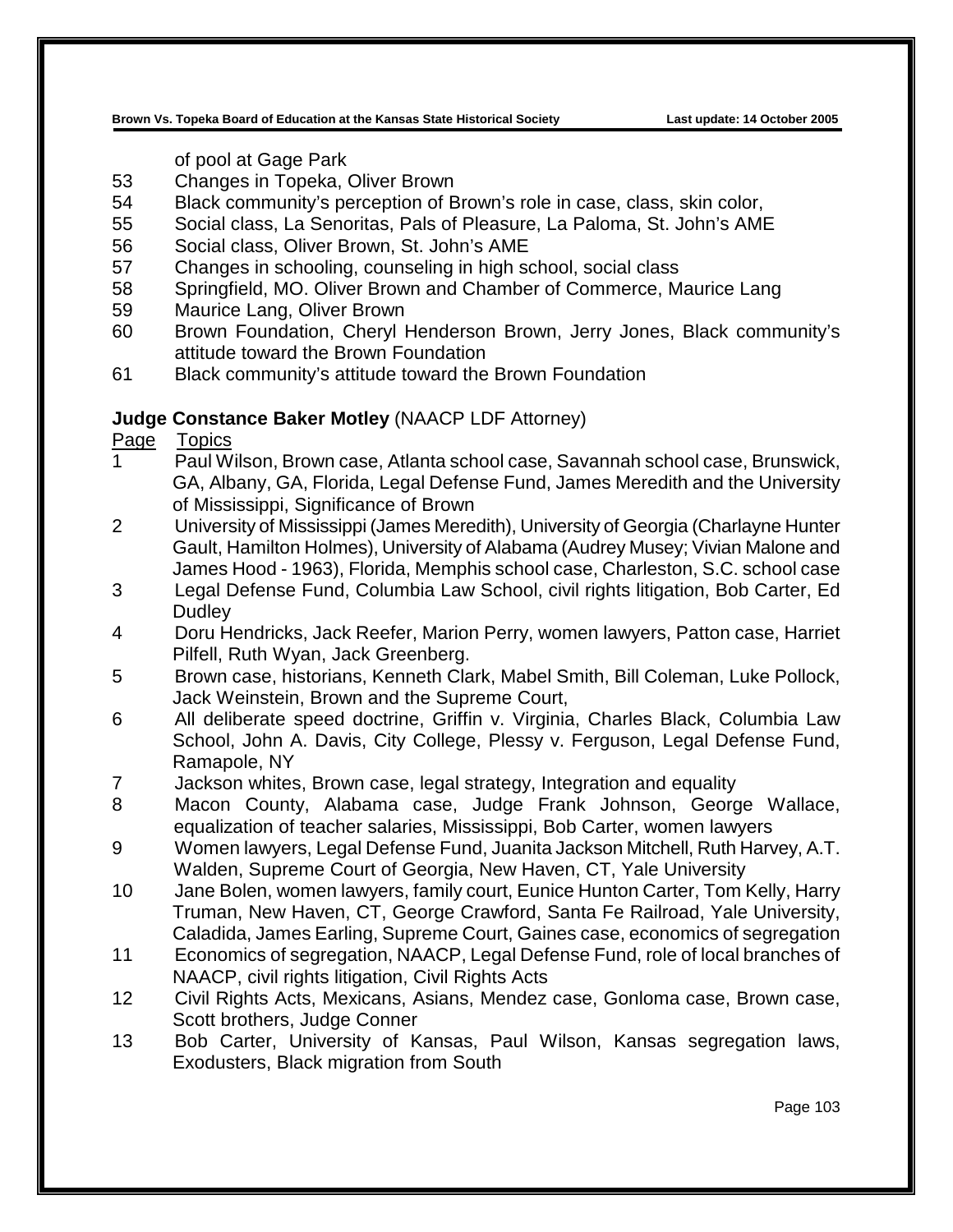- 14 Economics and education, urban education,
- 15 Funding of urban schools, Peace dividend, South America, India, Brown decision, affirmative action
- 16 Affirmative action, Impact of Brown, poverty and central cities
- 17 Poverty and central cities

## **Ida Norman** (Kansas)

- 1 BG, BP, DOB, Parents: Mary Sheffield and William Sheffield
- 2 Siblings: Will, Mary, John, Barbara, Harold, Ruth, Husband: Leo Norman
- 3 Daughter: Norma Jean Norman
- 4 Mary Pheifer Sheffield, John Roundtree, Rosa Roundtree, Mother was part Mohawk, Educational experiences: nursing, Dr. Harold Phipps
- 5 Hot Springs, Arkansas, Depression, AME Church, nursing, Douglas Hospital in Kansas City, KS
- 6 Nursing school: Kansas City, Emporia, Kansas Vo-tech School in Topeka, Leo Norman, Puget Sound Navy Yard
- 7 Nurse at Puget Sound, WW2, Seattle, Washington, Sinclair Heights, Port Arthur
- 8 Saratoga, job as liaison between military and families, St. John's AME
- 9 CME, Young Women Voters, YWCA, Mamie Williams (teacher), Our Gang
- 10 Hobbies and interests, Important life events, Mrs. Washington
- 11 Lena Hall, Mike Delano, Ida Norman, Kansas Vo-Tech, Hillhaven, Professor Herman T. Jones
- 12 Job as nurse, Hospital at Kansas Vo-Tech School, Dr. Martin
- 13 KVS, Dr. Martin
- 14 KVS, Topeka
- 15 St. John's AME, Mr. And Mrs. Payne, Baptist Church, social class among black community
- 16 Social class among black community, Madge Harris, Taylor, Fourth Street, black business area
- 17 Fourth Street, School nurse, Dumas, Washington school, Mr. Ross, social class among black community, Nurse's Association
- 18 Nurse's Association (integrated), Chocolate Shop, racial incident with owner of Chocolate Shop
- 19 Madge Taylor, Leo Norman, Seattle
- 20 Return to Topeka, Harrison Caldwell, Dr. Scott, Ruth Scott, North Topeka, experience with in-laws
- 21 Dr. Scott, Ruth Scott, Our Gang, bridge club, Dr. Ross, Bill Scott
- 22 Bill Scott, Ruth Scott, Harrison, Caldwell, Nashville, TN, Washington School, McFarland, school nurse job, Bert Parks, Fort Wachooga, Leo Norman, navy
- 23 Bert Parks, Harrison Caldwell, job as school nurse, Ruth Ferrin
- 24 Nurse at black schools, Harrison Caldwell, Merrill Ross, Velaela Harrison
- 25 Our Gang, Baptist, social class in black community, Harrison Caldwell, Mr.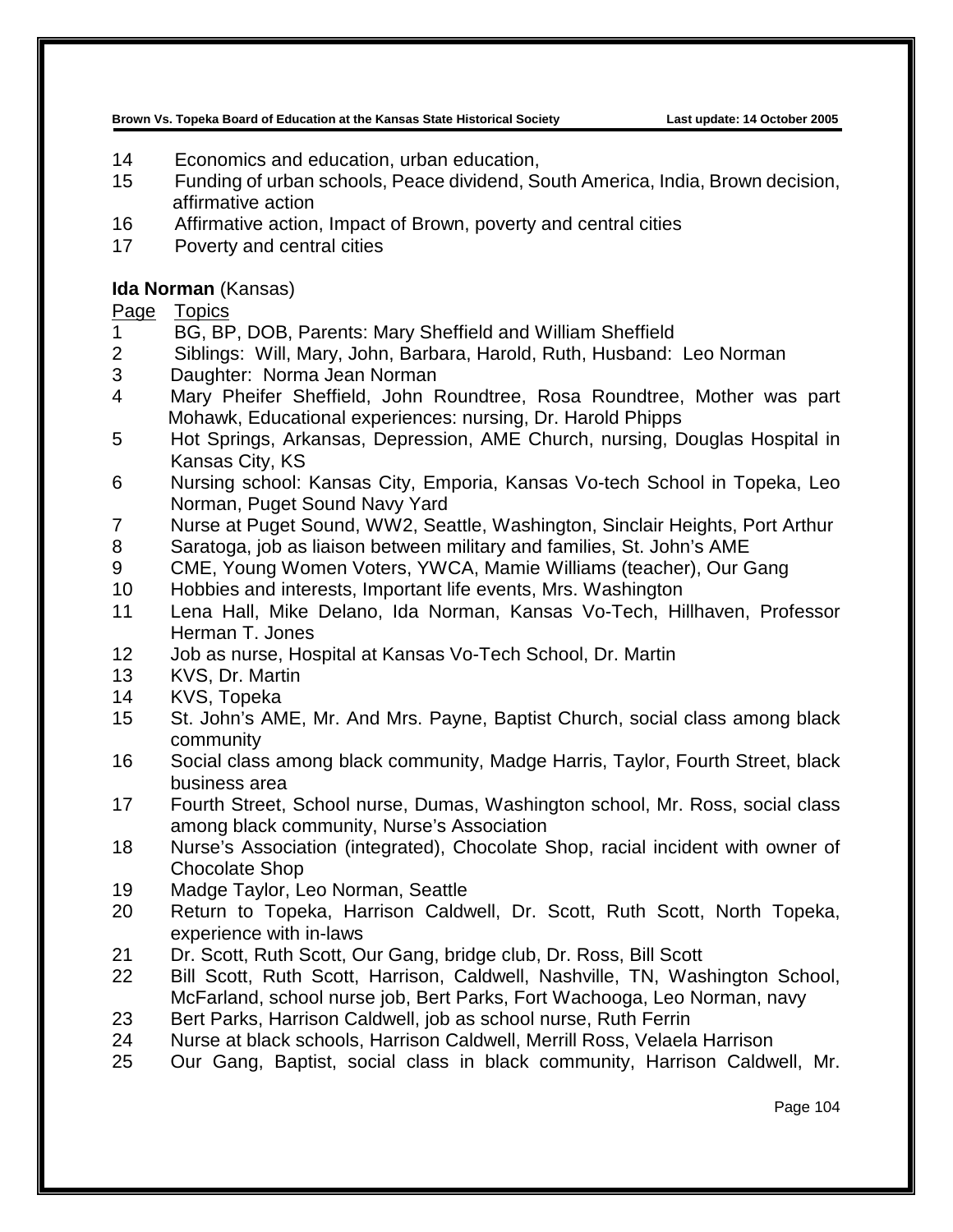Dittamore, Ruth Ferrin, school nurse job

- Harrison Caldwell, school nurse, Clinton Grove, nurse at white school after desegregation
- Nurse at white schools after desegregation, Clinton Groves, McKinley, Monroe, Pierce Addition, Washington School, Polk School, East Avondale, Mr. Ross
- Nurse's duties, Crane Junior High School, differences between black and white principals
- Incident with black principal at Buchanan
- Nurse's duties, Head Start
- Head Start, quality of education prior to Brown, Topeka High School
- Black teachers, Katherine King, Mrs. Vance, Mr. Holland, Mamie Williams, YWCA
- Mamie Williams, Ethel Williams (teacher and principal McKinley and Buchanan), Integration of schools, St. John's Church, Oliver Brown, Linda Brown
- NAACP meetings, Integration of schools, Oliver Brown, Iron Horseman's Club, Santa Fe shops
- Monroe School, Crane Junior High, Lucinda Todd, Zelma Henderson, Washington, Brownie Scouts, Master Scouts
- Zelma Henderson, Topeka West, French, parent teacher organizations
- PTA meetings, Stout, home visits
- Home visits, NAACP meetings
- East Topeka, black teachers opinion about integration effort
- Mamie Williams, experiences as school nurse, East Avondale, Polk School
- Harrison Caldwell, Polk School
- Diddimore Quinton Groves, Donald Ross (principal at East Avondale School), Mr. Cook, Head Start
- Iron Horseman's Club, Leo Norman, Bill Thompson, Women's Auxiliary to Iron Horseman's Club
- Iron Horseman's Club, Brownie Scouts
- Brownie Scout troop, Rev. Haus, Mr. Moden
- Brownie Scout troop

#### **James Parks** (Kansas) [Interviewed with Julia Etta Parks]

- Page Topics<br>2 Mother:
- Mother: Rosa Anna Drame
- Father: James A. Parks, maitre de at Jayhawk Hotel
- How family got to Topeka
- Educational experiences: Washington School, Sumner School, Roosevelt Junior High School, Topeka High School, military service in Navy, Specialist First Class, Great Lakes
- Work Experiences: Wholesale drug salesman
- Member of St. John's AME
- Story of how they met, Softball team, Kansas Vocational School
- Organizations: Omega Psi Phi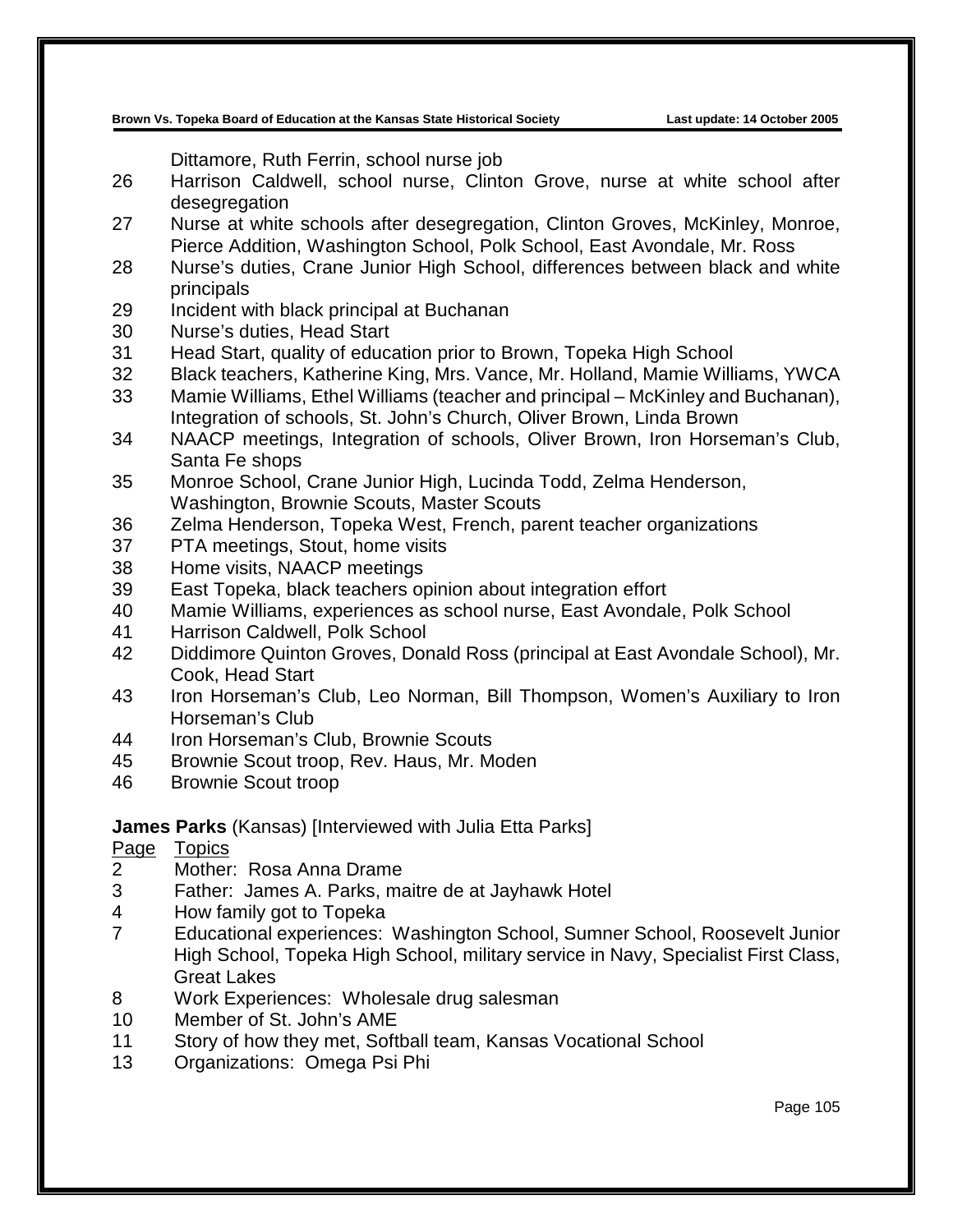- Topeka Shawnee County Planning Commission
- Topeka Shawnee County Planning Commission, Topeka Housing Authority, Lana Barbara
- Volunteer Action Center, Mobile Meals, Bob Cowans International, House of Representatives, doorkeeper
- Bob Cowans International, House of Representatives, doorkeeper
- Educational experiences, Sumner School
- Experiences at Sumner, Change to segregated schools in Topeka
- Change to segregated schools in Topeka, Clay School, Buchanan School,
- Change to segregated schools in Topeka, Washington School, Curriculum at Sumner; Clay School, Potwin School, Catholics Schools
- Neighborhood, segregated education
- Segregated social activities at Topeka High, athletics, black basketball team
- Integration of Topeka High basketball team 1957, Clayton Beist, Jr., Dillard's, Thomas Thompson
- Coach Hadley, Sumner School, separate social activities
- Separate social activities
- Integrated gym class
- Jewish grocery store, The Metropolitan, black Masons, Army Navy Store, White pool hall, doctor's offices, George E. Lee, Benny Moton, Twelve Pals of Joy, Franklin Hayes, Jim McShan
- Social activities in Topeka, Max Tavern, The Dunbar, Dizzie Jasper, Cab Calloway, Jayhawk Theatre, Jayhawk Hotel, Dickinson, Grand,
- Louie Jordan, Oliver Brown, Brown case, Buchanan School, Boswell, Mose Woodson
- Mose Woodson, Lowman Hill, Board of Education
- Mose Woodson, Topeka State Journal, Roosevelt teacher retirement, Potwin, Clay and Sumner
- Lowman Hill
- Impact of integration on black teachers
- Buchanan and Lowman Hill, Cheryl Brown Henderson, Sherman Parks, Jr.

#### **Dr. Julia Etta Parks** (Kansas) [Interviewed with James Parks]

- BG, BP, DOB, Mother: Idella Johnson Long, Father: Hays Long
- Sister: Betty Jean Wilkerson, Spouse James Parks, Son: James Pace
- Mother was Black and Indian
- Educational experiences: Addox, KS (Kansas City, KS), Christmas Addox, Monroe Elementary School, Crane Junior High School, Topeka High School, Washburn (BA and MA), University of Kansas (PhD)
- Work experiences: Ladies Dress Shop, Menninger Foundation, teacher at Lowman Hill School
- Taught at Washburn, Member of St. John's AME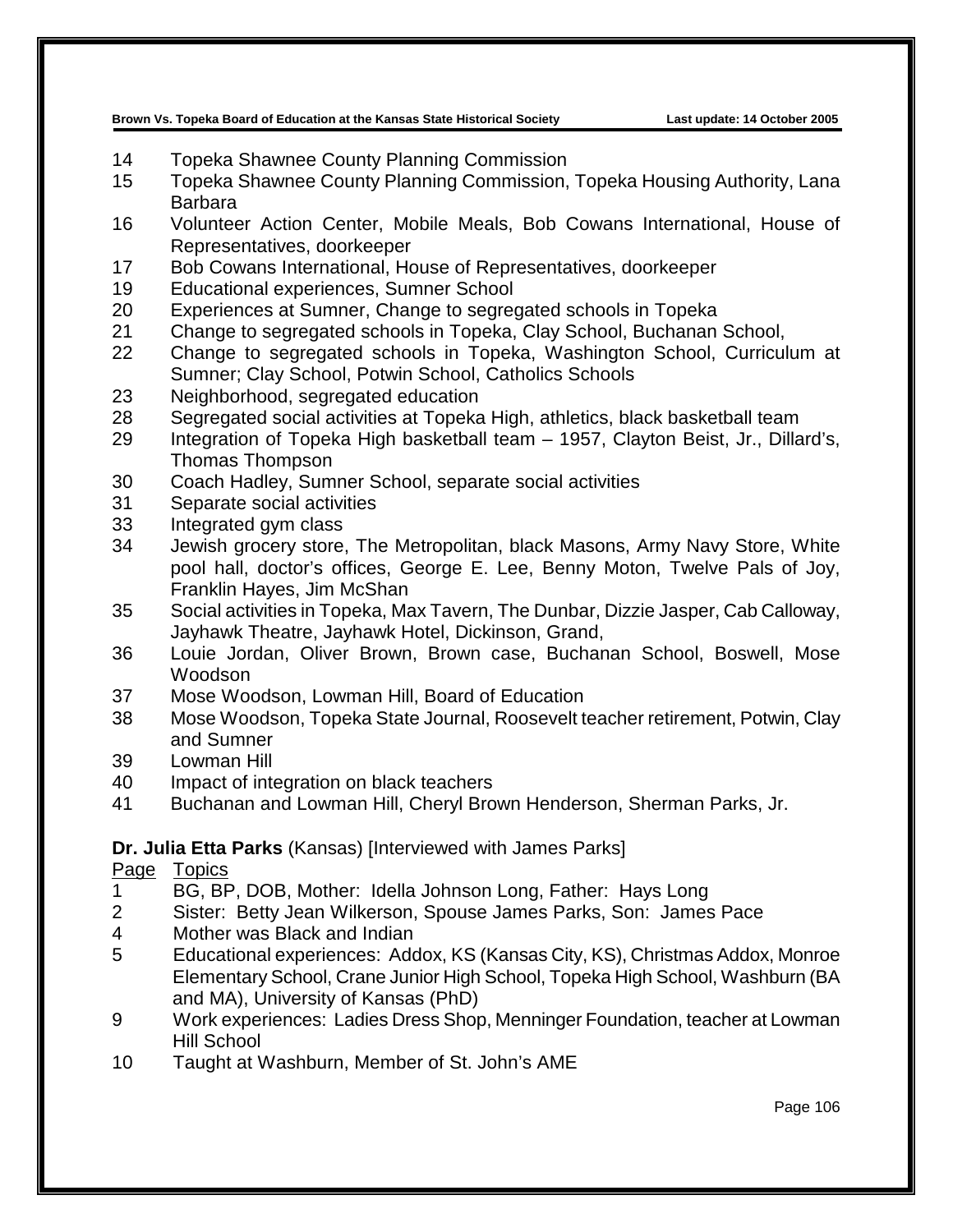- Story of how they met
- Organizations: Alpha Kappa Alpha, Topeka Chapter of Links, International Reading Association, Kansas Reading Association, Delta Kappa Gamma Women's Sorority, the Sigma Chapter; Associate's Board of the Topeka Performing Arts Center
- PTA, reading instruction
- Educational Experiences teachers, curriculum
- Educational experiences, black teachers, teacher's meetings
- Black teachers, black history, Langston Hughes
- Differences between segregated and integrated schools
- Same textbooks, Crane Junior High School, Topeka High School, Sumner High School in Kansas City
- Sumner High School in Kansas City, Rosedale, KU Medical Center, Topeka High School, teachers at Topeka High School
- Topeka High School, Elizabeth Culver, Miss Fuller, Washburn, National Honor **Society**
- Elizabeth Culver, white student government at Topeka High School
- Separate social activities
- Separate social activities
- Friendships across race, Integrated gym class
- Apex Theatre, The Ritz, Grand Theatre, black businesses, Jewish grocery store, Max Tavern, The Metropolitan, Count Basie
- Max Tavern, Dunbar Hotel, Jayhawk Theatre
- Jimmy Lunsford, Cab Calloway, Oliver Brown, Leola Brown, Brown case
- Boswell and Topeka High, Mose Woodson (Superintendent of Schools)
- Teaching at Lowman Hill, Integration at Lowman Hill
- Impact of integration on black teachers, Lowman Hill

# **Ferdinand Pearson** (South Carolina)

- Page Topics
- BG, BP, One Room School, Bob Johnson School, school conditions
- Farming, length of school year, tenant farming and sharecropping, Differences between Clarenton County and Summerton, black land ownership
- Black land ownership, slavery, siblings
- Lawsuit for transportation, Mount Zion, Scotch Branch in Summerton, meeting at church, school bus, Joe Delane, NAACP, Jordan, NAACP, discrimination against participants
- Credit system, Bennie Pearson, Rev. Delane, Summerton area, Bob Johnson School, Transfer of Rev. Delane
- Shootings, cross burnings, Briggs case, NAACP, Changes after Briggs
- Integration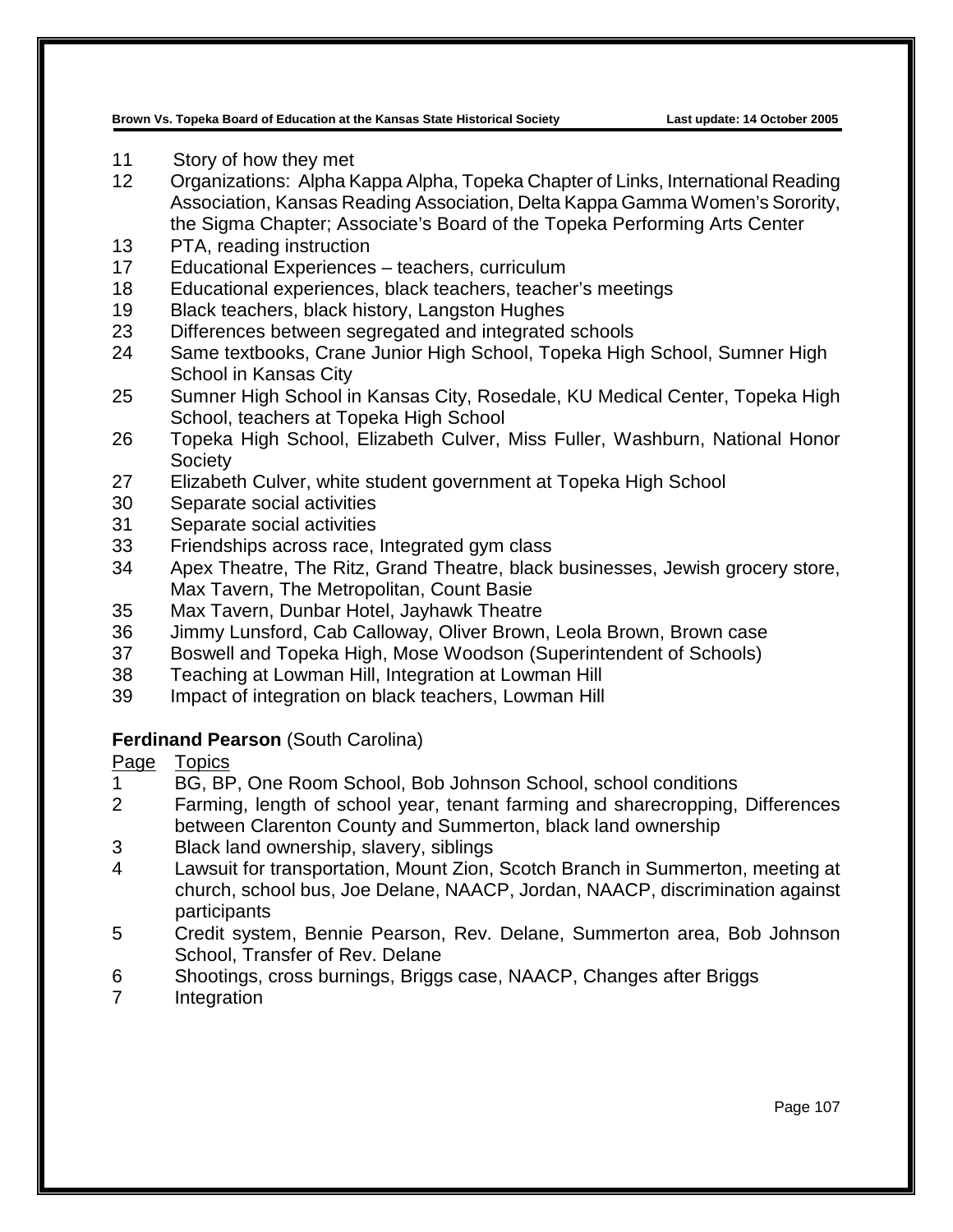**Thayer Brown Phillips** (Kansas) [Interviewed with William Mitchell, Jr.]

- BG, BP, DOB, Mother: Madia Brown
- Father: Jessie Roberts Phillips
- 4 Brother: Gregory Wendell Phillips, Talayah Corinne Miller<br>5 Spouse: Barbara Jean Sheffield. Harold Sheffield
- Spouse: Barbara Jean Sheffield, Harold Sheffield
- Child: Jesse Roberts Phillips, Ethnicity-mother- black, father black and Indian
- Fort Smith, Santa Fe Railroad, Bank of America, Jessie Roberts Phillips
- Depression
- Educational experiences: Crane Junior High, Elementary in Alameda, CA., segregated education in Topeka, Jimmy Parks
- Oliver Brown
- Crane Junior High, Topeka High, Fort Riley, blinding the train, Chicago, Kankakee, Illinois
- Blinding the train, Camp Funston, Ninth United States Calvary, Gene Johnson, David Staton, Lonzo Rogers, Hank Jackson
- Buffalo soldiers, Fort Riley, Camp Funston, Jackie Robinson, employment at Morrell's Packing House
- Morrell's Packing House, Goodyear, Baby Johnson, Lloyd Johnson, Washburn, G. I. Bill
- Art Fletcher, Onan Burnett, Donald Redman, Eugene Brooks
- Ike Brady, VA Hospital, Sherman and Sheraton Parks, New York University Graduate School of Business, Air Force, Port of Newark
- Informal segregation at Washburn
- Employment with Veteran's Administration, Washburn, Kansas University, M. S. W., Youth Center
- Second Baptist, American Legion, Omega Psi Phi, Midwest Elks, Back Home Reunion, National Association of Social Work
- Hobbies sports, important events, graduation from Washburn, Kansas University
- First Chief Social Worker, field faculty at Kansas University, Menninger Foundation
- Differences between Topeka and Alameda, California in 1933, segregation
- Topeka in 1930s, segregated theatres, peanut heaven
- The Apex, neighborhoods (1930s)
- Neighborhoods: South Topeka, North Topeka (Sandtown or Jordan Town)
- Segregated public facilities
- Experiences at Crane Junior High School
- Experiences at Crane Junior High School, Topeka High School, segregated social activities, Arthur Capleton
- Ramblers
- 44 Merrill Ross, Jimmy Parks, all black experience, community
- Ramblers
- Bowser's Ghosts (basketball team), all black football team, Chandler Field, Topeka High, Johnny Escavel (Esquival), Mike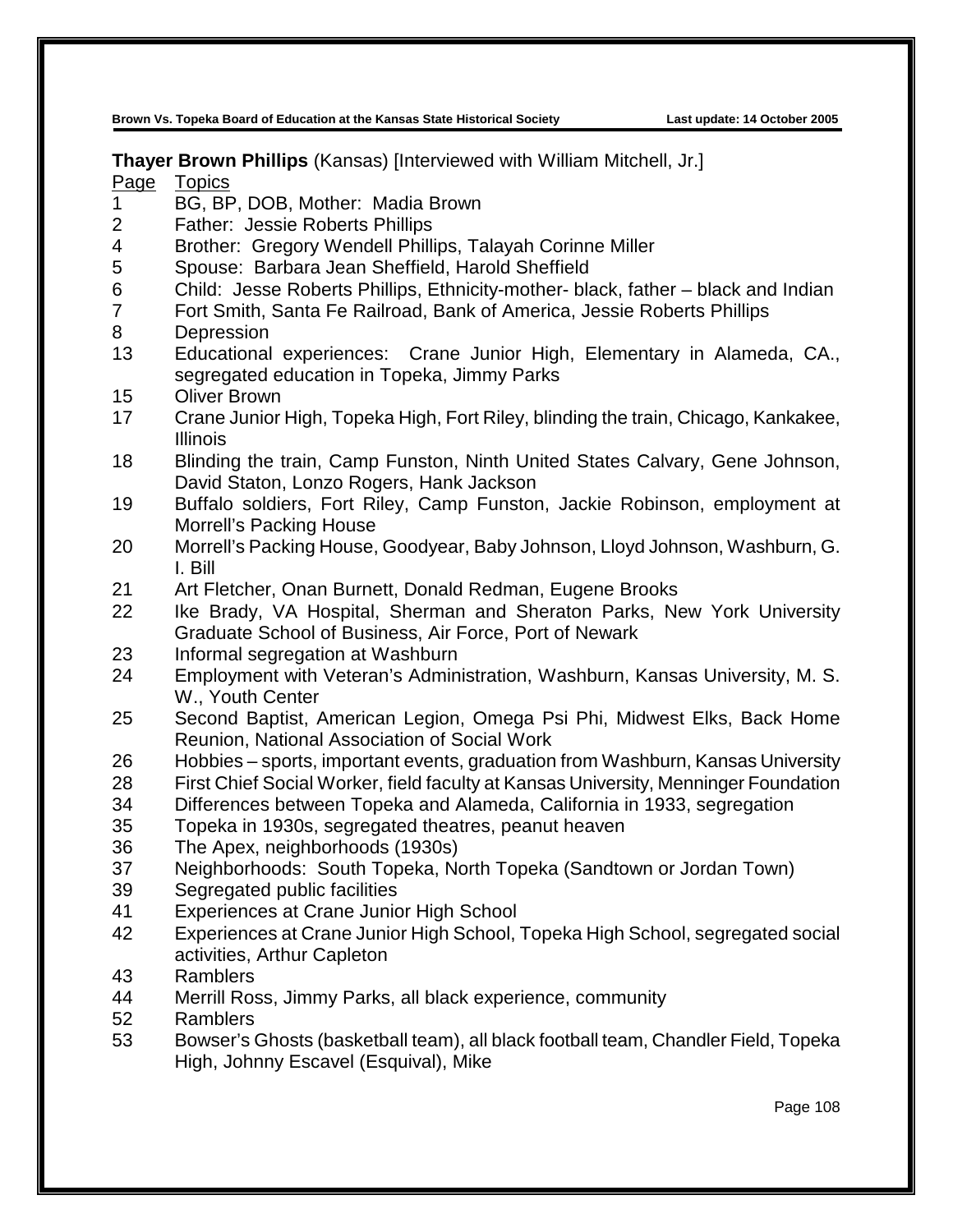- Kansas Vocational School, Lawrence black football team, UCLA, Forrester Slaughter, NCAA
- Mr. Slaughter's combo
- Girl's social clubs: Stella Puellas, Back Home Reunion, Ambassadors
- Class, St. John's Church
- Class in black community
- Skin color, class in black community
- Class in the black community, Tennessee Town, Elmhurst, Lowman Hill
- The Bottoms
- Whole line families, the Sawyers
- Mikie and Liz Hayes, Todds, Frankie and Glennis Hayes, Stable Parks
- Jessie Roberts Phillips
- Changes in Topeka after WW2
- Changes in Topeka after WW2, Goodyear, VA hospital, supply depot, Art Fletcher, Brown case
- Scott, Oliver and Leola Brown, Mamie Williams, black teachers
- Emporia State, black teachers, teacher's group, Mamie and Ethel Williams
- Black teachers
- Brown case, impact on Topeka, Civil Rights Movement
- Fifteenth Street area, Ballard's Skating Rink
- Ballard's Skating Rink
- Ballard's Skating Rink
- Overton Hotel
- McFarland, General Motors
- Harrison Caldwell
- Protests during 1940-1950
- Integration in Topeka, Jessie Roberts Phillips school experiences at Monroe Elementary, Crane Junior High and Topeka High School
- Impact of Brown on black community, Interactions with white community

# **Jean Price** (Kansas)

- BG, BP, DOB, Mother: Mamie Richardson Scott, Father: Glover Scott
- Siblings: Nellie Scott, John Albert Scott. Marian Scott McDonald, Husband: Gratz Price, Daughter: Pamela Price Long
- Wichita Schools, Kansas City segregated, Sumner High School, Japanese internment, California, North High in Wichita
- Baptist church in Los Angeles, Wichita University, Neighborhood in Wichita
- Experiences in Wichita Schools, white teachers
- Religious education, religion, Glover Scott
- Glover Scott, childhood experiences
- Domestic work, North High, Wichita University, Baptist church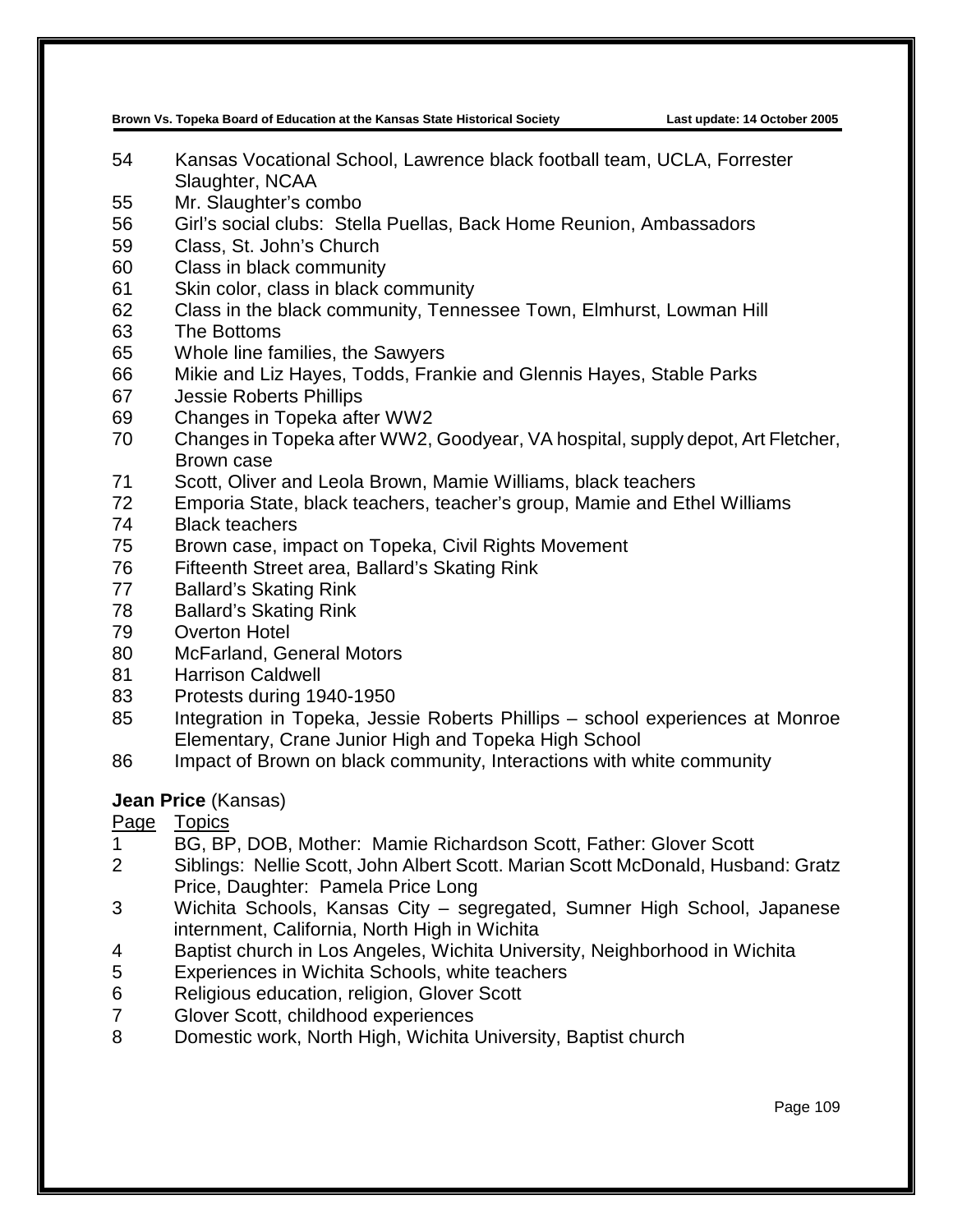- 12 Teacher in Wichita, Lowman Hill School (Topeka), Advocacy for Aging, Kansas Teaching Center
- 10 State Hospital, emotionally disturbed children, Kansas University, Parkdale School, Lowman Hill
- 11 Teaching experiences
- 12 Taught  $3^{\text{rd}}$ ,  $4^{\text{th}}$ , all grades, Experiences as black teacher in white school
- 13 Incident with principal
- 14 Relationships with white teachers, teaching experiences, Washburn, Mr. Chipman
- 15 Teaching experiences, Emporia State University, summer trips to England and **Germany**
- 16 Impact of Brown
- 17 Links, Retired Teachers Association, Volunteer at Quinton Heights, language tutor at Washburn
- 18 The Eagle. Language tutor at Washburn, Kansas City Call, Social life, Furr's
- 19 Safeway, Holiday Inn, Ramada Inn
- 20 Gratz Price, Santa Fe shops

# **Fred Rausch, Jr.** (Kansas)

- Page Topics
- 1 Experiences as Topeka City School Board member (1957-1977), integration of teachers, opposition from white community, opposition from black community, change in school district – 1961
- 2 Attitudes toward integration, neighborhood school concept, reopening of Brown
- 3 Busing in Topeka, election to school board, Southwest, Crestview, McClure
- 4 Topeka High School. Topeka West High School, experiences as board member, Educational experiences in Topeka in 1930s/1940s, Parkdale Elementary School, Lincoln Junior High School, East Topeka Junior High School, Topeka High School
- 5 Mudtown, Santa Fe Railroad, Information about parents, Beaumont, TX, Kingsbury, KS, racial incidents at Topeka High
- 6 Racial incidents at Topeka High, Experiences as school board member, Paul Wilson, State Attorney General's office, Plessy v. Ferguson
- 7 Experiences as assistant attorney general, Brown litigation, Supreme Court, National League of Cities v. Usury, impact of integration on education
- 8 Impact of integration on education

# **Connie M. Rawlins** (Virginia)

- 3 BG, BP, education; Husband: Dr. Albert G. Rawlins, teaching career
- 4 Teaching in Charlottesville, strike at the high school, old and new school
- 9 Closing of school, lack of jobs
- 13 Paying to attend school, Cumberland, years from the strike to the closing of the school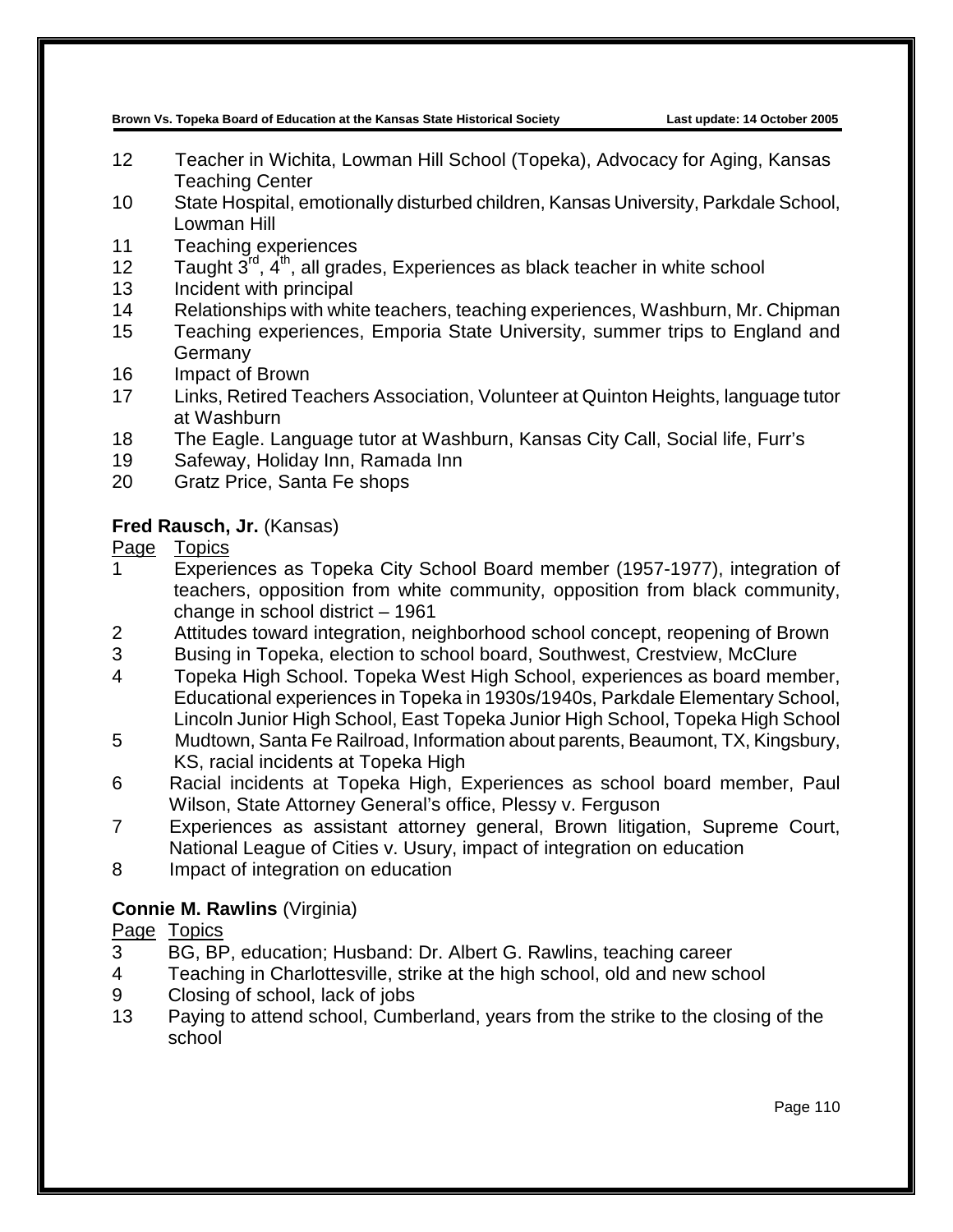#### **Joseph Richburg, Sr.** (South Carolina)

Page Topics

- 1 BG, Spring Hill area, Spring Hill Church, Scotch Branch School, conditions in schools
- 2 Conditions in schools, Scotch Branch School, Scotch Branch High School, Morris College (Baptist school), Sumpter, Rev. J. \_\_\_\_\_\_\_\_\_, E. E. Richburg (pastor and secretary of NAACP), Liberty Hill church, Lawrence Rivers (president of NAACP), Briggs case, Charleston, equal transportation and equal facilities
- 3 Integration, economic pressure from white community, NAACP, Governor, Supreme Court, Judge Delaney, Thurgood Marshall, superintendent, firing of teachers, Mr. McCord, H. Betchman, Veteran's Administration, barber shop
- 4 Left South Carolina between 1957-1967, wife returned to teaching, St. Paul, Spring Hill
- 5 Prevented from employment, credit, fuel oil, NAACP, Sunbeam Corp., Amalgamated Meatcutters Union, barbershop, Mason, District Deputy of  $7<sup>th</sup>$ Masonic District
- 6 Segregated Masons, Prince Hall (black) and Ancient \_\_\_\_\_\_ (white), Mother Lodge of England, Revolutionary War, History of black lodges, wife's work experiences: teaching and domestic work, Morris College
- 7 Baltimore, children's' educational experience, Baltimore Technical Institute, AT&T, General Motors, Johnson C. Smith, Morehouse College, Emory Law School, Harvard Law School, African Methodist, Liberty Hill, Spring Hill
- 8 Changes in Summerton 1967, Scotch Springs School, Manning, School board
- 9 Experiences as school board member, Scotch Branch Elementary, St. Paul Primary, St. Paul High School, Old Scotch Branch
- 10 Liberty Hill School, St. Paul, Scotch Branch, Spring Hill, segregated theatres, Kimberly Akins

# **Frances Ridley** (Kansas)

- 1 BG
- 2 DOB, BP, Mother: Regina L. Grant Price, Father: King Cleo Price
- 3 Santa Fe
- 5 King Cleo Price, Holdrege, NE Bell Hotel, Charleston, SC, Southernville, Bremerton, WA, Santa Fe
- 8 Educational experiences in Holdrege, NE, Siblings: Kingsley Price and Marie Price
- 13 Black families, Employment at Menninger as activity therapist
- 14 Menninger as activity therapist
- 19 Merrill Ross and the Ramblers
- 23 Teresa Counts, Montgomery Ward's
- 24 Onan and Norma Burnett
- 26 Restrictive covenants on deeds
- 31 Black education, Emporia State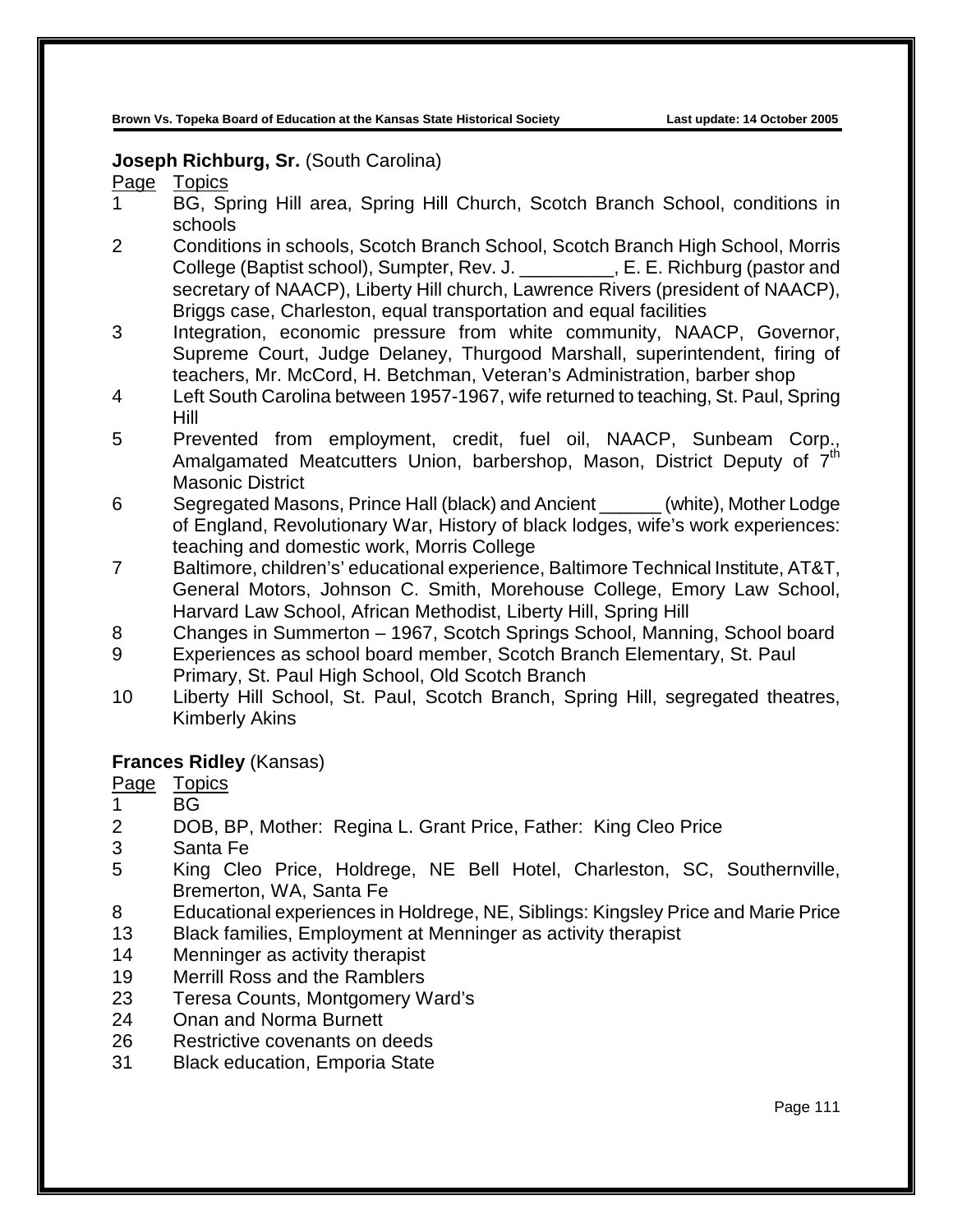32 Barbara Davis

## **Richard Ridley** (Kansas)

- 1 BG, DOB, BP, Mother: Maude Brandon Ridley
- 2 Father: Dana J. Ridley
- 3 Children: Richard Ridley, II, Robert Guy, Teresa Lynn, Santa Fe, South Topeka, Pierce Addition, Washburn Rural High School (on campus of Washburn College), Santa Fe strike - 1922
- 4 Santa Fe strike 1922, Santa Fe shops salaries, Dana J. Ridley, Spanish-American neighborhood
- 5 Santa Fe, Morrell's, Flood of 1951, Depression, WPA, Franklin D. Roosevelt, CCC Camp, Uncle Ezekiel, George Washington Carver
- 6 Hortense Ridley Tate (teacher), Washburn University, Kansas Historical Museum, Uncle Ezekiel, George Washington Carver, Venola Ridley (teacher), Ruth Ridley (teacher), Kansas State University
- 7 Teachers, Washburn University, Merrill Ross, Uncle Zeke, Washburn Law School, Skyler Jackson, Venola Ridley, black intelligentsia
- 8 Monroe School, black teachers, Merlin Barker
- 9 Experiences in Junior High school, Valedictorian, class president, George Wesley Thompson, Diagnostic Center, Joseph Douglas, black intelligentsia, Teachers (Jean Price, Eva Montgomery, Myrtle Gray Storns, Merrill Ross) Washington School, L. S. Turner
- 10 L. S. Turner, Black communities attitude toward education, Myrtle Gray, Joe Douglas, University of North Carolina, University of Colorado, black teachers
- 11 Black communities attitude toward education, black family, University of Kansas, welfare system, matriarchy, explorer scout leader, Sunday School teacher
- 12 Matriarchy and patriarchy, Depression, education
- 13 Black society, black families, Joe Douglas, George Thompson, Don Redmond, **Menninger**
- 14 Brown decision, Washburn Law School, Kappa Alpha, Charles, John, Elisha Scott, Sam Jackson, Thurgood Marshall, civil rights, Charlie Bledsoe, Oliver and Linda Brown
- 15 Oliver Brown, black schoolteachers, J. B. Holland, Education: Washburn, Kansas University Medical School, Washburn Law School, Air Force
- 16 Air Force, 1953-1958, Washburn Law School, Sherman Parks, Secretary of the State, Bert Parks, Jimmy and Julia Etta
- 17 Sherman Parks, Kansas University (MSW), real estate, renaissance man, North Topeka, East Topeka Junior High, Samuel Charles Jackson (Assistant secretary of HUD
- 18 Samuel Charles Jackson, white teachers at Topeka Junior High School, class president, Crane Junior High, John B. Slaughter (Chancellor of University of Maryland), Merrill Ross, Dr. Lacey Curry (Baptist church school in Chicago), black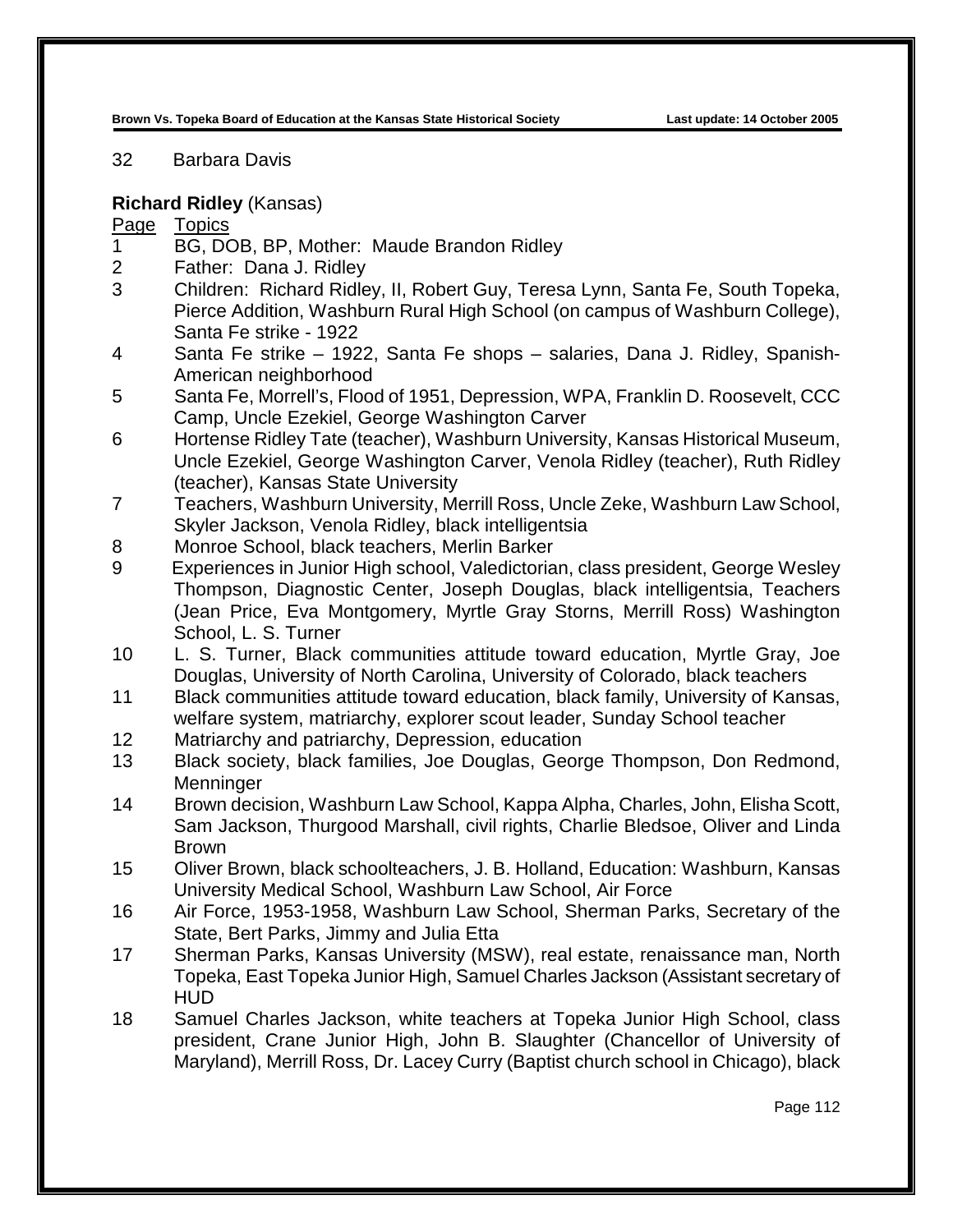intelligentsia

- 19 Dr. Lacey Curry, Merrill Ross, J. B. Holland, race relations with white community, segregated athletic teams
- 20 Merrill Ross and the Ramblers, racism, Tuskegee airmen, Coleman Young (mayor of Detroit), Charles Diggs, Melvin Van Peoples, pilot training in San Antonio, TX (Goodfellow AFB),
- 21 Integration of Air Force, racism in Air Force, Brown case, George Washington Carver, black teachers
- 22 Black teachers (Mrs. Odell, Mrs. King, Jeanette Temple Dandridge, Myrtle Gray Storn, Eve Montgomery (principal), Merrill Ross), Impact of Brown on quality of education, Oprah Winfrey
- 23 Oprah Winfrey, changes in black community, Doctor Johnson, Theresa Counts, Head Start
- 24 Montgomery Ward's Hallmark, urban renewal, Teresa Counts, Head Start, George Thompson, Wilma Henderson, Onan Burnett, Donald Fred Redmond, Washburn **University**
- 25 Donald Fred Redmond, civil rights movement
- 26 Topeka in 1940s, restrictive covenants on deeds, conditions in Topeka in 1990s, family heritage
- 27 Uncle Ezekiel, Dr. James Johnson, J. B. Holland, Washburn University, Burly Reed, Washburn Law School, ghetto and athletics
- 28 Reginald Lewis, John Johnston, Lewis Corporation, Beatrice Foods, Johnston Enterprise, Arthur Fletcher
- 29 Morehouse University, George Cooper, Donald Redmond, Marty Sanderson, Henry Taylor, Tommy Hardy, Air Force
- 30 Guidance counseling in high school, Kansas Treatment Center, Topeka High School, Kenneth Meyers, Topeka School Board, Booker T. Washington, W. E. B. Dubois
- 31 Assignment to academic tracks, Uncle Ezekiel, Depression, Santa Fe, black education
- 32 Washburn University, Joe Douglas, Onan Burnett, Forrest Slaughter, Theresa Counts, Phyllis and Dave Shays, Marvin Wilson, Jess Spearman, changes in the black community since Brown, Menninger, Teresa Lynn Ridley
- 33 Changes in the black community since Brown, Teresa Lynn Ridley, Washington, D.C., Washburn University, Kansas University, Kansas State University
- 34 Changes in the black community since Brown, Teresa Lynn Ridley, Bob Carp, **Menninger**
- 35 Air Force, Menninger, experiences as social worker
- 36 Experiences as social worker, Menninger School, Ernest Teako, mental health field, experience in real estate sales
- 37 Social Work, Race, class, Bill Greer and Price Cobb, "Black Rage"
- 38 Racism, Lacey Curry, Isaac Edwards, Merrill Ross, J. B. Holland, Ezekiel Ridley, Mrs. Wright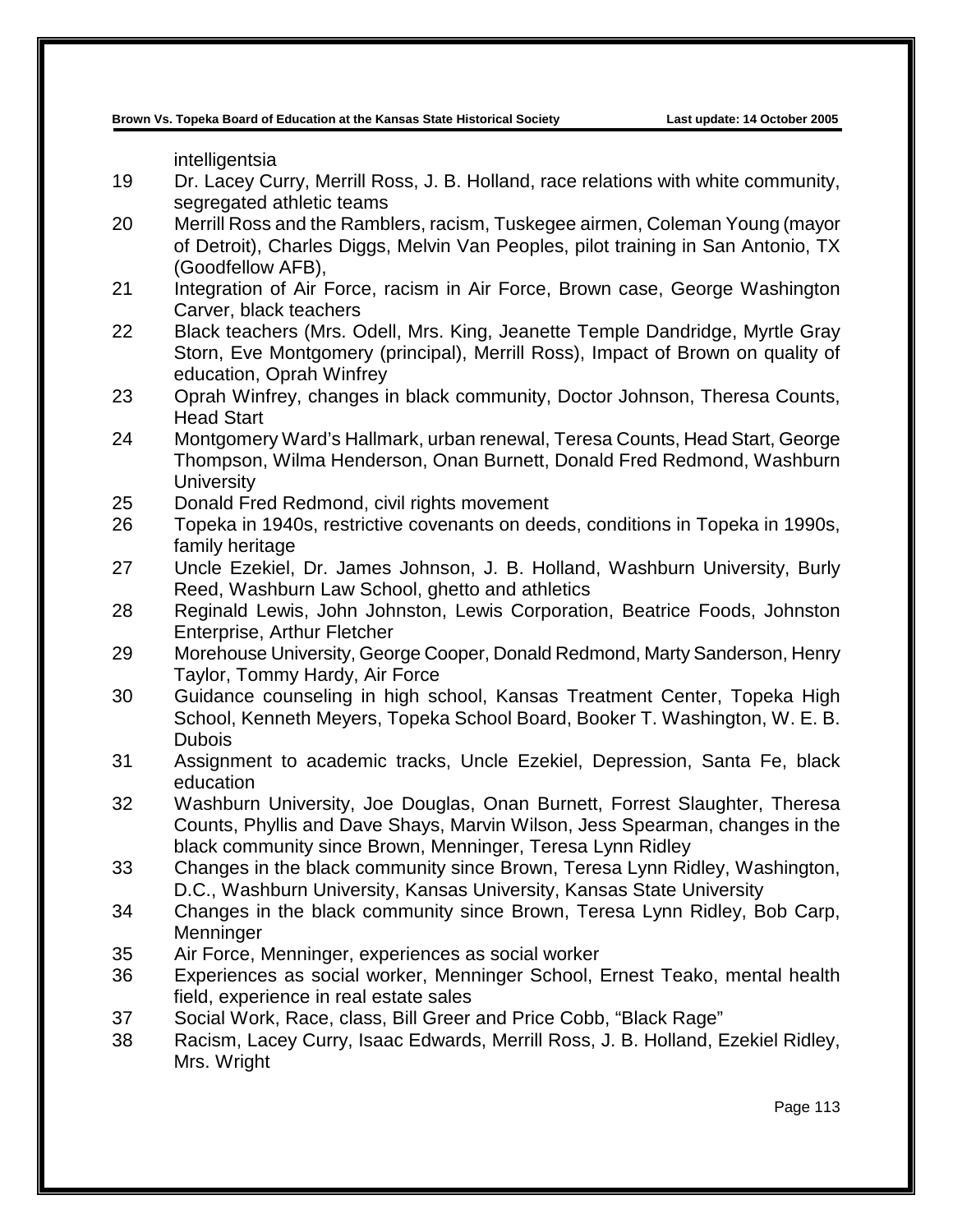- 39 Grace Van Trees (teacher), East Topeka Junior High School, poetry, State Hospital, Nathan Ackerman, Don Jackson
- 40 Work experiences
- 41 Work experiences
- 42 Work experiences, experiences in Topeka
- 43 Work experiences, Bruno Betelheim

# **Willie Spencer Robinson** (Delaware)

# Page Topics<br>1 BG. BF

- BG, BP, DOB, steel mill, Howard High School
- 2 State Line School, one room school, Pauline Dison, Howard High School, bus
- 3 Transportation to school, Howard High School, teachers, Brown Vocational School
- 4 Social activities, Tea House, desegregation case, Howard High, Claymont
- 5 Claymont, training students for experience, NAACP, \_\_\_\_\_\_\_ Conklin, Bill Daller
- 6 Claymont, differences between Delaware and Virginia, teachers at Claymont, curriculum
- 7 Differences between Howard and Claymont, teachers at Howard, Hockessin, Mr. Hopkins (janitor)
- 8 Mr. Hopkins (janitor), Mrs. Dison, State Line School
- 9 Decision to go to Claymont, graduation, U.S. Air Force,
- 10 U.S. Air Force, NAACP, Methodist, Ms. Dison, African American history,
- 11 Prejudice, African American history, segregated public facilities, military service
- 12 Vietnam

# **Barbara J. Ross** (Kansas)

- 3 BG, BP, DOB Mother: Gertrude Campbell Jackson, Father: James Arthur Jackson
- 4 Sisters: Laura Jackson Brown and Jane Jackson Draine, Children: Karen Anita Ross Walker, Brian Victor Ross
- 6 Information about family<br>7 Information about family.
- Information about family, Gertrude Campbell Jackson, Harper's Ferry
- 8 Gertrude Campbell Jackson, James Arthur Jackson (librarian for State of West Virginia
- 9 James Arthur Jackson, West Virginia State, John F. Kennedy
- 10 John F. Kennedy, childhood neighborhood, segregated education, social and community activities
- 11 Howard University, black theatres, segregated public facilities, Dr. Lane, Charleston, WV
- 12 Experiences in Charleston, WV, First Baptist Church, Mordecai Johnson, Rev. Vernon Johns, Jamison College, Martin Luther King
- 13 Rev. Johns, First Baptist, Rev. P. H. Hill, Rev. Moses Newsom, Rev. Leon Sullivan
- 14 Rev. Leon Sullivan, Clarence Swane, Dickie Radcliff, Rev. Newsom, Fisk University, West Virginia State, civil service exam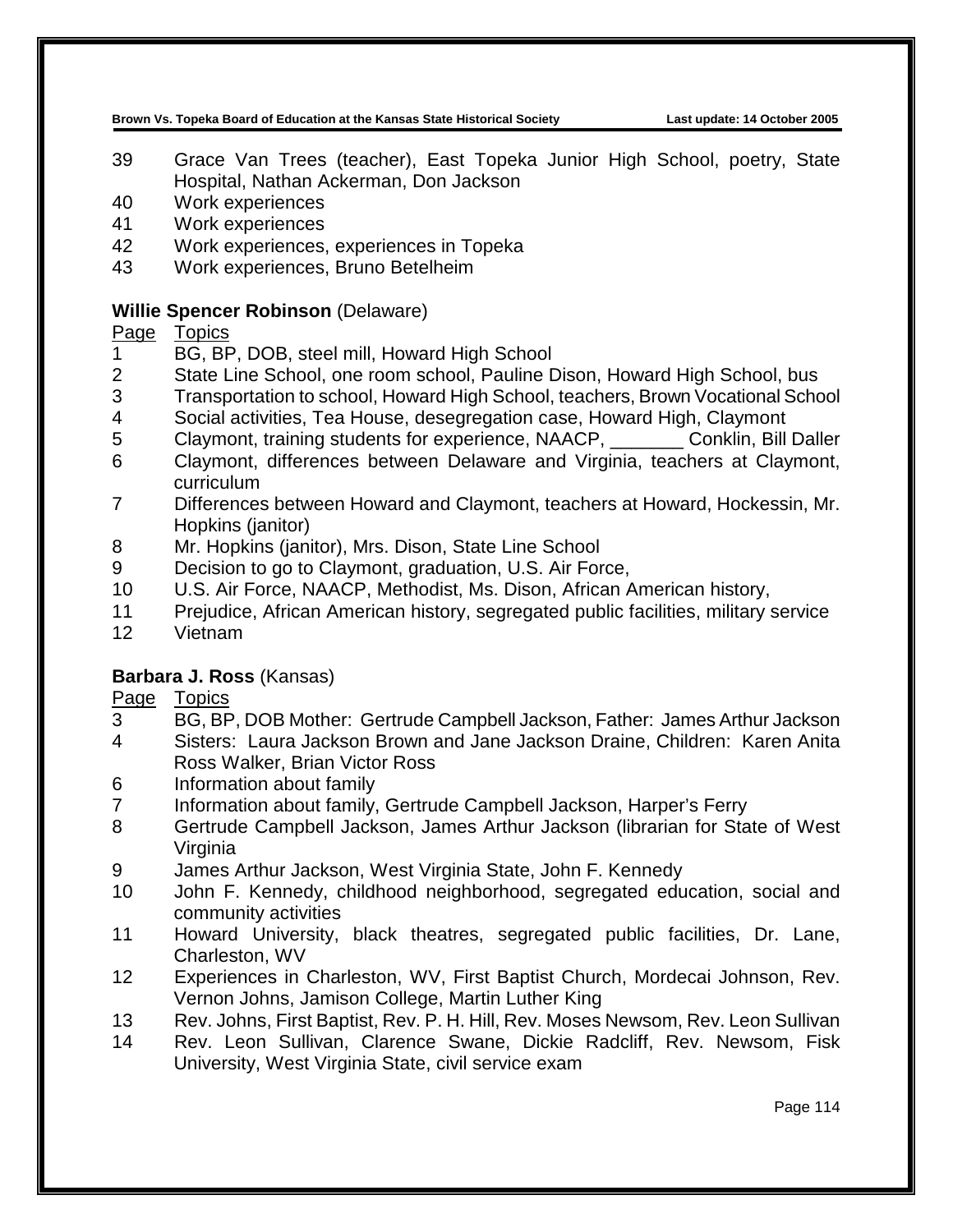- Library work, Mrs. Rayford
- University of Chicago, University of Minnesota, Casner
- Lockburn AFB, Ohio State, War Manpower Department, Mr. Caldwell
- Tuskegee, Mr. Beatty, marriage and teaching
- Marriage and teaching, experiences as a teacher, The Hills, Shiloh Baptist Church, Washington School
- Information about family
- Information about family, James Arthur Jackson
- James Arthur Jackson
- Childhood experiences, James Arthur Jackson
- Judge Hayes, James Arthur Jackson, Jimmy Thompson
- Mose Buraski
- Childhood experiences
- Experiences teaching, Washington School, Deborah Dandridge, Jim Dumas, Joy Murphy, shortage of teachers in 1956
- Teaching experiences, Washington School, attitude toward integration
- Integration of teachers, loss of jobs (Dee and Dorothy Grant)
- Experiences with teacher integration
- Experiences with teacher integration
- Experiences with teacher integration, Support of Black community
- Harrison Caldwell
- Experiences with integration
- Experiences with integration, Thelma Henderson
- Racial Attitude
- Panel of American Women, Esther Brown
- Shirley Norris, Nicki Stein, Elaine Schlotsky
- Racial awareness of children
- Racial awareness of children, teaching at Highland Park School, Norma Burnett
- Dr. Tillman
- Dr. Tillman, Joe Evans, Mr. Brokerite, Harold Blackburn, Washington School
- Ray Charles
- Teaching experiences in Topeka

# **Merrill Ross** (Kansas)

Page Topics<br>1 BG.BP

- BG, BP, DOB, Mother: Tama Patton Ross
- Father: Richard Franklin Ross, Archie Dykes,
- Ethnicity: African American and Cherokee, Aunt Laura, Aunt Molly, Aunt Lula, Arthur Ross
- Information about family
- Father and grandfather brick masons
- John F. Kennedy
- John F. Kennedy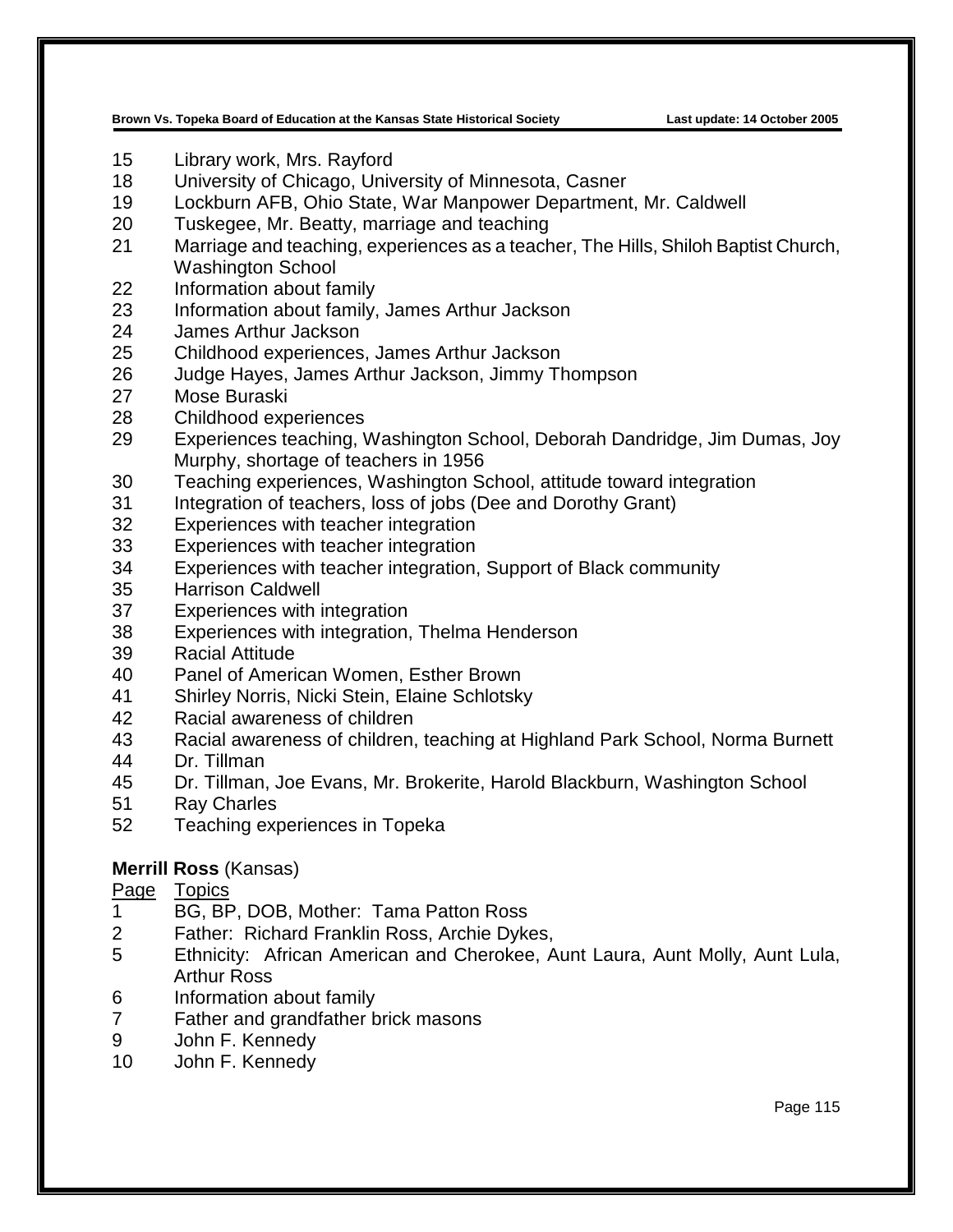- Ferguson Theatre
- General Motors
- Educational experiences, Pineville, KY: Rollin Hayes High School
- Comparison between white schools and black schools, Daniel Eugene Carner, Alvin S. Gibson, Back Home Reunion
- Alvin S. Gibson, Dr. Edward Wilson, Kentucky State, Pittsburgh State Teachers College, Coffeyville, Kansas, Harrison Caldwell
- University of Chicago, University of Minnesota, Casner
- Administrative certificate, Emporia State, Kansas University, John Goodlad
- Tuskegee
- Marriage and teaching, Washington School principal
- Information about family
- Information about family
- Roger Miller (Executive Director of Forbes Combat Air Museum)
- Childhood experiences
- Shortage of teachers in 1956, Mose Whitson (Superintendent)
- Myrtle Storns, Stout School, Whitson School, Mose Whitson, Parkdale community, protests about transferring teachers
- Black teachers loss of jobs, (Dee and Dorothy Grant)
- Black teachers loss of jobs (Flossy and Lois Alberts, Mrs. Holland, Dr. Blackburn, Dr. Tyler, Joe Evans
- West Avondale principal, Support of black community
- Harrison Caldwell
- Harrison Caldwell, segregated restaurants, Othella Oglesby, traveling teacher, Buchanan, Washington
- Othella Oglesby, traveling teachers, Ray Beers Store (segregated section) Newberry Store, Rotary, Doctor Tillman, Joe Edmonds, Paul Brokerite
- Dr. Tillman, Rotary
- Experiences with integration, Warren Hummer
- Racial attitudes
- Boyles Joyland, Highland Park South, Panel of American Women
- Esther Brown, Shirley Norris, Jackie Stroud, experiences as principal
- Racial awareness of children
- Racial awareness of children, "In His Steps", Dr. Charles Sheldon
- Dr. Charles Sheldon and Central Congregational Church, Miss Emma Crabb
- Dr. Tillman
- Military service, Burl Wyatt, Blair Cobra, Floyd McCollum, Fort Leavenworth, Fort Bragg, black artillery unit
- Fort Bragg, OCS, Goldsboro, NC, Keesler Field, Tuskegee
- Military training, Eglin Field, Foreign Relations Training Command, Luke Field
- Military training
- Seymour Johnson Field, protest to integrate officers club, Frank Griffin, Tom McGerrity, Joe Bennett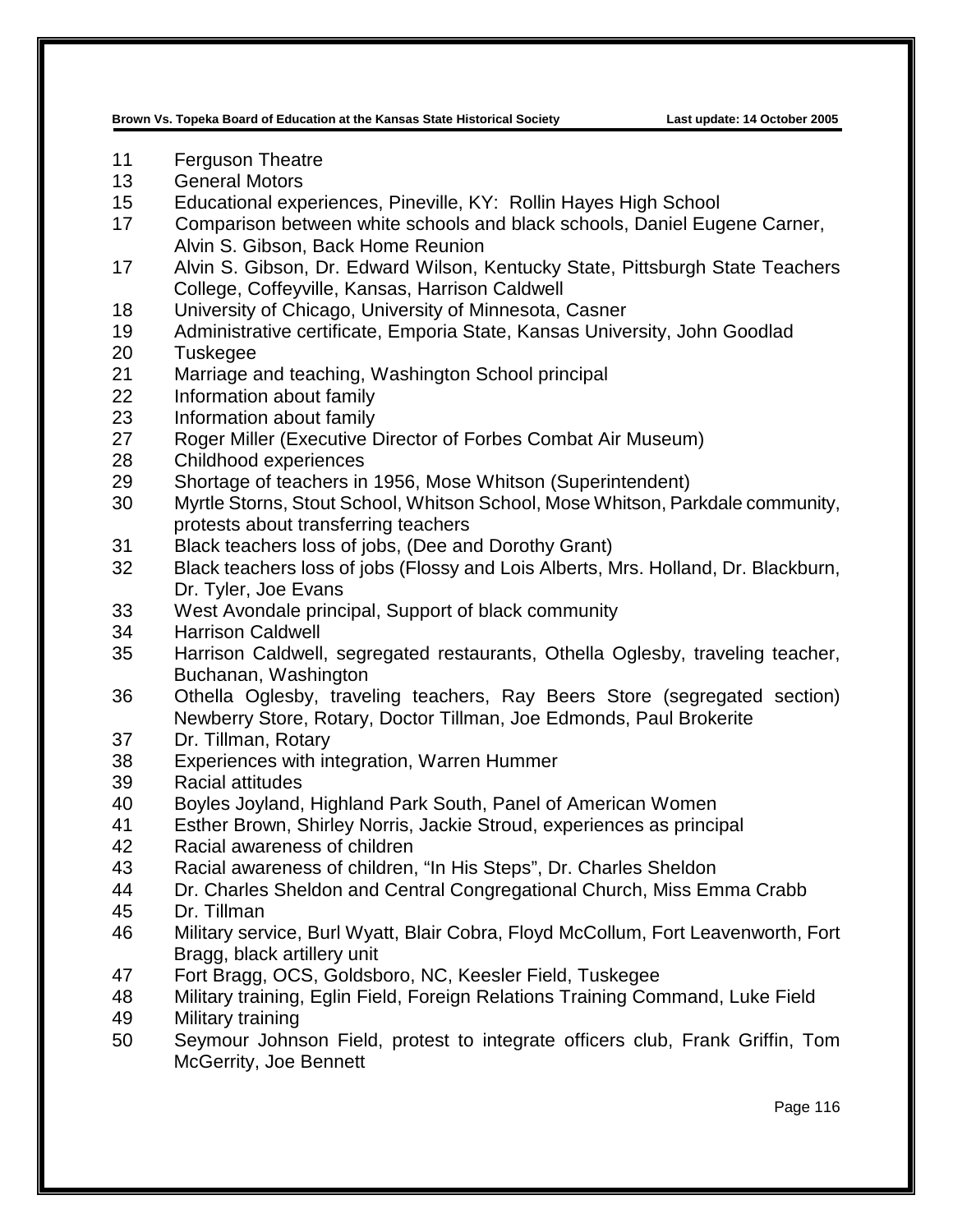- 51 Ray Charles, Ebony Magazine, Gene Derricka, military career, coach of Ramblers, teaching experiences in Topeka
- 52 Teaching experiences in Topeka, recruited by Harrison Caldwell, Pittsburgh State, Fort Scott, Oak Plaza Junior High School, Gordon Parks, "The Learning Tree", E. J. **Hawkins**
- 53 Sunflower Ordinance Plant, Fort Scott, Ramblers, Topeka High School

# **Constance Sawyer** (Kansas)

# Page Topics<br>1 BG. BP

- BG, BP, DOB, Mother: Theata Cyrene Sawyer, Father: Daniel Smith Sawyer
- 2 Siblings: Daniel Smith Sawyer, III, Grace Anne Sawyer Jones, Ph.D., Cyrene Caroline Sawyer Holt, Mary Belle Sawyer DeBonnett (Miriam Hodari), Sophia Melinda Sawyer, story about grandfather (slave), Macon County, MO
- 3 Chilicothe, MO, Baptist Church, Sedalia, MO college for black youth, Kansas City, Madagascan hair, Clinkscale, Ghana, Nathaniel Sawyer, Drake University
- 4 Drake University, Charlie Clinkscale (principal at Buchanan school), Christian Church, Topeka, Washburn Law School, Central Congregational Church school, Charles Sheldon, 'In His Steps', Tennessee Town
- 5 Topeka public schools, Grace Ann Smith, Slaughters, John Smith, Mamie Williams, Saturday Night Literary Society, Bach Bens (Bachelors and Benedicts)
- 6 John Ritchie, National NAACP 1911, Topeka NAACP 1913, Senator Arthur Capper, Nathaniel Sawyer, legislation to segregate high schools in cities of the second class
- 7 Buchanan, Monroe, Washington, McKinley, Extradition of Mr. Hill (Arkansas), cotton cooperative, NAACP, political activities, debates about philosophies of Booker T. Washington and W. E. B. DuBois, Daniel Smith Sawyer, Maternal grandparents: Grace McConnell Smith, George W, Smith, Mary Carr Smith, Phoebe Carr Ackinson, Charles Carr
- 8 Nancy Lewis, slavery, Leavenworth, KS, Lawrence, KS, St. John's AME, Christian Church, Presbyterian, Catholic Church, Phoebe Carr Ackinson, Mary Carr Smith, History of St. John's AME
- 9 History of St. John's AME, Sophia Murray McConnell Branford, Jeanette Temple, Alberta Temple, the Depression, Mary Carr Smith, Prince Edward Lodge, Cyrene Consistory, George W. Smith, Cyrenia Smith
- 10 Benjamin Pap Singleton, Exodus, walking to school, Buchanan, Lowman Hill, Transportation to school, Tennessee Town
- 11 Daniel Smith Sawyer, NAACP, City Water Department, Lloyd Smith, 1941 case against Topeka Board of Education, Ulysses Grant, integration of junior high schools, differences in textbooks, Segregated in 1926, David Beard, Clay School, Buchanan
- 12 Ku Klux Klan, Simmer Feed, Garlinghouse, Klan activities in 1920s/1930s
- 13 Klan activities in 1920s/1930s, cross burnings, Marjorie Crane Schnacke, "Return to Cowles Cow Pasture", WWI, Katherine Barker Luck, Eva Hughes. Lt.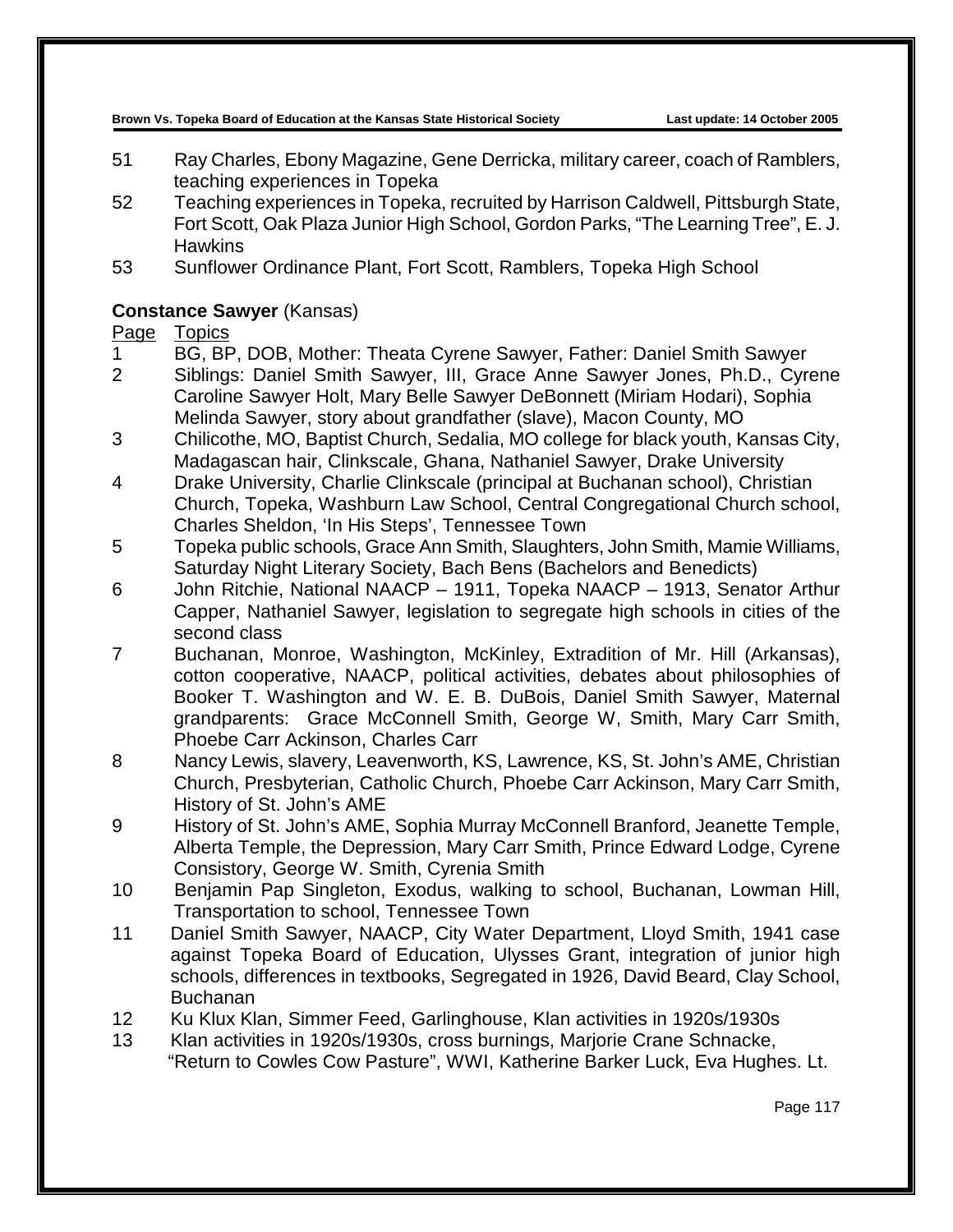Luck, Bill Bradshaw

- 14 Bill Bradshaw, Legal Redress Committee of NAACP, Timken Beale, Loren Miller, Graham case, Klan activities, A. J. Stout, WW2, Kenneth McFarland, Harrison Caldwell, separate Teacher's Organizations, firing of black teachers (Annabelle Sawyer), Mamie Williams
- 15 Madie Bradshaw, Alpha Kappa Alpha, Annabelle Sawyer, Edward Snead Foust, meeting about fighting segregation, Graham case, attempt to enroll in Lowman Hill School - 1942
- 16 Attempt to enroll in Lowman Hill School 1942, Maude Laughton, Daniel Smith Sawyer, Progressives, Henry Bubb, Warren Shaw, Ward Martin, Washburn University, St. John's AME, Rev. Foust, Louise Foust
- 17 Rev. Foust, Drew Pearson, Meetings at her house, Dr. Lou and Jo Halperin, La Traviata, Rudolph Bing Corporation, City Auditorium, Esther Brown, Todds, Mrs. M. L. Burnett, NAACP branch
- 18 Moved meetings from St. John's to Church of God, Sunday afternoon forum, Mamie Williams, Shiloh Baptist Church, NAACP meeting at the Grand Army Republic in the Historical Society Building. Walter White
- 19 National NAACP, Robert Carter, Todds, Oliver Brown, St. Mark's AME
- 20 Charles Scott, Oliver Brown, NAACP, McKinley Burnett
- 21 Mary McLeod Bethune, Franklin D. Roosevelt, experiences in school

# **Vivian M. Scales** (Kansas)

- 1 BG, BP, DOB, Mother: Sarah Palmer Wilhoite, Father: James J. Wilhoite
- 2 Siblings: Cleo Blackwell, Fern McGaughy, Novella Patterson, Shirley, Dorthea Alexander, Thelma Jefferson, James Wilhoite, Spouse: George, Daughter: Ruth Everett, Ethnic heritage: Creole
- 3 Migrated to Kansas, educational experiences: Topeka High School, Work experiences: President of Kaw Valley District, Organizations: Antioch Baptist Church, Myers Chapter #5, Order of Eastern Star, Topeka Council of Colored Women Club, Black Women's Network, Inc. of Topeka, Evangelistic Committee of the Mission Department
- 4 Mission of Baptist State Convention of Kansas, Santa Fe, Commerce Bank; McKinley Elementary, Curtis Junior High, and Topeka High Schools, Brown v. Board of Education, Winfield, differences between white and black schools
- 5 Quincy, Grant, Differences between Winfield and Topeka, bused to school, Curtis Junior High, Topeka High School
- 6 High school curriculum, different treatment because of race, segregated extracurricular activities, adjustment from elementary to junior high, NAACP
- 7 Lucinda Todd, first meeting, Mr. Burnett, NAACP, Ruth Ann Scales, Washington and Monroe, Parkdale, Involvement in Brown case, attempt to enroll Ruth Ann Scales in white school
- 8 Attempt to enroll Ruth Ann Scales in white school, NAACP meetings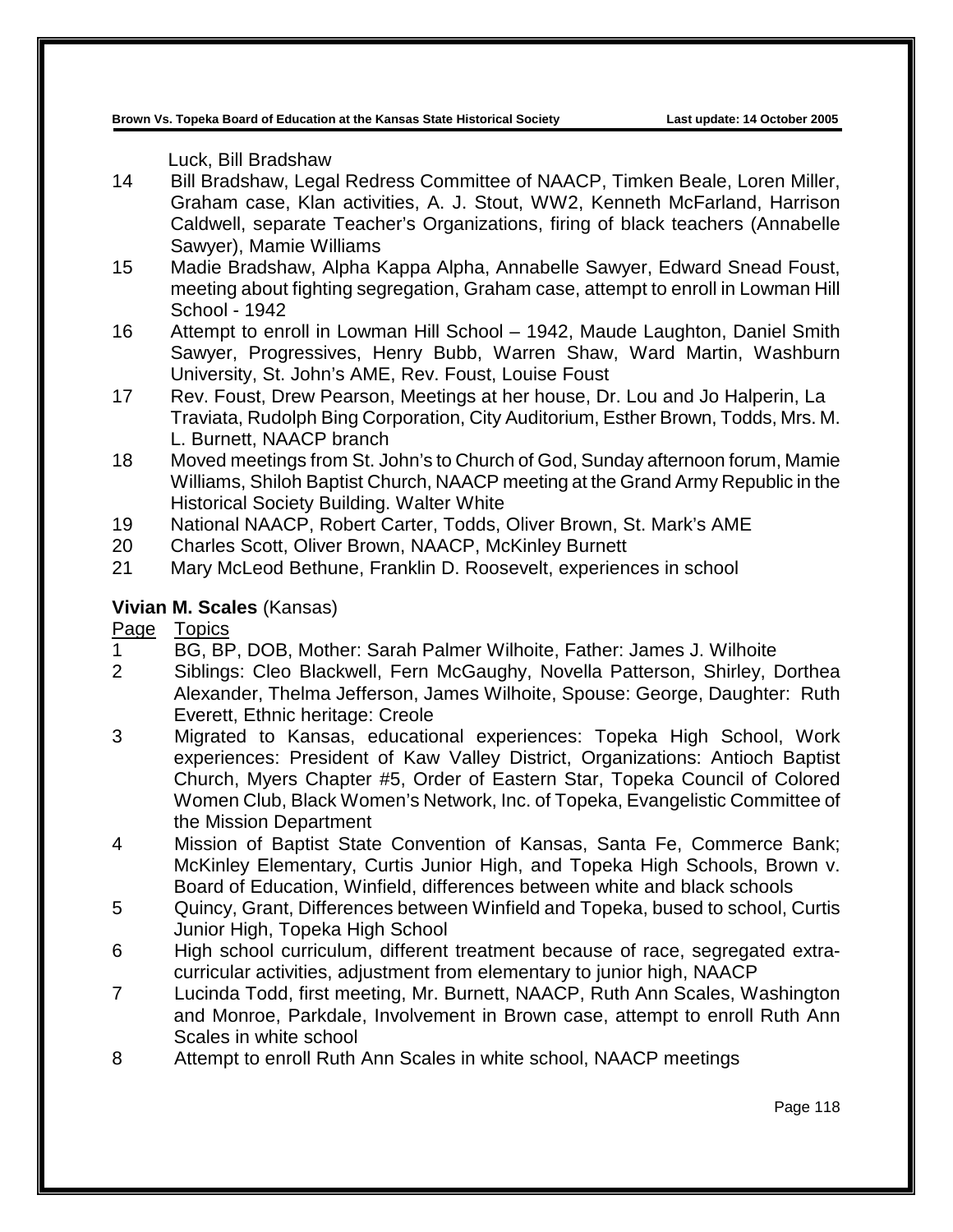- 9 Racial incidents in North Carolina, Oliver Brown,
- 10 Involvement in Brown case, segregated public facilities, black owned businesses

# **Berdyne Scott** (Kansas)

- 1 BG, BP, DOB, Mother: Beatrice Thompson Anderson, Father: Victor Anderson, grandfather was telegrapher, Siblings: William Anderson
- 2 Charlotte and Anna Valentine (stepsisters), Spouses: Alfonza W. Davis, John J. Scott, St. John's Church, McClelland, Murfreesboro, TN, Ethnicity: Black, Indian
- 3 Educational experiences: McKinley, Sand Town, Jordan Town, Graham case, Curtis Junior High
- 4 Curtis Junior High, Washburn, Chanute Junior College, the Depression, Job at government printing office, Washington, DC, Howard University, John Scott, WW2, Work experiences: doctor's office, government printing office
- 5 Elisha Scott (allowed girls to work there to practice office skills), Experience with racism, experiences in Washington, DC
- 6 Telephone company, experiences at government printing office, experiences as teacher, Charles Young School, Religious affiliation: Baptist, Asbury Methodist
- 7 St. John's AME, Eladius Turner-Stevenson, Monroe School, walking to McKinley School, Andy Henderson
- 8 Organizations: Delta Sigma Theta, The La Senoritas, Brown case workshops, teaching experiences
- 9 Teaching experiences, curriculum, childhood experiences, National Youth Association
- 10 Vocational guidance test, Sand Town Community, Russians and Santa Fe Railroad, Santa Fe shops, childhood experiences
- 11 Garfield Park, mixed neighborhood, Russian community, Topeka Packing Company
- 12 Childhood experiences, attitudes toward Mexicans, segregated public facilities, signs: niggers and Mexicans served in sacks only, McKinley School, teachers
- 13 Curtis Junior High, Jay S. Honeycutt (principal), interaction with other black schools, Washington School, Buchanan School
- 14 Buchanan School, Depression, Fourth Street black business area, Elisha Scott
- 15 Quincy School, McKinley, Grant School, Efforts to get transportation
- 16 Efforts to get transportation, Ms. Haley, Scott family had privileges, Experiences with racism, experiences at Curtis Jr. High
- 17 Experiences at Curtis Jr. High, Topeka High School, Social activities, Beatrice Thompson Anderson
- 18 Social Clubs: La Senoritas (Ava and Alabelle Ackerman, Maxine Thompson, Nadine B. Lewis, Eladius Turner-Stevenson, \_\_\_\_\_\_\_\_\_ James), Beau Brummels (Vernon Cain, Johnnie Jordan, Marion Nicholson, Jules Moss), Victor Anderson
- 19 Victor Anderson, John Scott, Washington, DC, experiences at Topeka High School (second floor), curriculum
- 20 Experiences at Topeka High, Nadine Lewis, Mrs. Van Dyke (principal), Second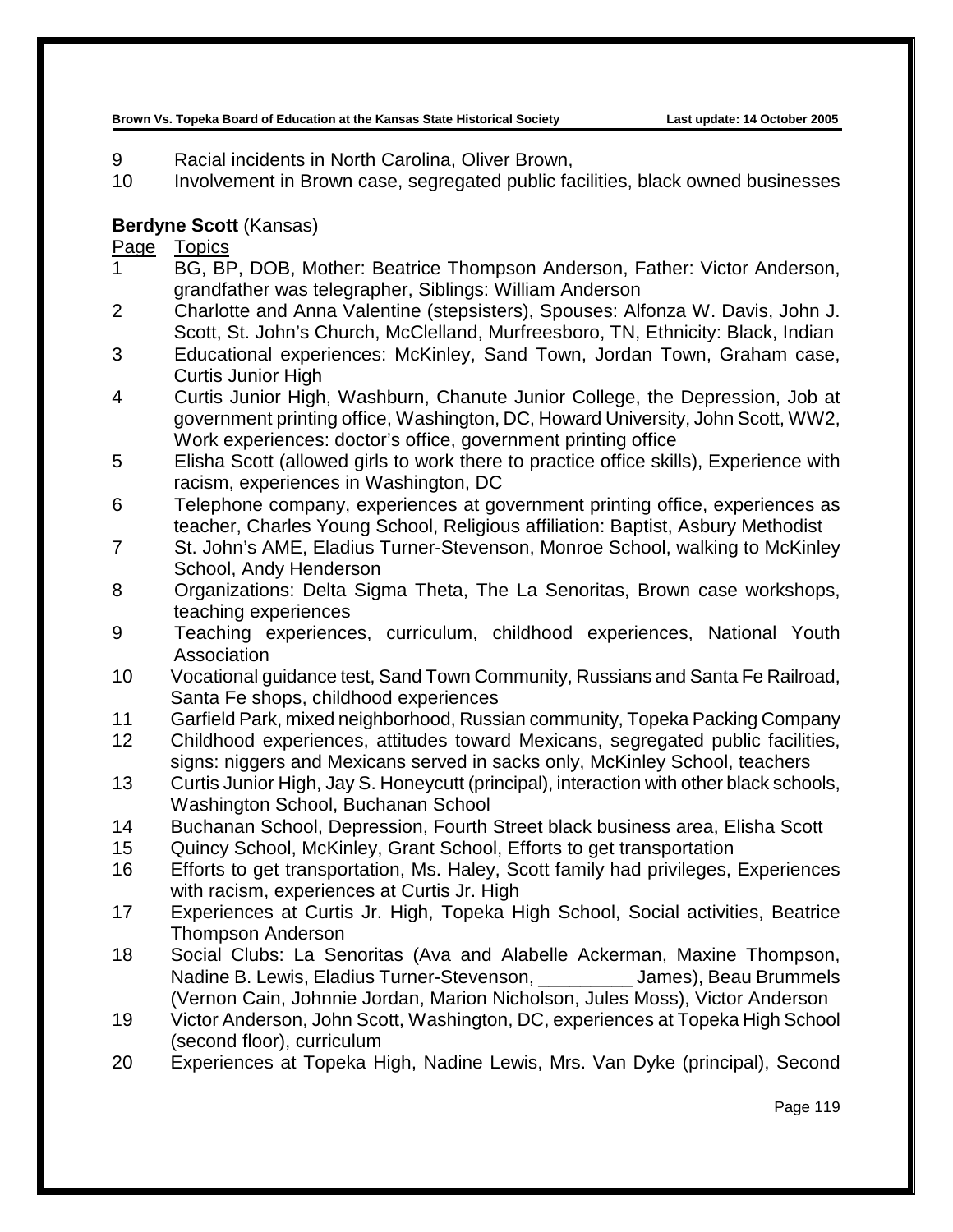Floor, Phyllis Wheatley Club, Mary McLeod Bethune, Eladius Turner, NYA

- 21 Phyllis Wheatley Club, skin color, Topeka High, John Scott
- 22 Skin color, interracial dating, segregated extracurricular activities
- 23 Ramblers, experiences at Topeka High, protests at Topeka High School, John Slaughter (first black Chancellor at Maryland University)
- 24 John Slaughter, Topeka High School, Topeka High School Hall of Fame, Samuel Jackson, Brown v. Board of Education
- 25 Samuel Jackson, Brown v. Board of Education, John Slaughter, Elisha Scott, Charles Scott
- 26 Charles Scott, Dick Patterson, Topeka High School Hall of Fame, John Scott, Brown case
- 27 Working in Elisha Scott's office, segregated dances at Topeka High, Varsity, experiences in Washington, DC
- 28 Eladius Turner, experiences in Washington, DC
- 29 Alfonza W. Davis, 9<sup>th</sup> Calvary, Tuskegee, Mr. Ridley, Royal Carter, Selvedge Field, Gulf of Trieste
- 30 Air Corps, Alfonza W. Davis, experiences in Washington, D.C., Howard University, differences between Topeka and Washington, D.C.
- 31 Experiences in Washington, D.C., caste, class and color, racial attitudes of blacks, Washburn University, black liberal
- 32 John Scott, Washburn Law School, Charles, Elisha, Jr., Scott law firm, Topeka after WW2, efforts to desegregate schools, Phil Burton, clients
- 33 Elmer Jackson lynching, Elisha Scott, Sr.
- 34 Caste and class, St. John's, blue vein, Bottoms, John Scott, Charles Houston
- 35 Bottoms, Sand Town, German Town, Kansas City, Nat King Cole, Kappa's, Brown case, Ada Sipewell
- 36 Ada Sipewell, Oklahoma, graduate school, McKinley Burnett, Charles Bledsoe, NAACP, Elisha Scott, Sr., Esther Brown
- 37 Esther Brown, Wichita, KS, Topeka, KS, reaction of community toward Scotts, Black teachers, Harrison Caldwell, Deltas
- 38 Harrison Caldwell, loss of teaching jobs, workshops, Linda Brown
- 39 McKinley Burnett, Oliver Brown, Brown case, Legal Defense Fund, Jack Greenberg, Robert Carter
- 40 Brown case, opposition to Brown, black teachers
- 41 Black teachers, Role of National NAACP, Howard University, Loren Miller, Elisha Scott, Brown case
- 42 Brown case, Oliver Brown, Linda Brown, Charles Mundy
- 43 Significance of Brown case, Strom Thurman, Southern Manifesto, Plessy v. Ferguson, Linda Brown, Monroe School, reaction from community
- 44 John Scott and the Interior Department, Bob Willis, Washington, D.C., Lincoln **School**
- 45 Brown Foundation
- 46 Art Fletcher, John Scott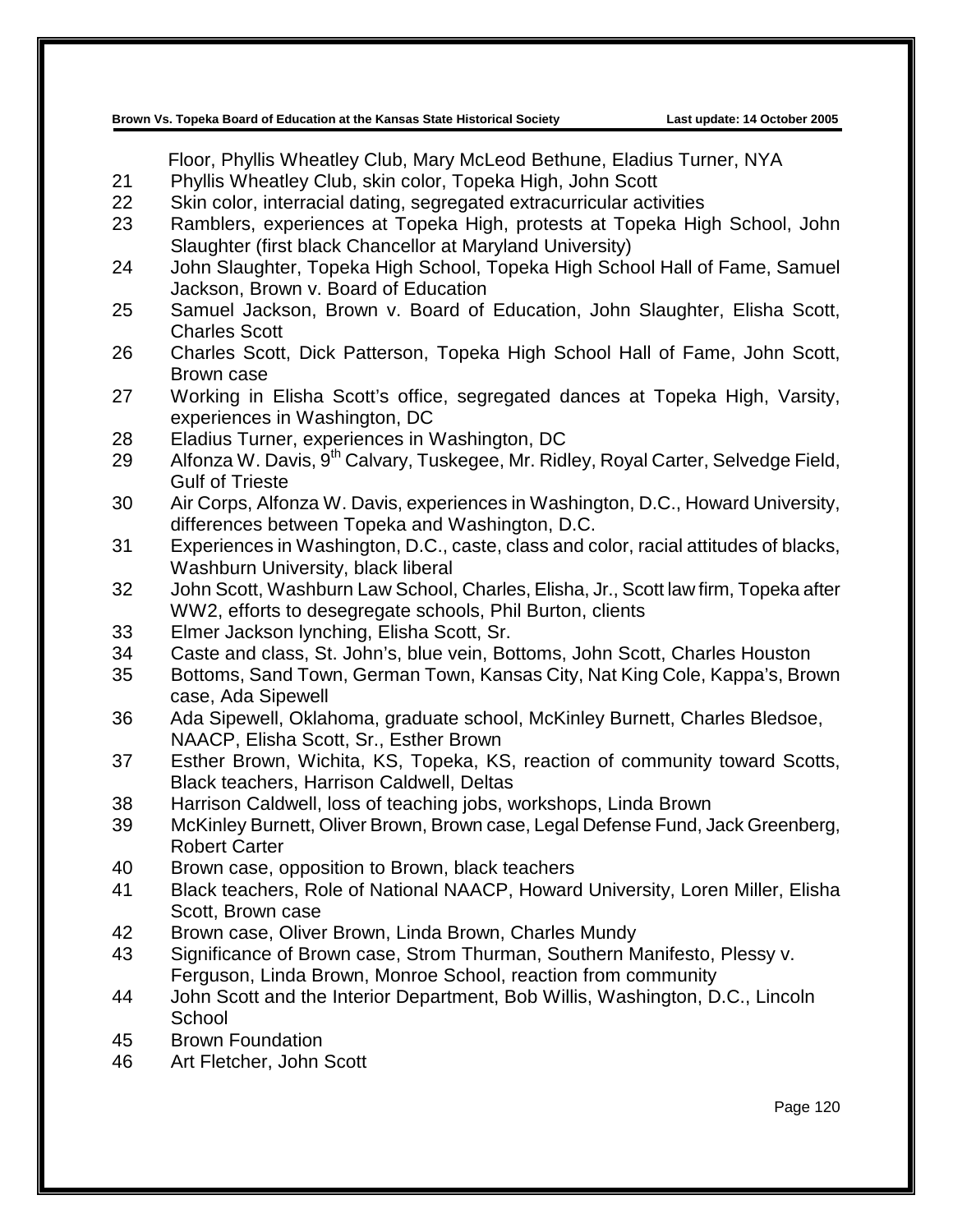- 47 Racism, Santa Fe Shops, Impact of Brown
- 48 Impact of Brown
- 49 Impact of Brown on social and economic conditions
- 50 Monroe monument, Cheryl Brown
- 51 Brown decision

## **Deborah Scott** (Kansas)

## Page Topics

- 1 BG, BP, DOB, Mother: Louis Crawford
- 2 Father: Charles Monroe Sheldon Scott, Sr., Siblings: Charles Monroe Sheldon Scott, Ethnicity: Black and Chickasaw
- 3 Educational experiences: Buchanan, Lowman Hill, Miss Frey (teacher), experiences at Buchanan
- 4 Experiences at Lowman Hill, Julia Etta Parks, Brown case, Charles Scott, Elisha Scott, Sr., Boswell Junior High School, Topeka High School
- 5 Childhood experiences, Charles Scott, Sr., Washburn University, Louis Crawford (teacher)
- 6 Elisha Scott, Sr., Scott family, experiences at Boswell Junior High, Topeka High School
- 7 Educational experiences, work experiences: KNI, Josten's American Yearbook, Goodyear Tire, Army
- 8 Army, prejudice in military service
- 9 Experiences in military service, Survivor Award, neighborhood growing up
- 10 Mixed neighborhood, Steven Horton, Differences between Buchanan Elementary and Lowman Hill
- 11 Differences between Buchanan Elementary and Lowman Hill, black history, Topeka High School
- 12 Black history, family, Asbury Mount Olive AME Church
- 13 Social activities in high school, Charles Scott, Sr., racial incident in Alabama
- 14 Childhood experiences, American Legion, Mason, Eastern Star, Kappa fraternity, Delta sorority
- 15 Shriners, Moose Lodge, Back Home Reunion, Gene Johnson, Effect of integration on black community
- 16 Effect of integration on black community, Charles Scott, Sr., Martin Luther King, Clarence Thomas, Thurgood Marshall
- 17 Brown case, Charles Scott, military experiences
- 18 Charles S. Scott, Sr., Dr. Purceric

#### **Dorothy Scott** (Kansas)

- 1 Life in Topeka, 1950s
- 2 Life in Topeka, 1950s, Kilmers, Washington School
- 3 Washburn University, experiences in Topeka in 1930s, experiences in Topeka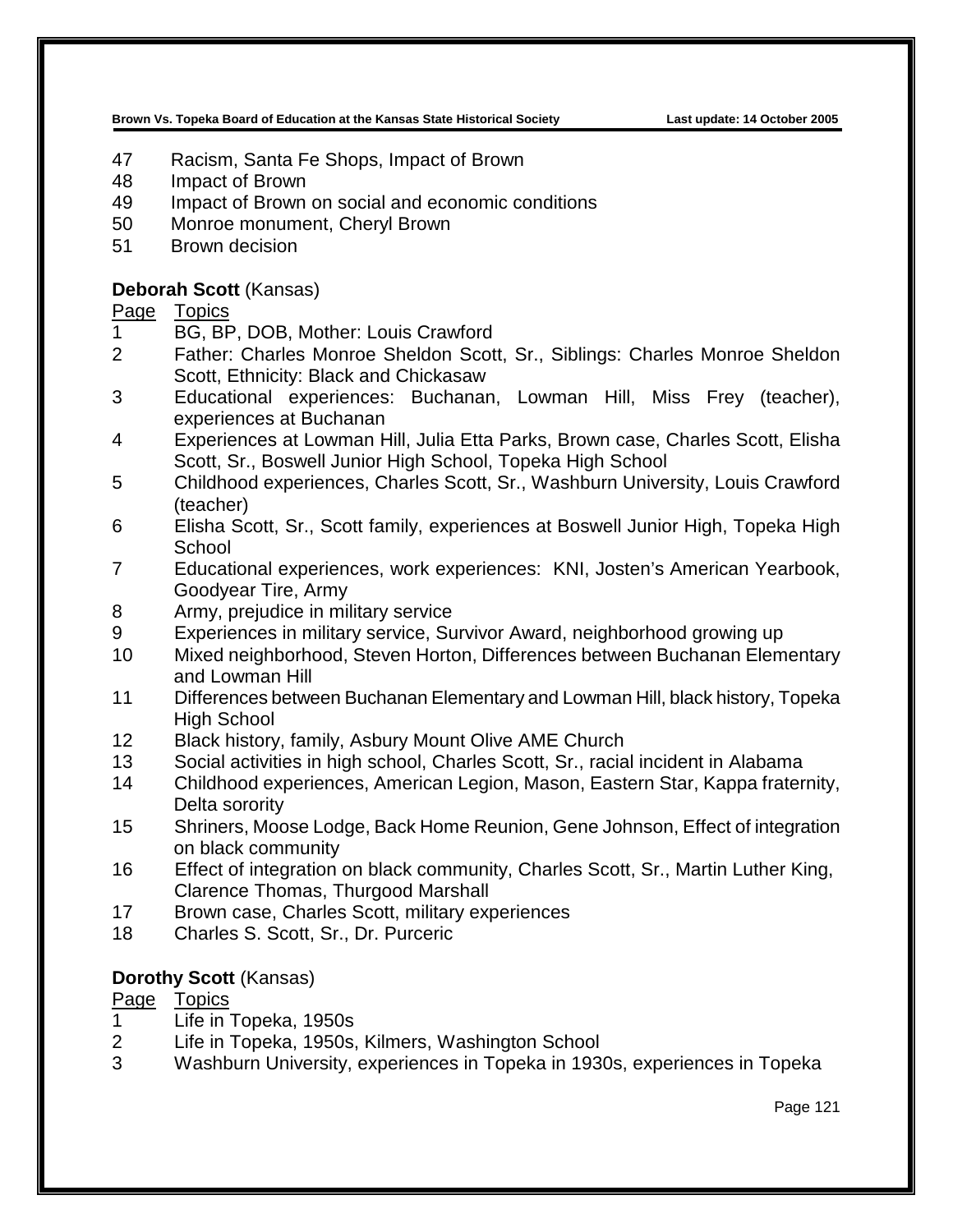- Experiences in Topeka
- BG, BP
- Childhood experiences, Mother: Elizabeth Jackson Robinson Lee, Great grandmother: Evie (Indian), family history
- Family history, Grandma Udan
- Family history, Travel
- Travel
- Family history
- Kindergarten, Washington School, childhood experiences
- Sister, Kansas City Metropolitan Spiritual Church
- Childhood experiences, Kansas City kindergarten, Miss Webster
- Washington School, Mrs. Hardeman, Mrs. Webster
- Changes in Topeka during her lifetime, childhood experiences, Landons, Bill Kilmer
- Edward A. Scott. Experiences during WW2`
- Gardening
- Gardening, Federated Club woman, St. John AME Church
- Album Stars, Lincoln School, Topeka High School, friendships
- Experiences at Washburn University, segregated public facilities
- Segregated public facilities, the Depression, Pelletiers, Washburn University
- Washburn University, Mayor's Status for Women, Coalition for Teenagers, Performing Arts
- Kansas Museum of History, Mark Hunt, teaching experiences, Pisa Sequitave
- Reaching experiences
- Teaching in Oklahoma, Pierce Addition
- Highland Park, integrated schools in Topeka, Sumner, Parkdale, Washington, Lincoln, Topeka, Washburn University, Kansas University, Berkeley
- Experiences at Berkeley, St. Louis, Bishop Williams and Aunt Helen, National Education Association
- Dr. White, childhood experiences
- Childhood experiences
- Husband, teaching in Kansas City
- Husband, Porgy and Bess, Wilberforce University, teaching and marriage, teaching experiences in Missouri
- Teaching experiences at Parkdale, salary inequities based on gender
- Teaching experiences, Dr. Ridgeway, Kansas University
- Master's work on dropouts in the 1950. Topeka High School
- Brown decision and black teachers, integration of teachers
- Black teachers and integration, White teachers and integration
- Quality of education at black schools
- Music contest in Topeka, Joe Anderson, Frank Peterson
- Teaching experiences, Monroe School, John F. Kennedy, Robert Kennedy, Edward Kennedy
- Travels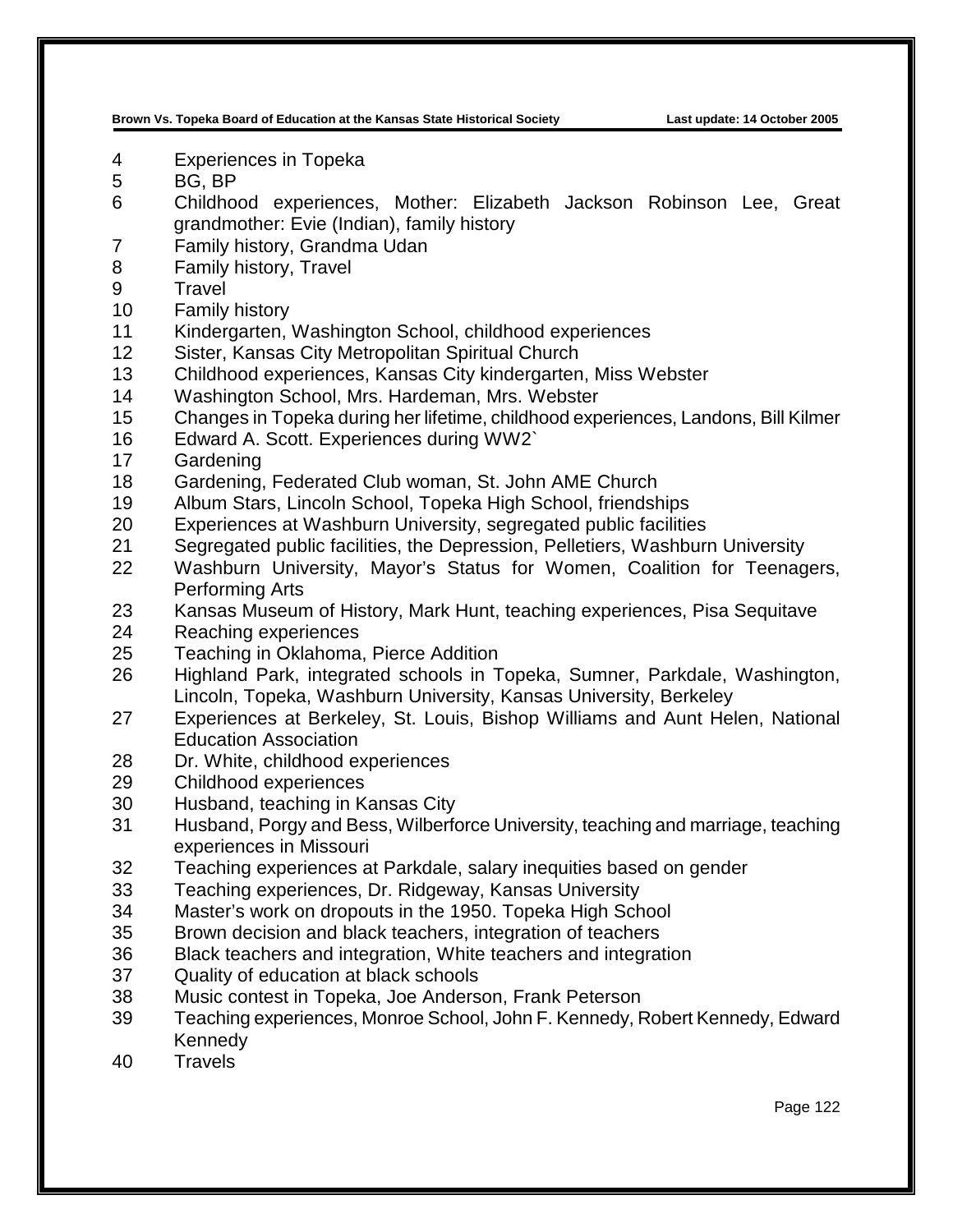# **C. E. Sonny Scroggins** (Kansas)

## Page Topics

- 1 BG, BP, DOB, Checotah, OK, Red River Bottom country, TX, Clark-Detroit-Paris area, slaves, William John Nance Garner, Teddy [Franklin] Roosevelt, Will Rogers, Edward Guest, Christopher Guest
- 2 Exodus movement, Edward P. McCabe, Masons, sharecropping, Baptist Church, Great Grandparents Joseph and Viola West
- 3 Grandmother: Hortense West, Junior NAACP, segregated education
- 4 Alexander Madison (first black doctor in East Oklahoma), Civil Rights Era, Malcolm X, Garvey, Bunch, Meager Evers, James Farmer, Adam Clayton Powell, involvement in NAACP
- 5 Involvement in NAACP, Boy Scouts, Baptist Church, Involvement in Civil Rights **Movement**
- 6 Moving to Topeka 1965, political activism, Kansas Fever Commission, Bias Busters of Kansas, Exoduster Awareness, Inc.
- 7 Differences between Oklahoma and Topeka, employment opportunities for Blacks
- 8 Political activism in Topeka, Monroe School National Monument, The Kansas Committee Group, Kansas Committee to Free South Africa, Cheryl Brown Henderson, Brown v. Board of Education, Elmer Jackson
- 9 Charles Sudduth, Cushinberry Park, Cheryl Brown Henderson, Elmer Jackson, Charles Scott. American Legion

# **Judge Collins J. Seitz** (Delaware)

- 1 BG, DOB, BP, Family History, DuPont Company
- 2 Family History, Hale Boggs, Temple University, Delaware State Police, Depression
- 3 University of Delaware, Virginia Law School, Clarence Darrow, Clarence Wilson
- 4 Educational experiences: St. Ann's, Third Circuit Court of Appeals, Albert Carvell, President Lyndon B. Johnson, Delaware Supreme Court
- 5 Delaware Supreme Court, Sally High School, Wilmington High School, United States Supreme Court
- 6 Wilmington-Philadelphia Post, work with the National Youth Administration. Adult education, Americanization programs
- 7 Work with the National Youth Administration, work with prisoners
- 8 Experiences at University of Delaware, Law career
- 9 School desegregation cases, Hockessin, Claymont, Delaware State College
- 10 Delaware State College, School desegregation cases, Howard High School, Claymont High School, Mr. Stall
- 11 Howard High School, Awareness of segregated education growing up
- 12 Law practice, Secretary to the Democratic County Committee, Franklin Roosevelt, Louis Redding
- 13 Louis Redding, University of Delaware case, Wilmington Club, Howard High School, Claymont High School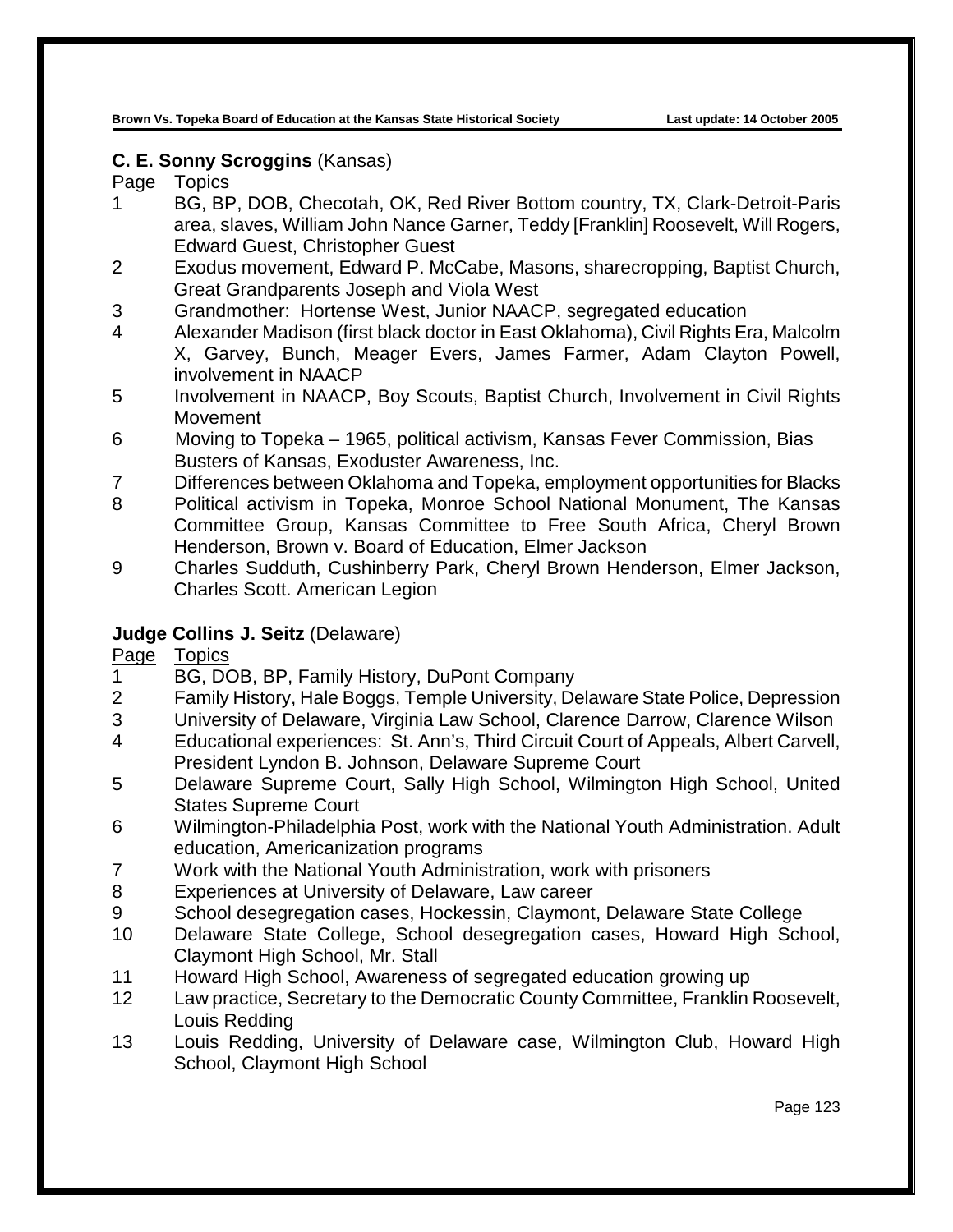- 14 Hickman Road, Worth Steel, Merle Anderson, integration of schools, Mr. Stall
- 15 Experiences as judge, desegregation cases
- 16 Delaware Supreme Court,
- 17 Desegregation cases, Gerard College
- 18 Reaction of community to decision
- 19 Integration of Sally

# **Irving Sheffel** (Kansas)

- 1 Work with Dr. Karl Menninger, Employment experiences, Veteran's Administration, Dr. Will Menninger, John Stone, Wes Roach, Dr. C.F. Menninger, YWCA, Menninger Bible Classes, Edwin Menninger
- 2 Will Menninger, Karl Menninger, Dr. C.F. Menninger, Mayo Clinic, Menninger Clinic, Ernest Sudduth, Saturday Night Literary Club, Topeka State Hospital, Menninger Foundation, Heritage House, Menninger Hospital, Wes Roach, John **Stone**
- 3 Work experiences at Menninger, Educational background, military service
- 4 Military Service, George C. S. Benson, Educational background, work experiences at Veteran's Administration
- 5 Work experiences as Executive Assistant to Karl Menninger, Topeka Veteran's Hospital
- 6 Robert Cotton, Cotton-O'Neil Clinic, Dr. Orr, Karl Menninger
- 7 "The Human Mind", "Man Against Himself", "Love Against Hate", Menninger Hospital, Karl Menninger, Will Menninger, Menninger Clinic
- 8 Menninger Clinic, Menninger Hospital, conditions in state mental hospitals, 1940s<br>9 Topeka State Hospital, Governor Carlson, changes in conditions of state mental
- 9 Topeka State Hospital, Governor Carlson, changes in conditions of state mental hospitals, Harold Main (Walker Winslow), "If A Man Be Mad", Albert Dutch, "Survey Graphic Magazine", "Fortune Magazine", Karl and Will Menninger, "Look Magazine", Walter Cronkite
- 10 Sloan professors (Margaret Mead, Aldus Huxley), Truman Capote and Harper Lee, Maya Calla, experiences at Menningers
- 11 Psychoanalytic Institute, Karl Menninger, conditions at Topeka State Hospital
- 12 Conditions at Topeka State Hospital, Karl Menninger, Adlai Stevenson, Will **Menninger**
- 13 Karl Menninger, Will Menninger, Eunice Kennedy, Menninger during the 1940s/1950s, Kansas Neurological Institute, Governor Carlson, Franklin Murphy
- 14 Franklin Murphy, Karl Menninger, Topeka State Hospital, reforms in state hospitals
- 15 Reforms in state hospitals, Karl Menninger, General Hawley, life in Topeka 1950
- 16 Wife's involvement with black community, Integration of restaurants, NAACP, League of Women Voters, Robby's, Norma's Chicken Farm, Panel of American Women
- 17 Wife's involvement: Jewish Temple, League of Women Voters, Karl Menninger's involvement in Brown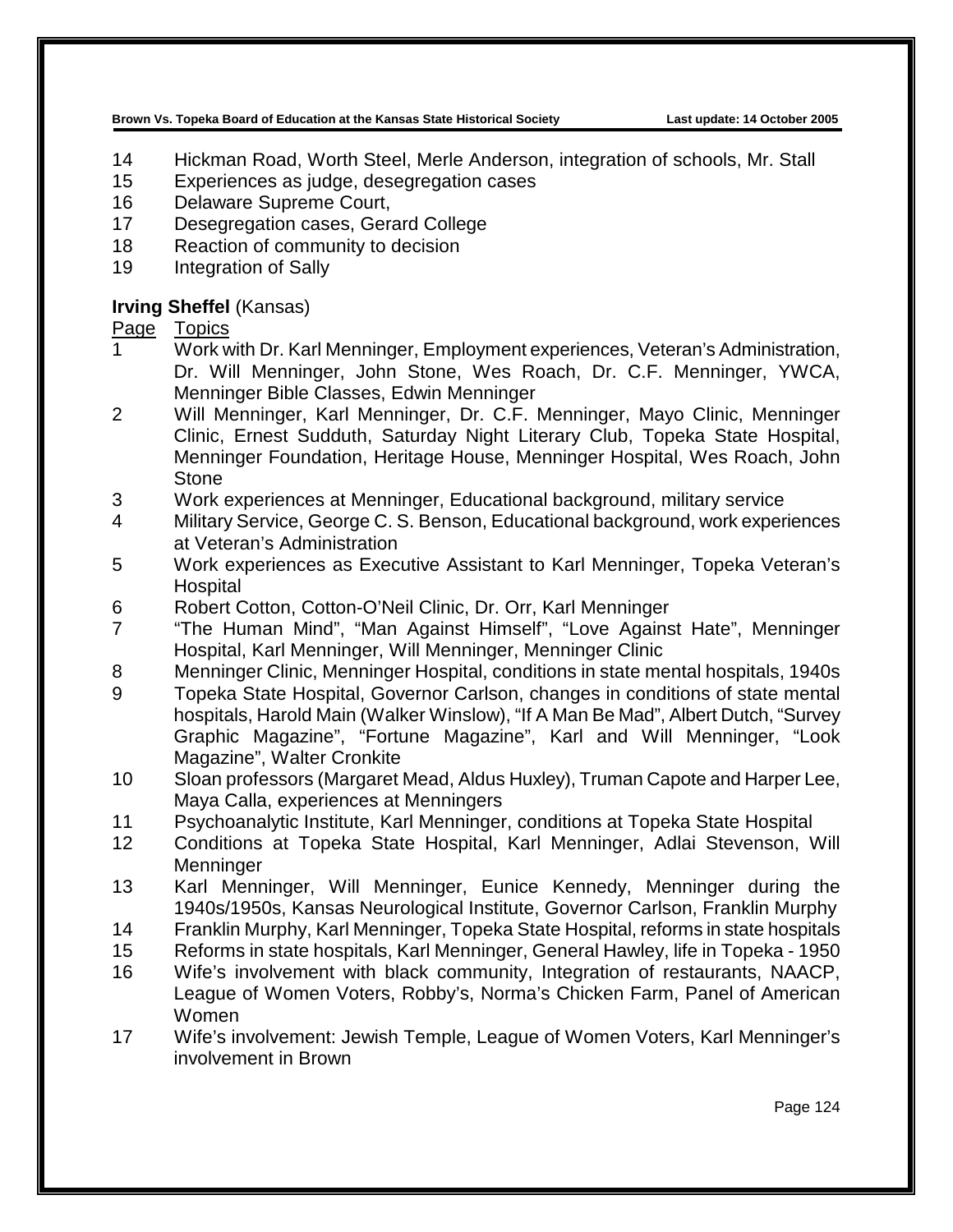#### **Dr. Hugh Speer** (Kansas)

- Ernest Manheim
- Recruitment of witnesses for Brown, Karl Menninger, BG, BP, DOB, Mother: Amelia Shonehair
- Amelia Shonehair, Father: Henry Speer
- Siblings: William Speer, Paul Speer, Jim Speer, Spouse: Catherine Edwards
- Experiences at American University, meeting Catherine Edwards, Children: Marcia Snook, Mary Lynn Shea, Tarkio College
- Education: Olathe High School, Tarkio College, Parents taught at Knoxville College, United Presbyterian Church
- American University at Cairo, Robert McClennahan, Pat Mackelrath, Professor **Spencer**
- Professor Spencer, Experiences at Tarkio, American University
- Experiences at American University
- Experiences at American University, Tarkio, work experiences: Teaching at Fredonia High School, principal at Hayes, Red Cross service during WW2
- Work at Veteran's Advisement Center
- Education at George Washington, experiences at University of Chicago, Karl Rogers, Ralph Tyler, Jim Felton, Ann Strechert
- Experiences as Chairman of the Education Department, Esther Brown
- Esther Brown, Elisha Scott, Charles Scott, Webb case
- Webb case, University of Kansas City
- 18 Integration of University of Kansas City, Elsie Shaffer, black student teachers in white schools, Hazel Brown Williams, Gaines case
- Gaines case, University of Missouri, Kansas City
- University of Missouri, Kansas City, Kansas City Call, Gaines case
- Gaines case, Involvement in Brown, Sid Lawrence, Kansas City Jewish Community Center, Esther Brown, NAACP, Kenneth McFarland, Don Garr
- Involvement in Brown, NAACP, Dr. Buchanan, conditions in schools
- Involvement in Brown, curriculum in schools, Robert Carter
- Involvement in Brown, Charles and John Scott, Charles Bledsoe, Elisha Scott
- Involvement in Brown, Robert Carter, Jack Greenberg
- Involvement in Brown, Judge Huxman, Definition of curriculum, effects of discrimination
- Involvement in Brown, Oliver Brown, Fleming
- Those Who Were There, Charles Scott, Ernest Manheim, Dr. Paul Wilson, Involvement in Brown
- Involvement in Brown, Simple Justice, Knoxville College
- Attitudes towards blacks, McFarland
- Supreme Court, Judge Huxman's opinion, Jack Greenberg, Charles Scott
- "The Case of the Century", Gunnar Myrdahl, Martin Luther King, Jr., Jack Greenberg and Robert Carter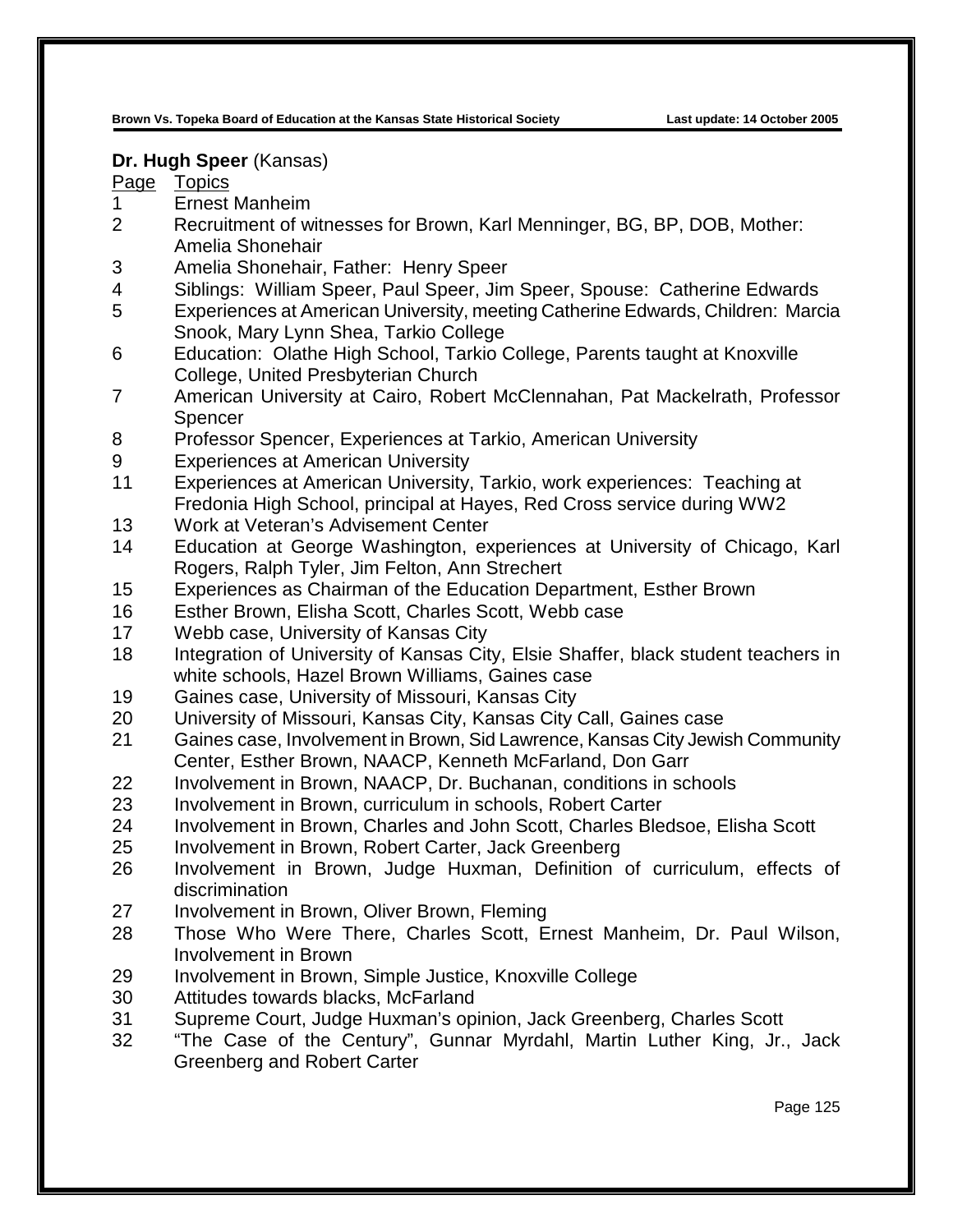#### 33 Huxman lecture series

# **Stanley Stalter** (Kansas)

# Page Topics

- 1 Principal at Quinton Heights, Old Central Park, Randolph, Hiring of black teacher at Randolph School – 1955. Educational work experiences, Dr. McFarland
- 2 Experiences as principal, segregated education, segregated public facilities, experiences in Manhattan, KS, Dr. Frank Wilson, Herbert Schroeder
- 3 Segregated education in Manhattan, desegregation efforts in Topeka, Frank Wilson
- 4 Experiences with integration of teachers, J. B. Holland (half-time at Randolph and Whitson) Wilson (principal at Whitson)
- 5 Reason for half-day assignments, number of black students/teachers
- 7 Principal at New Quinton Heights, experiences as a principal 1977, Rev. Olds, J. B. Holland
- 8 Administrative meetings with black principals, Impact of Brown on education

# **Carrie Stokes** (Virginia)

# Page Topics

- 1 BG, BP, Farmville area
- 2 Parent's education, Baptist church
- 3 Educational experiences, Hampton-Sydney, Farmville
- 4 High school experiences, black history, debate team, Future Farmers of America, career goals, Mr. Jones
- 5 Barbara Johns, attended college in Atlanta
- 6 Attended college in Atlanta, New York University, Worked in Prairie View, TX, Involvement in NAACP, Return to Virginia, employment at St. Bell
- 7 Living in Virginia, living in the Justin House in New York

# **Charles Sudduth** (Kansas)

- 1 BG, BP, DOB, Race riots in Oklahoma in 1911, Parents from Alabama
- 2 Mother: Dora Culpepper, moving from Oklahoma
- 3 Attended Dr. Charles Sheldon's kindergarten, how school was founded, Mrs. June Chapman
- 4 How school was founded, Central Congregational Church, Douglas School, Professor Sawyer (principal), Duprees, Topeka High School
- 5 Buchanan School, Topeka High School, teachers, Mr. Bailey (teacher), experiences at Douglas School
- 6 First Church of God, Richard Waters, Brother: Nathan Sudduth, Langston **University**
- 7 Humphrey Hill, childhood experiences, Experiences at Topeka High School 1920s, Maude Bishop (teacher), Ms. Hulse, racial incident at Topeka High
- 8 Racial incident at Topeka High, Mr. Darnell (principal), Segregated athletics,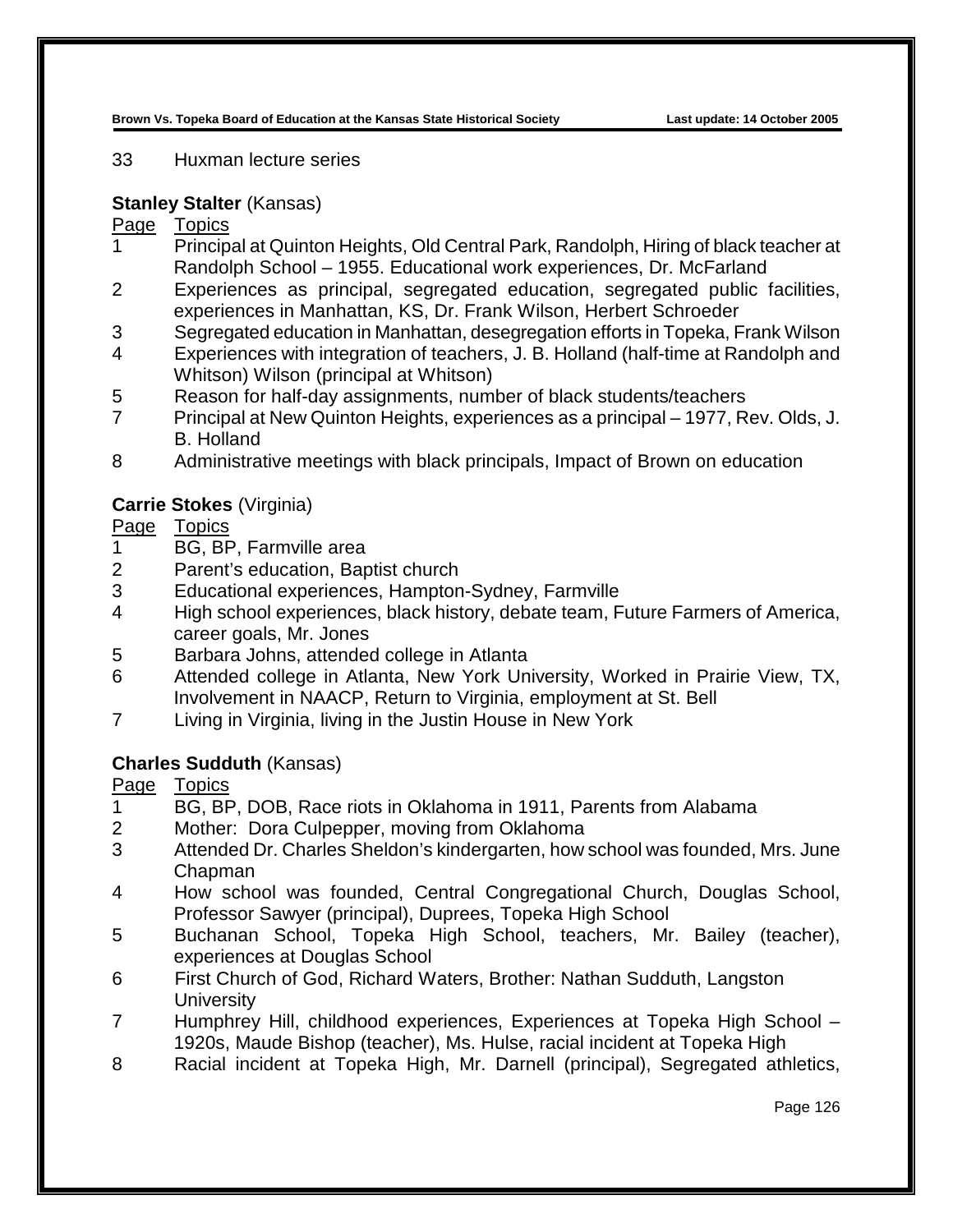Topeka High Y (black football team), Santa Fe Mules (men's football team), Ramblers, City Park (Russian team), played Kansas City, Wyandotte Coffeyville Sumner High School (Kansas City), work at Greek shining parlor

- Santa Fe shops, work at Firestone Tire Company (Akron, Ohio), Hardgraves Lumber Company, Spouse: Mildred Jones
- Dibble's Grocery, Santa Fe shops, Depression (worked for Dibble's and Green Grocery), Work at Santa Fe shops, organization of union
- Union: Santa Fe Black Employees, Ray Clark Children: Charles, Jr., Nadine Blackwell, Elton Sudduth
- Adopted children: Sharon, Valerie, Impact of Brown on children's education, Washington School, McKinley Burnett, Charles Scott, Oliver Brown
- McKinley Burnett, membership in Quartet, Experiences in Brooking, SD and Blackwell, OK
- 15 Membership in Quartet, Dr. Sheldon, The Christian College in Pendleton, TX
- Important events in life, Jim Slattery, Charles Sheldon family

## **Alberta Temple** (Kansas)

- BG, BP, DOB, Siblings: James William Temple, Jeanette Ruth Temple Dandridge Reason family left Tennessee
- Attended Monroe School (family school)
- Mr. Roundtree (principal), curriculum at Monroe, Miss Tracy Mitchell, Mr. Turner
- Teacher preparation for white world
- Experiences at Topeka High School
- Washburn University
- Experiences at Washburn University, segregated eating facilities at Washburn
- Segregated eating facilities at Washburn, Experiences at Washburn, Aunt Sally
- 21 Interactions with white students, Career aspirations,
- Teaching experiences at Kansas Vocational School, teaching at Phyllis Wheatley
- Teaching at Phyllis Wheatley, Wheatley Girls (black), Provident Association (white)
- Miss Tracy Mitchell, Mr. Roundtree, Mr. Turner, National Honor Society
- Lunch in high school
- Seating in high school classes, high school curriculum
- Black and white prom
- Grandpa Thompson and the army
- Grandma and Grandpa Thompson, Miss Mamie Williams, Miss Cannon, Washburn **University**
- Work experiences with Miss Cannon
- Requirements to teach in Topeka
- Teaching experiences at KVS, Thelma MacIntosh, Experiences at Phyllis Wheatley **Center**
- Experiences at Phyllis Wheatley Center, Maude Laughlin, Miss Patterson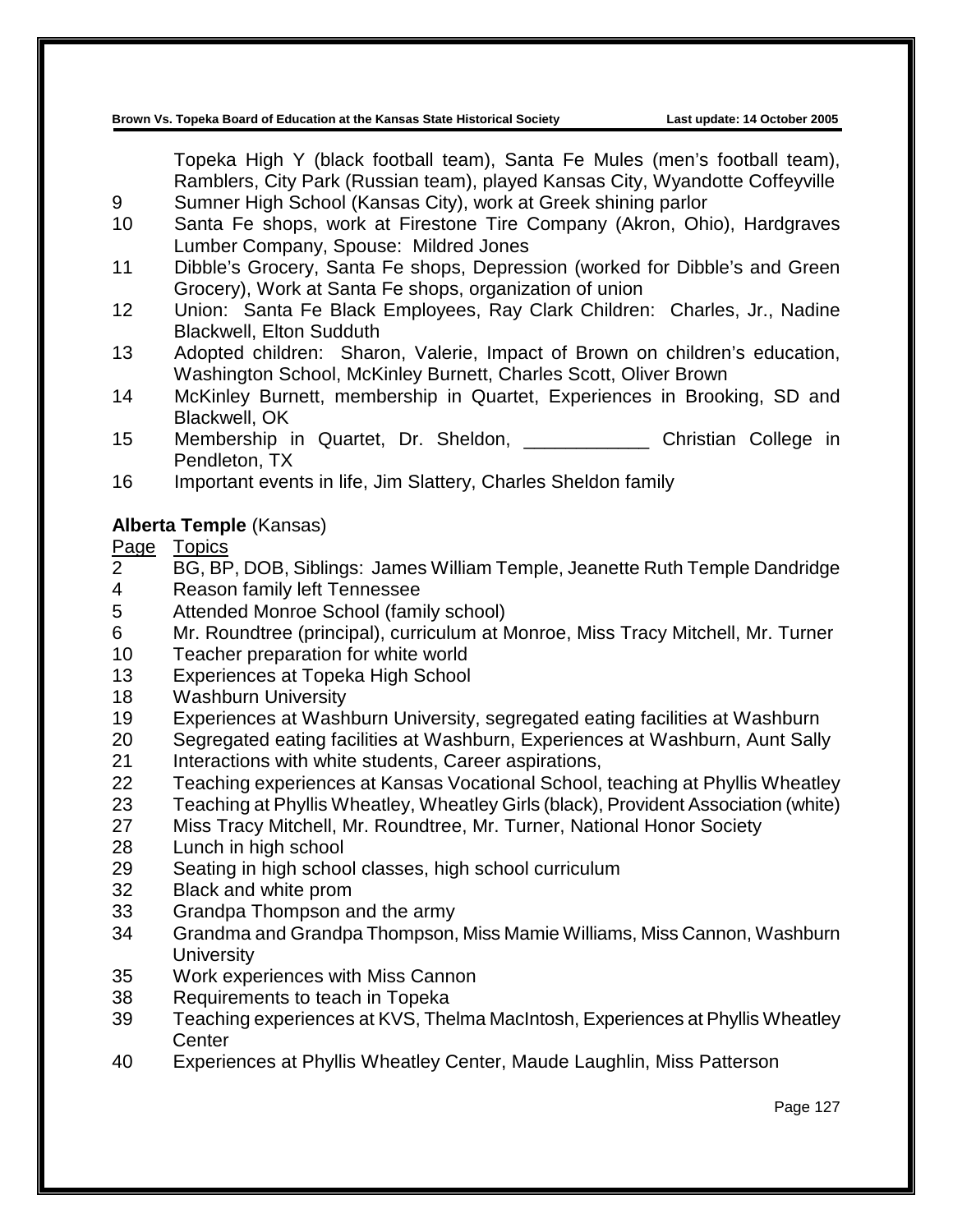- Teaching experiences, Vivian Washington, University of Iowa
- University of Iowa, Teaching experiences at Kansas Vocational School, Kentucky **State**
- Jim Crow travel
- Experiences in Frankfort, KY

# **Fredrick Temple** (Kansas)

Page Topics

- BG, BP, DOB, Mother: Pearl Thompson, Father: John William Temple
- Spouse: Ray Helen Richard
- Reason family left Tennessee, educational experiences: Monroe School, Quinton Heights (white school)
- Incident between black child and teacher
- Curriculum at Monroe, Black national anthem, experiences with white children in neighborhood
- Experiences with white children in neighborhood, Van Buren School, Curriculum, experiences at Monroe
- Experiences at Monroe, feelings about segregated education
- Conditions at Monroe, extracurricular activities: Washington, Buchanan, Monroe, **McKinley**
- Segregated sports, teacher preparation for white world
- Teacher preparation for white world, St. Simon's Episcopal Church, growing up in Quinton Heights, racial attitudes of white children, Monroe School
- Gangs, playing with white children, Billy Price, Experiences at Crane Junior High **School**
- Experiences at Crane Junior High School
- Social activities in high school, experiences on baseball team, Claude Hays
- Experiences with segregated sports, Negro Organization, segregated social activities
- Difficulties getting job, racial incident with ROTC, University of Kansas, Wisconsin, Enlisted Reserve Corps
- Enlisted Reserve Corps, Experiences at Wisconsin, Experiences at University of Kansas, Hiawatha Railroad
- Hiawatha Railroad, Experiences at Wisconsin
- Experiences at Wisconsin, Kansas University, experiences in army, GI Bill
- GI Bill, Teaching experiences at Tuskegee, Southern University, Morrell's Science
- Teaching experiences at Southern University

# **Joe Thompson** (Kansas)

- BG, BP, DOB, Mother: Fannie Esther Sims, Father: William E. Thompson
- How parents met, Reverend Burton, Second Baptist Church, Dr. and Mrs. Martin, Siblings: Mattie Thompson Whitney, Barbara Louise Thompson, William Sims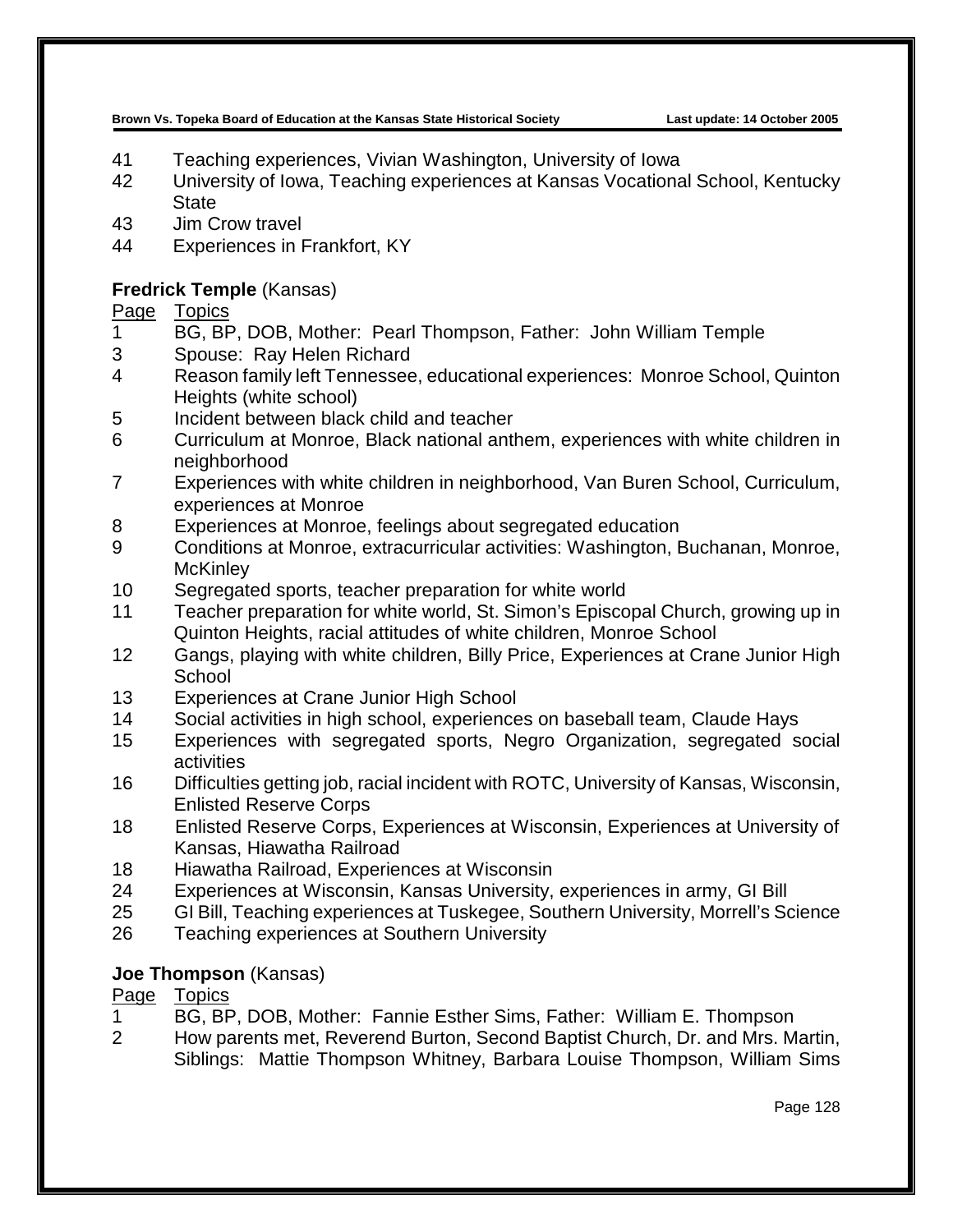Thompson, James Sherrill Thompson, Edward E. Thompson

- 3 Spouse: Tracy Harvey, grandparents were slaves
- 4 Grandparents were slaves, Tracy Harvey's grandmother was Indian, Educational experience: Highland Park, Washburn University (1948), Chicago University (ABT)
- 5 National Training School for Boy Scout Executives, Ford Gordan Correspondence courses, The American University, Work experiences: farming, newspapers, Post Office, Santa Fe Railroad, probation officer
- 6 John Caster, probate judge, Menningers, Federal Civil Service (U.S. Disciplinary Barracks – Fort Leavenworth), Religious affiliation: Episcopal, Episcopal Cathedral, St. John's Mission Church
- 7 Community organizations: Boy Scouts, American Cancer Society, Mental Health Boards, Housing Authority Board, Melody Brown Foundation
- 8 Hobbies and interests, Childhood in Topeka
- 9 Highland Park School, rural, integrated neighborhood, Santa Fe shops, William E. Thompson
- 10 William E. Thompson, Highland Park Neighborhood (Anderson, Higgins, Lusco, Fishers, Groom, Tickners, Merrill and Barbara Ross), integrated schools
- 11 Highland Park Addition School and Pierce Addition School, experiences in school, differences between Highland Park and Topeka High School
- 12 Differences between Highland Park and Topeka High School, experiences in school, Tennessee Town and Pierce Addition
- 13 Childhood experiences in Topeka in 1920s, black business district, Fourth Street, the Bottoms, Barney Porter's nightclub
- 14 Barney Porter's nightclub, Metropolitan Hall
- 15 Calvary Baptist, St. John's AME, Shiloh, Knight Templers parade, Professor Jackson's band, Professor Jackson
- 16 Professor Jackson, Professor Jackson's band, Bigby's band
- 17 Professor Jackson's band, Perry Oskaloosa, segregation in Topeka, 1920s
- 19 Segregated public facilities, The Grand Theatre, peanut gallery, Jayhawk, Novelty, treatment of Mexicans in Topeka
- 19 Interactions between Blacks and Mexicans, Topeka after WW1
- 20 Plain Daily Newspaper, Nick Chiles, Elisha Scott, Pink Rag,
- 21 Elisha Scott, Pink Rag, Charles Scott, Mrs. Rogers
- 22 Ku Klux Klan, Marcus Garvey, Booker T. Washington
- 23 Malcolm X, W. E. B. DuBois, Highland Park High School
- 24 Athletics in high school, Ted Banks, Experiences at Washburn University
- 25 Experiences at Washburn University, Bradshaw, GI Bill, Marguerite Norman Jones, Topeka during the Depression
- 26 Topeka during the Depression, Tracy Harvey (teacher at Washington and Buchanan)
- 27 Tracy Harvey, John Caster, Judge Cheney, Miss Camp, Santa Fe Hospital
- 28 John Caster, Experiences as probation officer
- 29 Experiences as probation officer, Topeka High, Topeka Ramblers, Bowser's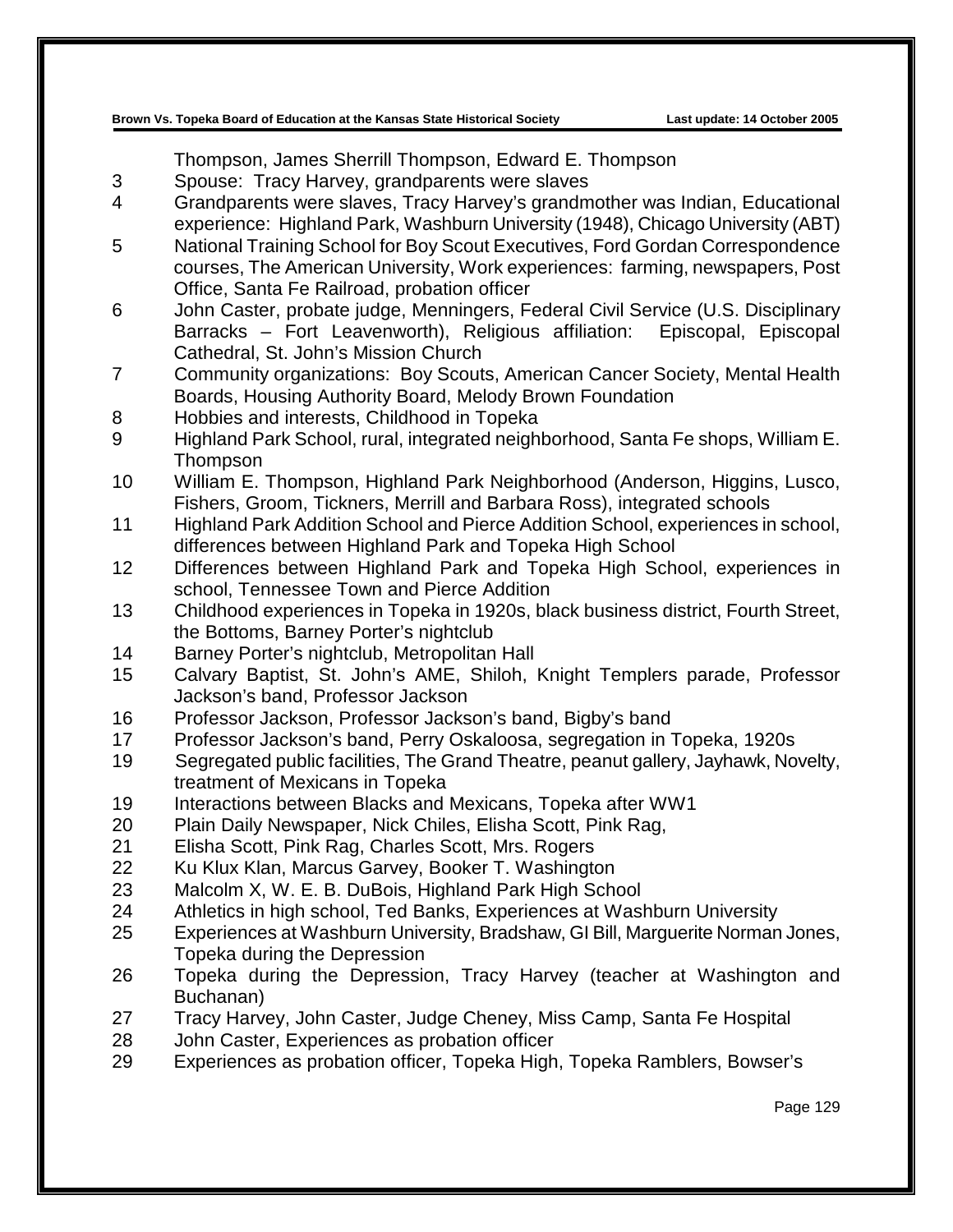Ghosts, Merrill Ross

- 30 Military service in WW2, American Legion
- 31 American Legion, Kansas Power and Light, Al Conley, Changes in Topeka after WW2
- 32 Experiences at Washburn after WW2, Chicago University and Kappa, Brown case, Linda Brown
- 33 Brown case, Charles Scott, Elisha Scott, Thurgood Marshall, Work experiences at Menninger, National Association of Social Workers
- 34 University of Chicago, Integration of Gage Park, City Park swimming pool, Lakewood Park
- 35 Lakewood Park, Harry Snyder, Quality of life in Topeka in 1950s,
- 36 Changes in Topeka, changes in black community
- 37 Changes in black community, Iron Horsemen, Santa Fe Glee Club (black)
- 38 Knights Templers, High Y, Black YMCA, Santa Fe YMCA
- 39 Santa Fe YMCA

## **Linda Brown Thompson** (Kansas)

## Page Topics

- 1 BG, BP, DOB, Children: Charles D. Smith II, Kimberly Ann Smith
- 2 Childhood experiences, Siblings: Terry and Cheryl Brown, Monroe School, Oliver Brown, St. Mark's AME, McKinley School, St. John AME Church, New Mount Zion Baptist Church
- 3 Childhood experiences, Grandmother Williams, St. Mark AME
- 4 Childhood experiences, Oliver Brown
- 5 Childhood experiences, differences between Monroe and McKinley Schools, teachers, Mamie Williams, Ethel Barber (Mamie's sister and principal at McKinley)
- 6 Childhood experiences, Neighborhood
- 7 Experiences at McKinley, Curtis Junior High, Topeka High School, experiences with integration, Central High School (Springfield, MO), integrated social activities, Gray Y
- 8 Experiences at Central High School, Washburn University,
- 9 Southwest Missouri State, Drury College
- 10 Work experiences: Motor Vehicle Department, teacher, impact of Brown case on life
- 11 Brown case, attempt to enroll at Sumner
- 12 Attempt to enroll at Sumner
- 13 Childhood experiences, Impact of Brown case on life
- 14 Impact of Brown case on life, Black education
- 15 Black education

#### **Alvin and Lucinda Todd** (Kansas)

Page Topics

BP, BD, family background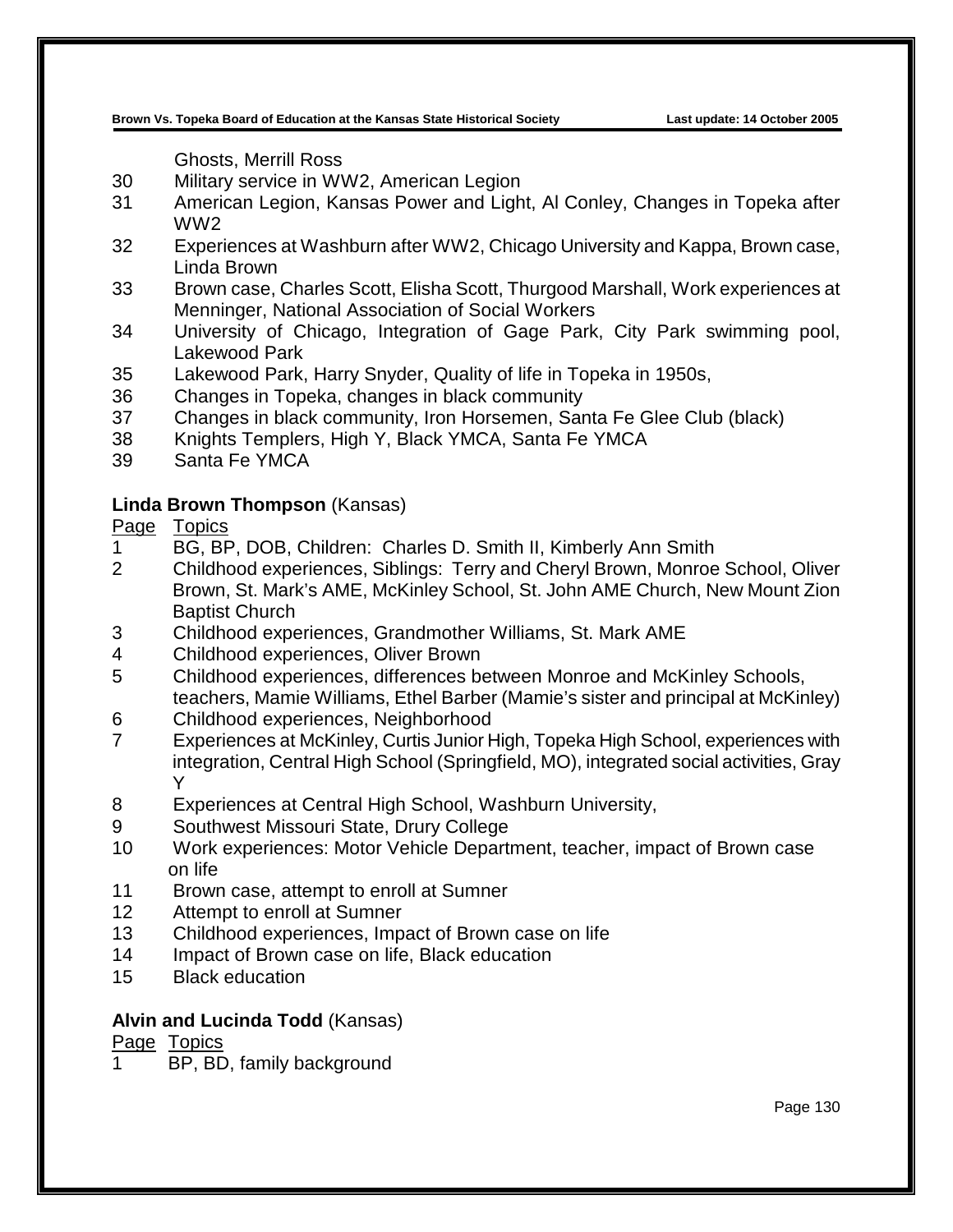- Family background
- Brothers and sisters
- Brothers and sisters
- Came to Topeka, how met
- Marriage, children, family's ethnic heritage
- Education, Litchfield and Girard, KS
- Junior high and high school, Pittsburg State College, occupational experience
- Teaching in Girard, Edison, Joplin, Topeka (Buchanan)
- Commuted to Girard, teaching at Buchanan, got married and had to resign
- Becoming a housewife, Alvin's education
- Oskaloosa High, Lawrence High, Washburn University, black students there, played basketball at Oskaloosa High on a mixed team
- Classmates at Washburn, Samuel Ewing, Tyrone Peak, Professor Richardson, Margarite Norman, Pitt State segregated
- No physical education, religious affiliation, father a Christadelphian
- Father a coal miner and a farmer, Alvin's parents were Baptists
- Members of St. John's, AKA, Crittendon Home
- AKA's as cream of the colored women, NAACP
- Alvin an NAACP man, her hobbies, important events in life
- Brothers and sisters, Judge Brady
- Brothers and sisters, Topeka neighbors, Litchfield High School mixed
- Ways blacks were separated, raising a large family
- Working on the farm, Baptist Church in Girard, father a Christadelphian, Pittsburg State, relatives in Pittsburg
- Awareness of national activities, NAACP, Dr. DuBois
- R. B. Slaughter, coming to Topeka to teach
- Jehovah's Witness, Buchanan School, Morton Maxwell, Tracy Mitchell, Sherman **Parks**
- Sheridan Parks, Charles Todd, Larry Johnson, Bowser Johnson
- Buchanan as "the school", Alice Monroe, Myrtle Steins, H. R. Myrtle, Alice Myrtle, Vivian Washington, Miss Mildred North
- Penmanship, The Tuesday Evening Reading Club
- Mrs. Margarite Bryan, Georgia Ann Art Club, dances
- Pleasure Mirrors, Rose Todd, Ben Payne, boarding houses
- Downtown segregated, Dunbar Hotel, Ritz Theater
- Black business area, AKA's
- Alpha Kappa Alpha, Delta Sigma Theta, NAACP, Nancy Todd
- Colored music classes, North Topeka teachers
- Mr. Holland, McKinley Burnett (president of NAACP), changes in Topeka after WWII
- Housing opens up, joining NCCAP
- NAACP meetings, Mr. Booker, Rev. Boling, Fay and Dan Sawyer
- NAACP issues in the 1940's: music and bussing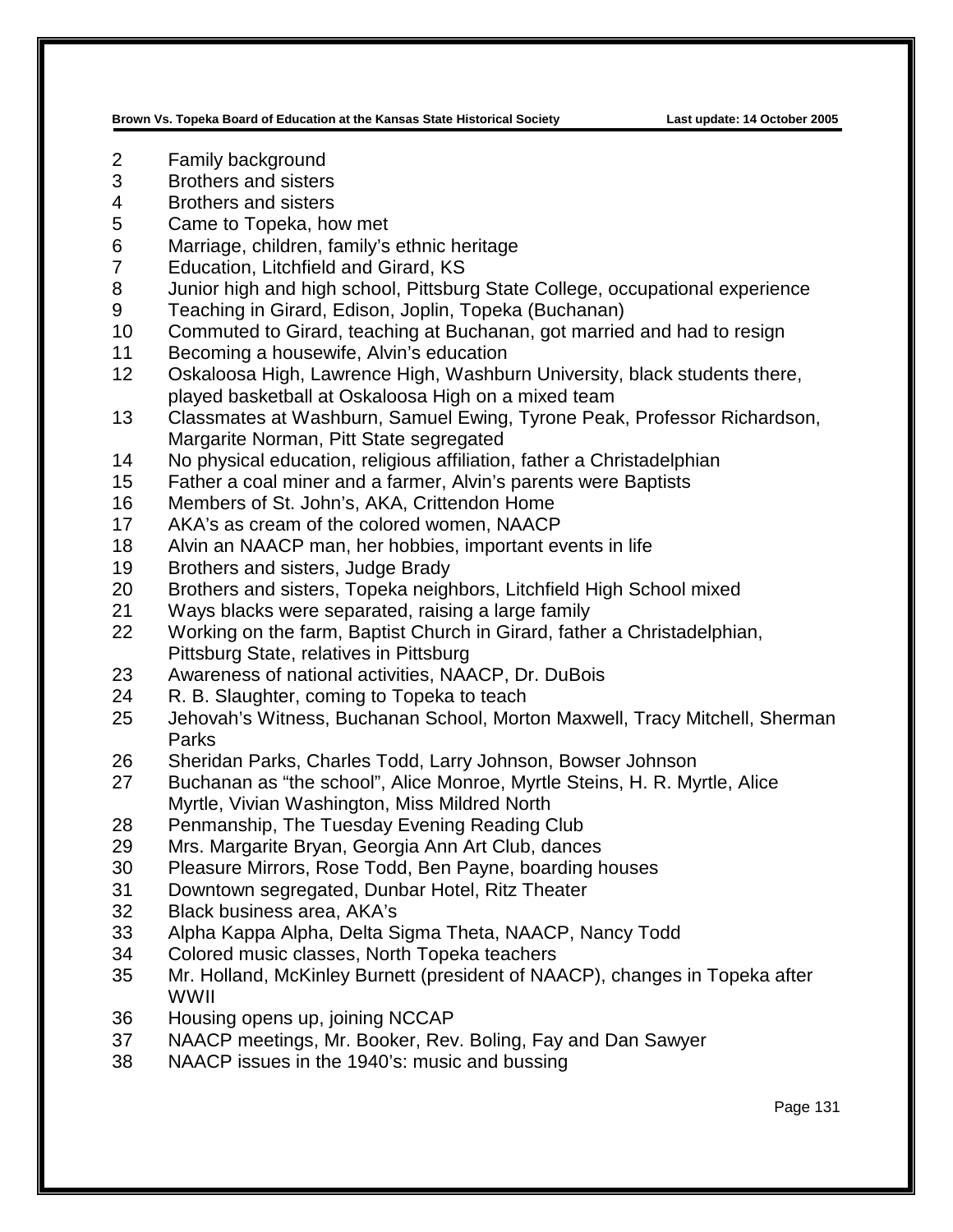- Schools integrated, start of Brown case, Mr. Aldry
- Oliver Brown
- Becoming a plaintiff, Mr. Scott
- Mr. White, NAACP attorneys
- Attorneys became aggressive, chances of winning the case, John and Charles Scott, Elisha Scott, changes after the case was decided
- Meetings, how the Brown case changed things in Topeka, regret and anger over loss of black schools
- Negroes going backwards today, retirement, residences of Negroes
- Walter Watkins, Raymond Reynolds, Dr. DePriest, better class of people
- Church leaders, Rev. Cable, color of people
- No differences here

## **Ruby J. Walker** (Kansas)

- BG, BP, BP, Mother: Lutie Idabell Bass Brown, Father: Francis Brown
- Information about Francis Brown
- Siblings: Opal Frances Brown, Meralb Maxwell Brown, Beryl Brown, Charles Sheldon Brown, Clarence Albert Brown, Jennie Brown, Mae Brown, Mary Louise Brown, William Lyle Brown, Oliver Leon Brown
- Beauty School, Meralb Maxwell Brown
- William Lyle Brown, Opal Frances Brown
- Spouses: Carl Watkins Harris, Claude Walker, slaves, skin color, Info about Lutie Idabell Bass Brown
- Info about Lutie Idabell Bass Brown, Francis Brown's work at Capper's Publications, childhood experiences
- Info about Lutie Idabell Bass Brown, Clay School, Buchanan School Topeka High School. Mixed schools, educational experiences
- Francis Brown's education, Francis Brown's work experiences, family information
- Family information, information about Francis Brown
- 11 Info about Lutie Idabell Bass Brown
- Work experiences: beauty shop
- Experiences at Buchanan School, Miss DePriest (teacher), Miss Sent, Mr. Lattimore, Westlawn Park
- Experiences at Buchanan School, Miss DePriest, Mamie Williams, Miss Allen, Miss Bradskill, Miss McBrierm Mr. Wade (principal), Mr. Richardson (janitor), Whites, Topeka High school teachers: Mrs. Huff, Miss MacMillan, Miss Bishop, Mr. Darnell (principal), WIBW radio station
- Social activities: Girls Reserve, differences between segregated and integrated schools, childhood experiences
- Childhood experiences, beauty shop, St. John AME Church
- St. John AME Church, Oliver Brown, Reverend Lang, Brown case
- Brown case, NAACP, Elisha Scott, Oliver Brown's involvement in desegregation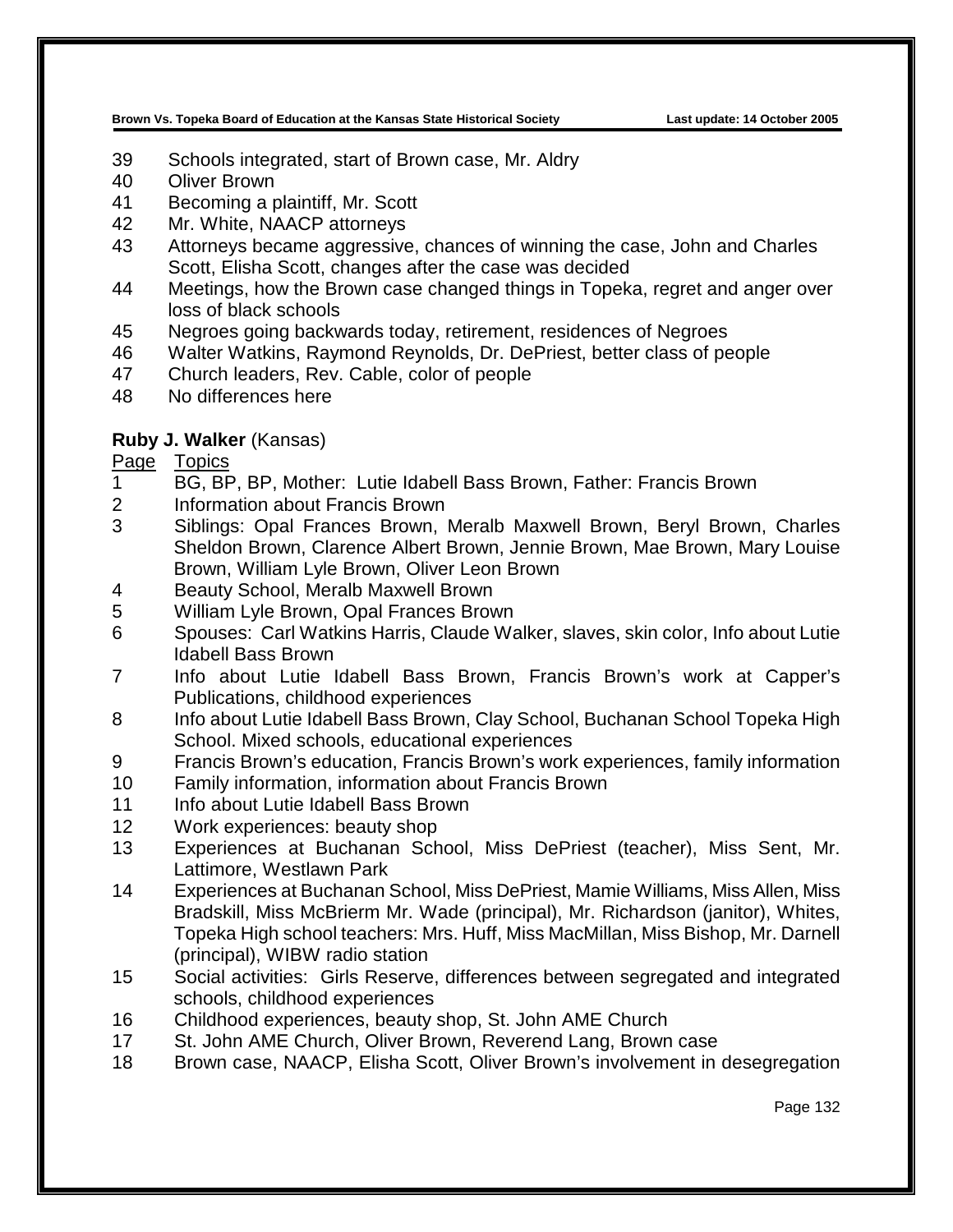case, Ku Klux Klan

- 19 Civil rights movement, Martin Luther King, race relations
- 20 Race relations

# **Lacy B. Ward, Jr.** (Virginia)

Page Topics

- 11 BP, BG, education, learning black history
- 12 Learning black history, attending MIT, Virginia State University, Longwood state teachers college, Peterburg

# **Vadeth Whiteside** (Kansas)

Page Topics

- 1 BG, BP, DOB, Mother: Isabella Della Bland (Husband: Cortin Jones Riley)
- 2 Father: Moses Jones; Siblings; Spouses: Paul Brian, Harold Hearst, James Whiteside
- 3 Children: Barbara Rose and Dean Bryant; Ethnicity: Black, White and Indian; slavery
- 4 Grandfather was a runaway slaves,
- 5 Grew up on a farm, Educational experiences: Perry High School and Topeka High School, skin color
- 7 Work experiences, social activities, Church of God
- 8 Children attended Washington School, Holy Name School, curriculum at
- 9 Differences between Washington and Holy Name, teachers, Brown case, McKinley **Burnett**
- 10 Experiences in neighborhood, Children attended Topeka High School, Deborah Dandridge
- 11 Deborah Dandridge
- 12 NAACP, McKinley Burnett, KBS
- 13 Rice School, textbooks, McKinley Burnett, NAACP

# **Carl A. Williams, Jr.** (Kansas)

- 1 BG, BP, DOB, Mother: Geneva Jackson, Father: Carl Williams,
- 2 Brother: Claude Williams, Spouse: Wanda, Children: Bonnie Jean Harper, Sonja **McLaughlin**
- 3 Children: Tanya Vann, Ethnicity: Black and Indian, Educational Experiences: Topeka High School (1938), Washburn University
- 4 Work experiences: Topeka State Hospital, State of Kansas, Santa Fe Railroad, Member of St. John's AME Church, Organizations: Elks, American Legion, Forty and Eight, People Back Home Reunion, Sunset Optimists
- 5 South Topeka, childhood experiences
- 6 Childhood experiences, neighborhood: Black and White, Shimer's Park, Experiences at Monroe School – 1920s/1930s, Mr. Roundtree (principal)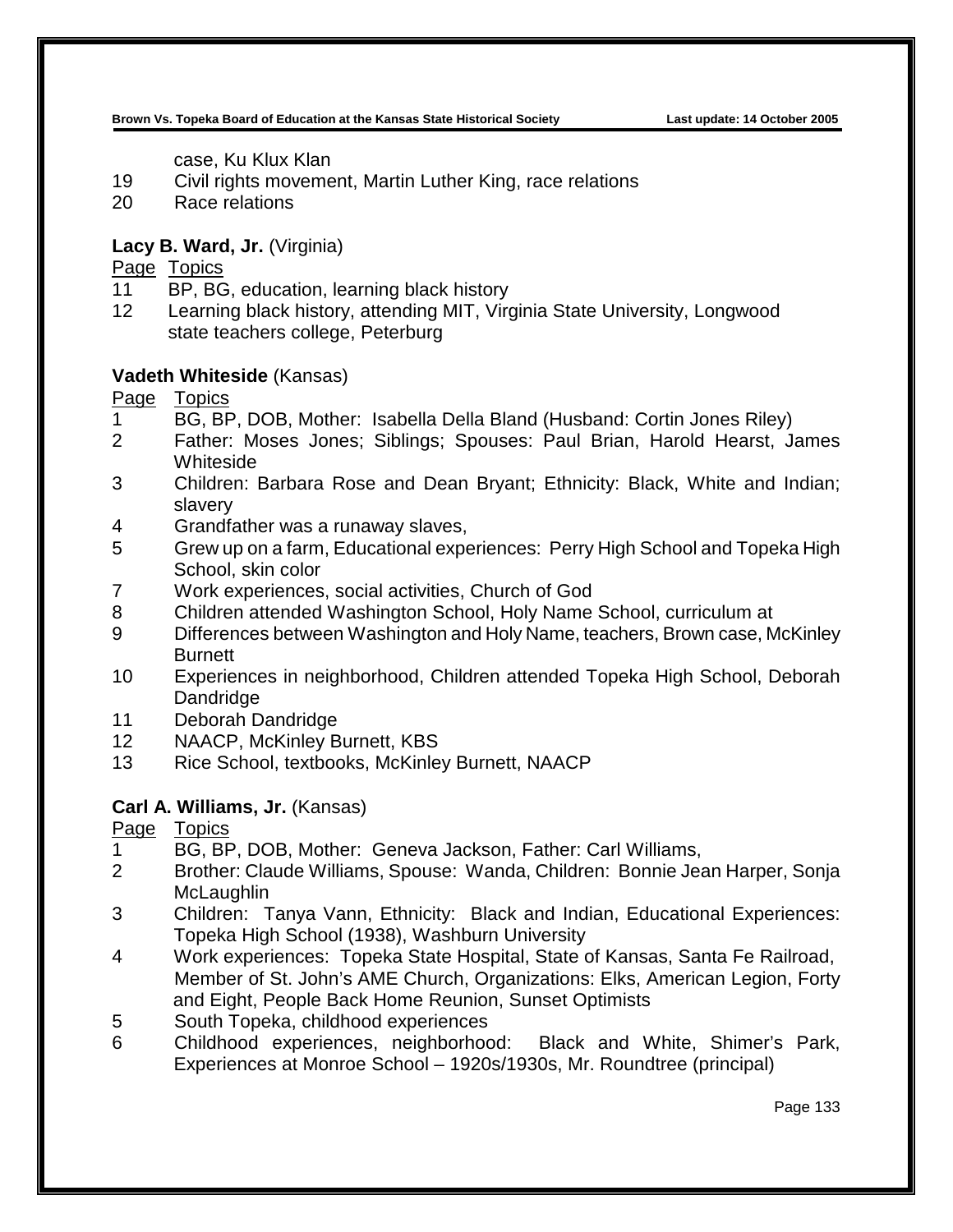- Mr. L. S. Turner (principal), Mr. Burton (principal), Tracy Mitchell (teacher), teachers at Monroe
- Differences between segregated and integrated education, Crane Junior High, differences in teachers, Topeka during the Depression
- Athletics, Topeka High School, Boys Glee Club and Acapella Club (first black member), WDAF radio
- Racial incident at Bluebird Restaurant, Mr. Glecker, Ramblers, Topeka Trojans
- Jimmy Parks, social activities in high school, City Park
- Experiences with Works Projects Administration
- Experiences at Topeka High School, segregated social events
- Experiences in National Youth Association at Wheatley Provident Center
- Mrs. Whitfield, St. John's AME Church
- Street trolleys, social life in Topeka, social clubs: Gay Knights, Stella Puellas, Pleasure Mirrors
- Social clubs, Black business district on Fourth, Dunbar Hotel, Overton Hotel, Ritz Theatre. Powers Barber Shop, Tennessee Town
- Doc Washington's Drugstore, Max tavern, Fifteenth Street, Meadow Acres
- Members of Gay Knights (Charles Scott, Merrill Lewis, Richard King, Jack King, Freddy Malone, Anderson Pryor, Anderson Taylor, Eugene Johnson), Work at Phyllis Wheatley Center, Work at Santa Fe, Iron Horseman's Club
- Iron Horseman's Club, Work at Santa Fe, segregated public facilities
- Work at Santa Fe, military service, Changes in Topeka after WW2
- Military service, Changes in Topeka after WW2
- Bonnie Jean Williams Harper attended Monroe, Crane and Topeka High, Brown case, Charles Scott, Oliver Brown
- Oliver Brown, Santa Fe, awareness of desegregation case
- Awareness of desegregation case, teachers at Monroe, Miss Patton, Mr. Burton, Mamie Williams
- Daughter's transition to Crane Junior High School, Charles Scott, attitudes about schools
- Integration of Gage Park, Perceptions about integration
- Perceptions about integration, St. John's AME Church
- Wanda Williams (Lane Chapel CME Church), class differences
- St. John's and class differences
- St. John's and class differences, experiences at Washburn University
- Charles Scott, Forrester Slaughter, class differences, Skin color
- Class differences and skin color, Kansas Vocational School
- Experiences at Kansas Vocational School (1947-1951) integrated
- Experiences at Kansas Vocational School (1947-1951), Mr. McDowell, Mr. Jackson, Mr. Simmons, Mr. Wilkerson, Mr. Redmond
- Incident with Ku Klux Klan
- Eugene Johnson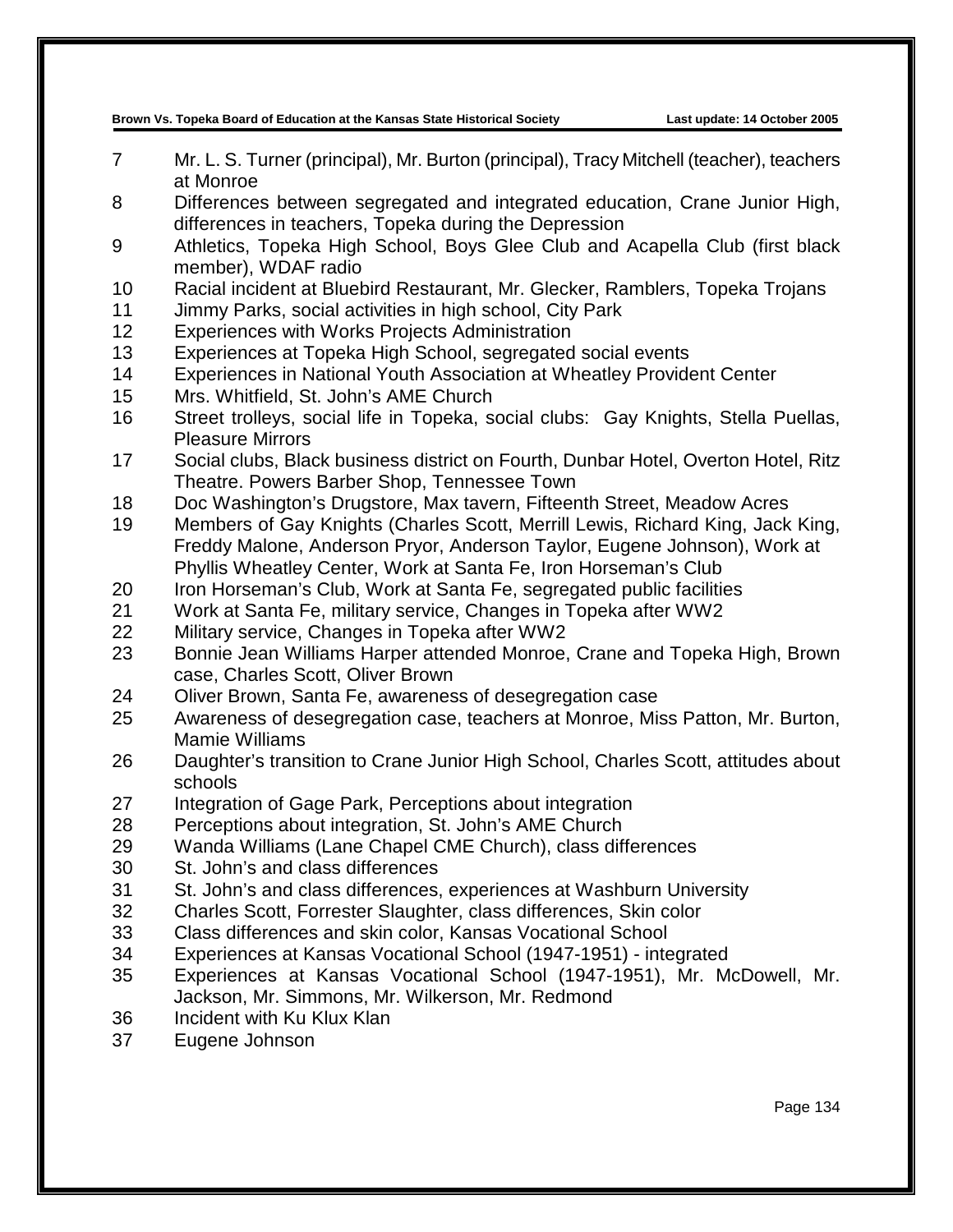# **J. Samuel Williams, Jr.** (Virginia)

# Page Topics

- 1 BG, BP, DOB, Farmville, Educational experiences in Farmville: Robert Morton Elementary School, Arthur Edward Jordon (teacher), Appomattox Training School, Professor Hall (teacher), black history
- 2 Mr. George Watson (teacher), Professor Hall, Involvement in Boy Scouts and First Baptist Church, sports
- 3 Experiences in high school, M. Boyd Jones (principal), black history, football, St. Emmons Military Academy, Fine Institute, Covington, Clifton Forge, Involvement in strike in high school, conditions of school
- 4 Involvement in strike in high school, Barbara Jones, Vera Abbott, Meetings at First Baptist Church, NAACP, Reverend Griffith
- 5 Involvement in strike in high school, other efforts to improve conditions
- 6 Civil rights movement, Shaw University, SNIC, Carmichael, King, Demonstrations, Demonstration in Farmville in 1963, Non-violent demonstrations
- 7 Involvement in SNIC, MacDonald Iverson, SCLC, Prince Edward County Christian Association, NAACP
- 8 Demonstration in 1960s, freedom riots, demonstrations in Farmville, Experiences as pastor at First Baptist Church, NAACP, Reverend Griffith
- 9 Work experiences, Martin Luther King, Jr., Returning to Farmville, Impact of participation in strike, childhood experiences, experiences with family
- 10 Childhood experiences

# **Frank Wilson** (Kansas)

- 1 Educational work experiences, Kenneth McFarland, Principal at Sumner, attempt to enroll Linda Brown
- 2 McFarland, attempt to enroll Linda Brown, Oliver Brown, reaction of Oliver Brown, Experience at Woodrow Wilson School (Manhattan)
- 3 Experience at Woodrow Wilson School (Manhattan), experiences in Augusta and Eureka, efforts to desegregate, Integration of teachers (Whitson)
- 4 Integration of teachers, J. B. Holland, reaction of parents, St. Vincent's Catholic **Orphanage**
- 5 Integration of schools, administrative meetings, teaching experiences of Alice Wilson (spouse), Attended Pittsburg
- 6 Colorado (Masters), Kansas University (Ph.D.), childhood experiences, Kenneth **McFarland**
- 7 Firing of Kenneth McFarland, Topeka Daily Capital, Topeka State Journal, experiences in Topeka Unified School District
- 8 Sons experiences in school: Lowman Hill, Impact of Brown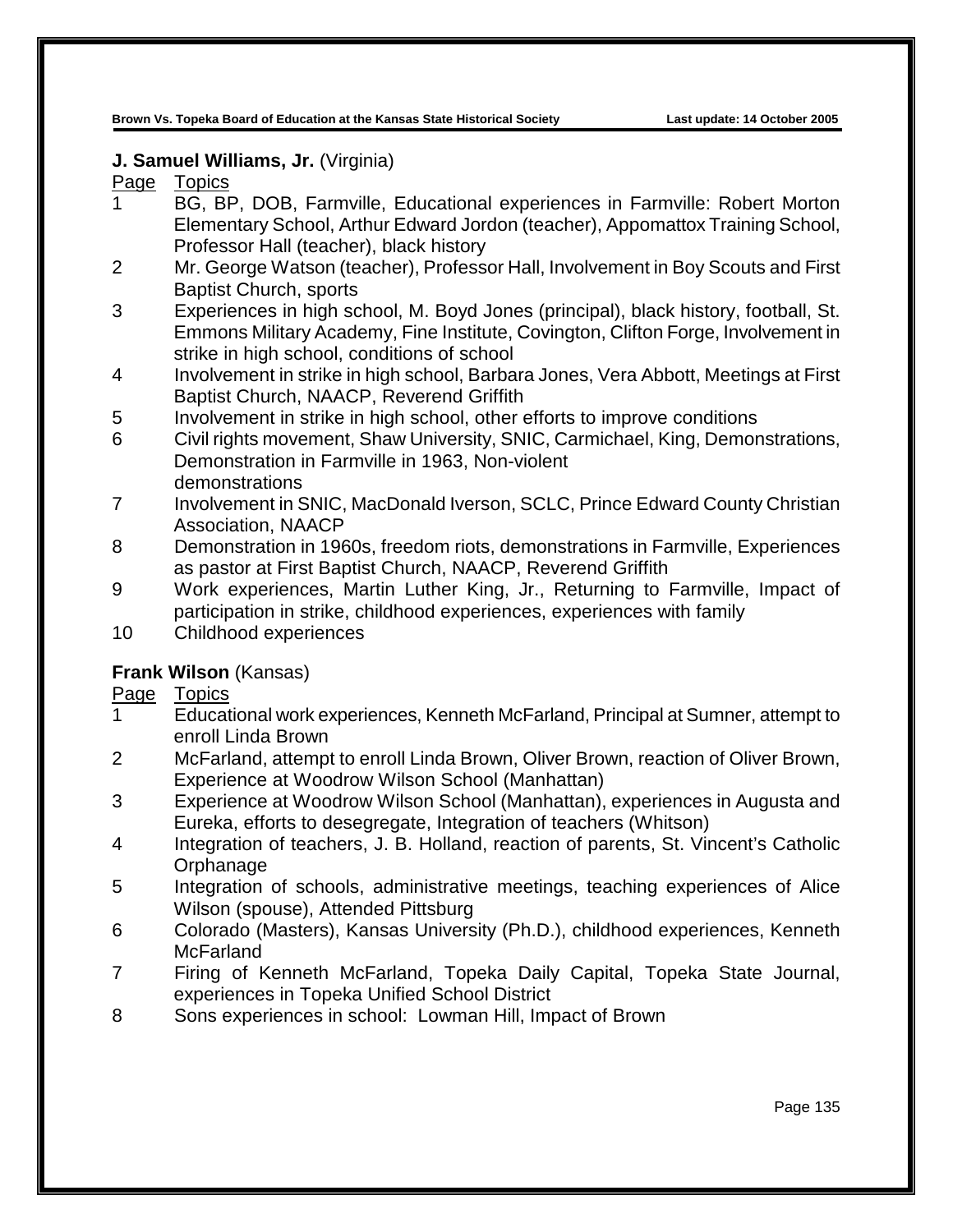#### **Harriet S. Wilson** (Kansas)

# Page Topics

- 1 BD, BP, DOB, Mother: Siena Ramsey Stephens; Father: Harry T. Stephens; Siblings: Bonnie Jean Stephens (spouse: Tom Mix), Lois Stephens, Paul Stephens
- 2 Ethnicity: Scottish and English; Educational experiences: Topeka High School (1936), Lowman Hill, Boswell Junior High, Kansas University (1940)
- 3 Work experiences; Organizations: Westerners, Lawrence Preservation Alliance, Kansas Historical Society
- 4 Important events, Experiences during WW2,
- 5 Childhood experiences in Lowman Hill School, Lena Davis (principal), perceptions of segregated education
- 6 Social activities in high school, description of her neighborhood, Tennessee Town
- 7 Perceptions of black students, Domestic workers (Mrs. Gentry and Mrs. Graham), Tennessee Town, Husband's involvement in Brown case
- 8 Husband's involvement in Brown case, Interaction between races in Topeka in 1930s, attendance at Klan rally
- 9 Klan rally at airfield (near present day Westboro) 1920s, anti-Catholic, Gage Park
- 10 Gage Park

## **Paul E. Wilson** (Kansas)

# Page Topics<br>1 BG BF

- BG, BP, Educational Experiences,
- 2 Work experiences, Family's migration to Kansas
- 3 Family's migration to Kansas, childhood experiences
- 4 Childhood experiences, attending one-room school Lone Elm School
- 5 Attending one-room school Lone Elm School,
- 6 Experiences in high school, attending one-room school Lone Elm School, description of racial composition of community
- 7 Description of racial composition of community, Federated Church
- 8 Tom Rankin, Agricultural Adjustment Administration, Work at chicken farm
- 9 Work at chicken farm, experiences at Kansa University, Dr. Sandelius
- 10 Work experiences, experiences in WW2, law practice in Ashland, KS
- 11 Law practice in Lyndon, KS, Experiences as county attorney, experiences in Office of the Attorney General
- 12 Brown case, experiences in Office of the Attorney General
- 13 Brown case, experiences in Office of the Attorney General, Topeka Board of **Education**
- 14 Brown case, experiences in Office of the Attorney General
- 15 Brown case, experiences in Office of the Attorney General, admission to Bar of Supreme Court
- 16 Brown case, experiences in Office of the Attorney General, admission to Bar of Supreme Court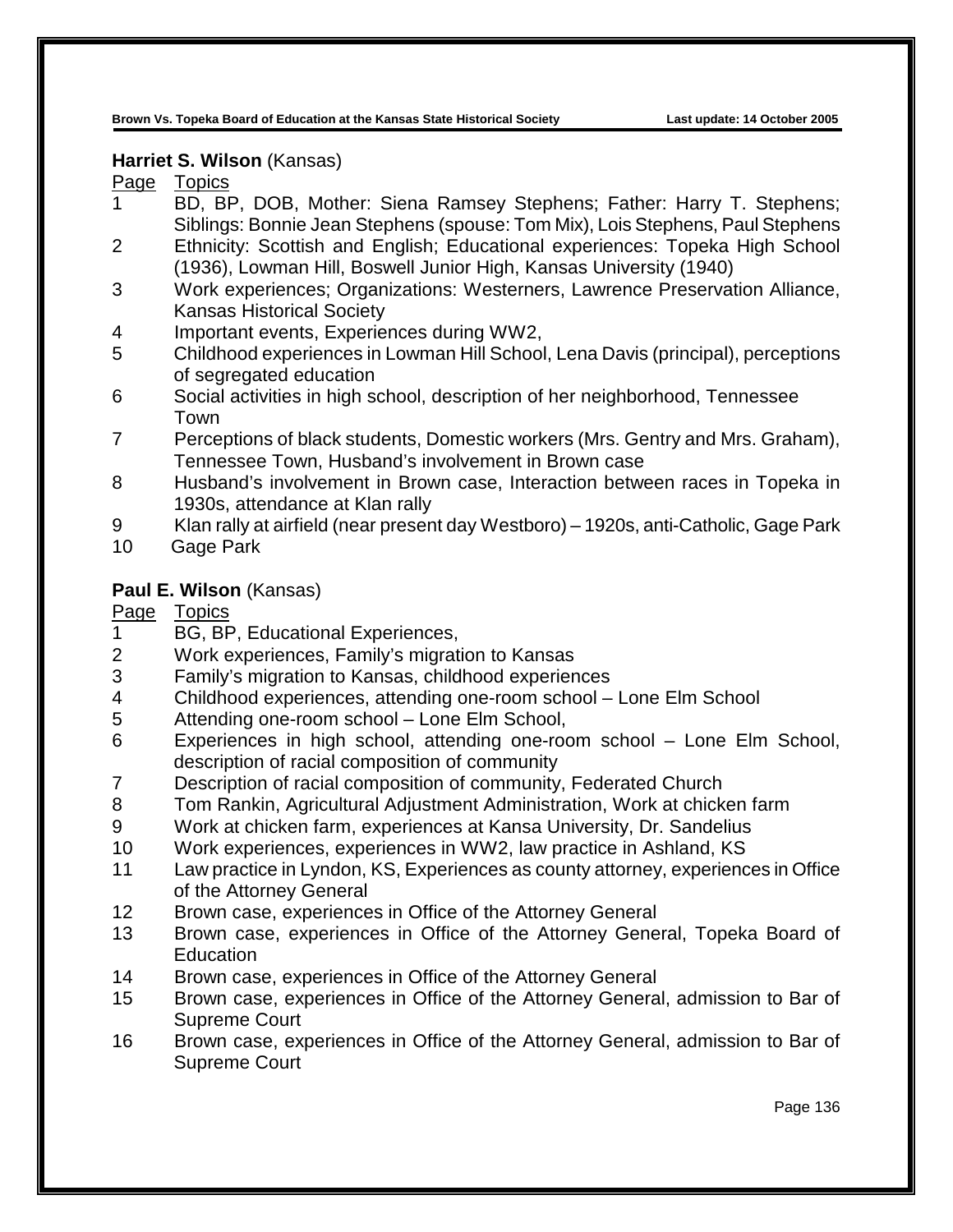- 17 Brown case, experiences in Office of the Attorney General, Travel to Washington, DC, Thurgood Marshall and John Davis, Carlton Hotel
- 18 Brown case, experiences in Office of the Attorney General, Robert Carter, Spottswood Robinson, Jack Greenberg, Redding, T. Justin Moore
- 19 Brown case, experiences in Office of the Attorney General, filing of brief
- 20 United States Supreme Court, Thurgood Marshall and John Davis
- 21 Thurgood Marshall and John Davis, Justice Frankfurter
- 22 Brown case, experiences in Office of the Attorney General
- 23 Brown case, experiences in Office of the Attorney General, Experiences at Kansas University Law School
- 24 Experiences at Kansas University Law School
- 8.3 Appendix C: Individual Case Information

8.3.a Legal Teams

*Brown, et. al. v. Board of Education, Topeka, et. al.* (NAACP Legal Defense and Education Fund, Inc.) Walter F. White (NAACP Executive Secretary) Robert Carter **Notain Carter William H. Hastie** Thurgood Marshall George E. C. Hayes William T. Coleman Charles H. Houston Jack Greenberg James M. Nabritt, Jr. Frank D. Reeves U. Simpson Tate Franklin H. Williams

*Belton v. Gebhart (Bulah v. Gebhart)* - Delaware Louis L. Redding

*Bolling, et. al. v. C. Melvin Sharpe, et. al.* - Washington. D. C. Charles H. Houston James M. Nabritt, Jr. Gardner Bishop (Case Strategist)

*Briggs v. R. W. Elliot* - South Carolina Harold Boulware Thurgood Marshall Rev. J. A. DeLane (Case Strategist)

*Brown, et. al. v. Board of Education, Topeka* - Kansas Charles Bledsoe Charles Scott John Scott McKinley L. Burnett (Case Strategist)

*Davis, et. al. v. Prince Edward County Board of Supervisors* - Virginia Oliver Hill Spottswood W. Robinson, III Rev. Francis Griffin (Case Strategist)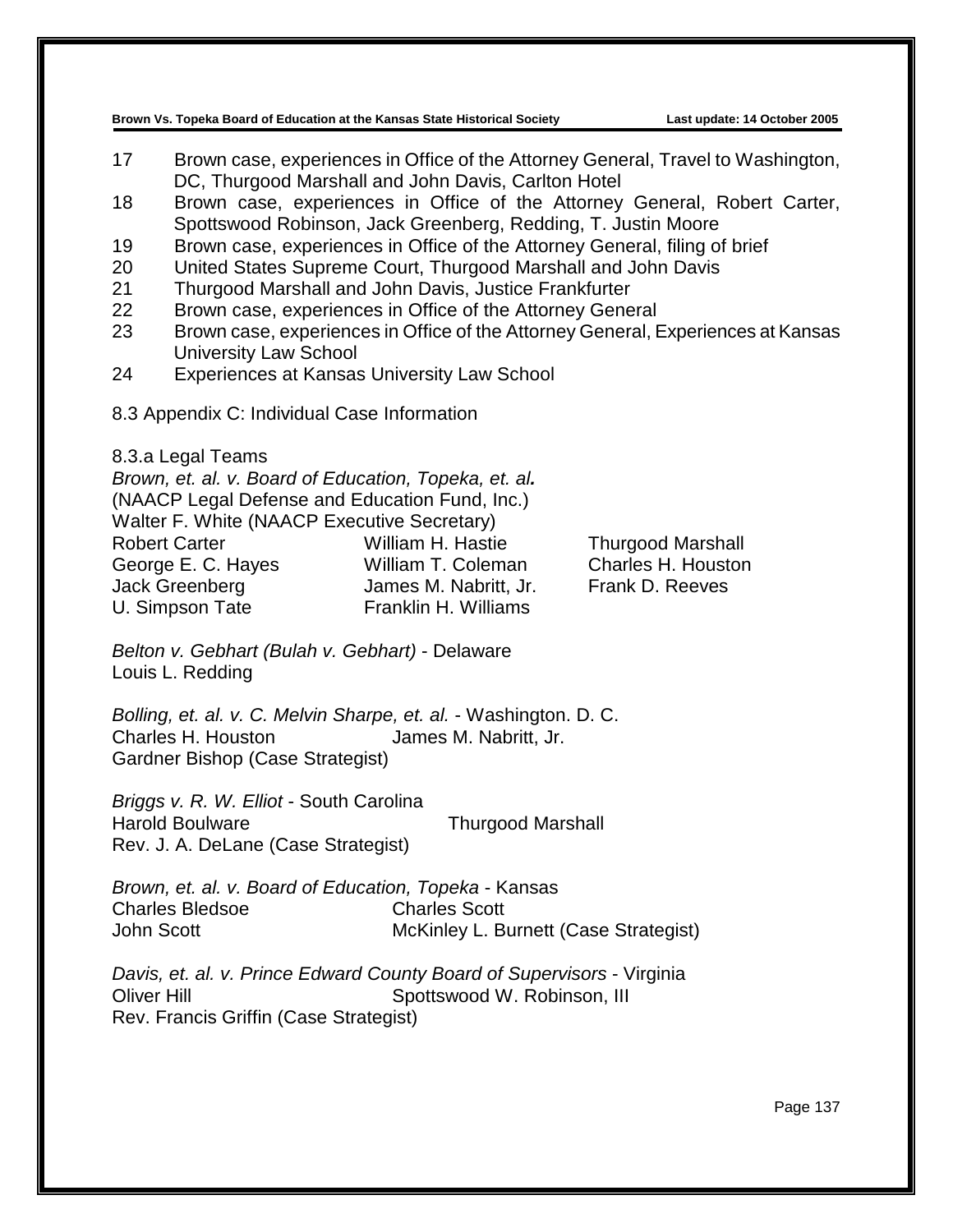8.3.b Plaintiffs *Bolling, et. al. v. C. Melvin Sharpe, et. al.* - Washington. D. C. Spottswood Bolling Wanamaker Bolling Sarah Briscol **Adrian Jennings** Barbara Jennings

#### *Briggs v. R. W. Elliot* - South Carolina

Harry Briggs **Eliza Briggs** Harry Briggs, Jr. Thomas L. Briggs Katherine Briggs Mary L. Bennett Lillian Bennett Onatha Bennett Hercules Bennett Eilton Bennett William Bennett Henry Brown Thelma Brown Vera Brown Beatrice Brown Willie Brown Marian Brown Ethel Mae Brown Howard Brown Thomas Brown Euralia Brown Joe M. Brown Esther Fludds F. Singleton Fludds Janie Fludds Thomas Gamble Willie M. Gardenia Willie M. Gardenia, Jr. William Gibson Annie Gibson William Gibson, Jr. Maxine Gibson Harold Gibson Robert C. Georgia Charlie Georgia Jarvine Georgia Gladys Hilton Joseph Hilton Gussie Hilton Roosevelt Hilton Lila Mae Huggins Celestine Huggins Juanita Huggins Thomas Johnson Blanche E. Johnson Lillie Eva Johnson Rubie Lee Johnson Betty J. Johnson Hobby M. Johnson Preston Johnson Lee Johnson Bessie Johnson Morgan Johnson Samuel G. Johnson Mary O. Lawson **Francis Lawson** Benie Lee Lawson Susan Lawson Raymond Lawson Eddie Lee Lawson Susan Ann Lawson Frederick Oliver Willie Oliver Mary Oliver **Mary Oliver** Daisy Oliver Louis Oliver, Jr. Bennie Pearson, Jr. Plummie Pearson Celestine Pearson **Edward Ragin** Sara Ragin Shirley Ragin **Deloris Ragin** Hazel Ragin Zelia Ragin **Sarah Ellen Ragin** Rebecca Ragin Mable Ragin William Ragin Glen Ragin Luchrisher Richardson Elone Richardson Lee Richardson James Richardson Charles Richardson Annie L. Richardson Dorothy Richardson Jackson Richardson Rebecca Richburg Rebecca I. Richburg E. E. Richburg Albert Richburg **Henry Scott** Mary Scott Irene Scott Louis Stukes James Theola Gabriel Tindal Annie Tindal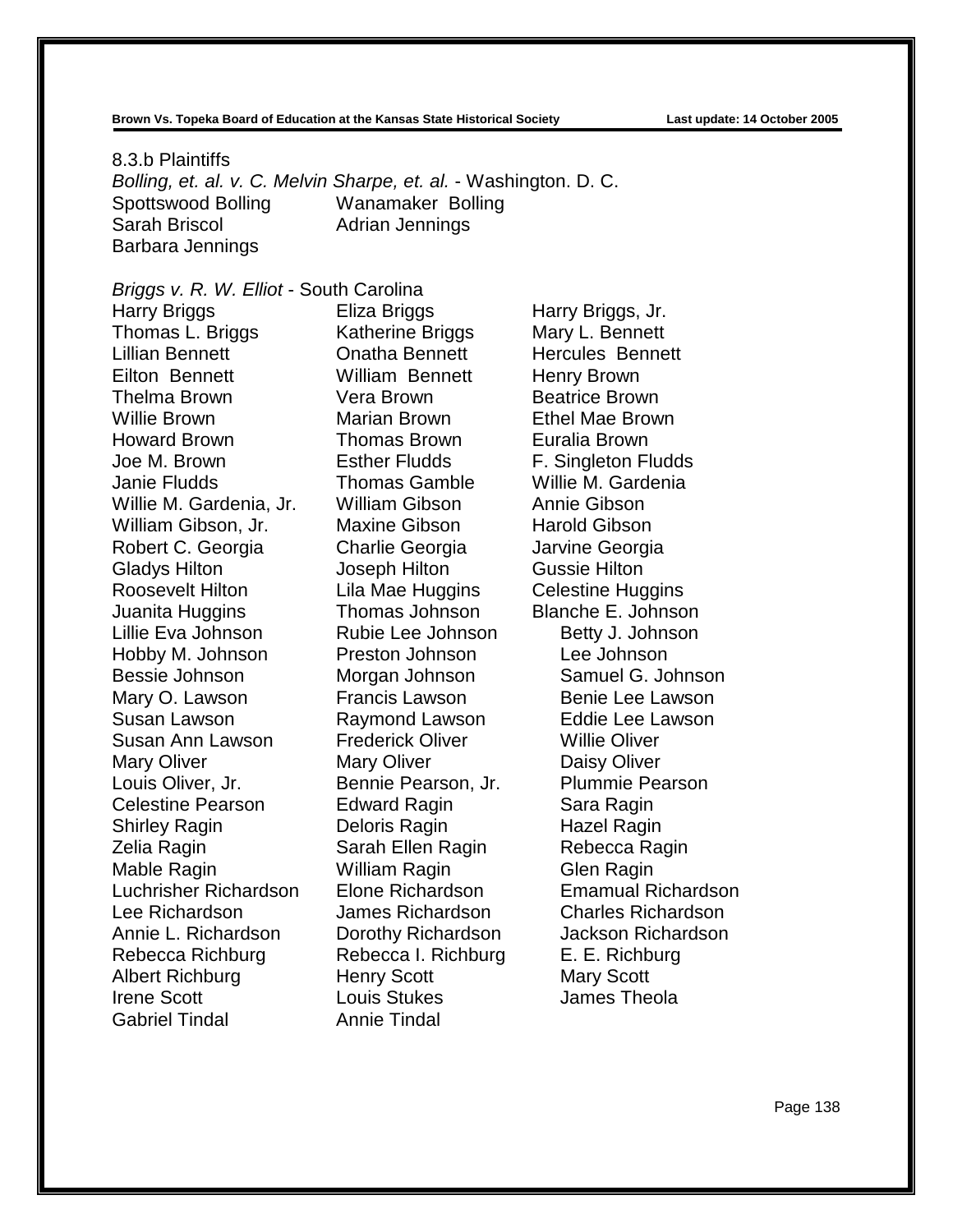*Brown, et. al. v. Board of Education, Topeka* - Kansas Darlene Brown on behalf of her daughter Saudria D. Brown Oliver Brown on behalf of his daughter Linda C. Brown Lena Carper on behalf of her daughter Katherine L. Carper Sadie Emmanuel on behalf of her son James M. Emmanuel Marguerite Emmerson on behalf of her sons Claud A. and George R. Emmerson Shirla Fleming on behalf of her sons Duane D. and Silas H. Fleming Mrs. Andrew Henderson on behalf of her children Vicki A. and Donald A. Henderson Shirley Hodison on behalf of her son Charles Hodison Mrs. Richard Lawton on behalf of her daughters Victoria J. and Carol K. Lawton Alma Lewis on behalf of her children Theron, Arthur, Martha, and Frances Lewis Iona Richardson on behalf of her son Ronald D. Richardson Vivian Scales on behalf of her daughter Ruth Ann Scales Lucinda Todd on behalf of her daughter Nancy J. Todd

*Davis, et. al. v. Prince Edward County Board of Supervisors* - Virginia John Davis on behalf of his daughters Dorothy E., Bertha M., and Inez D. Davis Leslie Wooldridge on behalf of his children Andrew L., Wilbert A., and Aubrey L. Wooldridge

Amanda Goode on behalf of her children Robert A. and Mariam O. Goode Inez Hicks on behalf of her son Roosevelt O. Hicks Katie H. Bigger on behalf of her son Alphonzo S. Bigger *Davis, et. al. v. Prince Edward County Board of Supervisors* – Virginia (continued) Emma H. Morton (guardian) on behalf of Joy A. Cabarrus Carrie Brown on behalf of her children Grace E. and Walter N. Brown Rosa Bell Davis on behalf of her sons Warren L. and Willie H. Davis Harry S. Hall on behalf of his daughter Mary R. Hall Frankie L. Berkeley on behalf of her daughter Dorothy E. Berkeley Louise Willis on behalf of her children Lottie C., Daisy M., and Robert A. Willis

#### 8.4 Appendix D: Court Cases in Prelude to Brown, 1849–1949

For more than a century African-Americans sought to ensure access to equal educational opportunity. Religion, education and community have proven to be the cornerstone of self-determination on the part of African-Americans. One of the most prominent examples of this cornerstone concept can be found in the early and unrelenting legal challenges to segregate public schools. These school cases typify the ongoing struggle for civil rights, social equality and racial justice in the United States.

Parents from ordinary walks of life were willing to step forward and bear the consequences of legal action in the hopes of achieving educational equality for their children. Individuals or small groups of parents appear to have acted on their own in the earliest cases. In later cases state and national strategies of the NAACP clearly were at work. Slowly the actions of attorneys representing parents and school children chipped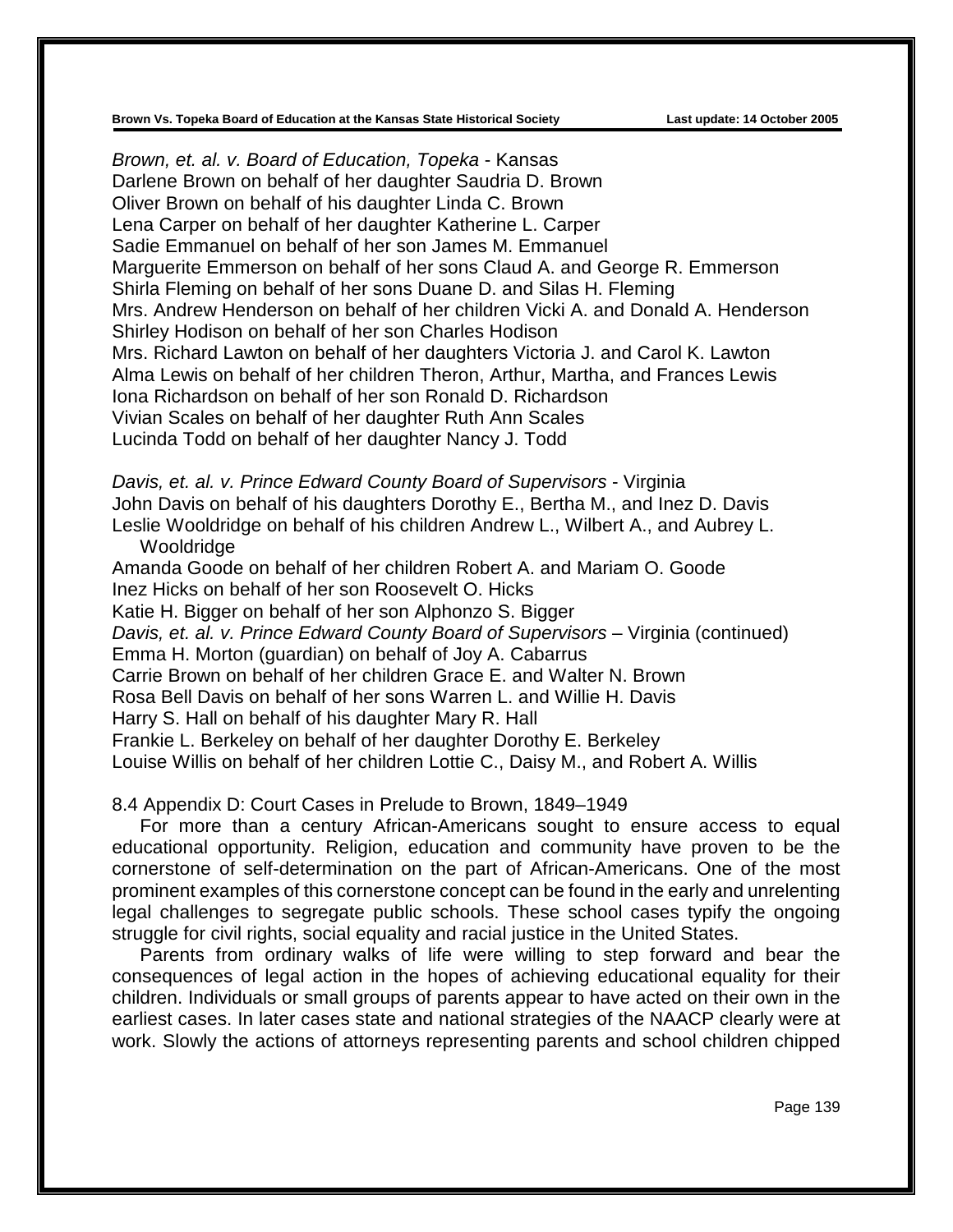away at legal segregation in schools. Court decisions began to provide some measure of protection for the idea of equality even in the bleakest of times for African-Americans.

# 8.4.a Massachusetts Case

# *Roberts v. the City of Boston***, (1849)**

By the late 1700's in Massachusetts slavery had been abolished. As a result of this action Boston schools were not segregated. However, African-Americans felt they were at a disadvantage because white teachers and students in the integrated schools harassed and mistreated African-American children. In the face of this discrimination, parents petitioned for special schools for their children. Their efforts to have a segregated school were denied by the state legislature. Consequently, the first segregated school for African-American children was privately established in 1798.

By 1840, there was growing concern about the prejudice fostered by separate schools. Two years later African-American parents began publicly expressing resentment because they were taxed to support schools they were not allowed to send their children to. These parents began petition drives to close down their segregated schools. They petitioned in 1845 again in 1846 and 1848 without favor. The final effort was undertaken in 1849. Under the legal leadership of attorneys Charles Sumner, who went on to become a United States Senator, and Robert Morris, an African-American activist who shared the title abolitionist with his colleagues. Although this was a joint community action, the lead plaintiff was Benjamin Roberts.

The case became known as *Roberts v. The City of Boston*. In their petition to the Massachusetts Supreme Court, attorneys for the African American parents outlined the circumstances believed to be unlawful. Parents explained how their children had been denied enrollment in all Boston schools except the segregated Smith School. However a state statute existed that allowed any student unlawfully excluded from public school to recover damages. The Roberts case was unsuccessful because authorities reasoned that special provisions had been made for "colored" students to have a school.

Support for their cause finally came from city officials when in April 1855; a bill was presented and passed by the Massachusetts legislature. This action provided that no distinction based on color, race or religion should be made for any student applying for admission to any public school in the state.

#### 8.4.b The Kansas Cases

Before *Brown v. The Board of Education of Topeka* became part of the national legal landscape, African-American parents in Kansas had initiated eleven court challenges to segregated public schools. For a span of nearly seventy years from 1881 to 1949 the Kansas Supreme Court became the venue for the constitutional question of public schools and segregation.

Why did desegregation cases arise in Kansas? The free state heritage, central geographical location, and makeup of its population positioned Kansas to play a central role in the major questions of educational freedom and equality. Kansas law at first had little to say on the subject of school segregation. In 1868, the law allowed, but did not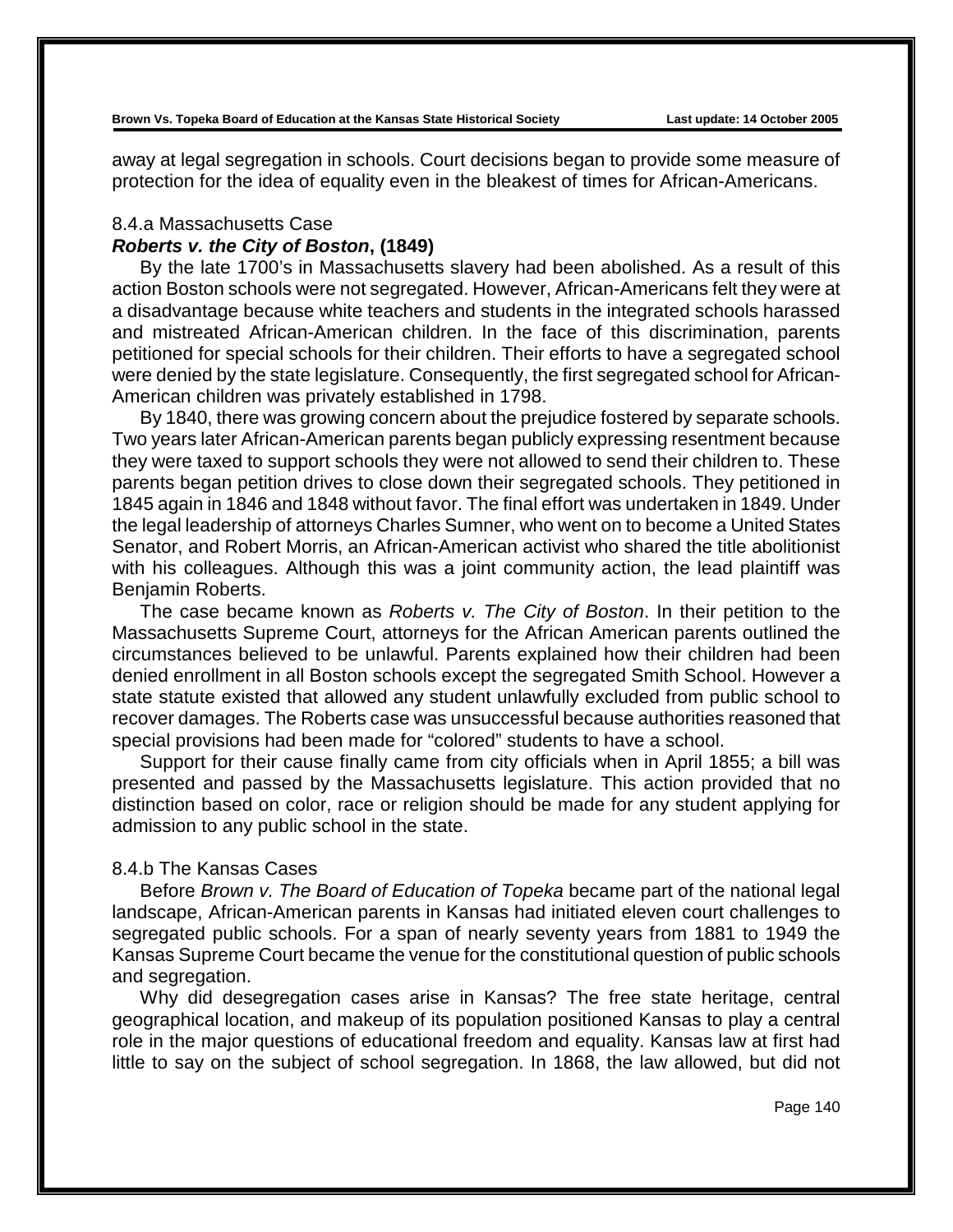require, separate schools. Some schools admitted children without discrimination and one of the first superintendents of public instruction, Peter McVicar vocally, opposed segregated schools.

The increase in the African-American population with the arrival of the "Exodusters" from the South in the 1870s, however, hardened attitudes in Kansas. Some schools began to separate children by race. In 1879, the Kansas Legislature passed a statue specifically allowing first class cities (those with populations of 15,000 or more) to conduct separate primary schools. This law remained in effect into the 1950s. With the exception of Wyandotte, high schools were not segregated in Kansas.

#### *Elijah Tinnon v. the Board of Education of Ottawa* **(1881)**

**[KS Appellate Court Case No. "unnumbered" /Franklin County District Court Case No. 2699]** Elijah Tinnon was a determined man. This African-American parent spoke and acted for equal educational opportunity in Kansas before this concept had a name. Tinnon, listed in the census as a laborer born in Arkansas before the Civil War, addressed the Ottawa Board of Education in 1876. He and six other parents questioned the placing of their children in a separate room within the Central School and the qualifications of the teacher assigned to this room. The Board's committee looking into the matter contended that most African American parents were in favor of the black teacher whose certification to teach the board belatedly checked into.

The protesting parents were not deterred. The superintendent of schools William Wheeler advised the school board that Tinnon and other parents "demanded admission for their children into the proper grades of the public school." The board then voted "that the colored class lately taught by Mr. Wade be discontinued, and the pupils in attendance there be assigned to the various rooms in graded school." The Board obtained the teacher's resignation and paid him one month's wage of \$40.00.

Equal access to education in Ottawa appeared to have been decided. However, less than four years later Tinnon was again at odds with Board policies. The Board opened a one-room school for black children, grades one to six, in a frame building across the street from the brick Central School. Tinnon's demand that his seven-year-old son Leslie be assigned to the brick school, which was nearest, his home was refused.

Represented by local white lawyers, Tinnon took his case to the courts. He was the first of more than a dozen little known African American parents to challenge school segregation through the highest Kansas court. The 1881 Tinnon case was first tried in District Court in Franklin County, Kansas. Judge Nelson D. Stephens cited the fourteenth amendment to the United States Constitution guaranteeing individual rights of citizenship among his reasons for deciding for Tinnon. The Ottawa School Board appealed the decision to the Kansas Supreme Court. In words anticipating school decisions to come, Judge Daniel M. Valentine wrote in upholding Tinnon "is it not better for the aggregate of human society as well as for individuals that all children should mingle together and learn to know each other?"

This case had elements of the first desegregation case in Boston, Massachusetts, and of later court challenges in Kansas: 1) the challenge became known by one name although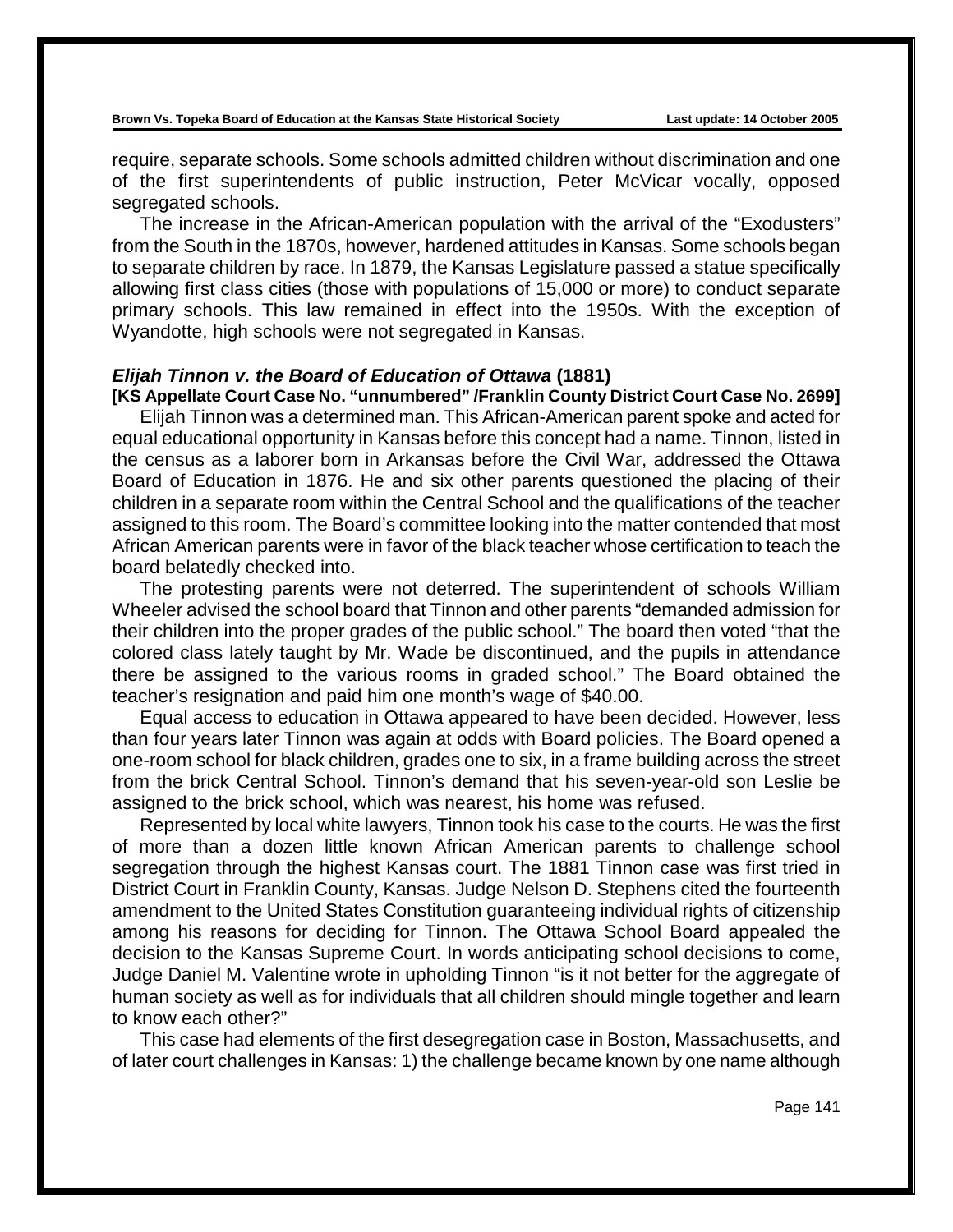**Brown Vs. Topeka Board of Education at the Kansas State Historical Society Last update: 14 October 2005**

several parents were often involved; 2) the victory of one year often disappeared the next; 3) the jobs of black teachers were at risk; 4) high schools, with one exception, were open to all 5) the courts offered the best avenue for equal access to education.

#### *Buford Crawford v. the Board of Education of Fort Scott* **(1887) [KS Appellate Court Case No. 4,844]**

C. F. Drake started the first school in Fort Scott in 1859. The school consisted of four rooms in the local hospital. The following year, the city organized School District 55, the only district in the city for some time, with A. F. Cravens as the superintendent. The school system was shut down during the Civil War, but quickly started back up after the war. Central School, the first true school built in Fort Scott, was completed in 1871.

Plaza, Washington, and Logan Schools were set up for African-American children to attend. Ten-year-old Buford Crawford and his parents lived 450 feet from the Wilson School, while the Plaza School was across town. On October 17, 1887, his father, Robert Crawford, went to Wilson and applied for Buford's admission to it. Buford met the age and residency qualifications to attend the school and would have been admitted if he were a white child. When Buford's admission was rejected, Mr. Crawford filed for a Writ of Mandamus against the Fort Scott Board of Education in court.

The Board of Education claimed that the prominent African-American citizens of Fort Scott wanted one central school instead of one on the East and West side of town. This centrally located school was the Plaza School Buford Crawford had been assigned to attend. Statistics provided by the Board of Education showed that in October 1887 there were 1445 white and 283 African-American students below the high school level. The teacher–student ratio for whites was 1 teacher to every 6 students (48 total students). The teacher–student ratio for African-Americans was also 1 teacher to every 6 students (47 total students). Furthermore, they claimed that when Crawford applied for admittance at Wilson, there were already 51 students and only 48 seats, while at the Plaza School, there were 46 seats and only 41 students with an average attendance of 38. Additionally, on October 10, 1887, 14 students at the Wilson School were sent to other schools to relieve the overcrowding.

On November 15, 1887, the Kansas Supreme Court issued a writ of mandamus for Robert Crawford. The court found that the Board of Education "assigned him [Buford Crawford] to a separate school for colored children, created by illegal rules and regulations of the Board of Education, and situated in a remote part of the city from his residence." Buford, the court said, was entitled to attend the school close to his home, and it was the duty of the Fort Scott Board of education to admit him as such because the Board of Education and its agents did not act under their duty when they refused his admittance because he was "colored." The court also found that the Board of Education's "…rules and regulations are unpublished and beyond the power of the Board of Education and in violation of the laws of Kansas, the Constitution of Kansas, and the Constitution of the United States." Ultimately, the court said, the refusal was a great wrong and injury to Buford Crawford.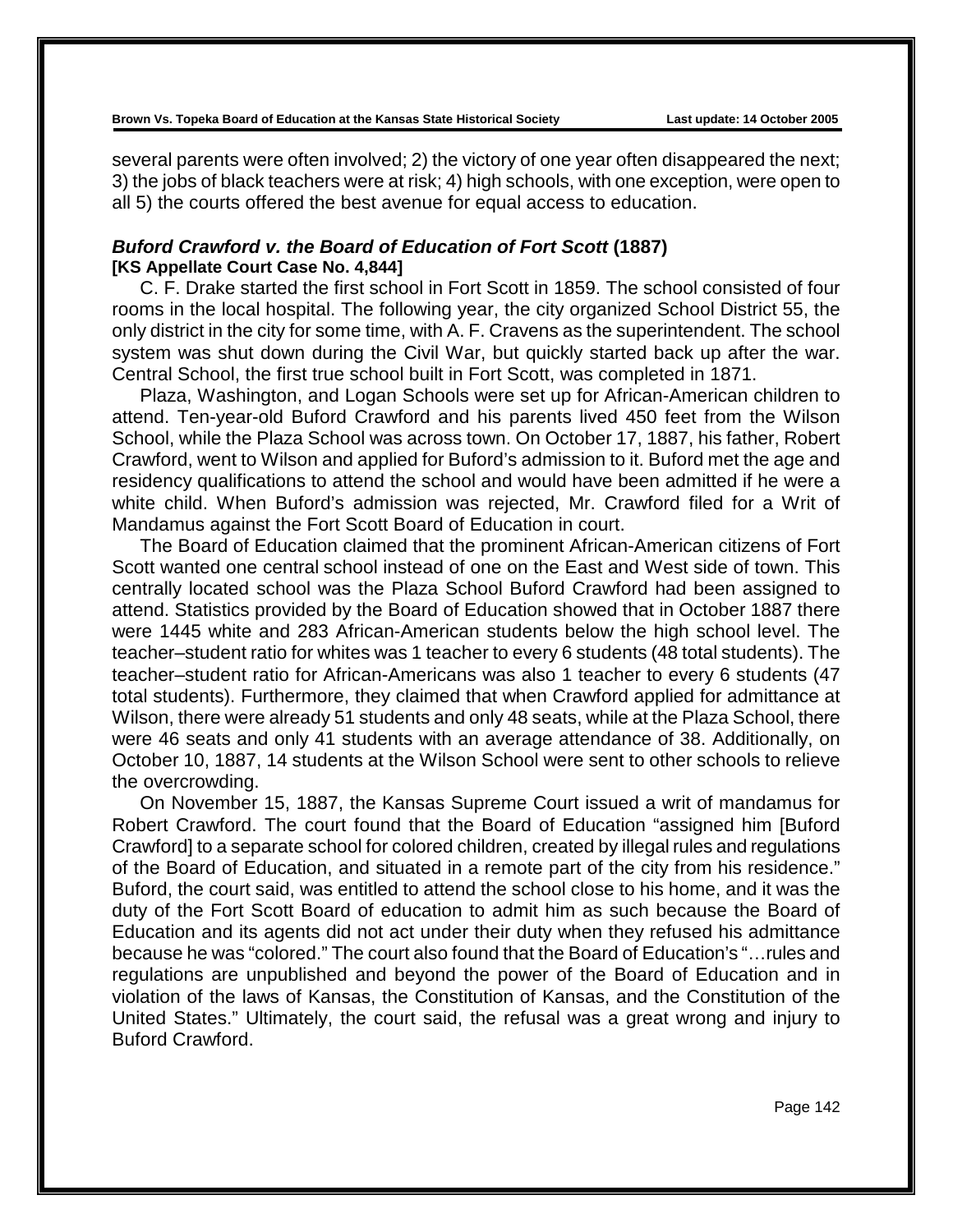In 1880, the population of Fort Scott was 12,000, making it a city of the second-class and unlawful for segregated schools. Between 1880 and 1887, the population grew at a rate of 1,000 residents per year. By 1888 Fort Scott was a city of the first class, therefore allowing it to establish separate schools for white and African-American children. In 1889, 2,698 students were enrolled in the schools at Fort Scott.

#### *Knox v. the Board of Education of Independence* **(1891) [KS Appellate Court Case No. "unnumbered"]**

Jordan Knox of Independence found himself in a situation similar to Elijah Tinnon. Knox's daughters, eight and ten years old Bertha and Lilly, passed by one primary school to reach the Fourth Ward School to which they were assigned. In 1890, their father informed the Board of Education that he wanted his daughters to attend the school close to their home. He argued the Second Ward School had room for additional children. As the Independence Board had established separate classes for African-American children within one of their four primary schools, the superintendent refused to enroll Bertha and Lilly in the school near their home.

Knox sought legal help to compel the Board to honor his request. When this case was decided in the Kansas Supreme Court in 1891, the judges cited the Tinnon case and found no authority for the second-class city of Independence "to exclude from the schools established for white children, the colored children." Knox and four other parents, who joined as plaintiffs, won their case and were awarded court costs.

# *Reynolds v. the Board of Education of Topeka* **(1903)**

## **[KS Appellate Court Case No. 13,140]**

Decisions affecting other larger cities were mixed. William Reynolds lost his 1903 case against the Topeka Board of Education. All children had attended the same building in the Lowman Hill District until it burned in 1900. The Board purchased a new site and erected a two-story brick building. Black pupils were assigned to the older Douglas building, which was moved to the area.

Reynolds, a tailor, demanded admission of his eight-year-old son Raoul to the new school. In an extensive review of the laws, the Kansas Supreme Court held for the Topeka Board on the basis that first class cities were allowed to operate separate elementary schools. The court also argued that the fourteenth amendment to the United States Constitution did not supercede Kansas's law.

## **Special Legislation for Kansas City, Kansas (1905)**

Mamie Richardson brought suit against the Board of Education of Kansas City in 1906 after she was not allowed to attend the Morning High School to which white students had been assigned. This singular case came about after a fatal incident at the integrated high school influenced the Kansas Legislature of 1905 to pass a special act permitting this city to operate separate high schools. The School Board lost no time in instigating separation by dividing each day into two sessions based on race, even as a new building, Wyandotte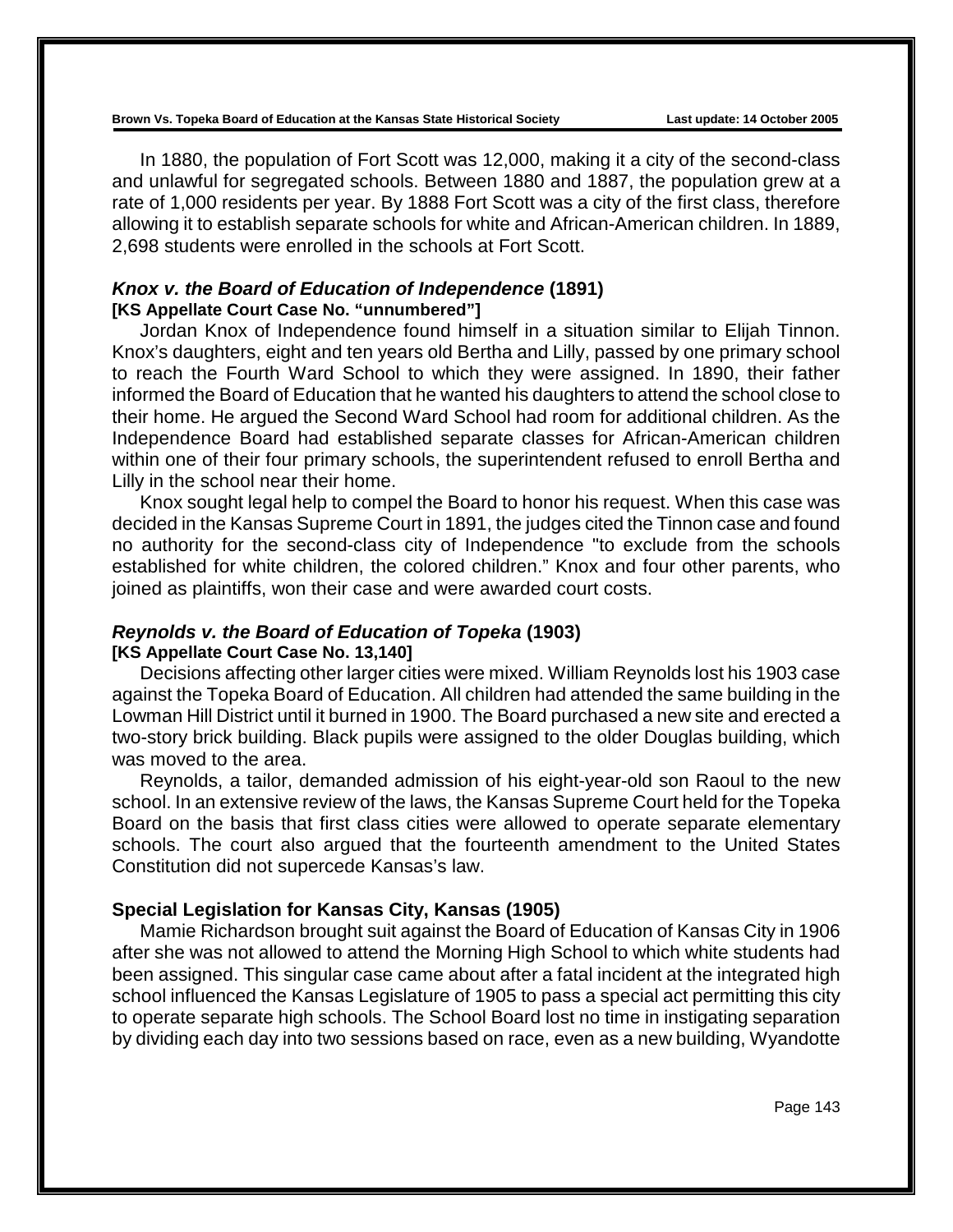**Brown Vs. Topeka Board of Education at the Kansas State Historical Society Last update: 14 October 2005**

High School, was under construction. In ruling against Richardson the Kansas Supreme Court also upheld the constitutionality of this special legislation.

## *Cartwright v. the Board of Education of Coffeyville* **(1906) [KS Appellate Court Case No. 14,249]**

In Coffeyville, the school board maintained racially separate grades within Lincoln School. African American students were assigned to one classroom. Eva Cartwright, an African American sixth grader, accompanied by her mother tried to enroll in an all white sixth grade class taught by a white teacher. Eva was turned away and sent to the classroom reserved for African American students. Bud Cartwright demanded that his daughter Eva be admitted to the regular classroom for her grade level. One of his attorneys was James A. Guy, an African American lawyer who moved to Kansas from Ohio.

In 1906, the Kansas Supreme Court ruled for Cartwright based on Kansas law governing schools in second-class cities. The legal issue in second-class cities seemed to be settled. The court's decision stated that the Board of Education has no power to exclude African-American students from schools established for white children in the absence of a law that authorizes such power in cities of the second class.

#### *Rowles v. the Board of Education of Wichita* **(1907) [KS Appellate Court Case No. 15,281]**

In 1907, Sallie Rowles in Wichita won the case for her daughter Fannie to attend Emerson School near her home, but within three years the situation drastically changed. Despite the fact that early schools in Wichita had not practiced educational discrimination, by 1906, the Wichita board passed a resolution stating "the separation of white and colored children is more in keeping with the ideals and wishes of a majority of patrons."

Black patrons objected at a school board meeting, but official support had disappeared. In 1905, the Kansas State Superintendent of Public Instruction in the 15th Biennial Report sought to justify segregation of the races in public schools. In 1909, the Kansas Legislature repealed an earlier law governing Wichita Schools, which had not permitted segregation. L'Ouventure and Douglass Schools were built exclusively for elementary education of black children in the first class city of Wichita.

#### *Williams v. the Board of Education of Parsons* **(1908) [KS Appellate Court Case No. 16,181]**

In the first class City of Parsons, D.A. Williams won a narrowly based case on the issue of safety. In 1908, when the Parsons Board assigned all African American children to one of the four elementary schools, Williams, whose four children had attended school near their home, refused to have the children cross seven, dangerous Railway tracks to reach the designated school. He was informed that his children and other African-American students were required to attend a school designated for them. The School was located more than a mile from the children's home and in an area surrounded by various Railwayswitching yards.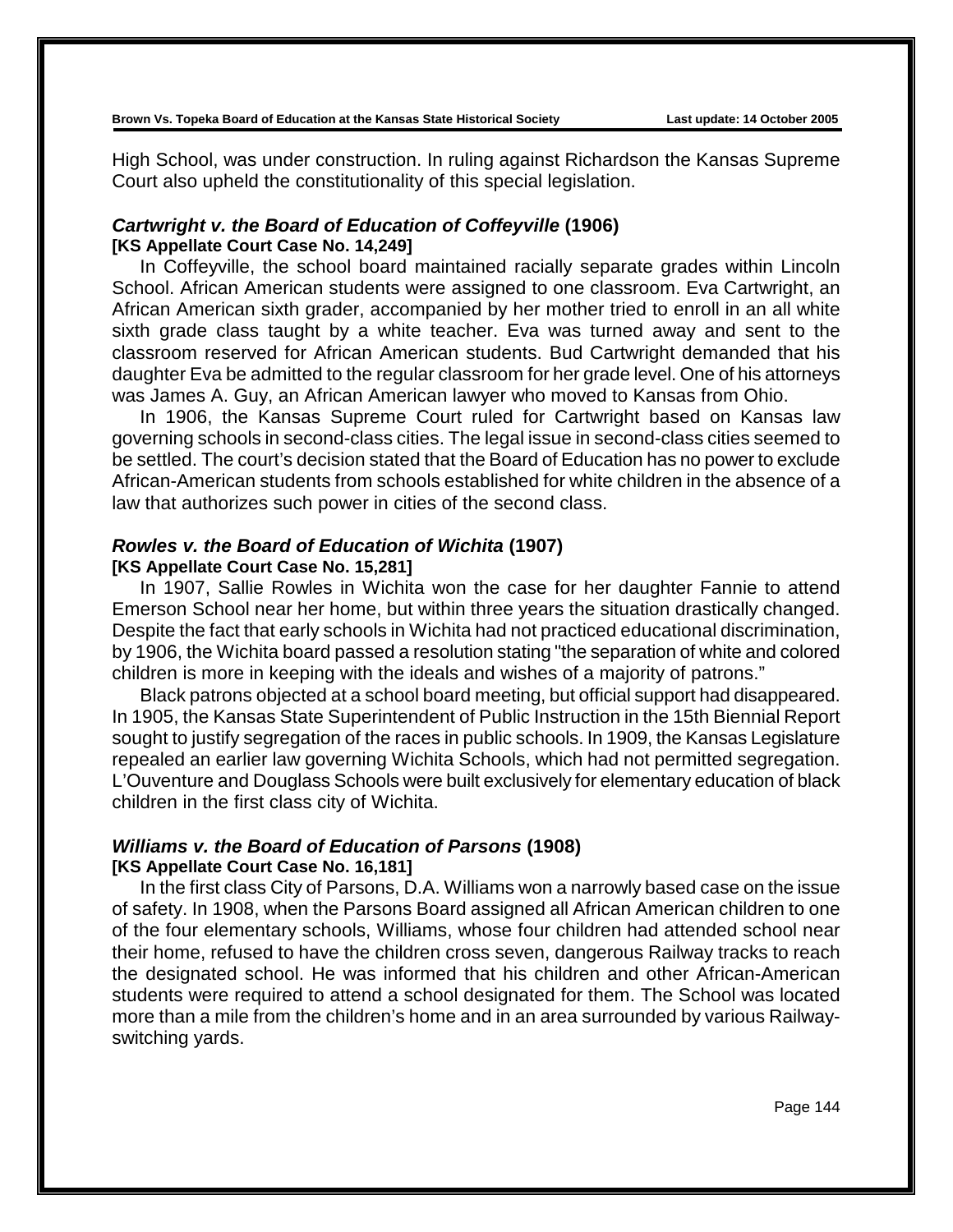**Brown Vs. Topeka Board of Education at the Kansas State Historical Society Last update: 14 October 2005**

The School was plagued by Railway traffic and train noises that disrupted the classroom. Mr. Williams filed legal action to remove his children from Lincoln School because of the dangers associated with travel to the school. The court found that on the facts presented, Williams was entitled to relief, but left the door open for other separate school arrangements.

## *Woolridge v. the Board of Education of Galena* **(1916) [KS Appellate Court Case No. 20,378]**

Classrooms at East Galena Elementary School were integrated in grades one through six. Because the school was overcrowded, the Board of Education called a meeting to develop a plan to reduce class size. The solution chosen was to hire an African-American teacher, who would teach only African-American children in one multi-grade class. To carry out this plan representatives from Galena tried but failed to persuade the Kansas Legislature to allow second-class cities to operate segregated schools. African American parents strongly objected to this change and filed suit to halt the Boards plans.

Local opinion was so inflamed against the demand of black parents in Galena that their children continue to attend mixed schools that they asked that the trial be moved to another county. Despite vocal intolerance, W. E. Woolridge and other parents won this 1916 case against the Board of Education as the Kansas Supreme Court found that racial separation "was without authority of law" in the second-class city of Galena.

# *Thurman-Watts v. the Board of Education of Coffeyville* **(1924) [KS Appellate Court Case No. 25,305]**

African-American attorneys and organizations factored in the 1924 challenge from Coffeyville, which had become a first class city that legally operated separate elementary schools. Elisha Scott and R. M. Vandyne, African-American attorneys from Topeka, represented Celia Thurman-Watts, whose daughter Victoria was denied admission to Roosevelt Junior High. Washington admitted both African-American and white students while only African-American students attended Cleveland and only White students were designated to attend Roosevelt.

In questioning during depositions, Scott probed the allegiance of school board members to the Ku Klux Klan. The President of the School Board admitted membership and another testified to past membership. Other questions established that the Coffeyville chapter of the National Association for the Advancement of Colored People supported this suit. As a result, Scott argued the broad issue of prejudice and the practical grounds of overcrowding in the black schools. He won on the narrower grounds that the ninth grade was part of high school and separate high school education was not allowed except in the single case of Kansas City, Kansas.

# *Wright v. the Board of Education of Topeka* **(1929)**

#### **[KS Appellate Court Case No. 29,324]**

Topeka's Buchanan School figured in the Wright case of 1929. Wilhemina Wright, an African-American student at Randolph School, which was reserved for white students, was